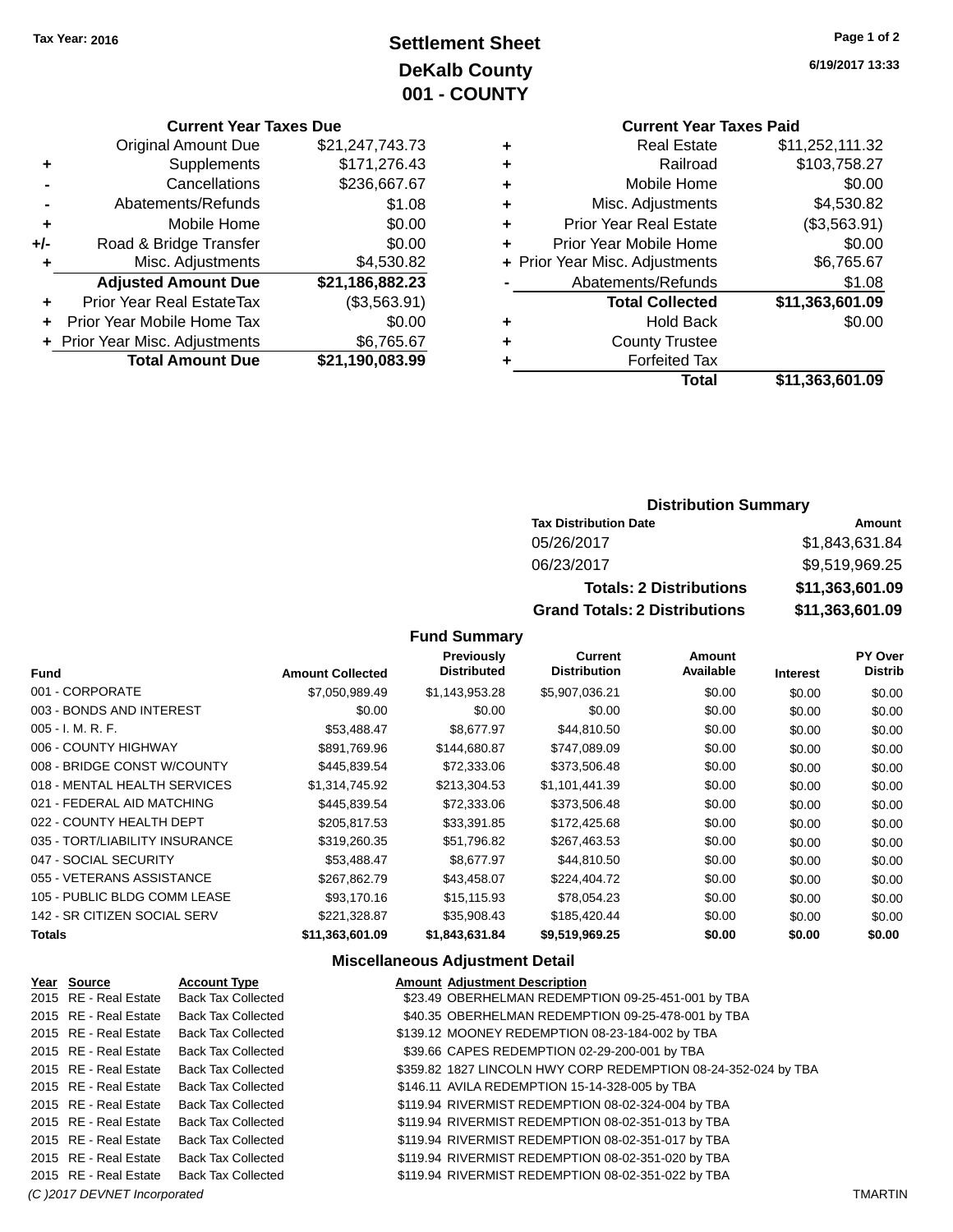# **Settlement Sheet Tax Year: 2016 Page 2 of 2 DeKalb County**

**Miscellaneous Adjustment Detail**

**6/19/2017 13:33**

| Year Source           | <b>Account Type</b>       |             | <b>Amount Adjustment Description</b> |
|-----------------------|---------------------------|-------------|--------------------------------------|
| 2015 RE - Real Estate | <b>Back Tax Collected</b> |             | \$119.94 RIVERMIST REDEMPTIO         |
| 2015 RE - Real Estate | <b>Back Tax Collected</b> |             | \$119.94 RIVERMIST REDEMPTIO         |
| 2015 RE - Real Estate | <b>Back Tax Collected</b> |             | \$119.94 RIVERMIST REDEMPTIO         |
| 2015 RE - Real Estate | <b>Back Tax Collected</b> |             | \$119.94 RIVERMIST REDEMPTIO         |
| 2015 RE - Real Estate | <b>Back Tax Collected</b> |             | \$119.94 RIVERMIST REDEMPTIO         |
| 2015 RE - Real Estate | <b>Back Tax Collected</b> |             | \$119.94 RIVERMIST REDEMPTIO         |
| 2015 RE - Real Estate | <b>Back Tax Collected</b> |             | \$119.94 RIVERMIST REDEMPTIO         |
| 2015 RE - Real Estate | <b>Back Tax Collected</b> |             | \$76.17 RIVERMIST REDEMPTIO          |
| 2015 RE - Real Estate | <b>Back Tax Collected</b> |             | \$51.61 RIVERMIST REDEMPTIO          |
| 2015 RE - Real Estate | <b>Back Tax Collected</b> |             | \$14.47 RIVERMIST REDEMPTIO          |
| 2015 RE - Real Estate | <b>Back Tax Collected</b> |             | \$6.86 RIVERMIST REDEMPTIO           |
| 2015 RE - Real Estate | <b>Back Tax Collected</b> |             | \$119.94 RIVERMIST REDEMPTIO         |
| 2015 RE - Real Estate | <b>Back Tax Collected</b> |             | \$348.45 NIELSEN REDEMPTION          |
| 2015 RE - Real Estate | <b>Back Tax Collected</b> |             | \$19.93 NIELSEN REDEMPTION           |
| 2015 RE - Real Estate | <b>Back Tax Collected</b> |             | \$123.37 ENGSTROM REDEMPTI           |
| 2015 RE - Real Estate | <b>Back Tax Collected</b> |             | \$20.94 MCFARLAND REDEMPT            |
| 2015 RE - Real Estate | <b>Back Tax Collected</b> |             | \$20.94 MCFARLAND REDEMPT            |
| 2015 RE - Real Estate | <b>Back Tax Collected</b> |             | \$367.20 ROBINSON REDEMPTIO          |
| 2015 RE - Real Estate | <b>Back Tax Collected</b> |             | \$39.72 DUNCAN REDEMPTION            |
| 2015 RE - Real Estate | <b>Back Tax Collected</b> |             | \$74.18 VOID HEL EXEMPTION           |
| 2015 RE - Real Estate | <b>Back Tax Collected</b> |             | \$820.33 PAN PACIFIC HOLDINGS        |
| 2015 RE - Real Estate | <b>Back Tax Collected</b> |             | \$1,590.60 MOONEY REDEMPTION         |
| 2015 RE - Real Estate | <b>Back Tax Collected</b> |             | \$17.75 TRUSTEE SALE 09-29-2         |
| 2015 RE - Real Estate | <b>Back Tax Collected</b> |             | \$23.92 TRUSTEE SALE 02-22-1         |
| 2015 RE - Real Estate | <b>Back Tax Collected</b> |             | \$328.85 MOONEY REDEMPTION           |
| 2015 RE - Real Estate | <b>Back Tax Collected</b> |             | \$292.21 MOONEY REDEMPTION           |
| 2015 RE - Real Estate | <b>Back Tax Collected</b> |             | \$94.48 BOGLE REDEMPTION 1           |
| 2015 RE - Real Estate | <b>Back Tax Collected</b> |             | \$125.92 CASTLE BANK REDEMF          |
| 2016 RE - Real Estate | <b>Back Tax Collected</b> |             | \$4.82 TRUSTEE SALE 09-17-3          |
| 2016 RE - Real Estate | <b>Back Tax Collected</b> |             | \$227.21 MILINAC REDEMPTION          |
| 2016 RE - Real Estate | <b>Back Tax Collected</b> |             | \$599.07 HARRISON REDEMPTIC          |
| 2016 RE - Real Estate | <b>Back Tax Collected</b> |             | \$324.15 WEST SUBURBAN BANI          |
| 2016 RE - Real Estate | <b>Back Tax Collected</b> |             | \$331.41 MARSHNER REDEMPTI           |
| 2016 RE - Real Estate | Paymt In Lieu of Tax      |             | \$120.86 HOUSING AUTHORITY \$        |
| 2016 RE - Real Estate | Paymt In Lieu of Tax      |             | \$111.31 HOUSING AUTHORITY \$        |
| 2016 RE - Real Estate | Paymt In Lieu of Tax      |             | \$1,540.66 HOUSING AUTHORITY I       |
| 2016 RE - Real Estate | Paymt In Lieu of Tax      |             | \$1,271.33 HOUSING AUTHORITY \$      |
| Totals 48 entries     |                           | \$11,296.49 |                                      |

# Tax Collected Tax Collected Tax Collected Tax Collected Tax Collected Tax Collected Tax Collected Tax Collected Tax Collected Tax Collected nt In Lieu of Tax <sup>1</sup> Real of Tax <sup>1</sup> In Lieu of Tax

**Totals \$1.08 3 entries**

| 2015 RE - Real Estate    | <b>Back Tax Collected</b> |             | \$119.94 RIVERMIST REDEMPTION 08-02-354-001 by TBA                |
|--------------------------|---------------------------|-------------|-------------------------------------------------------------------|
| 2015 RE - Real Estate    | <b>Back Tax Collected</b> |             | \$119.94 RIVERMIST REDEMPTION 08-02-354-008 by TBA                |
| 2015 RE - Real Estate    | <b>Back Tax Collected</b> |             | \$119.94 RIVERMIST REDEMPTION 08-02-354-012 by TBA                |
| 2015 RE - Real Estate    | <b>Back Tax Collected</b> |             | \$119.94 RIVERMIST REDEMPTION 08-02-370-001 by TBA                |
| 2015 RE - Real Estate    | <b>Back Tax Collected</b> |             | \$119.94 RIVERMIST REDEMPTION 08-02-370-002 by TBA                |
| 2015 RE - Real Estate    | <b>Back Tax Collected</b> |             | \$119.94 RIVERMIST REDEMPTION 08-02-370-003 by TBA                |
| 2015 RE - Real Estate    | <b>Back Tax Collected</b> |             | \$119.94 RIVERMIST REDEMPTION 08-02-370-004 by TBA                |
| 2015 RE - Real Estate    | <b>Back Tax Collected</b> |             | \$76.17 RIVERMIST REDEMPTION 08-02-373-001 by TBA                 |
| 2015 RE - Real Estate    | <b>Back Tax Collected</b> |             | \$51.61 RIVERMIST REDEMPTION 08-02-377-001 by TBA                 |
| 2015 RE - Real Estate    | <b>Back Tax Collected</b> |             | \$14.47 RIVERMIST REDEMPTION 08-11-100-045 by TBA                 |
| 2015 RE - Real Estate    | <b>Back Tax Collected</b> |             | \$6.86 RIVERMIST REDEMPTION 15-15-228-013 by TBA                  |
| 2015 RE - Real Estate    | <b>Back Tax Collected</b> |             | \$119.94 RIVERMIST REDEMPTION 08-02-323-005 by TBA                |
| 2015 RE - Real Estate    | <b>Back Tax Collected</b> |             | \$348.45 NIELSEN REDEMPTION 15-16-151-002 by TBA                  |
| 2015 RE - Real Estate    | <b>Back Tax Collected</b> |             | \$19.93 NIELSEN REDEMPTION 15-16-151-019 by TBA                   |
| 2015 RE - Real Estate    | <b>Back Tax Collected</b> |             | \$123.37 ENGSTROM REDEMPTION 09-29-182-013 by TBA                 |
| 2015 RE - Real Estate    | <b>Back Tax Collected</b> |             | \$20.94 MCFARLAND REDEMPTION 15-15-228-014 by TBA                 |
| 2015 RE - Real Estate    | <b>Back Tax Collected</b> |             | \$20.94 MCFARLAND REDEMPTION 15-15-225-015 by TBA                 |
| 2015 RE - Real Estate    | <b>Back Tax Collected</b> |             | \$367.20 ROBINSON REDEMPTION 14-15-155-002 by TBA                 |
| 2015 RE - Real Estate    | <b>Back Tax Collected</b> |             | \$39.72 DUNCAN REDEMPTION 01-26-252-011 by TBA                    |
| 2015 RE - Real Estate    | <b>Back Tax Collected</b> |             | \$74.18 VOID HEL EXEMPTION 08-14-478-035 by TBA                   |
| 2015 RE - Real Estate    | <b>Back Tax Collected</b> |             | \$820.33 PAN PACIFIC HOLDINGS LLC REDEMPTION 06-33-154-011 by TBA |
| 2015 RE - Real Estate    | <b>Back Tax Collected</b> |             | \$1,590.60 MOONEY REDEMPTION 08-23-184-020 by TBA                 |
| 2015 RE - Real Estate    | <b>Back Tax Collected</b> |             | \$17.75 TRUSTEE SALE 09-29-252-001 by TBA                         |
| 2015 RE - Real Estate    | <b>Back Tax Collected</b> |             | \$23.92 TRUSTEE SALE 02-22-100-004 by TBA                         |
| 2015 RE - Real Estate    | <b>Back Tax Collected</b> |             | \$328.85 MOONEY REDEMPTION 08-23-184-003 by TBA                   |
| 2015 RE - Real Estate    | <b>Back Tax Collected</b> |             | \$292.21 MOONEY REDEMPTION 08-12-184-027 by TBA                   |
| 2015 RE - Real Estate    | <b>Back Tax Collected</b> |             | \$94.48 BOGLE REDEMPTION 14-16-233-001 by TBA                     |
| 2015 RE - Real Estate    | <b>Back Tax Collected</b> |             | \$125.92 CASTLE BANK REDEMPTION 13-15-401-006 by TBA              |
| 2016 RE - Real Estate    | <b>Back Tax Collected</b> |             | \$4.82 TRUSTEE SALE 09-17-385-0110 by TBA                         |
| 2016 RE - Real Estate    | <b>Back Tax Collected</b> |             | \$227.21 MILINAC REDEMPTION 06-05-209-010 by TBA                  |
| 2016 RE - Real Estate    | <b>Back Tax Collected</b> |             | \$599.07 HARRISON REDEMPTION 19-26-408-006 by TBA                 |
| 2016 RE - Real Estate    | <b>Back Tax Collected</b> |             | \$324.15 WEST SUBURBAN BANK REDEMPTION 15-14-304-002 by TBA       |
| 2016 RE - Real Estate    | <b>Back Tax Collected</b> |             | \$331.41 MARSHNER REDEMPTION 19-26-434-001 by TBA                 |
| 2016 RE - Real Estate    | Paymt In Lieu of Tax      |             | \$120.86 HOUSING AUTHORITY SEQUOYA APARTMENTS by TBA              |
| 2016 RE - Real Estate    | Paymt In Lieu of Tax      |             | \$111.31 HOUSING AUTHORITY SUNSET VIEW APARTMENTS by TBA          |
| 2016 RE - Real Estate    | Paymt In Lieu of Tax      |             | \$1,540.66 HOUSING AUTHORITY DEKALB UNITS by TBA                  |
| 2016 RE - Real Estate    | Paymt In Lieu of Tax      |             | \$1,271.33 HOUSING AUTHORITY SYCAMORE UNITS by TBA                |
| <b>Totals 48 entries</b> |                           | \$11,296.49 |                                                                   |
|                          |                           |             |                                                                   |

## **Abatement Detail**

### **Year Source Account Type Amount Adjustment Description**

2016 RE - Real Estate RE Abatement \$0.01 PTAB INTEREST REFUND 19-23-300-013 by TBA 2016 RE - Real Estate RE Abatement \$0.39 PTAB INTEREST REFUND 06-28-180-020 by TBA 2016 RE - Real Estate \$0.68 PTAB INTEREST REFUND 02-24-452-014 by TBA RE Abatement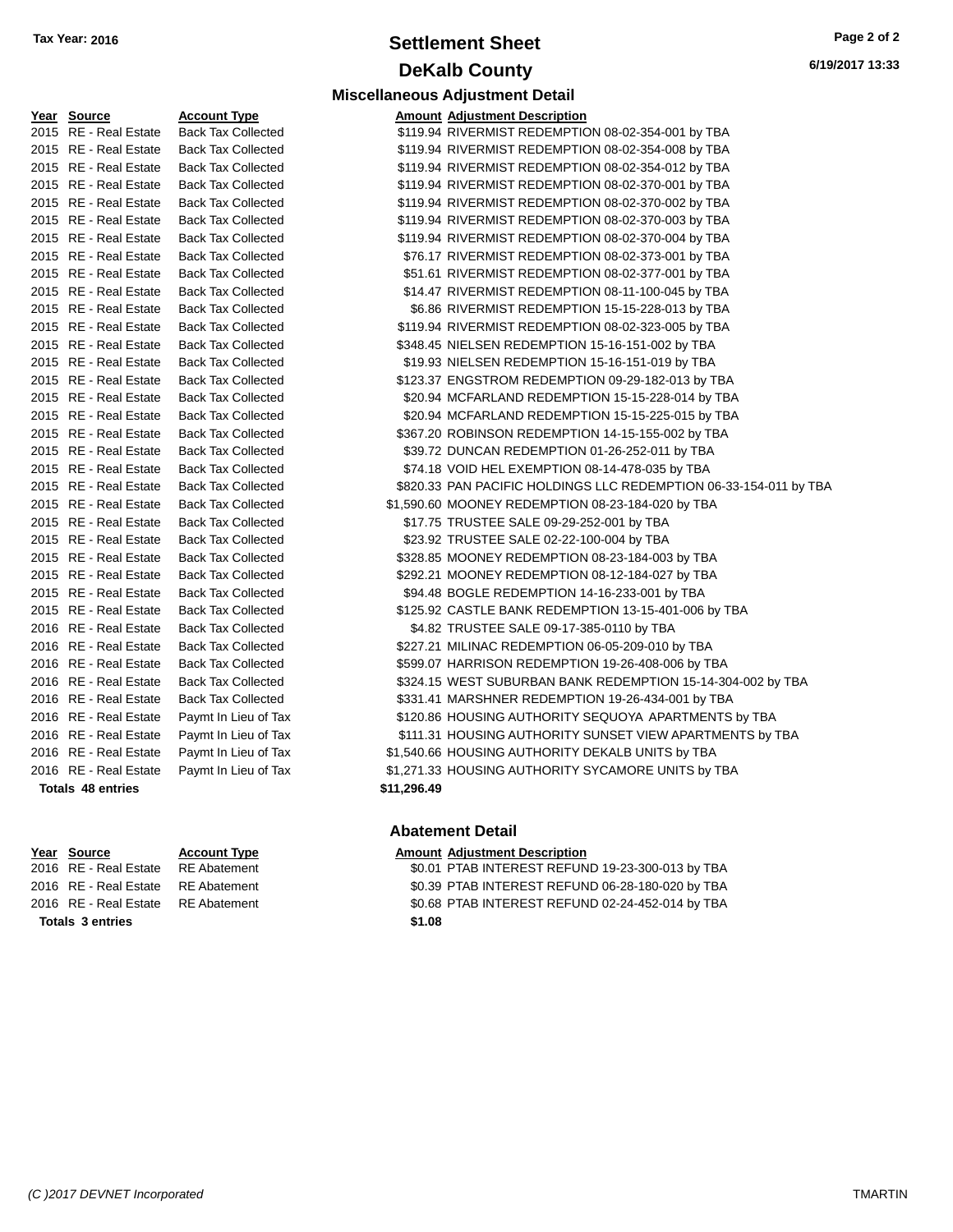Original Amount Due

**Adjusted Amount Due** 

**Total Amount Due** 

**+** Supplements **-** Cancellations **-** Abatements/Refunds  $+$  Mobile Home **+/-** Road & Bridge Transfer **+** Misc. Adjustments

**+** Prior Year Real EstateTax **+** Prior Year Mobile Home Tax **+ Prior Year Misc. Adjustments** 

# **Settlement Sheet Tax Year: 2016 Page 1 of 2 DeKalb County 002 - FOREST PRESERVE**

**6/19/2017 13:33**

## **Current Year Taxes Paid**

| <b>Current Year Taxes Due</b> |                |   | <b>Current Year Taxes Paid</b> |              |  |
|-------------------------------|----------------|---|--------------------------------|--------------|--|
| ่<br>เl Amount Due            | \$1,485,426.90 | ٠ | <b>Real Estate</b>             | \$788,195.98 |  |
| Supplements                   | \$15,105.38    | ٠ | Railroad                       | \$7,253.85   |  |
| Cancellations                 | \$16,545.39    | ٠ | Mobile Home                    | \$0.00       |  |
| าents/Refunds                 | \$0.08         | ٠ | Misc. Adjustments              | \$316.75     |  |
| Mobile Home                   | \$0.00         | ٠ | <b>Prior Year Real Estate</b>  | (\$256.40)   |  |
| ridge Transfer                | \$0.00         | ÷ | Prior Year Mobile Home         | \$0.00       |  |
| :. Adjustments                | \$316.75       |   | + Prior Year Misc. Adjustments | \$466.83     |  |
| <b>Amount Due</b>             | \$1,484,303.56 |   | Abatements/Refunds             | \$0.08       |  |
| leal EstateTax≀               | (\$256.40)     |   | <b>Total Collected</b>         | \$795,976.93 |  |
| bile Home Tax                 | \$0.00         | ٠ | <b>Hold Back</b>               | \$0.00       |  |
| . Adjustments                 | \$466.83       | ÷ | <b>County Trustee</b>          |              |  |
| <b>Amount Due</b>             | \$1,484,513.99 |   | <b>Forfeited Tax</b>           |              |  |
|                               |                |   | <b>Total</b>                   | \$795,976.93 |  |

| ÷  | <b>Real Estate</b>             | \$788,195.98 |
|----|--------------------------------|--------------|
| Ŧ. | Railroad                       | \$7,253.85   |
| ÷. | Mobile Home                    | \$0.00       |
| ÷  | Misc. Adjustments              | \$316.75     |
| ÷. | <b>Prior Year Real Estate</b>  | (\$256.40)   |
| ÷  | Prior Year Mobile Home         | \$0.00       |
|    | + Prior Year Misc. Adjustments | \$466.83     |
|    | Abatements/Refunds             | \$0.08       |
|    | <b>Total Collected</b>         | \$795,976.93 |
| ÷  | <b>Hold Back</b>               | \$0.00       |
| ÷. | <b>County Trustee</b>          |              |
|    |                                |              |

| <b>Distribution Summary</b>          |              |
|--------------------------------------|--------------|
| <b>Tax Distribution Date</b>         | Amount       |
| 05/26/2017                           | \$130,324.24 |
| 06/23/2017                           | \$665,652.69 |
| <b>Totals: 2 Distributions</b>       | \$795,976.93 |
| <b>Grand Totals: 2 Distributions</b> | \$795,976.93 |

### **Fund Summary**

| <b>Fund</b>                                         | <b>Amount Collected</b> | <b>Previously</b><br><b>Distributed</b> | Current<br><b>Distribution</b> | Amount<br>Available | <b>Interest</b> | PY Over<br>Distrib |
|-----------------------------------------------------|-------------------------|-----------------------------------------|--------------------------------|---------------------|-----------------|--------------------|
| 001 - CORPORATE                                     | \$589,460.73            | \$96,511.64                             | \$492.949.09                   | \$0.00              | \$0.00          | \$0.00             |
| $005 - I. M. R. F.$                                 | \$18,828,83             | \$3.082.81                              | \$15,746.02                    | \$0.00              | \$0.00          | \$0.00             |
| 035 - TORT JUDGEMENTS/LIABILITY<br><b>INSURANCE</b> | \$168,858,54            | \$27.646.98                             | \$141.211.56                   | \$0.00              | \$0.00          | \$0.00             |
| 047 - SOCIAL SECURITY                               | \$18,828.83             | \$3.082.81                              | \$15,746.02                    | \$0.00              | \$0.00          | \$0.00             |
| <b>Totals</b>                                       | \$795,976,93            | \$130,324,24                            | \$665.652.69                   | \$0.00              | \$0.00          | \$0.00             |

### **Miscellaneous Adjustment Detail**

| Year Source           | <b>Account Type</b>       | <b>Amount Adjustment Description</b>                          |
|-----------------------|---------------------------|---------------------------------------------------------------|
| 2015 RE - Real Estate | <b>Back Tax Collected</b> | \$1.62 OBERHELMAN REDEMPTION 09-25-451-001 by TBA             |
| 2015 RE - Real Estate | <b>Back Tax Collected</b> | \$2.78 OBERHELMAN REDEMPTION 09-25-478-001 by TBA             |
| 2015 RE - Real Estate | <b>Back Tax Collected</b> | \$9.60 MOONEY REDEMPTION 08-23-184-002 by TBA                 |
| 2015 RE - Real Estate | <b>Back Tax Collected</b> | \$2.74 CAPES REDEMPTION 02-29-200-001 by TBA                  |
| 2015 RE - Real Estate | <b>Back Tax Collected</b> | \$24.83 1827 LINCOLN HWY CORP REDEMPTION 08-24-352-024 by TBA |
| 2015 RE - Real Estate | <b>Back Tax Collected</b> | \$10.08 AVILA REDEMPTION 15-14-328-005 by TBA                 |
| 2015 RE - Real Estate | <b>Back Tax Collected</b> | \$8.28 RIVERMIST REDEMPTION 08-02-324-004 by TBA              |
| 2015 RE - Real Estate | <b>Back Tax Collected</b> | \$8.28 RIVERMIST REDEMPTION 08-02-351-013 by TBA              |
| 2015 RE - Real Estate | <b>Back Tax Collected</b> | \$8.28 RIVERMIST REDEMPTION 08-02-351-017 by TBA              |
| 2015 RE - Real Estate | <b>Back Tax Collected</b> | \$8.28 RIVERMIST REDEMPTION 08-02-351-020 by TBA              |
| 2015 RE - Real Estate | <b>Back Tax Collected</b> | \$8.28 RIVERMIST REDEMPTION 08-02-351-022 by TBA              |
| 2015 RE - Real Estate | <b>Back Tax Collected</b> | \$8.28 RIVERMIST REDEMPTION 08-02-354-001 by TBA              |
| 2015 RE - Real Estate | <b>Back Tax Collected</b> | \$8.28 RIVERMIST REDEMPTION 08-02-354-008 by TBA              |
| 2015 RE - Real Estate | <b>Back Tax Collected</b> | \$8.28 RIVERMIST REDEMPTION 08-02-354-012 by TBA              |
| 2015 RE - Real Estate | <b>Back Tax Collected</b> | \$8.28 RIVERMIST REDEMPTION 08-02-370-001 by TBA              |
| 2015 RE - Real Estate | <b>Back Tax Collected</b> | \$8.28 RIVERMIST REDEMPTION 08-02-370-002 by TBA              |
| 2015 RE - Real Estate | <b>Back Tax Collected</b> | \$8.28 RIVERMIST REDEMPTION 08-02-370-003 by TBA              |
| 2015 RE - Real Estate | <b>Back Tax Collected</b> | \$8.28 RIVERMIST REDEMPTION 08-02-370-004 by TBA              |
| 2015 RE - Real Estate | <b>Back Tax Collected</b> | \$5.26 RIVERMIST REDEMPTION 08-02-373-001 by TBA              |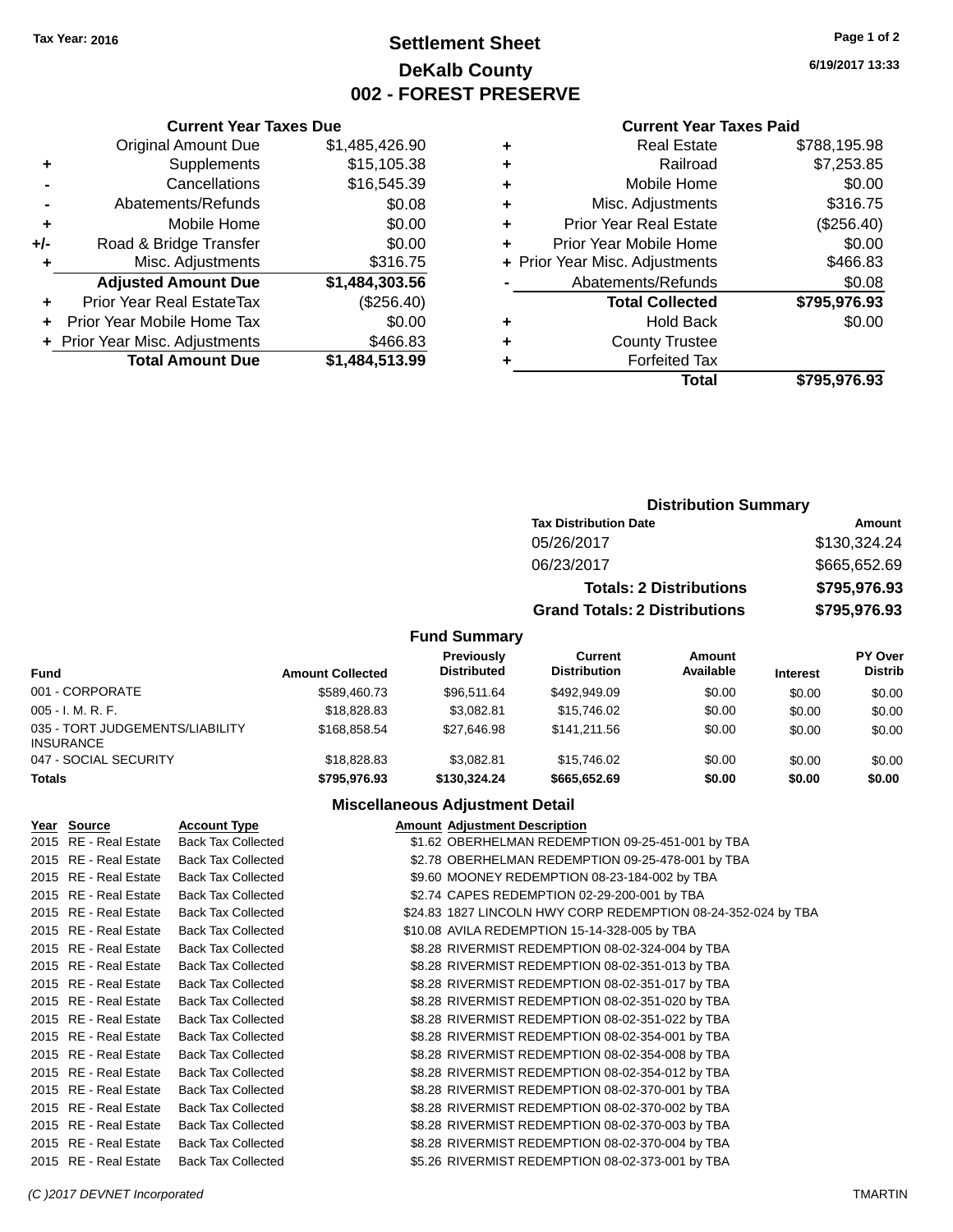# **Settlement Sheet Tax Year: 2016 Page 2 of 2 DeKalb County**

**Miscellaneous Adjustment Detail**

**Type Amount Adjustment Description** 

| <u>Year</u> | Source                  | <u>Accoun</u> |
|-------------|-------------------------|---------------|
| 2015        | RE - Real Estate        | Back Ta:      |
| 2015        | RE - Real Estate        | Back Ta       |
| 2015        | RE - Real Estate        | Back Ta:      |
| 2015        | <b>RE</b> - Real Estate | Back Ta:      |
| 2015        | RE - Real Estate        | Back Ta:      |
| 2015        | <b>RE</b> - Real Estate | Back Ta:      |
| 2015        | <b>RE</b> - Real Estate | Back Ta       |
| 2015        | <b>RE</b> - Real Estate | Back Ta:      |
| 2015        | RE - Real Estate        | Back Ta:      |
| 2015        | RE - Real Estate        | Back Ta:      |
| 2015        | <b>RE</b> - Real Estate | Back Ta:      |
| 2015        | <b>RE</b> - Real Estate | Back Ta:      |
| 2015        | <b>RE</b> - Real Estate | Back Ta:      |
| 2015        | <b>RE</b> - Real Estate | Back Ta:      |
| 2015        | <b>RE</b> - Real Estate | Back Ta       |
| 2015        | <b>RE</b> - Real Estate | Back Ta:      |
| 2015        | <b>RE</b> - Real Estate | Back Ta:      |
| 2015        | <b>RE</b> - Real Estate | Back Ta:      |
| 2015        | <b>RE</b> - Real Estate | Back Ta       |
| 2015        | <b>RE</b> - Real Estate | Back Ta:      |
| 2016        | <b>RE</b> - Real Estate | Back Ta:      |
| 2016        | <b>RE</b> - Real Estate | Back Ta:      |
| 2016        | <b>RE</b> - Real Estate | Back Ta:      |
| 2016        | RE - Real Estate        | Back Ta:      |
| 2016        | <b>RE</b> - Real Estate | Back Ta       |
| 2016        | <b>RE</b> - Real Estate | Paymt Ir      |
| 2016        | <b>RE</b> - Real Estate | Paymt Ir      |
| 2016        | <b>RE</b> - Real Estate | Paymt Ir      |
| 2016        | RE - Real Estate        | Paymt Ir      |

**Totals \$0.08 3 entries**

### 2021 x Collected  $$3.56$  RIVERMIST REDEMPTION 08-02-377-001 by TBA x Collected **2015 COLLECTE COLLECTE S1.00 RIVERMIST REDEMPTION 08-11-100-045 by TBA** 2020-x Collected **2015 REAL ESTATE SOLATE REAL ESTATE REDEMPTION 15-15-228-013 by TBA** 2015 x Collected Tax Collected S8.28 RIVERMIST REDEMPTION 08-02-323-005 by TBA x Collected **324.04 NIELSEN REDEMPTION 15-16-151-002 by TBA** 2020 x Collected **Example 2015** 81.37 NIELSEN REDEMPTION 15-16-151-019 by TBA 202016 x Collected  $$8.51$  ENGSTROM REDEMPTION 09-29-182-013 by TBA 2020-x Collected **31.44 MCFARLAND REDEMPTION 15-15-228-014 by TBA** 2020 x Collected **31.44 MCFARLAND REDEMPTION 15-15-225-015 by TBA** 2020 x Collected **825.33 ROBINSON REDEMPTION 14-15-155-002 by TBA** x Collected **2015 82.74 DUNCAN REDEMPTION 01-26-252-011 by TBA** 2022 x Collected Tax Collected S5.12 VOID HEL EXEMPTION 08-14-478-035 by TBA 202016 x Collected  $$56.59$  PAN PACIFIC HOLDINGS LLC REDEMPTION 06-33-154-011 by TBA 2020 x Collected **3109.74 MOONEY REDEMPTION 08-23-184-020 by TBA** 2015 x Collected TRUSTEE SALE 09-29-252-001 by TBA 2022 x Collected TRUSTEE SALE 02-22-100-004 by TBA 22.69 MOONEY REDEMPTION 08-23-184-003 by TBA 20.16 MOONEY REDEMPTION 08-12-184-027 by TBA 2022 x Collected Tax Collected S6.52 BOGLE REDEMPTION 14-16-233-001 by TBA 2021 x Collected Tax Collected S8.69 CASTLE BANK REDEMPTION 13-15-401-006 by TBA 2016 x Collected **2016 REAL ESTATE SALE 09-17-385-0110 by TBA** 20216 x Collected  $$15.89$  MILINAC REDEMPTION 06-05-209-010 by TBA 2020 x Collected **2016 REAL ESTATE STATE STATE STATE STATE SETATE STATE STATE STATE STATE STATE STATE STATE ST** 22.66 WEST SUBURBAN BANK REDEMPTION 15-14-304-002 by TBA x Collected **2006 823.17 MARSHNER REDEMPTION 19-26-434-001 by TBA** 1 Lieu of Tax \$8.45 HOUSING AUTHORITY SEQUOYA APARTMENTS by TBA n Lieu of Tax \$7.78 HOUSING AUTHORITY SUNSET VIEW APARTMENTS by TBA n Lieu of Tax  $$107.71$  HOUSING AUTHORITY DEKALB UNITS by TBA n Lieu of Tax  $$88.87$  HOUSING AUTHORITY SYCAMORE UNITS by TBA **Totals \$783.58 48 entries**

### **Abatement Detail**

**Year Source Account Type Amount Adjustment Description** 2016 RE - Real Estate RE Abatement \$0.00 PTAB INTEREST REFUND 19-23-300-013 by TBA 2016 RE - Real Estate RE Abatement \$0.03 PTAB INTEREST REFUND 06-28-180-020 by TBA 2016 RE - Real Estate RE Abatement \$0.05 PTAB INTEREST REFUND 02-24-452-014 by TBA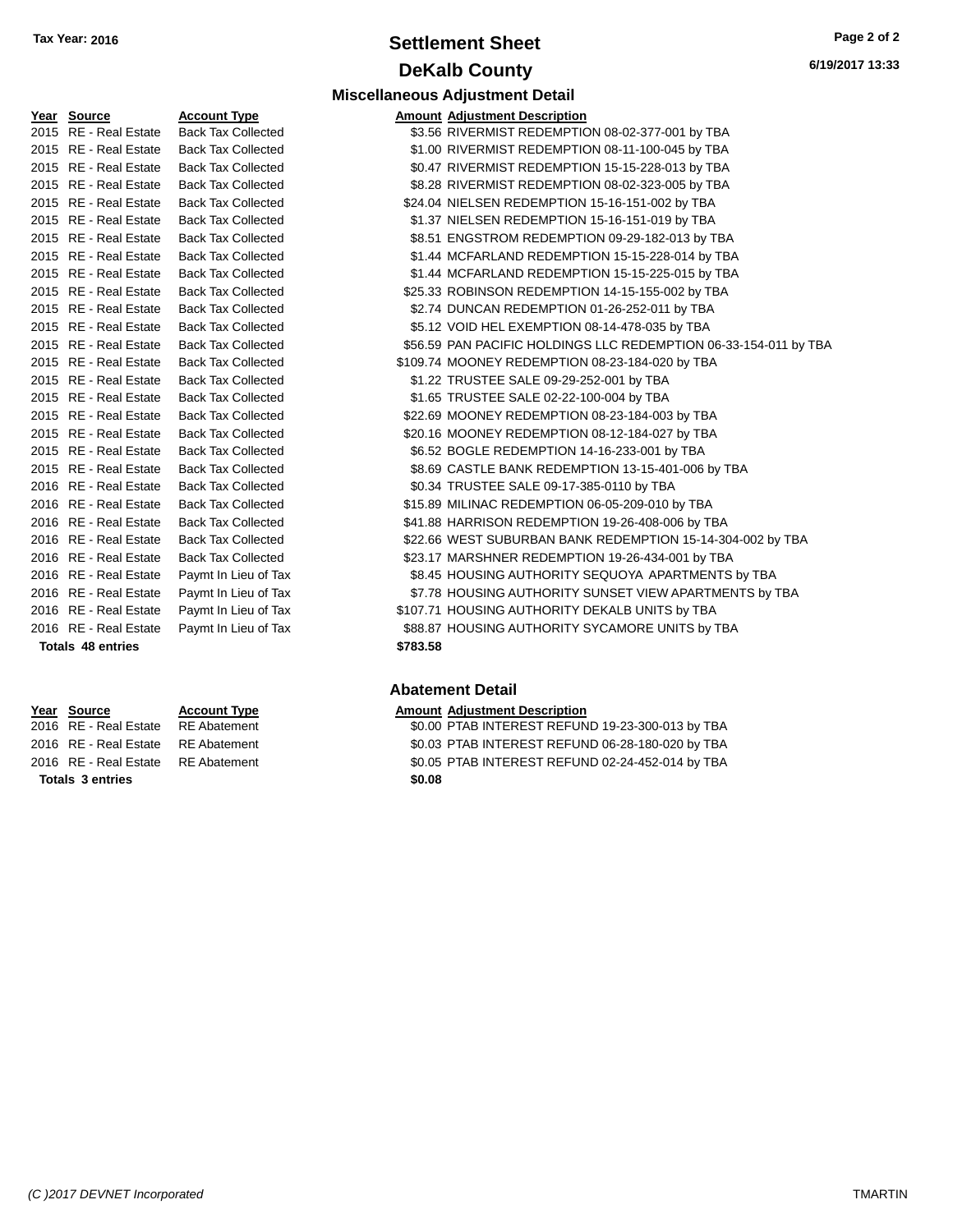# **Settlement Sheet Tax Year: 2016 Page 1 of 1 DeKalb County 003 - AFTON TOWNSHIP**

**6/19/2017 13:33**

## **Current Year Taxes Paid**

|       | <b>Current Year Taxes Due</b>  |             |  |  |
|-------|--------------------------------|-------------|--|--|
|       | <b>Original Amount Due</b>     | \$76,537.04 |  |  |
| ٠     | Supplements                    | \$611.14    |  |  |
|       | Cancellations                  | \$620.33    |  |  |
|       | Abatements/Refunds             | \$0.00      |  |  |
| ٠     | Mobile Home                    | \$0.00      |  |  |
| $+/-$ | Road & Bridge Transfer         | \$0.00      |  |  |
| ٠     | Misc. Adjustments              | \$0.00      |  |  |
|       | <b>Adjusted Amount Due</b>     | \$76,527.85 |  |  |
| ٠     | Prior Year Real EstateTax      | \$0.00      |  |  |
|       | Prior Year Mobile Home Tax     | \$0.00      |  |  |
|       | + Prior Year Misc. Adjustments | \$0.00      |  |  |
|       | <b>Total Amount Due</b>        | \$76,527.85 |  |  |
|       |                                |             |  |  |

|   | <b>Real Estate</b>             | \$43,615.05 |
|---|--------------------------------|-------------|
| ٠ | Railroad                       | \$901.92    |
| ٠ | Mobile Home                    | \$0.00      |
| ٠ | Misc. Adjustments              | \$0.00      |
| ٠ | <b>Prior Year Real Estate</b>  | \$0.00      |
| ٠ | Prior Year Mobile Home         | \$0.00      |
|   | + Prior Year Misc. Adjustments | \$0.00      |
|   | Abatements/Refunds             | \$0.00      |
|   | <b>Total Collected</b>         | \$44,516.97 |
| ٠ | Hold Back                      | \$0.00      |
| ٠ | <b>County Trustee</b>          |             |
| ٠ | <b>Forfeited Tax</b>           |             |
|   | Total                          | \$44,516.97 |
|   |                                |             |

## **Distribution Summary Tax Distribution Date Amount** 05/26/2017 \$4,812.23 06/23/2017 \$39,704.74 **Totals: 2 Distributions \$44,516.97 Grand Totals: 2 Distributions \$44,516.97**

| <b>Fund</b>                                         | <b>Amount Collected</b> | Previously<br><b>Distributed</b> | Current<br><b>Distribution</b> | Amount<br>Available | <b>Interest</b> | <b>PY Over</b><br><b>Distrib</b> |
|-----------------------------------------------------|-------------------------|----------------------------------|--------------------------------|---------------------|-----------------|----------------------------------|
| 001 - CORPORATE                                     | \$34,071.60             | \$3.683.10                       | \$30,388.50                    | \$0.00              | \$0.00          | \$0.00                           |
| $005 - I. M. R. F.$                                 | \$3,780.82              | \$408.70                         | \$3,372.12                     | \$0.00              | \$0.00          | \$0.00                           |
| 027 - AUDIT                                         | \$1,018.68              | \$110.12                         | \$908.56                       | \$0.00              | \$0.00          | \$0.00                           |
| 035 - TORT JUDGEMENTS/LIABILITY<br><b>INSURANCE</b> | \$1,745.69              | \$188.71                         | \$1,556.98                     | \$0.00              | \$0.00          | \$0.00                           |
| 047 - SOCIAL SECURITY                               | \$3.491.38              | \$377.41                         | \$3.113.97                     | \$0.00              | \$0.00          | \$0.00                           |
| 054 - GENERAL ASSISTANCE                            | \$408.80                | \$44.19                          | \$364.61                       | \$0.00              | \$0.00          | \$0.00                           |
| <b>Totals</b>                                       | \$44,516.97             | \$4,812.23                       | \$39,704.74                    | \$0.00              | \$0.00          | \$0.00                           |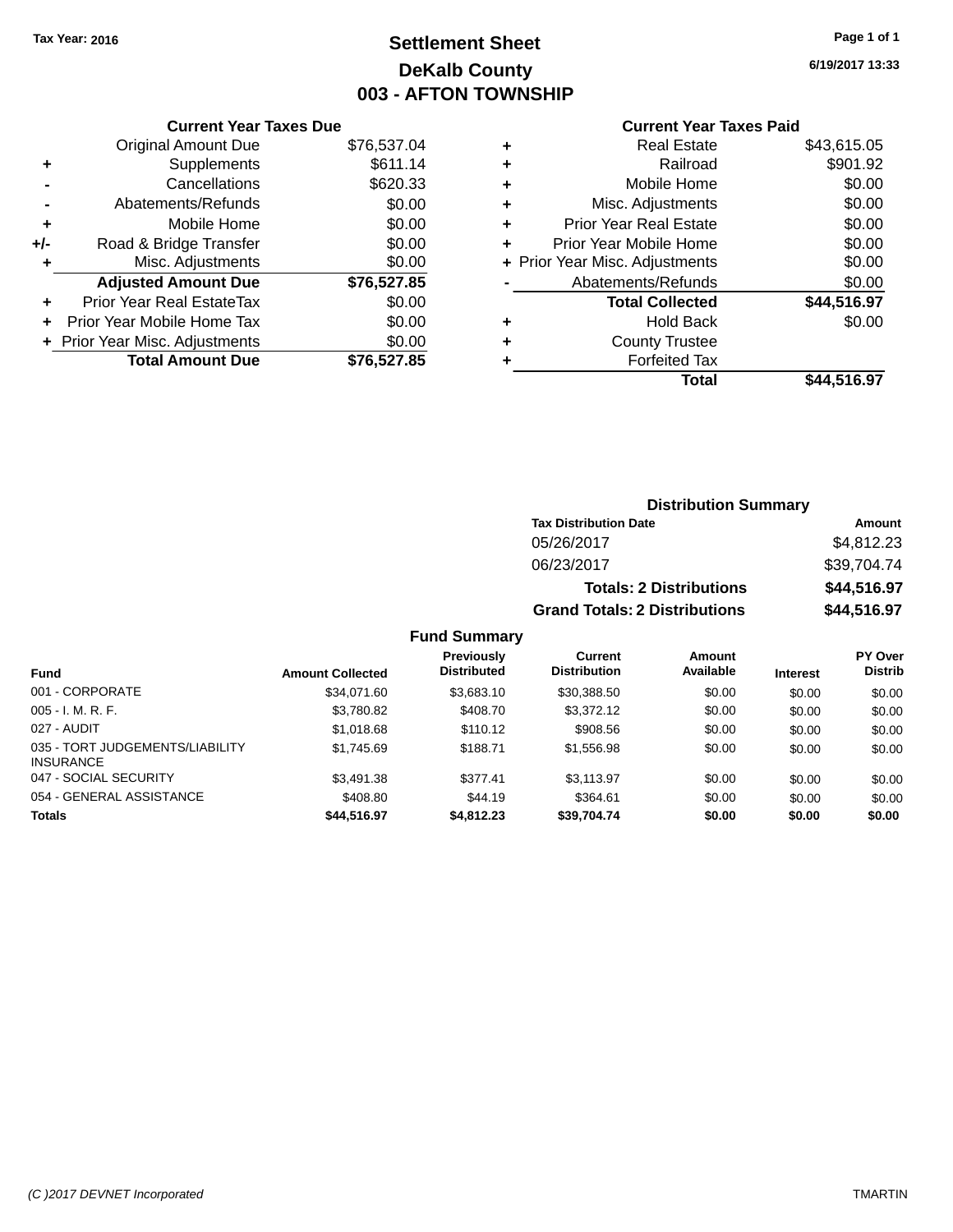# **Settlement Sheet Tax Year: 2016 Page 1 of 1 DeKalb County 004 - AFTON ROAD & BRIDGE**

**6/19/2017 13:33**

### **Current Year Taxes Paid**

|     | <b>Original Amount Due</b>     | \$293,944.12 |
|-----|--------------------------------|--------------|
| ٠   | Supplements                    | \$2,242.17   |
|     | Cancellations                  | \$2,275.88   |
|     | Abatements/Refunds             | \$0.00       |
| ٠   | Mobile Home                    | \$0.00       |
| +/- | Road & Bridge Transfer         | (\$7,493.17) |
|     | Misc. Adjustments              | \$0.00       |
|     | <b>Adjusted Amount Due</b>     | \$286,417.24 |
| ÷   | Prior Year Real EstateTax      | \$0.00       |
| ÷   | Prior Year Mobile Home Tax     | \$0.00       |
|     | + Prior Year Misc. Adjustments | \$0.00       |
|     | <b>Total Amount Due</b>        | \$286,417.24 |
|     |                                |              |

**Current Year Taxes Due**

|   | Total                          | \$163,477.10 |
|---|--------------------------------|--------------|
| ٠ | <b>Forfeited Tax</b>           |              |
| ٠ | <b>County Trustee</b>          |              |
| ٠ | <b>Hold Back</b>               | \$0.00       |
|   | <b>Total Collected</b>         | \$163,477.10 |
|   | Abatements/Refunds             | \$0.00       |
|   | + Prior Year Misc. Adjustments | \$0.00       |
| ٠ | Prior Year Mobile Home         | \$0.00       |
| ٠ | <b>Prior Year Real Estate</b>  | \$0.00       |
| ٠ | Misc. Adjustments              | \$0.00       |
| ٠ | Mobile Home                    | \$0.00       |
| ٠ | Railroad                       | \$3,463.86   |
| ٠ | <b>Real Estate</b>             | \$160,013.24 |

**Grand Totals: 2 Distributions \$163,477.10**

| <b>Road and Bridge Summary</b> |             | <b>Distribution Summary</b> |                                |              |
|--------------------------------|-------------|-----------------------------|--------------------------------|--------------|
| Municipality                   | Amt. Due    | Amt. Distrib.               | <b>Tax Distribution Date</b>   | Amount       |
| CITY OF DEKALB                 | \$12,837,65 | \$7.493.17                  | 05/26/2017                     | \$17,654.66  |
| <b>Totals</b>                  | \$12,837.65 | \$7.493.17                  | 06/23/2017                     | \$145,822.44 |
|                                |             |                             | <b>Totals: 2 Distributions</b> | \$163,477.10 |

**Fund Summary Fund Interest Amount Collected Distributed PY Over Distrib Amount Available Current Distribution Previously** 007 - ROAD AND BRIDGE 60.00 \$82,183.99 \$8,867.11 \$73,316.88 \$0.00 \$0.00 \$0.00 \$0.00 008 - BRIDGE CONST W/COUNTY  $$8,719.48$   $$942.55$   $$7,776.93$  \$0.00 \$0.00 \$0.00 \$0.00 009 - PERMANENT ROAD \$55,242.89 \$5,971.60 \$49,271.29 \$0.00 \$0.00 \$0.00 010 - EQUIPMENT AND BUILDING \$17,330.74 \$1,873.40 \$15,457.34 \$0.00 \$0.00 \$0.00 **Totals \$163,477.10 \$17,654.66 \$145,822.44 \$0.00 \$0.00 \$0.00**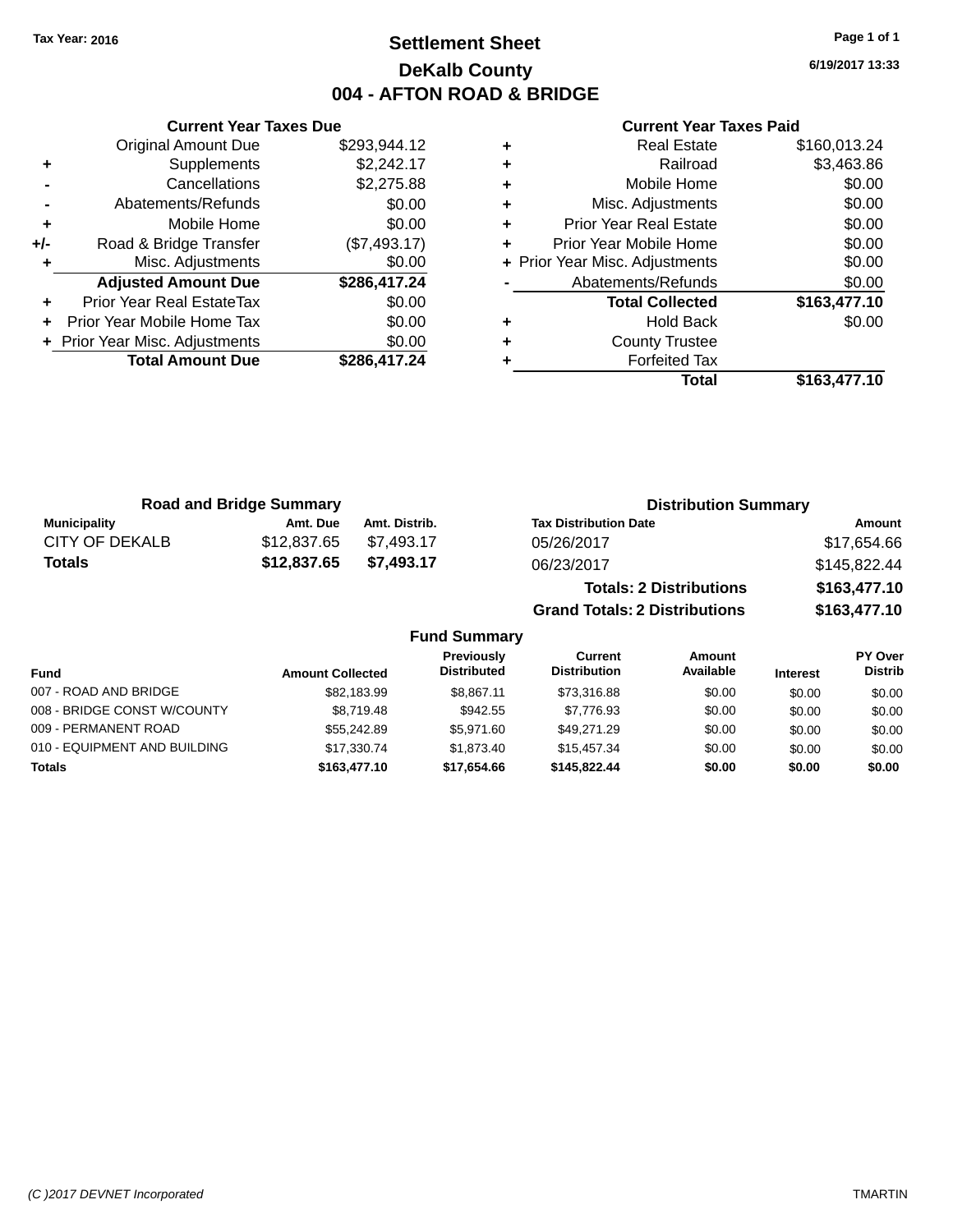# **Settlement Sheet Tax Year: 2016 Page 1 of 1 DeKalb County 005 - CLINTON TOWNSHIP**

**6/19/2017 13:33**

| \$96,693.41 |
|-------------|
|             |
| \$406.93    |
| \$457.91    |
| \$0.00      |
| \$0.00      |
| \$0.00      |
| \$0.00      |
| \$96,642.43 |
| \$0.00      |
| \$0.00      |
| \$79.49     |
|             |
|             |

## **Current Year Taxes Paid**

|   | <b>Real Estate</b>             | \$54,541.73 |
|---|--------------------------------|-------------|
| ÷ | Railroad                       | \$1,141.57  |
| ٠ | Mobile Home                    | \$0.00      |
| ٠ | Misc. Adjustments              | \$0.00      |
| ٠ | <b>Prior Year Real Estate</b>  | \$0.00      |
| ٠ | Prior Year Mobile Home         | \$0.00      |
|   | + Prior Year Misc. Adjustments | \$79.49     |
|   | Abatements/Refunds             | \$0.00      |
|   | <b>Total Collected</b>         | \$55,762.79 |
| ٠ | Hold Back                      | \$0.00      |
| ٠ | <b>County Trustee</b>          |             |
| ٠ | <b>Forfeited Tax</b>           |             |
|   | Total                          | \$55,762.79 |
|   |                                |             |

## **Distribution Summary Tax Distribution Date Amount** 05/26/2017 \$9,206.92 06/23/2017 \$46,555.87 **Totals: 2 Distributions \$55,762.79 Grand Totals: 2 Distributions \$55,762.79**

### **Fund Summary**

| <b>Fund</b>                                         | <b>Amount Collected</b> | Previously<br><b>Distributed</b> | Current<br><b>Distribution</b> | Amount<br>Available | <b>Interest</b> | PY Over<br><b>Distrib</b> |
|-----------------------------------------------------|-------------------------|----------------------------------|--------------------------------|---------------------|-----------------|---------------------------|
| 001 - CORPORATE                                     | \$46,498.53             | \$7,677.30                       | \$38,821.23                    | \$0.00              | \$0.00          | \$0.00                    |
| $005 - I. M. R. F.$                                 | \$30.45                 | \$5.03                           | \$25.42                        | \$0.00              | \$0.00          | \$0.00                    |
| 027 - AUDIT                                         | \$290.63                | \$47.98                          | \$242.65                       | \$0.00              | \$0.00          | \$0.00                    |
| 035 - TORT JUDGEMENTS/LIABILITY<br><b>INSURANCE</b> | \$2,308.47              | \$381.15                         | \$1,927,32                     | \$0.00              | \$0.00          | \$0.00                    |
| 047 - SOCIAL SECURITY                               | \$3,750.55              | \$619.25                         | \$3.131.30                     | \$0.00              | \$0.00          | \$0.00                    |
| 054 - GENERAL ASSISTANCE                            | \$2,884.16              | \$476.21                         | \$2.407.95                     | \$0.00              | \$0.00          | \$0.00                    |
| Totals                                              | \$55,762.79             | \$9,206.92                       | \$46,555.87                    | \$0.00              | \$0.00          | \$0.00                    |

## **Miscellaneous Adjustment Detail**

| Year Source             | <b>Account Type</b>                      | <b>Amount Adiustment Description</b>             |
|-------------------------|------------------------------------------|--------------------------------------------------|
| 2015 RE - Real Estate   | Back Tax Collected                       | \$63.22 ROBINSON REDEMPTION 14-15-155-002 by TBA |
|                         | 2015 RE - Real Estate Back Tax Collected | \$16.27 BOGLE REDEMPTION 14-16-233-001 by TBA    |
| <b>Totals 2 entries</b> |                                          | \$79.49                                          |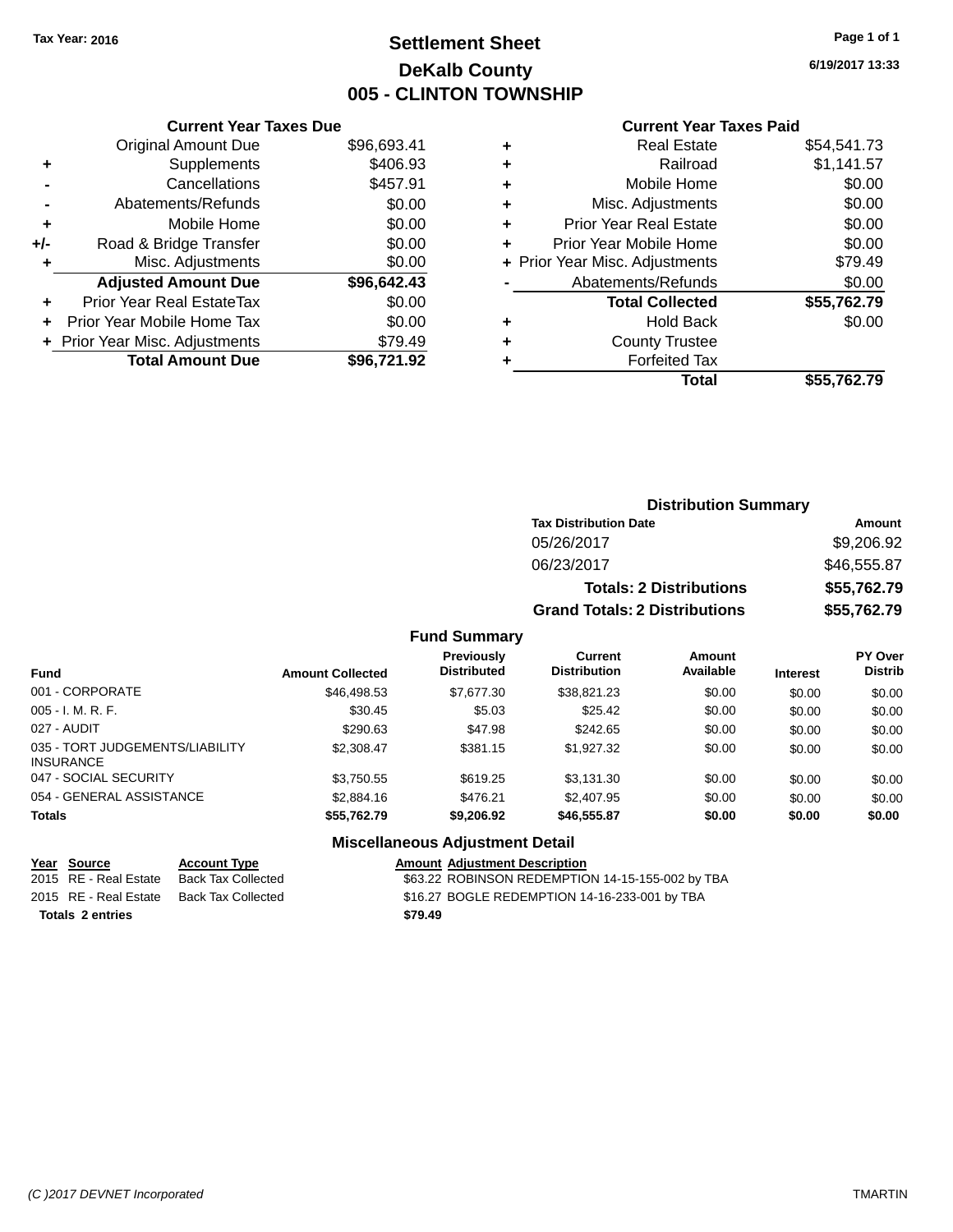# **Settlement Sheet Tax Year: 2016 Page 1 of 1 DeKalb County 006 - CLINTON TWP LIBRARY**

**6/19/2017 13:33**

| <b>Current Year Taxes Due</b> |             |  |  |  |
|-------------------------------|-------------|--|--|--|
| <b>Original Amount Due</b>    | \$90,827.80 |  |  |  |
| \$382.25<br>Supplements<br>٠  |             |  |  |  |
| Cancellations                 | \$430.15    |  |  |  |
| Abatements/Refunds            | \$0.00      |  |  |  |
| Mobile Home                   | \$0.00      |  |  |  |
| Road & Bridge Transfer        | \$0.00      |  |  |  |
| Misc. Adjustments             | \$0.00      |  |  |  |
| <b>Adjusted Amount Due</b>    | \$90,779.90 |  |  |  |
| Prior Year Real EstateTax     | \$0.00      |  |  |  |
| Prior Year Mobile Home Tax    | \$0.00      |  |  |  |
| Prior Year Misc. Adjustments  | \$73.88     |  |  |  |
| <b>Total Amount Due</b>       | \$90.853.78 |  |  |  |
|                               |             |  |  |  |

|   | Real Estate                    | \$51,233.23 |
|---|--------------------------------|-------------|
| ٠ | Railroad                       | \$1,072.32  |
| ٠ | Mobile Home                    | \$0.00      |
| ٠ | Misc. Adjustments              | \$0.00      |
| ٠ | <b>Prior Year Real Estate</b>  | \$0.00      |
| ٠ | Prior Year Mobile Home         | \$0.00      |
|   | + Prior Year Misc. Adjustments | \$73.88     |
|   | Abatements/Refunds             | \$0.00      |
|   | <b>Total Collected</b>         | \$52,379.43 |
| ٠ | Hold Back                      | \$0.00      |
| ٠ | <b>County Trustee</b>          |             |
| ٠ | <b>Forfeited Tax</b>           |             |
|   | Total                          | \$52,379.43 |
|   |                                |             |

|                         |                                      |                                        | <b>Distribution Summary</b>                      |                                |                 |                           |  |
|-------------------------|--------------------------------------|----------------------------------------|--------------------------------------------------|--------------------------------|-----------------|---------------------------|--|
|                         |                                      |                                        | <b>Tax Distribution Date</b>                     | <b>Amount</b>                  |                 |                           |  |
|                         |                                      |                                        | 05/26/2017                                       |                                |                 | \$8,647.79                |  |
|                         | 06/23/2017                           |                                        |                                                  | \$43,731.64                    |                 |                           |  |
|                         |                                      |                                        |                                                  | <b>Totals: 2 Distributions</b> | \$52,379.43     |                           |  |
|                         | <b>Grand Totals: 2 Distributions</b> |                                        | \$52,379.43                                      |                                |                 |                           |  |
|                         |                                      | <b>Fund Summary</b>                    |                                                  |                                |                 |                           |  |
| <b>Fund</b>             | <b>Amount Collected</b>              | Previously<br><b>Distributed</b>       | <b>Current</b><br><b>Distribution</b>            | Amount<br>Available            | <b>Interest</b> | PY Over<br><b>Distrib</b> |  |
| 016 - LIBRARY           | \$52,379.43                          | \$8,647.79                             | \$43,731.64                                      | \$0.00                         | \$0.00          | \$0.00                    |  |
| Totals                  | \$52,379.43                          | \$8,647.79                             | \$43,731.64                                      | \$0.00                         | \$0.00          | \$0.00                    |  |
|                         |                                      | <b>Miscellaneous Adjustment Detail</b> |                                                  |                                |                 |                           |  |
| Year Source             | <b>Account Type</b>                  | <b>Amount Adjustment Description</b>   |                                                  |                                |                 |                           |  |
| 2015 RE - Real Estate   | <b>Back Tax Collected</b>            |                                        | \$58.76 ROBINSON REDEMPTION 14-15-155-002 by TBA |                                |                 |                           |  |
| 2015 RE - Real Estate   | <b>Back Tax Collected</b>            |                                        | \$15.12 BOGLE REDEMPTION 14-16-233-001 by TBA    |                                |                 |                           |  |
| <b>Totals 2 entries</b> |                                      | \$73.88                                |                                                  |                                |                 |                           |  |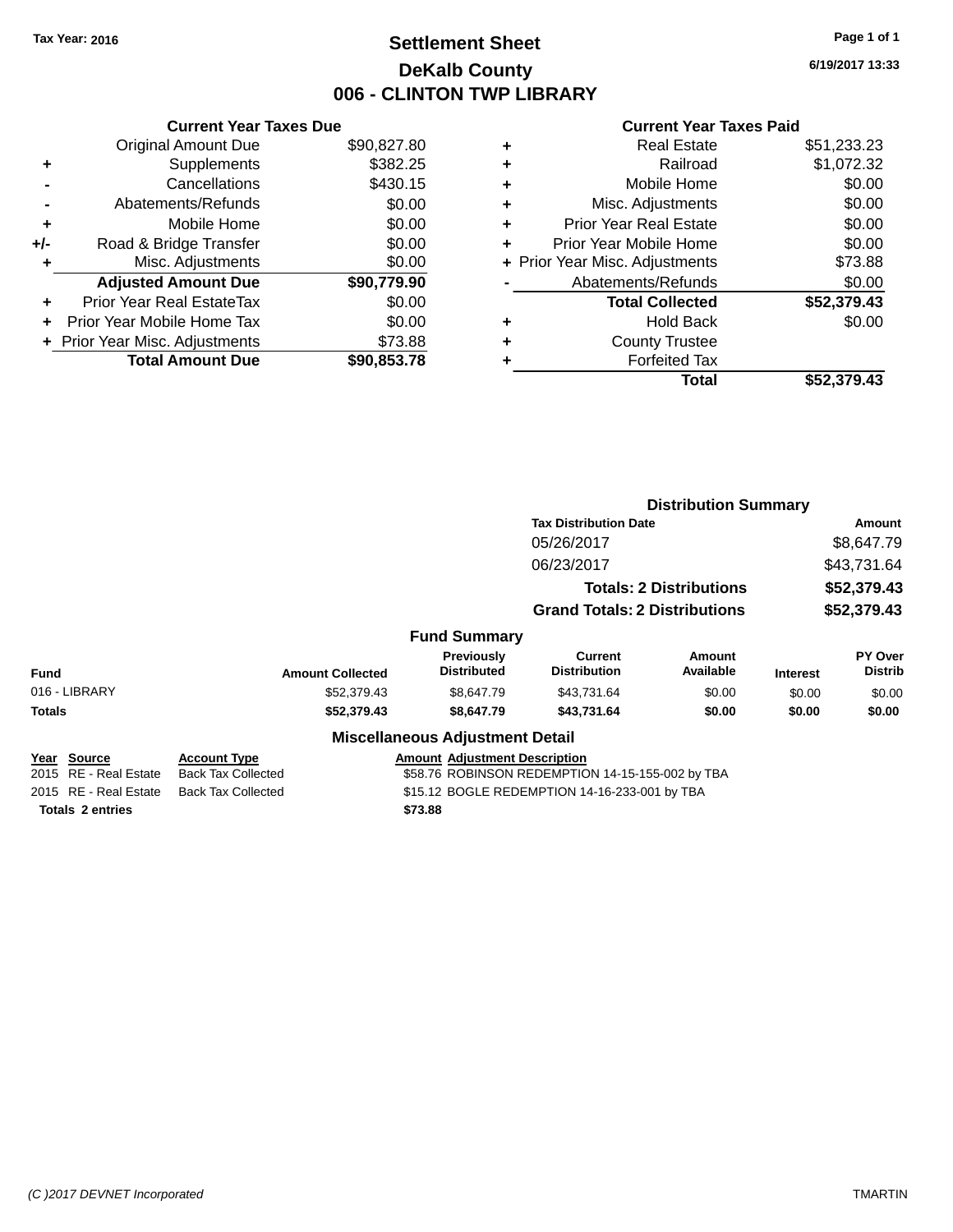# **Settlement Sheet Tax Year: 2016 Page 1 of 1 DeKalb County 007 - CLINTON TWP CEMETERY**

**6/19/2017 13:33**

|     | <b>Current Year Taxes Due</b> |             |  |  |  |  |  |
|-----|-------------------------------|-------------|--|--|--|--|--|
|     | <b>Original Amount Due</b>    | \$22,054.57 |  |  |  |  |  |
| ٠   | Supplements                   | \$92.81     |  |  |  |  |  |
|     | Cancellations                 | \$104.44    |  |  |  |  |  |
|     | Abatements/Refunds            | \$0.00      |  |  |  |  |  |
| ٠   | Mobile Home                   | \$0.00      |  |  |  |  |  |
| +/- | Road & Bridge Transfer        | \$0.00      |  |  |  |  |  |
| ٠   | Misc. Adjustments             | \$0.00      |  |  |  |  |  |
|     | <b>Adjusted Amount Due</b>    | \$22,042.94 |  |  |  |  |  |
| ÷   | Prior Year Real EstateTax     | \$0.00      |  |  |  |  |  |
| ÷   | Prior Year Mobile Home Tax    | \$0.00      |  |  |  |  |  |
|     | Prior Year Misc. Adjustments  | \$18.13     |  |  |  |  |  |
|     | <b>Total Amount Due</b>       | \$22.061.07 |  |  |  |  |  |

| ٠ | <b>Real Estate</b>             | \$12,440.50 |
|---|--------------------------------|-------------|
| ٠ | Railroad                       | \$260.38    |
| ٠ | Mobile Home                    | \$0.00      |
| ٠ | Misc. Adjustments              | \$0.00      |
| ٠ | <b>Prior Year Real Estate</b>  | \$0.00      |
| ٠ | Prior Year Mobile Home         | \$0.00      |
|   | + Prior Year Misc. Adjustments | \$18.13     |
|   | Abatements/Refunds             | \$0.00      |
|   | <b>Total Collected</b>         | \$12,719.01 |
| ٠ | <b>Hold Back</b>               | \$0.00      |
| ٠ | <b>County Trustee</b>          |             |
| ٠ | <b>Forfeited Tax</b>           |             |
|   | Total                          | \$12,719.01 |
|   |                                |             |

|                         |                           |                                        | <b>Distribution Summary</b>                      |                                |                 |                           |  |
|-------------------------|---------------------------|----------------------------------------|--------------------------------------------------|--------------------------------|-----------------|---------------------------|--|
|                         |                           |                                        | <b>Tax Distribution Date</b>                     |                                |                 | Amount                    |  |
|                         |                           |                                        | 05/26/2017                                       |                                |                 | \$2,100.02                |  |
|                         | 06/23/2017                |                                        |                                                  | \$10,618.99                    |                 |                           |  |
|                         |                           |                                        |                                                  | <b>Totals: 2 Distributions</b> | \$12,719.01     |                           |  |
|                         |                           | <b>Grand Totals: 2 Distributions</b>   |                                                  | \$12,719.01                    |                 |                           |  |
|                         |                           | <b>Fund Summary</b>                    |                                                  |                                |                 |                           |  |
| <b>Fund</b>             | <b>Amount Collected</b>   | Previously<br><b>Distributed</b>       | <b>Current</b><br><b>Distribution</b>            | Amount<br>Available            | <b>Interest</b> | PY Over<br><b>Distrib</b> |  |
| 017 - CEMETERY          | \$12,719.01               | \$2,100.02                             | \$10,618.99                                      | \$0.00                         | \$0.00          | \$0.00                    |  |
| Totals                  | \$12,719.01               | \$2,100.02                             | \$10,618.99                                      | \$0.00                         | \$0.00          | \$0.00                    |  |
|                         |                           | <b>Miscellaneous Adjustment Detail</b> |                                                  |                                |                 |                           |  |
| Year Source             | <b>Account Type</b>       | <b>Amount Adjustment Description</b>   |                                                  |                                |                 |                           |  |
| 2015 RE - Real Estate   | <b>Back Tax Collected</b> |                                        | \$14.42 ROBINSON REDEMPTION 14-15-155-002 by TBA |                                |                 |                           |  |
| 2015 RE - Real Estate   | <b>Back Tax Collected</b> |                                        | \$3.71 BOGLE REDEMPTION 14-16-233-001 by TBA     |                                |                 |                           |  |
| <b>Totals 2 entries</b> |                           | \$18.13                                |                                                  |                                |                 |                           |  |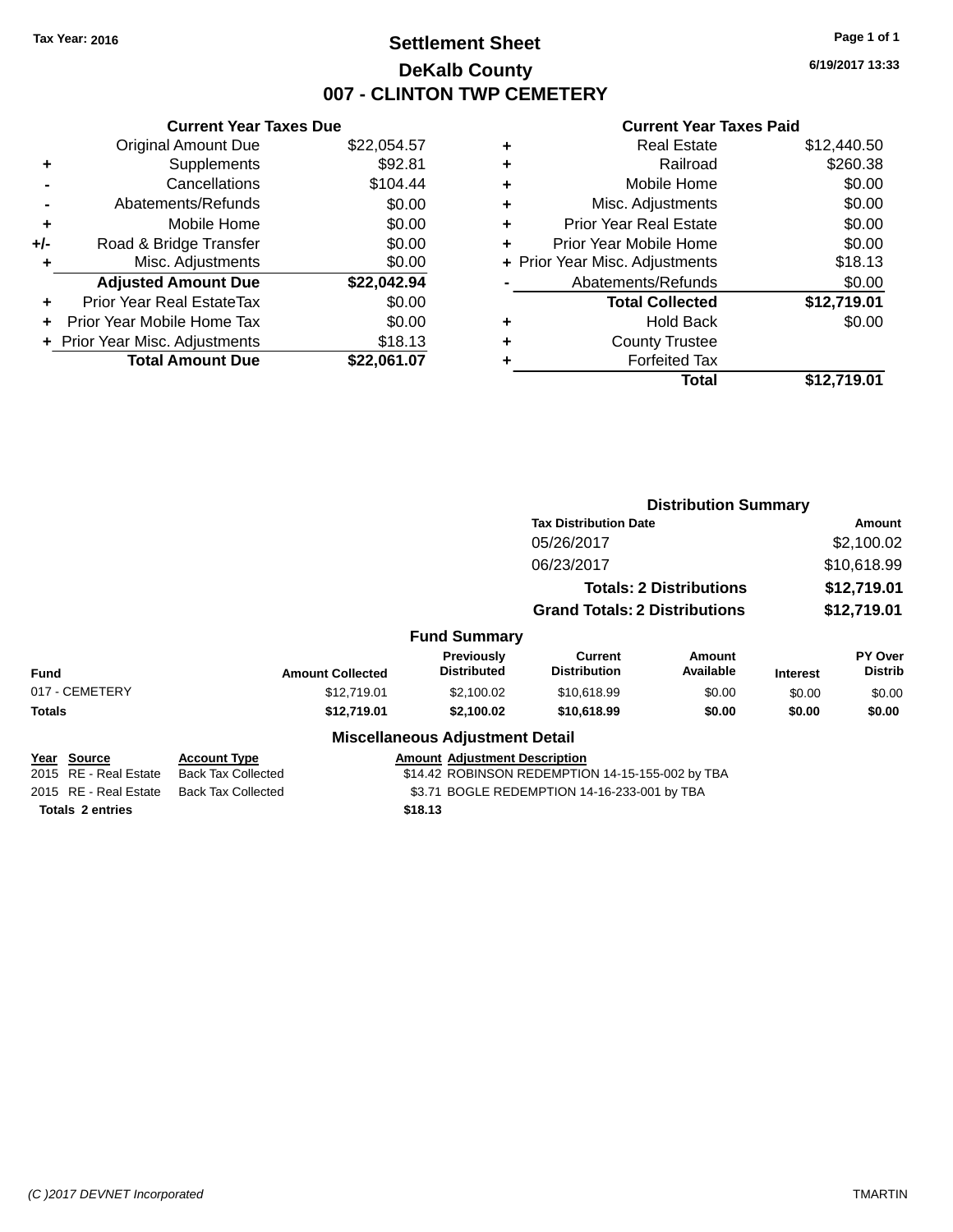# **Settlement Sheet Tax Year: 2016 Page 1 of 1 DeKalb County 008 - CLINTON COMM BLDG**

**6/19/2017 13:33**

| <b>Current Year Taxes Due</b>  |            |
|--------------------------------|------------|
| <b>Original Amount Due</b>     | \$9,402.82 |
| Supplements                    | \$39.58    |
| Cancellations                  | \$44.52    |
| Abatements/Refunds             | \$0.00     |
| Mobile Home                    | \$0.00     |
| Road & Bridge Transfer         | \$0.00     |
| Misc. Adjustments              | \$0.00     |
| <b>Adjusted Amount Due</b>     | \$9,397.88 |
| Prior Year Real EstateTax      | \$0.00     |
| Prior Year Mobile Home Tax     | \$0.00     |
| + Prior Year Misc. Adjustments | \$7.64     |
| <b>Total Amount Due</b>        | \$9,405.52 |
|                                |            |

|   | <b>Real Estate</b>             | \$5,304.14 |
|---|--------------------------------|------------|
| ٠ | Railroad                       | \$111.01   |
| ٠ | Mobile Home                    | \$0.00     |
| ٠ | Misc. Adjustments              | \$0.00     |
| ٠ | <b>Prior Year Real Estate</b>  | \$0.00     |
| ٠ | Prior Year Mobile Home         | \$0.00     |
|   | + Prior Year Misc. Adjustments | \$7.64     |
|   | Abatements/Refunds             | \$0.00     |
|   | <b>Total Collected</b>         | \$5,422.79 |
| ٠ | <b>Hold Back</b>               | \$0.00     |
| ٠ | <b>County Trustee</b>          |            |
| ٠ | <b>Forfeited Tax</b>           |            |
|   | Total                          | \$5,422.79 |
|   |                                |            |

|                         |                           |                                         | <b>Distribution Summary</b>                     |                                |                 |                           |
|-------------------------|---------------------------|-----------------------------------------|-------------------------------------------------|--------------------------------|-----------------|---------------------------|
|                         |                           |                                         | <b>Tax Distribution Date</b>                    |                                |                 | Amount                    |
|                         |                           |                                         | 05/26/2017                                      |                                |                 | \$895.09                  |
|                         |                           |                                         | 06/23/2017                                      |                                |                 | \$4,527.70                |
|                         |                           |                                         |                                                 | <b>Totals: 2 Distributions</b> |                 | \$5,422.79                |
|                         |                           |                                         | <b>Grand Totals: 2 Distributions</b>            |                                |                 | \$5,422.79                |
|                         |                           | <b>Fund Summary</b>                     |                                                 |                                |                 |                           |
| <b>Fund</b>             | <b>Amount Collected</b>   | <b>Previously</b><br><b>Distributed</b> | <b>Current</b><br><b>Distribution</b>           | <b>Amount</b><br>Available     | <b>Interest</b> | PY Over<br><b>Distrib</b> |
| 001 - CORPORATE         | \$5,422.79                | \$895.09                                | \$4,527.70                                      | \$0.00                         | \$0.00          | \$0.00                    |
| Totals                  | \$5,422.79                | \$895.09                                | \$4,527.70                                      | \$0.00                         | \$0.00          | \$0.00                    |
|                         |                           | <b>Miscellaneous Adjustment Detail</b>  |                                                 |                                |                 |                           |
| Year Source             | <b>Account Type</b>       | <b>Amount Adjustment Description</b>    |                                                 |                                |                 |                           |
| 2015 RE - Real Estate   | <b>Back Tax Collected</b> |                                         | \$6.08 ROBINSON REDEMPTION 14-15-155-002 by TBA |                                |                 |                           |
| 2015 RE - Real Estate   | <b>Back Tax Collected</b> |                                         | \$1.56 BOGLE REDEMPTION 14-16-233-001 by TBA    |                                |                 |                           |
| <b>Totals 2 entries</b> |                           | \$7.64                                  |                                                 |                                |                 |                           |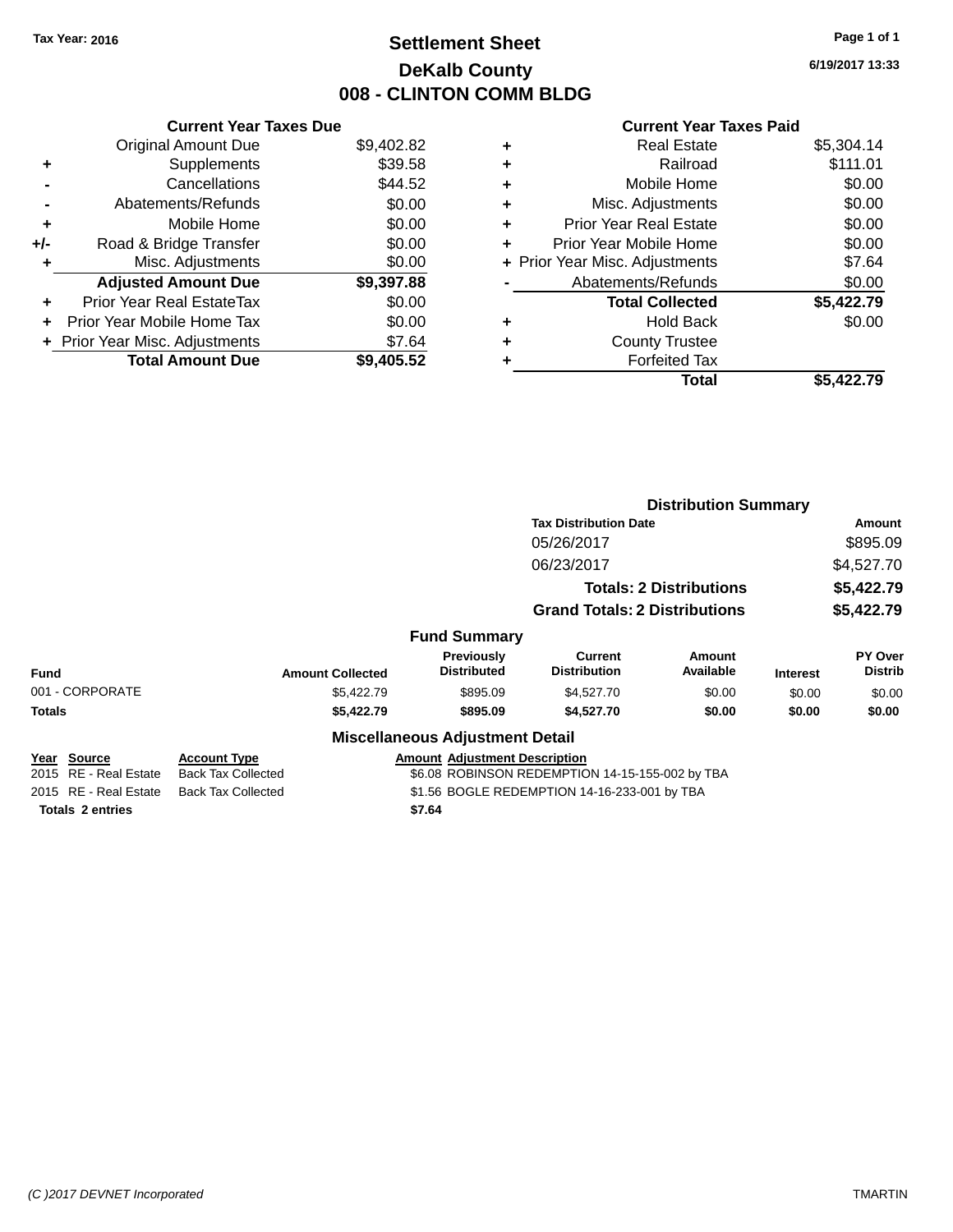# **Settlement Sheet Tax Year: 2016 Page 1 of 1 DeKalb County 009 - CLINTON ROAD & BRIDGE**

**6/19/2017 13:33**

|     | <b>Current Year Taxes Due</b>    |               |  |  |  |  |
|-----|----------------------------------|---------------|--|--|--|--|
|     | <b>Original Amount Due</b>       | \$253,012.44  |  |  |  |  |
| ٠   | Supplements                      | \$927.32      |  |  |  |  |
|     | Cancellations                    | \$1,043.47    |  |  |  |  |
|     | Abatements/Refunds               | \$0.00        |  |  |  |  |
| ٠   | Mobile Home                      | \$0.00        |  |  |  |  |
| +/- | Road & Bridge Transfer           | (\$18,589.10) |  |  |  |  |
|     | Misc. Adjustments                | \$0.00        |  |  |  |  |
|     | <b>Adjusted Amount Due</b>       | \$234,307.19  |  |  |  |  |
|     | <b>Prior Year Real EstateTax</b> | (\$26.44)     |  |  |  |  |
|     | Prior Year Mobile Home Tax       | \$0.00        |  |  |  |  |
|     | + Prior Year Misc. Adjustments   | \$206.39      |  |  |  |  |
|     | <b>Total Amount Due</b>          | \$234,487.14  |  |  |  |  |
|     |                                  |               |  |  |  |  |

### **Current Year Taxes Paid**

|   | <b>Real Estate</b>             | \$124,289.05 |
|---|--------------------------------|--------------|
| ٠ | Railroad                       | \$2,852.92   |
| ٠ | Mobile Home                    | \$0.00       |
| ٠ | Misc. Adjustments              | \$0.00       |
| ٠ | Prior Year Real Estate         | (\$26.44)    |
|   | Prior Year Mobile Home         | \$0.00       |
|   | + Prior Year Misc. Adjustments | \$206.39     |
|   | Abatements/Refunds             | \$0.00       |
|   | <b>Total Collected</b>         | \$127,321.92 |
| ٠ | <b>Hold Back</b>               | \$0.00       |
|   | <b>County Trustee</b>          |              |
|   | <b>Forfeited Tax</b>           |              |
|   | Total                          | \$127,321.92 |
|   |                                |              |

| <b>Road and Bridge Summary</b> |             |               | <b>Distribution Summary</b>          |              |  |  |
|--------------------------------|-------------|---------------|--------------------------------------|--------------|--|--|
| <b>Municipality</b>            | Amt. Due    | Amt. Distrib. | <b>Tax Distribution Date</b>         | Amount       |  |  |
| <b>VILLAGE OF WATERMAN</b>     | \$32,176.50 | \$18,589.10   | 05/26/2017                           | \$20,979.42  |  |  |
| \$32,176.50<br><b>Totals</b>   |             | \$18,589.10   | 06/23/2017                           | \$106,342.50 |  |  |
|                                |             |               | <b>Totals: 2 Distributions</b>       | \$127,321.92 |  |  |
|                                |             |               | <b>Grand Totals: 2 Distributions</b> | \$127,321.92 |  |  |

## **Fund Summary**

| <b>Fund</b>                                   | <b>Amount Collected</b> | Previously<br><b>Distributed</b> | Current<br><b>Distribution</b> | Amount<br>Available | <b>Interest</b> | <b>PY Over</b><br><b>Distrib</b> |
|-----------------------------------------------|-------------------------|----------------------------------|--------------------------------|---------------------|-----------------|----------------------------------|
| 007 - ROAD AND BRIDGE                         | \$48,884.51             | \$8.029.44                       | \$40,855.07                    | \$0.00              | \$0.00          | \$0.00                           |
| 009 - PERMANENT ROAD                          | \$49,598.37             | \$8,188.67                       | \$41,409.70                    | \$0.00              | \$0.00          | \$0.00                           |
| 010 - EQUIPMENT AND BUILDING                  | \$24,800.65             | \$4.094.57                       | \$20,706.08                    | \$0.00              | \$0.00          | \$0.00                           |
| 035 - TORT JUDGEMENTS/LIABILITY<br><b>INS</b> | \$4,038.39              | \$666.74                         | \$3.371.65                     | \$0.00              | \$0.00          | \$0.00                           |
| <b>Totals</b>                                 | \$127.321.92            | \$20,979.42                      | \$106,342,50                   | \$0.00              | \$0.00          | \$0.00                           |
|                                               |                         |                                  |                                |                     |                 |                                  |

### **Miscellaneous Adjustment Detail**

Year Source **Account Type Account Adjustment Description** 

2015 RE - Real Estate Back Tax Collected **\$164.16 ROBINSON REDEMPTION 14-15-155-002** by TBA 2015 RE - Real Estate Back Tax Collected \$42.23 BOGLE REDEMPTION 14-16-233-001 by TBA

**Totals \$206.39 2 entries**

*(C )2017 DEVNET Incorporated* TMARTIN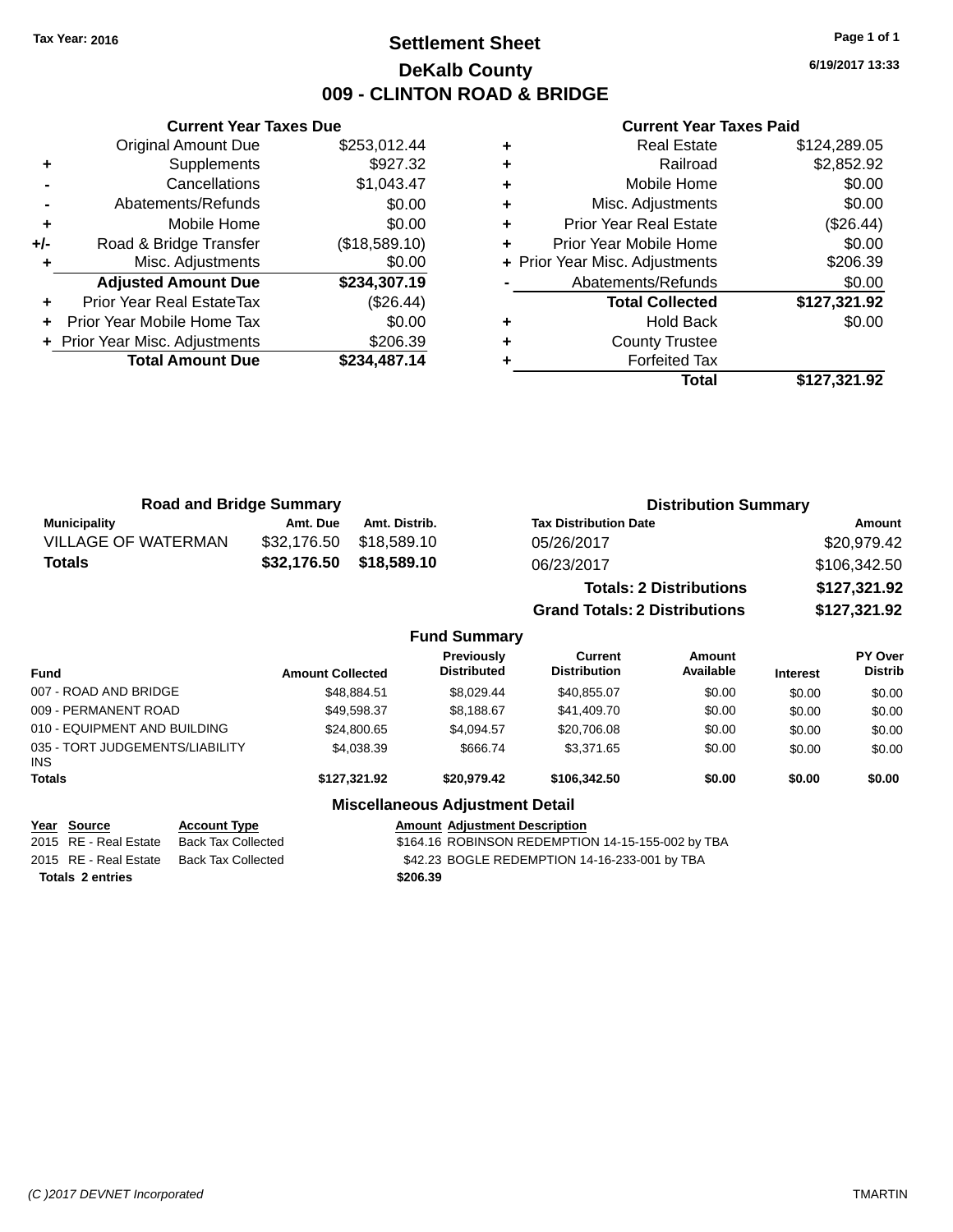# **Settlement Sheet Tax Year: 2016 Page 1 of 1 DeKalb County 010 - CORTLAND TOWNSHIP**

**6/19/2017 13:33**

### **Current Year Taxes Paid**

|       | <b>Current Year Taxes Due</b>  |              |
|-------|--------------------------------|--------------|
|       | <b>Original Amount Due</b>     | \$264,404.25 |
| ٠     | Supplements                    | \$1,628.03   |
|       | Cancellations                  | \$2,237.99   |
|       | Abatements/Refunds             | \$0.00       |
| ٠     | Mobile Home                    | \$0.00       |
| $+/-$ | Road & Bridge Transfer         | \$0.00       |
| ÷     | Misc. Adjustments              | \$0.50       |
|       | <b>Adjusted Amount Due</b>     | \$263,794.79 |
| ٠     | Prior Year Real EstateTax      | \$0.01       |
|       | Prior Year Mobile Home Tax     | \$0.00       |
|       | + Prior Year Misc. Adjustments | \$20.60      |
|       | <b>Total Amount Due</b>        | \$263,815.40 |
|       |                                |              |

|   | <b>Real Estate</b>             | \$137,861.83 |
|---|--------------------------------|--------------|
| ٠ | Railroad                       | \$966.08     |
| ٠ | Mobile Home                    | \$0.00       |
| ٠ | Misc. Adjustments              | \$0.50       |
| ٠ | <b>Prior Year Real Estate</b>  | \$0.01       |
| ÷ | Prior Year Mobile Home         | \$0.00       |
|   | + Prior Year Misc. Adjustments | \$20.60      |
|   | Abatements/Refunds             | \$0.00       |
|   | <b>Total Collected</b>         | \$138,849.02 |
| ٠ | <b>Hold Back</b>               | \$0.00       |
| ٠ | <b>County Trustee</b>          |              |
| ٠ | <b>Forfeited Tax</b>           |              |
|   | Total                          | \$138,849.02 |
|   |                                |              |

## **Distribution Summary Tax Distribution Date Amount** 05/26/2017 \$16,647.50 06/23/2017 \$122,201.52 **Totals: 2 Distributions \$138,849.02 Grand Totals: 2 Distributions \$138,849.02**

### **Fund Summary**

| <b>Fund</b>                             | <b>Amount Collected</b> | Previously<br><b>Distributed</b> | <b>Current</b><br><b>Distribution</b> | Amount<br>Available | <b>Interest</b> | PY Over<br><b>Distrib</b> |
|-----------------------------------------|-------------------------|----------------------------------|---------------------------------------|---------------------|-----------------|---------------------------|
| 001 - CORPORATE                         | \$117.030.72            | \$14.031.58                      | \$102.999.14                          | \$0.00              | \$0.00          | \$0.00                    |
| $005 - I. M. R. F.$                     | \$9,456.59              | \$1,133.80                       | \$8,322.79                            | \$0.00              | \$0.00          | \$0.00                    |
| 027 - AUDIT                             | \$529.28                | \$63.46                          | \$465.82                              | \$0.00              | \$0.00          | \$0.00                    |
| 035 - TORT JUDGEMENTS/LIABILITY<br>INS. | \$2,105.36              | \$252.42                         | \$1,852.94                            | \$0.00              | \$0.00          | \$0.00                    |
| 047 - SOCIAL SECURITY                   | \$3.940.26              | \$472.42                         | \$3,467.84                            | \$0.00              | \$0.00          | \$0.00                    |
| 054 - GENERAL ASSISTANCE                | \$5,786.81              | \$693.82                         | \$5.092.99                            | \$0.00              | \$0.00          | \$0.00                    |
| <b>Totals</b>                           | \$138,849.02            | \$16,647.50                      | \$122,201.52                          | \$0.00              | \$0.00          | \$0.00                    |

## **Miscellaneous Adjustment Detail**

|                         | Year Source           | <b>Account Type</b>       | <b>Amount Adjustment Description</b>              |
|-------------------------|-----------------------|---------------------------|---------------------------------------------------|
|                         | 2015 RE - Real Estate | <b>Back Tax Collected</b> | \$2.36 OBERHELMAN REDEMPTION 09-25-451-001 by TBA |
|                         | 2015 RE - Real Estate | <b>Back Tax Collected</b> | \$4.06 OBERHELMAN REDEMPTION 09-25-478-001 by TBA |
|                         | 2015 RE - Real Estate | <b>Back Tax Collected</b> | \$12.40 ENGSTROM REDEMPTION 09-29-182-013 by TBA  |
|                         | 2015 RE - Real Estate | <b>Back Tax Collected</b> | \$1.78 TRUSTEE SALE 09-29-252-001 by TBA          |
|                         | 2016 RE - Real Estate | <b>Back Tax Collected</b> | \$0.50 TRUSTEE SALE 09-17-385-0110 by TBA         |
| <b>Totals 5 entries</b> |                       |                           | \$21.10                                           |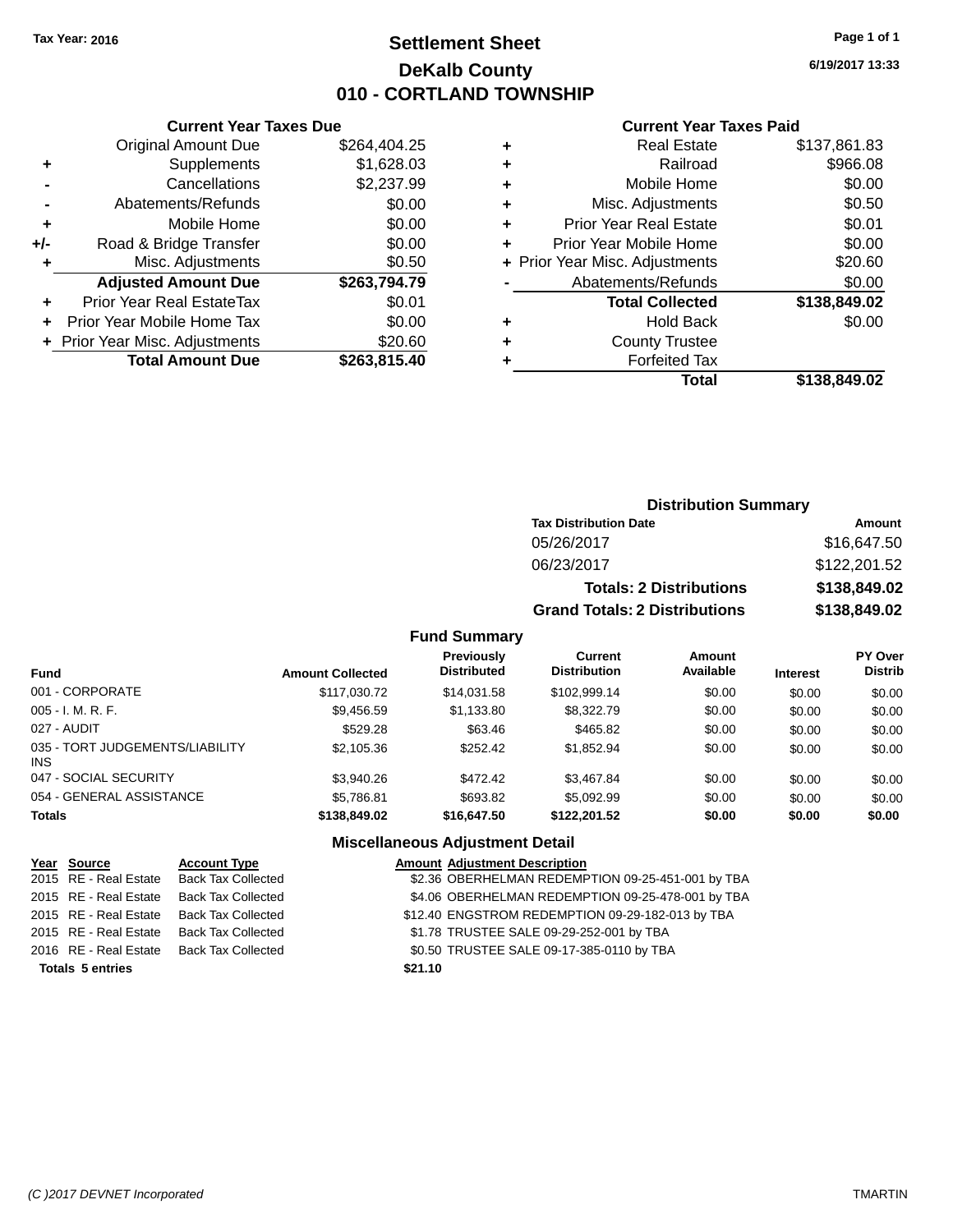# **Settlement Sheet Tax Year: 2016 Page 1 of 1 DeKalb County 011 - CORTLAND ROAD & BRIDGE**

**6/19/2017 13:33**

### **Current Year Taxes Paid**

|     | <b>Current Year Taxes Due</b>  |               |
|-----|--------------------------------|---------------|
|     | <b>Original Amount Due</b>     | \$479,063.14  |
| ٠   | Supplements                    | \$2,390.40    |
|     | Cancellations                  | \$3,286.19    |
|     | Abatements/Refunds             | \$0.00        |
| ٠   | Mobile Home                    | \$0.00        |
| +/- | Road & Bridge Transfer         | (\$47,401.69) |
|     | Misc. Adjustments              | \$0.90        |
|     | <b>Adjusted Amount Due</b>     | \$430,766.56  |
| ٠   | Prior Year Real EstateTax      | (\$7.07)      |
|     | Prior Year Mobile Home Tax     | \$0.00        |
|     | + Prior Year Misc. Adjustments | \$37.38       |
|     | <b>Total Amount Due</b>        | \$430,796.87  |
|     |                                |               |

|   | <b>Real Estate</b>             | \$202,430.16 |
|---|--------------------------------|--------------|
| ÷ | Railroad                       | \$1,711.61   |
| ٠ | Mobile Home                    | \$0.00       |
| ٠ | Misc. Adjustments              | \$0.90       |
| ٠ | <b>Prior Year Real Estate</b>  | (\$7.07)     |
| ٠ | Prior Year Mobile Home         | \$0.00       |
|   | + Prior Year Misc. Adjustments | \$37.38      |
|   | Abatements/Refunds             | \$0.00       |
|   | <b>Total Collected</b>         | \$204,172.98 |
| ٠ | <b>Hold Back</b>               | \$0.00       |
| ٠ | <b>County Trustee</b>          |              |
|   | <b>Forfeited Tax</b>           |              |
|   | Total                          | \$204.172.98 |

| <b>Road and Bridge Summary</b> |             |               | <b>Distribution Summary</b>          |              |  |
|--------------------------------|-------------|---------------|--------------------------------------|--------------|--|
| Municipality                   | Amt. Due    | Amt. Distrib. | <b>Tax Distribution Date</b>         | Amount       |  |
| TOWN OF CORTLAND               | \$26,410.19 | \$13.903.09   | 05/26/2017                           | \$24,444.63  |  |
| CITY OF DEKALB                 | \$1,902.49  | \$1,001.66    | 06/23/2017                           | \$179,728.35 |  |
| <b>VILLAGE OF MAPLE PARK</b>   | \$6,012.65  | \$3,165.75    | <b>Totals: 2 Distributions</b>       | \$204,172.98 |  |
| <b>CITY OF SYCAMORE</b>        | \$55,709.32 | \$29,331.19   | <b>Grand Totals: 2 Distributions</b> | \$204,172.98 |  |
| <b>Totals</b>                  | \$90,034.65 | \$47,401.69   |                                      |              |  |

| <b>Fund Summary</b> |  |  |
|---------------------|--|--|
|---------------------|--|--|

| <b>Fund</b>                             | <b>Amount Collected</b> | <b>Previously</b><br><b>Distributed</b> | Current<br><b>Distribution</b> | Amount<br>Available | <b>Interest</b> | <b>PY Over</b><br><b>Distrib</b> |
|-----------------------------------------|-------------------------|-----------------------------------------|--------------------------------|---------------------|-----------------|----------------------------------|
| $005 - I. M. R. F.$                     | \$3.999.05              | \$479.47                                | \$3.519.58                     | \$0.00              | \$0.00          | \$0.00                           |
| 007 - ROAD AND BRIDGE                   | \$59.313.77             | \$7,076.43                              | \$52,237.34                    | \$0.00              | \$0.00          | \$0.00                           |
| 009 - PERMANENT ROAD                    | \$106,715.46            | \$12,794.88                             | \$93,920.58                    | \$0.00              | \$0.00          | \$0.00                           |
| 010 - EQUIPMENT AND BUILDING            | \$27,569.82             | \$3,305.55                              | \$24.264.27                    | \$0.00              | \$0.00          | \$0.00                           |
| 027 - AUDIT                             | \$529.30                | \$63.46                                 | \$465.84                       | \$0.00              | \$0.00          | \$0.00                           |
| 035 - TORT JUDGEMENTS/LIABILITY<br>INS. | \$5,257.65              | \$630.37                                | \$4,627.28                     | \$0.00              | \$0.00          | \$0.00                           |
| 047 - SOCIAL SECURITY                   | \$787.93                | \$94.47                                 | \$693.46                       | \$0.00              | \$0.00          | \$0.00                           |
| <b>Totals</b>                           | \$204,172.98            | \$24,444.63                             | \$179,728.35                   | \$0.00              | \$0.00          | \$0.00                           |

## **Miscellaneous Adjustment Detail**

|                         | Year Source           | <b>Account Type</b>       | <b>Amount Adjustment Description</b>              |
|-------------------------|-----------------------|---------------------------|---------------------------------------------------|
|                         | 2015 RE - Real Estate | <b>Back Tax Collected</b> | \$4.28 OBERHELMAN REDEMPTION 09-25-451-001 by TBA |
|                         | 2015 RE - Real Estate | <b>Back Tax Collected</b> | \$7.36 OBERHELMAN REDEMPTION 09-25-478-001 by TBA |
|                         | 2015 RE - Real Estate | <b>Back Tax Collected</b> | \$22.50 ENGSTROM REDEMPTION 09-29-182-013 by TBA  |
|                         | 2015 RE - Real Estate | <b>Back Tax Collected</b> | \$3.24 TRUSTEE SALE 09-29-252-001 by TBA          |
|                         | 2016 RE - Real Estate | <b>Back Tax Collected</b> | \$0.90 TRUSTEE SALE 09-17-385-0110 by TBA         |
| <b>Totals 5 entries</b> |                       |                           | \$38.28                                           |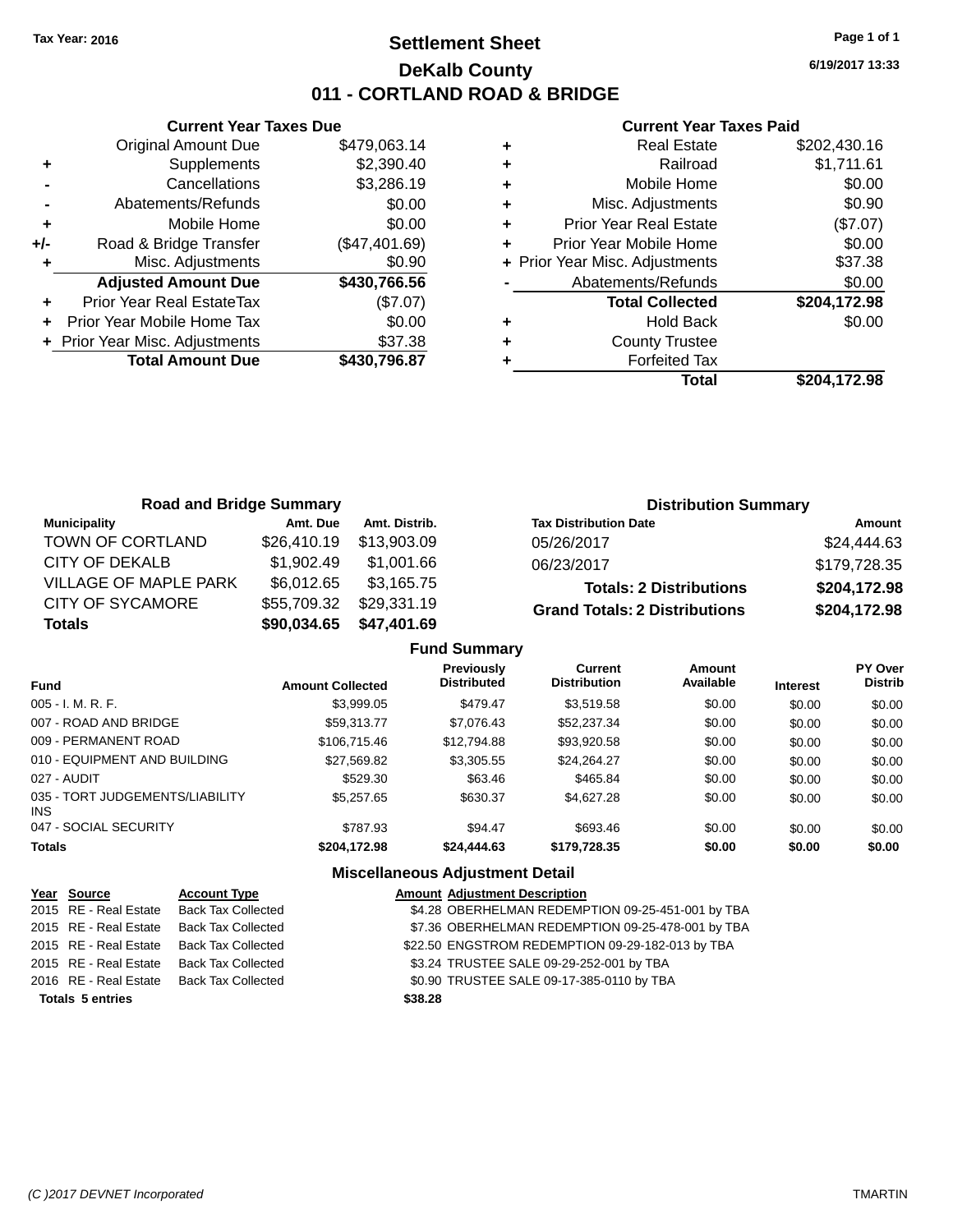# **Settlement Sheet Tax Year: 2016 Page 1 of 2 DeKalb County 012 - DEKALB TOWNSHIP**

**6/19/2017 13:33**

|  | Curre |
|--|-------|
|  |       |

|     | <b>Current Year Taxes Due</b>  |              |
|-----|--------------------------------|--------------|
|     | <b>Original Amount Due</b>     | \$965,228.16 |
| ٠   | Supplements                    | \$11,695.41  |
|     | Cancellations                  | \$18,951.28  |
|     | Abatements/Refunds             | \$0.00       |
| ٠   | Mobile Home                    | \$0.00       |
| +/- | Road & Bridge Transfer         | \$0.00       |
|     | Misc. Adjustments              | \$232.34     |
|     | <b>Adjusted Amount Due</b>     | \$958,204.63 |
| ÷   | Prior Year Real EstateTax      | (\$211.04)   |
|     | Prior Year Mobile Home Tax     | \$0.00       |
|     | + Prior Year Misc. Adjustments | \$661.31     |
|     | <b>Total Amount Due</b>        | \$958.654.90 |

|   | <b>Current Year Taxes Paid</b> |              |
|---|--------------------------------|--------------|
| ٠ | <b>Real Estate</b>             | \$490,992.97 |
| ٠ | Railroad                       | \$2,401.72   |
| ٠ | Mobile Home                    | \$0.00       |
| ٠ | Misc. Adjustments              | \$232.34     |
| ٠ | <b>Prior Year Real Estate</b>  | (\$211.04)   |
| ٠ | Prior Year Mobile Home         | \$0.00       |
|   | + Prior Year Misc. Adjustments | \$661.31     |
|   | Abatements/Refunds             | \$0.00       |
|   | <b>Total Collected</b>         | \$494,077.30 |
| ٠ | <b>Hold Back</b>               | \$0.00       |
|   | <b>County Trustee</b>          |              |
|   | <b>Forfeited Tax</b>           |              |
|   | Total                          | \$494,077.30 |
|   |                                |              |

|                          |                         | <b>Distribution Summary</b>      |                                       |                                |                 |                           |
|--------------------------|-------------------------|----------------------------------|---------------------------------------|--------------------------------|-----------------|---------------------------|
|                          |                         |                                  | <b>Tax Distribution Date</b>          |                                |                 | Amount                    |
|                          |                         |                                  | 05/26/2017                            |                                |                 | \$93,135.56               |
|                          |                         |                                  | 06/23/2017                            |                                |                 | \$400,941.74              |
|                          |                         |                                  |                                       | <b>Totals: 2 Distributions</b> |                 | \$494,077.30              |
|                          |                         |                                  | <b>Grand Totals: 2 Distributions</b>  |                                |                 | \$494,077.30              |
|                          |                         | <b>Fund Summary</b>              |                                       |                                |                 |                           |
| <b>Fund</b>              | <b>Amount Collected</b> | Previously<br><b>Distributed</b> | <b>Current</b><br><b>Distribution</b> | Amount<br>Available            | <b>Interest</b> | PY Over<br><b>Distrib</b> |
| 001 - CORPORATE          | \$377,574.36            | \$71.174.28                      | \$306,400.08                          | \$0.00                         | \$0.00          | \$0.00                    |
| 054 - GENERAL ASSISTANCE | \$116,502.94            | \$21.961.28                      | \$94,541.66                           | \$0.00                         | \$0.00          | \$0.00                    |

## **Miscellaneous Adjustment Detail**

**Totals \$494,077.30 \$93,135.56 \$400,941.74 \$0.00 \$0.00 \$0.00**

| Year Source           | <b>Account Type</b>       | <b>Amount Adjustment Description</b>                          |
|-----------------------|---------------------------|---------------------------------------------------------------|
| 2015 RE - Real Estate | <b>Back Tax Collected</b> | \$20.48 MOONEY REDEMPTION 08-23-184-002 by TBA                |
| 2015 RE - Real Estate | <b>Back Tax Collected</b> | \$52.97 1827 LINCOLN HWY CORP REDEMPTION 08-24-352-024 by TBA |
| 2015 RE - Real Estate | <b>Back Tax Collected</b> | \$17.65 RIVERMIST REDEMPTION 08-02-324-004 by TBA             |
| 2015 RE - Real Estate | <b>Back Tax Collected</b> | \$17.65 RIVERMIST REDEMPTION 08-02-351-013 by TBA             |
| 2015 RE - Real Estate | <b>Back Tax Collected</b> | \$17.65 RIVERMIST REDEMPTION 08-02-351-017 by TBA             |
| 2015 RE - Real Estate | <b>Back Tax Collected</b> | \$17.65 RIVERMIST REDEMPTION 08-02-351-020 by TBA             |
| 2015 RE - Real Estate | <b>Back Tax Collected</b> | \$17.65 RIVERMIST REDEMPTION 08-02-351-022 by TBA             |
| 2015 RE - Real Estate | <b>Back Tax Collected</b> | \$17.65 RIVERMIST REDEMPTION 08-02-354-001 by TBA             |
| 2015 RE - Real Estate | <b>Back Tax Collected</b> | \$17.65 RIVERMIST REDEMPTION 08-02-354-008 by TBA             |
| 2015 RE - Real Estate | <b>Back Tax Collected</b> | \$17.65 RIVERMIST REDEMPTION 08-02-354-012 by TBA             |
| 2015 RE - Real Estate | <b>Back Tax Collected</b> | \$17.65 RIVERMIST REDEMPTION 08-02-370-001 by TBA             |
| 2015 RE - Real Estate | <b>Back Tax Collected</b> | \$17.65 RIVERMIST REDEMPTION 08-02-370-002 by TBA             |
| 2015 RE - Real Estate | <b>Back Tax Collected</b> | \$17.65 RIVERMIST REDEMPTION 08-02-370-003 by TBA             |
| 2015 RE - Real Estate | <b>Back Tax Collected</b> | \$17.65 RIVERMIST REDEMPTION 08-02-370-004 by TBA             |
| 2015 RE - Real Estate | <b>Back Tax Collected</b> | \$11.21 RIVERMIST REDEMPTION 08-02-373-001 by TBA             |
| 2015 RE - Real Estate | <b>Back Tax Collected</b> | \$7.60 RIVERMIST REDEMPTION 08-02-377-001 by TBA              |
| 2015 RE - Real Estate | <b>Back Tax Collected</b> | \$2.13 RIVERMIST REDEMPTION 08-11-100-045 by TBA              |
| 2015 RE - Real Estate | <b>Back Tax Collected</b> | \$1.01 RIVERMIST REDEMPTION 15-15-228-013 by TBA              |
| 2015 RE - Real Estate | <b>Back Tax Collected</b> | \$17.65 RIVERMIST REDEMPTION 08-02-323-005 by TBA             |
| 2015 RE - Real Estate | <b>Back Tax Collected</b> | \$10.92 VOID HEL EXEMPTION 08-14-478-035 by TBA               |
| 2015 RE - Real Estate | <b>Back Tax Collected</b> | \$234.13 MOONEY REDEMPTION 08-23-184-020 by TBA               |
| 2015 RE - Real Estate | <b>Back Tax Collected</b> | \$48.40 MOONEY REDEMPTION 08-23-184-003 by TBA                |

### *(C )2017 DEVNET Incorporated* TMARTIN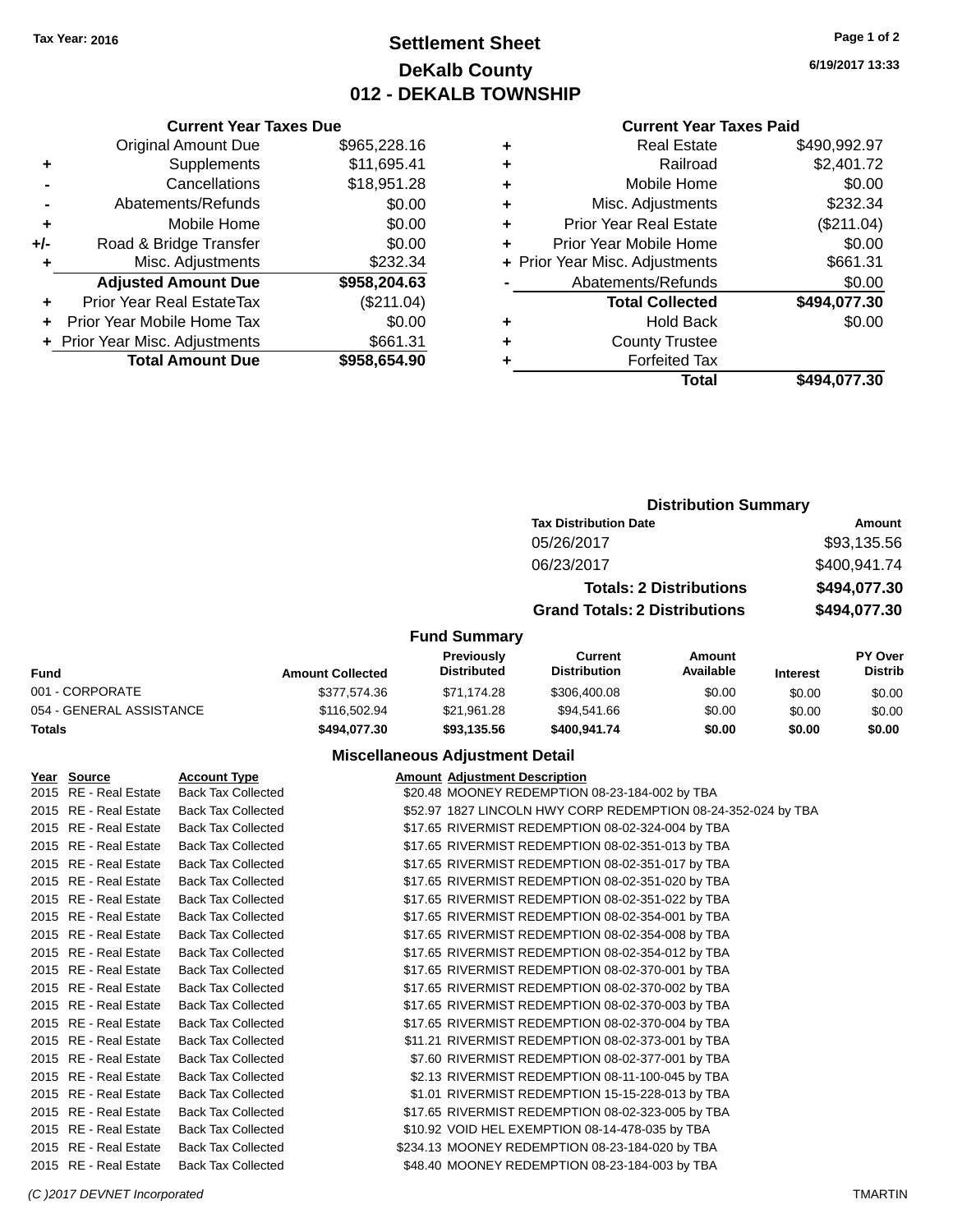## **Settlement Sheet Tax Year: 2016 Page 2 of 2 DeKalb County**

**6/19/2017 13:33**

# **Miscellaneous Adjustment Detail**

**Year Source Account Type Amount Adjustment Description** \$43.01 MOONEY REDEMPTION 08-12-184-027 by TBA 2016 RE - Real Estate Paymt In Lieu of Tax S232.34 HOUSING AUTHORITY DEKALB UNITS by TBA **Totals \$893.65 24 entries**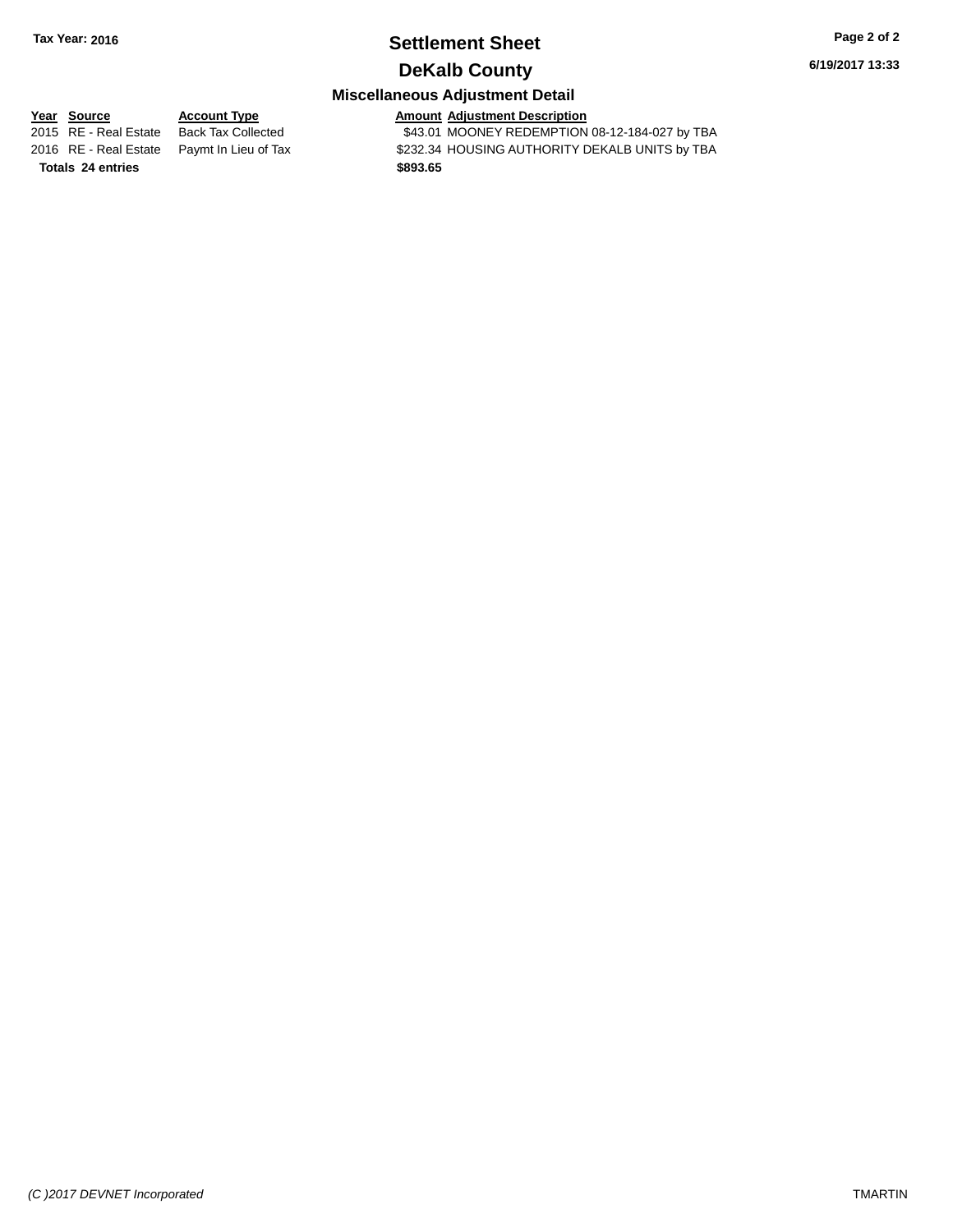# **Settlement Sheet Tax Year: 2016 Page 1 of 2 DeKalb County 013 - DEKALB ROAD & BRIDGE**

**6/19/2017 13:33**

### **Current Year Taxes Paid**

|     | <b>Current Year Taxes Due</b>  |                |         |
|-----|--------------------------------|----------------|---------|
|     | <b>Original Amount Due</b>     | \$1,131,278.91 | ٠       |
|     | Supplements                    | \$18,938.60    | ÷       |
|     | Cancellations                  | \$19,487.11    | ٠       |
|     | Abatements/Refunds             | \$0.00         | ٠       |
|     | Mobile Home                    | \$0.00         | ٠       |
| +/- | Road & Bridge Transfer         | (\$71,425.62)  | ٠       |
|     | Misc. Adjustments              | \$272.30       | + Prior |
|     | <b>Adjusted Amount Due</b>     | \$1,059,577.08 |         |
|     | Prior Year Real EstateTax      | (\$312.11)     |         |
|     | Prior Year Mobile Home Tax     | \$0.00         | ٠       |
|     | + Prior Year Misc. Adjustments | \$775.12       | ٠       |
|     | <b>Total Amount Due</b>        | \$1,060,040.09 |         |
|     |                                |                |         |

|   | Real Estate                    | \$508,316.98 |
|---|--------------------------------|--------------|
| ٠ | Railroad                       | \$2,558.00   |
| ٠ | Mobile Home                    | \$0.00       |
| ٠ | Misc. Adjustments              | \$272.30     |
| ٠ | <b>Prior Year Real Estate</b>  | (\$312.11)   |
| ٠ | Prior Year Mobile Home         | \$0.00       |
|   | + Prior Year Misc. Adjustments | \$775.12     |
|   | Abatements/Refunds             | \$0.00       |
|   | <b>Total Collected</b>         | \$511,610.29 |
|   | Hold Back                      | \$0.00       |
|   | <b>County Trustee</b>          |              |
|   | <b>Forfeited Tax</b>           |              |
|   | Total                          | \$511,610.29 |
|   |                                |              |

| <b>Road and Bridge Summary</b> |              |               | <b>Distribution Summary</b>          |              |  |  |
|--------------------------------|--------------|---------------|--------------------------------------|--------------|--|--|
| <b>Municipality</b>            | Amt. Due     | Amt. Distrib. | <b>Tax Distribution Date</b>         | Amount       |  |  |
| CITY OF DEKALB                 | \$128,685.10 | \$66,310.83   | 05/26/2017                           | \$98,984.85  |  |  |
| <b>CITY OF SYCAMORE</b>        | \$9.924.73   | \$5.114.79    | 06/23/2017                           | \$412,625.44 |  |  |
| <b>Totals</b>                  | \$138,609.83 | \$71,425.62   | <b>Totals: 2 Distributions</b>       | \$511,610.29 |  |  |
|                                |              |               | <b>Grand Totals: 2 Distributions</b> | \$511,610.29 |  |  |

## **Fund Summary**

| <b>Fund</b>                  | <b>Amount Collected</b> | Previously<br><b>Distributed</b> | Current<br><b>Distribution</b> | Amount<br>Available | <b>Interest</b> | <b>PY Over</b><br><b>Distrib</b> |
|------------------------------|-------------------------|----------------------------------|--------------------------------|---------------------|-----------------|----------------------------------|
| 007 - ROAD AND BRIDGE        | \$79.124.76             | \$15,294.36                      | \$63,830,40                    | \$0.00              | \$0.00          | \$0.00                           |
| 009 - PERMANENT ROAD         | \$393,462.36            | \$76.139.10                      | \$317,323,26                   | \$0.00              | \$0.00          | \$0.00                           |
| 010 - EQUIPMENT AND BUILDING | \$39.023.17             | \$7.551.39                       | \$31,471.78                    | \$0.00              | \$0.00          | \$0.00                           |
| <b>Totals</b>                | \$511.610.29            | \$98,984.85                      | \$412,625,44                   | \$0.00              | \$0.00          | \$0.00                           |

## **Miscellaneous Adjustment Detail**

| Year Source           | <b>Account Type</b>       | <b>Amount Adjustment Description</b>                          |  |
|-----------------------|---------------------------|---------------------------------------------------------------|--|
| 2015 RE - Real Estate | <b>Back Tax Collected</b> | \$24.00 MOONEY REDEMPTION 08-23-184-002 by TBA                |  |
| 2015 RE - Real Estate | <b>Back Tax Collected</b> | \$62.08 1827 LINCOLN HWY CORP REDEMPTION 08-24-352-024 by TBA |  |
| 2015 RE - Real Estate | <b>Back Tax Collected</b> | \$20.69 RIVERMIST REDEMPTION 08-02-324-004 by TBA             |  |
| 2015 RE - Real Estate | <b>Back Tax Collected</b> | \$20.69 RIVERMIST REDEMPTION 08-02-351-013 by TBA             |  |
| 2015 RE - Real Estate | <b>Back Tax Collected</b> | \$20.69 RIVERMIST REDEMPTION 08-02-351-017 by TBA             |  |
| 2015 RE - Real Estate | <b>Back Tax Collected</b> | \$20.69 RIVERMIST REDEMPTION 08-02-351-020 by TBA             |  |
| 2015 RE - Real Estate | <b>Back Tax Collected</b> | \$20.69 RIVERMIST REDEMPTION 08-02-351-022 by TBA             |  |
| 2015 RE - Real Estate | <b>Back Tax Collected</b> | \$20.69 RIVERMIST REDEMPTION 08-02-354-001 by TBA             |  |
| 2015 RE - Real Estate | <b>Back Tax Collected</b> | \$20.69 RIVERMIST REDEMPTION 08-02-354-008 by TBA             |  |
| 2015 RE - Real Estate | <b>Back Tax Collected</b> | \$20.69 RIVERMIST REDEMPTION 08-02-354-012 by TBA             |  |
| 2015 RE - Real Estate | <b>Back Tax Collected</b> | \$20.69 RIVERMIST REDEMPTION 08-02-370-001 by TBA             |  |
| 2015 RE - Real Estate | <b>Back Tax Collected</b> | \$20.69 RIVERMIST REDEMPTION 08-02-370-002 by TBA             |  |
| 2015 RE - Real Estate | <b>Back Tax Collected</b> | \$20.69 RIVERMIST REDEMPTION 08-02-370-003 by TBA             |  |
| 2015 RE - Real Estate | <b>Back Tax Collected</b> | \$20.69 RIVERMIST REDEMPTION 08-02-370-004 by TBA             |  |
| 2015 RE - Real Estate | <b>Back Tax Collected</b> | \$13.14 RIVERMIST REDEMPTION 08-02-373-001 by TBA             |  |
| 2015 RE - Real Estate | <b>Back Tax Collected</b> | \$8.90 RIVERMIST REDEMPTION 08-02-377-001 by TBA              |  |
| 2015 RE - Real Estate | <b>Back Tax Collected</b> | \$2.50 RIVERMIST REDEMPTION 08-11-100-045 by TBA              |  |
| 2015 RE - Real Estate | <b>Back Tax Collected</b> | \$1.18 RIVERMIST REDEMPTION 15-15-228-013 by TBA              |  |
| 2015 RE - Real Estate | <b>Back Tax Collected</b> | \$20.69 RIVERMIST REDEMPTION 08-02-323-005 by TBA             |  |
| 2015 RE - Real Estate | <b>Back Tax Collected</b> | \$12.80 VOID HEL EXEMPTION 08-14-478-035 by TBA               |  |
| 2015 RE - Real Estate | <b>Back Tax Collected</b> | \$274.41 MOONEY REDEMPTION 08-23-184-020 by TBA               |  |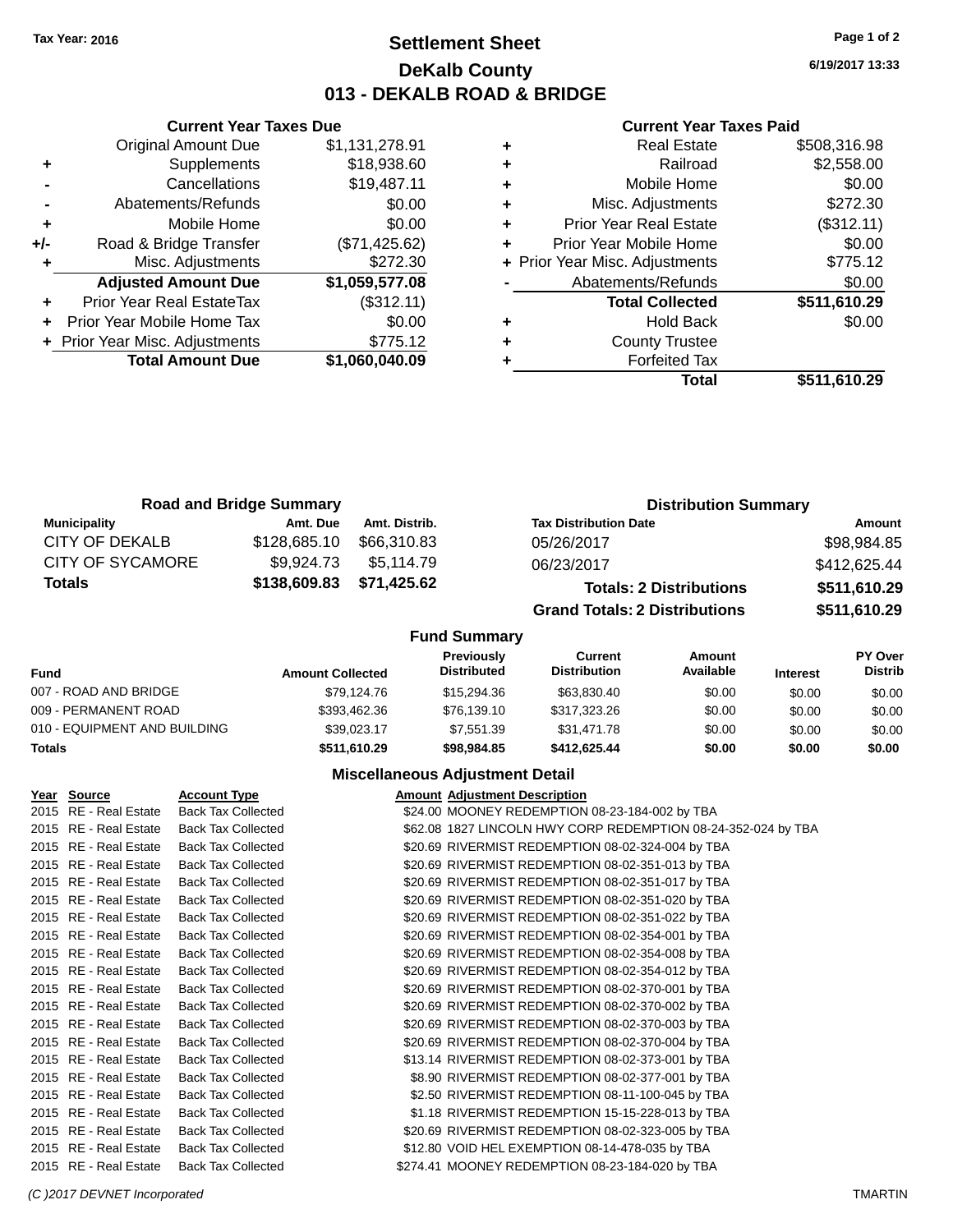## **Settlement Sheet Tax Year: 2016 Page 2 of 2 DeKalb County**

**6/19/2017 13:33**

## **Miscellaneous Adjustment Detail**

**Year** Source **Account Type Account Adjustment Description** 

2015 RE - Real Estate Back Tax Collected \$56.73 MOONEY REDEMPTION 08-23-184-003 by TBA 2015 RE - Real Estate Back Tax Collected \$50.41 MOONEY REDEMPTION 08-12-184-027 by TBA 2016 RE - Real Estate Paymt In Lieu of Tax S272.30 HOUSING AUTHORITY DEKALB UNITS by TBA **Totals \$1,047.42 24 entries**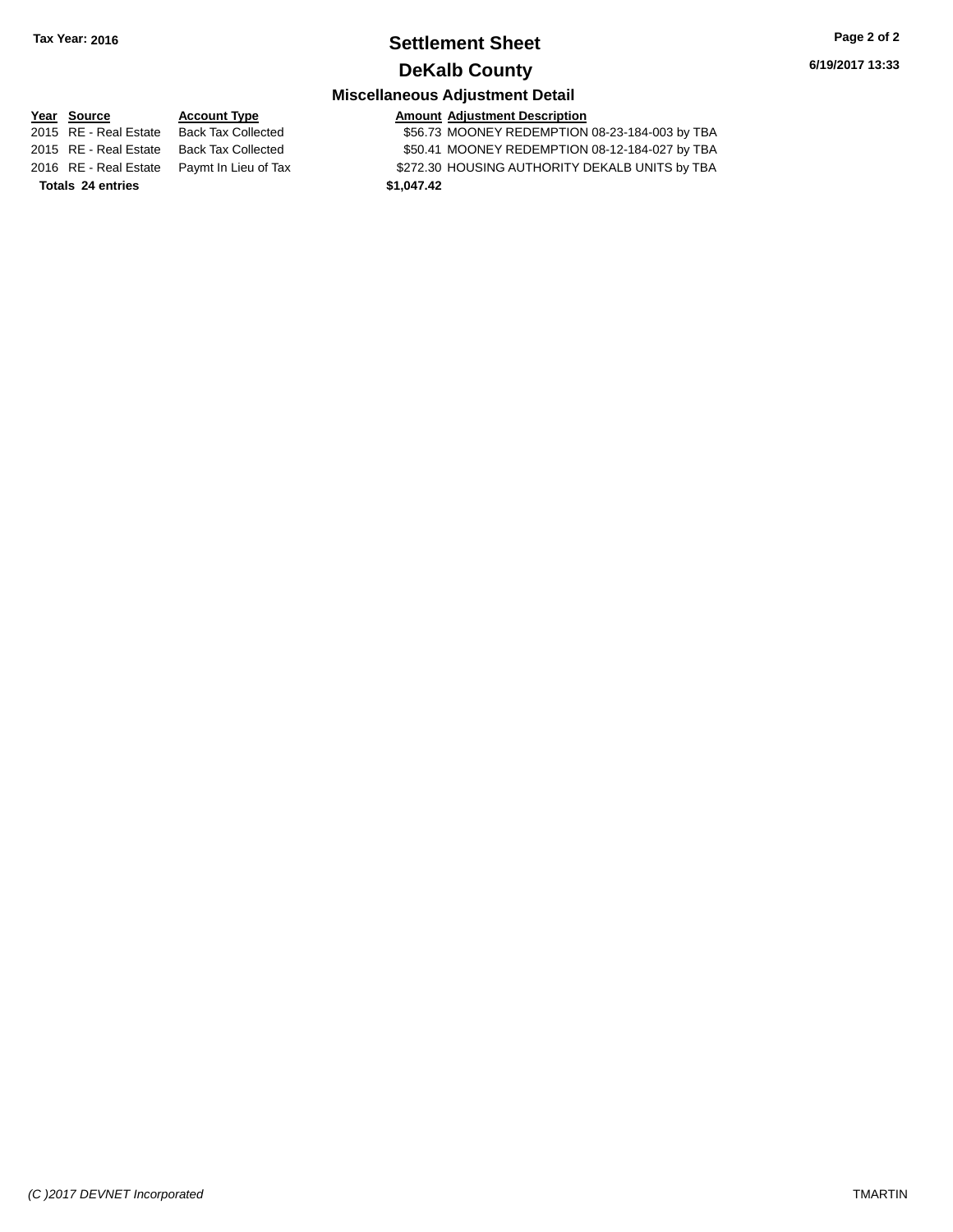# **Settlement Sheet Tax Year: 2016 Page 1 of 1 DeKalb County 014 - FRANKLIN TOWNSHIP**

**6/19/2017 13:33**

### **Current Year Taxes Paid**

|     | <b>Current Year Taxes Due</b>  |              |  |  |  |
|-----|--------------------------------|--------------|--|--|--|
|     | <b>Original Amount Due</b>     | \$112,439.22 |  |  |  |
| ٠   | Supplements                    | \$696.50     |  |  |  |
|     | Cancellations                  | \$898.00     |  |  |  |
|     | Abatements/Refunds             | \$0.00       |  |  |  |
| ٠   | Mobile Home                    | \$0.00       |  |  |  |
| +/- | Road & Bridge Transfer         | \$0.00       |  |  |  |
| ٠   | Misc. Adjustments              | \$0.00       |  |  |  |
|     | <b>Adjusted Amount Due</b>     | \$112,237.72 |  |  |  |
| ÷   | Prior Year Real EstateTax      | \$0.00       |  |  |  |
|     | Prior Year Mobile Home Tax     | \$0.00       |  |  |  |
|     | + Prior Year Misc. Adjustments | \$8.59       |  |  |  |
|     | <b>Total Amount Due</b>        | \$112,246.31 |  |  |  |
|     |                                |              |  |  |  |

| <b>Real Estate</b>            | \$58,649.32                    |
|-------------------------------|--------------------------------|
| Railroad                      | \$780.73                       |
| Mobile Home                   | \$0.00                         |
| Misc. Adjustments             | \$0.00                         |
| <b>Prior Year Real Estate</b> | \$0.00                         |
| Prior Year Mobile Home        | \$0.00                         |
|                               | \$8.59                         |
| Abatements/Refunds            | \$0.00                         |
| <b>Total Collected</b>        | \$59,438.64                    |
| <b>Hold Back</b>              | \$0.00                         |
| <b>County Trustee</b>         |                                |
| <b>Forfeited Tax</b>          |                                |
| Total                         | \$59.438.64                    |
|                               | + Prior Year Misc. Adjustments |

|         |                                         |                                       | <b>Distribution Summary</b>    |                 |                                  |
|---------|-----------------------------------------|---------------------------------------|--------------------------------|-----------------|----------------------------------|
|         |                                         | <b>Tax Distribution Date</b>          |                                |                 | Amount                           |
|         |                                         | 05/26/2017                            |                                |                 | \$7,296.96                       |
|         |                                         | 06/23/2017                            |                                |                 | \$52,141.68                      |
|         |                                         |                                       | <b>Totals: 2 Distributions</b> |                 | \$59,438.64                      |
|         |                                         | <b>Grand Totals: 2 Distributions</b>  |                                |                 | \$59,438.64                      |
|         | <b>Fund Summary</b>                     |                                       |                                |                 |                                  |
| llected | <b>Previously</b><br><b>Distributed</b> | <b>Current</b><br><b>Distribution</b> | Amount<br>Available            | <b>Interest</b> | <b>PY Over</b><br><b>Distrib</b> |
| 275.22  | 00000000                                | 0.1070500                             | $\sim$ $\sim$                  | $\cdots$        | $\cdots$                         |

| <b>Amount Collected</b> | Γισνιναδιν<br><b>Distributed</b> | <b>VULLEIR</b><br><b>Distribution</b> | Allivulit<br>Available | <b>Interest</b> | וסיטו<br><b>Distrib</b> |
|-------------------------|----------------------------------|---------------------------------------|------------------------|-----------------|-------------------------|
| \$53,275.62             | \$6,540.36                       | \$46.735.26                           | \$0.00                 | \$0.00          | \$0.00                  |
| \$3,537.02              | \$434.22                         | \$3.102.80                            | \$0.00                 | \$0.00          | \$0.00                  |
| \$2,626,00              | \$322.38                         | \$2,303.62                            | \$0.00                 | \$0.00          | \$0.00                  |
| \$59,438,64             | \$7,296.96                       | \$52.141.68                           | \$0.00                 | \$0.00          | \$0.00                  |
|                         |                                  |                                       |                        |                 |                         |

## **Miscellaneous Adjustment Detail**

| Year Source | <b>Account Type</b>                      | <b>Amount Adiustment Description</b>          |
|-------------|------------------------------------------|-----------------------------------------------|
|             | 2015 RE - Real Estate Back Tax Collected | \$8.59 DUNCAN REDEMPTION 01-26-252-011 by TBA |

**Totals \$8.59 1 entries**

*(C )2017 DEVNET Incorporated* TMARTIN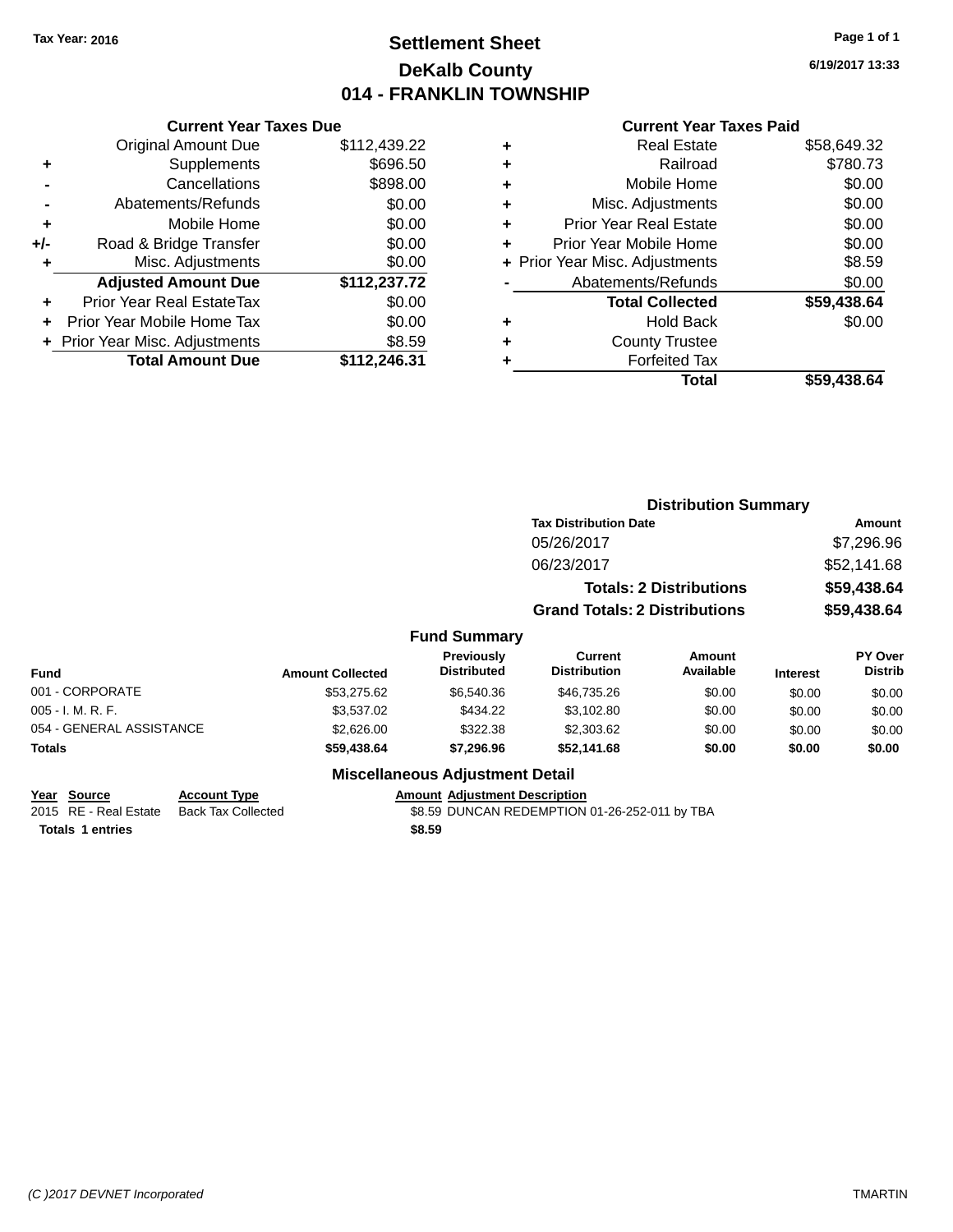# **Settlement Sheet Tax Year: 2016 Page 1 of 1 DeKalb County 015 - FRANKLIN TWP CEMETERY**

**6/19/2017 13:33**

|     | <b>Current Year Taxes Due</b>  |             |  |  |  |
|-----|--------------------------------|-------------|--|--|--|
|     | <b>Original Amount Due</b>     | \$33,730.09 |  |  |  |
| ٠   | Supplements                    | \$208.95    |  |  |  |
|     | Cancellations                  | \$269.39    |  |  |  |
|     | Abatements/Refunds             | \$0.00      |  |  |  |
| ٠   | Mobile Home                    | \$0.00      |  |  |  |
| +/- | Road & Bridge Transfer         | \$0.00      |  |  |  |
| ٠   | Misc. Adjustments              | \$0.00      |  |  |  |
|     | <b>Adjusted Amount Due</b>     | \$33,669.65 |  |  |  |
| ÷   | Prior Year Real EstateTax      | \$0.00      |  |  |  |
|     | Prior Year Mobile Home Tax     | \$0.00      |  |  |  |
|     | + Prior Year Misc. Adjustments | \$2.58      |  |  |  |
|     | <b>Total Amount Due</b>        | \$33,672.23 |  |  |  |

|   | <b>Real Estate</b>             | \$17,593.96 |
|---|--------------------------------|-------------|
| ٠ | Railroad                       | \$234.21    |
| ٠ | Mobile Home                    | \$0.00      |
| ٠ | Misc. Adjustments              | \$0.00      |
| ٠ | <b>Prior Year Real Estate</b>  | \$0.00      |
| ٠ | Prior Year Mobile Home         | \$0.00      |
|   | + Prior Year Misc. Adjustments | \$2.58      |
|   | Abatements/Refunds             | \$0.00      |
|   | <b>Total Collected</b>         | \$17,830.75 |
| ٠ | <b>Hold Back</b>               | \$0.00      |
| ٠ | <b>County Trustee</b>          |             |
| ٠ | <b>Forfeited Tax</b>           |             |
|   | Total                          | \$17,830.75 |
|   |                                |             |

|                                                                 |                                                                                                                                                     |                                        | <b>Distribution Summary</b>           |                                |                 |                           |
|-----------------------------------------------------------------|-----------------------------------------------------------------------------------------------------------------------------------------------------|----------------------------------------|---------------------------------------|--------------------------------|-----------------|---------------------------|
|                                                                 |                                                                                                                                                     |                                        | <b>Tax Distribution Date</b>          |                                | Amount          |                           |
|                                                                 |                                                                                                                                                     |                                        | 05/26/2017                            |                                |                 | \$2,188.93                |
|                                                                 |                                                                                                                                                     |                                        | 06/23/2017                            |                                |                 | \$15,641.82               |
|                                                                 |                                                                                                                                                     |                                        |                                       | <b>Totals: 2 Distributions</b> | \$17,830.75     |                           |
|                                                                 |                                                                                                                                                     |                                        | <b>Grand Totals: 2 Distributions</b>  |                                | \$17,830.75     |                           |
|                                                                 |                                                                                                                                                     | <b>Fund Summary</b>                    |                                       |                                |                 |                           |
| <b>Fund</b>                                                     | <b>Amount Collected</b>                                                                                                                             | Previously<br><b>Distributed</b>       | <b>Current</b><br><b>Distribution</b> | <b>Amount</b><br>Available     | <b>Interest</b> | PY Over<br><b>Distrib</b> |
| 017 - CEMETERY                                                  | \$17,830.75                                                                                                                                         | \$2,188.93                             | \$15,641.82                           | \$0.00                         | \$0.00          | \$0.00                    |
| Totals                                                          | \$17,830.75                                                                                                                                         | \$2,188.93                             | \$15,641.82                           | \$0.00                         | \$0.00          | \$0.00                    |
|                                                                 |                                                                                                                                                     | <b>Miscellaneous Adjustment Detail</b> |                                       |                                |                 |                           |
| Year Source<br>2015 RE - Real Estate<br><b>Totals 1 entries</b> | <b>Amount Adjustment Description</b><br><b>Account Type</b><br><b>Back Tax Collected</b><br>\$2.58 DUNCAN REDEMPTION 01-26-252-011 by TBA<br>\$2.58 |                                        |                                       |                                |                 |                           |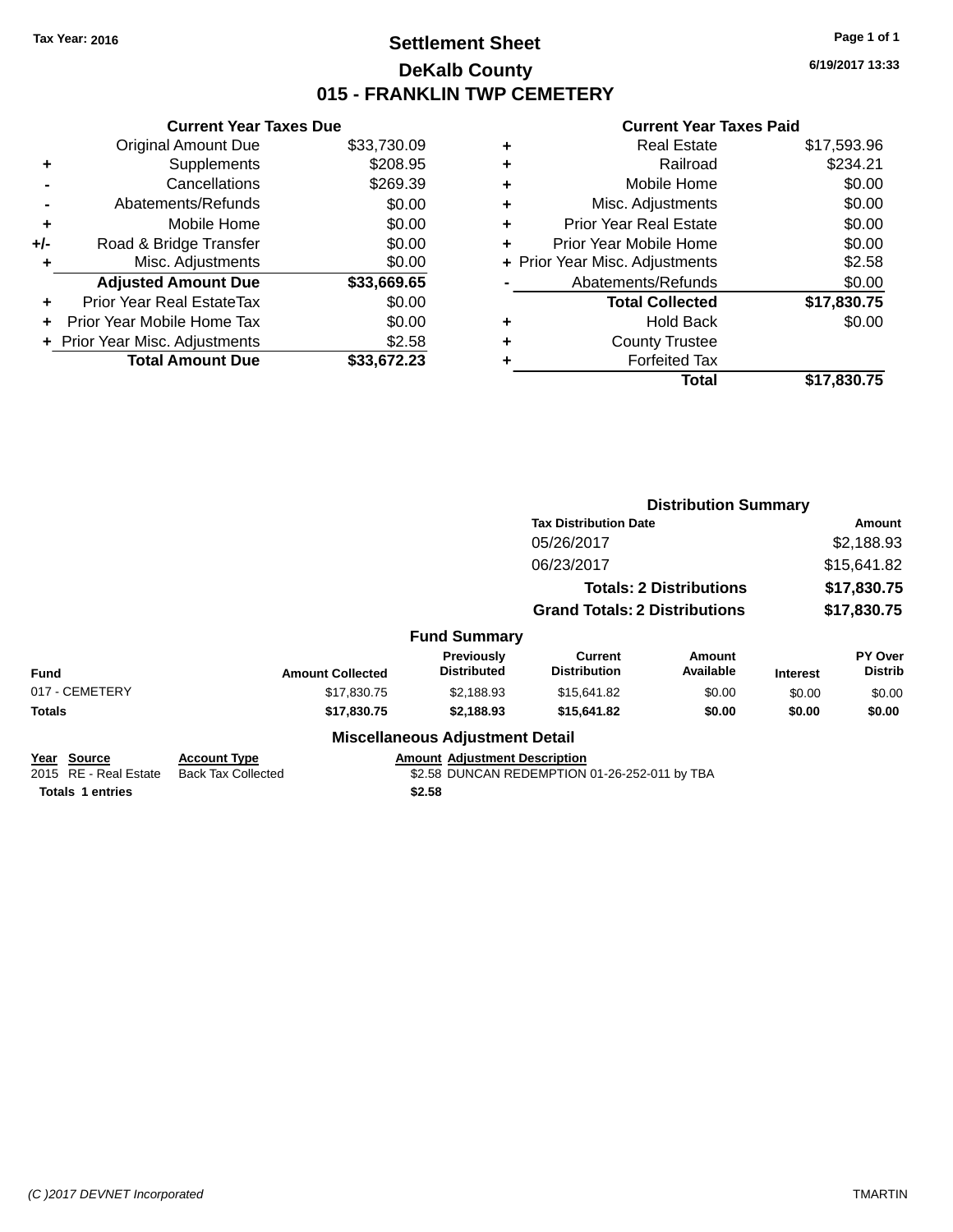# **Settlement Sheet Tax Year: 2016 Page 1 of 1 DeKalb County 016 - FRANKLIN ROAD & BRIDGE**

**6/19/2017 13:33**

### **Current Year Taxes Paid**

|     | <b>Current Year Taxes Due</b>  |              |  |  |  |
|-----|--------------------------------|--------------|--|--|--|
|     | <b>Original Amount Due</b>     | \$197,387.00 |  |  |  |
| ٠   | Supplements                    | \$1,183.46   |  |  |  |
|     | Cancellations                  | \$1,525.82   |  |  |  |
|     | Abatements/Refunds             | \$0.00       |  |  |  |
| ÷   | Mobile Home                    | \$0.00       |  |  |  |
| +/- | Road & Bridge Transfer         | (\$3,317.31) |  |  |  |
|     | Misc. Adjustments              | \$0.00       |  |  |  |
|     | <b>Adjusted Amount Due</b>     | \$193,727.33 |  |  |  |
| ٠   | Prior Year Real EstateTax      | (\$0.49)     |  |  |  |
|     | Prior Year Mobile Home Tax     | \$0.00       |  |  |  |
|     | + Prior Year Misc. Adjustments | \$15.34      |  |  |  |
|     | <b>Total Amount Due</b>        | \$193.742.18 |  |  |  |
|     |                                |              |  |  |  |

| \$1,358.25   |
|--------------|
| \$0.00       |
| \$0.00       |
| (\$0.49)     |
| \$0.00       |
| \$15.34      |
| \$0.00       |
| \$101,027.36 |
| \$0.00       |
|              |
|              |
| \$101,027.36 |
|              |

| <b>Road and Bridge Summary</b> |            |               | <b>Distribution Summary</b>  |             |  |
|--------------------------------|------------|---------------|------------------------------|-------------|--|
| <b>Municipality</b>            | Amt. Due   | Amt. Distrib. | <b>Tax Distribution Date</b> | Amount      |  |
| <b>VILLAGE OF KIRKLAND</b>     | \$6.271.69 | \$3.317.31    | 05/26/2017                   | \$12,398.78 |  |
| Totals                         | \$6,271.69 | \$3,317,31    | 06/23/2017                   | \$88,628.58 |  |
|                                |            |               |                              |             |  |

| <b>Totals: 2 Distributions</b> | \$101,027.36 |
|--------------------------------|--------------|
| Grand Totals: 2 Distributions  | \$101,027.36 |

## **Fund Summary**

| <b>Fund</b>                                   | <b>Amount Collected</b> | Previously<br><b>Distributed</b> | <b>Current</b><br><b>Distribution</b> | <b>Amount</b><br>Available | <b>Interest</b> | PY Over<br><b>Distrib</b> |
|-----------------------------------------------|-------------------------|----------------------------------|---------------------------------------|----------------------------|-----------------|---------------------------|
| 007 - ROAD AND BRIDGE                         | \$9,899.19              | \$1.211.39                       | \$8,687.80                            | \$0.00                     | \$0.00          | \$0.00                    |
| 008 - BRIDGE CONST W/COUNTY                   | \$10.574.50             | \$1,298.18                       | \$9,276.32                            | \$0.00                     | \$0.00          | \$0.00                    |
| 009 - PERMANENT ROAD                          | \$54,075.16             | \$6,638,56                       | \$47,436.60                           | \$0.00                     | \$0.00          | \$0.00                    |
| 010 - EQUIPMENT AND BUILDING                  | \$22,775.20             | \$2.796.01                       | \$19,979.19                           | \$0.00                     | \$0.00          | \$0.00                    |
| 035 - TORT JUDGEMENTS/LIABILITY<br><b>INS</b> | \$2.644.21              | \$324.62                         | \$2,319.59                            | \$0.00                     | \$0.00          | \$0.00                    |
| 047 - SOCIAL SECURITY                         | \$1,059.10              | \$130.02                         | \$929.08                              | \$0.00                     | \$0.00          | \$0.00                    |
| <b>Totals</b>                                 | \$101,027.36            | \$12,398.78                      | \$88,628,58                           | \$0.00                     | \$0.00          | \$0.00                    |

## **Miscellaneous Adjustment Detail**

|                         | Year Source | <b>Account Type</b>                      |  | <b>Amount Adiustment Description</b>           |
|-------------------------|-------------|------------------------------------------|--|------------------------------------------------|
|                         |             | 2015 RE - Real Estate Back Tax Collected |  | \$15.34 DUNCAN REDEMPTION 01-26-252-011 by TBA |
| <b>Totals 1 entries</b> |             | \$15.34                                  |  |                                                |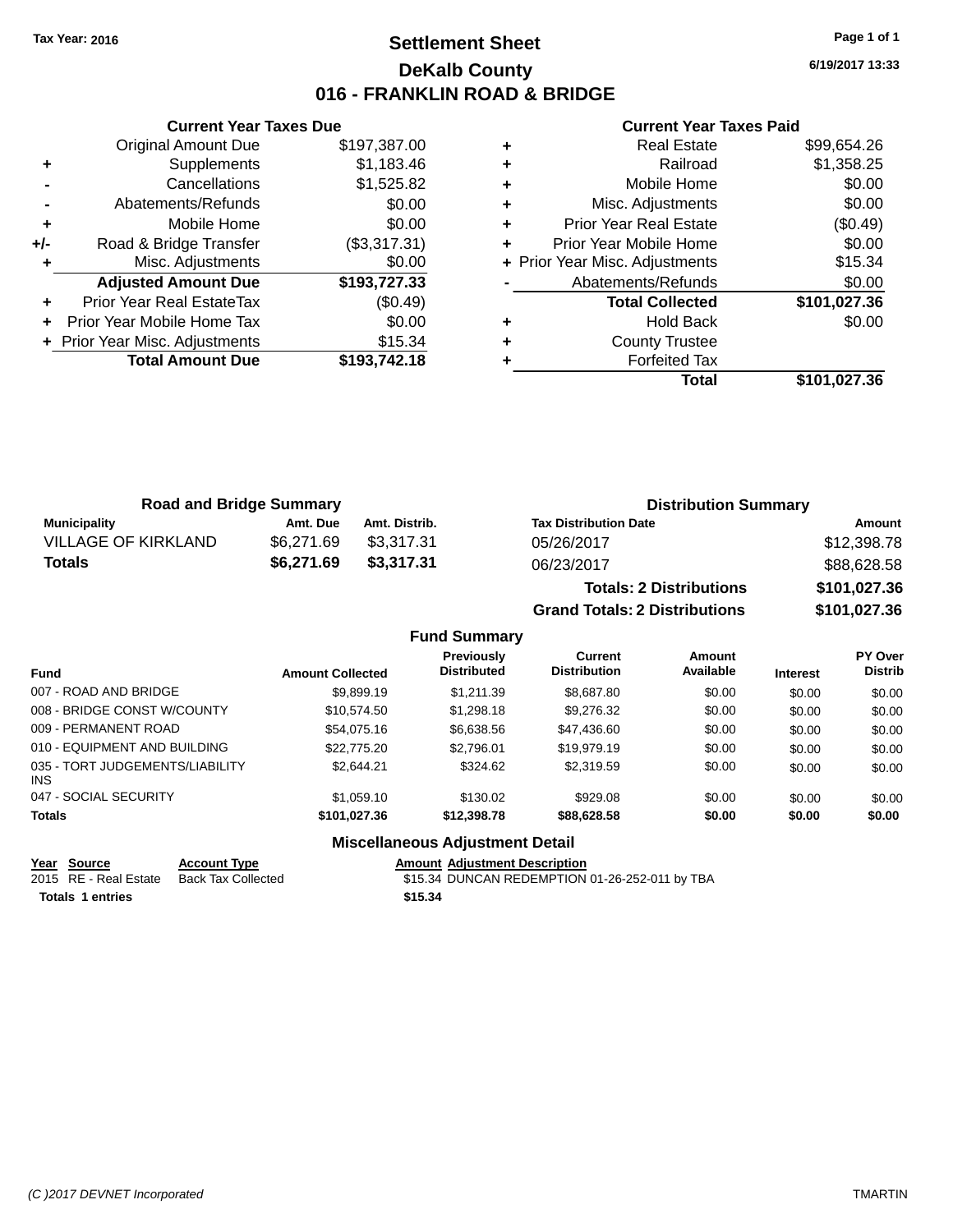# **Settlement Sheet Tax Year: 2016 Page 1 of 1 DeKalb County 017 - GENOA TOWNSHIP**

**6/19/2017 13:33**

### **Current Year Taxes Paid**

|       | <b>Current Year Taxes Due</b>  |              |  |  |  |
|-------|--------------------------------|--------------|--|--|--|
|       | <b>Original Amount Due</b>     | \$242,374.94 |  |  |  |
| ٠     | Supplements                    | \$1,206.11   |  |  |  |
|       | Cancellations                  | \$1,328.06   |  |  |  |
|       | Abatements/Refunds             | \$0.00       |  |  |  |
| ٠     | Mobile Home                    | \$0.00       |  |  |  |
| $+/-$ | Road & Bridge Transfer         | \$0.00       |  |  |  |
| ٠     | Misc. Adjustments              | \$0.00       |  |  |  |
|       | <b>Adjusted Amount Due</b>     | \$242,252.99 |  |  |  |
| ٠     | Prior Year Real EstateTax      | \$0.00       |  |  |  |
|       | Prior Year Mobile Home Tax     | \$0.00       |  |  |  |
|       | + Prior Year Misc. Adjustments | \$0.00       |  |  |  |
|       | <b>Total Amount Due</b>        | \$242,252.99 |  |  |  |
|       |                                |              |  |  |  |

| ٠ | <b>Real Estate</b>             | \$129,741.42 |
|---|--------------------------------|--------------|
| ٠ | Railroad                       | \$1,743.19   |
| ٠ | Mobile Home                    | \$0.00       |
| ٠ | Misc. Adjustments              | \$0.00       |
| ٠ | <b>Prior Year Real Estate</b>  | \$0.00       |
| ٠ | Prior Year Mobile Home         | \$0.00       |
|   | + Prior Year Misc. Adjustments | \$0.00       |
|   | Abatements/Refunds             | \$0.00       |
|   | <b>Total Collected</b>         | \$131,484.61 |
| ٠ | Hold Back                      | \$0.00       |
| ٠ | <b>County Trustee</b>          |              |
|   | <b>Forfeited Tax</b>           |              |
|   | Total                          | \$131.484.61 |
|   |                                |              |

| <b>Distribution Summary</b>          |              |  |  |  |  |  |  |
|--------------------------------------|--------------|--|--|--|--|--|--|
| <b>Tax Distribution Date</b>         | Amount       |  |  |  |  |  |  |
| 05/26/2017                           | \$24,094.51  |  |  |  |  |  |  |
| 06/23/2017                           | \$107,390.10 |  |  |  |  |  |  |
| <b>Totals: 2 Distributions</b>       | \$131,484.61 |  |  |  |  |  |  |
| <b>Grand Totals: 2 Distributions</b> | \$131,484.61 |  |  |  |  |  |  |
|                                      |              |  |  |  |  |  |  |

| <b>Fund</b>                             | <b>Amount Collected</b> | Previously<br><b>Distributed</b> | Current<br><b>Distribution</b> | Amount<br>Available | <b>Interest</b> | PY Over<br><b>Distrib</b> |
|-----------------------------------------|-------------------------|----------------------------------|--------------------------------|---------------------|-----------------|---------------------------|
| 001 - CORPORATE                         | \$113,846.61            | \$20.862.35                      | \$92,984.26                    | \$0.00              | \$0.00          | \$0.00                    |
| 035 - TORT JUDGEMENTS/LIABILITY<br>INS. | \$2,490.58              | \$456.40                         | \$2,034.18                     | \$0.00              | \$0.00          | \$0.00                    |
| 047 - SOCIAL SECURITY                   | \$6,253.28              | \$1.145.91                       | \$5.107.37                     | \$0.00              | \$0.00          | \$0.00                    |
| 054 - GENERAL ASSISTANCE                | \$8.894.14              | \$1.629.85                       | \$7.264.29                     | \$0.00              | \$0.00          | \$0.00                    |
| <b>Totals</b>                           | \$131,484.61            | \$24.094.51                      | \$107,390.10                   | \$0.00              | \$0.00          | \$0.00                    |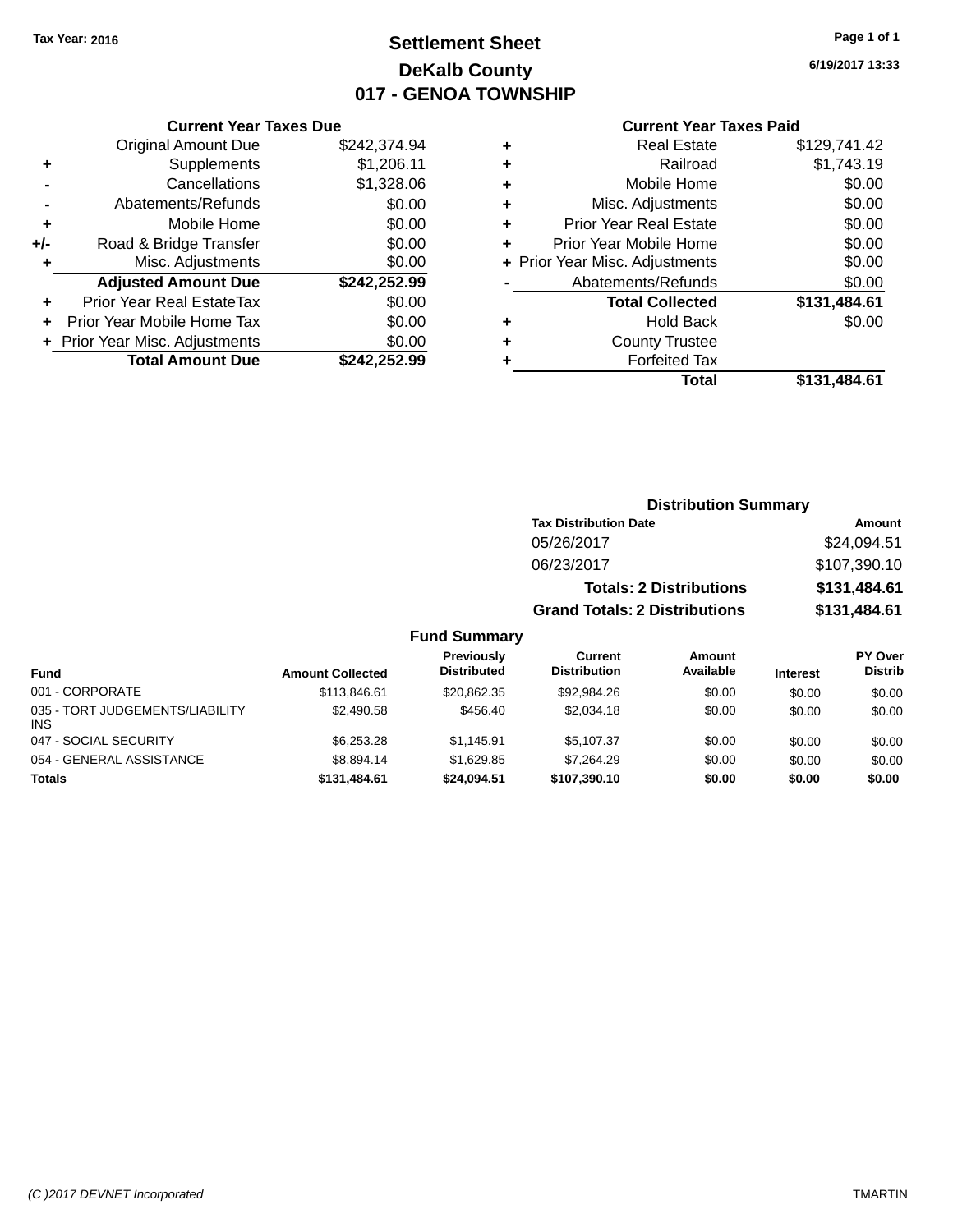# **Settlement Sheet Tax Year: 2016 Page 1 of 1 DeKalb County 018 - GENOA ROAD & BRIDGE**

**6/19/2017 13:33**

## **Current Year Taxes Paid**

|     | <b>Original Amount Due</b>     | \$182,018.85  |
|-----|--------------------------------|---------------|
| ٠   | Supplements                    | \$779.17      |
|     | Cancellations                  | \$857.97      |
|     | Abatements/Refunds             | \$0.00        |
| ÷   | Mobile Home                    | \$0.00        |
| +/- | Road & Bridge Transfer         | (\$13,688.17) |
| ٠   | Misc. Adjustments              | \$0.00        |
|     | <b>Adjusted Amount Due</b>     | \$168,251.88  |
| ÷   | Prior Year Real EstateTax      | \$0.00        |
| ÷   | Prior Year Mobile Home Tax     | \$0.00        |
|     | + Prior Year Misc. Adjustments | \$0.00        |
|     | <b>Total Amount Due</b>        | \$168,251.88  |
|     |                                |               |

**Current Year Taxes Due**

| ٠ | <b>County Trustee</b><br><b>Forfeited Tax</b> |                       |
|---|-----------------------------------------------|-----------------------|
| ٠ | <b>Total Collected</b><br><b>Hold Back</b>    | \$85,054.29<br>\$0.00 |
|   | Abatements/Refunds                            | \$0.00                |
|   | + Prior Year Misc. Adjustments                | \$0.00                |
| ٠ | Prior Year Mobile Home                        | \$0.00                |
| ٠ | <b>Prior Year Real Estate</b>                 | \$0.00                |
| ٠ | Misc. Adjustments                             | \$0.00                |
| ٠ | Mobile Home                                   | \$0.00                |
| ٠ | Railroad                                      | \$1,237.84            |
| ٠ | <b>Real Estate</b>                            | \$83,816.45           |

**Grand Totals: 2 Distributions \$85,054.29**

|               | <b>Road and Bridge Summary</b> |                         | <b>Distribution Summary</b>    |             |
|---------------|--------------------------------|-------------------------|--------------------------------|-------------|
| Municipality  | Amt. Due                       | Amt. Distrib.           | <b>Tax Distribution Date</b>   | Amount      |
| CITY OF GENOA |                                | \$25,275.12 \$13,688.17 | 05/26/2017                     | \$15,565.73 |
| <b>Totals</b> |                                | \$25,275.12 \$13,688.17 | 06/23/2017                     | \$69,488.56 |
|               |                                |                         | <b>Totals: 2 Distributions</b> | \$85,054.29 |

**Fund Summary Fund Interest Amount Collected Distributed PY Over Distrib Amount Available Current Distribution Previously** 007 - ROAD AND BRIDGE 60.00 \$30,100.76 \$5,495.50 \$24,605.26 \$0.00 \$0.00 \$0.00 \$0.00 008 - BRIDGE CONST W/COUNTY  $$483.05$   $$88.52$   $$394.53$   $$0.00$   $$0.00$   $$0.00$ 009 - PERMANENT ROAD \$43,139.39 \$7,905.29 \$35,234.10 \$0.00 \$0.00 \$0.00 010 - EQUIPMENT AND BUILDING \$4,793.25 \$878.36 \$3,914.89 \$0.00 \$0.00 \$0.00 \$0.00 035 - TORT JUDGEMENTS/LIABILITY INS \$4,798.68 \$879.36 \$3,919.32 \$0.00 \$0.00 \$0.00 047 - SOCIAL SECURITY \$1,739.16 \$318.70 \$1,420.46 \$0.00 \$0.00 \$0.00 **Totals \$85,054.29 \$15,565.73 \$69,488.56 \$0.00 \$0.00 \$0.00**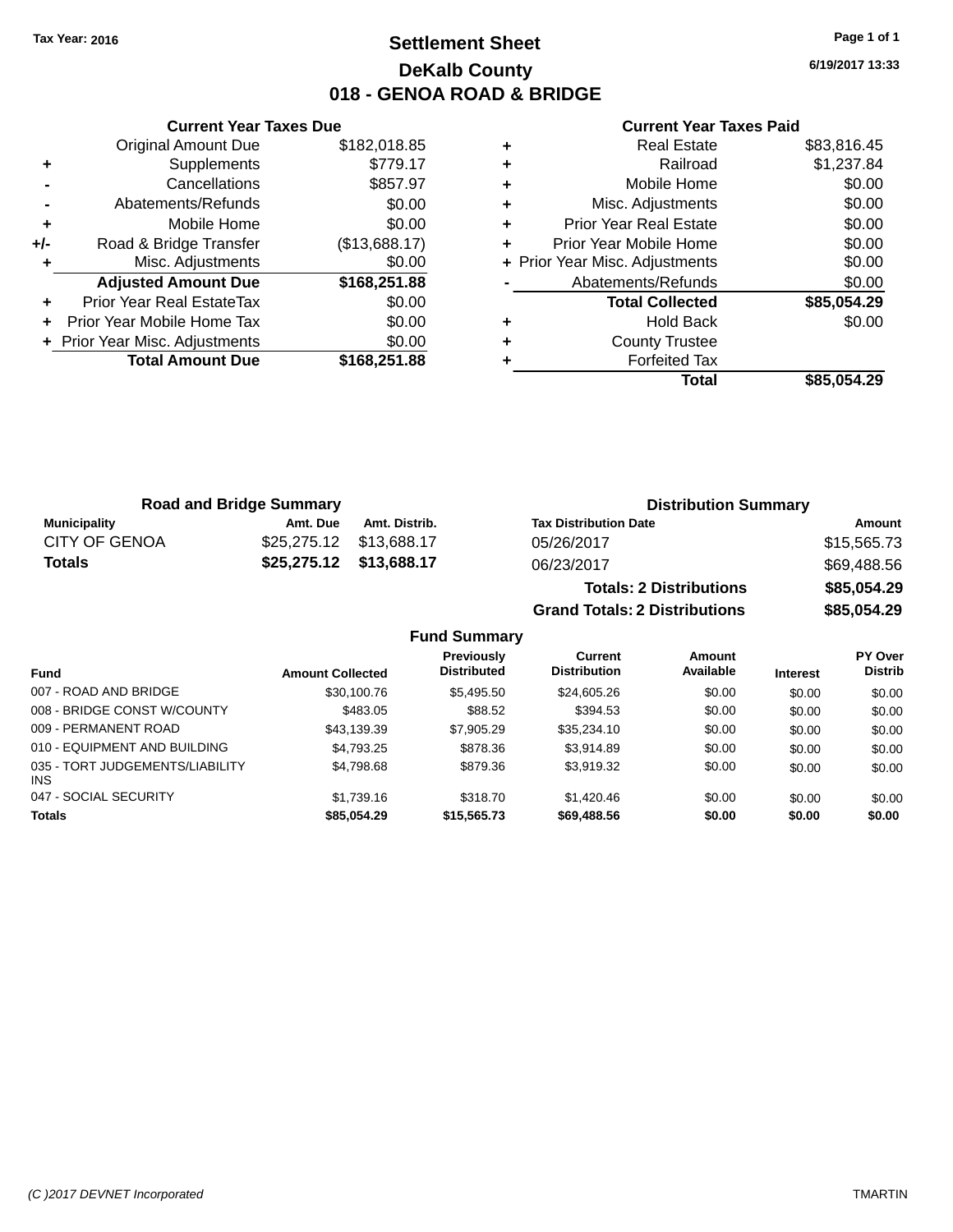# **Settlement Sheet Tax Year: 2016 Page 1 of 1 DeKalb County 019 - KINGSTON TOWNSHIP**

**6/19/2017 13:33**

## **Current Year Taxes Paid**

| <b>Original Amount Due</b> | \$88,871.02                                                     |
|----------------------------|-----------------------------------------------------------------|
| Supplements                | \$329.46                                                        |
| Cancellations              | \$405.11                                                        |
| Abatements/Refunds         | \$0.07                                                          |
| Mobile Home                | \$0.00                                                          |
| Road & Bridge Transfer     | \$0.00                                                          |
| Misc. Adjustments          | \$0.00                                                          |
| <b>Adjusted Amount Due</b> | \$88,795.30                                                     |
| Prior Year Real EstateTax  | (\$5.48)                                                        |
| Prior Year Mobile Home Tax | \$0.00                                                          |
|                            | \$6.22                                                          |
| <b>Total Amount Due</b>    | \$88.796.04                                                     |
|                            | <b>Current Year Taxes Due</b><br>+ Prior Year Misc. Adjustments |

|   | <b>Real Estate</b>             | \$47,992.30 |
|---|--------------------------------|-------------|
| ٠ | Railroad                       | \$1,400.24  |
| ٠ | Mobile Home                    | \$0.00      |
| ٠ | Misc. Adjustments              | \$0.00      |
| ٠ | <b>Prior Year Real Estate</b>  | (\$5.48)    |
| ٠ | Prior Year Mobile Home         | \$0.00      |
|   | + Prior Year Misc. Adjustments | \$6.22      |
|   | Abatements/Refunds             | \$0.07      |
|   | <b>Total Collected</b>         | \$49,393.21 |
| ٠ | <b>Hold Back</b>               | \$0.00      |
| ٠ | <b>County Trustee</b>          |             |
| ٠ | <b>Forfeited Tax</b>           |             |
|   | Total                          | \$49,393.21 |
|   |                                |             |

|                          |                           |                         |                                        |                                              | <b>Distribution Summary</b>    |                 |                           |
|--------------------------|---------------------------|-------------------------|----------------------------------------|----------------------------------------------|--------------------------------|-----------------|---------------------------|
|                          |                           |                         |                                        | <b>Tax Distribution Date</b>                 |                                |                 | Amount                    |
|                          |                           |                         |                                        | 05/26/2017                                   |                                |                 | \$7,917.20                |
|                          |                           |                         |                                        | 06/23/2017                                   |                                | \$41,476.01     |                           |
|                          |                           |                         |                                        |                                              | <b>Totals: 2 Distributions</b> |                 | \$49,393.21               |
|                          |                           |                         |                                        | <b>Grand Totals: 2 Distributions</b>         |                                |                 | \$49,393.21               |
|                          |                           |                         | <b>Fund Summary</b>                    |                                              |                                |                 |                           |
| <b>Fund</b>              |                           | <b>Amount Collected</b> | Previously<br><b>Distributed</b>       | <b>Current</b><br><b>Distribution</b>        | Amount<br>Available            | <b>Interest</b> | PY Over<br><b>Distrib</b> |
| 001 - CORPORATE          |                           | \$49,044.70             | \$7,861.34                             | \$41,183.36                                  | \$0.00                         | \$0.00          | \$0.00                    |
| 054 - GENERAL ASSISTANCE |                           | \$348.51                | \$55.86                                | \$292.65                                     | \$0.00                         | \$0.00          | \$0.00                    |
| <b>Totals</b>            |                           | \$49,393.21             | \$7,917.20                             | \$41,476.01                                  | \$0.00                         | \$0.00          | \$0.00                    |
|                          |                           |                         | <b>Miscellaneous Adjustment Detail</b> |                                              |                                |                 |                           |
| Year<br>Source           | <b>Account Type</b>       |                         | <b>Amount Adjustment Description</b>   |                                              |                                |                 |                           |
| 2015 RE - Real Estate    | <b>Back Tax Collected</b> |                         |                                        | \$3.88 CAPES REDEMPTION 02-29-200-001 by TBA |                                |                 |                           |
| 2015 RE - Real Estate    | <b>Back Tax Collected</b> |                         |                                        | \$2.34 TRUSTEE SALE 02-22-100-004 by TBA     |                                |                 |                           |
| <b>Totals 2 entries</b>  |                           |                         | \$6.22                                 |                                              |                                |                 |                           |
|                          |                           |                         |                                        |                                              |                                |                 |                           |
|                          |                           |                         | Ahatamant Datail                       |                                              |                                |                 |                           |

**Totals 1 entries** \$0.07

**Abatement Detail Year Source Account Type Account Adjustment Description** 

2016 RE - Real Estate RE Abatement \$0.07 PTAB INTEREST REFUND 02-24-452-014 by TBA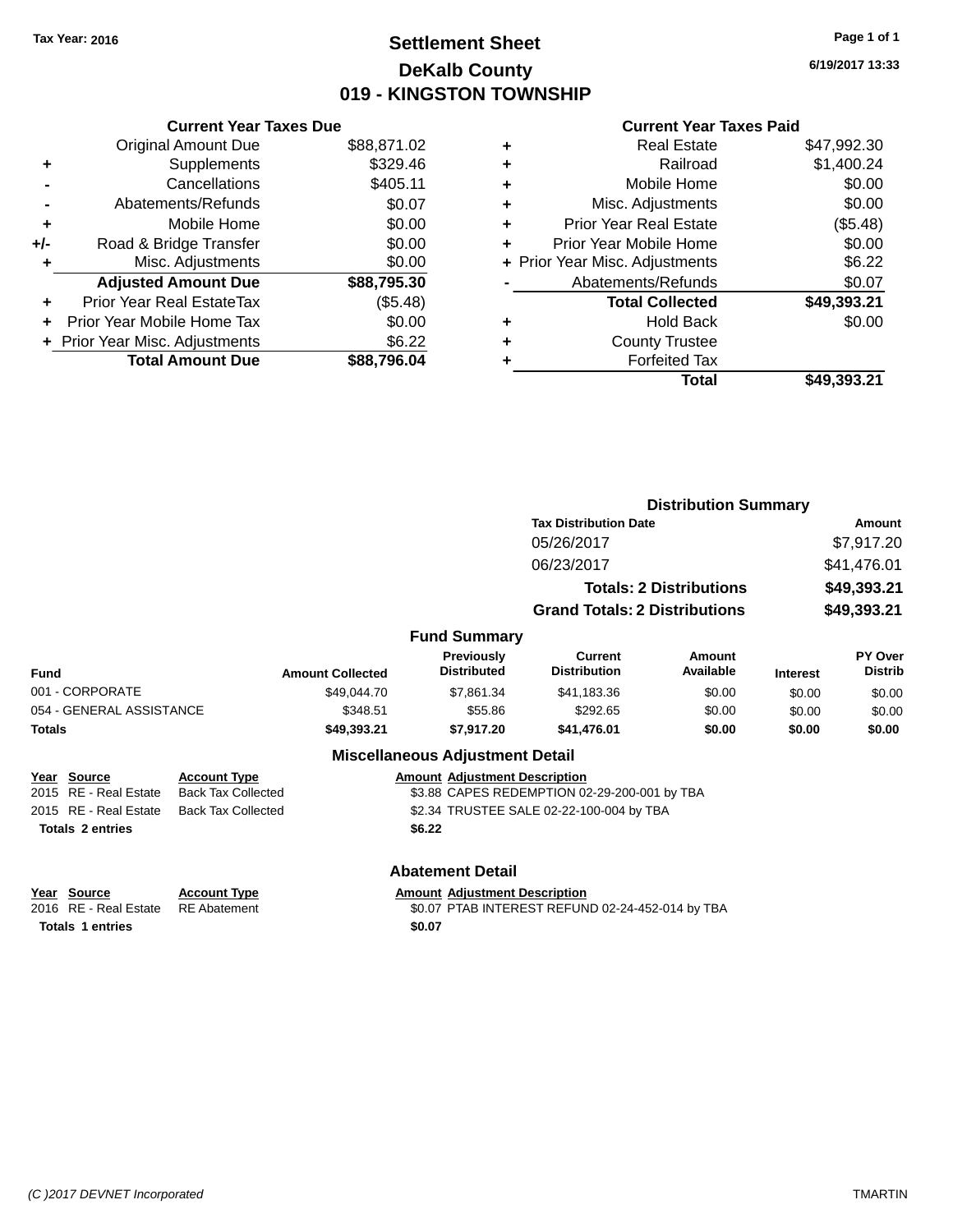# **Settlement Sheet Tax Year: 2016 Page 1 of 1 DeKalb County 020 - KINGSTON ROAD & BRIDGE**

**6/19/2017 13:33**

### **Current Year Taxes Paid**

|       | <b>Current Year Taxes Due</b>  |              |
|-------|--------------------------------|--------------|
|       | <b>Original Amount Due</b>     | \$314,904.05 |
| ٠     | Supplements                    | \$1,102.65   |
|       | Cancellations                  | \$1,355.87   |
|       | Abatements/Refunds             | \$0.23       |
| ٠     | Mobile Home                    | \$0.00       |
| $+/-$ | Road & Bridge Transfer         | (\$9,467.51) |
|       | Misc. Adjustments              | \$0.00       |
|       | <b>Adjusted Amount Due</b>     | \$305,183.09 |
|       | Prior Year Real EstateTax      | (\$20.29)    |
|       | Prior Year Mobile Home Tax     | \$0.00       |
|       | + Prior Year Misc. Adjustments | \$22.85      |
|       | <b>Total Amount Due</b>        | \$305,185.65 |
|       |                                |              |

|   | <b>Real Estate</b>             | \$160,622.62 |
|---|--------------------------------|--------------|
| ٠ | Railroad                       | \$4,927.54   |
| ٠ | Mobile Home                    | \$0.00       |
| ٠ | Misc. Adjustments              | \$0.00       |
| ٠ | Prior Year Real Estate         | (\$20.29)    |
|   | Prior Year Mobile Home         | \$0.00       |
|   | + Prior Year Misc. Adjustments | \$22.85      |
|   | Abatements/Refunds             | \$0.23       |
|   | <b>Total Collected</b>         | \$165,552.49 |
|   | Hold Back                      | \$0.00       |
| ٠ | <b>County Trustee</b>          |              |
|   | <b>Forfeited Tax</b>           |              |
|   | Total                          | \$165,552.49 |

| <b>Road and Bridge Summary</b> |             |               | <b>Distribution Summary</b>          |              |  |  |
|--------------------------------|-------------|---------------|--------------------------------------|--------------|--|--|
| <b>Municipality</b>            | Amt. Due    | Amt. Distrib. | <b>Tax Distribution Date</b>         | Amount       |  |  |
| <b>CITY OF GENOA</b>           | \$6.857.11  | \$3.774.96    | 05/26/2017                           | \$26,497.76  |  |  |
| <b>VILLAGE OF KINGSTON</b>     | \$10,317.87 | \$5,692.55    | 06/23/2017                           | \$139,054.73 |  |  |
| Totals                         | \$17,174.98 | \$9,467.51    | <b>Totals: 2 Distributions</b>       | \$165,552.49 |  |  |
|                                |             |               | <b>Grand Totals: 2 Distributions</b> | \$165,552.49 |  |  |

## **Fund Summary**

| Fund                         | <b>Amount Collected</b> | Previously<br><b>Distributed</b> | Current<br><b>Distribution</b> | Amount<br>Available | <b>Interest</b> | <b>PY Over</b><br><b>Distrib</b> |
|------------------------------|-------------------------|----------------------------------|--------------------------------|---------------------|-----------------|----------------------------------|
| 007 - ROAD AND BRIDGE        | \$37.254.08             | \$5,932.80                       | \$31.321.28                    | \$0.00              | \$0.00          | \$0.00                           |
| 008 - BRIDGE CONST W/COUNTY  | \$5.726.66              | \$917.93                         | \$4,808.73                     | \$0.00              | \$0.00          | \$0.00                           |
| 009 - PERMANENT ROAD         | \$107.564.31            | \$17.241.49                      | \$90,322.82                    | \$0.00              | \$0.00          | \$0.00                           |
| 010 - EQUIPMENT AND BUILDING | \$15,007.44             | \$2,405.54                       | \$12,601.90                    | \$0.00              | \$0.00          | \$0.00                           |
| <b>Totals</b>                | \$165,552,49            | \$26,497.76                      | \$139,054.73                   | \$0.00              | \$0.00          | \$0.00                           |

## **Miscellaneous Adjustment Detail**

| <u>Year Source</u>      | <b>Account Type</b> | <b>Amount Adiustment Description</b>          |
|-------------------------|---------------------|-----------------------------------------------|
| 2015 RE - Real Estate   | Back Tax Collected  | \$14.26 CAPES REDEMPTION 02-29-200-001 by TBA |
| 2015 RE - Real Estate   | Back Tax Collected  | \$8.59 TRUSTEE SALE 02-22-100-004 by TBA      |
| <b>Totals 2 entries</b> |                     | \$22.85                                       |

## **Abatement Detail**

| Year Source                        | <b>Account Type</b> | <b>Amount Adiustment Description</b>             |
|------------------------------------|---------------------|--------------------------------------------------|
| 2016 RE - Real Estate RE Abatement |                     | \$0.24 PTAB INTEREST REFUND 02-24-452-014 by TBA |
| Totals 1 entries                   |                     | \$0.24                                           |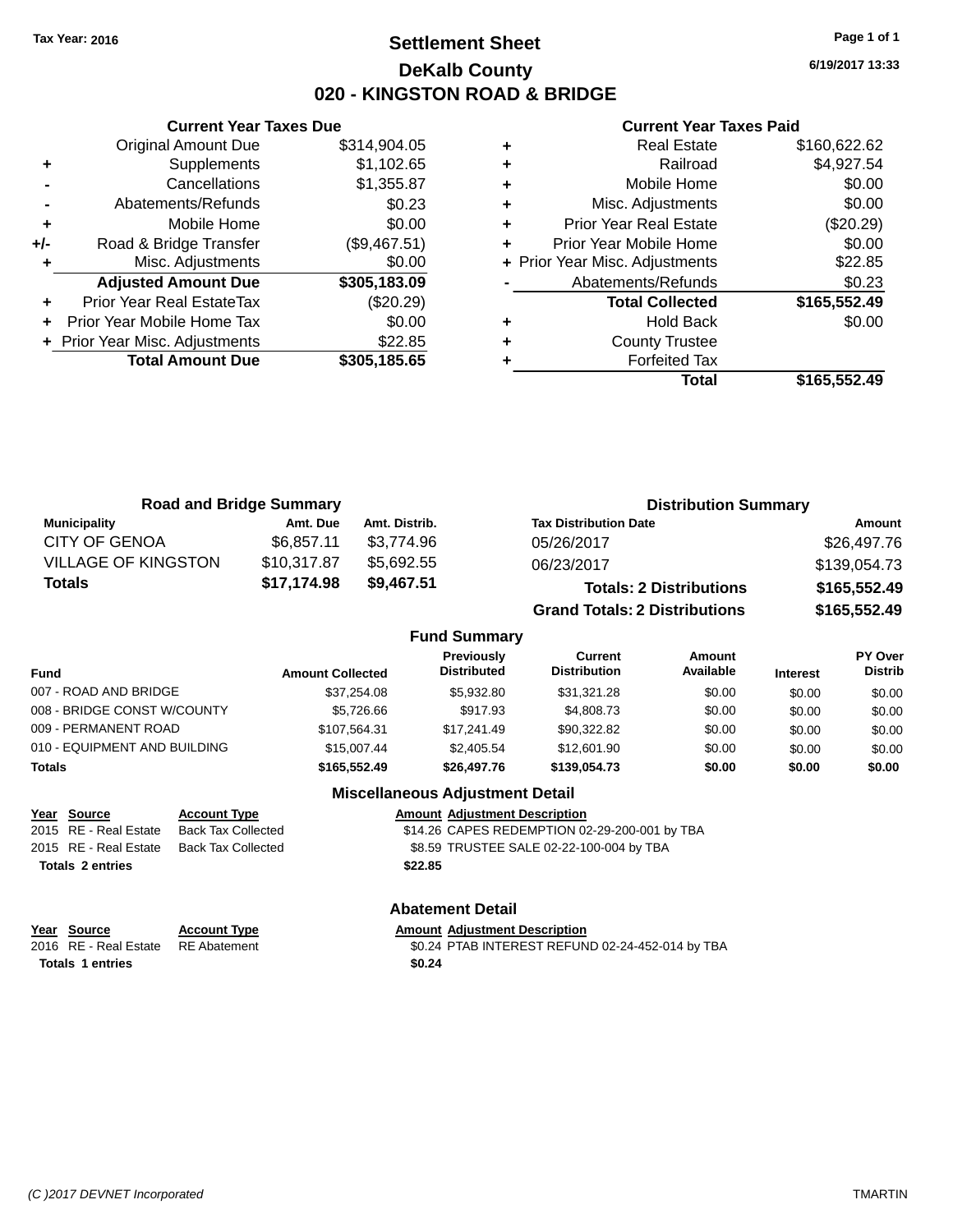# **Settlement Sheet Tax Year: 2016 Page 1 of 1 DeKalb County 021 - KINGSTON TWP CEMETERY**

**6/19/2017 13:33**

|     | <b>Current Year Taxes Due</b>  |             |
|-----|--------------------------------|-------------|
|     | <b>Original Amount Due</b>     | \$15,049.35 |
| ٠   | Supplements                    | \$55.79     |
|     | Cancellations                  | \$68.60     |
|     | Abatements/Refunds             | \$0.01      |
| ٠   | Mobile Home                    | \$0.00      |
| +/- | Road & Bridge Transfer         | \$0.00      |
|     | Misc. Adjustments              | \$0.00      |
|     | <b>Adjusted Amount Due</b>     | \$15,036.53 |
| ÷   | Prior Year Real EstateTax      | (\$0.92)    |
|     | Prior Year Mobile Home Tax     | \$0.00      |
|     | + Prior Year Misc. Adjustments | \$1.04      |
|     | <b>Total Amount Due</b>        | \$15,036,65 |
|     |                                |             |

| ٠ | <b>Real Estate</b>             | \$8,127.04 |
|---|--------------------------------|------------|
| ٠ | Railroad                       | \$237.12   |
| ٠ | Mobile Home                    | \$0.00     |
| ٠ | Misc. Adjustments              | \$0.00     |
| ٠ | <b>Prior Year Real Estate</b>  | (\$0.92)   |
| ٠ | Prior Year Mobile Home         | \$0.00     |
|   | + Prior Year Misc. Adjustments | \$1.04     |
|   | Abatements/Refunds             | \$0.01     |
|   | <b>Total Collected</b>         | \$8,364.27 |
| ٠ | <b>Hold Back</b>               | \$0.00     |
| ٠ | <b>County Trustee</b>          |            |
| ٠ | <b>Forfeited Tax</b>           |            |
|   | Total                          | \$8.364.27 |
|   |                                |            |

|               |                         |                           |                                         |                                                  | <b>Distribution Summary</b>    |                 |                           |
|---------------|-------------------------|---------------------------|-----------------------------------------|--------------------------------------------------|--------------------------------|-----------------|---------------------------|
|               |                         |                           |                                         | <b>Tax Distribution Date</b>                     |                                |                 | Amount                    |
|               |                         |                           |                                         | 05/26/2017                                       |                                |                 | \$1,340.62                |
|               |                         |                           |                                         | 06/23/2017                                       |                                |                 | \$7,023.65                |
|               |                         |                           |                                         |                                                  | <b>Totals: 2 Distributions</b> |                 | \$8,364.27                |
|               |                         |                           |                                         | <b>Grand Totals: 2 Distributions</b>             |                                |                 | \$8,364.27                |
|               |                         |                           | <b>Fund Summary</b>                     |                                                  |                                |                 |                           |
| Fund          |                         | <b>Amount Collected</b>   | <b>Previously</b><br><b>Distributed</b> | <b>Current</b><br><b>Distribution</b>            | Amount<br>Available            | <b>Interest</b> | PY Over<br><b>Distrib</b> |
|               | 017 - CEMETERY          | \$8,364.27                | \$1,340.62                              | \$7,023.65                                       | \$0.00                         | \$0.00          | \$0.00                    |
| <b>Totals</b> |                         | \$8,364.27                | \$1,340.62                              | \$7,023.65                                       | \$0.00                         | \$0.00          | \$0.00                    |
|               |                         |                           | <b>Miscellaneous Adjustment Detail</b>  |                                                  |                                |                 |                           |
|               | Year Source             | <b>Account Type</b>       | <b>Amount Adjustment Description</b>    |                                                  |                                |                 |                           |
|               | 2015 RE - Real Estate   | <b>Back Tax Collected</b> |                                         | \$0.65 CAPES REDEMPTION 02-29-200-001 by TBA     |                                |                 |                           |
|               | 2015 RE - Real Estate   | <b>Back Tax Collected</b> |                                         | \$0.39 TRUSTEE SALE 02-22-100-004 by TBA         |                                |                 |                           |
|               | <b>Totals 2 entries</b> |                           | \$1.04                                  |                                                  |                                |                 |                           |
|               |                         |                           | <b>Abatement Detail</b>                 |                                                  |                                |                 |                           |
|               | Year Source             | <b>Account Type</b>       | <b>Amount Adjustment Description</b>    |                                                  |                                |                 |                           |
|               | 2016 RE - Real Estate   | <b>RE</b> Abatement       |                                         | \$0.01 PTAB INTEREST REFUND 02-24-452-014 by TBA |                                |                 |                           |
|               | <b>Totals 1 entries</b> |                           | \$0.01                                  |                                                  |                                |                 |                           |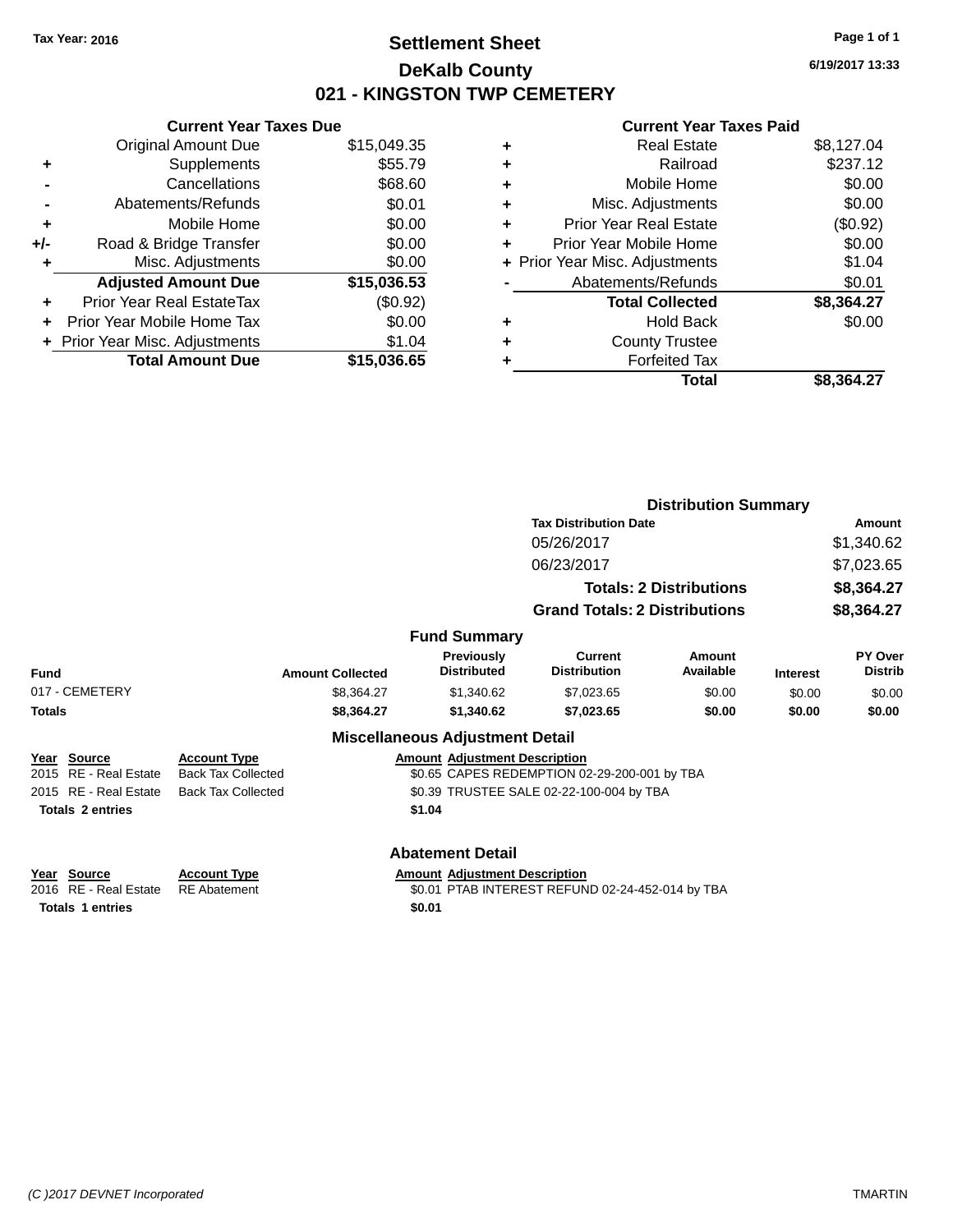# **Settlement Sheet Tax Year: 2016 Page 1 of 1 DeKalb County 022 - MALTA TOWNSHIP**

054 - GENERAL ASSISTANCE \$438.56 \$54.70 \$0.00 \$0.00 \$0.00 \$0.00 \$0.00 **Totals \$37,156.77 \$4,634.39 \$32,522.38 \$0.00 \$0.00 \$0.00**

**6/19/2017 13:33**

## **Current Year Taxes Paid**

|     | <b>Current Year Taxes Due</b>  |             |
|-----|--------------------------------|-------------|
|     | <b>Original Amount Due</b>     | \$67,113.65 |
| ٠   | Supplements                    | \$432.19    |
|     | Cancellations                  | \$496.75    |
|     | Abatements/Refunds             | \$0.00      |
| ٠   | Mobile Home                    | \$0.00      |
| +/- | Road & Bridge Transfer         | \$0.00      |
|     | Misc. Adjustments              | \$0.00      |
|     | <b>Adjusted Amount Due</b>     | \$67,049.09 |
| ÷   | Prior Year Real EstateTax      | (\$18.48)   |
|     | Prior Year Mobile Home Tax     | \$0.00      |
|     | + Prior Year Misc. Adjustments | \$0.00      |
|     | <b>Total Amount Due</b>        | \$67,030.61 |

| ٠ | <b>Real Estate</b>             | \$35,503.89 |
|---|--------------------------------|-------------|
| ٠ | Railroad                       | \$1,671.36  |
| ٠ | Mobile Home                    | \$0.00      |
| ٠ | Misc. Adjustments              | \$0.00      |
| ٠ | <b>Prior Year Real Estate</b>  | (\$18.48)   |
| ٠ | Prior Year Mobile Home         | \$0.00      |
|   | + Prior Year Misc. Adjustments | \$0.00      |
|   | Abatements/Refunds             | \$0.00      |
|   | <b>Total Collected</b>         | \$37,156.77 |
| ٠ | <b>Hold Back</b>               | \$0.00      |
| ٠ | <b>County Trustee</b>          |             |
|   | <b>Forfeited Tax</b>           |             |
|   | Total                          | \$37,156.77 |
|   |                                |             |

|                 |                         |                                  |                                       | <b>Distribution Summary</b>    |                 |                                  |
|-----------------|-------------------------|----------------------------------|---------------------------------------|--------------------------------|-----------------|----------------------------------|
|                 |                         |                                  | <b>Tax Distribution Date</b>          |                                |                 | Amount                           |
|                 |                         |                                  | 05/26/2017                            |                                |                 | \$4,634.39                       |
|                 |                         |                                  | 06/23/2017                            |                                |                 | \$32,522.38                      |
|                 |                         |                                  |                                       | <b>Totals: 2 Distributions</b> |                 | \$37,156.77                      |
|                 |                         |                                  | <b>Grand Totals: 2 Distributions</b>  |                                |                 | \$37,156.77                      |
|                 |                         | <b>Fund Summary</b>              |                                       |                                |                 |                                  |
| <b>Fund</b>     | <b>Amount Collected</b> | Previously<br><b>Distributed</b> | <b>Current</b><br><b>Distribution</b> | Amount<br>Available            | <b>Interest</b> | <b>PY Over</b><br><b>Distrib</b> |
| 001 - CORPORATE | \$36,718.21             | \$4,579.69                       | \$32.138.52                           | \$0.00                         | \$0.00          | \$0.00                           |

001 - CORPORATE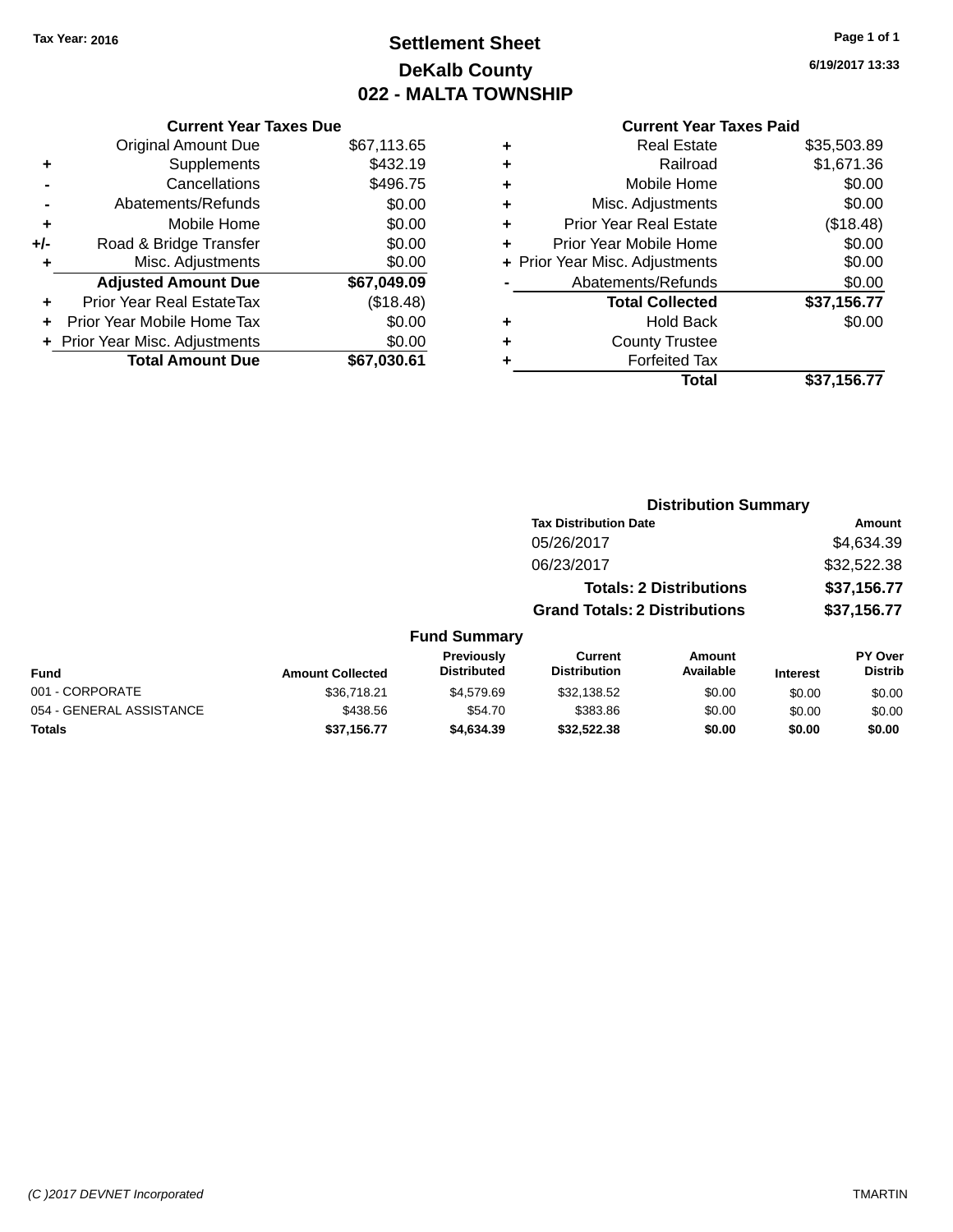# **Settlement Sheet Tax Year: 2016 Page 1 of 1 DeKalb County 023 - MALTA TWP LIBRARY**

**6/19/2017 13:33**

|     | <b>Current Year Taxes Due</b>  |              |
|-----|--------------------------------|--------------|
|     | <b>Original Amount Due</b>     | \$129,343.77 |
| ٠   | Supplements                    | \$832.93     |
|     | Cancellations                  | \$957.35     |
|     | Abatements/Refunds             | \$0.00       |
| ٠   | Mobile Home                    | \$0.00       |
| +/- | Road & Bridge Transfer         | \$0.00       |
| ٠   | Misc. Adjustments              | \$0.00       |
|     | <b>Adjusted Amount Due</b>     | \$129,219.35 |
| ٠   | Prior Year Real EstateTax      | (\$35.62)    |
| ÷   | Prior Year Mobile Home Tax     | \$0.00       |
|     | + Prior Year Misc. Adjustments | \$0.00       |
|     | <b>Total Amount Due</b>        | \$129,183.73 |

| ٠ | <b>Real Estate</b>             | \$68,424.68 |
|---|--------------------------------|-------------|
| ٠ | Railroad                       | \$3,221.12  |
| ٠ | Mobile Home                    | \$0.00      |
| ٠ | Misc. Adjustments              | \$0.00      |
| ٠ | <b>Prior Year Real Estate</b>  | (\$35.62)   |
| ٠ | Prior Year Mobile Home         | \$0.00      |
|   | + Prior Year Misc. Adjustments | \$0.00      |
|   | Abatements/Refunds             | \$0.00      |
|   | <b>Total Collected</b>         | \$71,610.18 |
| ٠ | Hold Back                      | \$0.00      |
|   | <b>County Trustee</b>          |             |
| ٠ | <b>Forfeited Tax</b>           |             |
|   | Total                          | \$71,610.18 |
|   |                                |             |

|                         |                                         |                                       |                     |                                                                                                        | Amount                      |
|-------------------------|-----------------------------------------|---------------------------------------|---------------------|--------------------------------------------------------------------------------------------------------|-----------------------------|
|                         |                                         | 05/26/2017                            |                     |                                                                                                        | \$8,931.65                  |
|                         |                                         | 06/23/2017                            |                     |                                                                                                        | \$62,678.53                 |
|                         |                                         |                                       |                     |                                                                                                        | \$71,610.18                 |
|                         |                                         |                                       |                     |                                                                                                        | \$71,610.18                 |
|                         |                                         |                                       |                     |                                                                                                        |                             |
| <b>Amount Collected</b> | <b>Previously</b><br><b>Distributed</b> | <b>Current</b><br><b>Distribution</b> | Amount<br>Available | <b>Interest</b>                                                                                        | PY Over<br><b>Distrib</b>   |
| \$71,610.18             | \$8,931.65                              | \$62,678.53                           | \$0.00              | \$0.00                                                                                                 | \$0.00                      |
| \$71,610.18             | \$8,931.65                              | \$62,678.53                           | \$0.00              | \$0.00                                                                                                 | \$0.00                      |
|                         |                                         |                                       | <b>Fund Summary</b> | <b>Tax Distribution Date</b><br><b>Totals: 2 Distributions</b><br><b>Grand Totals: 2 Distributions</b> | <b>Distribution Summary</b> |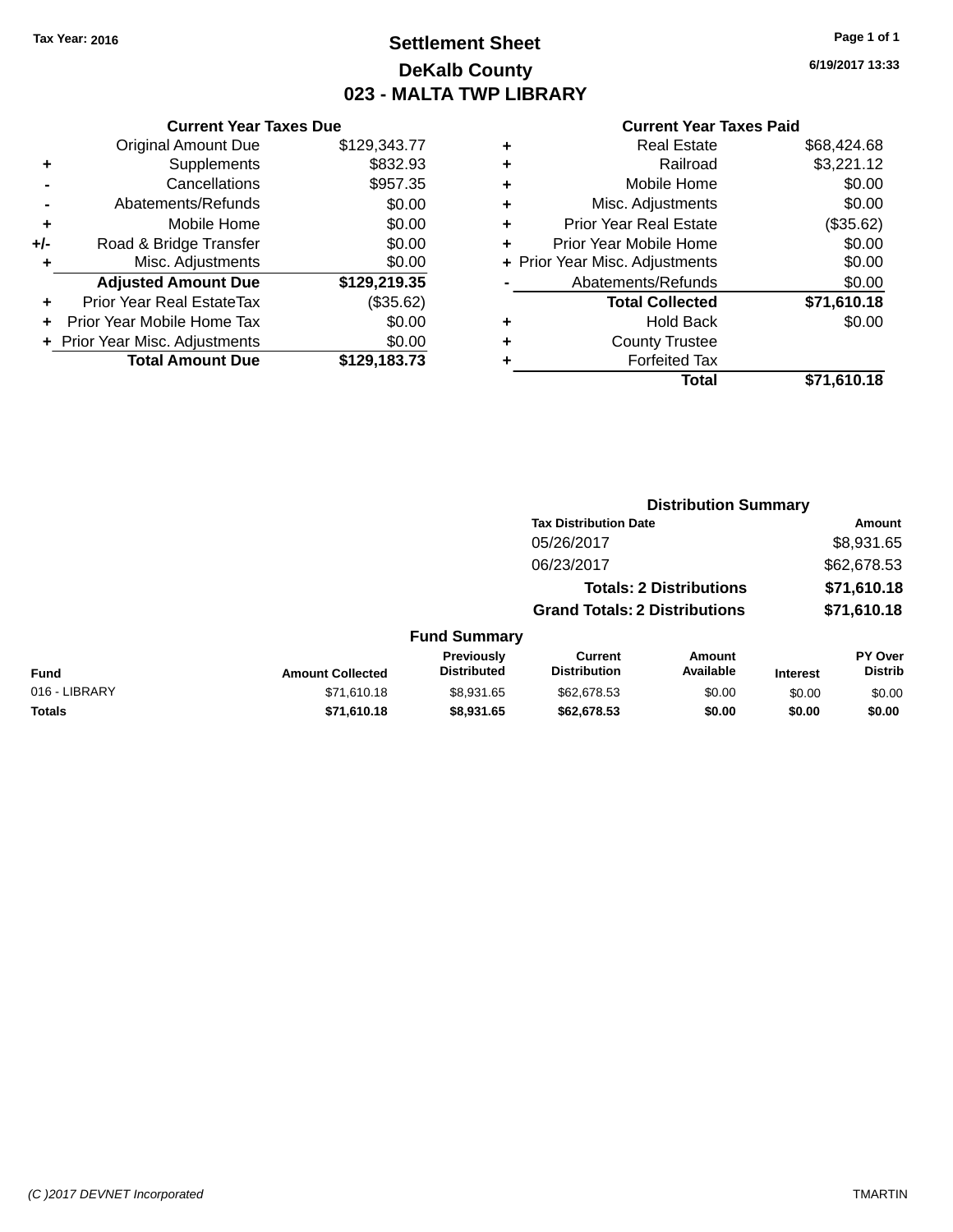# **Settlement Sheet Tax Year: 2016 Page 1 of 1 DeKalb County 024 - MALTA ROAD & BRIDGE**

**6/19/2017 13:33**

|     | <b>Current Year Taxes Due</b>    |              |
|-----|----------------------------------|--------------|
|     | Original Amount Due              | \$168,835.63 |
| ٠   | Supplements                      | \$1,015.01   |
|     | Cancellations                    | \$1,166.64   |
|     | Abatements/Refunds               | \$0.00       |
| ٠   | Mobile Home                      | \$0.00       |
| +/- | Road & Bridge Transfer           | (\$5,994.93) |
| ٠   | Misc. Adjustments                | \$0.00       |
|     | <b>Adjusted Amount Due</b>       | \$162,689.07 |
|     | <b>Prior Year Real EstateTax</b> | (\$43.27)    |
| ÷   | Prior Year Mobile Home Tax       | \$0.00       |
|     | + Prior Year Misc. Adjustments   | \$0.00       |
|     | <b>Total Amount Due</b>          | \$162,645.80 |
|     |                                  |              |

### **Current Year Taxes Paid**

|   | <b>Real Estate</b>             | \$83,381.74 |
|---|--------------------------------|-------------|
| ٠ | Railroad                       | \$4,140.68  |
| ٠ | Mobile Home                    | \$0.00      |
| ٠ | Misc. Adjustments              | \$0.00      |
| ٠ | <b>Prior Year Real Estate</b>  | (\$43.27)   |
|   | Prior Year Mobile Home         | \$0.00      |
|   | + Prior Year Misc. Adjustments | \$0.00      |
|   | Abatements/Refunds             | \$0.00      |
|   | <b>Total Collected</b>         | \$87,479.15 |
| ٠ | Hold Back                      | \$0.00      |
|   | <b>County Trustee</b>          |             |
|   | <b>Forfeited Tax</b>           |             |
|   | Total                          | \$87,479.15 |
|   |                                |             |

**Grand Totals: 2 Distributions \$87,479.15**

| <b>Road and Bridge Summary</b> |             |               | <b>Distribution Summary</b>    |             |
|--------------------------------|-------------|---------------|--------------------------------|-------------|
| <b>Municipality</b>            | Amt. Due    | Amt. Distrib. | <b>Tax Distribution Date</b>   | Amount      |
| VILLAGE OF MALTA               | \$10,772.70 | \$5.994.93    | 05/26/2017                     | \$10,884.16 |
| Totals                         | \$10,772.70 | \$5,994.93    | 06/23/2017                     | \$76,594.99 |
|                                |             |               | <b>Totals: 2 Distributions</b> | \$87,479.15 |

**Fund Summary Fund Interest Amount Collected Distributed PY Over Distrib Amount Available Current Distribution Previously** 007 - ROAD AND BRIDGE 60.00 \$27,019.46 \$3,343.26 \$23,676.20 \$0.00 \$0.00 \$0.00 \$0.00 008 - BRIDGE CONST W/COUNTY  $$11,168.00$   $$1,392.94$   $$9,775.06$   $$0.00$   $$0.00$   $$0.00$ 009 - PERMANENT ROAD \$39,393.53 \$4,913.40 \$34,480.13 \$0.00 \$0.00 \$0.00 010 - EQUIPMENT AND BUILDING \$9,898.16 \$1,234.56 \$8,663.60 \$0.00 \$0.00 \$0.00 \$0.00 **Totals \$87,479.15 \$10,884.16 \$76,594.99 \$0.00 \$0.00 \$0.00**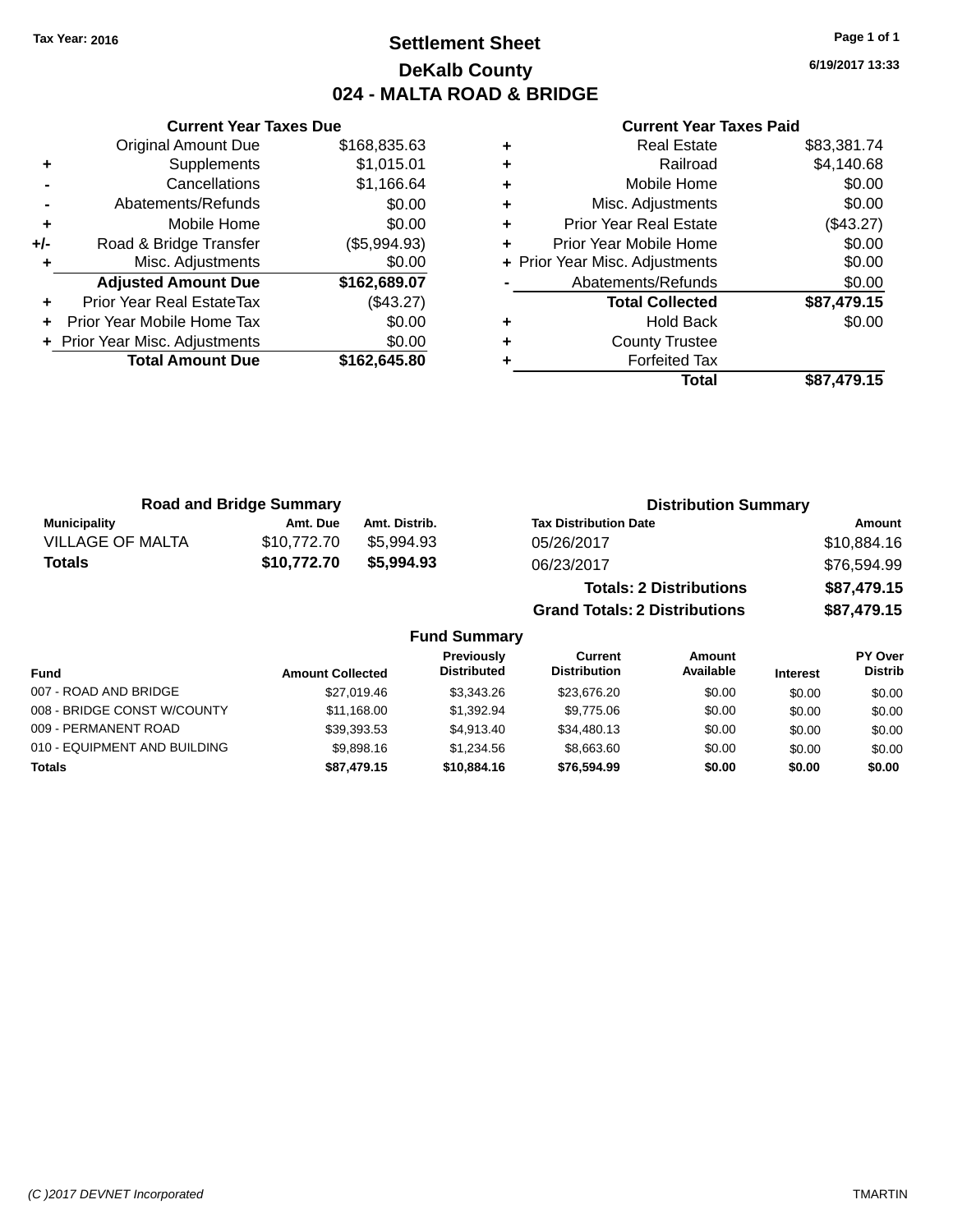# **Settlement Sheet Tax Year: 2016 Page 1 of 1 DeKalb County 025 - MAYFIELD TOWNSHIP**

**6/19/2017 13:33**

| <b>Current Year Taxes Due</b> |                         |  |  |  |
|-------------------------------|-------------------------|--|--|--|
| <b>Original Amount Due</b>    | \$98,004.95             |  |  |  |
| Supplements                   | \$541.34                |  |  |  |
| Cancellations                 | \$577.08                |  |  |  |
| Abatements/Refunds            | \$0.00                  |  |  |  |
| Mobile Home                   | \$0.00                  |  |  |  |
| Road & Bridge Transfer        | \$0.00                  |  |  |  |
| Misc. Adjustments             | \$0.00                  |  |  |  |
| <b>Adjusted Amount Due</b>    | \$97,969.21             |  |  |  |
| Prior Year Real EstateTax     | \$0.00                  |  |  |  |
| Prior Year Mobile Home Tax    | \$0.00                  |  |  |  |
| Prior Year Misc. Adjustments  | \$0.00                  |  |  |  |
|                               | \$97.969.21             |  |  |  |
|                               | <b>Total Amount Due</b> |  |  |  |

| ٠ | <b>Real Estate</b>             | \$54,821.95 |
|---|--------------------------------|-------------|
| ٠ | Railroad                       | \$0.00      |
| ٠ | Mobile Home                    | \$0.00      |
| ٠ | Misc. Adjustments              | \$0.00      |
| ٠ | <b>Prior Year Real Estate</b>  | \$0.00      |
| ٠ | Prior Year Mobile Home         | \$0.00      |
|   | + Prior Year Misc. Adjustments | \$0.00      |
|   | Abatements/Refunds             | \$0.00      |
|   | <b>Total Collected</b>         | \$54,821.95 |
| ٠ | Hold Back                      | \$0.00      |
| ٠ | <b>County Trustee</b>          |             |
|   | <b>Forfeited Tax</b>           |             |
|   | Total                          | \$54.821.95 |
|   |                                |             |

|                         |                     |                                      | <b>Distribution Summary</b>    |                 |                |
|-------------------------|---------------------|--------------------------------------|--------------------------------|-----------------|----------------|
|                         |                     | <b>Tax Distribution Date</b>         |                                |                 | Amount         |
|                         |                     | 05/26/2017                           |                                |                 | \$6,112.62     |
|                         |                     | 06/23/2017                           |                                |                 | \$48,709.33    |
|                         |                     |                                      | <b>Totals: 2 Distributions</b> |                 | \$54,821.95    |
|                         |                     | <b>Grand Totals: 2 Distributions</b> |                                |                 | \$54,821.95    |
|                         | <b>Fund Summary</b> |                                      |                                |                 |                |
|                         | Previously          | <b>Current</b>                       | Amount                         |                 | <b>PY Over</b> |
| <b>Amount Collected</b> | <b>Distributed</b>  | <b>Distribution</b>                  | Available                      | <b>Interest</b> | <b>Distrib</b> |
|                         | $- - - - - - -$     | $ - - - -$                           | $\cdots$                       |                 |                |

| <b>Fund</b>              | <b>Amount Collected</b> | .<br><b>Distributed</b> | -------<br><b>Distribution</b> | , ,,,,,,,,,,<br>Available | <b>Interest</b> | .<br>Distrib |
|--------------------------|-------------------------|-------------------------|--------------------------------|---------------------------|-----------------|--------------|
| 001 - CORPORATE          | \$51.184.57             | \$5,707.05              | \$45,477.52                    | \$0.00                    | \$0.00          | \$0.00       |
| 054 - GENERAL ASSISTANCE | \$3,637,38              | \$405.57                | \$3.231.81                     | \$0.00                    | \$0.00          | \$0.00       |
| Totals                   | \$54.821.95             | \$6.112.62              | \$48,709.33                    | \$0.00                    | \$0.00          | \$0.00       |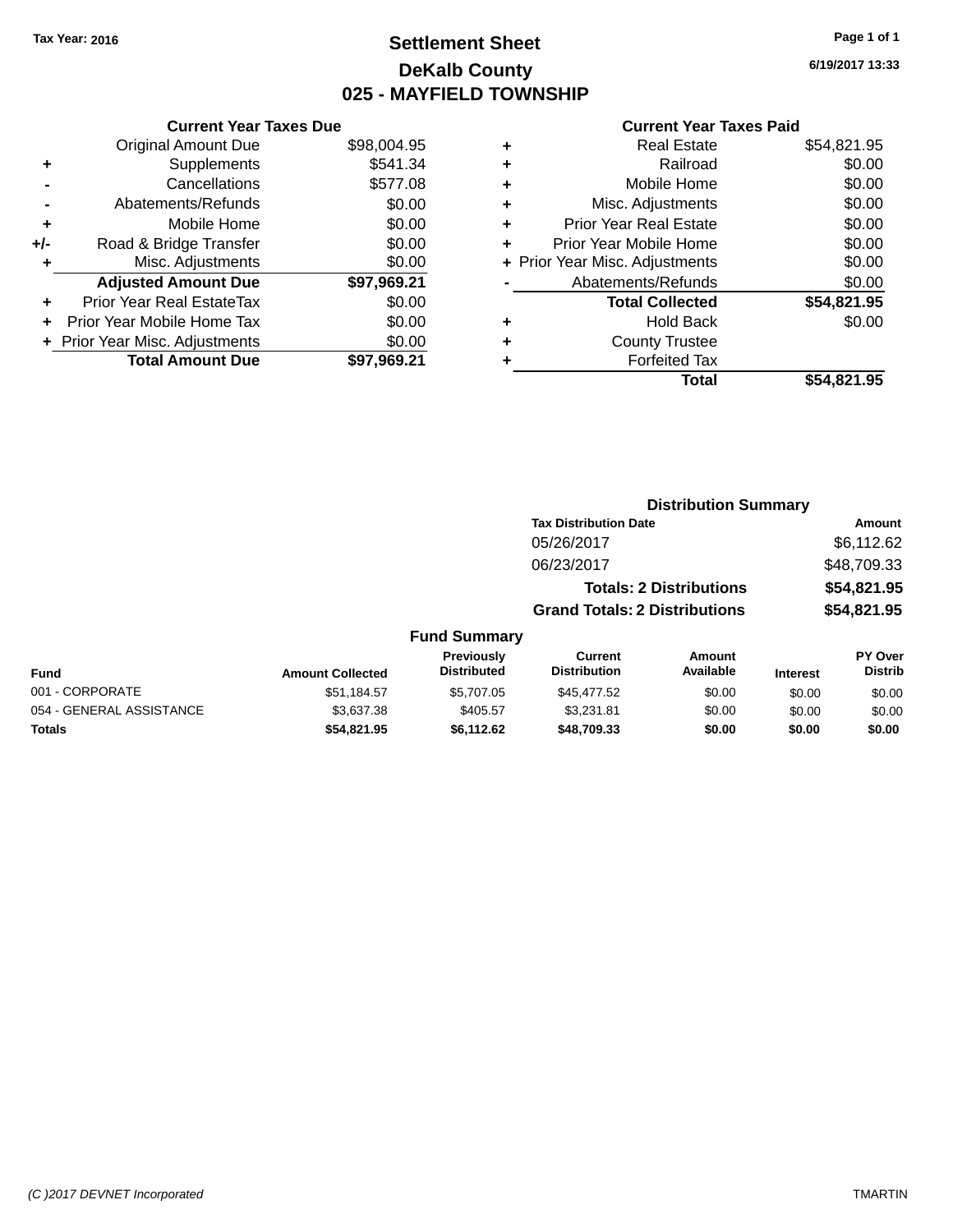# **Settlement Sheet Tax Year: 2016 Page 1 of 1 DeKalb County 026 - MAYFIELD ROAD & BRIDGE**

**6/19/2017 13:33**

### **Current Year Taxes Paid**

|     | <b>Current Year Taxes Due</b>  |              |   |
|-----|--------------------------------|--------------|---|
|     | <b>Original Amount Due</b>     | \$259,175.96 | ٠ |
|     | Supplements                    | \$1,431.60   | ٠ |
|     | Cancellations                  | \$1,526.12   | ٠ |
|     | Abatements/Refunds             | \$0.00       | ٠ |
|     | Mobile Home                    | \$0.00       | ٠ |
| +/- | Road & Bridge Transfer         | \$0.00       | ٠ |
| ٠   | Misc. Adjustments              | \$0.00       | ٠ |
|     | <b>Adjusted Amount Due</b>     | \$259,081.44 |   |
|     | Prior Year Real EstateTax      | \$0.00       |   |
|     | Prior Year Mobile Home Tax     | \$0.00       |   |
|     | + Prior Year Misc. Adjustments | \$0.00       | ٠ |
|     | <b>Total Amount Due</b>        | \$259.081.44 |   |
|     |                                |              |   |

|   | <b>Real Estate</b>             | \$144,978.12 |
|---|--------------------------------|--------------|
| ÷ | Railroad                       | \$0.00       |
| ٠ | Mobile Home                    | \$0.00       |
| ٠ | Misc. Adjustments              | \$0.00       |
| ٠ | <b>Prior Year Real Estate</b>  | \$0.00       |
|   | Prior Year Mobile Home         | \$0.00       |
|   | + Prior Year Misc. Adjustments | \$0.00       |
|   | Abatements/Refunds             | \$0.00       |
|   | <b>Total Collected</b>         | \$144,978.12 |
|   | <b>Hold Back</b>               | \$0.00       |
| ٠ | <b>County Trustee</b>          |              |
|   | <b>Forfeited Tax</b>           |              |
|   | Total                          | \$144,978.12 |
|   |                                |              |

## **Distribution Summary Tax Distribution Date Amount** 05/26/2017 \$16,165.00 06/23/2017 \$128,813.12 **Totals: 2 Distributions \$144,978.12 Grand Totals: 2 Distributions \$144,978.12**

| <b>Fund</b>                                         | <b>Amount Collected</b> | <b>Previously</b><br><b>Distributed</b> | Current<br><b>Distribution</b> | Amount<br>Available | <b>Interest</b> | PY Over<br><b>Distrib</b> |
|-----------------------------------------------------|-------------------------|-----------------------------------------|--------------------------------|---------------------|-----------------|---------------------------|
| 007 - ROAD AND BRIDGE                               | \$89.922.25             | \$10.026.30                             | \$79.895.95                    | \$0.00              | \$0.00          | \$0.00                    |
| 008 - BRIDGE CONST W/COUNTY                         | \$4,633.21              | \$516.60                                | \$4,116.61                     | \$0.00              | \$0.00          | \$0.00                    |
| 009 - PERMANENT ROAD                                | \$36,517.38             | \$4.071.67                              | \$32,445.71                    | \$0.00              | \$0.00          | \$0.00                    |
| 010 - EQUIPMENT AND BUILDING                        | \$6.814.55              | \$759.82                                | \$6,054.73                     | \$0.00              | \$0.00          | \$0.00                    |
| 035 - TORT JUDGMENTS, LIABILITY<br><b>INSURANCE</b> | \$4.254.09              | \$474.33                                | \$3,779.76                     | \$0.00              | \$0.00          | \$0.00                    |
| 047 - SOCIAL SECURITY                               | \$2,836.64              | \$316.28                                | \$2,520.36                     | \$0.00              | \$0.00          | \$0.00                    |
| <b>Totals</b>                                       | \$144.978.12            | \$16,165.00                             | \$128,813.12                   | \$0.00              | \$0.00          | \$0.00                    |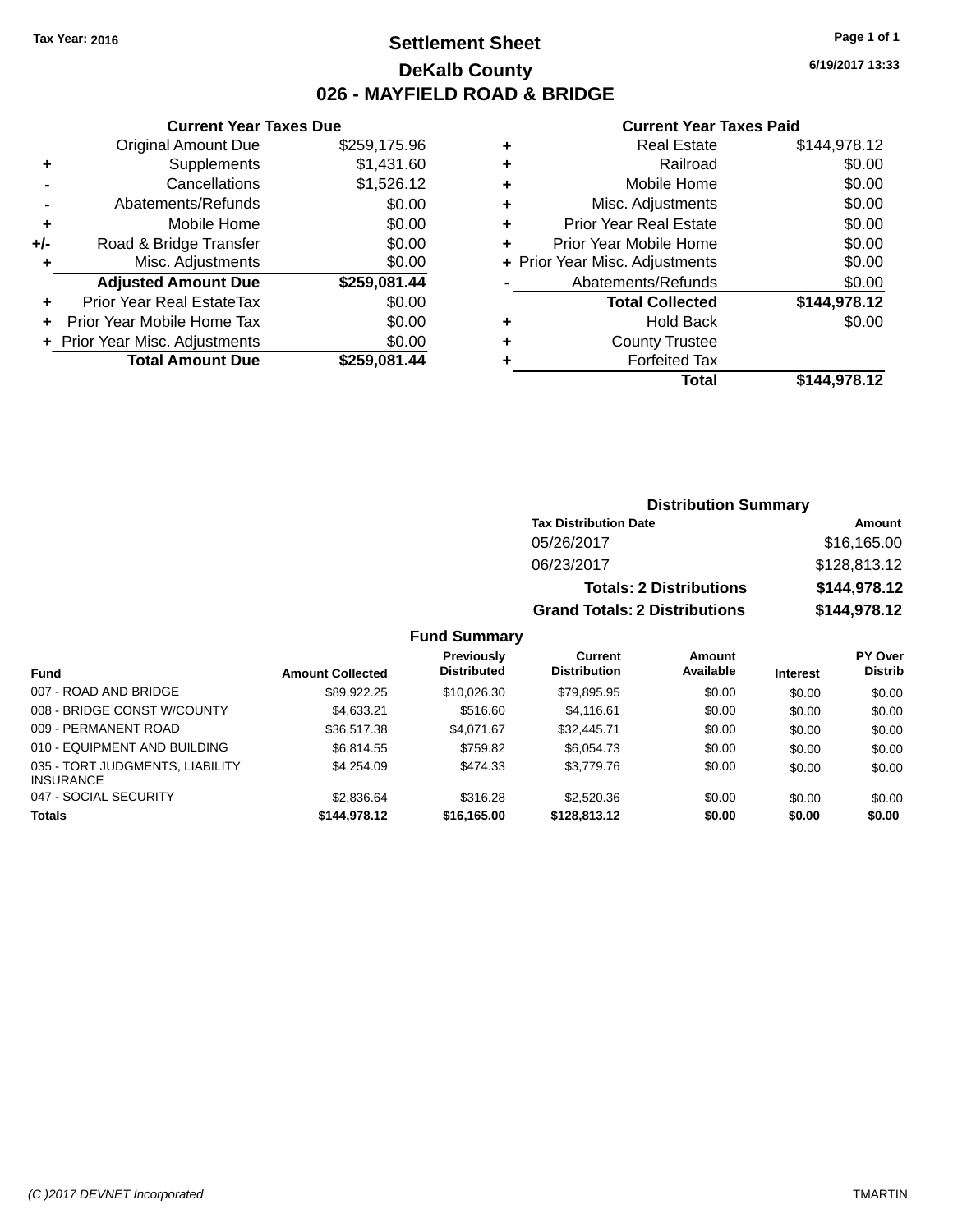# **Settlement Sheet Tax Year: 2016 Page 1 of 1 DeKalb County 027 - MILAN TOWNSHIP**

**6/19/2017 13:33**

|       | <b>Current Year Taxes Due</b> |             |
|-------|-------------------------------|-------------|
|       | <b>Original Amount Due</b>    | \$40,001.21 |
| ٠     | Supplements                   | \$258.11    |
|       | Cancellations                 | \$273.92    |
|       | Abatements/Refunds            | \$0.00      |
| ÷     | Mobile Home                   | \$0.00      |
| $+/-$ | Road & Bridge Transfer        | \$0.00      |
|       | Misc. Adjustments             | \$0.00      |
|       | <b>Adjusted Amount Due</b>    | \$39,985.40 |
| ÷     | Prior Year Real EstateTax     | \$0.00      |
|       | Prior Year Mobile Home Tax    | \$0.00      |
|       | Prior Year Misc. Adjustments  | \$0.00      |
|       | <b>Total Amount Due</b>       | \$39.985.40 |
|       |                               |             |

| ٠ | <b>Real Estate</b>             | \$23,104.40 |
|---|--------------------------------|-------------|
| ٠ | Railroad                       | \$0.00      |
| ٠ | Mobile Home                    | \$0.00      |
| ٠ | Misc. Adjustments              | \$0.00      |
| ٠ | <b>Prior Year Real Estate</b>  | \$0.00      |
| ٠ | Prior Year Mobile Home         | \$0.00      |
|   | + Prior Year Misc. Adjustments | \$0.00      |
|   | Abatements/Refunds             | \$0.00      |
|   | <b>Total Collected</b>         | \$23,104.40 |
| ٠ | Hold Back                      | \$0.00      |
| ٠ | <b>County Trustee</b>          |             |
| ٠ | <b>Forfeited Tax</b>           |             |
|   | Total                          | \$23,104.40 |
|   |                                |             |

|                 |                         |                                         | <b>Distribution Summary</b>           |                                |                 |                           |
|-----------------|-------------------------|-----------------------------------------|---------------------------------------|--------------------------------|-----------------|---------------------------|
|                 |                         |                                         | <b>Tax Distribution Date</b>          |                                |                 | <b>Amount</b>             |
|                 |                         |                                         | 05/26/2017                            |                                |                 | \$2,159.37                |
|                 |                         |                                         | 06/23/2017                            |                                |                 | \$20,945.03               |
|                 |                         |                                         |                                       | <b>Totals: 2 Distributions</b> |                 | \$23,104.40               |
|                 |                         |                                         | <b>Grand Totals: 2 Distributions</b>  |                                |                 | \$23,104.40               |
|                 |                         | <b>Fund Summary</b>                     |                                       |                                |                 |                           |
| Fund            | <b>Amount Collected</b> | <b>Previously</b><br><b>Distributed</b> | <b>Current</b><br><b>Distribution</b> | Amount<br>Available            | <b>Interest</b> | PY Over<br><b>Distrib</b> |
| 001 - CORPORATE | \$23,104.40             | \$2,159.37                              | \$20,945.03                           | \$0.00                         | \$0.00          | \$0.00                    |
| <b>Totals</b>   | \$23,104.40             | \$2,159.37                              | \$20,945.03                           | \$0.00                         | \$0.00          | \$0.00                    |
|                 |                         |                                         |                                       |                                |                 |                           |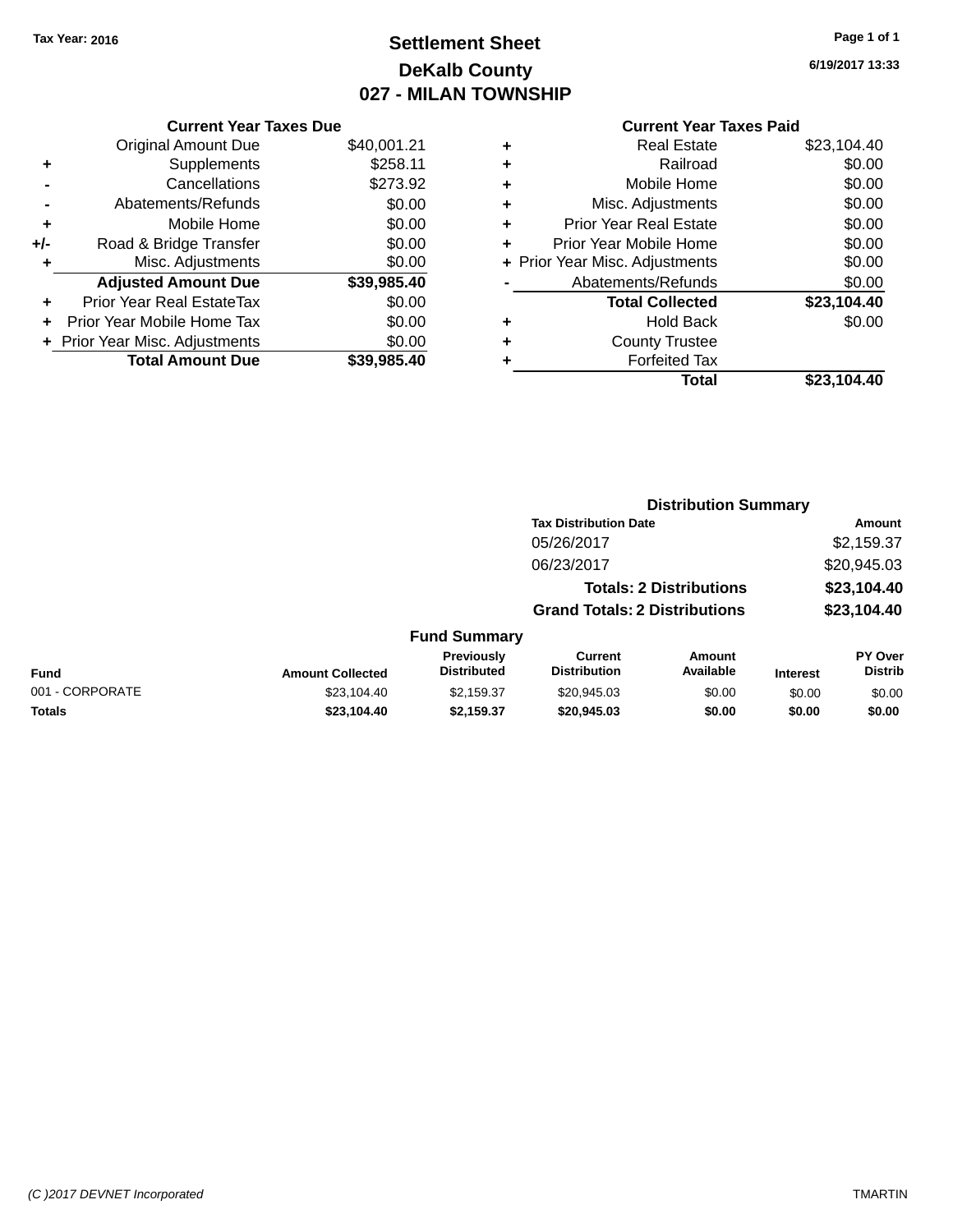# **Settlement Sheet Tax Year: 2016 Page 1 of 1 DeKalb County 028 - MILAN ROAD & BRIDGE**

**6/19/2017 13:33**

|     | <b>Current Year Taxes Due</b>  |             |
|-----|--------------------------------|-------------|
|     | <b>Original Amount Due</b>     | \$65,152.02 |
| ٠   | Supplements                    | \$420.40    |
|     | Cancellations                  | \$446.16    |
|     | Abatements/Refunds             | \$0.00      |
| ٠   | Mobile Home                    | \$0.00      |
| +/- | Road & Bridge Transfer         | \$0.00      |
|     | Misc. Adjustments              | \$0.00      |
|     | <b>Adjusted Amount Due</b>     | \$65,126.26 |
| ٠   | Prior Year Real EstateTax      | \$0.00      |
|     | Prior Year Mobile Home Tax     | \$0.00      |
|     | + Prior Year Misc. Adjustments | \$0.00      |
|     | <b>Total Amount Due</b>        | \$65,126.26 |
|     |                                |             |

|   | <b>Real Estate</b>             | \$37,631.16 |
|---|--------------------------------|-------------|
| ٠ | Railroad                       | \$0.00      |
| ٠ | Mobile Home                    | \$0.00      |
| ٠ | Misc. Adjustments              | \$0.00      |
| ٠ | <b>Prior Year Real Estate</b>  | \$0.00      |
| ÷ | Prior Year Mobile Home         | \$0.00      |
|   | + Prior Year Misc. Adjustments | \$0.00      |
|   | Abatements/Refunds             | \$0.00      |
|   | <b>Total Collected</b>         | \$37,631.16 |
| ٠ | Hold Back                      | \$0.00      |
|   | <b>County Trustee</b>          |             |
| ٠ | <b>Forfeited Tax</b>           |             |
|   | Total                          | \$37,631.16 |
|   |                                |             |

|                     | <b>Distribution Summary</b>          |             |
|---------------------|--------------------------------------|-------------|
|                     | <b>Tax Distribution Date</b>         | Amount      |
|                     | 05/26/2017                           | \$3,517.04  |
|                     | 06/23/2017                           | \$34,114.12 |
|                     | <b>Totals: 2 Distributions</b>       | \$37,631.16 |
|                     | <b>Grand Totals: 2 Distributions</b> | \$37,631.16 |
| <b>Fund Summary</b> |                                      |             |

| <b>Fund</b>                 | <b>Amount Collected</b> | Previously<br><b>Distributed</b> | Current<br><b>Distribution</b> | Amount<br>Available | <b>Interest</b> | <b>PY Over</b><br><b>Distrib</b> |
|-----------------------------|-------------------------|----------------------------------|--------------------------------|---------------------|-----------------|----------------------------------|
| 007 - ROAD AND BRIDGE       | \$26,594.96             | \$2,485.59                       | \$24.109.37                    | \$0.00              | \$0.00          | \$0.00                           |
| 008 - BRIDGE CONST W/COUNTY | \$2,483.01              | \$232.06                         | \$2,250.95                     | \$0.00              | \$0.00          | \$0.00                           |
| 009 - PERMANENT ROAD        | \$8,553.19              | \$799.39                         | \$7.753.80                     | \$0.00              | \$0.00          | \$0.00                           |
| <b>Totals</b>               | \$37,631.16             | \$3.517.04                       | \$34,114.12                    | \$0.00              | \$0.00          | \$0.00                           |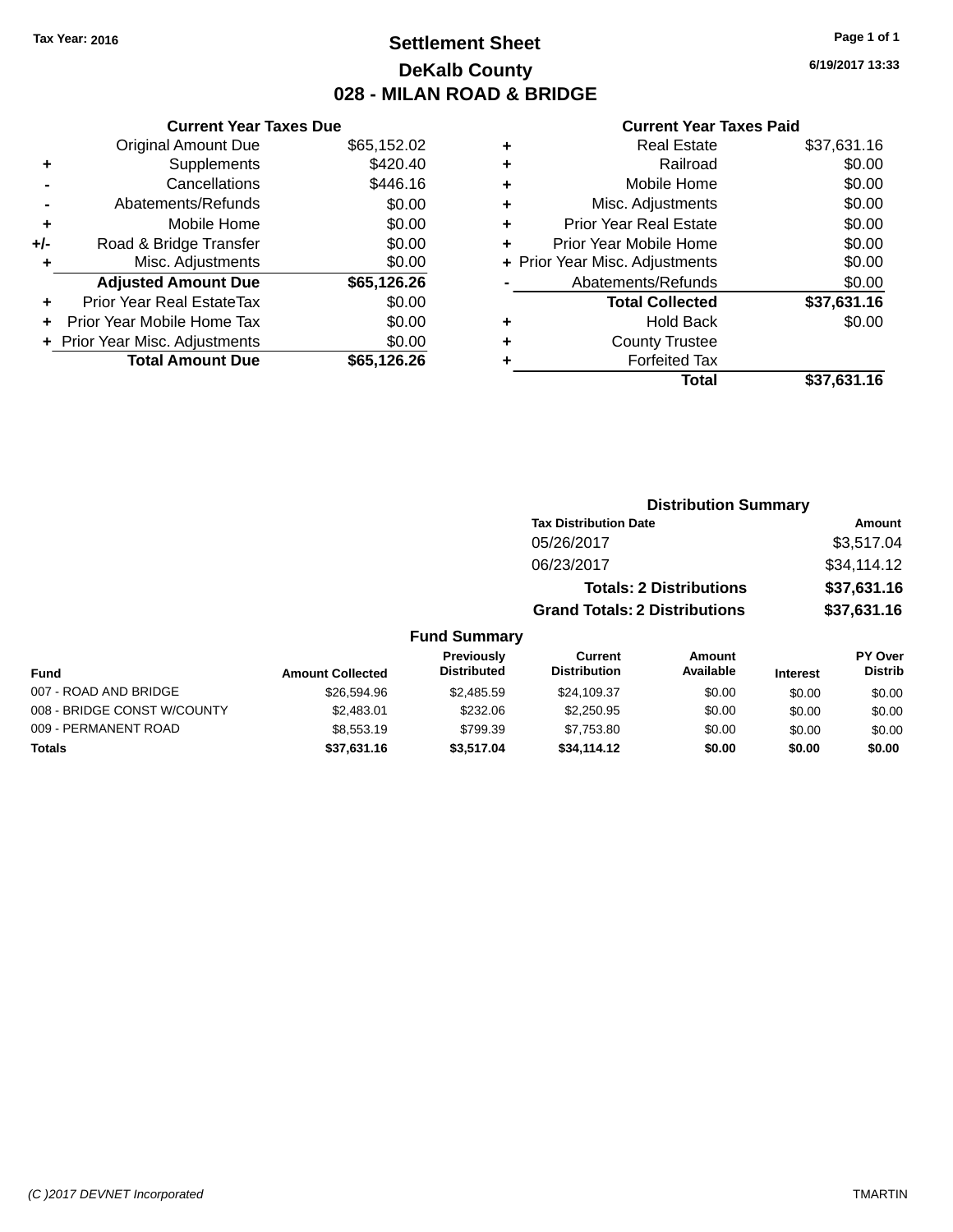# **Settlement Sheet Tax Year: 2016 Page 1 of 1 DeKalb County 029 - PAW PAW TOWNSHIP**

**6/19/2017 13:33**

|  | <b>Current Year Taxes Paid</b> |  |  |  |
|--|--------------------------------|--|--|--|
|--|--------------------------------|--|--|--|

|       | <b>Current Year Taxes Due</b> |             |
|-------|-------------------------------|-------------|
|       | <b>Original Amount Due</b>    | \$68,662.71 |
| ٠     | Supplements                   | \$0.00      |
|       | Cancellations                 | \$0.00      |
|       | Abatements/Refunds            | \$0.00      |
| ٠     | Mobile Home                   | \$0.00      |
| $+/-$ | Road & Bridge Transfer        | \$0.00      |
| ٠     | Misc. Adjustments             | \$0.00      |
|       | <b>Adjusted Amount Due</b>    | \$68,662.71 |
| ÷     | Prior Year Real EstateTax     | \$0.00      |
|       | Prior Year Mobile Home Tax    | \$0.00      |
|       | Prior Year Misc. Adjustments  | \$0.00      |
|       | <b>Total Amount Due</b>       | \$68.662.71 |

| ٠ | <b>Real Estate</b>             | \$36,881.38 |
|---|--------------------------------|-------------|
| ٠ | Railroad                       | \$1,764.03  |
| ٠ | Mobile Home                    | \$0.00      |
| ٠ | Misc. Adjustments              | \$0.00      |
| ٠ | <b>Prior Year Real Estate</b>  | \$0.00      |
| ÷ | Prior Year Mobile Home         | \$0.00      |
|   | + Prior Year Misc. Adjustments | \$0.00      |
|   | Abatements/Refunds             | \$0.00      |
|   | <b>Total Collected</b>         | \$38,645.41 |
| ٠ | Hold Back                      | \$0.00      |
| ٠ | <b>County Trustee</b>          |             |
| ٠ | <b>Forfeited Tax</b>           |             |
|   | Total                          | \$38,645.41 |
|   |                                |             |

|                   |                                      | <b>Distribution Summary</b>    |                |
|-------------------|--------------------------------------|--------------------------------|----------------|
|                   | <b>Tax Distribution Date</b>         |                                | Amount         |
|                   | 05/26/2017                           |                                | \$5,366.07     |
|                   | 06/23/2017                           |                                | \$33,279.34    |
|                   |                                      | <b>Totals: 2 Distributions</b> | \$38,645.41    |
|                   | <b>Grand Totals: 2 Distributions</b> |                                | \$38,645.41    |
| Fund Summary      |                                      |                                |                |
| <b>Previously</b> | Current                              | Amount                         | <b>PY Over</b> |

| <b>Fund</b>              | <b>Amount Collected</b> | <b>Previously</b><br><b>Distributed</b> | Current<br><b>Distribution</b> | Amount<br>Available | <b>Interest</b> | <b>PY Over</b><br><b>Distrib</b> |
|--------------------------|-------------------------|-----------------------------------------|--------------------------------|---------------------|-----------------|----------------------------------|
| 001 - CORPORATE          | \$36,309.30             | \$5,041.70                              | \$31,267.60                    | \$0.00              | \$0.00          | \$0.00                           |
| 017 - CEMETERY           | \$1,487.42              | \$206.53                                | \$1,280.89                     | \$0.00              | \$0.00          | \$0.00                           |
| 034 - GENERAL ASSISTANCE | \$848.69                | \$117.84                                | \$730.85                       | \$0.00              | \$0.00          | \$0.00                           |
| Totals                   | \$38,645.41             | \$5,366,07                              | \$33,279.34                    | \$0.00              | \$0.00          | \$0.00                           |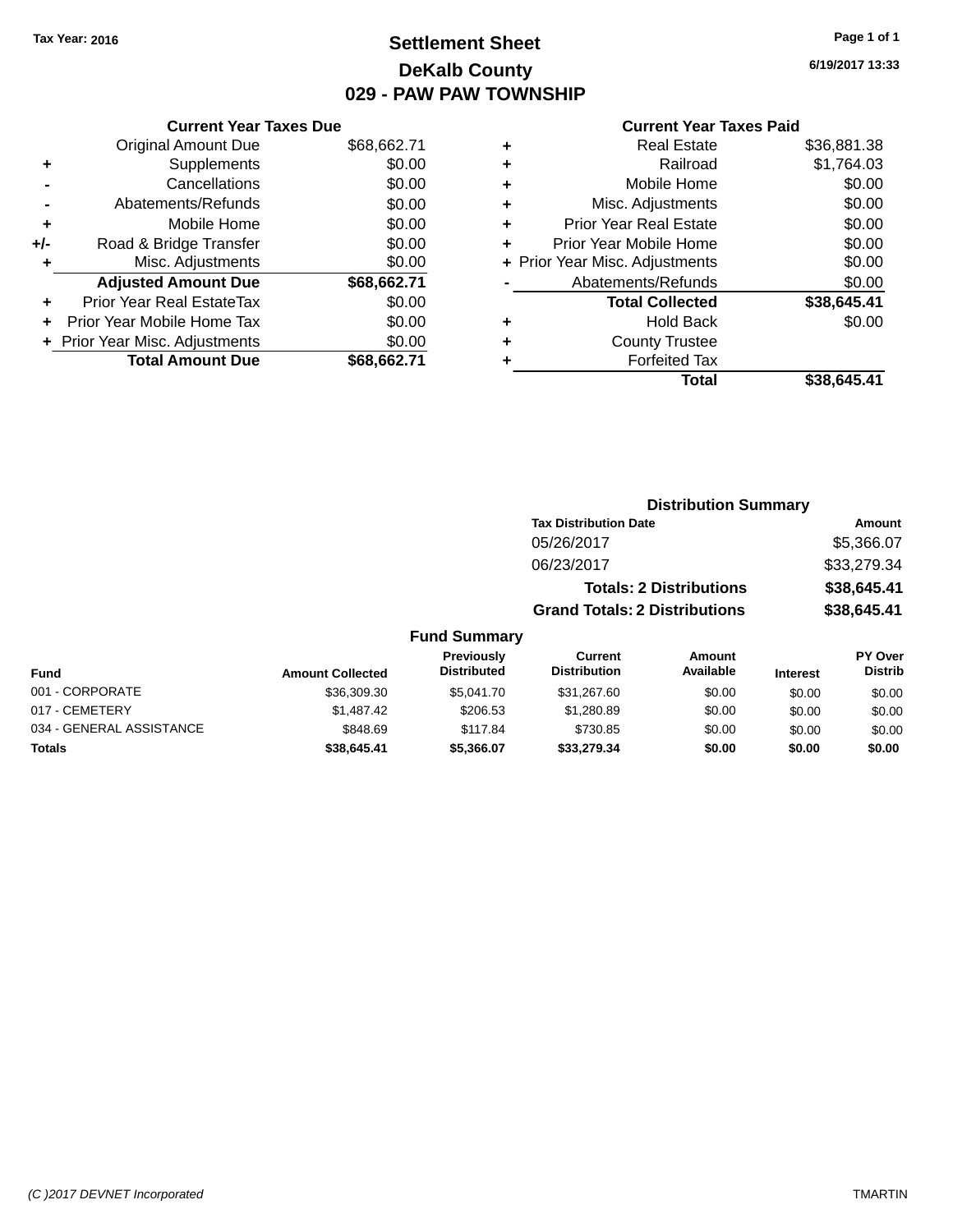# **Settlement Sheet Tax Year: 2016 Page 1 of 1 DeKalb County 030 - PAW PAW ROAD & BRIDGE**

**6/19/2017 13:33**

### **Current Year Taxes Paid**

|     | <b>Current Year Taxes Due</b>  |             |
|-----|--------------------------------|-------------|
|     | <b>Original Amount Due</b>     | \$94,703.23 |
| ٠   | Supplements                    | \$0.00      |
|     | Cancellations                  | \$0.00      |
|     | Abatements/Refunds             | \$0.00      |
| ٠   | Mobile Home                    | \$0.00      |
| +/- | Road & Bridge Transfer         | \$0.00      |
|     | Misc. Adjustments              | \$0.00      |
|     | <b>Adjusted Amount Due</b>     | \$94,703.23 |
| ٠   | Prior Year Real EstateTax      | \$0.00      |
|     | Prior Year Mobile Home Tax     | \$0.00      |
|     | + Prior Year Misc. Adjustments | \$0.00      |
|     | <b>Total Amount Due</b>        | \$94.703.23 |
|     |                                |             |

| \$2,433.04  |
|-------------|
|             |
| \$0.00      |
| \$0.00      |
| \$0.00      |
| \$0.00      |
| \$0.00      |
| \$0.00      |
| \$53,301.51 |
| \$0.00      |
|             |
|             |
| \$53,301.51 |
|             |

| <b>Distribution Summary</b>          |             |
|--------------------------------------|-------------|
| <b>Tax Distribution Date</b>         | Amount      |
| 05/26/2017                           | \$7,401.19  |
| 06/23/2017                           | \$45,900.32 |
| <b>Totals: 2 Distributions</b>       | \$53,301.51 |
| <b>Grand Totals: 2 Distributions</b> | \$53,301.51 |

| <b>Fund</b>                                   | <b>Amount Collected</b> | <b>Previously</b><br><b>Distributed</b> | Current<br><b>Distribution</b> | Amount<br>Available | <b>Interest</b> | <b>PY Over</b><br><b>Distrib</b> |
|-----------------------------------------------|-------------------------|-----------------------------------------|--------------------------------|---------------------|-----------------|----------------------------------|
| 007 - ROAD AND BRIDGE                         | \$25,859.97             | \$3.590.79                              | \$22,269.18                    | \$0.00              | \$0.00          | \$0.00                           |
| 009 - PERMANENT ROAD                          | \$20,699.17             | \$2,874.19                              | \$17.824.98                    | \$0.00              | \$0.00          | \$0.00                           |
| 010 - EQUIPMENT AND BUILDING                  | \$2,845.29              | \$395.08                                | \$2,450.21                     | \$0.00              | \$0.00          | \$0.00                           |
| 027 - AUDIT                                   | \$415.01                | \$57.63                                 | \$357.38                       | \$0.00              | \$0.00          | \$0.00                           |
| 035 - TORT JUDGEMENTS/LIABILITY<br><b>INS</b> | \$2,747.21              | \$381.46                                | \$2,365.75                     | \$0.00              | \$0.00          | \$0.00                           |
| 047 - SOCIAL SECURITY                         | \$734.86                | \$102.04                                | \$632.82                       | \$0.00              | \$0.00          | \$0.00                           |
| <b>Totals</b>                                 | \$53,301.51             | \$7,401.19                              | \$45,900.32                    | \$0.00              | \$0.00          | \$0.00                           |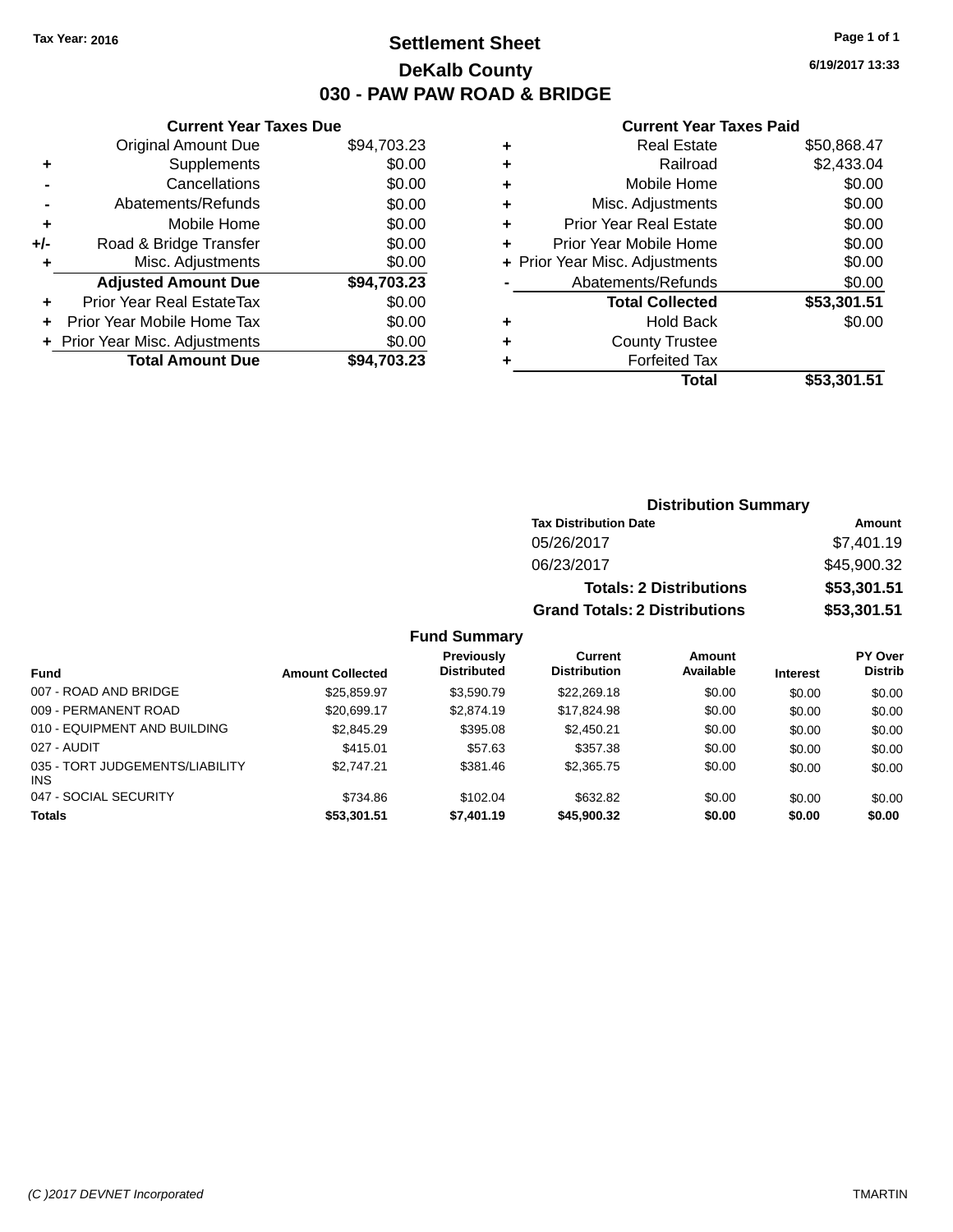# **Settlement Sheet Tax Year: 2016 Page 1 of 1 DeKalb County 031 - PIERCE TOWNSHIP**

**6/19/2017 13:33**

## **Current Year Taxes Paid**

| <b>Current Year Taxes Due</b> |             |
|-------------------------------|-------------|
| <b>Original Amount Due</b>    | \$57,669.42 |
| Supplements                   | \$281.31    |
| Cancellations                 | \$307.19    |
| Abatements/Refunds            | \$0.00      |
| Mobile Home                   | \$0.00      |
| Road & Bridge Transfer        | \$0.00      |
| Misc. Adjustments             | \$0.00      |
| <b>Adjusted Amount Due</b>    | \$57,643.54 |
| Prior Year Real EstateTax     | \$0.00      |
| Prior Year Mobile Home Tax    | \$0.00      |
| Prior Year Misc. Adjustments  | \$0.00      |
| <b>Total Amount Due</b>       | \$57.643.54 |
|                               |             |

|   | <b>Real Estate</b>             | \$33,129.70 |
|---|--------------------------------|-------------|
| ٠ | Railroad                       | \$0.00      |
| ٠ | Mobile Home                    | \$0.00      |
| ٠ | Misc. Adjustments              | \$0.00      |
| ٠ | <b>Prior Year Real Estate</b>  | \$0.00      |
| ٠ | Prior Year Mobile Home         | \$0.00      |
|   | + Prior Year Misc. Adjustments | \$0.00      |
|   | Abatements/Refunds             | \$0.00      |
|   | <b>Total Collected</b>         | \$33,129.70 |
| ٠ | Hold Back                      | \$0.00      |
| ٠ | <b>County Trustee</b>          |             |
|   | <b>Forfeited Tax</b>           |             |
|   | Total                          | \$33,129.70 |
|   |                                |             |

| <b>Distribution Summary</b>          |             |  |  |  |
|--------------------------------------|-------------|--|--|--|
| <b>Tax Distribution Date</b>         | Amount      |  |  |  |
| 05/26/2017                           | \$8,590.34  |  |  |  |
| 06/23/2017                           | \$24,539.36 |  |  |  |
| <b>Totals: 2 Distributions</b>       | \$33,129.70 |  |  |  |
| <b>Grand Totals: 2 Distributions</b> | \$33,129.70 |  |  |  |

| <b>Fund</b>                                   | <b>Amount Collected</b> | <b>Previously</b><br><b>Distributed</b> | Current<br><b>Distribution</b> | <b>Amount</b><br>Available | <b>Interest</b> | <b>PY Over</b><br><b>Distrib</b> |
|-----------------------------------------------|-------------------------|-----------------------------------------|--------------------------------|----------------------------|-----------------|----------------------------------|
| 001 - CORPORATE                               | \$23.964.72             | \$6.213.91                              | \$17,750.81                    | \$0.00                     | \$0.00          | \$0.00                           |
| $005 - I. M. R. F.$                           | \$2,844.09              | \$737.46                                | \$2,106.63                     | \$0.00                     | \$0.00          | \$0.00                           |
| 027 - AUDIT                                   | \$574.51                | \$148.97                                | \$425.54                       | \$0.00                     | \$0.00          | \$0.00                           |
| 035 - TORT JUDGEMENTS/LIABILITY<br><b>INS</b> | \$2,356.25              | \$610.96                                | \$1,745.29                     | \$0.00                     | \$0.00          | \$0.00                           |
| 047 - SOCIAL SECURITY                         | \$1,666.60              | \$432.14                                | \$1,234.46                     | \$0.00                     | \$0.00          | \$0.00                           |
| 054 - GENERAL ASSISTANCE                      | \$1,723.53              | \$446.90                                | \$1,276.63                     | \$0.00                     | \$0.00          | \$0.00                           |
| <b>Totals</b>                                 | \$33,129.70             | \$8,590.34                              | \$24,539.36                    | \$0.00                     | \$0.00          | \$0.00                           |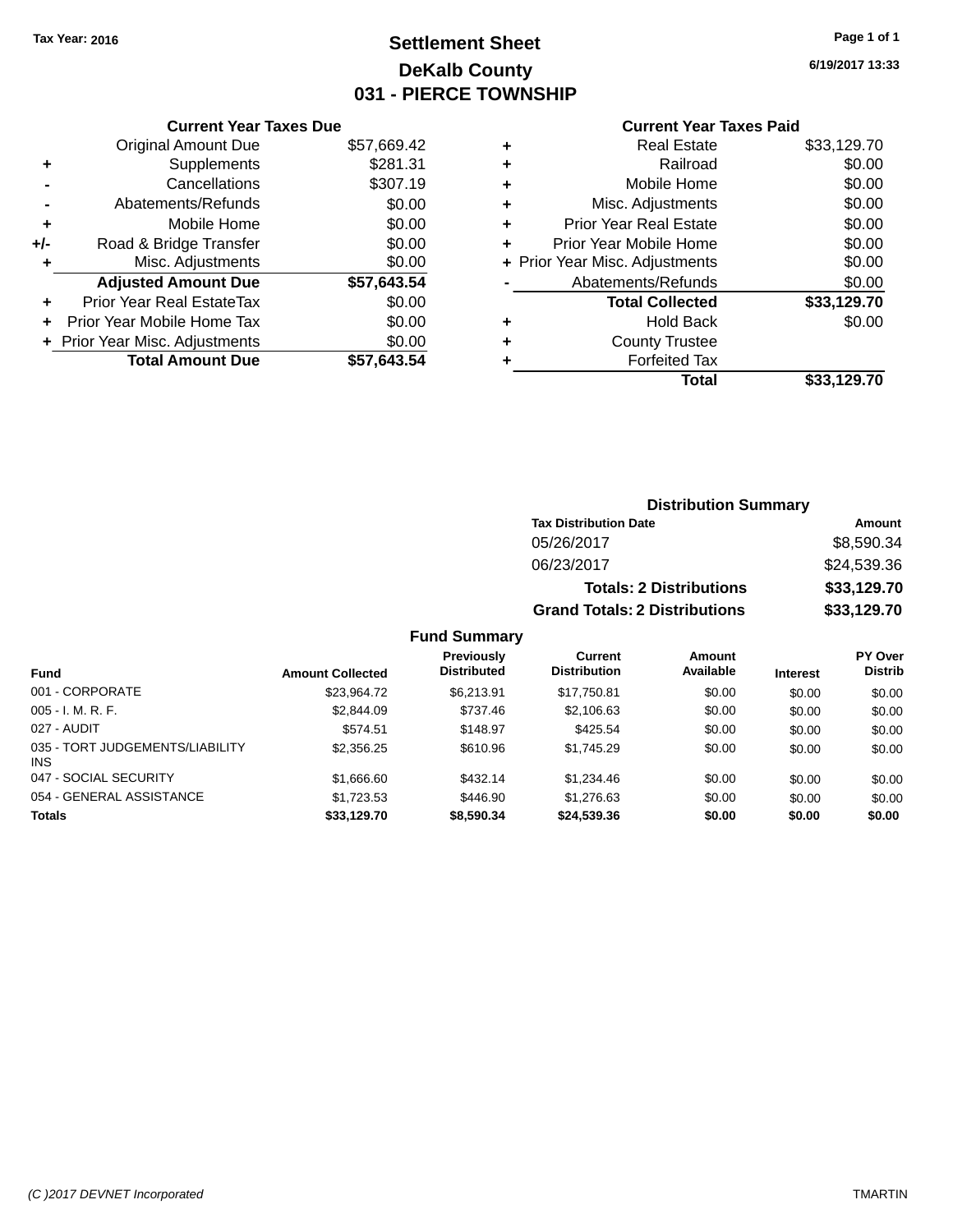# **Settlement Sheet Tax Year: 2016 Page 1 of 1 DeKalb County 032 - PIERCE ROAD & BRIDGE**

**6/19/2017 13:33**

## **Current Year Taxes Paid**

|       | <b>Current Year Taxes Due</b>  |              |
|-------|--------------------------------|--------------|
|       | <b>Original Amount Due</b>     | \$169,764.28 |
| ٠     | Supplements                    | \$828.10     |
|       | Cancellations                  | \$904.28     |
|       | Abatements/Refunds             | \$0.00       |
| ٠     | Mobile Home                    | \$0.00       |
| $+/-$ | Road & Bridge Transfer         | \$0.00       |
|       | Misc. Adjustments              | \$0.00       |
|       | <b>Adjusted Amount Due</b>     | \$169,688.10 |
| ٠     | Prior Year Real EstateTax      | \$0.00       |
|       | Prior Year Mobile Home Tax     | \$0.00       |
|       | + Prior Year Misc. Adjustments | \$0.00       |
|       | <b>Total Amount Due</b>        | \$169,688.10 |
|       |                                |              |

| ٠ | <b>Real Estate</b>             | \$97,525.35 |
|---|--------------------------------|-------------|
| ٠ | Railroad                       | \$0.00      |
| ÷ | Mobile Home                    | \$0.00      |
| ٠ | Misc. Adjustments              | \$0.00      |
| ٠ | <b>Prior Year Real Estate</b>  | \$0.00      |
| ٠ | Prior Year Mobile Home         | \$0.00      |
|   | + Prior Year Misc. Adjustments | \$0.00      |
|   | Abatements/Refunds             | \$0.00      |
|   | <b>Total Collected</b>         | \$97,525.35 |
| ٠ | <b>Hold Back</b>               | \$0.00      |
| ٠ | <b>County Trustee</b>          |             |
| ٠ | <b>Forfeited Tax</b>           |             |
|   | Total                          | \$97,525.35 |
|   |                                |             |

| <b>Distribution Summary</b>          |             |  |  |  |
|--------------------------------------|-------------|--|--|--|
| <b>Tax Distribution Date</b>         | Amount      |  |  |  |
| 05/26/2017                           | \$25,287.70 |  |  |  |
| 06/23/2017                           | \$72,237.65 |  |  |  |
| <b>Totals: 2 Distributions</b>       | \$97,525.35 |  |  |  |
| <b>Grand Totals: 2 Distributions</b> | \$97,525.35 |  |  |  |

|                              |                         | <b>Previously</b>  | Current             | <b>Amount</b> |                 | <b>PY Over</b> |
|------------------------------|-------------------------|--------------------|---------------------|---------------|-----------------|----------------|
| <b>Fund</b>                  | <b>Amount Collected</b> | <b>Distributed</b> | <b>Distribution</b> | Available     | <b>Interest</b> | <b>Distrib</b> |
| $005 - I. M. R. F.$          | \$70.03                 | \$18.16            | \$51.87             | \$0.00        | \$0.00          | \$0.00         |
| 007 - ROAD AND BRIDGE        | \$69,382.35             | \$17.990.39        | \$51.391.96         | \$0.00        | \$0.00          | \$0.00         |
| 008 - BRIDGE CONST W/COUNTY  | \$5,510.08              | \$1,428.73         | \$4,081.35          | \$0.00        | \$0.00          | \$0.00         |
| 009 - PERMANENT ROAD         | \$17.998.80             | \$4,666.98         | \$13.331.82         | \$0.00        | \$0.00          | \$0.00         |
| 010 - EQUIPMENT AND BUILDING | \$3,858.98              | \$1,000.61         | \$2.858.37          | \$0.00        | \$0.00          | \$0.00         |
| 047 - SOCIAL SECURITY        | \$705.11                | \$182.83           | \$522.28            | \$0.00        | \$0.00          | \$0.00         |
| <b>Totals</b>                | \$97,525.35             | \$25,287.70        | \$72.237.65         | \$0.00        | \$0.00          | \$0.00         |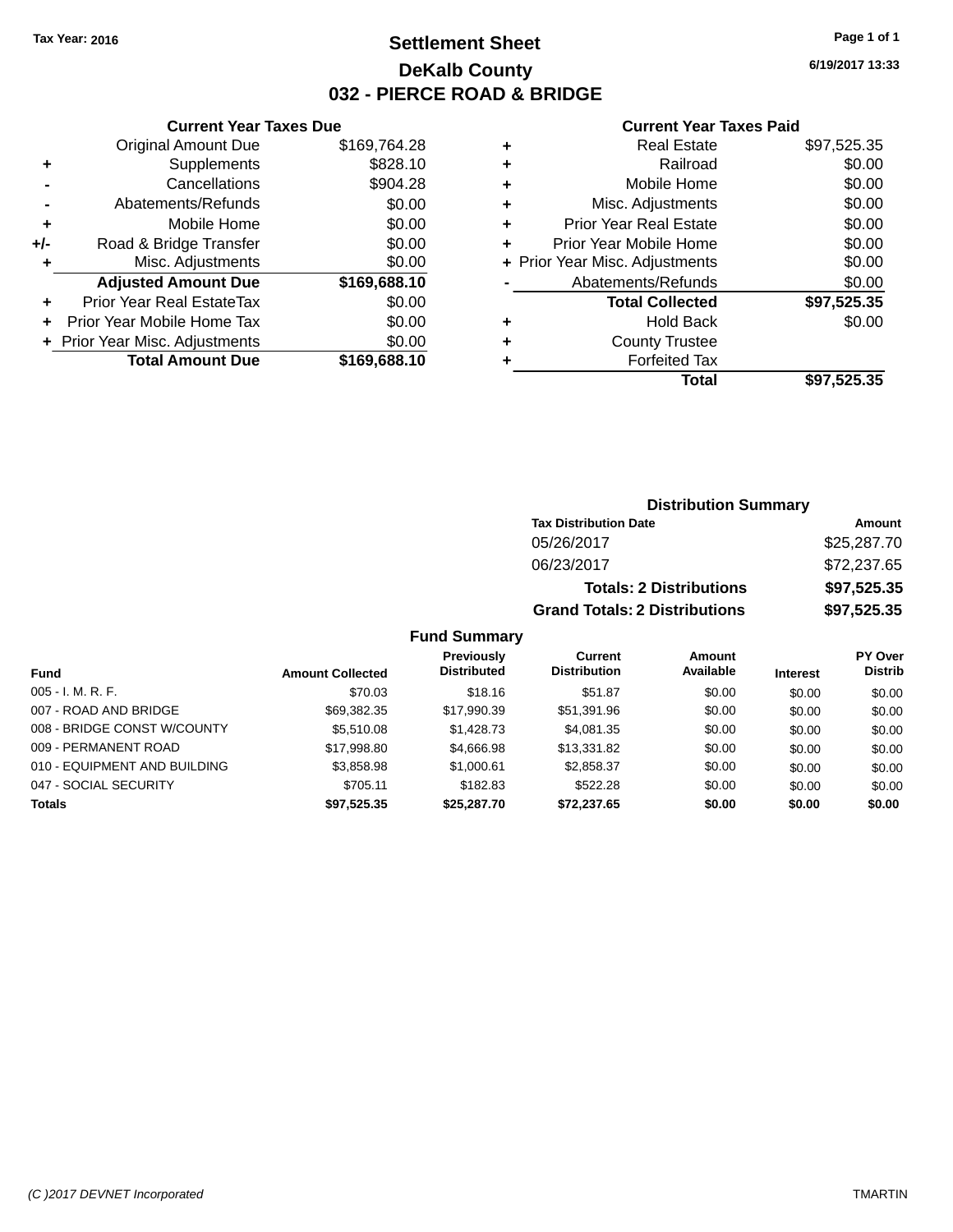# **Settlement Sheet Tax Year: 2016 Page 1 of 1 DeKalb County 033 - SANDWICH TOWNSHIP**

**6/19/2017 13:33**

#### **Current Year Taxes Paid**

| <b>Current Year Taxes Due</b> |                                |  |  |  |
|-------------------------------|--------------------------------|--|--|--|
| <b>Original Amount Due</b>    | \$250,865.61                   |  |  |  |
| Supplements                   | \$2,002.31                     |  |  |  |
| Cancellations                 | \$2,280.42                     |  |  |  |
| Abatements/Refunds            | \$0.00                         |  |  |  |
| Mobile Home                   | \$0.00                         |  |  |  |
| Road & Bridge Transfer        | \$0.00                         |  |  |  |
| Misc. Adjustments             | \$144.79                       |  |  |  |
| <b>Adjusted Amount Due</b>    | \$250,732.29                   |  |  |  |
| Prior Year Real EstateTax     | (\$70.91)                      |  |  |  |
| Prior Year Mobile Home Tax    | \$0.00                         |  |  |  |
|                               | \$2.98                         |  |  |  |
| <b>Total Amount Due</b>       | \$250,664.36                   |  |  |  |
|                               | + Prior Year Misc. Adjustments |  |  |  |

|   | <b>Real Estate</b>             | \$134,849.93 |
|---|--------------------------------|--------------|
| ٠ | Railroad                       | \$555.93     |
| ٠ | Mobile Home                    | \$0.00       |
| ٠ | Misc. Adjustments              | \$144.79     |
| ٠ | <b>Prior Year Real Estate</b>  | (\$70.91)    |
| ÷ | Prior Year Mobile Home         | \$0.00       |
|   | + Prior Year Misc. Adjustments | \$2.98       |
|   | Abatements/Refunds             | \$0.00       |
|   | <b>Total Collected</b>         | \$135,482.72 |
| ٠ | <b>Hold Back</b>               | \$0.00       |
| ٠ | <b>County Trustee</b>          |              |
| ٠ | <b>Forfeited Tax</b>           |              |
|   | Total                          | \$135,482.72 |
|   |                                |              |

| <b>Distribution Summary</b>          |              |  |
|--------------------------------------|--------------|--|
| <b>Tax Distribution Date</b>         | Amount       |  |
| 05/26/2017                           | \$24,776.30  |  |
| 06/23/2017                           | \$110,706.42 |  |
| <b>Totals: 2 Distributions</b>       | \$135,482.72 |  |
| <b>Grand Totals: 2 Distributions</b> | \$135,482.72 |  |

## **Fund Summary**

| <b>Fund</b>              | <b>Amount Collected</b> | Previously<br><b>Distributed</b> | Current<br><b>Distribution</b> | Amount<br>Available | <b>Interest</b> | PY Over<br><b>Distrib</b> |
|--------------------------|-------------------------|----------------------------------|--------------------------------|---------------------|-----------------|---------------------------|
| 001 - CORPORATE          | \$69,839.99             | \$12,771.93                      | \$57.068.06                    | \$0.00              | \$0.00          | \$0.00                    |
| $005 - I. M. R. F.$      | \$7,831.17              | \$1,432.12                       | \$6,399.05                     | \$0.00              | \$0.00          | \$0.00                    |
| 017 - CEMETERY           | \$44.069.00             | \$8,059.08                       | \$36,009.92                    | \$0.00              | \$0.00          | \$0.00                    |
| 047 - SOCIAL SECURITY    | \$4,182.22              | \$764.83                         | \$3,417.39                     | \$0.00              | \$0.00          | \$0.00                    |
| 054 - GENERAL ASSISTANCE | \$9,560,34              | \$1.748.34                       | \$7.812.00                     | \$0.00              | \$0.00          | \$0.00                    |
| <b>Totals</b>            | \$135,482.72            | \$24.776.30                      | \$110,706.42                   | \$0.00              | \$0.00          | \$0.00                    |

## **Miscellaneous Adjustment Detail**

| <b>Account Type</b>       | <b>Amount Adjustment Description</b>             |
|---------------------------|--------------------------------------------------|
| <b>Back Tax Collected</b> | \$2.98 NIELSEN REDEMPTION 15-16-151-019 by TBA   |
| <b>Back Tax Collected</b> | \$93.22 HARRISON REDEMPTION 19-26-408-006 by TBA |
| <b>Back Tax Collected</b> | \$51.57 MARSHNER REDEMPTION 19-26-434-001 by TBA |
|                           | \$147.77                                         |
|                           |                                                  |

#### **Abatement Detail**

## **Year** Source **Account Type Account Adjustment Description**

| 2016 RE - Real Estate RE Abatement | \$0.00 PTAB INTEREST REFUND 19-23-300-013 by TBA |
|------------------------------------|--------------------------------------------------|
| <b>Totals 1 entries</b>            | \$0.00                                           |

**Year Source**  $\overline{2015}$  RE - Real Estate 2016 RE - Real Estate 2016 RE - Real Estate **Totals 3 entries**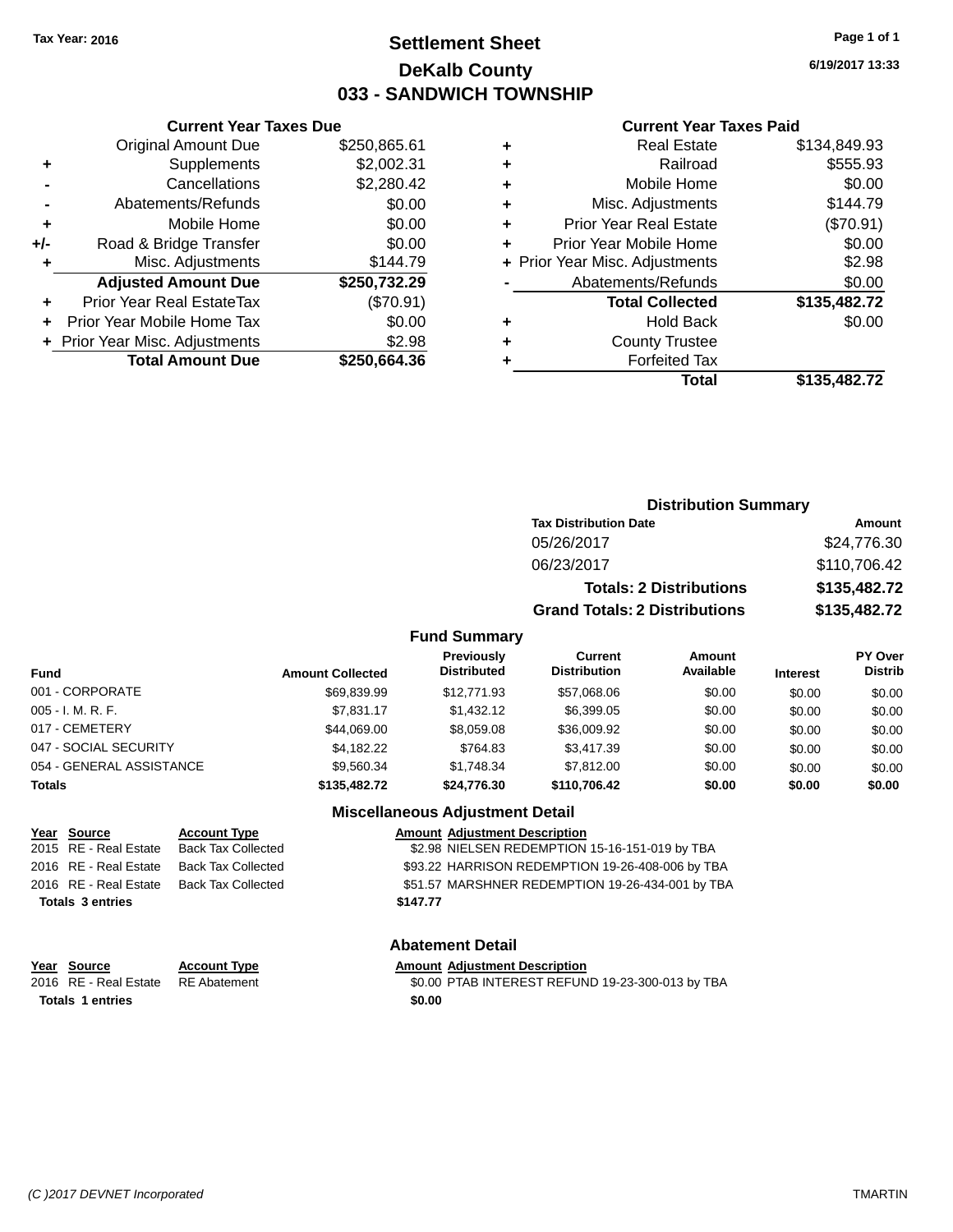# **Settlement Sheet Tax Year: 2016 Page 1 of 1 DeKalb County 034 - SANDWICH PUBLIC LIBRARY DISTRICT**

**6/19/2017 13:33**

# **Current Year Taxes Paid**

|     | <b>Current Year Taxes Due</b>  |              |  |  |
|-----|--------------------------------|--------------|--|--|
|     | <b>Original Amount Due</b>     | \$561,059.80 |  |  |
| ٠   | Supplements                    | \$4,478.20   |  |  |
|     | Cancellations                  | \$5,100.22   |  |  |
|     | Abatements/Refunds             | \$0.00       |  |  |
| ٠   | Mobile Home                    | \$0.00       |  |  |
| +/- | Road & Bridge Transfer         | \$0.00       |  |  |
|     | Misc. Adjustments              | \$323.83     |  |  |
|     | <b>Adjusted Amount Due</b>     | \$560,761.61 |  |  |
|     | Prior Year Real EstateTax      | (\$159.48)   |  |  |
|     | Prior Year Mobile Home Tax     | \$0.00       |  |  |
|     | + Prior Year Misc. Adjustments | \$6.70       |  |  |
|     | <b>Total Amount Due</b>        | \$560,608.83 |  |  |
|     |                                |              |  |  |

|   | <b>Real Estate</b>             | \$301,589.95 |
|---|--------------------------------|--------------|
| ٠ | Railroad                       | \$1,243.33   |
| ٠ | Mobile Home                    | \$0.00       |
| ٠ | Misc. Adjustments              | \$323.83     |
| ٠ | <b>Prior Year Real Estate</b>  | (\$159.48)   |
| ٠ | Prior Year Mobile Home         | \$0.00       |
|   | + Prior Year Misc. Adjustments | \$6.70       |
|   | Abatements/Refunds             | \$0.00       |
|   | <b>Total Collected</b>         | \$303,004.33 |
| ٠ | <b>Hold Back</b>               | \$0.00       |
| ٠ | <b>County Trustee</b>          |              |
| ٠ | <b>Forfeited Tax</b>           |              |
|   | Total                          | \$303,004.33 |
|   |                                |              |

| <b>Distribution Summary</b>          |              |  |
|--------------------------------------|--------------|--|
| <b>Tax Distribution Date</b>         | Amount       |  |
| 05/26/2017                           | \$55,410.85  |  |
| 06/23/2017                           | \$247,593.48 |  |
| <b>Totals: 2 Distributions</b>       | \$303,004.33 |  |
| <b>Grand Totals: 2 Distributions</b> | \$303,004.33 |  |

#### **Fund Summary**

| <b>Fund</b>                             | <b>Amount Collected</b> | <b>Previously</b><br><b>Distributed</b> | Current<br><b>Distribution</b> | Amount<br>Available | <b>Interest</b> | PY Over<br><b>Distrib</b> |
|-----------------------------------------|-------------------------|-----------------------------------------|--------------------------------|---------------------|-----------------|---------------------------|
| 001 - CORPORATE                         | \$154,175.87            | \$28,194.35                             | \$125,981.52                   | \$0.00              | \$0.00          | \$0.00                    |
| 003 - BONDS AND INTEREST                | \$110,998.35            | \$20,298.43                             | \$90,699.92                    | \$0.00              | \$0.00          | \$0.00                    |
| 004 - OPERATIONS & MAINTENANCE          | \$14,420.58             | \$2,637.11                              | \$11,783.47                    | \$0.00              | \$0.00          | \$0.00                    |
| $005 - I. M. R. F.$                     | \$7,465.42              | \$1,365.22                              | \$6,100.20                     | \$0.00              | \$0.00          | \$0.00                    |
| 027 - AUDIT                             | \$1,394.13              | \$254.96                                | \$1,139.17                     | \$0.00              | \$0.00          | \$0.00                    |
| 035 - TORT JUDGEMENTS/LIABILITY<br>INS. | \$8.082.34              | \$1,478.03                              | \$6,604.31                     | \$0.00              | \$0.00          | \$0.00                    |
| 047 - SOCIAL SECURITY                   | \$6,467.64              | \$1.182.75                              | \$5,284.89                     | \$0.00              | \$0.00          | \$0.00                    |
| <b>Totals</b>                           | \$303,004.33            | \$55,410.85                             | \$247,593.48                   | \$0.00              | \$0.00          | \$0.00                    |

## **Miscellaneous Adjustment Detail**

| Year Source             | <b>Account Type</b>       | <b>Amount Adjustment Description</b>              |
|-------------------------|---------------------------|---------------------------------------------------|
| 2015 RE - Real Estate   | <b>Back Tax Collected</b> | \$6.70 NIELSEN REDEMPTION 15-16-151-019 by TBA    |
| 2016 RE - Real Estate   | Back Tax Collected        | \$208.49 HARRISON REDEMPTION 19-26-408-006 by TBA |
| 2016 RE - Real Estate   | Back Tax Collected        | \$115.34 MARSHNER REDEMPTION 19-26-434-001 by TBA |
| <b>Totals 3 entries</b> |                           | \$330.53                                          |
|                         |                           |                                                   |
|                         |                           |                                                   |

## **Abatement Detail**

## **Year** Source **Account Type Account Adjustment Description**

2016 RE - Real Estate RE Abatement \$0.00 PTAB INTEREST REFUND 19-23-300-013 by TBA **Totals 1 entries** \$0.00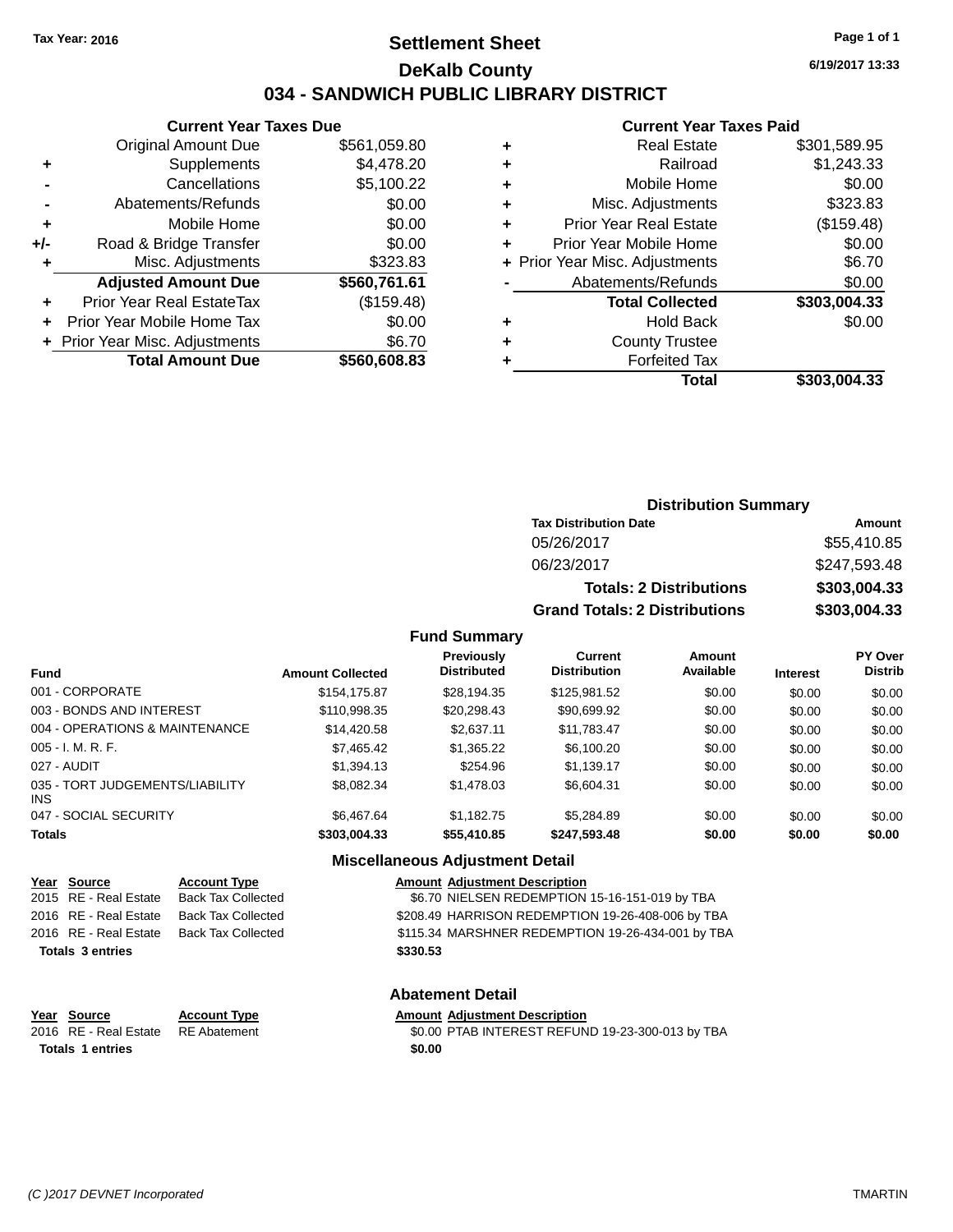# **Settlement Sheet Tax Year: 2016 Page 1 of 1 DeKalb County 035 - SANDWICH ROAD & BRIDGE**

**6/19/2017 13:33**

#### **Current Year Taxes Paid**

|     | <b>Current Year Taxes Due</b>  |               |
|-----|--------------------------------|---------------|
|     | Original Amount Due            | \$242,205.43  |
| ٠   | Supplements                    | \$1,752.43    |
|     | Cancellations                  | \$2,009.75    |
|     | Abatements/Refunds             | \$0.00        |
| ٠   | Mobile Home                    | \$0.00        |
| +/- | Road & Bridge Transfer         | (\$11,388.39) |
|     | Misc. Adjustments              | \$139.80      |
|     | <b>Adjusted Amount Due</b>     | \$230,699.52  |
| ٠   | Prior Year Real EstateTax      | (\$62.79)     |
|     | Prior Year Mobile Home Tax     | \$0.00        |
|     | + Prior Year Misc. Adjustments | \$2.88        |
|     | <b>Total Amount Due</b>        | \$230,639.61  |
|     |                                |               |

| ٠ | <b>Real Estate</b>             | \$118,829.19 |
|---|--------------------------------|--------------|
| ٠ | Railroad                       | \$508.35     |
| ٠ | Mobile Home                    | \$0.00       |
| ٠ | Misc. Adjustments              | \$139.80     |
| ٠ | <b>Prior Year Real Estate</b>  | (\$62.79)    |
| ٠ | Prior Year Mobile Home         | \$0.00       |
|   | + Prior Year Misc. Adjustments | \$2.88       |
|   | Abatements/Refunds             | \$0.00       |
|   | <b>Total Collected</b>         | \$119,417.43 |
| ٠ | <b>Hold Back</b>               | \$0.00       |
| ٠ | <b>County Trustee</b>          |              |
| ٠ | <b>Forfeited Tax</b>           |              |
|   | Total                          | \$119,417.43 |
|   |                                |              |

| <b>Road and Bridge Summary</b> |          |                         | <b>Distribution Summary</b>    |              |
|--------------------------------|----------|-------------------------|--------------------------------|--------------|
| Municipality                   | Amt. Due | Amt. Distrib.           | <b>Tax Distribution Date</b>   | Amount       |
| <b>CITY OF SANDWICH</b>        |          | \$21,067.53 \$11,388.39 | 05/26/2017                     | \$21,834.83  |
| <b>Totals</b>                  |          | \$21,067.53 \$11,388.39 | 06/23/2017                     | \$97,582.60  |
|                                |          |                         | <b>Totals: 2 Distributions</b> | \$119,417.43 |

**Grand Totals: 2 Distributions \$119,417.43**

#### **Fund Summary**

| Fund                         | <b>Amount Collected</b> | Previously<br><b>Distributed</b> | Current<br><b>Distribution</b> | Amount<br>Available | <b>Interest</b> | PY Over<br><b>Distrib</b> |
|------------------------------|-------------------------|----------------------------------|--------------------------------|---------------------|-----------------|---------------------------|
| 007 - ROAD AND BRIDGE        | \$14,687.37             | \$2,682.56                       | \$12,004.81                    | \$0.00              | \$0.00          | \$0.00                    |
| 009 - PERMANENT ROAD         | \$74.814.78             | \$13,681.58                      | \$61,133.20                    | \$0.00              | \$0.00          | \$0.00                    |
| 010 - EQUIPMENT AND BUILDING | \$28,704.02             | \$5,249.18                       | \$23,454.84                    | \$0.00              | \$0.00          | \$0.00                    |
| 047 - SOCIAL SECURITY        | \$1.211.26              | \$221.51                         | \$989.75                       | \$0.00              | \$0.00          | \$0.00                    |
| Totals                       | \$119,417.43            | \$21.834.83                      | \$97.582.60                    | \$0.00              | \$0.00          | \$0.00                    |

## **Miscellaneous Adjustment Detail**

| Year Source             | <b>Account Type</b>       |          | <b>Amount Adjustment Description</b>             |
|-------------------------|---------------------------|----------|--------------------------------------------------|
| 2015 RE - Real Estate   | <b>Back Tax Collected</b> |          | \$2.88 NIELSEN REDEMPTION 15-16-151-019 by TBA   |
| 2016 RE - Real Estate   | Back Tax Collected        |          | \$90.01 HARRISON REDEMPTION 19-26-408-006 by TBA |
| 2016 RE - Real Estate   | Back Tax Collected        |          | \$49.79 MARSHNER REDEMPTION 19-26-434-001 by TBA |
| <b>Totals 3 entries</b> |                           | \$142.68 |                                                  |
|                         |                           |          |                                                  |

# **Year Source Account Type Amount Adjustment Description**<br>2016 RE - Real Estate RE Abatement **Amount Adjustment Description Totals 1 entries** \$0.00

#### **Abatement Detail**

\$0.00 PTAB INTEREST REFUND 19-23-300-013 by TBA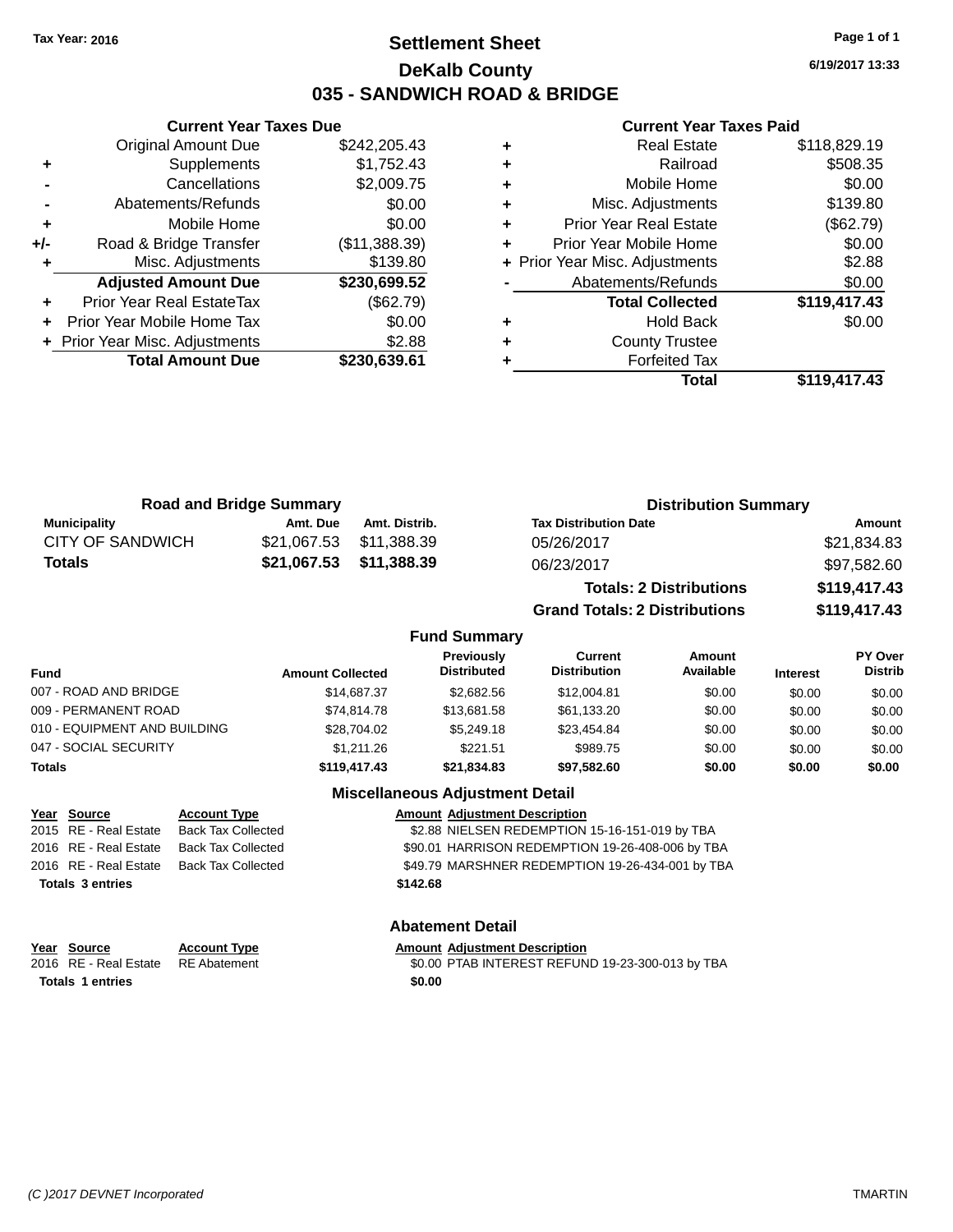# **Settlement Sheet Tax Year: 2016 Page 1 of 1 DeKalb County 036 - SHABBONA TOWNSHIP**

**6/19/2017 13:33**

#### **Current Year Taxes Paid**

|       | <b>Original Amount Due</b>     | \$94,506.57 |
|-------|--------------------------------|-------------|
| ٠     | Supplements                    | \$599.10    |
|       | Cancellations                  | \$677.20    |
|       | Abatements/Refunds             | \$0.00      |
| ÷     | Mobile Home                    | \$0.00      |
| $+/-$ | Road & Bridge Transfer         | \$0.00      |
| ٠     | Misc. Adjustments              | \$25.59     |
|       | <b>Adjusted Amount Due</b>     | \$94,454.06 |
| ÷     | Prior Year Real EstateTax      | (\$255.18)  |
| ٠     | Prior Year Mobile Home Tax     | \$0.00      |
|       | + Prior Year Misc. Adjustments | \$25.53     |
|       | <b>Total Amount Due</b>        | \$94,224.41 |
|       |                                |             |

**Current Year Taxes Due**

|   | <b>Real Estate</b>             | \$50,528.50 |
|---|--------------------------------|-------------|
| ٠ | Railroad                       | \$1,985.78  |
| ٠ | Mobile Home                    | \$0.00      |
| ٠ | Misc. Adjustments              | \$25.59     |
| ٠ | <b>Prior Year Real Estate</b>  | (\$255.18)  |
| ٠ | Prior Year Mobile Home         | \$0.00      |
|   | + Prior Year Misc. Adjustments | \$25.53     |
|   | Abatements/Refunds             | \$0.00      |
|   | <b>Total Collected</b>         | \$52,310.22 |
| ٠ | <b>Hold Back</b>               | \$0.00      |
| ٠ | <b>County Trustee</b>          |             |
| ٠ | <b>Forfeited Tax</b>           |             |
|   | Total                          | \$52,310.22 |
|   |                                |             |

|                          |                         |                                  |                                       | <b>Distribution Summary</b>    |                 |                                  |
|--------------------------|-------------------------|----------------------------------|---------------------------------------|--------------------------------|-----------------|----------------------------------|
|                          |                         |                                  | <b>Tax Distribution Date</b>          |                                | <b>Amount</b>   |                                  |
|                          |                         |                                  | 05/26/2017                            |                                |                 | \$7,604.04                       |
|                          |                         |                                  | 06/23/2017                            |                                |                 | \$44,706.18                      |
|                          |                         |                                  |                                       | <b>Totals: 2 Distributions</b> |                 | \$52,310.22                      |
|                          |                         |                                  | <b>Grand Totals: 2 Distributions</b>  |                                |                 | \$52,310.22                      |
|                          |                         | <b>Fund Summary</b>              |                                       |                                |                 |                                  |
| <b>Fund</b>              | <b>Amount Collected</b> | Previously<br><b>Distributed</b> | <b>Current</b><br><b>Distribution</b> | Amount<br>Available            | <b>Interest</b> | <b>PY Over</b><br><b>Distrib</b> |
| 001 - CORPORATE          | \$35,093.99             | \$5,101.41                       | \$29,992.58                           | \$0.00                         | \$0.00          | \$0.00                           |
| 017 - CEMETERY           | \$17,160.05             | \$2,494.46                       | \$14,665.59                           | \$0.00                         | \$0.00          | \$0.00                           |
| 054 - GENERAL ASSISTANCE | \$56.18                 | \$8.17                           | \$48.01                               | \$0.00                         | \$0.00          | \$0.00                           |
| <b>Totals</b>            | \$52,310.22             | \$7,604.04                       | \$44,706.18                           | \$0.00                         | \$0.00          | \$0.00                           |

## **Miscellaneous Adjustment Detail**

| Year Source             | <b>Account Type</b>                        | <b>Amount</b> |
|-------------------------|--------------------------------------------|---------------|
| 2015 RE - Real Estate   | <b>Back Tax Collected</b>                  | \$25.53       |
|                         | 2016 RE - Real Estate Paymt In Lieu of Tax | \$25.59       |
| <b>Totals 2 entries</b> |                                            | \$51.12       |

**<u>Amount Adjustment Description</u>** d **2015** S25.53 CASTLE BANK REDEMPTION 13-15-401-006 by TBA ax 525.59 HOUSING AUTHORITY SEQUOYA APARTMENTS by TBA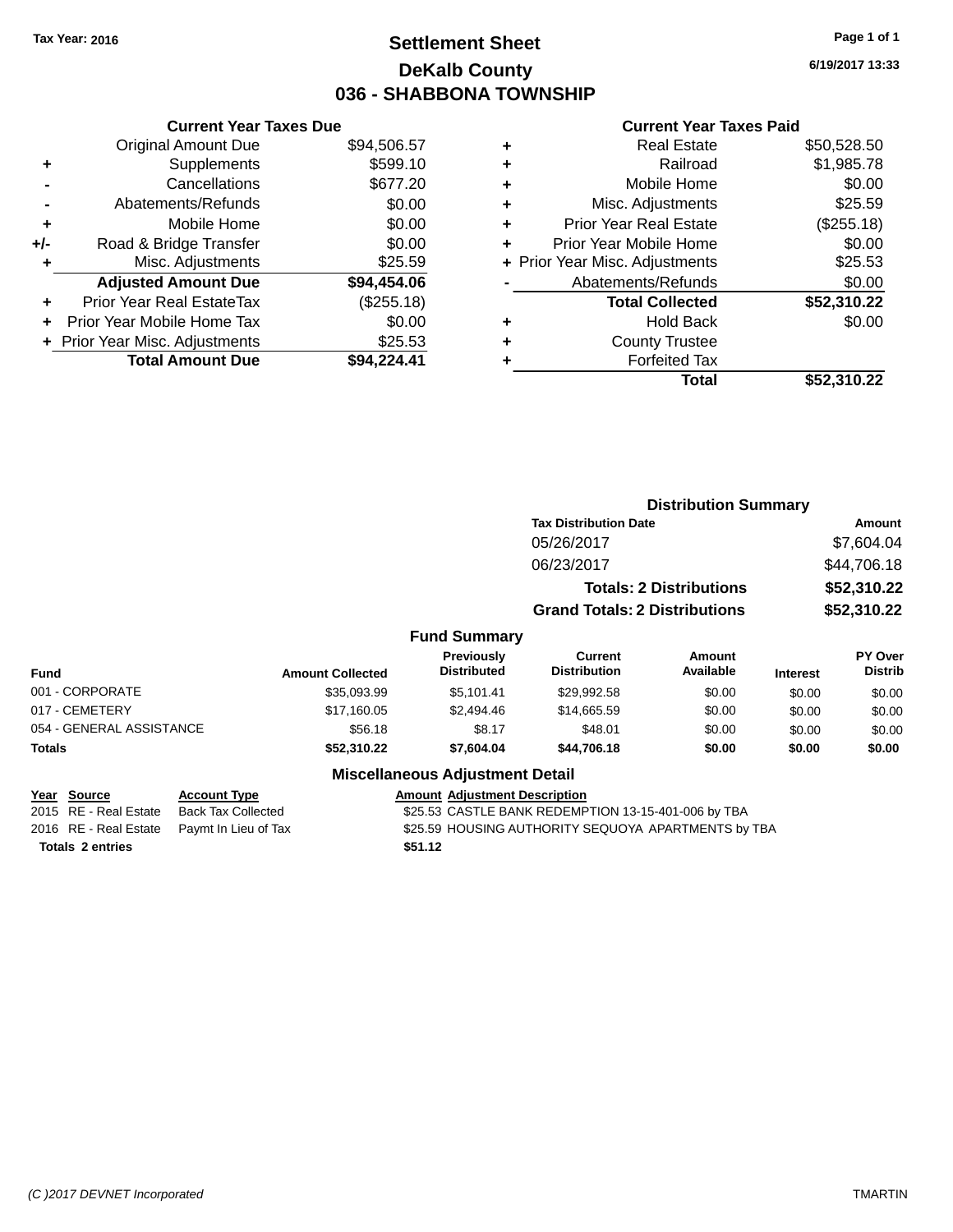# **Settlement Sheet Tax Year: 2016 Page 1 of 1 DeKalb County 037 - SHABBONA ROAD & BRIDGE**

**6/19/2017 13:33**

#### **Current Year Taxes Paid**

|     | <b>Current Year Taxes Due</b>  |              |  |  |  |
|-----|--------------------------------|--------------|--|--|--|
|     | <b>Original Amount Due</b>     | \$173,347.52 |  |  |  |
| ٠   | Supplements                    | \$1,013.23   |  |  |  |
|     | Cancellations                  | \$1,149.28   |  |  |  |
|     | Abatements/Refunds             | \$0.00       |  |  |  |
| ٠   | Mobile Home                    | \$0.00       |  |  |  |
| +/- | Road & Bridge Transfer         | (\$7,053.46) |  |  |  |
|     | Misc. Adjustments              | \$46.94      |  |  |  |
|     | <b>Adjusted Amount Due</b>     | \$166,204.95 |  |  |  |
| ٠   | Prior Year Real EstateTax      | (\$371.90)   |  |  |  |
|     | Prior Year Mobile Home Tax     | \$0.00       |  |  |  |
|     | + Prior Year Misc. Adjustments | \$46.82      |  |  |  |
|     | <b>Total Amount Due</b>        | \$165,879.87 |  |  |  |
|     |                                |              |  |  |  |

| \$3,489.79<br>Railroad<br>٠<br>\$0.00<br>Mobile Home<br>٠<br>\$46.94<br>Misc. Adjustments<br>٠<br>(\$371.90)<br><b>Prior Year Real Estate</b><br>٠<br>\$0.00<br>Prior Year Mobile Home<br>٠<br>\$46.82<br>+ Prior Year Misc. Adjustments<br>\$0.00<br>Abatements/Refunds<br>\$88,959.67<br><b>Total Collected</b><br>\$0.00<br><b>Hold Back</b><br>٠<br><b>County Trustee</b><br>٠<br><b>Forfeited Tax</b> | <b>Real Estate</b> | \$85,748.02 |
|------------------------------------------------------------------------------------------------------------------------------------------------------------------------------------------------------------------------------------------------------------------------------------------------------------------------------------------------------------------------------------------------------------|--------------------|-------------|
|                                                                                                                                                                                                                                                                                                                                                                                                            |                    |             |
|                                                                                                                                                                                                                                                                                                                                                                                                            |                    |             |
|                                                                                                                                                                                                                                                                                                                                                                                                            |                    |             |
|                                                                                                                                                                                                                                                                                                                                                                                                            |                    |             |
|                                                                                                                                                                                                                                                                                                                                                                                                            |                    |             |
|                                                                                                                                                                                                                                                                                                                                                                                                            |                    |             |
|                                                                                                                                                                                                                                                                                                                                                                                                            |                    |             |
|                                                                                                                                                                                                                                                                                                                                                                                                            |                    |             |
|                                                                                                                                                                                                                                                                                                                                                                                                            |                    |             |
|                                                                                                                                                                                                                                                                                                                                                                                                            |                    |             |
|                                                                                                                                                                                                                                                                                                                                                                                                            |                    |             |
|                                                                                                                                                                                                                                                                                                                                                                                                            | Total              | \$88,959.67 |

| <b>Road and Bridge Summary</b> |             |               | <b>Distribution Summary</b>          |             |
|--------------------------------|-------------|---------------|--------------------------------------|-------------|
| <b>Municipality</b>            | Amt. Due    | Amt. Distrib. | <b>Tax Distribution Date</b>         | Amount      |
| <b>VILLAGE OF LEE</b>          | \$1,602.16  | \$889.94      | 05/26/2017                           | \$12,969.28 |
| <b>VILLAGE OF SHABBONA</b>     | \$11,079.87 | \$6.163.52    | 06/23/2017                           | \$75,990.39 |
| <b>Totals</b>                  | \$12,682.03 | \$7,053.46    | <b>Totals: 2 Distributions</b>       | \$88,959.67 |
|                                |             |               | <b>Grand Totals: 2 Distributions</b> | \$88,959.67 |

## **Fund Summary**

| <b>Fund</b>                  | <b>Amount Collected</b> | Previously<br><b>Distributed</b> | Current<br><b>Distribution</b> | Amount<br>Available | <b>Interest</b> | PY Over<br><b>Distrib</b> |
|------------------------------|-------------------------|----------------------------------|--------------------------------|---------------------|-----------------|---------------------------|
| 007 - ROAD AND BRIDGE        | \$26,147.11             | \$3,803,03                       | \$22,344.08                    | \$0.00              | \$0.00          | \$0.00                    |
| 008 - BRIDGE CONST W/COUNTY  | \$5.535.64              | \$807.82                         | \$4.727.82                     | \$0.00              | \$0.00          | \$0.00                    |
| 009 - PERMANENT ROAD         | \$40.674.42             | \$5,935.62                       | \$34.738.80                    | \$0.00              | \$0.00          | \$0.00                    |
| 010 - EQUIPMENT AND BUILDING | \$16,602.50             | \$2,422.81                       | \$14,179.69                    | \$0.00              | \$0.00          | \$0.00                    |
| <b>Totals</b>                | \$88,959.67             | \$12,969,28                      | \$75.990.39                    | \$0.00              | \$0.00          | \$0.00                    |

| Year Source             | <b>Account Type</b>                        | <b>Amount Adiustment Description</b>                |
|-------------------------|--------------------------------------------|-----------------------------------------------------|
| 2015 RE - Real Estate   | Back Tax Collected                         | \$46.82 CASTLE BANK REDEMPTION 13-15-401-006 by TBA |
|                         | 2016 RE - Real Estate Pavmt In Lieu of Tax | \$46.94 HOUSING AUTHORITY SEQUOYA APARTMENTS by TBA |
| <b>Totals 2 entries</b> |                                            | \$93.76                                             |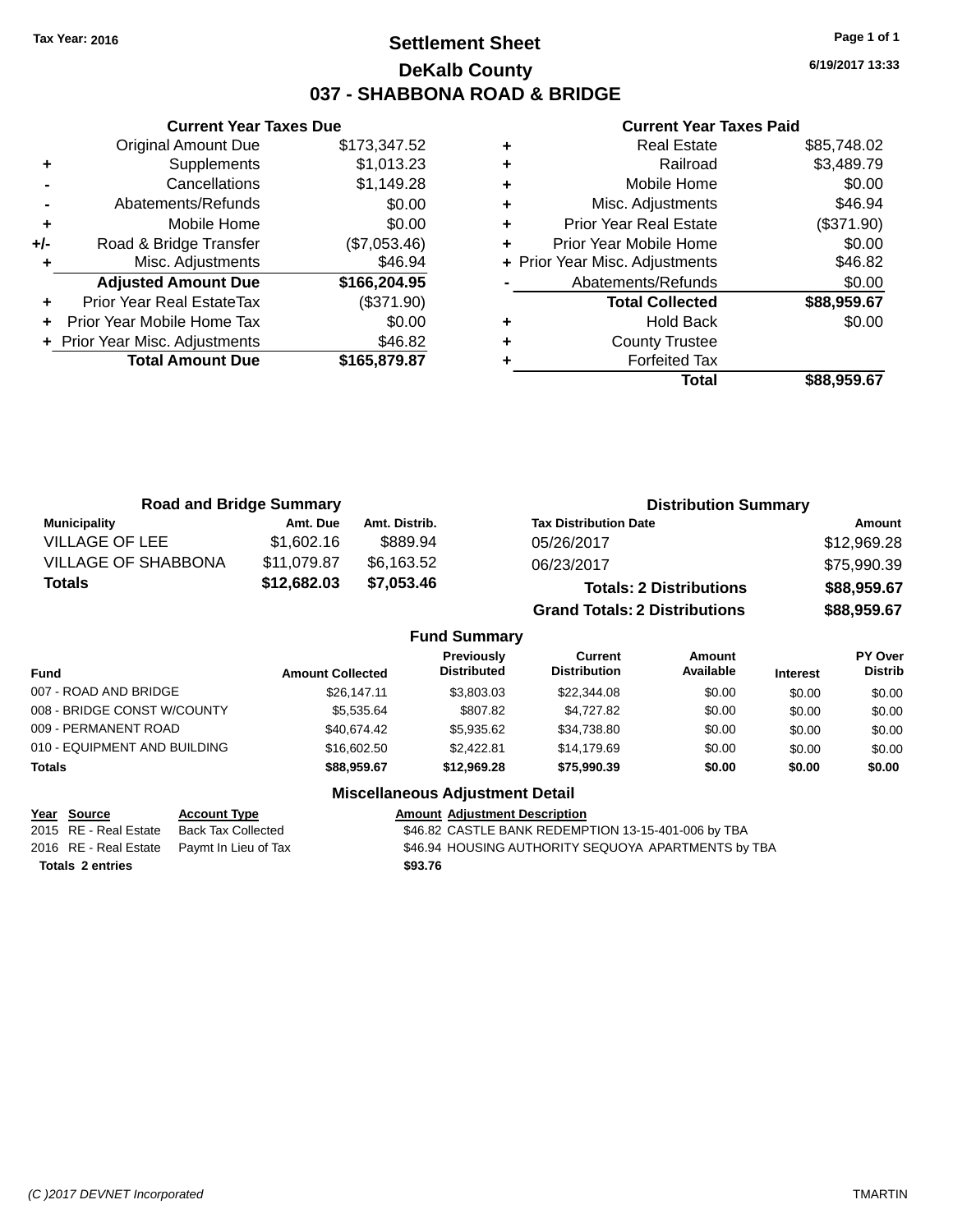# **Settlement Sheet Tax Year: 2016 Page 1 of 1 DeKalb County 038 - SOMONAUK TOWNSHIP**

**6/19/2017 13:33**

#### **Current Year Taxes Paid**

| <b>Current Year Taxes Due</b>  |             |
|--------------------------------|-------------|
| <b>Original Amount Due</b>     | \$83,165.76 |
| Supplements                    | \$838.51    |
| Cancellations                  | \$1,098.28  |
| Abatements/Refunds             | \$0.00      |
| Mobile Home                    | \$0.00      |
| Road & Bridge Transfer         | \$0.00      |
| Misc. Adjustments              | \$0.00      |
| <b>Adjusted Amount Due</b>     | \$82,905.99 |
| Prior Year Real EstateTax      | \$0.00      |
| Prior Year Mobile Home Tax     | \$0.00      |
| + Prior Year Misc. Adjustments | \$0.00      |
| <b>Total Amount Due</b>        | \$82.905.99 |
|                                |             |

| ٠ | <b>Real Estate</b>             | \$46,031.27 |
|---|--------------------------------|-------------|
| ٠ | Railroad                       | \$864.14    |
| ٠ | Mobile Home                    | \$0.00      |
| ٠ | Misc. Adjustments              | \$0.00      |
| ٠ | <b>Prior Year Real Estate</b>  | \$0.00      |
| ٠ | Prior Year Mobile Home         | \$0.00      |
|   | + Prior Year Misc. Adjustments | \$0.00      |
|   | Abatements/Refunds             | \$0.00      |
|   | <b>Total Collected</b>         | \$46,895.41 |
| ٠ | <b>Hold Back</b>               | \$0.00      |
| ٠ | <b>County Trustee</b>          |             |
| ٠ | <b>Forfeited Tax</b>           |             |
|   | Total                          | \$46,895.41 |
|   |                                |             |

|                          |                         |                                  | <b>Distribution Summary</b>          |                                |                 |                                  |  |
|--------------------------|-------------------------|----------------------------------|--------------------------------------|--------------------------------|-----------------|----------------------------------|--|
|                          |                         |                                  | <b>Tax Distribution Date</b>         |                                | Amount          |                                  |  |
|                          |                         |                                  | 05/26/2017                           |                                | \$7,529.13      |                                  |  |
|                          |                         |                                  | 06/23/2017                           |                                |                 | \$39,366.28                      |  |
|                          |                         |                                  |                                      | <b>Totals: 2 Distributions</b> |                 | \$46,895.41                      |  |
|                          |                         |                                  | <b>Grand Totals: 2 Distributions</b> |                                |                 | \$46,895.41                      |  |
|                          |                         | <b>Fund Summary</b>              |                                      |                                |                 |                                  |  |
| <b>Fund</b>              | <b>Amount Collected</b> | Previously<br><b>Distributed</b> | Current<br><b>Distribution</b>       | Amount<br>Available            | <b>Interest</b> | <b>PY Over</b><br><b>Distrib</b> |  |
| 001 - CORPORATE          | \$46.735.27             | \$7,503.42                       | \$39,231.85                          | \$0.00                         | \$0.00          | \$0.00                           |  |
| 054 - GENERAL ASSISTANCE | \$160.14                | \$25.71                          | \$134.43                             | \$0.00                         | \$0.00          | \$0.00                           |  |

**Totals \$46,895.41 \$7,529.13 \$39,366.28 \$0.00 \$0.00 \$0.00**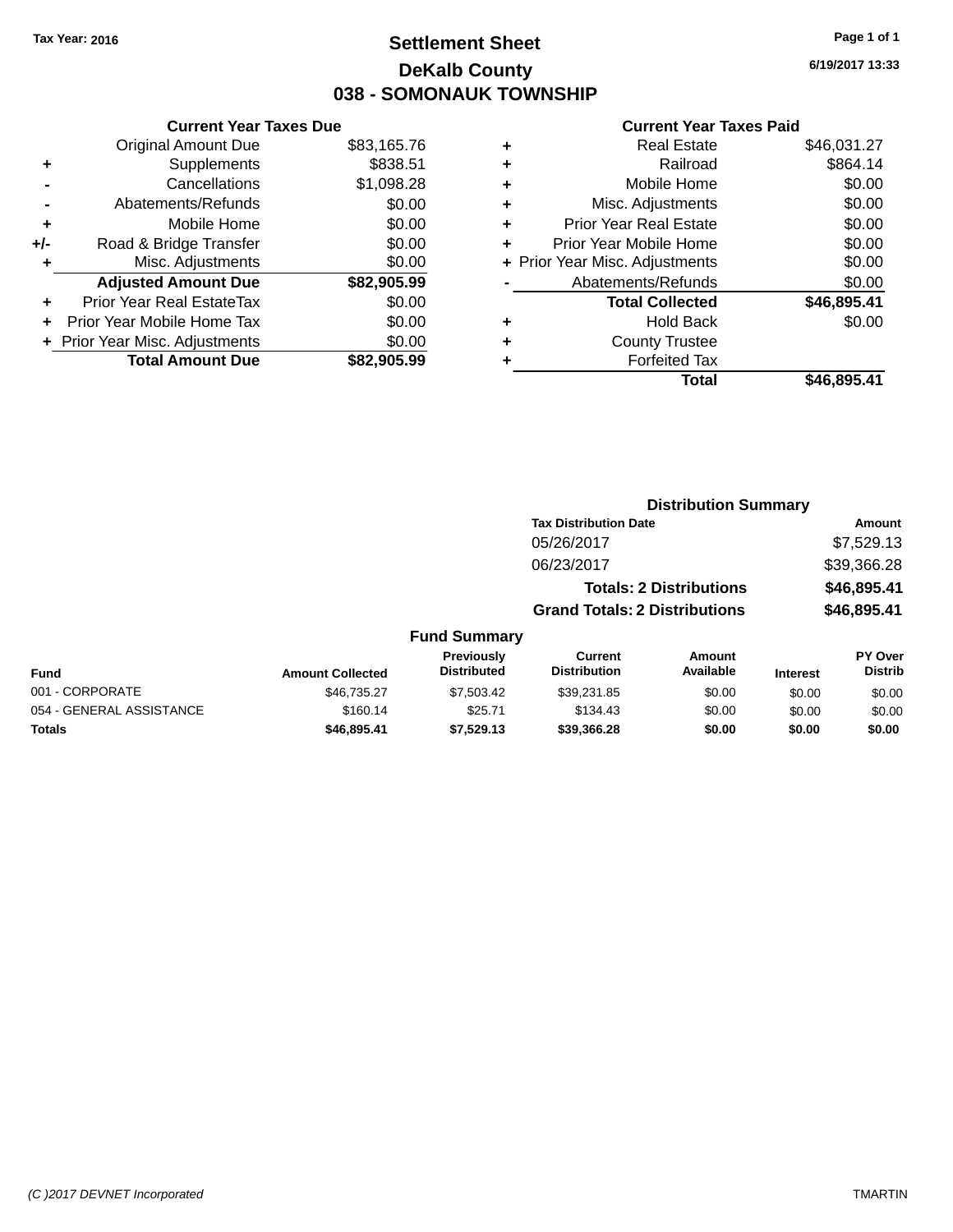# **Settlement Sheet Tax Year: 2016 Page 1 of 1 DeKalb County 039 - SOMONAUK ROAD & BRIDGE**

**6/19/2017 13:33**

## **Current Year Taxes Paid**

|       | <b>Current Year Taxes Due</b>  |               |  |  |  |  |
|-------|--------------------------------|---------------|--|--|--|--|
|       | <b>Original Amount Due</b>     | \$258,254.03  |  |  |  |  |
| ٠     | Supplements                    | \$2,027.07    |  |  |  |  |
|       | Cancellations                  | \$2,655.08    |  |  |  |  |
|       | Abatements/Refunds             | \$0.00        |  |  |  |  |
| ٠     | Mobile Home                    | \$0.00        |  |  |  |  |
| $+/-$ | Road & Bridge Transfer         | (\$31,955.41) |  |  |  |  |
|       | Misc. Adjustments              | \$0.00        |  |  |  |  |
|       | <b>Adjusted Amount Due</b>     | \$225,670.61  |  |  |  |  |
| ٠     | Prior Year Real EstateTax      | \$0.00        |  |  |  |  |
|       | Prior Year Mobile Home Tax     | \$0.00        |  |  |  |  |
|       | + Prior Year Misc. Adjustments | \$0.00        |  |  |  |  |
|       | <b>Total Amount Due</b>        | \$225.670.61  |  |  |  |  |
|       |                                |               |  |  |  |  |

|   | <b>Real Estate</b>             | \$111,280.66 |
|---|--------------------------------|--------------|
| ÷ | Railroad                       | \$2,387.88   |
| ÷ | Mobile Home                    | \$0.00       |
| ٠ | Misc. Adjustments              | \$0.00       |
| ٠ | <b>Prior Year Real Estate</b>  | \$0.00       |
|   | Prior Year Mobile Home         | \$0.00       |
|   | + Prior Year Misc. Adjustments | \$0.00       |
|   | Abatements/Refunds             | \$0.00       |
|   | <b>Total Collected</b>         | \$113,668.54 |
| ٠ | <b>Hold Back</b>               | \$0.00       |
| ٠ | <b>County Trustee</b>          |              |
|   | <b>Forfeited Tax</b>           |              |
|   | Total                          | \$113,668.54 |
|   |                                |              |

| <b>Road and Bridge Summary</b> |             |               | <b>Distribution Summary</b>          |              |
|--------------------------------|-------------|---------------|--------------------------------------|--------------|
| <b>Municipality</b>            | Amt. Due    | Amt. Distrib. | <b>Tax Distribution Date</b>         | Amount       |
| <b>CITY OF SANDWICH</b>        | \$1,068.44  | \$605.87      | 05/26/2017                           | \$18,201.45  |
| <b>VILLAGE OF SOMONAUK</b>     | \$55,355.83 | \$31,349.54   | 06/23/2017                           | \$95,467.09  |
| <b>Totals</b>                  | \$56,424.27 | \$31,955.41   | <b>Totals: 2 Distributions</b>       | \$113,668.54 |
|                                |             |               | <b>Grand Totals: 2 Distributions</b> | \$113,668.54 |

## **Fund Summary**

| Fund                         | <b>Amount Collected</b> | Previously<br><b>Distributed</b> | Current<br><b>Distribution</b> | Amount<br>Available | <b>Interest</b> | PY Over<br><b>Distrib</b> |
|------------------------------|-------------------------|----------------------------------|--------------------------------|---------------------|-----------------|---------------------------|
| 007 - ROAD AND BRIDGE        | \$66,159.29             | \$10.573.87                      | \$55.585.42                    | \$0.00              | \$0.00          | \$0.00                    |
| 008 - BRIDGE CONST W/COUNTY  | \$33.95                 | \$5.45                           | \$28.50                        | \$0.00              | \$0.00          | \$0.00                    |
| 009 - PERMANENT ROAD         | \$37.412.97             | \$6,006.63                       | \$31,406.34                    | \$0.00              | \$0.00          | \$0.00                    |
| 010 - EQUIPMENT AND BUILDING | \$10.062.33             | \$1.615.50                       | \$8,446.83                     | \$0.00              | \$0.00          | \$0.00                    |
| Totals                       | \$113,668.54            | \$18,201,45                      | \$95,467.09                    | \$0.00              | \$0.00          | \$0.00                    |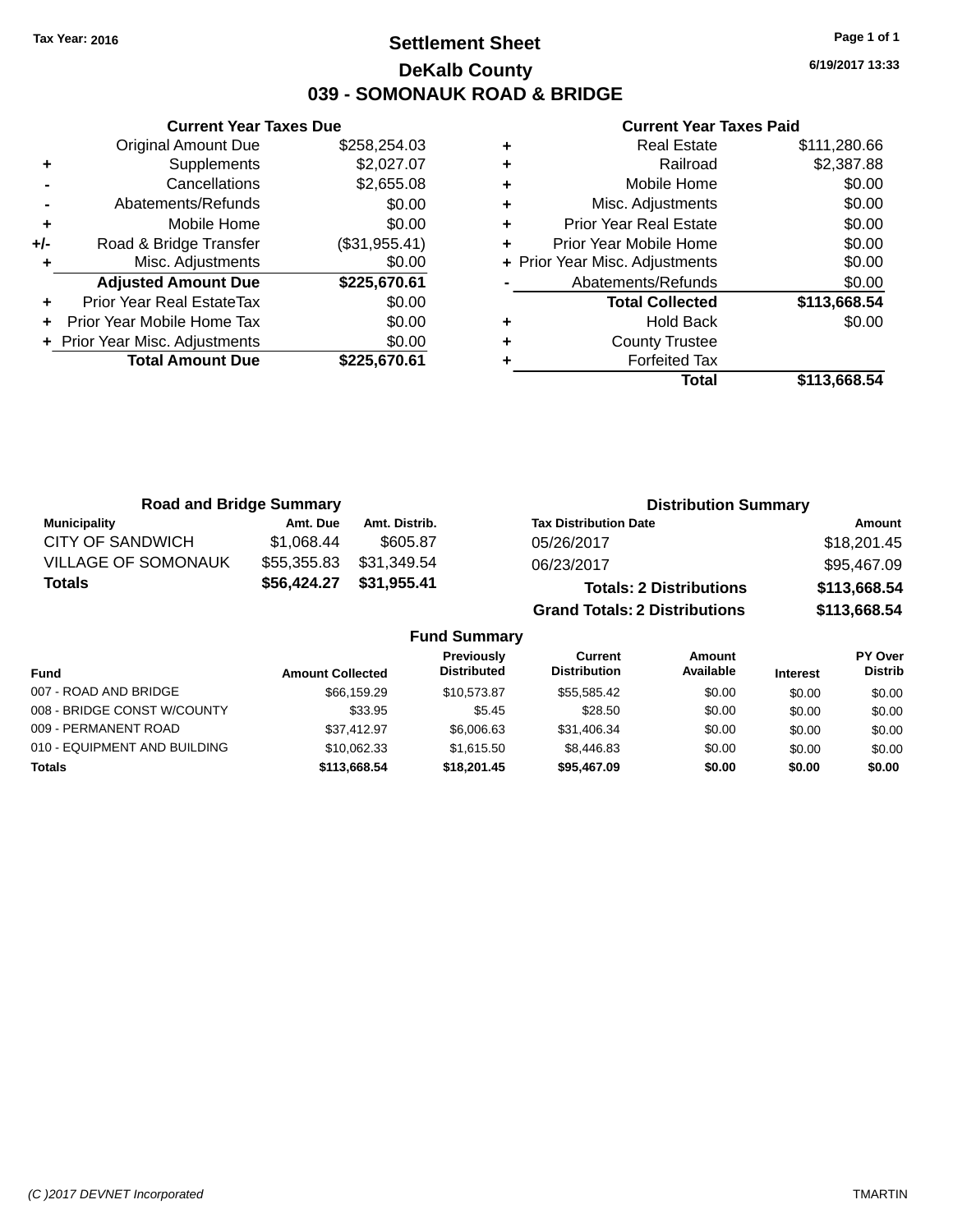# **Settlement Sheet Tax Year: 2016 Page 1 of 1 DeKalb County 040 - SOUTH GROVE TOWNSHIP**

**6/19/2017 13:33**

### **Current Year Taxes Paid**

|     | <b>Current Year Taxes Due</b>  |             |  |
|-----|--------------------------------|-------------|--|
|     | <b>Original Amount Due</b>     | \$83,712.59 |  |
| ٠   | Supplements                    | \$389.32    |  |
|     | Cancellations                  | \$446.99    |  |
|     | Abatements/Refunds             | \$0.00      |  |
| ٠   | Mobile Home                    | \$0.00      |  |
| +/- | Road & Bridge Transfer         | \$0.00      |  |
| ٠   | Misc. Adjustments              | \$0.00      |  |
|     | <b>Adjusted Amount Due</b>     | \$83,654.92 |  |
| ٠   | Prior Year Real EstateTax      | \$0.00      |  |
| ÷   | Prior Year Mobile Home Tax     | \$0.00      |  |
|     | + Prior Year Misc. Adjustments | \$0.00      |  |
|     | <b>Total Amount Due</b>        | \$83,654.92 |  |

|   | <b>Real Estate</b>             | \$46,630.72 |
|---|--------------------------------|-------------|
| ٠ | Railroad                       | \$0.00      |
| ٠ | Mobile Home                    | \$0.00      |
| ٠ | Misc. Adjustments              | \$0.00      |
| ٠ | <b>Prior Year Real Estate</b>  | \$0.00      |
| ٠ | Prior Year Mobile Home         | \$0.00      |
|   | + Prior Year Misc. Adjustments | \$0.00      |
|   | Abatements/Refunds             | \$0.00      |
|   | <b>Total Collected</b>         | \$46,630.72 |
| ٠ | <b>Hold Back</b>               | \$0.00      |
| ٠ | <b>County Trustee</b>          |             |
| ٠ | <b>Forfeited Tax</b>           |             |
|   | Total                          | \$46,630.72 |
|   |                                |             |

| <b>Distribution Summary</b>          |             |
|--------------------------------------|-------------|
| <b>Tax Distribution Date</b>         | Amount      |
| 05/26/2017                           | \$7,047.57  |
| 06/23/2017                           | \$39,583.15 |
| <b>Totals: 2 Distributions</b>       | \$46,630.72 |
| <b>Grand Totals: 2 Distributions</b> | \$46,630.72 |

## **Fund Summary**

| <b>Fund</b>                             | <b>Amount Collected</b> | Previously<br><b>Distributed</b> | Current<br><b>Distribution</b> | Amount<br>Available | <b>Interest</b> | PY Over<br><b>Distrib</b> |
|-----------------------------------------|-------------------------|----------------------------------|--------------------------------|---------------------|-----------------|---------------------------|
| 001 - CORPORATE                         | \$34.536.24             | \$5.219.66                       | \$29,316.58                    | \$0.00              | \$0.00          | \$0.00                    |
| 027 - AUDIT                             | \$534.62                | \$80.80                          | \$453.82                       | \$0.00              | \$0.00          | \$0.00                    |
| 034 - GENERAL ASSISTANCE                | \$4,456.68              | \$673.56                         | \$3,783.12                     | \$0.00              | \$0.00          | \$0.00                    |
| 035 - TORT JUDGEMENTS/LIABILITY<br>INS. | \$3,760.64              | \$568.37                         | \$3.192.27                     | \$0.00              | \$0.00          | \$0.00                    |
| 047 - SOCIAL SECURITY                   | \$3.342.54              | \$505.18                         | \$2,837.36                     | \$0.00              | \$0.00          | \$0.00                    |
| <b>Totals</b>                           | \$46,630,72             | \$7,047.57                       | \$39,583,15                    | \$0.00              | \$0.00          | \$0.00                    |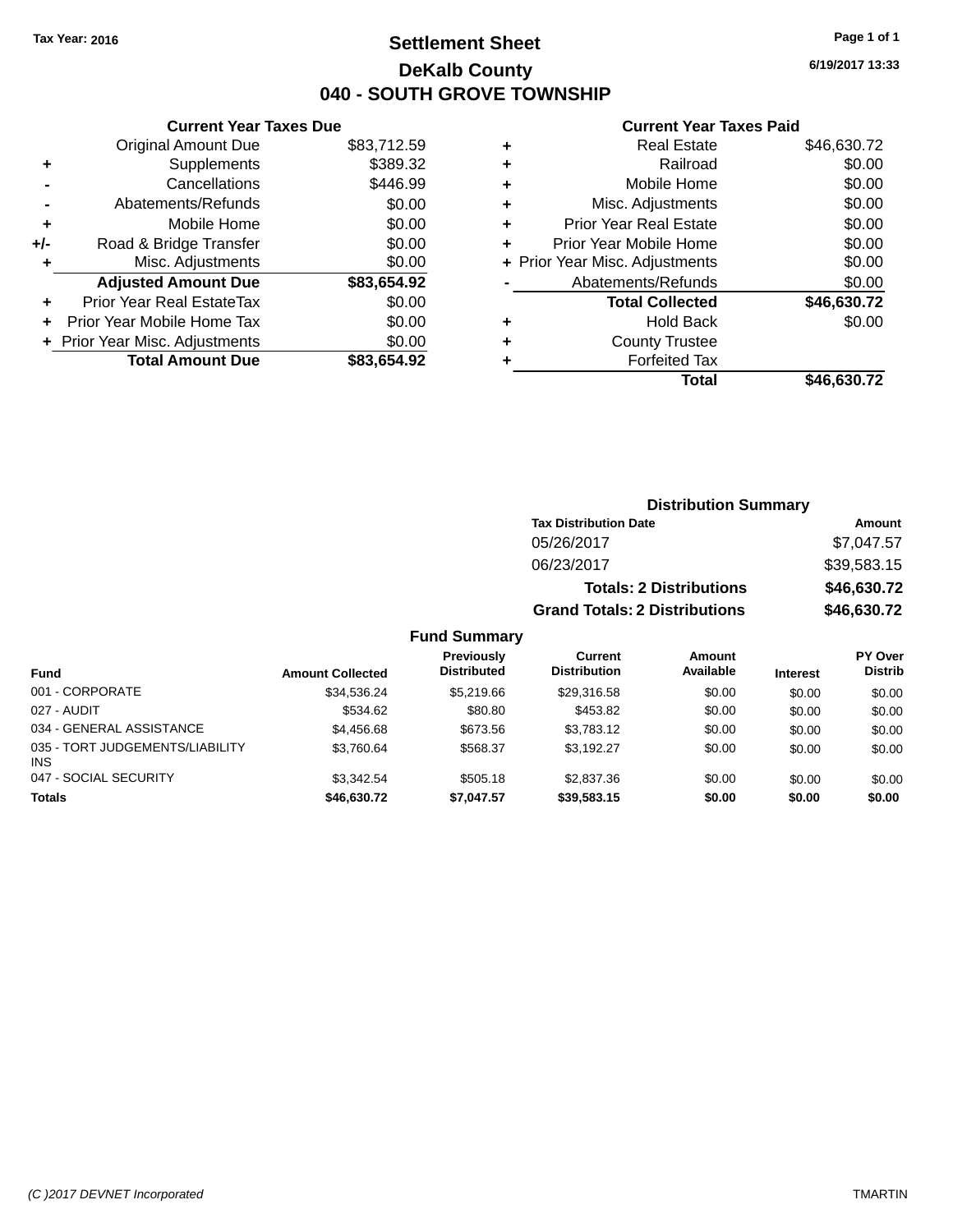# **Settlement Sheet Tax Year: 2016 Page 1 of 1 DeKalb County 041 - SOUTH GROVE ROAD & BRIDGE**

**6/19/2017 13:33**

## **Current Year Taxes Paid**

|     | <b>Current Year Taxes Due</b>  |              |  |  |  |  |
|-----|--------------------------------|--------------|--|--|--|--|
|     | <b>Original Amount Due</b>     | \$119,524.13 |  |  |  |  |
| ٠   | Supplements                    | \$555.86     |  |  |  |  |
|     | Cancellations                  | \$638.20     |  |  |  |  |
|     | Abatements/Refunds             | \$0.00       |  |  |  |  |
| ٠   | Mobile Home                    | \$0.00       |  |  |  |  |
| +/- | Road & Bridge Transfer         | \$0.00       |  |  |  |  |
| ٠   | \$0.00<br>Misc. Adjustments    |              |  |  |  |  |
|     | <b>Adjusted Amount Due</b>     | \$119,441.79 |  |  |  |  |
|     | Prior Year Real EstateTax      | \$0.00       |  |  |  |  |
|     | Prior Year Mobile Home Tax     | \$0.00       |  |  |  |  |
|     | + Prior Year Misc. Adjustments | \$0.00       |  |  |  |  |
|     | <b>Total Amount Due</b>        | \$119,441.79 |  |  |  |  |
|     |                                |              |  |  |  |  |

| ٠ | <b>Real Estate</b>             | \$66,579.20 |
|---|--------------------------------|-------------|
| ٠ | Railroad                       | \$0.00      |
| ٠ | Mobile Home                    | \$0.00      |
| ٠ | Misc. Adjustments              | \$0.00      |
| ٠ | <b>Prior Year Real Estate</b>  | \$0.00      |
| ٠ | Prior Year Mobile Home         | \$0.00      |
|   | + Prior Year Misc. Adjustments | \$0.00      |
|   | Abatements/Refunds             | \$0.00      |
|   | <b>Total Collected</b>         | \$66,579.20 |
| ٠ | <b>Hold Back</b>               | \$0.00      |
| ٠ | <b>County Trustee</b>          |             |
| ٠ | <b>Forfeited Tax</b>           |             |
|   | Total                          | \$66,579.20 |
|   |                                |             |

|                     | <b>Distribution Summary</b>          |             |
|---------------------|--------------------------------------|-------------|
|                     | <b>Tax Distribution Date</b>         | Amount      |
|                     | 05/26/2017                           | \$10,062.44 |
|                     | 06/23/2017                           | \$56,516.76 |
|                     | <b>Totals: 2 Distributions</b>       | \$66,579.20 |
|                     | <b>Grand Totals: 2 Distributions</b> | \$66,579.20 |
| <b>Fund Summary</b> |                                      |             |

#### **Fund Interest Amount Collected Distributed PY Over Distrib Amount Available Current Distribution Previously** 007 - ROAD AND BRIDGE 60.00 \$38,725.79 \$5,852.83 \$32,872.96 \$0.00 \$0.00 \$0.00 \$0.00 008 - BRIDGE CONST W/COUNTY  $$5,570.88$   $$841.95$   $$4,728.93$   $$0.00$   $$0.00$   $$0.00$ 009 - PERMANENT ROAD \$16,711.65 \$2,525.71 \$14,185.94 \$0.00 \$0.00 \$0.00 \$0.00 010 - EQUIPMENT AND BUILDING \$5,570.88 \$841.95 \$4,728.93 \$0.00 \$0.00 \$0.00 \$0.00 **Totals \$66,579.20 \$10,062.44 \$56,516.76 \$0.00 \$0.00 \$0.00**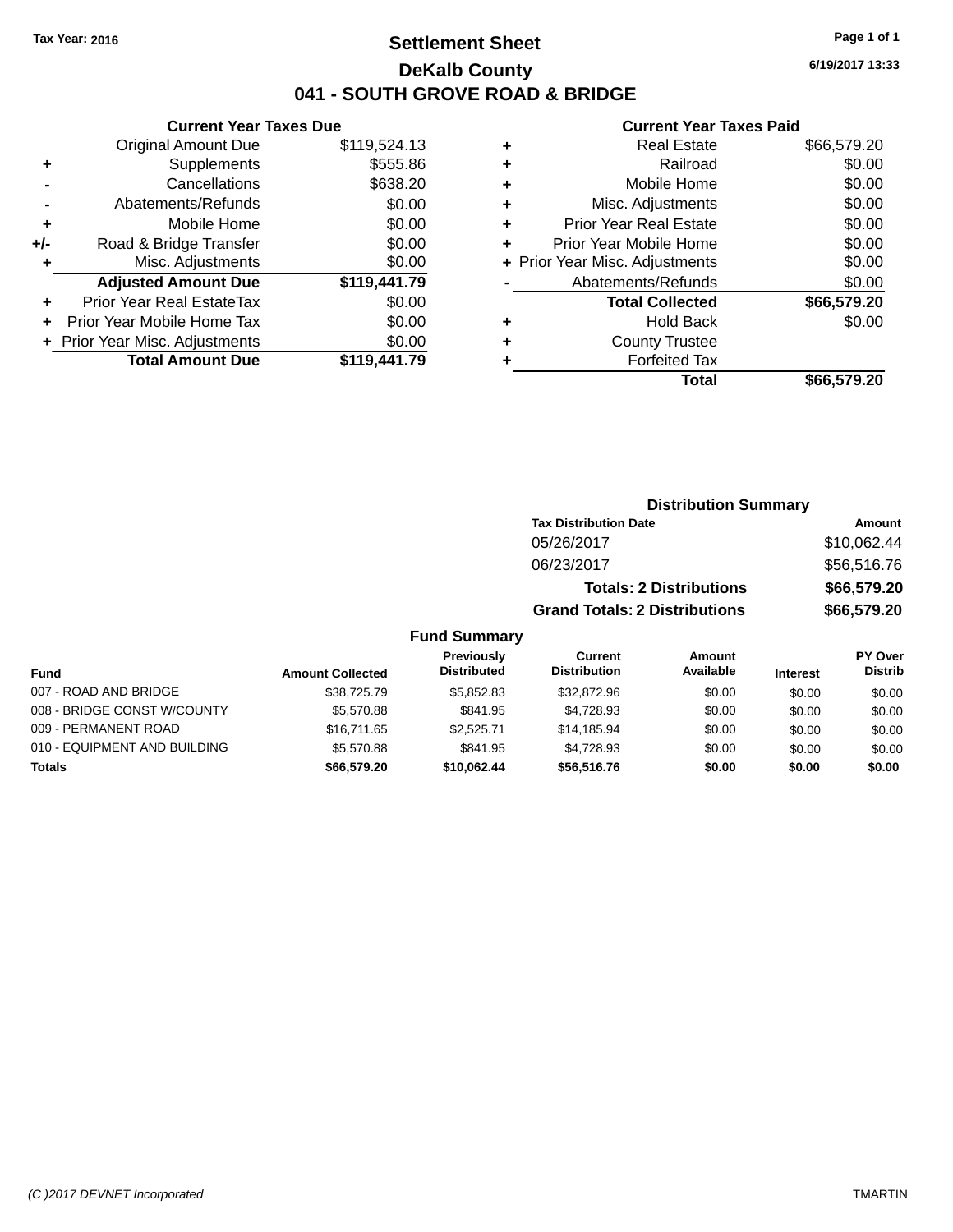# **Settlement Sheet Tax Year: 2016 Page 1 of 1 DeKalb County 042 - SQUAW GROVE TOWNSHIP**

**6/19/2017 13:33**

# **Current Year Taxes Paid**

|       | <b>Current Year Taxes Due</b>  |              |  |  |  |  |
|-------|--------------------------------|--------------|--|--|--|--|
|       | <b>Original Amount Due</b>     | \$122,216.62 |  |  |  |  |
| ٠     | Supplements                    | \$845.17     |  |  |  |  |
|       | Cancellations                  | \$939.13     |  |  |  |  |
|       | Abatements/Refunds             | \$0.00       |  |  |  |  |
| ÷     | Mobile Home                    | \$0.00       |  |  |  |  |
| $+/-$ | Road & Bridge Transfer         | \$0.00       |  |  |  |  |
|       | Misc. Adjustments<br>\$64.83   |              |  |  |  |  |
|       | <b>Adjusted Amount Due</b>     | \$122,187.49 |  |  |  |  |
|       | Prior Year Real EstateTax      | \$0.00       |  |  |  |  |
|       | Prior Year Mobile Home Tax     | \$0.00       |  |  |  |  |
|       | + Prior Year Misc. Adjustments | \$78.87      |  |  |  |  |
|       | <b>Total Amount Due</b>        | \$122,266.36 |  |  |  |  |
|       |                                |              |  |  |  |  |

|   | Total                          | \$66,186.49 |
|---|--------------------------------|-------------|
|   | <b>Forfeited Tax</b>           |             |
| ٠ | <b>County Trustee</b>          |             |
| ٠ | <b>Hold Back</b>               | \$0.00      |
|   | <b>Total Collected</b>         | \$66,186.49 |
|   | Abatements/Refunds             | \$0.00      |
|   | + Prior Year Misc. Adjustments | \$78.87     |
| ٠ | Prior Year Mobile Home         | \$0.00      |
| ٠ | Prior Year Real Estate         | \$0.00      |
| ٠ | Misc. Adjustments              | \$64.83     |
| ٠ | Mobile Home                    | \$0.00      |
| ٠ | Railroad                       | \$860.31    |
| ٠ | <b>Real Estate</b>             | \$65,182.48 |
|   |                                |             |

|                    |                                      | <b>Distribution Summary</b> |                 |
|--------------------|--------------------------------------|-----------------------------|-----------------|
|                    | <b>Tax Distribution Date</b>         |                             | <b>Amount</b>   |
|                    | 05/26/2017                           |                             | \$8,570.61      |
|                    | 06/23/2017                           |                             | \$57,615.88     |
|                    | <b>Totals: 2 Distributions</b>       | \$66,186.49                 |                 |
|                    | <b>Grand Totals: 2 Distributions</b> |                             | \$66,186.49     |
| <b>und Summary</b> |                                      |                             |                 |
| Previously         | <b>Current</b>                       | Amount                      | <b>PY Over</b>  |
| Diotributed        | Djatellentian                        | A                           | <b>Diaseile</b> |

# **Fund Summary**

| Fund                     | <b>Amount Collected</b> | Previously<br><b>Distributed</b> | Current<br><b>Distribution</b> | <b>Amount</b><br>Available | <b>Interest</b> | PY Over<br><b>Distrib</b> |
|--------------------------|-------------------------|----------------------------------|--------------------------------|----------------------------|-----------------|---------------------------|
| 001 - CORPORATE          | \$43.074.11             | \$5.577.74                       | \$37,496.37                    | \$0.00                     | \$0.00          | \$0.00                    |
| 017 - CEMETERY           | \$7,013,06              | \$908.14                         | \$6,104.92                     | \$0.00                     | \$0.00          | \$0.00                    |
| 019 - COMMUNITY BUILDING | \$14,236.18             | \$1.843.47                       | \$12,392.71                    | \$0.00                     | \$0.00          | \$0.00                    |
| 054 - GENERAL ASSISTANCE | \$1,863.14              | \$241.26                         | \$1.621.88                     | \$0.00                     | \$0.00          | \$0.00                    |
| <b>Totals</b>            | \$66,186.49             | \$8,570.61                       | \$57,615.88                    | \$0.00                     | \$0.00          | \$0.00                    |

| Year Source             | <b>Account Type</b>                        |          | <b>Amount Adjustment Description</b>                       |
|-------------------------|--------------------------------------------|----------|------------------------------------------------------------|
| 2015 RE - Real Estate   | <b>Back Tax Collected</b>                  |          | \$21.48 AVILA REDEMPTION 15-14-328-005 by TBA              |
| 2015 RE - Real Estate   | <b>Back Tax Collected</b>                  |          | \$51.23 NIELSEN REDEMPTION 15-16-151-002 by TBA            |
| 2015 RE - Real Estate   | <b>Back Tax Collected</b>                  |          | \$3.08 MCFARLAND REDEMPTION 15-15-228-014 by TBA           |
| 2015 RE - Real Estate   | <b>Back Tax Collected</b>                  |          | \$3.08 MCFARLAND REDEMPTION 15-15-225-015 by TBA           |
|                         | 2016 RE - Real Estate Back Tax Collected   |          | \$48.26 WEST SUBURBAN BANK REDEMPTION 15-14-304-002 by TBA |
|                         | 2016 RE - Real Estate Paymt In Lieu of Tax |          | \$16.57 HOUSING AUTHORITY SUNSET VIEW APARTMENTS by TBA    |
| <b>Totals 6 entries</b> |                                            | \$143.70 |                                                            |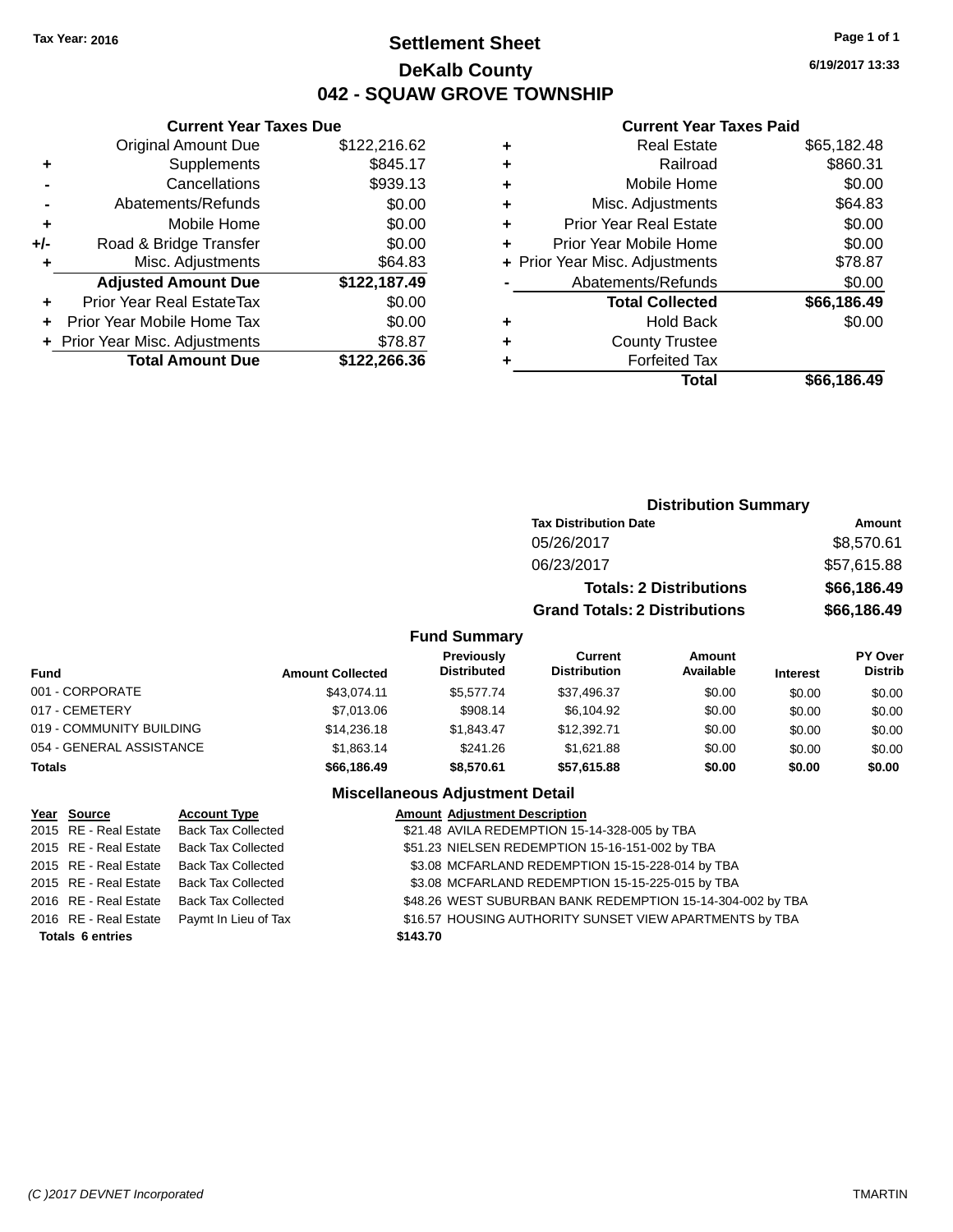# **Settlement Sheet Tax Year: 2016 Page 1 of 1 DeKalb County 043 - HINCKLEY PUBLIC LIBRARY DISTRICT**

**6/19/2017 13:33**

# **Current Year Taxes Paid**

|       | Gurrent rear laxes Due         |              |
|-------|--------------------------------|--------------|
|       | <b>Original Amount Due</b>     | \$178,713.58 |
| ٠     | Supplements                    | \$1,235.84   |
|       | Cancellations                  | \$1,373.27   |
|       | Abatements/Refunds             | \$0.00       |
| ÷     | Mobile Home                    | \$0.00       |
| $+/-$ | Road & Bridge Transfer         | \$0.00       |
|       | Misc. Adjustments              | \$94.80      |
|       | <b>Adjusted Amount Due</b>     | \$178,670.95 |
| ÷     | Prior Year Real EstateTax      | \$0.01       |
|       | Prior Year Mobile Home Tax     | \$0.00       |
|       | + Prior Year Misc. Adjustments | \$115.32     |
|       | <b>Total Amount Due</b>        | \$178,786.28 |
|       |                                |              |

**Current Year Taxes Due**

|   | Total                          | \$96,782.52 |
|---|--------------------------------|-------------|
| ٠ | <b>Forfeited Tax</b>           |             |
| ٠ | <b>County Trustee</b>          |             |
| ٠ | <b>Hold Back</b>               | \$0.00      |
|   | <b>Total Collected</b>         | \$96,782.52 |
|   | Abatements/Refunds             | \$0.00      |
|   | + Prior Year Misc. Adjustments | \$115.32    |
| ٠ | Prior Year Mobile Home         | \$0.00      |
| ٠ | <b>Prior Year Real Estate</b>  | \$0.01      |
| ٠ | Misc. Adjustments              | \$94.80     |
| ٠ | Mobile Home                    | \$0.00      |
| ÷ | Railroad                       | \$1,258.00  |
| ٠ | <b>Real Estate</b>             | \$95,314.39 |
|   |                                |             |

## **Distribution Summary Tax Distribution Date Amount** 05/26/2017 \$12,532.61 06/23/2017 \$84,249.91 **Totals: 2 Distributions \$96,782.52 Grand Totals: 2 Distributions \$96,782.52**

#### **Fund Summary**

| <b>Fund</b>                                   | <b>Amount Collected</b> | Previously<br><b>Distributed</b> | Current<br><b>Distribution</b> | Amount<br>Available | <b>Interest</b> | <b>PY Over</b><br><b>Distrib</b> |
|-----------------------------------------------|-------------------------|----------------------------------|--------------------------------|---------------------|-----------------|----------------------------------|
| 001 - CORPORATE                               | \$83,145.35             | \$10.766.68                      | \$72,378.67                    | \$0.00              | \$0.00          | \$0.00                           |
| 004 - OPERATIONS & MAINTENANCE                | \$6,803.05              | \$880.95                         | \$5,922.10                     | \$0.00              | \$0.00          | \$0.00                           |
| $005 - I. M. R. F.$                           | \$3,142.83              | \$406.98                         | \$2,735.85                     | \$0.00              | \$0.00          | \$0.00                           |
| 027 - AUDIT                                   | \$19.45                 | \$2.52                           | \$16.93                        | \$0.00              | \$0.00          | \$0.00                           |
| 035 - TORT JUDGEMENTS/LIABILITY<br><b>INS</b> | \$529.01                | \$68.50                          | \$460.51                       | \$0.00              | \$0.00          | \$0.00                           |
| 047 - SOCIAL SECURITY                         | \$3.142.83              | \$406.98                         | \$2.735.85                     | \$0.00              | \$0.00          | \$0.00                           |
| <b>Totals</b>                                 | \$96,782.52             | \$12.532.61                      | \$84.249.91                    | \$0.00              | \$0.00          | \$0.00                           |

| Year Source             | <b>Account Type</b>                        |          | <b>Amount Adjustment Description</b>                       |
|-------------------------|--------------------------------------------|----------|------------------------------------------------------------|
| 2015 RE - Real Estate   | <b>Back Tax Collected</b>                  |          | \$31.41 AVILA REDEMPTION 15-14-328-005 by TBA              |
| 2015 RE - Real Estate   | <b>Back Tax Collected</b>                  |          | \$74.91 NIELSEN REDEMPTION 15-16-151-002 by TBA            |
| 2015 RE - Real Estate   | <b>Back Tax Collected</b>                  |          | \$4.50 MCFARLAND REDEMPTION 15-15-228-014 by TBA           |
| 2015 RE - Real Estate   | <b>Back Tax Collected</b>                  |          | \$4.50 MCFARLAND REDEMPTION 15-15-225-015 by TBA           |
|                         | 2016 RE - Real Estate Back Tax Collected   |          | \$70.57 WEST SUBURBAN BANK REDEMPTION 15-14-304-002 by TBA |
|                         | 2016 RE - Real Estate Paymt In Lieu of Tax |          | \$24.23 HOUSING AUTHORITY SUNSET VIEW APARTMENTS by TBA    |
| <b>Totals 6 entries</b> |                                            | \$210.12 |                                                            |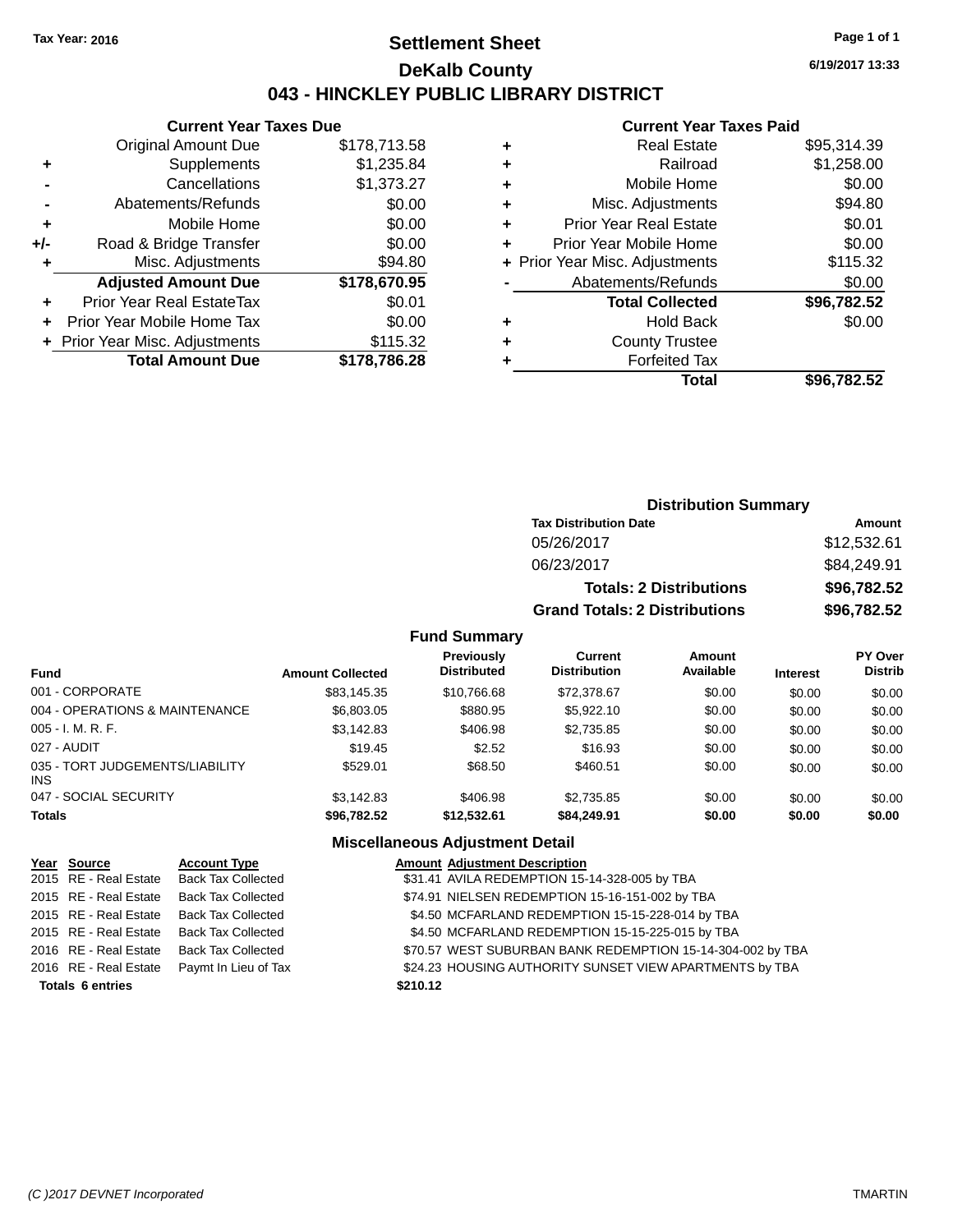# **Settlement Sheet Tax Year: 2016 Page 1 of 1 DeKalb County 044 - SQUAW GROVE ROAD & BRIDGE**

**6/19/2017 13:33**

#### **Current Year Taxes Paid**

|     | <b>Current Year Taxes Due</b>  |               |
|-----|--------------------------------|---------------|
|     | <b>Original Amount Due</b>     | \$293,208.97  |
| ٠   | Supplements                    | \$1,790.17    |
|     | Cancellations                  | \$2,008.04    |
|     | Abatements/Refunds             | \$0.00        |
| ٠   | Mobile Home                    | \$0.00        |
| +/- | Road & Bridge Transfer         | (\$17,143.26) |
|     | Misc. Adjustments              | \$155.54      |
|     | <b>Adjusted Amount Due</b>     | \$276,003.38  |
| ٠   | Prior Year Real EstateTax      | (\$20.41)     |
|     | Prior Year Mobile Home Tax     | \$0.00        |
|     | + Prior Year Misc. Adjustments | \$189.21      |
|     | <b>Total Amount Due</b>        | \$276,172.18  |
|     |                                |               |

| <b>Real Estate</b>            | \$139,353.58                   |
|-------------------------------|--------------------------------|
| Railroad                      | \$1,966.30                     |
| Mobile Home                   | \$0.00                         |
| Misc. Adjustments             | \$155.54                       |
| <b>Prior Year Real Estate</b> | (\$20.41)                      |
| Prior Year Mobile Home        | \$0.00                         |
|                               | \$189.21                       |
| Abatements/Refunds            | \$0.00                         |
| <b>Total Collected</b>        | \$141,644.22                   |
| <b>Hold Back</b>              | \$0.00                         |
| <b>County Trustee</b>         |                                |
| <b>Forfeited Tax</b>          |                                |
| Total                         | \$141,644.22                   |
|                               | + Prior Year Misc. Adjustments |

| <b>Road and Bridge Summary</b> |          |                         | <b>Distribution Summary</b>    |              |  |
|--------------------------------|----------|-------------------------|--------------------------------|--------------|--|
| Municipality                   | Amt. Due | Amt. Distrib.           | <b>Tax Distribution Date</b>   | Amount       |  |
| <b>VILLAGE OF HINCKLEY</b>     |          | \$31,649.55 \$17,143.26 | 05/26/2017                     | \$18,325.56  |  |
| Totals                         |          | \$31,649.55 \$17,143.26 | 06/23/2017                     | \$123,318.66 |  |
|                                |          |                         | <b>Totals: 2 Distributions</b> | \$141,644.22 |  |

**Grand Totals: 2 Distributions \$141,644.22**

## **Fund Summary**

| <b>Fund</b>                                   | <b>Amount Collected</b> | Previously<br><b>Distributed</b> | Current<br><b>Distribution</b> | Amount<br>Available | <b>Interest</b> | <b>PY Over</b><br><b>Distrib</b> |
|-----------------------------------------------|-------------------------|----------------------------------|--------------------------------|---------------------|-----------------|----------------------------------|
| 007 - ROAD AND BRIDGE                         | \$45,071,73             | \$5,820.16                       | \$39,251.57                    | \$0.00              | \$0.00          | \$0.00                           |
| 008 - BRIDGE CONST W/COUNTY                   | \$8,000.98              | \$1,036.06                       | \$6.964.92                     | \$0.00              | \$0.00          | \$0.00                           |
| 009 - PERMANENT ROAD                          | \$63,440.36             | \$8,215,04                       | \$55,225,32                    | \$0.00              | \$0.00          | \$0.00                           |
| 010 - EQUIPMENT AND BUILDING                  | \$21.424.25             | \$2,774.28                       | \$18,649.97                    | \$0.00              | \$0.00          | \$0.00                           |
| 035 - TORT JUDGEMENTS/LIABILITY<br><b>INS</b> | \$3,706.90              | \$480.02                         | \$3,226.88                     | \$0.00              | \$0.00          | \$0.00                           |
| <b>Totals</b>                                 | \$141.644.22            | \$18,325.56                      | \$123,318,66                   | \$0.00              | \$0.00          | \$0.00                           |

| Year Source             | <b>Account Type</b>       | <b>Amount Adjustment Description</b>                        |
|-------------------------|---------------------------|-------------------------------------------------------------|
| 2015 RE - Real Estate   | Back Tax Collected        | \$51.53 AVILA REDEMPTION 15-14-328-005 by TBA               |
| 2015 RE - Real Estate   | <b>Back Tax Collected</b> | \$122.90 NIELSEN REDEMPTION 15-16-151-002 by TBA            |
| 2015 RE - Real Estate   | <b>Back Tax Collected</b> | \$7.39 MCFARLAND REDEMPTION 15-15-228-014 by TBA            |
| 2015 RE - Real Estate   | Back Tax Collected        | \$7.39 MCFARLAND REDEMPTION 15-15-225-015 by TBA            |
| 2016 RE - Real Estate   | Back Tax Collected        | \$115.78 WEST SUBURBAN BANK REDEMPTION 15-14-304-002 by TBA |
| 2016 RE - Real Estate   | Paymt In Lieu of Tax      | \$39.76 HOUSING AUTHORITY SUNSET VIEW APARTMENTS by TBA     |
| <b>Totals 6 entries</b> |                           | \$344.75                                                    |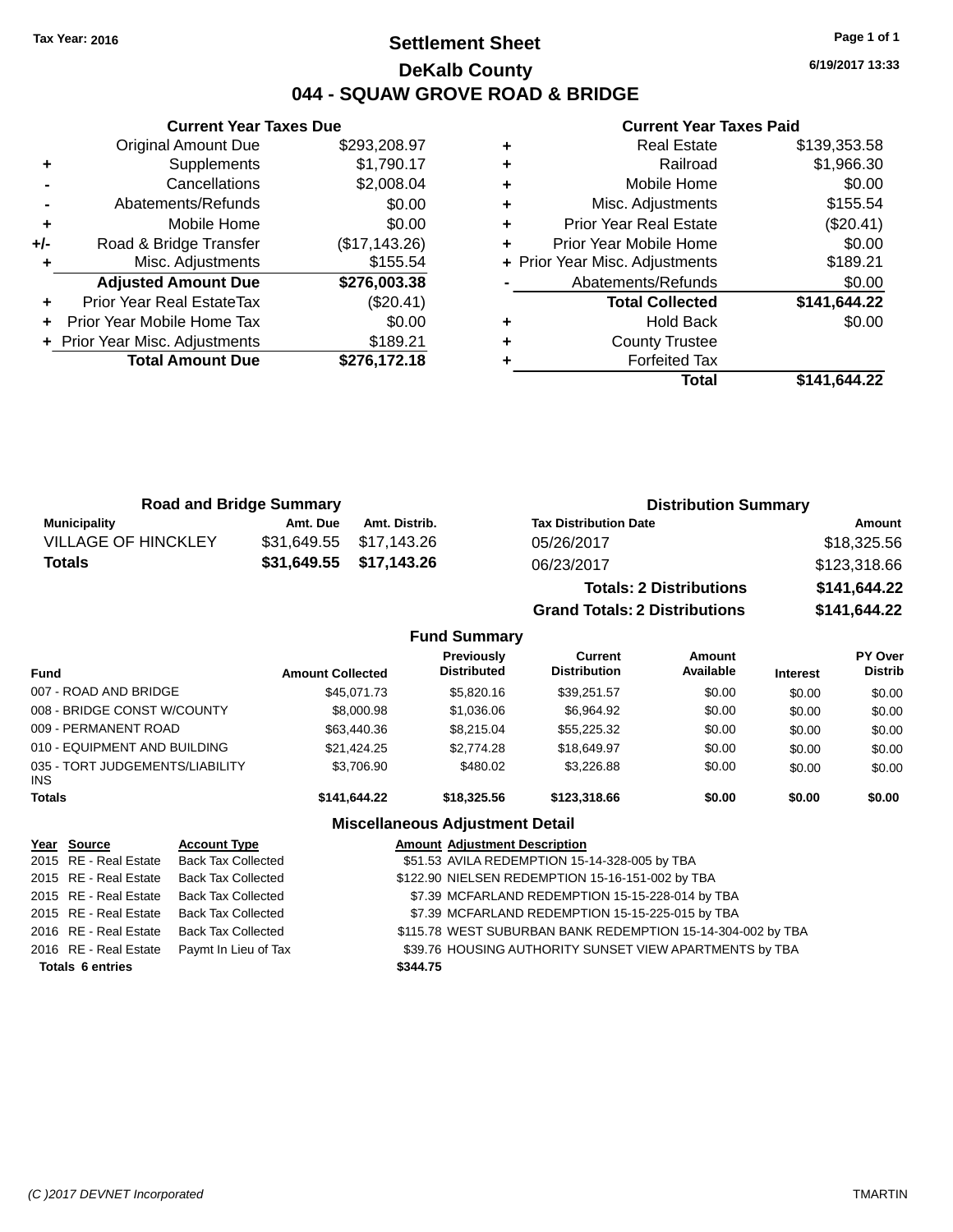# **Settlement Sheet Tax Year: 2016 Page 1 of 1 DeKalb County 045 - SYCAMORE TOWNSHIP**

**6/19/2017 13:33**

### **Current Year Taxes Paid**

| <b>Current Year Taxes Due</b> |                                                           |
|-------------------------------|-----------------------------------------------------------|
| <b>Original Amount Due</b>    | \$417,054.18                                              |
| Supplements                   | \$2,828.10                                                |
| Cancellations                 | \$3,237.81                                                |
| Abatements/Refunds            | \$0.05                                                    |
| Mobile Home                   | \$0.00                                                    |
| Road & Bridge Transfer        | \$0.00                                                    |
| Misc. Adjustments             | \$178.52                                                  |
| <b>Adjusted Amount Due</b>    | \$416,822.94                                              |
| Prior Year Real EstateTax     | (\$49.50)                                                 |
| Prior Year Mobile Home Tax    | \$0.00                                                    |
|                               | \$95.73                                                   |
|                               | \$416,869.17                                              |
|                               | + Prior Year Misc. Adjustments<br><b>Total Amount Due</b> |

| <b>Real Estate</b>             | \$222,869.99 |
|--------------------------------|--------------|
| Railroad                       | \$397.02     |
| Mobile Home                    | \$0.00       |
| Misc. Adjustments              | \$178.52     |
| <b>Prior Year Real Estate</b>  | (\$49.50)    |
| Prior Year Mobile Home         | \$0.00       |
| + Prior Year Misc. Adjustments | \$95.73      |
| Abatements/Refunds             | \$0.05       |
| <b>Total Collected</b>         | \$223,491.71 |
| <b>Hold Back</b>               | \$0.00       |
| <b>County Trustee</b>          |              |
| <b>Forfeited Tax</b>           |              |
| Total                          | \$223.491.71 |
|                                |              |

|                     | <b>Distribution Summary</b>          |               |
|---------------------|--------------------------------------|---------------|
|                     | <b>Tax Distribution Date</b>         | <b>Amount</b> |
|                     | 05/26/2017                           | \$36,270.38   |
|                     | 06/23/2017                           | \$187,221.33  |
|                     | <b>Totals: 2 Distributions</b>       | \$223,491.71  |
|                     | <b>Grand Totals: 2 Distributions</b> | \$223,491.71  |
| <b>Fund Summary</b> |                                      |               |

| <b>Fund</b>              | <b>Amount Collected</b> | <b>Previously</b><br><b>Distributed</b> | Current<br><b>Distribution</b> | Amount<br>Available | <b>Interest</b> | <b>PY Over</b><br><b>Distrib</b> |
|--------------------------|-------------------------|-----------------------------------------|--------------------------------|---------------------|-----------------|----------------------------------|
| 001 - CORPORATE          | \$201,004.64            | \$32,620.95                             | \$168,383,69                   | \$0.00              | \$0.00          | \$0.00                           |
| $005 - I. M. R. F.$      | \$17.119.70             | \$2,778.36                              | \$14,341.34                    | \$0.00              | \$0.00          | \$0.00                           |
| 054 - GENERAL ASSISTANCE | \$5,367,37              | \$871.07                                | \$4,496,30                     | \$0.00              | \$0.00          | \$0.00                           |
| <b>Totals</b>            | \$223,491.71            | \$36,270,38                             | \$187.221.33                   | \$0.00              | \$0.00          | \$0.00                           |

## **Miscellaneous Adjustment Detail**

| <u>Year Source</u>      | <b>Account Type</b>                        |          | <b>Amount Adjustment Description</b>                             |
|-------------------------|--------------------------------------------|----------|------------------------------------------------------------------|
| 2015 RE - Real Estate   | Back Tax Collected                         |          | \$95.73 PAN PACIFIC HOLDINGS LLC REDEMPTION 06-33-154-011 by TBA |
| 2016 RE - Real Estate   | Back Tax Collected                         |          | \$27.07 MILINAC REDEMPTION 06-05-209-010 by TBA                  |
|                         | 2016 RE - Real Estate Paymt In Lieu of Tax |          | \$151.45 HOUSING AUTHORITY SYCAMORE UNITS by TBA                 |
| <b>Totals 3 entries</b> |                                            | \$274.25 |                                                                  |
|                         |                                            |          |                                                                  |

## **Abatement Detail**

| Year Source                        | <b>Account Type</b> | <b>Amount Adiustment Description</b>             |
|------------------------------------|---------------------|--------------------------------------------------|
| 2016 RE - Real Estate RE Abatement |                     | \$0.05 PTAB INTEREST REFUND 06-28-180-020 by TBA |
| <b>Totals 1 entries</b>            |                     | \$0.05                                           |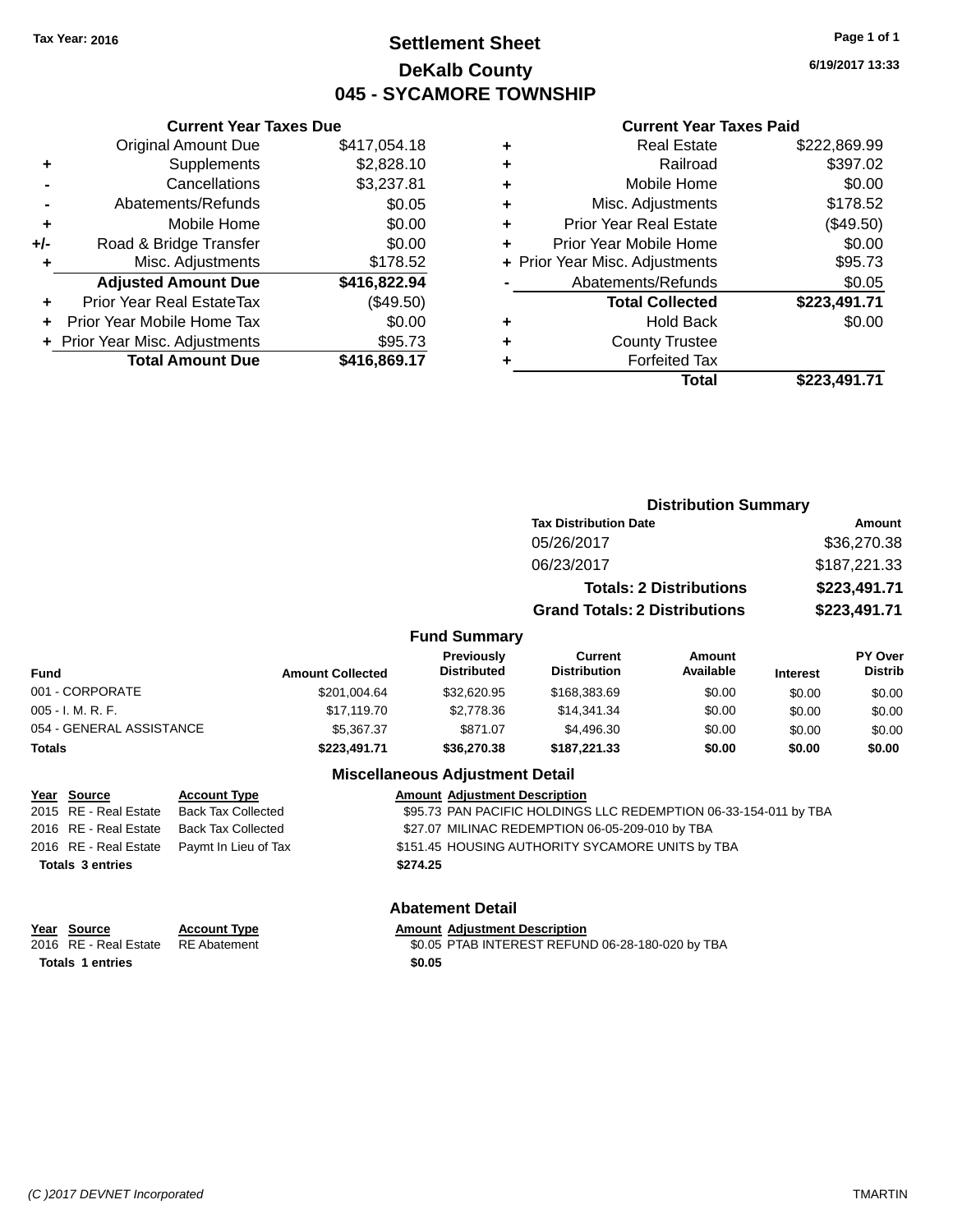# **Settlement Sheet Tax Year: 2016 Page 1 of 1 DeKalb County 046 - SYCAMORE ROAD & BRIDGE**

**6/19/2017 13:33**

#### **Current Year Taxes Paid**

|     | <b>Current Year Taxes Due</b>    |              |
|-----|----------------------------------|--------------|
|     | <b>Original Amount Due</b>       | \$844,613.37 |
| ٠   | Supplements                      | \$5,673.65   |
|     | Cancellations                    | \$6,499.36   |
|     | Abatements/Refunds               | \$0.09       |
| ٠   | Mobile Home                      | \$0.00       |
| +/- | Road & Bridge Transfer           | (\$3,990.47) |
| ٠   | Misc. Adjustments                | \$361.56     |
|     | <b>Adjusted Amount Due</b>       | \$840,158.66 |
| ٠   | <b>Prior Year Real EstateTax</b> | (\$101.07)   |
|     | Prior Year Mobile Home Tax       | \$0.00       |
|     | + Prior Year Misc. Adjustments   | \$193.87     |
|     | <b>Total Amount Due</b>          | \$840,251.46 |
|     |                                  |              |

|   | <b>Real Estate</b>             | \$447,365.69 |
|---|--------------------------------|--------------|
| ٠ | Railroad                       | \$804.03     |
| ٠ | Mobile Home                    | \$0.00       |
| ٠ | Misc. Adjustments              | \$361.56     |
| ٠ | <b>Prior Year Real Estate</b>  | (\$101.07)   |
|   | Prior Year Mobile Home         | \$0.00       |
|   | + Prior Year Misc. Adjustments | \$193.87     |
|   | Abatements/Refunds             | \$0.09       |
|   | <b>Total Collected</b>         | \$448,623.99 |
| ٠ | <b>Hold Back</b>               | \$0.00       |
| ٠ | <b>County Trustee</b>          |              |
|   | <b>Forfeited Tax</b>           |              |
|   | Total                          | \$448,623.99 |
|   |                                |              |

|                  | <b>Road and Bridge Summary</b> |               | <b>Distribution Summary</b>  |              |
|------------------|--------------------------------|---------------|------------------------------|--------------|
| Municipality     | Amt. Due                       | Amt. Distrib. | <b>Tax Distribution Date</b> | Amount       |
| CITY OF SYCAMORE | \$7.449.36                     | \$3.990.47    | 05/26/2017                   | \$72,805.89  |
| <b>Totals</b>    | \$7,449.36                     | \$3.990.47    | 06/23/2017                   | \$375.818.10 |

| <b>Totals: 2 Distributions</b> | \$448,623.99 |
|--------------------------------|--------------|
| Grand Totals: 2 Distributions  | \$448,623.99 |

#### **Fund Summary**

| <b>Fund</b>                             | <b>Amount Collected</b> | <b>Previously</b><br><b>Distributed</b> | <b>Current</b><br><b>Distribution</b> | Amount<br>Available | <b>Interest</b> | PY Over<br><b>Distrib</b> |
|-----------------------------------------|-------------------------|-----------------------------------------|---------------------------------------|---------------------|-----------------|---------------------------|
| $005 - I. M. R. F.$                     | \$10,636.01             | \$1,726.13                              | \$8,909.88                            | \$0.00              | \$0.00          | \$0.00                    |
| 007 - ROAD AND BRIDGE                   | \$6,711.59              | \$1,088.07                              | \$5,623.52                            | \$0.00              | \$0.00          | \$0.00                    |
| 008 - BRIDGE CONST W/COUNTY             | \$21,403.67             | \$3,473.59                              | \$17,930.08                           | \$0.00              | \$0.00          | \$0.00                    |
| 009 - PERMANENT ROAD                    | \$329,592.02            | \$53,489.37                             | \$276,102.65                          | \$0.00              | \$0.00          | \$0.00                    |
| 010 - EQUIPMENT AND BUILDING            | \$64,194.78             | \$10,418.15                             | \$53,776.63                           | \$0.00              | \$0.00          | \$0.00                    |
| 035 - TORT JUDGEMENTS/LIABILITY<br>INS. | \$8,042.96              | \$1,305.29                              | \$6.737.67                            | \$0.00              | \$0.00          | \$0.00                    |
| 047 - SOCIAL SECURITY                   | \$8,042.96              | \$1,305.29                              | \$6,737.67                            | \$0.00              | \$0.00          | \$0.00                    |
| <b>Totals</b>                           | \$448,623,99            | \$72,805.89                             | \$375,818.10                          | \$0.00              | \$0.00          | \$0.00                    |

## **Miscellaneous Adjustment Detail**

| Year Source             | <b>Account Type</b>  | <b>Amount Adjustment Description</b>                              |
|-------------------------|----------------------|-------------------------------------------------------------------|
| 2015 RE - Real Estate   | Back Tax Collected   | \$193.87 PAN PACIFIC HOLDINGS LLC REDEMPTION 06-33-154-011 by TBA |
| 2016 RE - Real Estate   | Back Tax Collected   | \$54.82 MILINAC REDEMPTION 06-05-209-010 by TBA                   |
| 2016 RE - Real Estate   | Paymt In Lieu of Tax | \$306.74 HOUSING AUTHORITY SYCAMORE UNITS by TBA                  |
| <b>Totals 3 entries</b> |                      | \$555.43                                                          |
|                         |                      | <b>Abatement Detail</b>                                           |
|                         |                      |                                                                   |

**Totals 1 entries** \$0.09

**Year Source Account Type Amount Adjustment Description**<br>2016 RE - Real Estate RE Abatement **Amount Adjustment Description** \$0.09 PTAB INTEREST REFUND 06-28-180-020 by TBA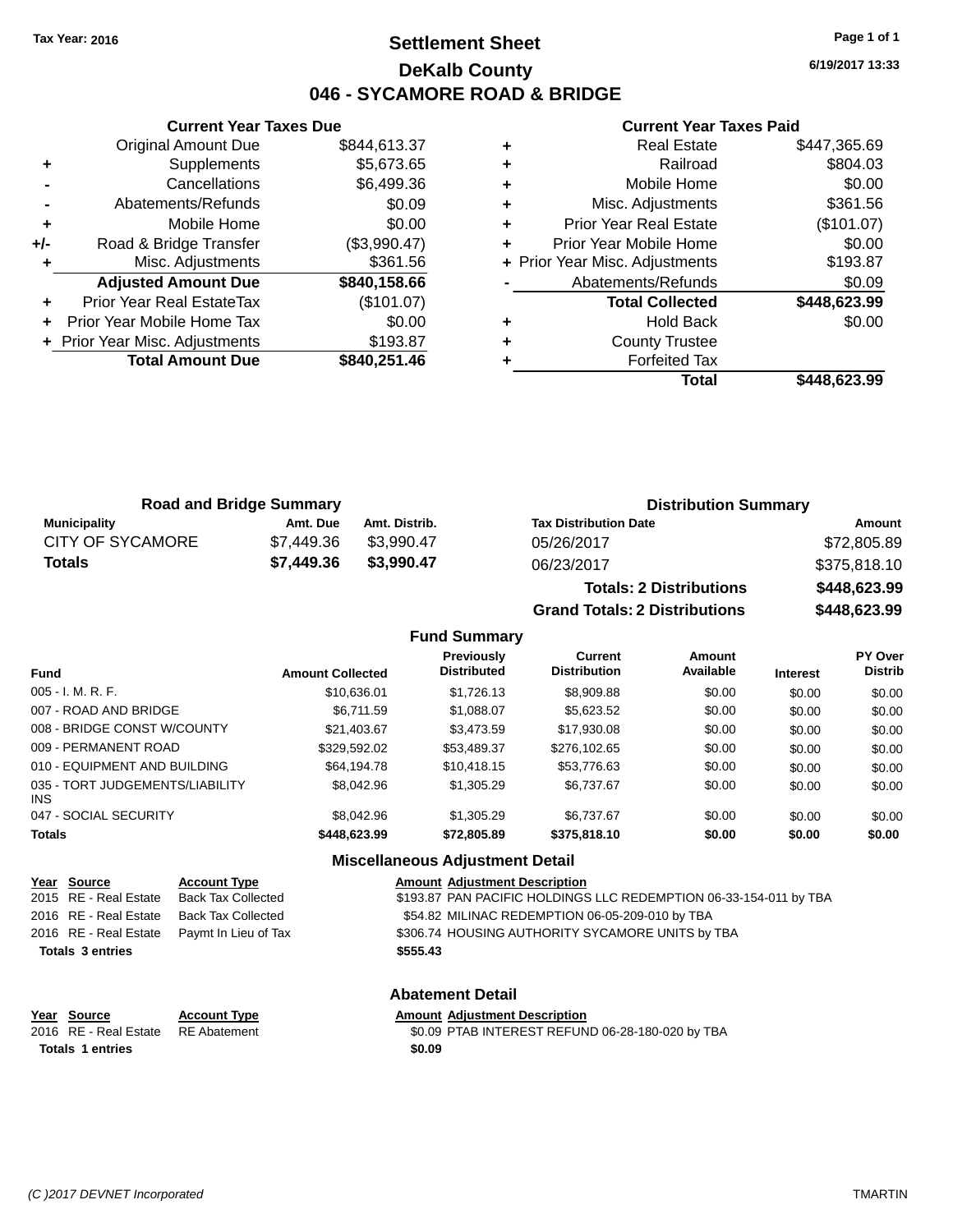# **Settlement Sheet Tax Year: 2016 Page 1 of 1 DeKalb County 047 - VICTOR TOWNSHIP**

**6/19/2017 13:33**

## **Current Year Taxes Paid**

|     | <b>Current Year Taxes Due</b>  |             |  |  |  |
|-----|--------------------------------|-------------|--|--|--|
|     | <b>Original Amount Due</b>     | \$55,163.92 |  |  |  |
| ٠   | Supplements                    | \$393.15    |  |  |  |
|     | Cancellations                  | \$443.24    |  |  |  |
|     | Abatements/Refunds             | \$0.00      |  |  |  |
| ٠   | Mobile Home                    | \$0.00      |  |  |  |
| +/- | Road & Bridge Transfer         | \$0.00      |  |  |  |
|     | Misc. Adjustments              | \$0.00      |  |  |  |
|     | <b>Adjusted Amount Due</b>     | \$55,113.83 |  |  |  |
| ÷   | Prior Year Real EstateTax      | \$0.00      |  |  |  |
|     | Prior Year Mobile Home Tax     | \$0.00      |  |  |  |
|     | + Prior Year Misc. Adjustments | \$0.00      |  |  |  |
|     | <b>Total Amount Due</b>        | \$55,113.83 |  |  |  |
|     |                                |             |  |  |  |

|   | <b>Real Estate</b>             | \$33,104.50 |
|---|--------------------------------|-------------|
| ٠ | Railroad                       | \$12.80     |
| ٠ | Mobile Home                    | \$0.00      |
| ٠ | Misc. Adjustments              | \$0.00      |
| ٠ | <b>Prior Year Real Estate</b>  | \$0.00      |
| ٠ | Prior Year Mobile Home         | \$0.00      |
|   | + Prior Year Misc. Adjustments | \$0.00      |
|   | Abatements/Refunds             | \$0.00      |
|   | <b>Total Collected</b>         | \$33,117.30 |
| ٠ | Hold Back                      | \$0.00      |
| ٠ | <b>County Trustee</b>          |             |
| ٠ | <b>Forfeited Tax</b>           |             |
|   | Total                          | \$33,117.30 |
|   |                                |             |

|                                 |                         |                                         | <b>Distribution Summary</b>          |                                |                 |                           |
|---------------------------------|-------------------------|-----------------------------------------|--------------------------------------|--------------------------------|-----------------|---------------------------|
|                                 |                         |                                         | <b>Tax Distribution Date</b>         |                                | Amount          |                           |
|                                 |                         |                                         | 05/26/2017                           |                                |                 | \$6,571.91                |
|                                 |                         |                                         | 06/23/2017                           |                                |                 | \$26,545.39               |
|                                 |                         |                                         |                                      | <b>Totals: 2 Distributions</b> |                 | \$33,117.30               |
|                                 |                         |                                         | <b>Grand Totals: 2 Distributions</b> |                                |                 | \$33,117.30               |
|                                 |                         | <b>Fund Summary</b>                     |                                      |                                |                 |                           |
| <b>Fund</b>                     | <b>Amount Collected</b> | <b>Previously</b><br><b>Distributed</b> | Current<br><b>Distribution</b>       | Amount<br>Available            | <b>Interest</b> | PY Over<br><b>Distrib</b> |
| 001 - CORPORATE                 | \$28.081.32             | \$5,572.55                              | \$22,508.77                          | \$0.00                         | \$0.00          | \$0.00                    |
| 034 - GENERAL ASSISTANCE        | \$3,834.39              | \$760.91                                | \$3,073.48                           | \$0.00                         | \$0.00          | \$0.00                    |
| 035 - TORT JUDGEMENTS/LIABILITY | \$1,201.59              | \$238.45                                | \$963.14                             | \$0.00                         | \$0.00          | \$0.00                    |

**Totals \$33,117.30 \$6,571.91 \$26,545.39 \$0.00 \$0.00 \$0.00**

INS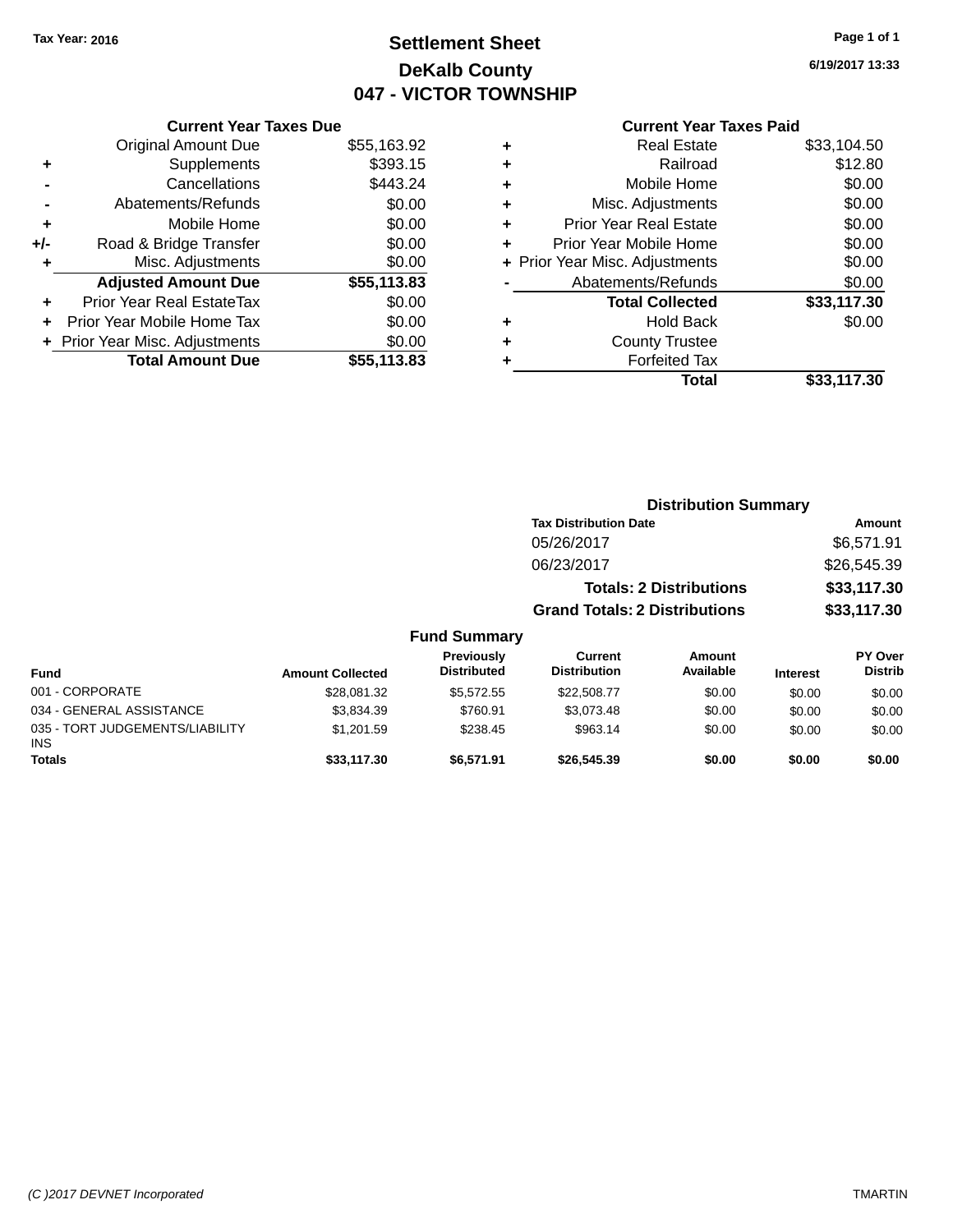# **Settlement Sheet Tax Year: 2016 Page 1 of 1 DeKalb County 048 - VICTOR ROAD & BRIDGE**

**6/19/2017 13:33**

#### **Current Year Taxes Paid**

|     | <b>Current Year Taxes Due</b>  |              |  |  |
|-----|--------------------------------|--------------|--|--|
|     | <b>Original Amount Due</b>     | \$106,350.88 |  |  |
| ٠   | Supplements                    | \$757.95     |  |  |
|     | Cancellations                  | \$854.52     |  |  |
|     | Abatements/Refunds             | \$0.00       |  |  |
| ÷   | Mobile Home                    | \$0.00       |  |  |
| +/- | Road & Bridge Transfer         | \$0.00       |  |  |
|     | Misc. Adjustments              | \$0.00       |  |  |
|     | <b>Adjusted Amount Due</b>     | \$106,254.31 |  |  |
|     | Prior Year Real EstateTax      | \$0.00       |  |  |
|     | Prior Year Mobile Home Tax     | \$0.00       |  |  |
|     | + Prior Year Misc. Adjustments | \$0.00       |  |  |
|     | <b>Total Amount Due</b>        | \$106.254.31 |  |  |
|     |                                |              |  |  |

| ٠ | <b>Real Estate</b>             | \$63,822.50 |
|---|--------------------------------|-------------|
| ٠ | Railroad                       | \$24.68     |
| ٠ | Mobile Home                    | \$0.00      |
| ٠ | Misc. Adjustments              | \$0.00      |
| ٠ | <b>Prior Year Real Estate</b>  | \$0.00      |
| ٠ | Prior Year Mobile Home         | \$0.00      |
|   | + Prior Year Misc. Adjustments | \$0.00      |
|   | Abatements/Refunds             | \$0.00      |
|   | <b>Total Collected</b>         | \$63,847.18 |
| ٠ | <b>Hold Back</b>               | \$0.00      |
| ٠ | <b>County Trustee</b>          |             |
| ٠ | <b>Forfeited Tax</b>           |             |
|   | Total                          | \$63,847.18 |
|   |                                |             |

| <b>Distribution Summary</b>          |             |
|--------------------------------------|-------------|
| <b>Tax Distribution Date</b>         | Amount      |
| 05/26/2017                           | \$12,670.06 |
| 06/23/2017                           | \$51,177.12 |
| <b>Totals: 2 Distributions</b>       | \$63,847.18 |
| <b>Grand Totals: 2 Distributions</b> | \$63,847.18 |

## **Fund Summary**

| <b>Fund</b>                            | <b>Amount Collected</b> | <b>Previously</b><br><b>Distributed</b> | Current<br><b>Distribution</b> | Amount<br>Available | <b>Interest</b> | <b>PY Over</b><br><b>Distrib</b> |
|----------------------------------------|-------------------------|-----------------------------------------|--------------------------------|---------------------|-----------------|----------------------------------|
| 007 - ROAD AND BRIDGE                  | \$35,569.64             | \$7,058.56                              | \$28,511.08                    | \$0.00              | \$0.00          | \$0.00                           |
| 008 - BRIDGE CONST W/COUNTY            | \$1,278,48              | \$253.71                                | \$1.024.77                     | \$0.00              | \$0.00          | \$0.00                           |
| 009 - PERMANENT ROAD                   | \$18,512.11             | \$3.673.61                              | \$14.838.50                    | \$0.00              | \$0.00          | \$0.00                           |
| 010 - EQUIPMENT AND BUILDING           | \$7,272,00              | \$1,443.08                              | \$5,828,92                     | \$0.00              | \$0.00          | \$0.00                           |
| 035 - TORT JUDGEMENTS/LIABILITY<br>INS | \$1.214.95              | \$241.10                                | \$973.85                       | \$0.00              | \$0.00          | \$0.00                           |
| <b>Totals</b>                          | \$63,847.18             | \$12,670.06                             | \$51.177.12                    | \$0.00              | \$0.00          | \$0.00                           |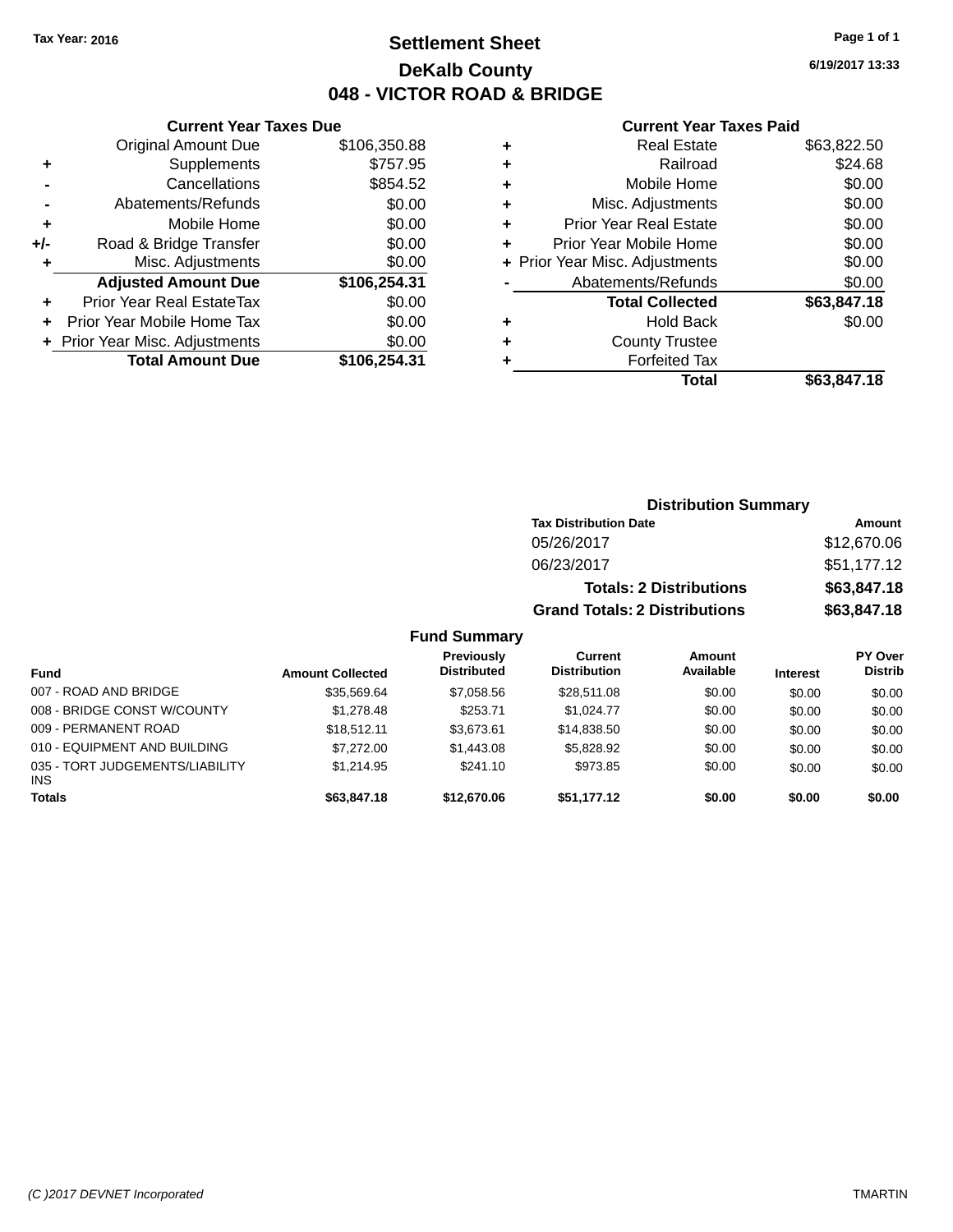# **Settlement Sheet Tax Year: 2016 Page 1 of 1 DeKalb County 056 - TOWN OF CORTLAND**

**6/19/2017 13:33**

#### **Current Year Taxes Paid**

|     | <b>Current Year Taxes Due</b>  |              |  |  |  |
|-----|--------------------------------|--------------|--|--|--|
|     | <b>Original Amount Due</b>     | \$635,929.05 |  |  |  |
| ٠   | Supplements                    | \$4,095.11   |  |  |  |
|     | Cancellations                  | \$7,980.36   |  |  |  |
|     | Abatements/Refunds             | \$0.00       |  |  |  |
| ٠   | Mobile Home                    | \$0.00       |  |  |  |
| +/- | Road & Bridge Transfer         | \$13,903.09  |  |  |  |
|     | \$4.60<br>Misc. Adjustments    |              |  |  |  |
|     | <b>Adjusted Amount Due</b>     | \$645,951.49 |  |  |  |
| ٠   | Prior Year Real EstateTax      | \$2.15       |  |  |  |
|     | Prior Year Mobile Home Tax     | \$0.00       |  |  |  |
|     | + Prior Year Misc. Adjustments | \$129.21     |  |  |  |
|     | <b>Total Amount Due</b>        | \$646,082.85 |  |  |  |
|     |                                |              |  |  |  |

| ٠ | <b>Real Estate</b>             | \$336,366.13 |
|---|--------------------------------|--------------|
| ٠ | Railroad                       | \$970.77     |
| ٠ | Mobile Home                    | \$0.00       |
| ٠ | Misc. Adjustments              | \$4.60       |
| ٠ | <b>Prior Year Real Estate</b>  | \$2.15       |
| ٠ | Prior Year Mobile Home         | \$0.00       |
|   | + Prior Year Misc. Adjustments | \$129.21     |
|   | Abatements/Refunds             | \$0.00       |
|   | <b>Total Collected</b>         | \$337,472.86 |
| ٠ | <b>Hold Back</b>               | \$0.00       |
| ٠ | <b>County Trustee</b>          |              |
| ٠ | <b>Forfeited Tax</b>           |              |
|   | Total                          | \$337,472.86 |
|   |                                |              |

| <b>Road and Bridge Summary</b>   |                         |                         | <b>Distribution Summary</b>    |              |  |
|----------------------------------|-------------------------|-------------------------|--------------------------------|--------------|--|
| <b>Rd./Br. District</b>          | Amt. Due                | Amt. Distrib.           | <b>Tax Distribution Date</b>   | Amount       |  |
| <b>CORTLAND ROAD &amp; BRIDG</b> | \$26,410.19 \$13,903.09 |                         | 05/26/2017                     | \$27,453.08  |  |
| Totals                           |                         | \$26,410.19 \$13,903.09 | 06/23/2017                     | \$310,019.78 |  |
|                                  |                         |                         | <b>Totals: 2 Distributions</b> | \$337,472.86 |  |

**Grand Totals: 2 Distributions \$337,472.86**

## **Fund Summary**

| <b>Fund</b>             | <b>Amount Collected</b> | Previously<br><b>Distributed</b> | Current<br><b>Distribution</b> | Amount<br>Available | <b>Interest</b> | PY Over<br><b>Distrib</b> |
|-------------------------|-------------------------|----------------------------------|--------------------------------|---------------------|-----------------|---------------------------|
| 001 - CORPORATE         | \$232,001.47            | \$18,483,75                      | \$213,517.72                   | \$0.00              | \$0.00          | \$0.00                    |
| $005 - I. M. R. F.$     | \$28,194.58             | \$2,246.29                       | \$25,948.29                    | \$0.00              | \$0.00          | \$0.00                    |
| 007 - ROAD AND BRIDGE   | \$13,903.09             | \$1.674.00                       | \$12,229.09                    | \$0.00              | \$0.00          | \$0.00                    |
| 014 - POLICE PROTECTION | \$37.423.43             | \$2,981.56                       | \$34.441.87                    | \$0.00              | \$0.00          | \$0.00                    |
| 047 - SOCIAL SECURITY   | \$25,950.29             | \$2,067.48                       | \$23.882.81                    | \$0.00              | \$0.00          | \$0.00                    |
| <b>Totals</b>           | \$337,472.86            | \$27,453.08                      | \$310,019.78                   | \$0.00              | \$0.00          | \$0.00                    |

| <u>Year Source</u>      | <b>Account Type</b>       | <b>Amount Adjustment Description</b>              |
|-------------------------|---------------------------|---------------------------------------------------|
| 2015 RE - Real Estate   | <b>Back Tax Collected</b> | \$112.96 ENGSTROM REDEMPTION 09-29-182-013 by TBA |
| 2015 RE - Real Estate   | Back Tax Collected        | \$16.25 TRUSTEE SALE 09-29-252-001 by TBA         |
| 2016 RE - Real Estate   | <b>Back Tax Collected</b> | \$4.60 TRUSTEE SALE 09-17-385-0110 by TBA         |
| <b>Totals 3 entries</b> |                           | \$133.81                                          |
|                         |                           |                                                   |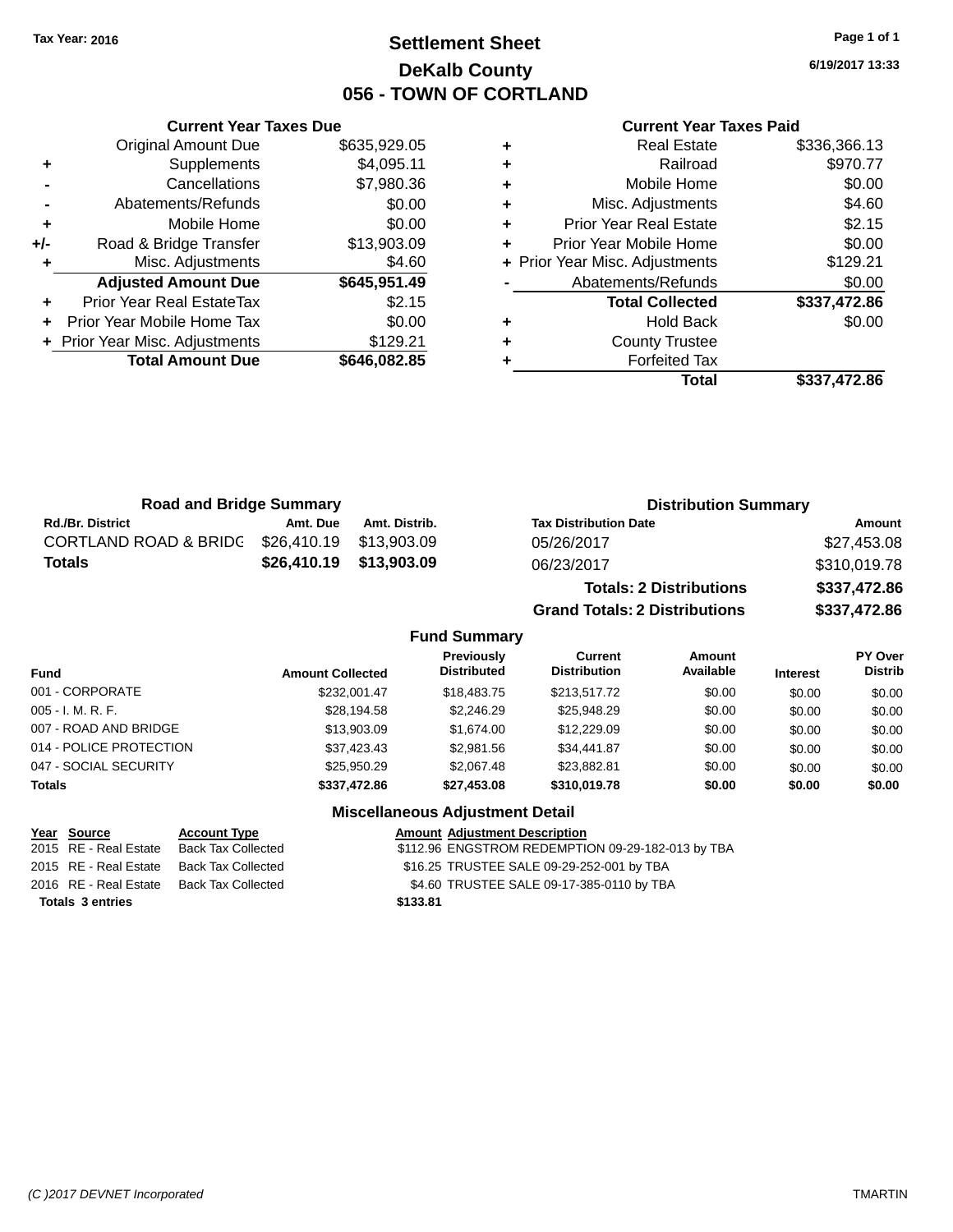# **Settlement Sheet Tax Year: 2016 Page 1 of 1 DeKalb County 057 - CORTLAND LIBRARY**

**6/19/2017 13:33**

## **Current Year Taxes Paid**

|       | <b>Current Year Taxes Due</b>  |              |  |  |  |
|-------|--------------------------------|--------------|--|--|--|
|       | <b>Original Amount Due</b>     | \$222,162.55 |  |  |  |
| ÷     | Supplements                    | \$1,373.41   |  |  |  |
|       | Cancellations                  | \$2,709.46   |  |  |  |
|       | Abatements/Refunds             | \$0.00       |  |  |  |
| ٠     | Mobile Home                    | \$0.00       |  |  |  |
| $+/-$ | Road & Bridge Transfer         | \$0.00       |  |  |  |
|       | \$1.61<br>Misc. Adjustments    |              |  |  |  |
|       | <b>Adjusted Amount Due</b>     | \$220,828.11 |  |  |  |
| ÷     | Prior Year Real EstateTax      | \$0.00       |  |  |  |
|       | Prior Year Mobile Home Tax     | \$0.00       |  |  |  |
|       | + Prior Year Misc. Adjustments | \$45.14      |  |  |  |
|       | <b>Total Amount Due</b>        | \$220,873.25 |  |  |  |
|       |                                |              |  |  |  |

| ٠ | <b>Real Estate</b>             | \$112,667.27 |
|---|--------------------------------|--------------|
| ٠ | Railroad                       | \$325.59     |
| ٠ | Mobile Home                    | \$0.00       |
| ٠ | Misc. Adjustments              | \$1.61       |
| ٠ | <b>Prior Year Real Estate</b>  | \$0.00       |
| ٠ | Prior Year Mobile Home         | \$0.00       |
|   | + Prior Year Misc. Adjustments | \$45.14      |
|   | Abatements/Refunds             | \$0.00       |
|   | <b>Total Collected</b>         | \$113,039.61 |
| ٠ | <b>Hold Back</b>               | \$0.00       |
| ٠ | <b>County Trustee</b>          |              |
| ٠ | <b>Forfeited Tax</b>           |              |
|   | Total                          | \$113,039.61 |
|   |                                |              |

## **Distribution Summary Tax Distribution Date Amount** 05/26/2017 \$9,005.99 06/23/2017 \$104,033.62 **Totals: 2 Distributions \$113,039.61 Grand Totals: 2 Distributions \$113,039.61**

## **Fund Summary**

| <b>Fund</b>                                         | <b>Amount Collected</b> | <b>Previously</b><br><b>Distributed</b> | Current<br><b>Distribution</b> | Amount<br>Available | <b>Interest</b> | <b>PY Over</b><br><b>Distrib</b> |
|-----------------------------------------------------|-------------------------|-----------------------------------------|--------------------------------|---------------------|-----------------|----------------------------------|
| 004 - OPERATIONS & MAINTENANCE                      | \$483.83                | \$38.56                                 | \$445.27                       | \$0.00              | \$0.00          | \$0.00                           |
| $005 - I. M. R. F.$                                 | \$982.54                | \$78.28                                 | \$904.26                       | \$0.00              | \$0.00          | \$0.00                           |
| 016 - LIBRARY (township, municipalities)            | \$108,625.52            | \$8.654.31                              | \$99.971.21                    | \$0.00              | \$0.00          | \$0.00                           |
| 027 - AUDIT                                         | \$246.42                | \$19.63                                 | \$226.79                       | \$0.00              | \$0.00          | \$0.00                           |
| 035 - TORT JUDGMENTS, LIABILITY<br><b>INSURANCE</b> | \$739.16                | \$58.89                                 | \$680.27                       | \$0.00              | \$0.00          | \$0.00                           |
| 047 - SOCIAL SECURITY                               | \$1.962.14              | \$156.32                                | \$1,805.82                     | \$0.00              | \$0.00          | \$0.00                           |
| <b>Totals</b>                                       | \$113,039.61            | \$9,005.99                              | \$104.033.62                   | \$0.00              | \$0.00          | \$0.00                           |

| Year Source             | <b>Account Type</b>                      | <b>Amount Adjustment Description</b>             |
|-------------------------|------------------------------------------|--------------------------------------------------|
| 2015 RE - Real Estate   | Back Tax Collected                       | \$39.46 ENGSTROM REDEMPTION 09-29-182-013 by TBA |
| 2015 RE - Real Estate   | Back Tax Collected                       | \$5.68 TRUSTEE SALE 09-29-252-001 by TBA         |
|                         | 2016 RE - Real Estate Back Tax Collected | \$1.61 TRUSTEE SALE 09-17-385-0110 by TBA        |
| <b>Totals 3 entries</b> |                                          | \$46.75                                          |
|                         |                                          |                                                  |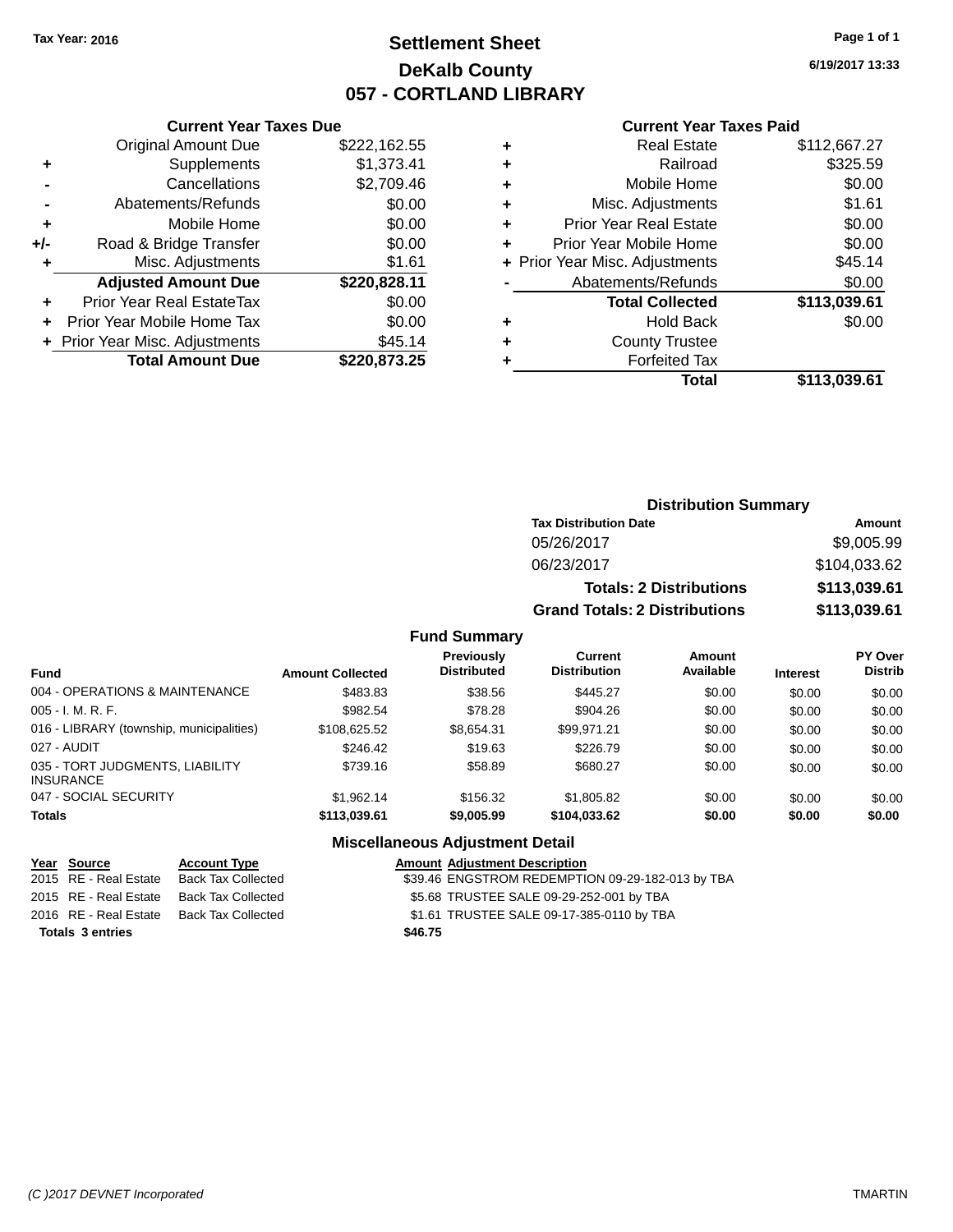# **Settlement Sheet Tax Year: 2016 Page 1 of 2 DeKalb County 058 - CITY OF DEKALB**

**6/19/2017 13:33**

|     | <b>Current Year Taxes Due</b>  |                |  |  |
|-----|--------------------------------|----------------|--|--|
|     | Original Amount Due            | \$6,056,973.01 |  |  |
| ÷   | Supplements                    | \$83,266.20    |  |  |
|     | Cancellations                  | \$133,342.04   |  |  |
|     | Abatements/Refunds             | \$0.00         |  |  |
| ٠   | Mobile Home                    | \$0.00         |  |  |
| +/- | Road & Bridge Transfer         | \$74,805.66    |  |  |
| ٠   | Misc. Adjustments              | \$1,620.49     |  |  |
|     | <b>Adjusted Amount Due</b>     | \$6,083,323.32 |  |  |
| ٠   | Prior Year Real EstateTax      | (\$1,160.84)   |  |  |
|     | Prior Year Mobile Home Tax     | \$0.00         |  |  |
|     | + Prior Year Misc. Adjustments | \$4,339.65     |  |  |
|     | <b>Total Amount Due</b>        | \$6,086,502.13 |  |  |
|     |                                |                |  |  |

## **Current Year Taxes Paid**

|   | <b>Real Estate</b>             | \$3,156,856.25 |
|---|--------------------------------|----------------|
| ٠ | Railroad                       | \$12,097.77    |
| ٠ | Mobile Home                    | \$0.00         |
| ٠ | Misc. Adjustments              | \$1,620.49     |
|   | <b>Prior Year Real Estate</b>  | (\$1,160.84)   |
|   | Prior Year Mobile Home         | \$0.00         |
|   | + Prior Year Misc. Adjustments | \$4,339.65     |
|   | Abatements/Refunds             | \$0.00         |
|   | <b>Total Collected</b>         | \$3,173,753.32 |
| ٠ | <b>Hold Back</b>               | \$0.00         |
|   | <b>County Trustee</b>          |                |
|   | <b>Forfeited Tax</b>           |                |
|   | Total                          | \$3,173,753.32 |
|   |                                |                |

| <b>Road and Bridge Summary</b>   |              |               | <b>Distribution Summary</b>          |                |  |
|----------------------------------|--------------|---------------|--------------------------------------|----------------|--|
| <b>Rd./Br. District</b>          | Amt. Due     | Amt. Distrib. | <b>Tax Distribution Date</b>         | Amount         |  |
| AFTON ROAD & BRIDGE              | \$12,837.65  | \$7.493.17    | 05/26/2017                           | \$593,383.27   |  |
| <b>CORTLAND ROAD &amp; BRIDG</b> | \$1.902.49   | \$1.001.66    | 06/23/2017                           | \$2,580,370.05 |  |
| DEKALB ROAD & BRIDGE             | \$128,685.10 | \$66,310.83   | <b>Totals: 2 Distributions</b>       | \$3,173,753.32 |  |
| <b>Totals</b>                    | \$143,425.24 | \$74,805.66   | <b>Grand Totals: 2 Distributions</b> | \$3,173,753.32 |  |

## **Fund Summary**

| <b>Fund</b>                 | <b>Amount Collected</b> | <b>Previously</b><br><b>Distributed</b> | <b>Current</b><br><b>Distribution</b> | Amount<br>Available | <b>Interest</b> | PY Over<br><b>Distrib</b> |
|-----------------------------|-------------------------|-----------------------------------------|---------------------------------------|---------------------|-----------------|---------------------------|
| 001 - CORPORATE             | \$421,645.89            | \$78,859.79                             | \$342,786.10                          | \$0.00              | \$0.00          | \$0.00                    |
| 003 - BONDS AND INTEREST    | \$251,476.51            | \$47,033.28                             | \$204.443.23                          | \$0.00              | \$0.00          | \$0.00                    |
| $005 - I. M. R. F.$         | \$37,097.51             | \$6,938.29                              | \$30,159.22                           | \$0.00              | \$0.00          | \$0.00                    |
| 007 - ROAD AND BRIDGE       | \$74.805.66             | \$13,791,74                             | \$61,013.92                           | \$0.00              | \$0.00          | \$0.00                    |
| 013 - FIREFIGHTER'S PENSION | \$1,347,041.28          | \$251.935.11                            | \$1,095,106.17                        | \$0.00              | \$0.00          | \$0.00                    |
| 015 - POLICE PENSION        | \$1,041,686.47          | \$194.825.06                            | \$846,861.41                          | \$0.00              | \$0.00          | \$0.00                    |
| 047 - SOCIAL SECURITY       | \$0.00                  | \$0.00                                  | \$0.00                                | \$0.00              | \$0.00          | \$0.00                    |
| <b>Totals</b>               | \$3,173,753.32          | \$593.383.27                            | \$2,580,370,05                        | \$0.00              | \$0.00          | \$0.00                    |

| Year Source           | <b>Account Type</b>       | <b>Amount Adjustment Description</b>                           |
|-----------------------|---------------------------|----------------------------------------------------------------|
| 2015 RE - Real Estate | <b>Back Tax Collected</b> | \$134.37 MOONEY REDEMPTION 08-23-184-002 by TBA                |
| 2015 RE - Real Estate | <b>Back Tax Collected</b> | \$347.55 1827 LINCOLN HWY CORP REDEMPTION 08-24-352-024 by TBA |
| 2015 RE - Real Estate | <b>Back Tax Collected</b> | \$115.84 RIVERMIST REDEMPTION 08-02-324-004 by TBA             |
| 2015 RE - Real Estate | <b>Back Tax Collected</b> | \$115.84 RIVERMIST REDEMPTION 08-02-351-013 by TBA             |
| 2015 RE - Real Estate | <b>Back Tax Collected</b> | \$115.84 RIVERMIST REDEMPTION 08-02-351-017 by TBA             |
| 2015 RE - Real Estate | <b>Back Tax Collected</b> | \$115.84 RIVERMIST REDEMPTION 08-02-351-020 by TBA             |
| 2015 RE - Real Estate | <b>Back Tax Collected</b> | \$115.84 RIVERMIST REDEMPTION 08-02-351-022 by TBA             |
| 2015 RE - Real Estate | <b>Back Tax Collected</b> | \$115.84 RIVERMIST REDEMPTION 08-02-354-001 by TBA             |
| 2015 RE - Real Estate | <b>Back Tax Collected</b> | \$115.84 RIVERMIST REDEMPTION 08-02-354-008 by TBA             |
| 2015 RE - Real Estate | <b>Back Tax Collected</b> | \$115.84 RIVERMIST REDEMPTION 08-02-354-012 by TBA             |
| 2015 RE - Real Estate | <b>Back Tax Collected</b> | \$115.84 RIVERMIST REDEMPTION 08-02-370-001 by TBA             |
| 2015 RE - Real Estate | <b>Back Tax Collected</b> | \$115.84 RIVERMIST REDEMPTION 08-02-370-002 by TBA             |
| 2015 RE - Real Estate | <b>Back Tax Collected</b> | \$115.84 RIVERMIST REDEMPTION 08-02-370-003 by TBA             |
| 2015 RE - Real Estate | <b>Back Tax Collected</b> | \$115.84 RIVERMIST REDEMPTION 08-02-370-004 by TBA             |
| 2015 RE - Real Estate | <b>Back Tax Collected</b> | \$73.57 RIVERMIST REDEMPTION 08-02-373-001 by TBA              |
| 2015 RE - Real Estate | <b>Back Tax Collected</b> | \$49.84 RIVERMIST REDEMPTION 08-02-377-001 by TBA              |
| 2015 RE - Real Estate | <b>Back Tax Collected</b> | \$13.98 RIVERMIST REDEMPTION 08-11-100-045 by TBA              |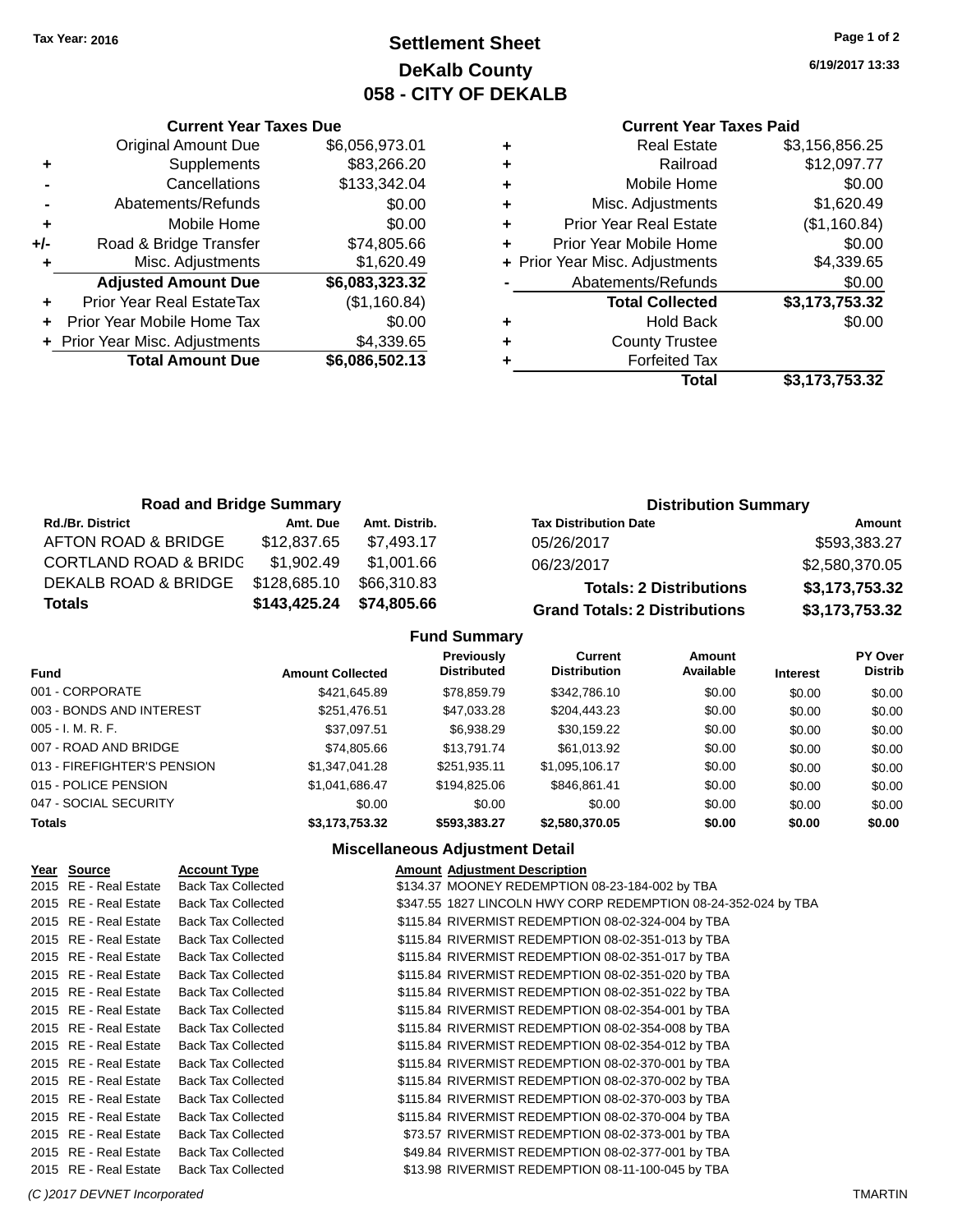# **Settlement Sheet Tax Year: 2016 Page 2 of 2 DeKalb County**

**6/19/2017 13:33**

| Year Source              | <b>Account Type</b>       | <b>Amount Adjustment Description</b>               |
|--------------------------|---------------------------|----------------------------------------------------|
| 2015 RE - Real Estate    | <b>Back Tax Collected</b> | \$6.62 RIVERMIST REDEMPTION 15-15-228-013 by TBA   |
| 2015 RE - Real Estate    | <b>Back Tax Collected</b> | \$115.84 RIVERMIST REDEMPTION 08-02-323-005 by TBA |
| 2015 RE - Real Estate    | <b>Back Tax Collected</b> | \$71.65 VOID HEL EXEMPTION 08-14-478-035 by TBA    |
| 2015 RE - Real Estate    | <b>Back Tax Collected</b> | \$1,536.31 MOONEY REDEMPTION 08-23-184-020 by TBA  |
| 2015 RE - Real Estate    | <b>Back Tax Collected</b> | \$317.62 MOONEY REDEMPTION 08-23-184-003 by TBA    |
| 2015 RE - Real Estate    | <b>Back Tax Collected</b> | \$282.22 MOONEY REDEMPTION 08-12-184-027 by TBA    |
| 2016 RE - Real Estate    | Paymt In Lieu of Tax      | \$1,620.49 HOUSING AUTHORITY DEKALB UNITS by TBA   |
| <b>Totals 24 entries</b> |                           | \$5,960.14                                         |
|                          |                           |                                                    |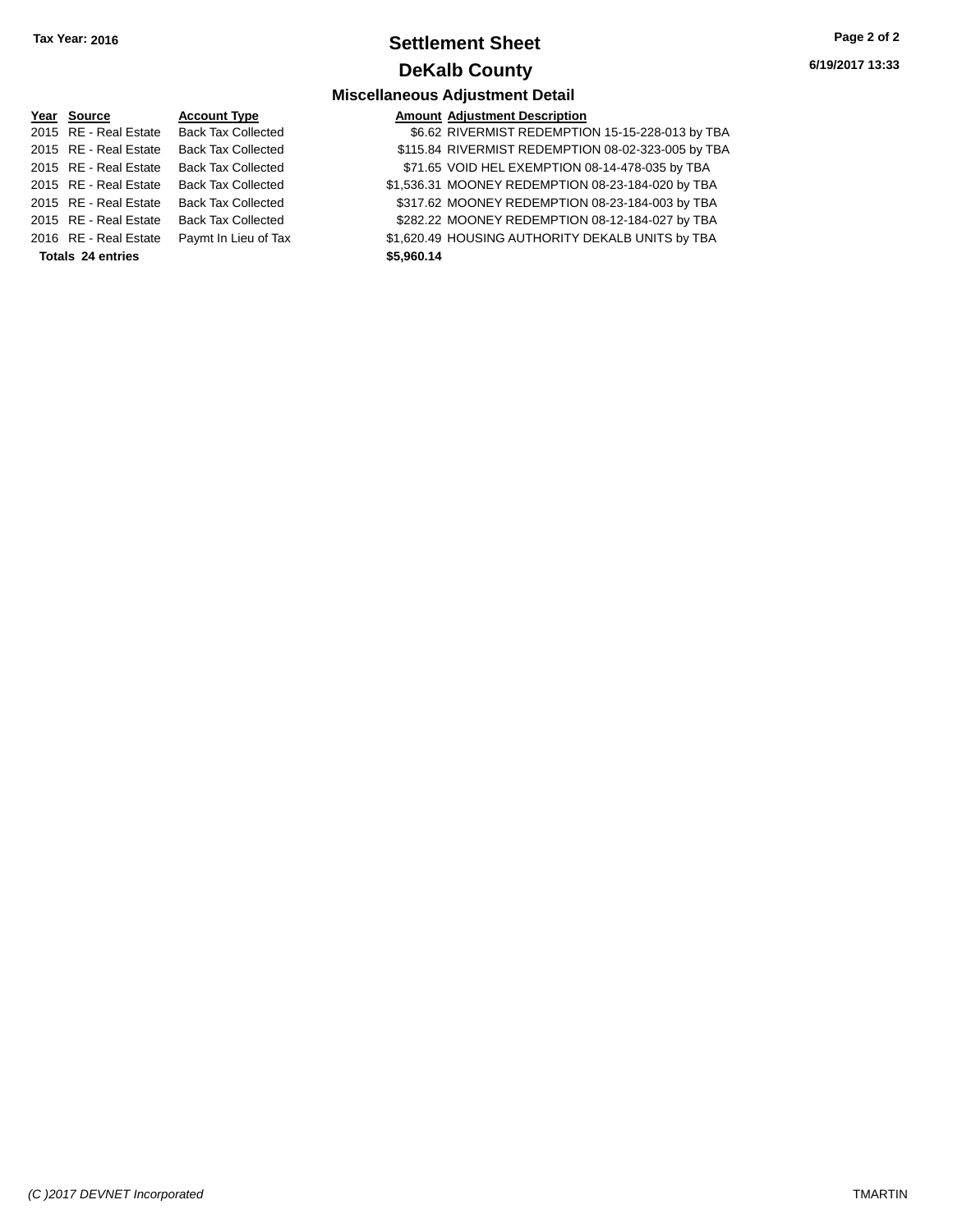# **Settlement Sheet Tax Year: 2016 Page 1 of 2 DeKalb County 059 - DE KALB LIBRARY**

**6/19/2017 13:33**

#### **Current Year Taxes Paid**

|     | <b>Current Year Taxes Due</b>  |                |
|-----|--------------------------------|----------------|
|     | <b>Original Amount Due</b>     | \$2,298,567.18 |
| ٠   | Supplements                    | \$30,608.49    |
|     | Cancellations                  | \$49,595.95    |
|     | Abatements/Refunds             | \$0.00         |
| ٠   | Mobile Home                    | \$0.00         |
| +/- | Road & Bridge Transfer         | \$0.00         |
| ٠   | Misc. Adjustments              | \$614.96       |
|     | <b>Adjusted Amount Due</b>     | \$2,280,194.68 |
| ٠   | Prior Year Real EstateTax      | (\$460.84)     |
| ÷   | Prior Year Mobile Home Tax     | \$0.00         |
|     | + Prior Year Misc. Adjustments | \$1,784.59     |
|     | <b>Total Amount Due</b>        | \$2,281,518.43 |

| ٠ | <b>Real Estate</b>             | \$1,169,732.71 |
|---|--------------------------------|----------------|
| ٠ | Railroad                       | \$4,493.51     |
| ٠ | Mobile Home                    | \$0.00         |
| ٠ | Misc. Adjustments              | \$614.96       |
| ٠ | <b>Prior Year Real Estate</b>  | (\$460.84)     |
| ٠ | Prior Year Mobile Home         | \$0.00         |
|   | + Prior Year Misc. Adjustments | \$1,784.59     |
|   | Abatements/Refunds             | \$0.00         |
|   | <b>Total Collected</b>         | \$1,176,164.93 |
| ٠ | <b>Hold Back</b>               | \$0.00         |
| ٠ | <b>County Trustee</b>          |                |
| ٠ | <b>Forfeited Tax</b>           |                |
|   | Total                          | \$1,176,164.93 |
|   |                                |                |

# **Distribution Summary Tax Distribution Date Amount** 05/26/2017 \$220,090.32 06/23/2017 \$956,074.61 **Totals: 2 Distributions \$1,176,164.93 Grand Totals: 2 Distributions \$1,176,164.93**

## **Fund Summary**

|                                          |                         | Previouslv         | Current             | Amount    |                 | PY Over        |
|------------------------------------------|-------------------------|--------------------|---------------------|-----------|-----------------|----------------|
| Fund                                     | <b>Amount Collected</b> | <b>Distributed</b> | <b>Distribution</b> | Available | <b>Interest</b> | <b>Distrib</b> |
| 016 - LIBRARY (township, municipalities) | \$1.176.164.93          | \$220,090.32       | \$956.074.61        | \$0.00    | \$0.00          | \$0.00         |
| Totals                                   | \$1.176.164.93          | \$220.090.32       | \$956.074.61        | \$0.00    | \$0.00          | \$0.00         |

| Year Source           | <b>Account Type</b>       | <b>Amount Adjustment Description</b>                           |
|-----------------------|---------------------------|----------------------------------------------------------------|
| 2015 RE - Real Estate | <b>Back Tax Collected</b> | \$55.26 MOONEY REDEMPTION 08-23-184-002 by TBA                 |
| 2015 RE - Real Estate | <b>Back Tax Collected</b> | \$142.92 1827 LINCOLN HWY CORP REDEMPTION 08-24-352-024 by TBA |
| 2015 RE - Real Estate | <b>Back Tax Collected</b> | \$47.64 RIVERMIST REDEMPTION 08-02-324-004 by TBA              |
| 2015 RE - Real Estate | <b>Back Tax Collected</b> | \$47.64 RIVERMIST REDEMPTION 08-02-351-013 by TBA              |
| 2015 RE - Real Estate | <b>Back Tax Collected</b> | \$47.64 RIVERMIST REDEMPTION 08-02-351-017 by TBA              |
| 2015 RE - Real Estate | <b>Back Tax Collected</b> | \$47.64 RIVERMIST REDEMPTION 08-02-351-020 by TBA              |
| 2015 RE - Real Estate | <b>Back Tax Collected</b> | \$47.64 RIVERMIST REDEMPTION 08-02-351-022 by TBA              |
| 2015 RE - Real Estate | <b>Back Tax Collected</b> | \$47.64 RIVERMIST REDEMPTION 08-02-354-001 by TBA              |
| 2015 RE - Real Estate | <b>Back Tax Collected</b> | \$47.64 RIVERMIST REDEMPTION 08-02-354-008 by TBA              |
| 2015 RE - Real Estate | <b>Back Tax Collected</b> | \$47.64 RIVERMIST REDEMPTION 08-02-354-012 by TBA              |
| 2015 RE - Real Estate | <b>Back Tax Collected</b> | \$47.64 RIVERMIST REDEMPTION 08-02-370-001 by TBA              |
| 2015 RE - Real Estate | <b>Back Tax Collected</b> | \$47.64 RIVERMIST REDEMPTION 08-02-370-002 by TBA              |
| 2015 RE - Real Estate | <b>Back Tax Collected</b> | \$47.64 RIVERMIST REDEMPTION 08-02-370-003 by TBA              |
| 2015 RE - Real Estate | <b>Back Tax Collected</b> | \$47.64 RIVERMIST REDEMPTION 08-02-370-004 by TBA              |
| 2015 RE - Real Estate | <b>Back Tax Collected</b> | \$30.25 RIVERMIST REDEMPTION 08-02-373-001 by TBA              |
| 2015 RE - Real Estate | <b>Back Tax Collected</b> | \$20.50 RIVERMIST REDEMPTION 08-02-377-001 by TBA              |
| 2015 RE - Real Estate | <b>Back Tax Collected</b> | \$5.75 RIVERMIST REDEMPTION 08-11-100-045 by TBA               |
| 2015 RE - Real Estate | <b>Back Tax Collected</b> | \$2.72 RIVERMIST REDEMPTION 15-15-228-013 by TBA               |
| 2015 RE - Real Estate | <b>Back Tax Collected</b> | \$47.64 RIVERMIST REDEMPTION 08-02-323-005 by TBA              |
| 2015 RE - Real Estate | <b>Back Tax Collected</b> | \$29.46 VOID HEL EXEMPTION 08-14-478-035 by TBA                |
| 2015 RE - Real Estate | <b>Back Tax Collected</b> | \$631.75 MOONEY REDEMPTION 08-23-184-020 by TBA                |
| 2015 RE - Real Estate | <b>Back Tax Collected</b> | \$130.61 MOONEY REDEMPTION 08-23-184-003 by TBA                |
| 2015 RE - Real Estate | <b>Back Tax Collected</b> | \$116.05 MOONEY REDEMPTION 08-12-184-027 by TBA                |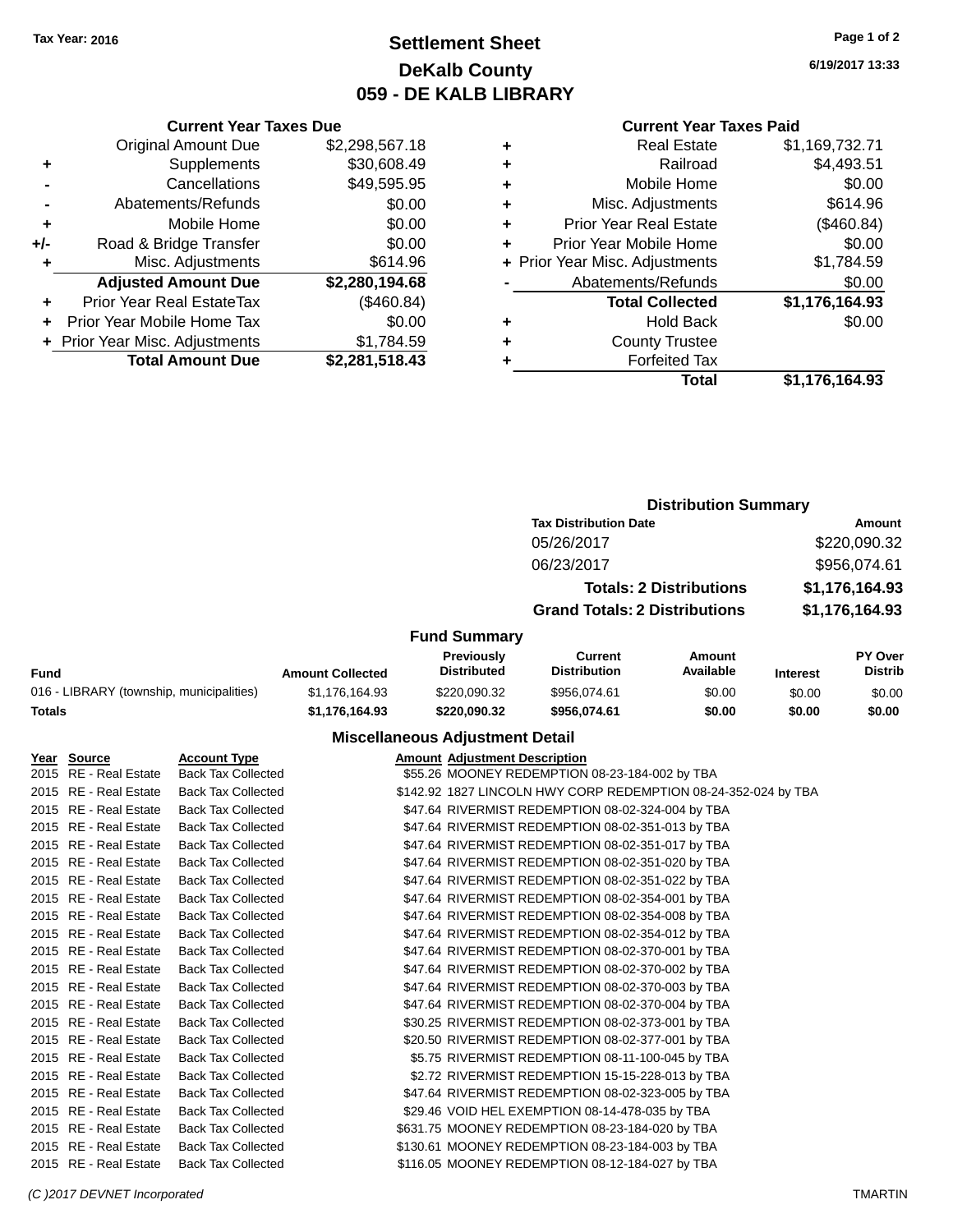# **Settlement Sheet Tax Year: 2016 Page 2 of 2**

**6/19/2017 13:33**

# **DeKalb County Miscellaneous Adjustment Detail**

**<u>Year Source</u> Account Type**<br>
2016 RE - Real Estate Paymt In Lieu of Tax

**Totals \$2,399.55 24 entries**

Amount Adjustment Description<br>\$614.96 HOUSING AUTHORITY DEKALB UNITS by TBA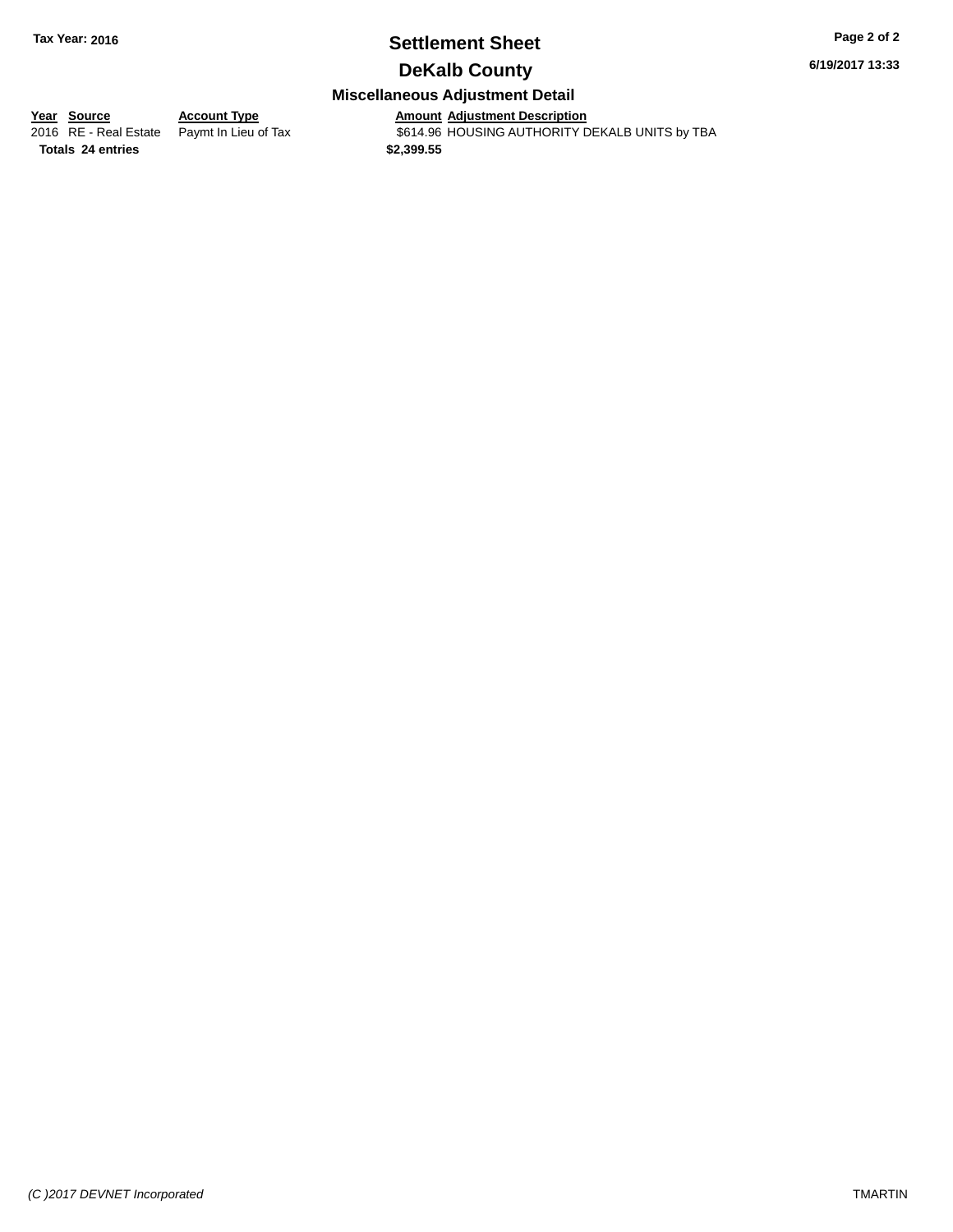# **Settlement Sheet Tax Year: 2016 Page 1 of 1 DeKalb County 060 - DEKALB SSA #3**

**6/19/2017 13:33**

|     | <b>Current Year Taxes Due</b>  |            |
|-----|--------------------------------|------------|
|     | <b>Original Amount Due</b>     | \$1,000.10 |
| ٠   | Supplements                    | \$0.00     |
|     | Cancellations                  | \$0.00     |
|     | Abatements/Refunds             | \$0.00     |
| ٠   | Mobile Home                    | \$0.00     |
| +/- | Road & Bridge Transfer         | \$0.00     |
| ٠   | Misc. Adjustments              | \$0.00     |
|     | <b>Adjusted Amount Due</b>     | \$1,000.10 |
| ÷   | Prior Year Real EstateTax      | \$0.00     |
|     | Prior Year Mobile Home Tax     | \$0.00     |
|     | + Prior Year Misc. Adjustments | \$0.00     |
|     | <b>Total Amount Due</b>        | \$1.000.10 |

|   | <b>Current Year Taxes Paid</b> |          |
|---|--------------------------------|----------|
| ٠ | Real Estate                    | \$512.71 |
| ٠ | Railroad                       | \$0.00   |
| ٠ | Mobile Home                    | \$0.00   |
| ٠ | Misc. Adjustments              | \$0.00   |
| ٠ | <b>Prior Year Real Estate</b>  | \$0.00   |
| ٠ | Prior Year Mobile Home         | \$0.00   |
|   | + Prior Year Misc. Adjustments | \$0.00   |
|   | Abatements/Refunds             | \$0.00   |
|   | <b>Total Collected</b>         | \$512.71 |
| ٠ | Hold Back                      | \$0.00   |
|   | <b>County Trustee</b>          |          |
|   | <b>Forfeited Tax</b>           |          |
|   | Total                          | \$512.71 |
|   |                                |          |

|                            |                         |                                  |                                       | <b>Distribution Summary</b>    |                 |                                  |
|----------------------------|-------------------------|----------------------------------|---------------------------------------|--------------------------------|-----------------|----------------------------------|
|                            |                         |                                  | <b>Tax Distribution Date</b>          |                                |                 | <b>Amount</b>                    |
|                            |                         |                                  | 05/26/2017                            |                                |                 | \$75.15                          |
|                            |                         |                                  | 06/23/2017                            |                                |                 | \$437.56                         |
|                            |                         |                                  |                                       | <b>Totals: 2 Distributions</b> |                 | \$512.71                         |
|                            |                         |                                  | <b>Grand Totals: 2 Distributions</b>  |                                |                 | \$512.71                         |
|                            |                         | <b>Fund Summary</b>              |                                       |                                |                 |                                  |
| <b>Fund</b>                | <b>Amount Collected</b> | Previously<br><b>Distributed</b> | <b>Current</b><br><b>Distribution</b> | <b>Amount</b><br>Available     | <b>Interest</b> | <b>PY Over</b><br><b>Distrib</b> |
| 023 - SPECIAL SERVICE AREA | \$512.71                | \$75.15                          | \$437.56                              | \$0.00                         | \$0.00          | \$0.00                           |
| <b>Totals</b>              | \$512.71                | \$75.15                          | \$437.56                              | \$0.00                         | \$0.00          | \$0.00                           |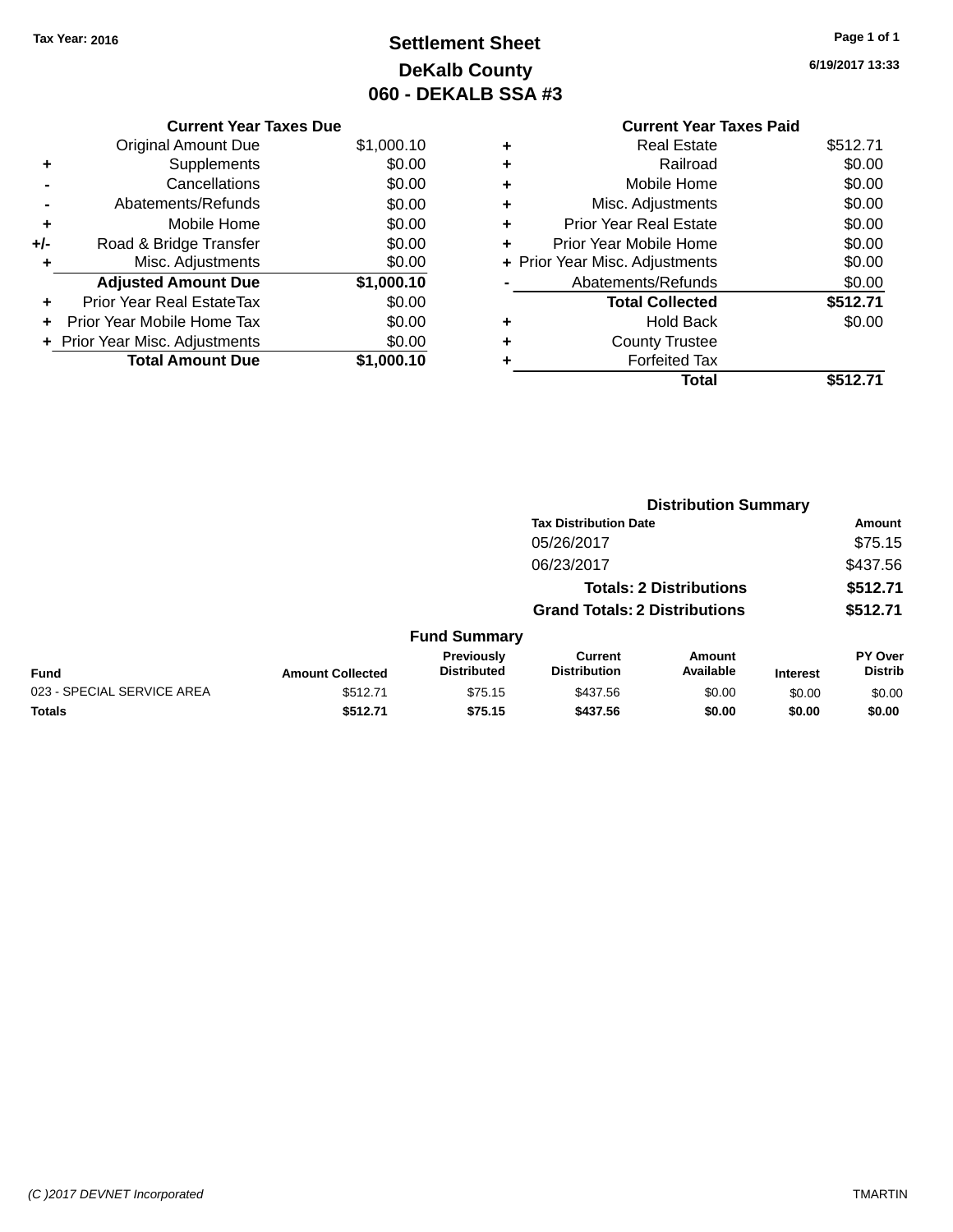# **Settlement Sheet Tax Year: 2016 Page 1 of 1 DeKalb County 061 - DEKALB SSA #4**

**6/19/2017 13:33**

# **Current Year Taxes Paid +** Real Estate \$2,834.72 **+** Railroad \$0.00 **+** Mobile Home \$0.00 **+** Misc. Adjustments \$0.00 **+** Prior Year Real Estate \$0.00 **+** Prior Year Mobile Home \$0.00<br> **+** Prior Year Misc. Adjustments \$0.00 **+ Prior Year Misc. Adjustments**

|           | Total                  | \$2,834.72 |
|-----------|------------------------|------------|
| $\ddot{}$ | <b>Forfeited Tax</b>   |            |
| $\ddot{}$ | <b>County Trustee</b>  |            |
| $\ddot{}$ | <b>Hold Back</b>       | \$0.00     |
|           | <b>Total Collected</b> | \$2,834.72 |
|           | Abatements/Refunds     | \$0.00     |
|           |                        |            |

|                            |                         |                                  |                                       | <b>Distribution Summary</b>    |                 |                           |
|----------------------------|-------------------------|----------------------------------|---------------------------------------|--------------------------------|-----------------|---------------------------|
|                            |                         |                                  | <b>Tax Distribution Date</b>          |                                |                 | <b>Amount</b>             |
|                            |                         |                                  | 05/26/2017                            |                                |                 | \$289.01                  |
|                            |                         |                                  | 06/23/2017                            |                                |                 | \$2,545.71                |
|                            |                         |                                  |                                       | <b>Totals: 2 Distributions</b> |                 | \$2,834.72                |
|                            |                         |                                  | <b>Grand Totals: 2 Distributions</b>  |                                |                 | \$2,834.72                |
|                            |                         | <b>Fund Summary</b>              |                                       |                                |                 |                           |
| <b>Fund</b>                | <b>Amount Collected</b> | Previously<br><b>Distributed</b> | <b>Current</b><br><b>Distribution</b> | Amount<br>Available            | <b>Interest</b> | PY Over<br><b>Distrib</b> |
| 023 - SPECIAL SERVICE AREA | \$2,834.72              | \$289.01                         | \$2,545.71                            | \$0.00                         | \$0.00          | \$0.00                    |
| Totals                     | \$2,834.72              | \$289.01                         | \$2.545.71                            | \$0.00                         | \$0.00          | \$0.00                    |

# **Current Year Taxes Due**

|       | <b>Original Amount Due</b>     | \$5,500.60 |
|-------|--------------------------------|------------|
| ٠     | Supplements                    | \$11.52    |
|       | Cancellations                  | \$12.12    |
|       | Abatements/Refunds             | \$0.00     |
| ٠     | Mobile Home                    | \$0.00     |
| $+/-$ | Road & Bridge Transfer         | \$0.00     |
| ٠     | Misc. Adjustments              | \$0.00     |
|       | <b>Adjusted Amount Due</b>     | \$5,500.00 |
|       |                                |            |
| ٠     | Prior Year Real EstateTax      | \$0.00     |
| ÷     | Prior Year Mobile Home Tax     | \$0.00     |
|       | + Prior Year Misc. Adjustments | \$0.00     |
|       | <b>Total Amount Due</b>        | \$5,500.00 |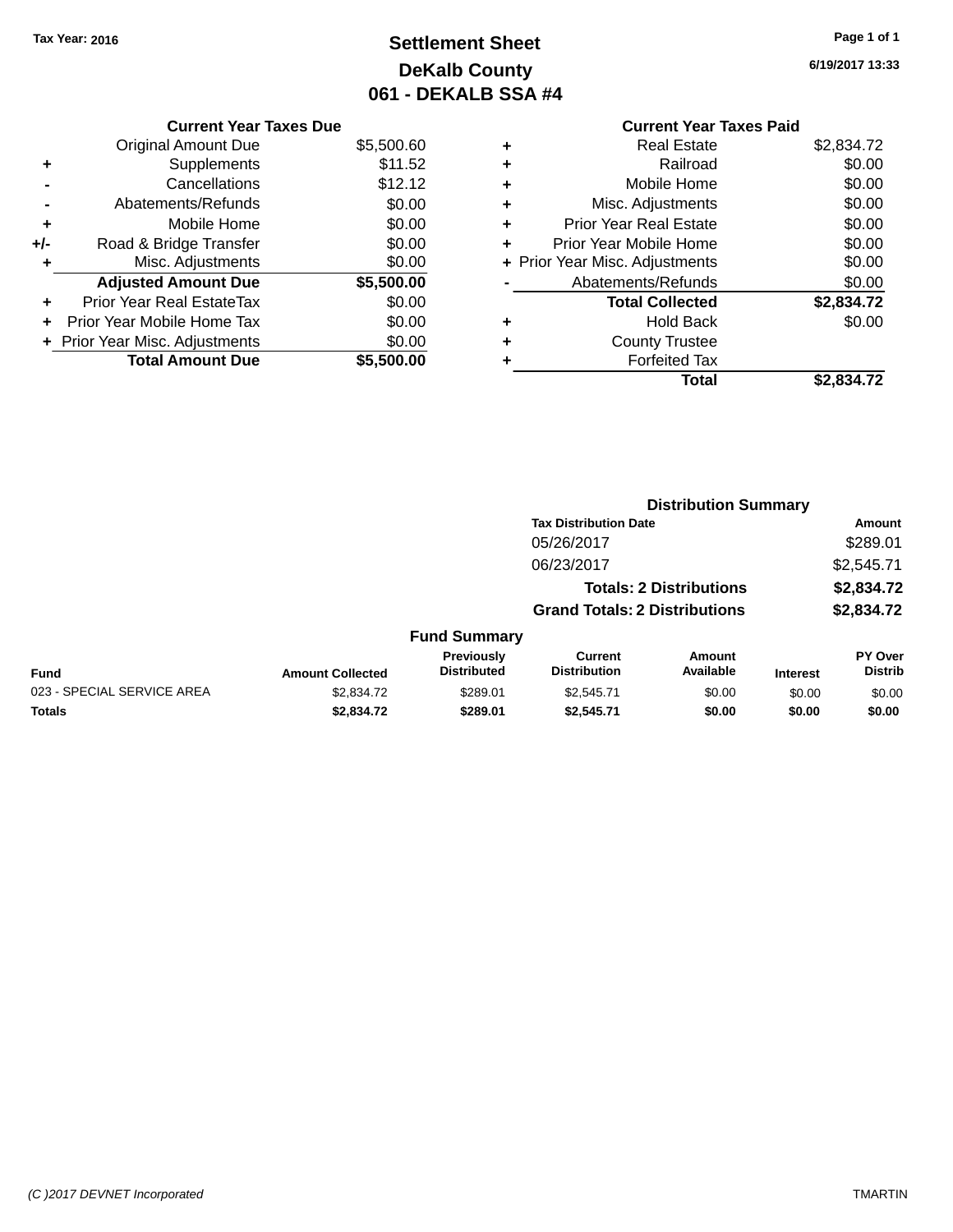# **Settlement Sheet Tax Year: 2016 Page 1 of 1 DeKalb County 062 - CITY OF GENOA**

**6/19/2017 13:33**

## **Current Year Taxes Paid**

|     | <b>Current Year Taxes Due</b>  |              |  |  |  |  |
|-----|--------------------------------|--------------|--|--|--|--|
|     | <b>Original Amount Due</b>     | \$698,794.32 |  |  |  |  |
| ٠   | Supplements                    | \$3,660.20   |  |  |  |  |
|     | Cancellations                  | \$4,101.44   |  |  |  |  |
|     | Abatements/Refunds             | \$0.55       |  |  |  |  |
| ٠   | Mobile Home                    | \$0.00       |  |  |  |  |
| +/- | Road & Bridge Transfer         | \$17,463.13  |  |  |  |  |
| ٠   | Misc. Adjustments              | \$0.00       |  |  |  |  |
|     | <b>Adjusted Amount Due</b>     | \$715,815.66 |  |  |  |  |
|     | Prior Year Real EstateTax      | (\$43.56)    |  |  |  |  |
|     | Prior Year Mobile Home Tax     | \$0.00       |  |  |  |  |
|     | + Prior Year Misc. Adjustments | \$0.00       |  |  |  |  |
|     | <b>Total Amount Due</b>        | \$715,772.10 |  |  |  |  |
|     |                                |              |  |  |  |  |

|   | <b>Real Estate</b>             | \$379,794.22 |
|---|--------------------------------|--------------|
| ٠ | Railroad                       | \$1,843.40   |
| ٠ | Mobile Home                    | \$0.00       |
| ٠ | Misc. Adjustments              | \$0.00       |
| ٠ | <b>Prior Year Real Estate</b>  | $(\$43.56)$  |
| ٠ | Prior Year Mobile Home         | \$0.00       |
|   | + Prior Year Misc. Adjustments | \$0.00       |
|   | Abatements/Refunds             | \$0.55       |
|   | <b>Total Collected</b>         | \$381,593.51 |
| ٠ | <b>Hold Back</b>               | \$0.00       |
| ٠ | <b>County Trustee</b>          |              |
| ٠ | <b>Forfeited Tax</b>           |              |
|   | Total                          | \$381,593.51 |
|   |                                |              |

| <b>Road and Bridge Summary</b> |                         |               | <b>Distribution Summary</b>    |              |  |
|--------------------------------|-------------------------|---------------|--------------------------------|--------------|--|
| <b>Rd./Br. District</b>        | Amt. Due                | Amt. Distrib. | <b>Tax Distribution Date</b>   | Amount       |  |
| <b>GENOA ROAD &amp; BRIDGE</b> | \$25,275.12 \$13,688.17 |               | 05/26/2017                     | \$59,187.40  |  |
| KINGSTON ROAD & BRIDG          | \$6.857.11              | \$3.774.96    | 06/23/2017                     | \$322,406.11 |  |
| <b>Totals</b>                  | \$32,132.23 \$17,463.13 |               | <b>Totals: 2 Distributions</b> | \$381,593.51 |  |

**Grand Totals: 2 Distributions \$381,593.51**

| <b>Fund Summary</b>                                                                         |                         |                                  |                                |                     |                 |                                  |
|---------------------------------------------------------------------------------------------|-------------------------|----------------------------------|--------------------------------|---------------------|-----------------|----------------------------------|
| <b>Fund</b>                                                                                 | <b>Amount Collected</b> | Previously<br><b>Distributed</b> | Current<br><b>Distribution</b> | Amount<br>Available | <b>Interest</b> | <b>PY Over</b><br><b>Distrib</b> |
| 001 - CORPORATE                                                                             | \$158,651,25            | \$24,414.76                      | \$134,236,49                   | \$0.00              | \$0.00          | \$0.00                           |
| 003 - BONDS AND INTEREST                                                                    | \$0.00                  | \$0.00                           | \$0.00                         | \$0.00              | \$0.00          | \$0.00                           |
|                                                                                             | \$17,463.13             | \$3,151.57                       | \$14,311.56                    | \$0.00              | \$0.00          | \$0.00                           |
|                                                                                             | \$195,072.29            | \$30,019.57                      | \$165,052.72                   | \$0.00              | \$0.00          | \$0.00                           |
|                                                                                             | \$5,203.42              | \$800.75                         | \$4,402.67                     | \$0.00              | \$0.00          | \$0.00                           |
|                                                                                             | \$5,203.42              | \$800.75                         | \$4,402.67                     | \$0.00              | \$0.00          | \$0.00                           |
| Totals                                                                                      | \$381,593.51            | \$59,187.40                      | \$322,406.11                   | \$0.00              | \$0.00          | \$0.00                           |
| 007 - ROAD AND BRIDGE<br>014 - POLICE PROTECTION<br>047 - SOCIAL SECURITY<br>143 - MEDICARE |                         |                                  |                                |                     |                 |                                  |

## **Abatement Detail**

**Totals 1 entries** \$0.55

**Year Source Account Type Amount Adjustment Description**<br>2016 RE - Real Estate RE Abatement **Amount 1996 ADJUSTER ST ADJUSTER** ACCORD **ARRIST ASSESS**  $\overline{$0.55$}$  PTAB INTEREST REFUND 02-24-452-014 by TBA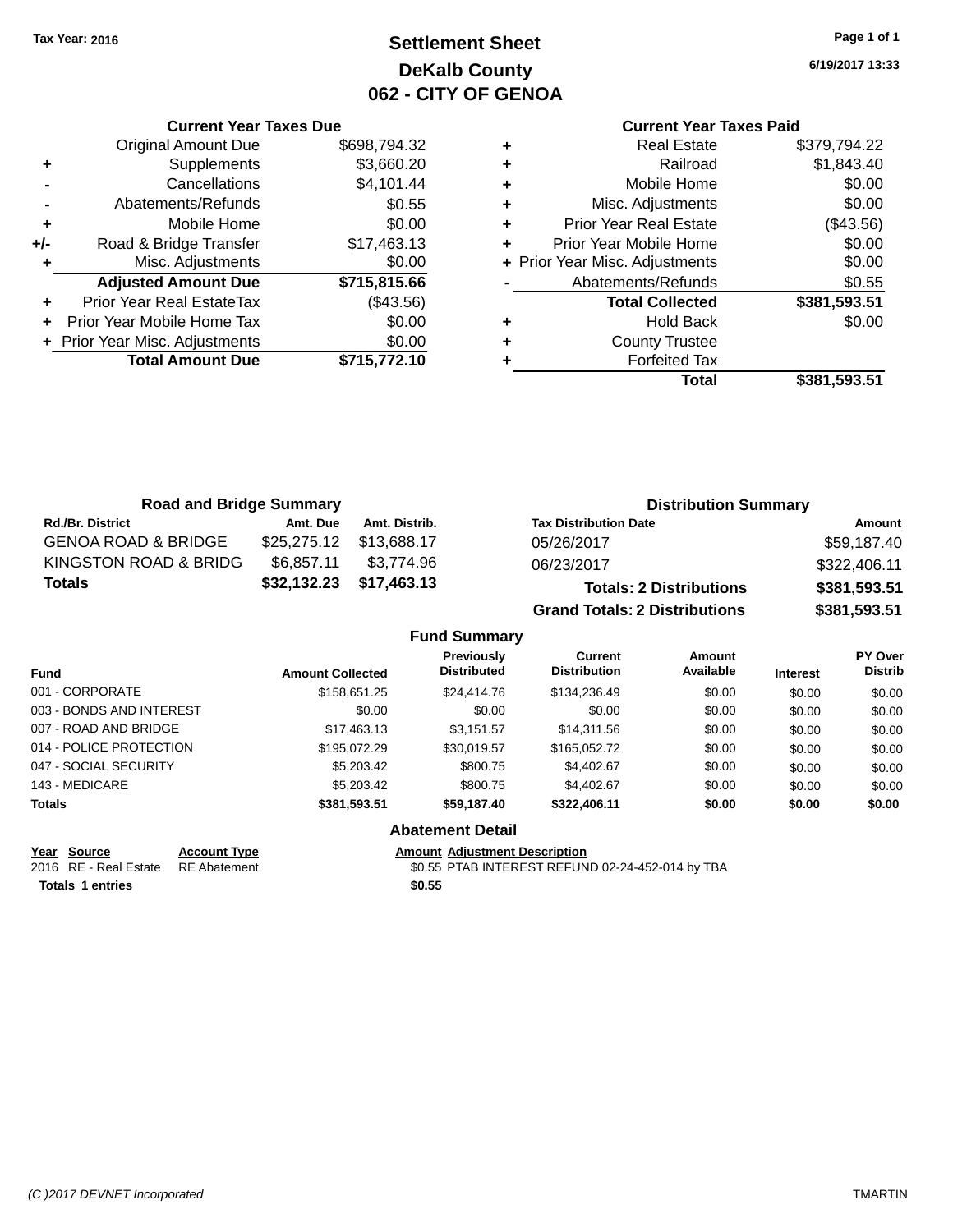# **Settlement Sheet Tax Year: 2016 Page 1 of 1 DeKalb County 063 - VILLAGE OF HINCKLEY**

**6/19/2017 13:33**

#### **Current Year Taxes Paid**

|     | <b>Original Amount Due</b>       | \$274,596.47 |
|-----|----------------------------------|--------------|
| ٠   | Supplements                      | \$2,711.03   |
|     | Cancellations                    | \$3,025.62   |
|     | Abatements/Refunds               | \$0.00       |
| ÷   | Mobile Home                      | \$0.00       |
| +/- | Road & Bridge Transfer           | \$17,143.26  |
|     | Misc. Adjustments                | \$264.50     |
|     | <b>Adjusted Amount Due</b>       | \$291,689.64 |
| ÷   | <b>Prior Year Real EstateTax</b> | \$20.41      |
| ÷   | Prior Year Mobile Home Tax       | \$0.00       |
|     | + Prior Year Misc. Adjustments   | \$113.92     |
|     | <b>Total Amount Due</b>          | \$291,823.97 |
|     |                                  |              |

**Current Year Taxes Due**

| ٠ | <b>Real Estate</b>             | \$159,360.79 |
|---|--------------------------------|--------------|
| ٠ | Railroad                       | \$945.25     |
| ٠ | Mobile Home                    | \$0.00       |
| ٠ | Misc. Adjustments              | \$264.50     |
| ٠ | <b>Prior Year Real Estate</b>  | \$20.41      |
| ٠ | Prior Year Mobile Home         | \$0.00       |
|   | + Prior Year Misc. Adjustments | \$113.92     |
|   | Abatements/Refunds             | \$0.00       |
|   | <b>Total Collected</b>         | \$160,704.87 |
| ٠ | <b>Hold Back</b>               | \$0.00       |
| ٠ | <b>County Trustee</b>          |              |
| ٠ | <b>Forfeited Tax</b>           |              |
|   | Total                          | \$160,704.87 |
|   |                                |              |

| <b>Road and Bridge Summary</b> |                         |                         | <b>Distribution Summary</b>  |              |  |
|--------------------------------|-------------------------|-------------------------|------------------------------|--------------|--|
| <b>Rd./Br. District</b>        | Amt. Due                | Amt. Distrib.           | <b>Tax Distribution Date</b> | Amount       |  |
| SQUAW GROVE ROAD & B           | \$31,649.55 \$17,143.26 |                         | 05/26/2017                   | \$17,481.10  |  |
| <b>Totals</b>                  |                         | \$31,649.55 \$17,143.26 | 06/23/2017                   | \$143,223.77 |  |
|                                |                         |                         | _ _ _                        | **** -** **  |  |

**Totals: 2 Distributions \$160,704.87 Grand Totals: 2 Distributions \$160,704.87**

#### **Fund Summary**

| <b>Fund</b>                             | <b>Amount Collected</b> | <b>Previously</b><br><b>Distributed</b> | <b>Current</b><br><b>Distribution</b> | Amount<br>Available | <b>Interest</b> | <b>PY Over</b><br><b>Distrib</b> |
|-----------------------------------------|-------------------------|-----------------------------------------|---------------------------------------|---------------------|-----------------|----------------------------------|
| 001 - CORPORATE                         | \$69,342.53             | \$7,363.52                              | \$61.979.01                           | \$0.00              | \$0.00          | \$0.00                           |
| $005 - I. M. R. F.$                     | \$15,671.48             | \$1.664.17                              | \$14.007.31                           | \$0.00              | \$0.00          | \$0.00                           |
| 007 - ROAD AND BRIDGE                   | \$17.143.26             | \$2,236,20                              | \$14,907.06                           | \$0.00              | \$0.00          | \$0.00                           |
| 014 - POLICE PROTECTION                 | \$22,748.19             | \$2.415.64                              | \$20.332.55                           | \$0.00              | \$0.00          | \$0.00                           |
| 027 - AUDIT                             | \$5.058.40              | \$537.15                                | \$4.521.25                            | \$0.00              | \$0.00          | \$0.00                           |
| 035 - TORT JUDGEMENTS/LIABILITY<br>INS. | \$5.157.60              | \$547.69                                | \$4,609.91                            | \$0.00              | \$0.00          | \$0.00                           |
| 047 - SOCIAL SECURITY                   | \$15,166.86             | \$1,610.58                              | \$13,556.28                           | \$0.00              | \$0.00          | \$0.00                           |
| 048 - SCHOOL CROSSING GUARDS            | \$3.540.37              | \$375.96                                | \$3.164.41                            | \$0.00              | \$0.00          | \$0.00                           |
| 062 - WORKERS COMPENSATION              | \$6,876.18              | \$730.19                                | \$6.145.99                            | \$0.00              | \$0.00          | \$0.00                           |
| <b>Totals</b>                           | \$160,704.87            | \$17,481.10                             | \$143,223,77                          | \$0.00              | \$0.00          | \$0.00                           |

#### **Miscellaneous Adjustment Detail Year Source Account Type Amount Adjustment Description** \$88.54 AVILA REDEMPTION 15-14-328-005 by TBA 2015 RE - Real Estate Back Tax Collected \$12.69 MCFARLAND REDEMPTION 15-15-228-014 by TBA 2015 RE - Real Estate Back Tax Collected \$12.69 MCFARLAND REDEMPTION 15-15-225-015 by TBA 2016 RE - Real Estate Back Tax Collected \$196.89 WEST SUBURBAN BANK REDEMPTION 15-14-304-002 by TBA 2016 RE - Real Estate Paymt In Lieu of Tax **67.61 HOUSING AUTHORITY SUNSET VIEW APARTMENTS by TBA Totals \$378.42 5 entries**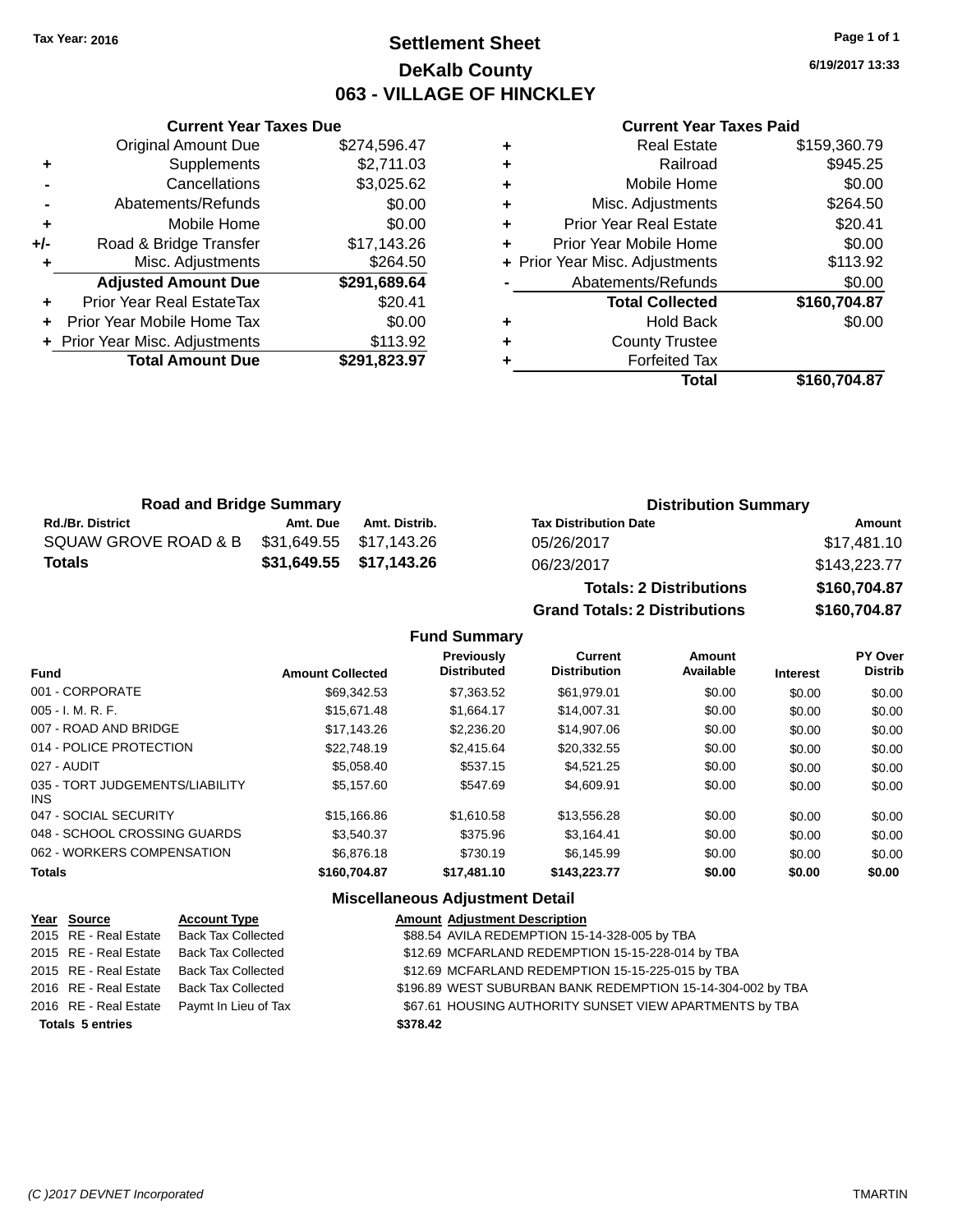# **Settlement Sheet Tax Year: 2016 Page 1 of 1 DeKalb County 064 - VILLAGE OF KINGSTON**

**6/19/2017 13:33**

#### **Current Year Taxes Paid**

|     | <b>Current Year Taxes Due</b>  |              |  |  |  |  |
|-----|--------------------------------|--------------|--|--|--|--|
|     | <b>Original Amount Due</b>     | \$150,804.19 |  |  |  |  |
| ٠   | Supplements                    | \$945.22     |  |  |  |  |
|     | Cancellations                  | \$1,121.43   |  |  |  |  |
|     | Abatements/Refunds             | \$0.01       |  |  |  |  |
| ÷   | Mobile Home                    | \$0.00       |  |  |  |  |
| +/- | Road & Bridge Transfer         | \$5,692.55   |  |  |  |  |
|     | Misc. Adjustments              | \$0.00       |  |  |  |  |
|     | <b>Adjusted Amount Due</b>     | \$156,320.52 |  |  |  |  |
| ٠   | Prior Year Real EstateTax      | \$0.09       |  |  |  |  |
|     | Prior Year Mobile Home Tax     | \$0.00       |  |  |  |  |
|     | + Prior Year Misc. Adjustments | \$0.00       |  |  |  |  |
|     | <b>Total Amount Due</b>        | \$156.320.61 |  |  |  |  |
|     |                                |              |  |  |  |  |

|   | <b>Real Estate</b>             | \$84,980.63 |
|---|--------------------------------|-------------|
| ٠ | Railroad                       | \$321.02    |
| ٠ | Mobile Home                    | \$0.00      |
| ٠ | Misc. Adjustments              | \$0.00      |
| ٠ | <b>Prior Year Real Estate</b>  | \$0.09      |
| ÷ | Prior Year Mobile Home         | \$0.00      |
|   | + Prior Year Misc. Adjustments | \$0.00      |
|   | Abatements/Refunds             | \$0.01      |
|   | <b>Total Collected</b>         | \$85,301.73 |
| ٠ | <b>Hold Back</b>               | \$0.00      |
| ٠ | <b>County Trustee</b>          |             |
| ٠ | <b>Forfeited Tax</b>           |             |
|   | Total                          | \$85,301.73 |
|   |                                |             |

| <b>Road and Bridge Summary</b> |             |               | <b>Distribution Summary</b>                                                                                                                                                                                                    |             |  |
|--------------------------------|-------------|---------------|--------------------------------------------------------------------------------------------------------------------------------------------------------------------------------------------------------------------------------|-------------|--|
| <b>Rd./Br. District</b>        | Amt. Due    | Amt. Distrib. | <b>Tax Distribution Date</b>                                                                                                                                                                                                   | Amount      |  |
| KINGSTON ROAD & BRIDG          | \$10.317.87 | \$5.692.55    | 05/26/2017                                                                                                                                                                                                                     | \$11,887.89 |  |
| Totals                         | \$10,317.87 | \$5.692.55    | 06/23/2017                                                                                                                                                                                                                     | \$73.413.84 |  |
|                                |             |               | The second contract of the second contract of the second contract of the second contract of the second contract of the second contract of the second contract of the second contract of the second contract of the second cont |             |  |

| <b>Totals: 2 Distributions</b>       | \$85,301.73 |
|--------------------------------------|-------------|
| <b>Grand Totals: 2 Distributions</b> | \$85,301.73 |
|                                      |             |

## **Fund Summary**

|                                               |                         | <b>Previously</b>  | <b>Current</b>      | <b>Amount</b> |                 | <b>PY Over</b> |
|-----------------------------------------------|-------------------------|--------------------|---------------------|---------------|-----------------|----------------|
| <b>Fund</b>                                   | <b>Amount Collected</b> | <b>Distributed</b> | <b>Distribution</b> | Available     | <b>Interest</b> | <b>Distrib</b> |
| 001 - CORPORATE                               | \$28,137.73             | \$3,871.82         | \$24.265.91         | \$0.00        | \$0.00          | \$0.00         |
| $005 - I. M. R. F.$                           | \$7,109.96              | \$978.35           | \$6.131.61          | \$0.00        | \$0.00          | \$0.00         |
| 007 - ROAD AND BRIDGE                         | \$5,692.55              | \$933.47           | \$4,759.08          | \$0.00        | \$0.00          | \$0.00         |
| 014 - POLICE PROTECTION                       | \$9.467.28              | \$1,302.72         | \$8,164.56          | \$0.00        | \$0.00          | \$0.00         |
| 025 - GARBAGE DISPOSAL                        | \$3,697.53              | \$508.79           | \$3.188.74          | \$0.00        | \$0.00          | \$0.00         |
| 027 - AUDIT                                   | \$5,068.96              | \$697.50           | \$4,371.46          | \$0.00        | \$0.00          | \$0.00         |
| 031 - WORKING CASH                            | \$263.02                | \$36.19            | \$226.83            | \$0.00        | \$0.00          | \$0.00         |
| 035 - TORT JUDGEMENTS/LIABILITY<br><b>INS</b> | \$21,805.75             | \$3,000.53         | \$18,805.22         | \$0.00        | \$0.00          | \$0.00         |
| 047 - SOCIAL SECURITY                         | \$4.058.95              | \$558.52           | \$3.500.43          | \$0.00        | \$0.00          | \$0.00         |
| <b>Totals</b>                                 | \$85,301.73             | \$11,887.89        | \$73,413,84         | \$0.00        | \$0.00          | \$0.00         |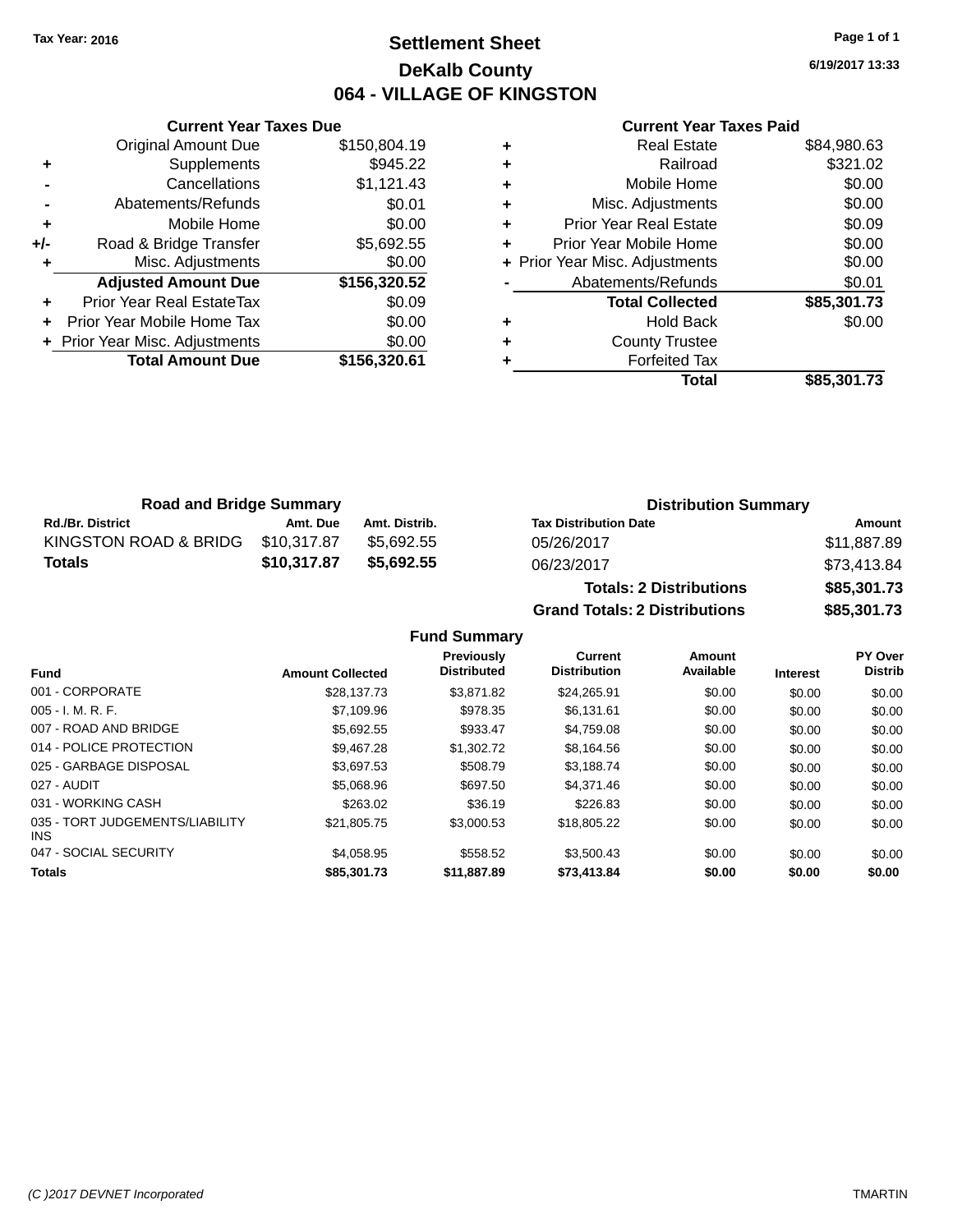# **Settlement Sheet Tax Year: 2016 Page 1 of 1 DeKalb County 065 - VILLAGE OF KIRKLAND**

**6/19/2017 13:33**

|     | <b>Current Year Taxes Due</b>  |              |
|-----|--------------------------------|--------------|
|     | <b>Original Amount Due</b>     | \$199,132.06 |
| ٠   | Supplements                    | \$872.27     |
|     | Cancellations                  | \$1,025.08   |
|     | Abatements/Refunds             | \$0.00       |
| ٠   | Mobile Home                    | \$0.00       |
| +/- | Road & Bridge Transfer         | \$3,317.31   |
|     | Misc. Adjustments              | \$0.00       |
|     | <b>Adjusted Amount Due</b>     | \$202,296.56 |
| ٠   | Prior Year Real EstateTax      | \$0.49       |
|     | Prior Year Mobile Home Tax     | \$0.00       |
|     | + Prior Year Misc. Adjustments | \$30.92      |
|     | <b>Total Amount Due</b>        | \$202.327.97 |
|     |                                |              |

#### **Current Year Taxes Paid**

|   | <b>Real Estate</b>             | \$103,778.54 |
|---|--------------------------------|--------------|
| ٠ | Railroad                       | \$337.08     |
| ٠ | Mobile Home                    | \$0.00       |
| ٠ | Misc. Adjustments              | \$0.00       |
| ٠ | <b>Prior Year Real Estate</b>  | \$0.49       |
|   | Prior Year Mobile Home         | \$0.00       |
|   | + Prior Year Misc. Adjustments | \$30.92      |
|   | Abatements/Refunds             | \$0.00       |
|   | <b>Total Collected</b>         | \$104,147.03 |
| ٠ | <b>Hold Back</b>               | \$0.00       |
| ٠ | <b>County Trustee</b>          |              |
|   | <b>Forfeited Tax</b>           |              |
|   | Total                          | \$104,147.03 |
|   |                                |              |

| <b>Road and Bridge Summary</b>    |            |               | <b>Distribution Summary</b>  |             |
|-----------------------------------|------------|---------------|------------------------------|-------------|
| <b>Rd./Br. District</b>           | Amt. Due   | Amt. Distrib. | <b>Tax Distribution Date</b> | Amount      |
| <b>FRANKLIN ROAD &amp; BRIDGE</b> | \$6.271.69 | \$3.317.31    | 05/26/2017                   | \$14,307.02 |
| <b>Totals</b>                     | \$6,271.69 | \$3.317.31    | 06/23/2017                   | \$89.840.01 |
|                                   |            |               |                              |             |

| <b>Totals: 2 Distributions</b>       | \$104,147.03 |
|--------------------------------------|--------------|
| <b>Grand Totals: 2 Distributions</b> | \$104,147.03 |

# **Fund Summary**

| <b>Fund</b>                             | <b>Amount Collected</b> | Previously<br><b>Distributed</b>       | <b>Current</b><br><b>Distribution</b> | Amount<br>Available | <b>Interest</b> | PY Over<br><b>Distrib</b> |
|-----------------------------------------|-------------------------|----------------------------------------|---------------------------------------|---------------------|-----------------|---------------------------|
| 001 - CORPORATE                         | \$37,809.74             | \$5,210,77                             | \$32,598.97                           | \$0.00              | \$0.00          | \$0.00                    |
| 007 - ROAD AND BRIDGE                   | \$3,317.31              | \$411.14                               | \$2,906.17                            | \$0.00              | \$0.00          | \$0.00                    |
| 014 - POLICE PROTECTION                 | \$50,414.86             | \$6,947.94                             | \$43,466.92                           | \$0.00              | \$0.00          | \$0.00                    |
| 027 - AUDIT                             | \$2,521.24              | \$347.46                               | \$2,173.78                            | \$0.00              | \$0.00          | \$0.00                    |
| 035 - TORT JUDGEMENTS/LIABILITY<br>INS. | \$10.083.88             | \$1,389.71                             | \$8.694.17                            | \$0.00              | \$0.00          | \$0.00                    |
| <b>Totals</b>                           | \$104,147.03            | \$14,307.02                            | \$89,840,01                           | \$0.00              | \$0.00          | \$0.00                    |
|                                         |                         | <b>Miscellaneous Adjustment Detail</b> |                                       |                     |                 |                           |

Amount Adjustment Description<br>\$30.92 DUNCAN REDEMPTION 01-26-252-011 by TBA

**<u>Year Source</u> Account Type<br>
2015 RE - Real Estate Back Tax Collected Totals \$30.92 1 entries**

*(C )2017 DEVNET Incorporated* TMARTIN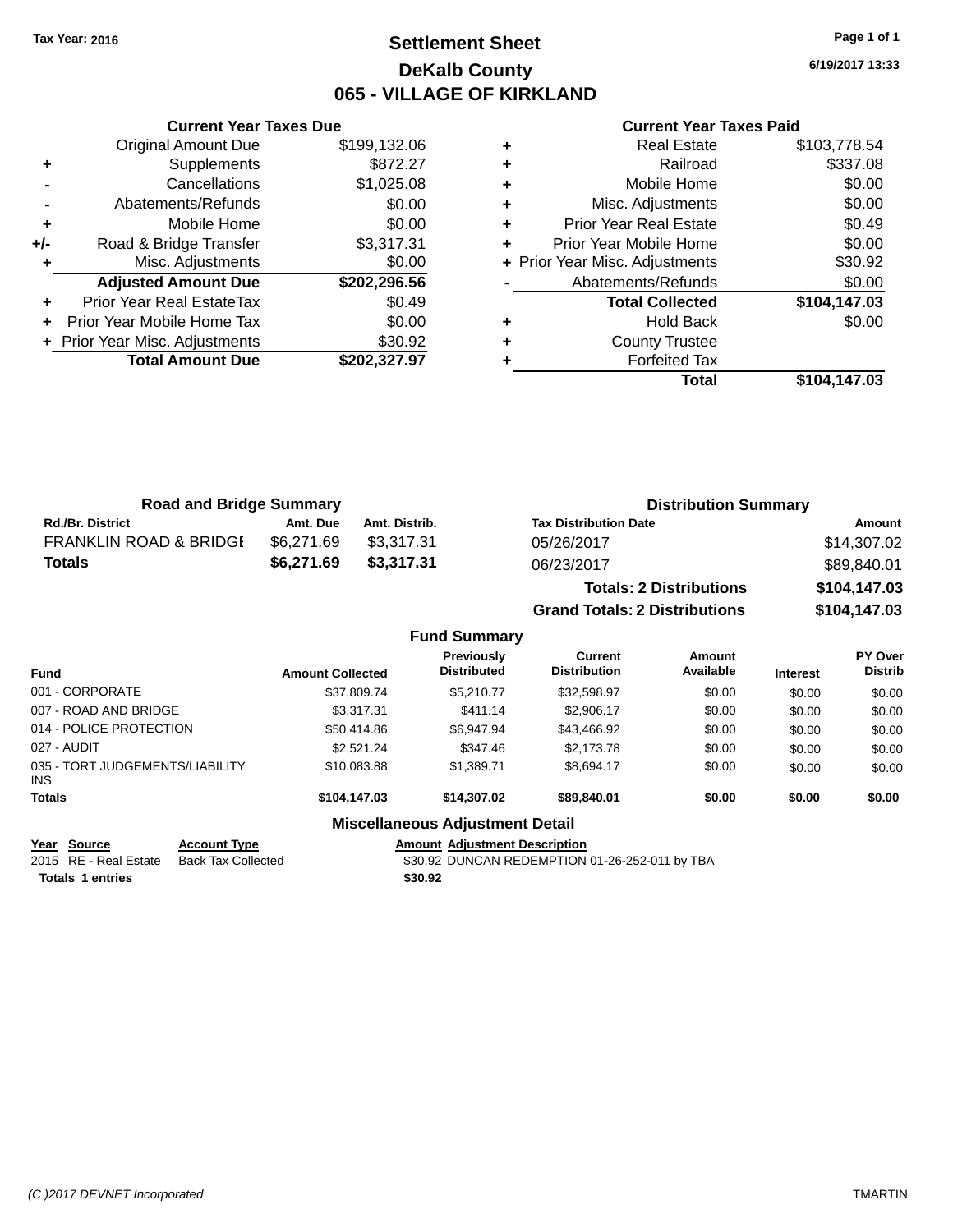# **Settlement Sheet Tax Year: 2016 Page 1 of 1 DeKalb County 066 - KIRKLAND LIBRARY**

**6/19/2017 13:33**

## **Current Year Taxes Paid**

| <b>Original Amount Due</b>     | \$48,833.76                   |
|--------------------------------|-------------------------------|
| Supplements                    | \$204.29                      |
| Cancellations                  | \$238.97                      |
| Abatements/Refunds             | \$0.00                        |
| Mobile Home                    | \$0.00                        |
| Road & Bridge Transfer         | \$0.00                        |
| Misc. Adjustments              | \$0.00                        |
| <b>Adjusted Amount Due</b>     | \$48,799.08                   |
| Prior Year Real EstateTax      | \$0.00                        |
| Prior Year Mobile Home Tax     | \$0.00                        |
| + Prior Year Misc. Adjustments | \$7.58                        |
| <b>Total Amount Due</b>        | \$48,806.66                   |
|                                | <b>Current Year Taxes Due</b> |

|   | <b>Real Estate</b>             | \$24,639.55 |
|---|--------------------------------|-------------|
| ٠ | Railroad                       | \$79.64     |
| ٠ | Mobile Home                    | \$0.00      |
| ٠ | Misc. Adjustments              | \$0.00      |
| ٠ | <b>Prior Year Real Estate</b>  | \$0.00      |
| ٠ | Prior Year Mobile Home         | \$0.00      |
|   | + Prior Year Misc. Adjustments | \$7.58      |
|   | Abatements/Refunds             | \$0.00      |
|   | <b>Total Collected</b>         | \$24,726.77 |
| ٠ | <b>Hold Back</b>               | \$0.00      |
| ٠ | <b>County Trustee</b>          |             |
| ٠ | <b>Forfeited Tax</b>           |             |
|   | Total                          | \$24,726.77 |
|   |                                |             |

|      |                                         |                                       | <b>Distribution Summary</b>    |                 |                                  |
|------|-----------------------------------------|---------------------------------------|--------------------------------|-----------------|----------------------------------|
|      |                                         | <b>Tax Distribution Date</b>          |                                |                 | Amount                           |
|      |                                         | 05/26/2017                            |                                |                 | \$3,407.74                       |
|      |                                         | 06/23/2017                            |                                |                 | \$21,319.03                      |
|      |                                         |                                       | <b>Totals: 2 Distributions</b> |                 | \$24,726.77                      |
|      |                                         | <b>Grand Totals: 2 Distributions</b>  |                                |                 | \$24,726.77                      |
|      | <b>Fund Summary</b>                     |                                       |                                |                 |                                  |
| :ted | <b>Previously</b><br><b>Distributed</b> | <b>Current</b><br><b>Distribution</b> | Amount<br>Available            | <b>Interest</b> | <b>PY Over</b><br><b>Distrib</b> |

| <b>Fund</b>                              | <b>Amount Collected</b> | <b>Previousiv</b><br><b>Distributed</b> | Current<br><b>Distribution</b> | Amount<br>Available | <b>Interest</b> | <b>PT OVER</b><br><b>Distrib</b> |
|------------------------------------------|-------------------------|-----------------------------------------|--------------------------------|---------------------|-----------------|----------------------------------|
| $005 - I. M. R. F.$                      | \$4.40                  | \$0.61                                  | \$3.79                         | \$0.00              | \$0.00          | \$0.00                           |
| 016 - LIBRARY (township, municipalities) | \$23.588.92             | \$3.250.92                              | \$20,338,00                    | \$0.00              | \$0.00          | \$0.00                           |
| 047 - SOCIAL SECURITY                    | \$1.133.45              | \$156.21                                | \$977.24                       | \$0.00              | \$0.00          | \$0.00                           |
| <b>Totals</b>                            | \$24.726.77             | \$3.407.74                              | \$21,319.03                    | \$0.00              | \$0.00          | \$0.00                           |

| Year Source           | <b>Account Type</b> | <b>Amount Adiustment Description</b>          |
|-----------------------|---------------------|-----------------------------------------------|
| 2015 RE - Real Estate | Back Tax Collected  | \$7.58 DUNCAN REDEMPTION 01-26-252-011 by TBA |
| Totals 1 entries      |                     | \$7.58                                        |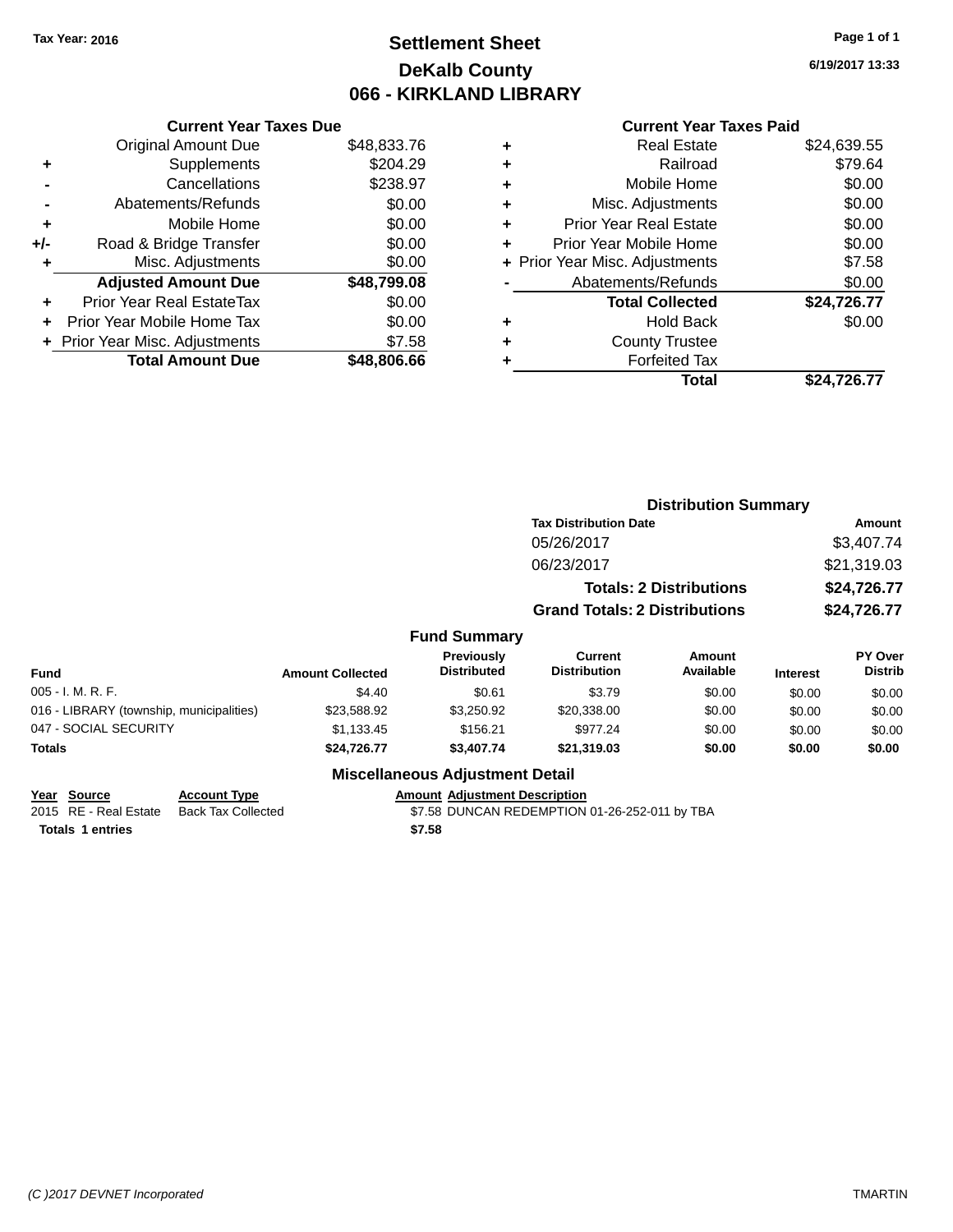# **Settlement Sheet Tax Year: 2016 Page 1 of 1 DeKalb County 067 - VILLAGE OF LEE**

**6/19/2017 13:33**

# **Current Year Taxes Paid**

|     | <b>Current Year Taxes Due</b>  |             |
|-----|--------------------------------|-------------|
|     | <b>Original Amount Due</b>     | \$10,381.82 |
| ٠   | Supplements                    | \$249.24    |
|     | Cancellations                  | \$286.23    |
|     | Abatements/Refunds             | \$0.00      |
| ٠   | Mobile Home                    | \$0.00      |
| +/- | Road & Bridge Transfer         | \$889.94    |
|     | Misc. Adjustments              | \$0.00      |
|     | <b>Adjusted Amount Due</b>     | \$11,234.77 |
| ÷   | Prior Year Real EstateTax      | (\$444.40)  |
| ٠   | Prior Year Mobile Home Tax     | \$0.00      |
|     | + Prior Year Misc. Adjustments | \$0.00      |
|     | <b>Total Amount Due</b>        | \$10,790.37 |
|     |                                |             |

| ٠ | <b>Real Estate</b>             | \$5,502.24   |
|---|--------------------------------|--------------|
| ٠ | Railroad                       | \$219.88     |
| ٠ | Mobile Home                    | \$0.00       |
| ٠ | Misc. Adjustments              | \$0.00       |
| ٠ | Prior Year Real Estate         | $(\$444.40)$ |
| ٠ | Prior Year Mobile Home         | \$0.00       |
|   | + Prior Year Misc. Adjustments | \$0.00       |
|   | Abatements/Refunds             | \$0.00       |
|   | <b>Total Collected</b>         | \$5,277.72   |
| ٠ | <b>Hold Back</b>               | \$0.00       |
|   | <b>County Trustee</b>          |              |
| ٠ | <b>Forfeited Tax</b>           |              |
|   | Total                          | \$5,277.72   |
|   |                                |              |

**Grand Totals: 2 Distributions \$5,277.72**

| <b>Road and Bridge Summary</b> |            |               | <b>Distribution Summary</b>    |            |  |
|--------------------------------|------------|---------------|--------------------------------|------------|--|
| <b>Rd./Br. District</b>        | Amt. Due   | Amt. Distrib. | <b>Tax Distribution Date</b>   | Amount     |  |
| SHABBONA ROAD & BRIDC          | \$1.602.16 | \$889.94      | 05/26/2017                     | \$203.49   |  |
| <b>Totals</b>                  | \$1,602.16 | \$889.94      | 06/23/2017                     | \$5.074.23 |  |
|                                |            |               | <b>Totals: 2 Distributions</b> | \$5,277.72 |  |

**Fund Summary Fund Interest Amount Collected Distributed PY Over Distrib Amount Available Current Distribution Previously** 001 - CORPORATE 60.00 \$1,345.41 \$1,345.41 \$22.56 \$1,322.85 \$0.00 \$0.00 \$0.00 \$0.00 007 - ROAD AND BRIDGE 60.00 \$889.94 \$129.95 \$759.99 \$0.00 \$0.00 \$0.00 \$0.00 025 - GARBAGE DISPOSAL \$478.39 \$470.37 \$0.00 \$0.00 \$0.00 \$0.00 027 - AUDIT \$535.29 \$8.96 \$526.33 \$0.00 \$0.00 \$0.00 035 - TORT JUDGEMENTS/LIABILITY INS \$1,106.80 \$18.55 \$1,088.25 \$0.00 \$0.00 \$0.00 072 - WATERWORKS SYSTEM \$921.89 \$15.45 \$906.44 \$0.00 \$0.00 \$0.00 \$0.00 **Totals \$5,277.72 \$203.49 \$5,074.23 \$0.00 \$0.00 \$0.00**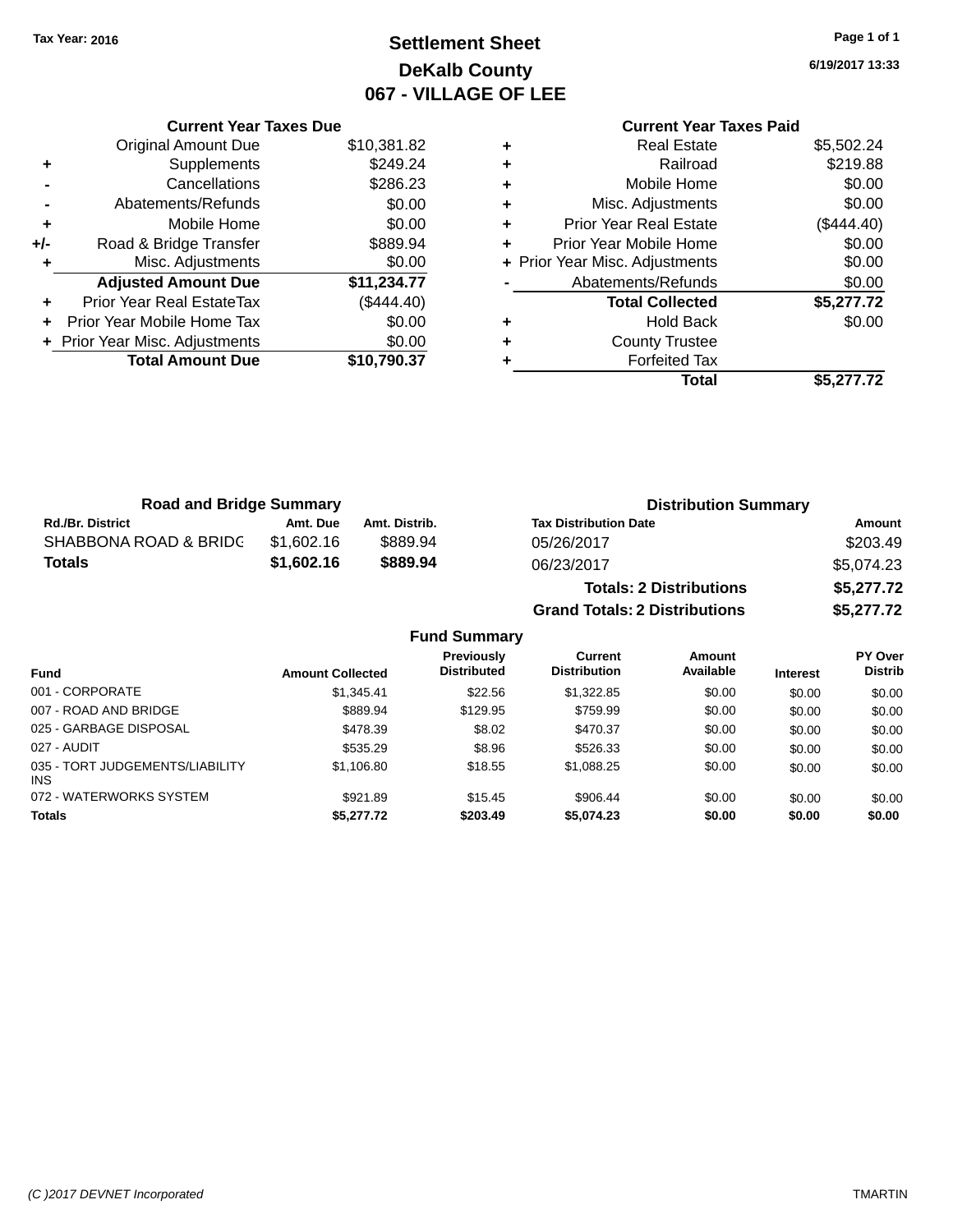# **Settlement Sheet Tax Year: 2016 Page 1 of 1 DeKalb County 068 - VILLAGE OF MALTA**

**6/19/2017 13:33**

## **Current Year Taxes Paid**

|       | <b>Current Year Taxes Due</b>  |              |
|-------|--------------------------------|--------------|
|       | <b>Original Amount Due</b>     | \$108,253.73 |
| ٠     | Supplements                    | \$930.98     |
|       | Cancellations                  | \$1,079.13   |
|       | Abatements/Refunds             | \$0.00       |
| ٠     | Mobile Home                    | \$0.00       |
| $+/-$ | Road & Bridge Transfer         | \$5,994.93   |
| ٠     | Misc. Adjustments              | \$0.00       |
|       | <b>Adjusted Amount Due</b>     | \$114,100.51 |
|       | Prior Year Real EstateTax      | (\$84.90)    |
|       | Prior Year Mobile Home Tax     | \$0.00       |
|       | + Prior Year Misc. Adjustments | \$0.00       |
|       | <b>Total Amount Due</b>        | \$114,015.61 |
|       |                                |              |

|   | <b>Real Estate</b>             | \$62,214.70 |
|---|--------------------------------|-------------|
| ٠ | Railroad                       | \$705.33    |
| ٠ | Mobile Home                    | \$0.00      |
| ٠ | Misc. Adjustments              | \$0.00      |
| ٠ | Prior Year Real Estate         | (\$84.90)   |
| ÷ | Prior Year Mobile Home         | \$0.00      |
|   | + Prior Year Misc. Adjustments | \$0.00      |
|   | Abatements/Refunds             | \$0.00      |
|   | <b>Total Collected</b>         | \$62,835.13 |
| ٠ | <b>Hold Back</b>               | \$0.00      |
| ٠ | <b>County Trustee</b>          |             |
| ٠ | <b>Forfeited Tax</b>           |             |
|   | Total                          | \$62,835.13 |
|   |                                |             |

| <b>Road and Bridge Summary</b> |             |               | <b>Distribution Summary</b>  |             |  |
|--------------------------------|-------------|---------------|------------------------------|-------------|--|
| <b>Rd./Br. District</b>        | Amt. Due    | Amt. Distrib. | <b>Tax Distribution Date</b> | Amount      |  |
| MALTA ROAD & BRIDGE            | \$10.772.70 | \$5.994.93    | 05/26/2017                   | \$7,734.00  |  |
| <b>Totals</b>                  | \$10.772.70 | \$5,994.93    | 06/23/2017                   | \$55,101.13 |  |

| <b>Totals: 2 Distributions</b> | \$62,835.13 |
|--------------------------------|-------------|
| Grand Totals: 2 Distributions  | \$62,835.13 |

## **Fund Summary**

|                                               |                         | Previously<br><b>Distributed</b> | Current<br><b>Distribution</b> | Amount<br>Available |                 | PY Over<br><b>Distrib</b> |
|-----------------------------------------------|-------------------------|----------------------------------|--------------------------------|---------------------|-----------------|---------------------------|
| <b>Fund</b>                                   | <b>Amount Collected</b> |                                  |                                |                     | <b>Interest</b> |                           |
| 001 - CORPORATE                               | \$15,227.29             | \$1.864.42                       | \$13,362.87                    | \$0.00              | \$0.00          | \$0.00                    |
| 003 - BONDS AND INTEREST                      | \$0.00                  | \$0.00                           | \$0.00                         | \$0.00              | \$0.00          | \$0.00                    |
| $005 - I. M. R. F.$                           | \$6,301.20              | \$771.52                         | \$5,529.68                     | \$0.00              | \$0.00          | \$0.00                    |
| 007 - ROAD AND BRIDGE                         | \$5,994.93              | \$774.48                         | \$5,220.45                     | \$0.00              | \$0.00          | \$0.00                    |
| 014 - POLICE PROTECTION                       | \$4.725.92              | \$578.64                         | \$4,147.28                     | \$0.00              | \$0.00          | \$0.00                    |
| 025 - GARBAGE DISPOSAL                        | \$525.10                | \$64.30                          | \$460.80                       | \$0.00              | \$0.00          | \$0.00                    |
| 027 - AUDIT                                   | \$4.463.04              | \$546.46                         | \$3.916.58                     | \$0.00              | \$0.00          | \$0.00                    |
| 035 - TORT JUDGEMENTS/LIABILITY<br><b>INS</b> | \$14.964.50             | \$1,832.26                       | \$13.132.24                    | \$0.00              | \$0.00          | \$0.00                    |
| 041 - STREET LIGHTING                         | \$2.756.64              | \$337.52                         | \$2.419.12                     | \$0.00              | \$0.00          | \$0.00                    |
| 047 - SOCIAL SECURITY                         | \$7.876.51              | \$964.40                         | \$6.912.11                     | \$0.00              | \$0.00          | \$0.00                    |
| <b>Totals</b>                                 | \$62,835.13             | \$7,734.00                       | \$55,101.13                    | \$0.00              | \$0.00          | \$0.00                    |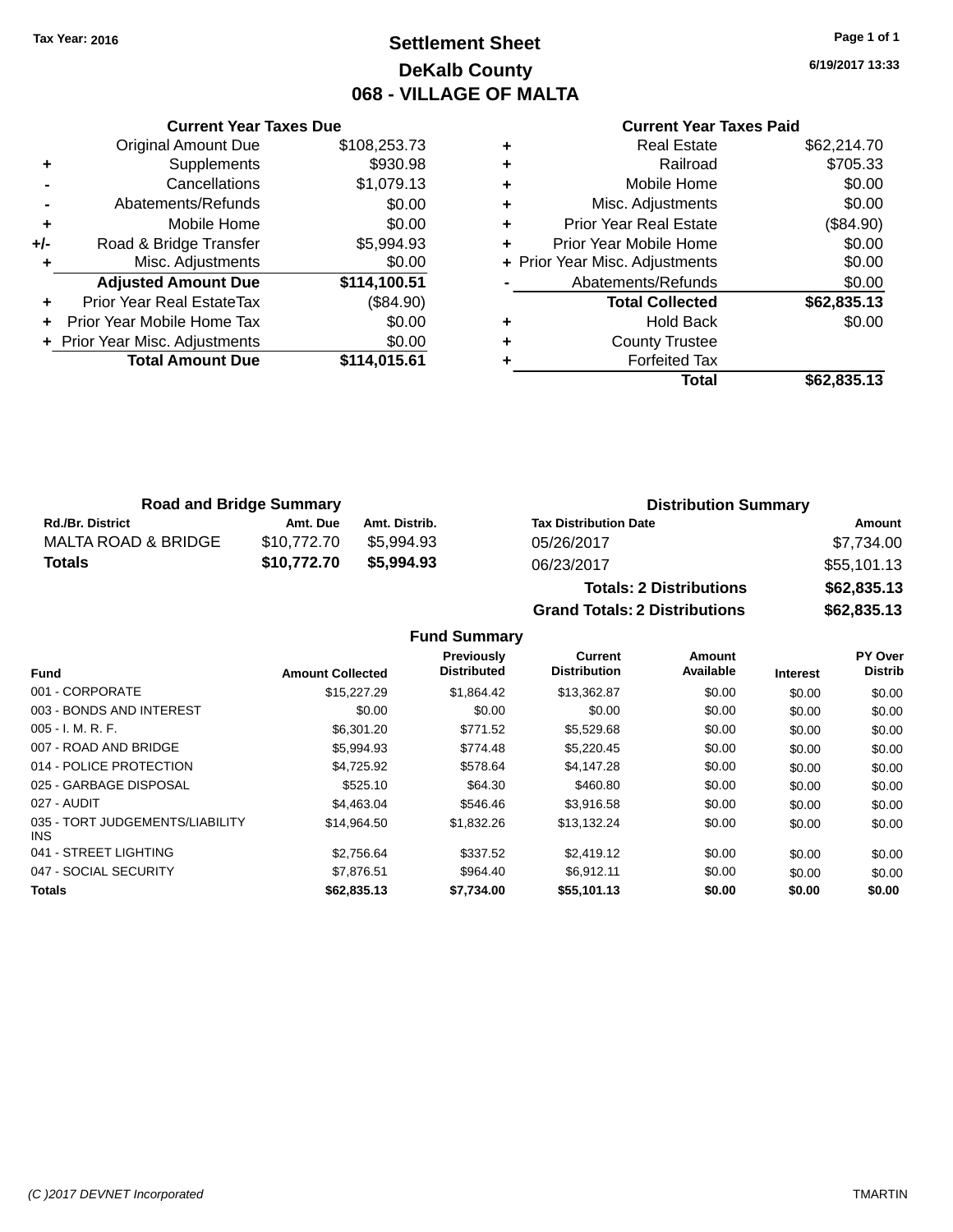# **Settlement Sheet Tax Year: 2016 Page 1 of 1 DeKalb County 069 - VILLAGE OF MAPLE PARK**

**6/19/2017 13:33**

#### **Current Year Taxes Paid**

|     | Original Amount Due            | \$108,303.61 |
|-----|--------------------------------|--------------|
| ٠   | Supplements                    | \$817.55     |
|     | Cancellations                  | \$921.10     |
|     | Abatements/Refunds             | \$0.00       |
| ٠   | Mobile Home                    | \$0.00       |
| +/- | Road & Bridge Transfer         | \$3,165.75   |
|     | Misc. Adjustments              | \$0.00       |
|     | <b>Adjusted Amount Due</b>     | \$111,365.81 |
|     | Prior Year Real EstateTax      | \$0.49       |
|     | Prior Year Mobile Home Tax     | \$0.00       |
|     | + Prior Year Misc. Adjustments | \$0.00       |
|     | <b>Total Amount Due</b>        | \$111,366.30 |
|     |                                |              |

**Current Year Taxes Due**

| ٠ | <b>Real Estate</b>             | \$59,800.16 |
|---|--------------------------------|-------------|
| ٠ | Railroad                       | \$0.00      |
| ٠ | Mobile Home                    | \$0.00      |
| ٠ | Misc. Adjustments              | \$0.00      |
| ٠ | <b>Prior Year Real Estate</b>  | \$0.49      |
| ٠ | Prior Year Mobile Home         | \$0.00      |
|   | + Prior Year Misc. Adjustments | \$0.00      |
|   | Abatements/Refunds             | \$0.00      |
|   | <b>Total Collected</b>         | \$59,800.65 |
| ٠ | <b>Hold Back</b>               | \$0.00      |
| ٠ | <b>County Trustee</b>          |             |
|   | <b>Forfeited Tax</b>           |             |
|   | Total                          | \$59,800,65 |

**Grand Totals: 2 Distributions \$59,800.65**

| <b>Road and Bridge Summary</b>   |            |               | <b>Distribution Summary</b>    |             |  |
|----------------------------------|------------|---------------|--------------------------------|-------------|--|
| <b>Rd./Br. District</b>          | Amt. Due   | Amt. Distrib. | <b>Tax Distribution Date</b>   | Amount      |  |
| <b>CORTLAND ROAD &amp; BRIDG</b> | \$6.012.65 | \$3.165.75    | 05/26/2017                     | \$6,213.59  |  |
| <b>Totals</b>                    | \$6,012.65 | \$3,165.75    | 06/23/2017                     | \$53,587.06 |  |
|                                  |            |               | <b>Totals: 2 Distributions</b> | \$59,800.65 |  |

**Fund Summary Fund Interest Amount Collected Distributed PY Over Distrib Amount Available Current Distribution Previously** 001 - CORPORATE \$28,911.66 \$2,976.86 \$25,934.80 \$0.00 \$0.00 \$0.00 003 - BONDS AND INTEREST  $$0.00$   $$0.00$   $$0.00$   $$0.00$   $$0.00$   $$0.00$   $$0.00$   $$0.00$ 007 - ROAD AND BRIDGE \$3,165.75 \$382.24 \$2,783.51 \$0.00 \$0.00 \$0.00 \$0.00 014 - POLICE PROTECTION \$19,801.60 \$2,038.85 \$17,762.75 \$0.00 \$0.00 \$0.00 \$0.00 027 - AUDIT \$2,640.55 \$271.88 \$2,368.67 \$0.00 \$0.00 \$0.00 035 - TORT JUDGEMENTS/LIABILITY INS \$5,281.09 \$543.76 \$4,737.33 \$0.00 \$0.00 \$0.00 **Totals \$59,800.65 \$6,213.59 \$53,587.06 \$0.00 \$0.00 \$0.00**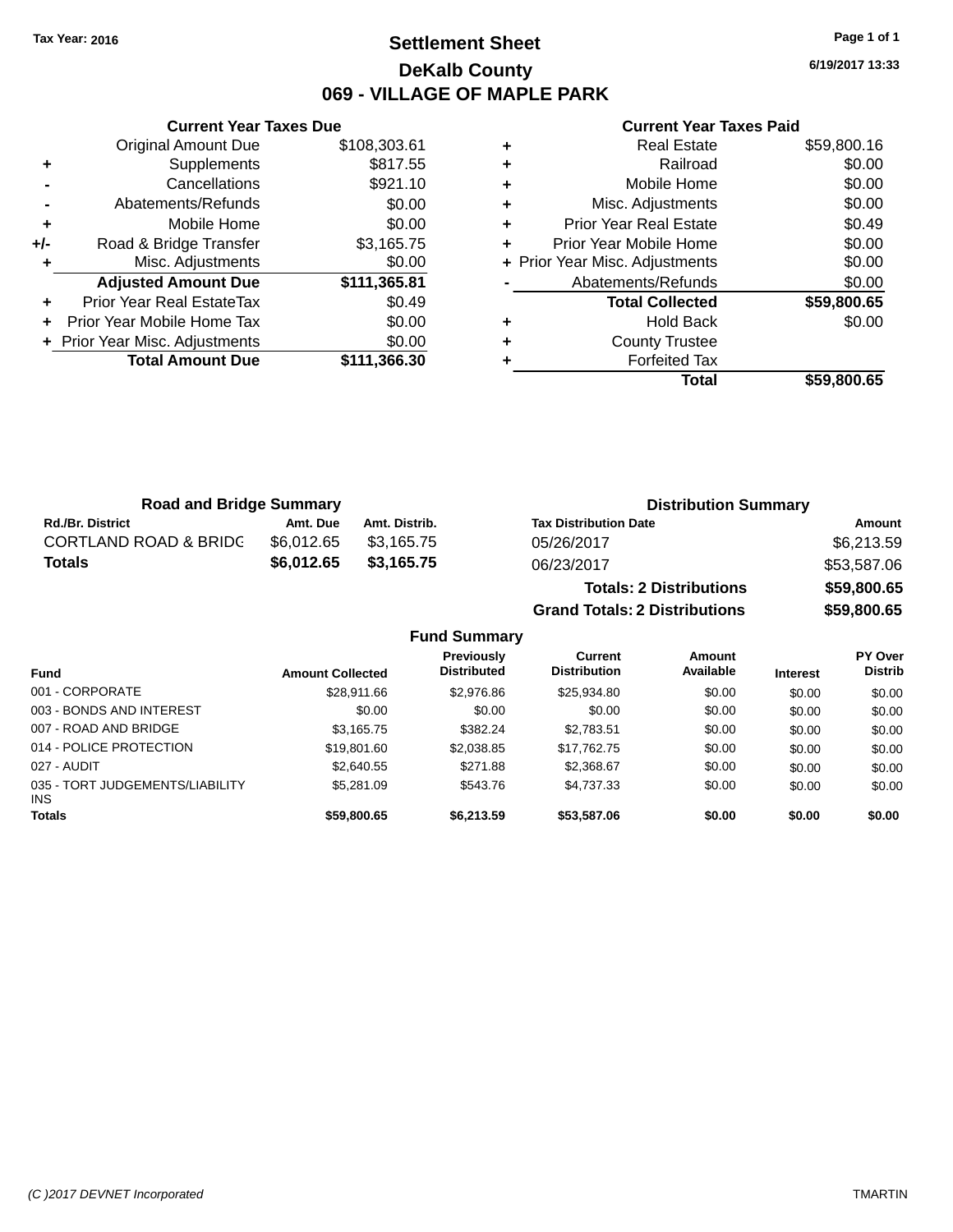# **Settlement Sheet Tax Year: 2016 Page 1 of 1 DeKalb County 070 - MAPLE PARK LIBRARY**

**6/19/2017 13:33**

#### **Current Year Taxes Paid**

| \$10,062.05 |
|-------------|
| \$75.05     |
| \$83.66     |
| \$0.00      |
| \$0.00      |
| \$0.00      |
| \$0.00      |
| \$10,053.44 |
| \$0.00      |
| \$0.00      |
| \$0.00      |
| \$10,053,44 |
|             |

|   | <b>Real Estate</b>             | \$5,195.45 |
|---|--------------------------------|------------|
| ٠ | Railroad                       | \$0.00     |
| ٠ | Mobile Home                    | \$0.00     |
| ٠ | Misc. Adjustments              | \$0.00     |
| ٠ | <b>Prior Year Real Estate</b>  | \$0.00     |
| ٠ | Prior Year Mobile Home         | \$0.00     |
|   | + Prior Year Misc. Adjustments | \$0.00     |
|   | Abatements/Refunds             | \$0.00     |
|   | <b>Total Collected</b>         | \$5,195.45 |
| ٠ | <b>Hold Back</b>               | \$0.00     |
| ٠ | <b>County Trustee</b>          |            |
| ٠ | <b>Forfeited Tax</b>           |            |
|   | Total                          | \$5,195.45 |
|   |                                |            |

|                 |                         |                                  | <b>Distribution Summary</b>           |                                |                 |                           |  |
|-----------------|-------------------------|----------------------------------|---------------------------------------|--------------------------------|-----------------|---------------------------|--|
|                 |                         |                                  | <b>Tax Distribution Date</b>          |                                |                 | <b>Amount</b>             |  |
|                 |                         |                                  | 05/26/2017                            |                                |                 | \$459.30                  |  |
|                 |                         |                                  | 06/23/2017                            |                                |                 | \$4,736.15                |  |
|                 |                         |                                  |                                       | <b>Totals: 2 Distributions</b> |                 | \$5,195.45                |  |
|                 |                         |                                  | <b>Grand Totals: 2 Distributions</b>  |                                |                 | \$5,195.45                |  |
|                 |                         | <b>Fund Summary</b>              |                                       |                                |                 |                           |  |
| <b>Fund</b>     | <b>Amount Collected</b> | Previously<br><b>Distributed</b> | <b>Current</b><br><b>Distribution</b> | Amount<br>Available            | <b>Interest</b> | PY Over<br><b>Distrib</b> |  |
| 001 - CORPORATE | \$5,195.45              | \$459.30                         | \$4,736.15                            | \$0.00                         | \$0.00          | \$0.00                    |  |
| <b>Totals</b>   | \$5,195.45              | \$459.30                         | \$4,736.15                            | \$0.00                         | \$0.00          | \$0.00                    |  |
|                 |                         |                                  |                                       |                                |                 |                           |  |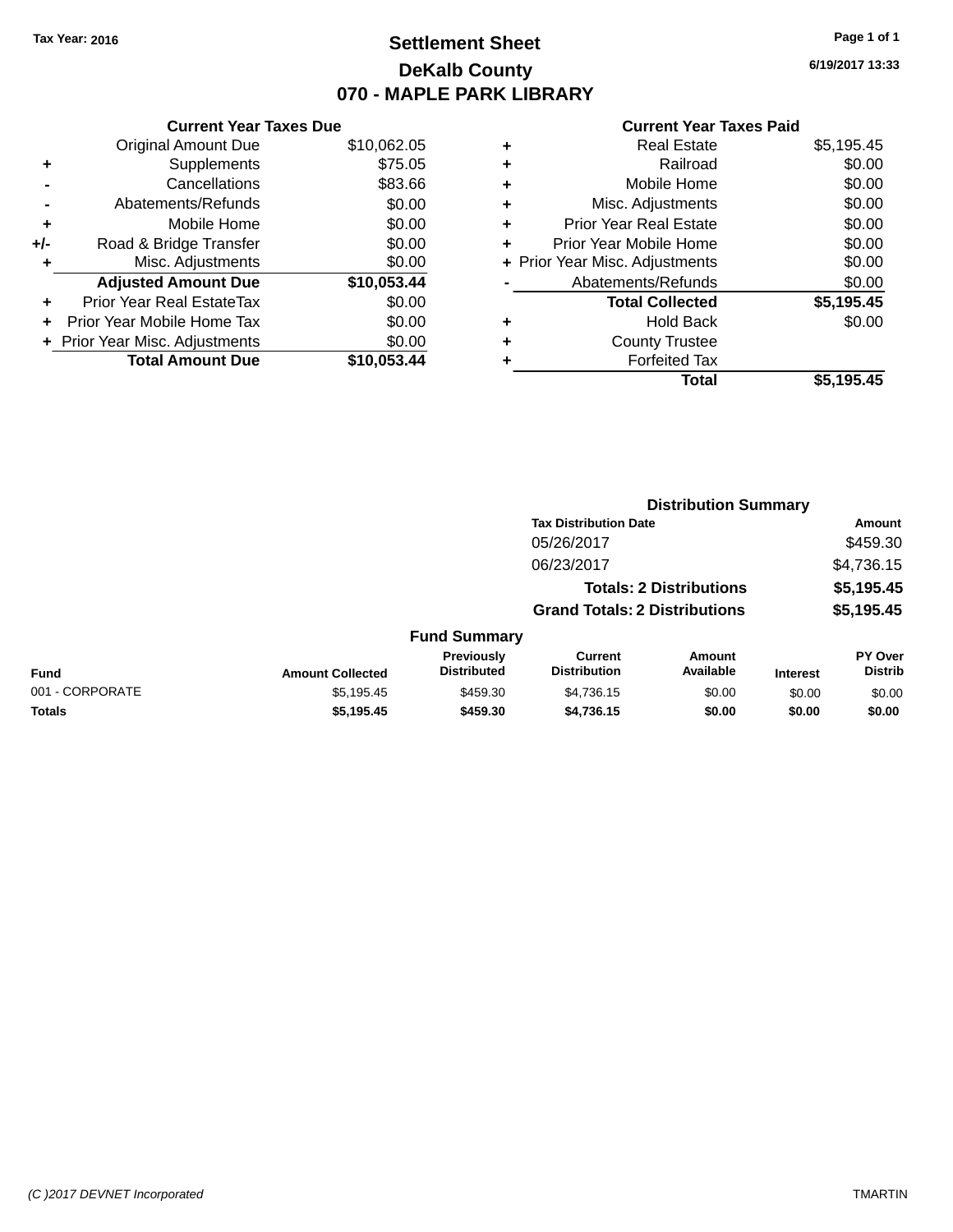# **Settlement Sheet Tax Year: 2016 Page 1 of 1 DeKalb County 071 - CITY OF SANDWICH**

**6/19/2017 13:33**

#### **Current Year Taxes Paid**

|   | <b>Real Estate</b>             | \$710,987.06 |
|---|--------------------------------|--------------|
| ٠ | Railroad                       | \$1,787.71   |
| ٠ | Mobile Home                    | \$0.00       |
| ٠ | Misc. Adjustments              | \$863.70     |
| ٠ | <b>Prior Year Real Estate</b>  | (\$428.95)   |
| ٠ | Prior Year Mobile Home         | \$0.00       |
|   | + Prior Year Misc. Adjustments | \$0.00       |
|   | Abatements/Refunds             | \$0.00       |
|   | <b>Total Collected</b>         | \$713,209.52 |
| ٠ | <b>Hold Back</b>               | \$0.00       |
| ٠ | <b>County Trustee</b>          |              |
|   | <b>Forfeited Tax</b>           |              |
|   | Total                          | \$713,209.52 |
|   |                                |              |

| ÷         | Mobile Home                    | \$0.00         |        |
|-----------|--------------------------------|----------------|--------|
| +/-       | Road & Bridge Transfer         | \$11,994.26    |        |
| $\ddot{}$ | Misc. Adjustments              | \$863.70       | + Prio |
|           | <b>Adjusted Amount Due</b>     | \$1,323,534.31 |        |
|           | Prior Year Real EstateTax      | (\$428.95)     |        |
|           | Prior Year Mobile Home Tax     | \$0.00         |        |
|           | + Prior Year Misc. Adjustments | \$0.00         |        |
|           | <b>Total Amount Due</b>        | \$1,323,105.36 |        |
|           |                                |                |        |
|           |                                |                |        |

**Current Year Taxes Due** Original Amount Due \$1,312,172.51

Abatements/Refunds \$0.00

**+** Supplements \$10,480.93 **-** Cancellations \$11,977.09

| <b>Road and Bridge Summary</b>    |             |               | <b>Distribution Summary</b>          |              |  |
|-----------------------------------|-------------|---------------|--------------------------------------|--------------|--|
| <b>Rd./Br. District</b>           | Amt. Due    | Amt. Distrib. | <b>Tax Distribution Date</b>         | Amount       |  |
| SANDWICH ROAD & BRIDG \$21,067.53 |             | \$11,388.39   | 05/26/2017                           | \$126,653.68 |  |
| SOMONAUK ROAD & BRID(             | \$1.068.44  | \$605.87      | 06/23/2017                           | \$586,555.84 |  |
| <b>Totals</b>                     | \$22,135.97 | \$11,994.26   | <b>Totals: 2 Distributions</b>       | \$713,209.52 |  |
|                                   |             |               | <b>Grand Totals: 2 Distributions</b> | \$713,209.52 |  |

## **Fund Summary**

| <b>Fund</b>                                         | <b>Amount Collected</b> | Previously<br><b>Distributed</b> | Current<br><b>Distribution</b> | Amount<br>Available | <b>Interest</b> | PY Over<br><b>Distrib</b> |
|-----------------------------------------------------|-------------------------|----------------------------------|--------------------------------|---------------------|-----------------|---------------------------|
| 001 - CORPORATE                                     | \$221,748.80            | \$39,361.32                      | \$182,387.48                   | \$0.00              | \$0.00          | \$0.00                    |
| 003 - BONDS AND INTEREST                            | \$0.00                  | \$0.00                           | \$0.00                         | \$0.00              | \$0.00          | \$0.00                    |
| $005 - I. M. R. F.$                                 | \$51,364.72             | \$9,117.45                       | \$42,247.27                    | \$0.00              | \$0.00          | \$0.00                    |
| 007 - ROAD AND BRIDGE                               | \$11,994.26             | \$2,185.09                       | \$9,809.17                     | \$0.00              | \$0.00          | \$0.00                    |
| 014 - POLICE PROTECTION                             | \$88,722.67             | \$15,748.64                      | \$72,974.03                    | \$0.00              | \$0.00          | \$0.00                    |
| 015 - POLICE PENSION                                | \$130,040.38            | \$23,082.70                      | \$106,957.68                   | \$0.00              | \$0.00          | \$0.00                    |
| 027 - AUDIT                                         | \$9,346.50              | \$1,659.04                       | \$7,687.46                     | \$0.00              | \$0.00          | \$0.00                    |
| 035 - TORT JUDGMENTS, LIABILITY<br><b>INSURANCE</b> | \$18,678.97             | \$3,315.60                       | \$15,363.37                    | \$0.00              | \$0.00          | \$0.00                    |
| 040 - STREET AND BRIDGE                             | \$7,409.75              | \$1,315.26                       | \$6,094.49                     | \$0.00              | \$0.00          | \$0.00                    |
| 041 - STREET LIGHTING                               | \$31,455.80             | \$5,583.53                       | \$25,872.27                    | \$0.00              | \$0.00          | \$0.00                    |
| 045 - PUBLIC BENEFIT                                | \$0.00                  | \$0.00                           | \$0.00                         | \$0.00              | \$0.00          | \$0.00                    |
| 046 - EMERGENCY SERV & DISASTER<br><b>OPER</b>      | \$2,339.95              | \$415.35                         | \$1,924.60                     | \$0.00              | \$0.00          | \$0.00                    |
| 047 - SOCIAL SECURITY                               | \$51,364.72             | \$9,117.45                       | \$42,247.27                    | \$0.00              | \$0.00          | \$0.00                    |
| 048 - SCHOOL CROSSING GUARDS                        | \$7,012.85              | \$1,244.81                       | \$5,768.04                     | \$0.00              | \$0.00          | \$0.00                    |
| 060 - UNEMPLOYMENT INSURANCE                        | \$11,679.44             | \$2,073.15                       | \$9,606.29                     | \$0.00              | \$0.00          | \$0.00                    |
| 062 - WORKERS COMPENSATION                          | \$46,698.13             | \$8,289.11                       | \$38,409.02                    | \$0.00              | \$0.00          | \$0.00                    |
| 065 - FORESTRY PROGRAM                              | \$23,352.58             | \$4,145.18                       | \$19,207.40                    | \$0.00              | \$0.00          | \$0.00                    |
| <b>Totals</b>                                       | \$713,209.52            | \$126,653.68                     | \$586,555.84                   | \$0.00              | \$0.00          | \$0.00                    |

## **Miscellaneous Adjustment Detail**

#### **Year Source Account Type Amount Adjustment Description** 2016 RE - Real Estate Back Tax Collected \$556.08 HARRISON REDEMPTION 19-26-408-006 by TBA 2016 RE - Real Estate Back Tax Collected \$307.62 MARSHNER REDEMPTION 19-26-434-001 by TBA **Totals \$863.70 2 entries**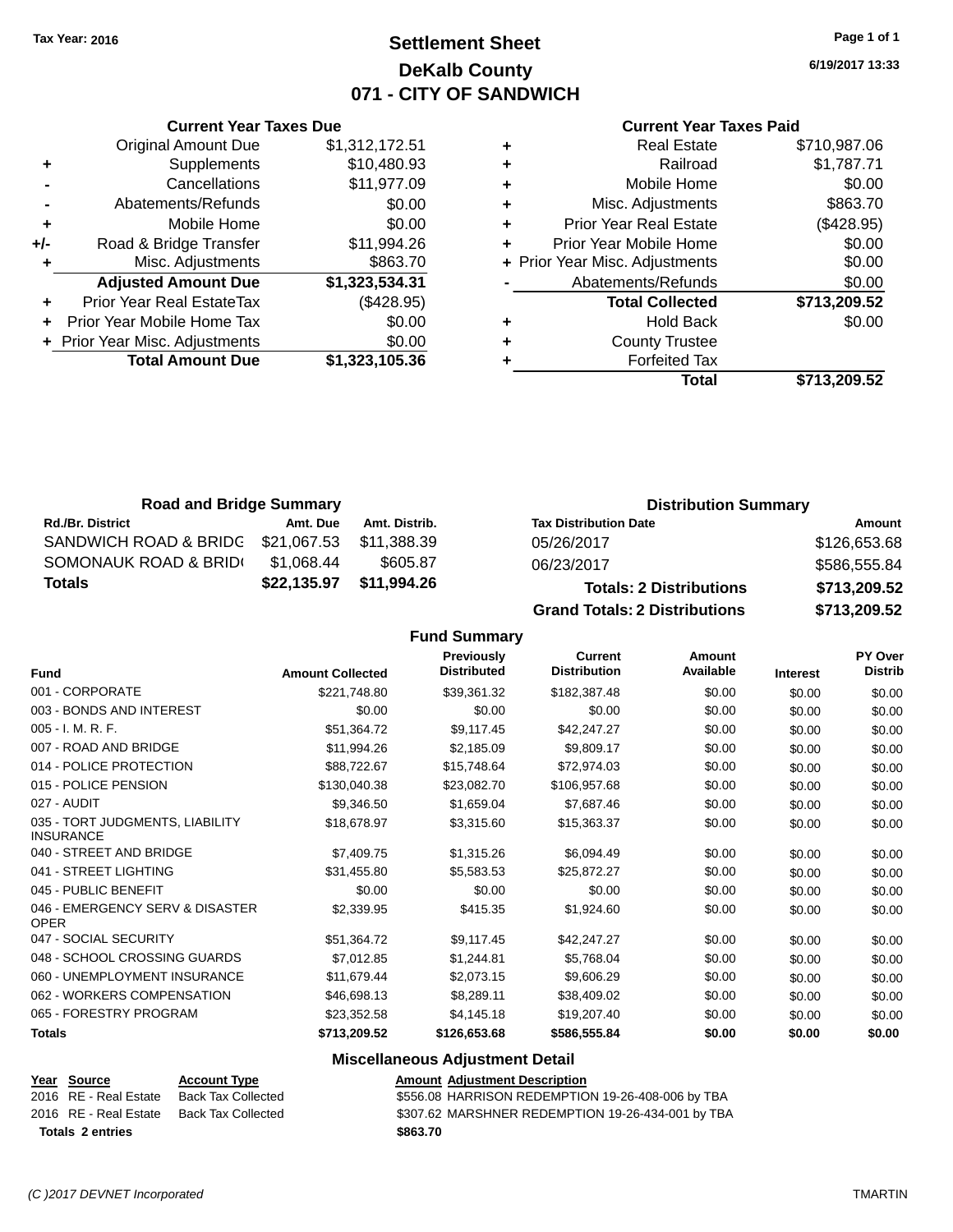# **Settlement Sheet Tax Year: 2016 Page 1 of 1 DeKalb County 072 - VILLAGE OF SHABBONA**

**6/19/2017 13:33**

#### **Current Year Taxes Paid**

|     | <b>Original Amount Due</b>     | \$98,692.88  |
|-----|--------------------------------|--------------|
| ٠   | Supplements                    | \$761.55     |
|     | Cancellations                  | \$870.06     |
|     | Abatements/Refunds             | \$0.00       |
| ٠   | Mobile Home                    | \$0.00       |
| +/- | Road & Bridge Transfer         | \$6,163.52   |
|     | Misc. Adjustments              | \$72.07      |
|     | <b>Adjusted Amount Due</b>     | \$104,819.96 |
| ÷   | Prior Year Real EstateTax      | (\$28.40)    |
| ٠   | Prior Year Mobile Home Tax     | \$0.00       |
|     | + Prior Year Misc. Adjustments | \$72.89      |
|     | <b>Total Amount Due</b>        | \$104,864.45 |
|     |                                |              |

**Current Year Taxes Due**

| <b>Real Estate</b>             | \$60,273.77 |
|--------------------------------|-------------|
| Railroad                       | \$1,216.51  |
| Mobile Home                    | \$0.00      |
| Misc. Adjustments              | \$72.07     |
| <b>Prior Year Real Estate</b>  | (\$28.40)   |
| Prior Year Mobile Home         | \$0.00      |
| + Prior Year Misc. Adjustments | \$72.89     |
| Abatements/Refunds             | \$0.00      |
| <b>Total Collected</b>         | \$61,606.84 |
| Hold Back                      | \$0.00      |
| <b>County Trustee</b>          |             |
| <b>Forfeited Tax</b>           |             |
| Total                          | \$61,606.84 |
|                                |             |

| <b>Road and Bridge Summary</b> |             |               | <b>Distribution Summary</b>    |             |  |
|--------------------------------|-------------|---------------|--------------------------------|-------------|--|
| <b>Rd./Br. District</b>        | Amt. Due    | Amt. Distrib. | <b>Tax Distribution Date</b>   | Amount      |  |
| SHABBONA ROAD & BRIDC          | \$11,079.87 | \$6.163.52    | 05/26/2017                     | \$7,601.22  |  |
| Totals                         | \$11,079.87 | \$6,163.52    | 06/23/2017                     | \$54,005.62 |  |
|                                |             |               | <b>Totals: 2 Distributions</b> | \$61,606.84 |  |

**Grand Totals: 2 Distributions \$61,606.84**

| <b>2 Distributions</b> |  |
|------------------------|--|
|                        |  |

|                              |                         | <b>Fund Summary</b>              |                                       |                            |                 |                                  |
|------------------------------|-------------------------|----------------------------------|---------------------------------------|----------------------------|-----------------|----------------------------------|
| <b>Fund</b>                  | <b>Amount Collected</b> | Previously<br><b>Distributed</b> | <b>Current</b><br><b>Distribution</b> | <b>Amount</b><br>Available | <b>Interest</b> | <b>PY Over</b><br><b>Distrib</b> |
| 001 - CORPORATE              | \$29.109.79             | \$3.512.09                       | \$25.597.70                           | \$0.00                     | \$0.00          | \$0.00                           |
| 005 - I. M. R. F.            | \$898.23                | \$108.37                         | \$789.86                              | \$0.00                     | \$0.00          | \$0.00                           |
| 007 - ROAD AND BRIDGE        | \$6,163.52              | \$911.99                         | \$5.251.53                            | \$0.00                     | \$0.00          | \$0.00                           |
| 014 - POLICE PROTECTION      | \$16,990.49             | \$2,049.90                       | \$14,940.59                           | \$0.00                     | \$0.00          | \$0.00                           |
| 047 - SOCIAL SECURITY        | \$6.333.41              | \$764.13                         | \$5,569.28                            | \$0.00                     | \$0.00          | \$0.00                           |
| 060 - UNEMPLOYMENT INSURANCE | \$643.59                | \$77.65                          | \$565.94                              | \$0.00                     | \$0.00          | \$0.00                           |
| 062 - WORKERS COMPENSATION   | \$1,467.81              | \$177.09                         | \$1,290.72                            | \$0.00                     | \$0.00          | \$0.00                           |
| <b>Totals</b>                | \$61,606.84             | \$7,601.22                       | \$54,005.62                           | \$0.00                     | \$0.00          | \$0.00                           |
|                              | --- --                  |                                  |                                       |                            |                 |                                  |

# **Miscellaneous Adjustment Detail**

**Year Source Account Type Account Type Amount Adjustment Description**<br>2015 RE - Real Estate Back Tax Collected \$72.89 CASTLE BANK REDEMP \$72.89 CASTLE BANK REDEMPTION 13-15-401-006 by TBA 2016 RE - Real Estate Paymt In Lieu of Tax S72.07 HOUSING AUTHORITY SEQUOYA APARTMENTS by TBA **Totals \$144.96 2 entries**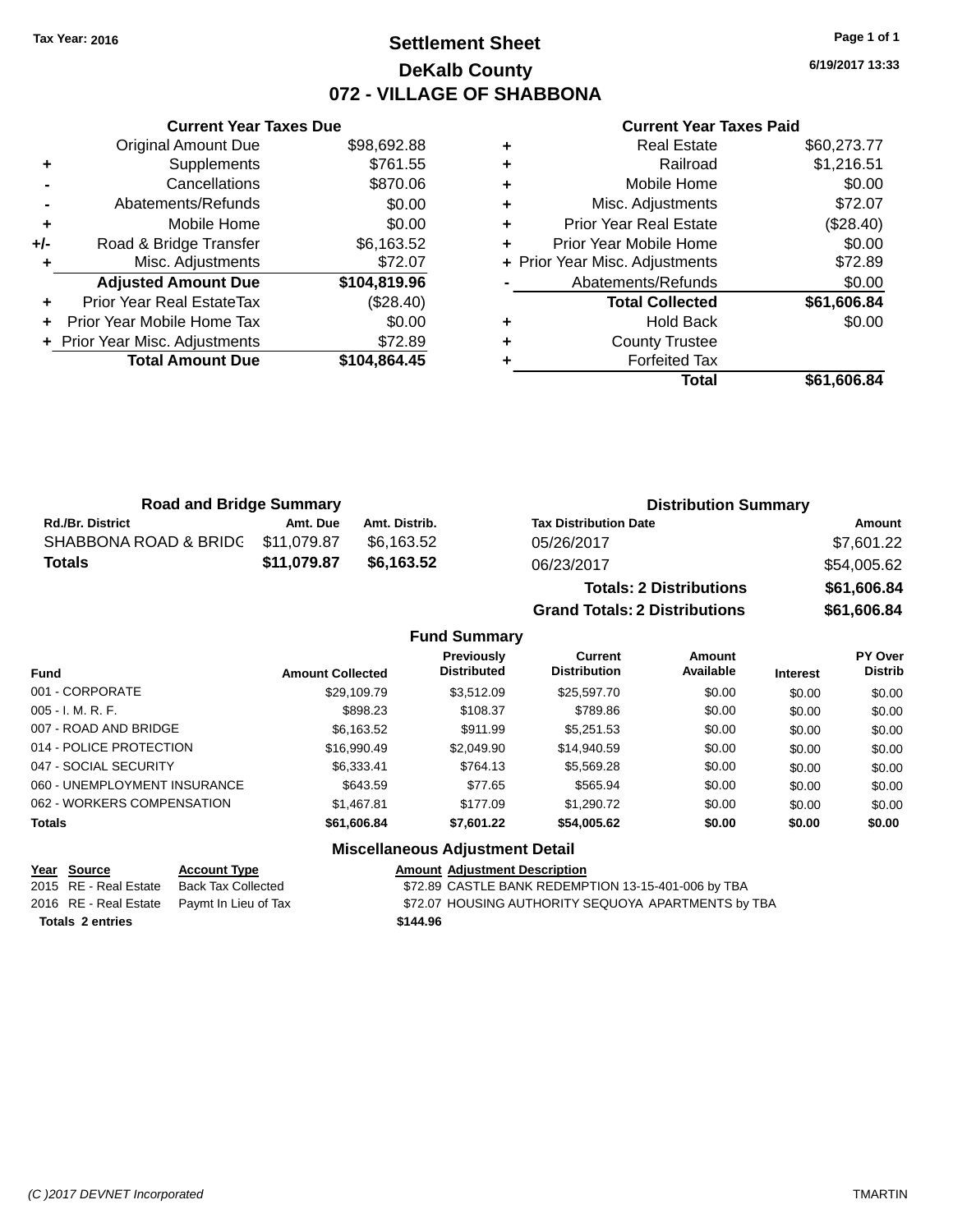# **Settlement Sheet Tax Year: 2016 Page 1 of 1 DeKalb County 073 - FLEWELLIN MEMORIAL LIBRARY**

**6/19/2017 13:33**

#### **Current Year Taxes Paid**

|     | <b>Current Year Taxes Due</b>    |             |  |  |  |  |  |
|-----|----------------------------------|-------------|--|--|--|--|--|
|     | <b>Original Amount Due</b>       | \$26,510.32 |  |  |  |  |  |
| ٠   | Supplements                      | \$184.42    |  |  |  |  |  |
|     | Cancellations                    | \$211.89    |  |  |  |  |  |
|     | Abatements/Refunds               | \$0.00      |  |  |  |  |  |
| ٠   | Mobile Home                      | \$0.00      |  |  |  |  |  |
| +/- | Road & Bridge Transfer           | \$0.00      |  |  |  |  |  |
| ٠   | Misc. Adjustments                | \$19.36     |  |  |  |  |  |
|     | <b>Adjusted Amount Due</b>       | \$26,502.21 |  |  |  |  |  |
| ÷   | <b>Prior Year Real EstateTax</b> | \$0.00      |  |  |  |  |  |
|     | Prior Year Mobile Home Tax       | \$0.00      |  |  |  |  |  |
|     | + Prior Year Misc. Adjustments   | \$19.58     |  |  |  |  |  |
|     | <b>Total Amount Due</b>          | \$26.521.79 |  |  |  |  |  |

|   | Total                          | \$14,892.93 |
|---|--------------------------------|-------------|
| ٠ | <b>Forfeited Tax</b>           |             |
| ٠ | <b>County Trustee</b>          |             |
| ٠ | Hold Back                      | \$0.00      |
|   | <b>Total Collected</b>         | \$14,892.93 |
|   | Abatements/Refunds             | \$0.00      |
|   | + Prior Year Misc. Adjustments | \$19.58     |
| ٠ | Prior Year Mobile Home         | \$0.00      |
| ÷ | <b>Prior Year Real Estate</b>  | \$0.00      |
| ٠ | Misc. Adjustments              | \$19.36     |
| ÷ | Mobile Home                    | \$0.00      |
| ٠ | Railroad                       | \$293.70    |
| ٠ | <b>Real Estate</b>             | \$14,560.29 |
|   |                                |             |

|                         |                              |                                                     | <b>Distribution Summary</b>    |                     |                            |                           |  |  |
|-------------------------|------------------------------|-----------------------------------------------------|--------------------------------|---------------------|----------------------------|---------------------------|--|--|
|                         | <b>Tax Distribution Date</b> |                                                     |                                |                     | Amount<br>\$1,796.82       |                           |  |  |
|                         | 05/26/2017<br>06/23/2017     |                                                     |                                |                     |                            |                           |  |  |
|                         |                              |                                                     |                                |                     | \$13,096.11                |                           |  |  |
|                         |                              |                                                     | <b>Totals: 2 Distributions</b> |                     | \$14,892.93<br>\$14,892.93 |                           |  |  |
|                         |                              | <b>Grand Totals: 2 Distributions</b>                |                                |                     |                            |                           |  |  |
|                         |                              | <b>Fund Summary</b>                                 |                                |                     |                            |                           |  |  |
| <b>Fund</b>             | <b>Amount Collected</b>      | Previously<br><b>Distributed</b>                    | Current<br><b>Distribution</b> | Amount<br>Available | <b>Interest</b>            | PY Over<br><b>Distrib</b> |  |  |
| 001 - CORPORATE         | \$14,892.93                  | \$1,796.82                                          | \$13,096.11                    | \$0.00              | \$0.00                     | \$0.00                    |  |  |
| Totals                  | \$14,892.93                  | \$1,796.82                                          | \$13,096.11                    | \$0.00              | \$0.00                     | \$0.00                    |  |  |
|                         |                              | <b>Miscellaneous Adjustment Detail</b>              |                                |                     |                            |                           |  |  |
| Year Source             | <b>Account Type</b>          | <b>Amount Adjustment Description</b>                |                                |                     |                            |                           |  |  |
| 2015 RE - Real Estate   | <b>Back Tax Collected</b>    | \$19.58 CASTLE BANK REDEMPTION 13-15-401-006 by TBA |                                |                     |                            |                           |  |  |
| 2016 RE - Real Estate   | Paymt In Lieu of Tax         | \$19.36 HOUSING AUTHORITY SEQUOYA APARTMENTS by TBA |                                |                     |                            |                           |  |  |
| <b>Totals 2 entries</b> |                              | \$38.94                                             |                                |                     |                            |                           |  |  |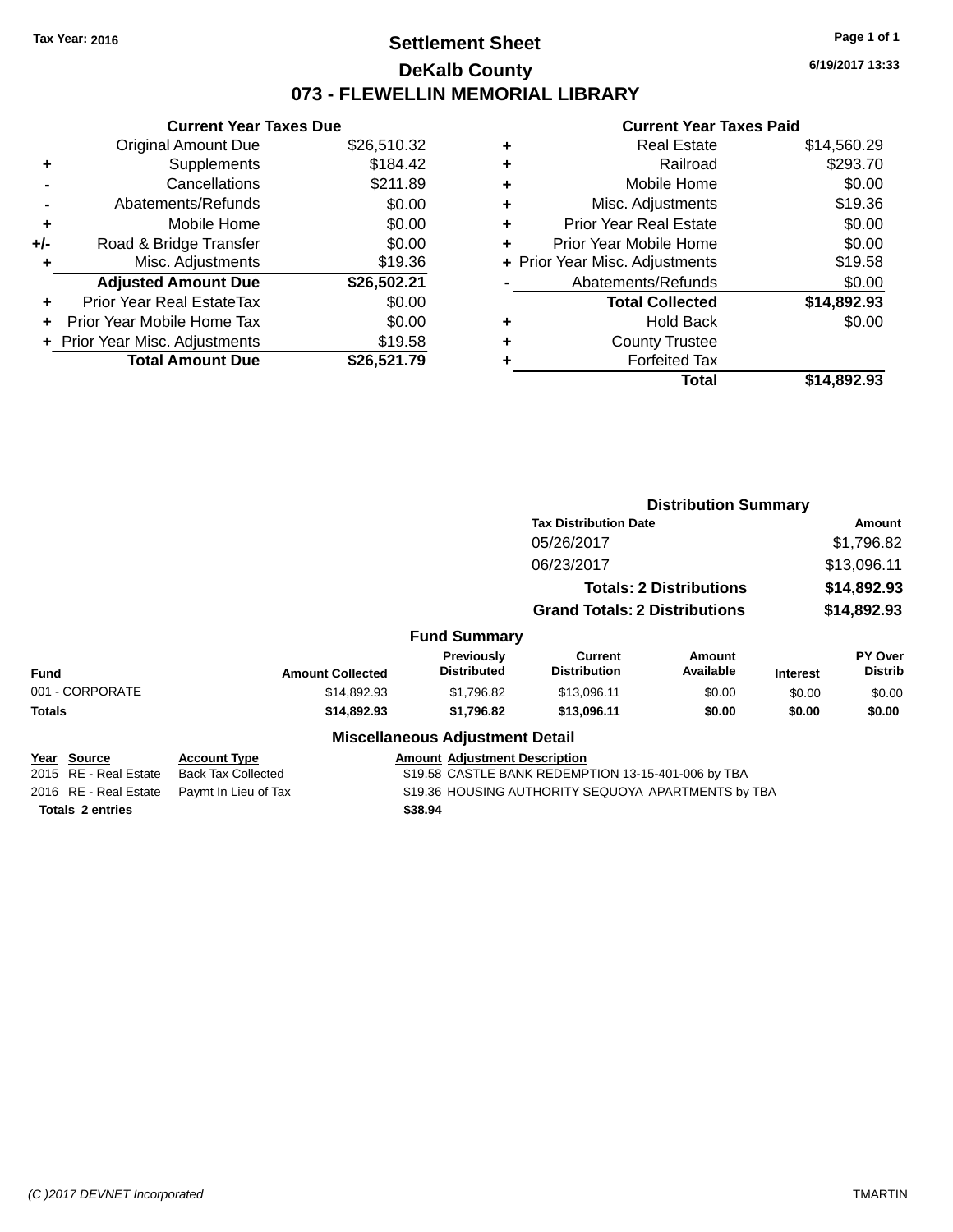# **Settlement Sheet Tax Year: 2016 Page 1 of 1 DeKalb County 074 - VILLAGE OF SOMONAUK**

**6/19/2017 13:33**

### **Current Year Taxes Paid**

|     | <b>Current Year Taxes Due</b>  |              |
|-----|--------------------------------|--------------|
|     | <b>Original Amount Due</b>     | \$421,174.37 |
| ٠   | Supplements                    | \$5,732.19   |
|     | Cancellations                  | \$6,962.01   |
|     | Abatements/Refunds             | \$0.00       |
| ٠   | Mobile Home                    | \$0.00       |
| +/- | Road & Bridge Transfer         | \$31,349.54  |
|     | Misc. Adjustments              | \$0.00       |
|     | <b>Adjusted Amount Due</b>     | \$451,294.09 |
| ٠   | Prior Year Real EstateTax      | \$0.00       |
| ÷   | Prior Year Mobile Home Tax     | \$0.00       |
|     | + Prior Year Misc. Adjustments | \$0.00       |
|     | <b>Total Amount Due</b>        | \$451.294.09 |
|     |                                |              |

|   | <b>Real Estate</b>             | \$262,253.73 |
|---|--------------------------------|--------------|
| ٠ | Railroad                       | \$2,536.99   |
| ٠ | Mobile Home                    | \$0.00       |
| ٠ | Misc. Adjustments              | \$0.00       |
| ٠ | <b>Prior Year Real Estate</b>  | \$0.00       |
| ٠ | Prior Year Mobile Home         | \$0.00       |
|   | + Prior Year Misc. Adjustments | \$0.00       |
|   | Abatements/Refunds             | \$0.00       |
|   | <b>Total Collected</b>         | \$264,790.72 |
| ٠ | Hold Back                      | \$0.00       |
| ٠ | <b>County Trustee</b>          |              |
|   | <b>Forfeited Tax</b>           |              |
|   | Total                          | \$264,790.72 |
|   |                                |              |

| <b>Road and Bridge Summary</b> |             |                         | <b>Distribution Summary</b>    |              |  |
|--------------------------------|-------------|-------------------------|--------------------------------|--------------|--|
| <b>Rd./Br. District</b>        | Amt. Due    | Amt. Distrib.           | <b>Tax Distribution Date</b>   | Amount       |  |
| SOMONAUK ROAD & BRIDI          | \$55,355.83 | \$31.349.54             | 05/26/2017                     | \$44,221.15  |  |
| <b>Totals</b>                  |             | \$55,355.83 \$31,349.54 | 06/23/2017                     | \$220,569.57 |  |
|                                |             |                         | <b>Totals: 2 Distributions</b> | \$264,790.72 |  |

**Grand Totals: 2 Distributions \$264,790.72**

**Fund Summary**

| <b>Fund</b>                                   | <b>Amount Collected</b> | <b>Previously</b><br><b>Distributed</b> | Current<br><b>Distribution</b> | <b>Amount</b><br>Available | <b>Interest</b> | PY Over<br><b>Distrib</b> |
|-----------------------------------------------|-------------------------|-----------------------------------------|--------------------------------|----------------------------|-----------------|---------------------------|
| 001 - CORPORATE                               | \$64.814.02             | \$10.867.58                             | \$53.946.44                    | \$0.00                     | \$0.00          | \$0.00                    |
| 003 - BONDS AND INTEREST                      | \$90.363.44             | \$15.151.54                             | \$75.211.90                    | \$0.00                     | \$0.00          | \$0.00                    |
| 007 - ROAD AND BRIDGE                         | \$31.349.54             | \$5,079.30                              | \$26,270.24                    | \$0.00                     | \$0.00          | \$0.00                    |
| 014 - POLICE PROTECTION                       | \$14,186.69             | \$2,378.73                              | \$11,807.96                    | \$0.00                     | \$0.00          | \$0.00                    |
| 025 - GARBAGE DISPOSAL                        | \$9.458.33              | \$1,585.91                              | \$7,872.42                     | \$0.00                     | \$0.00          | \$0.00                    |
| 027 - AUDIT                                   | \$10,403.77             | \$1.744.43                              | \$8.659.34                     | \$0.00                     | \$0.00          | \$0.00                    |
| 035 - TORT JUDGEMENTS/LIABILITY<br><b>INS</b> | \$23.171.61             | \$3,885.26                              | \$19,286,35                    | \$0.00                     | \$0.00          | \$0.00                    |
| 047 - SOCIAL SECURITY                         | \$21.043.32             | \$3.528.40                              | \$17.514.92                    | \$0.00                     | \$0.00          | \$0.00                    |
| <b>Totals</b>                                 | \$264,790.72            | \$44.221.15                             | \$220,569.57                   | \$0.00                     | \$0.00          | \$0.00                    |
|                                               |                         |                                         |                                |                            |                 |                           |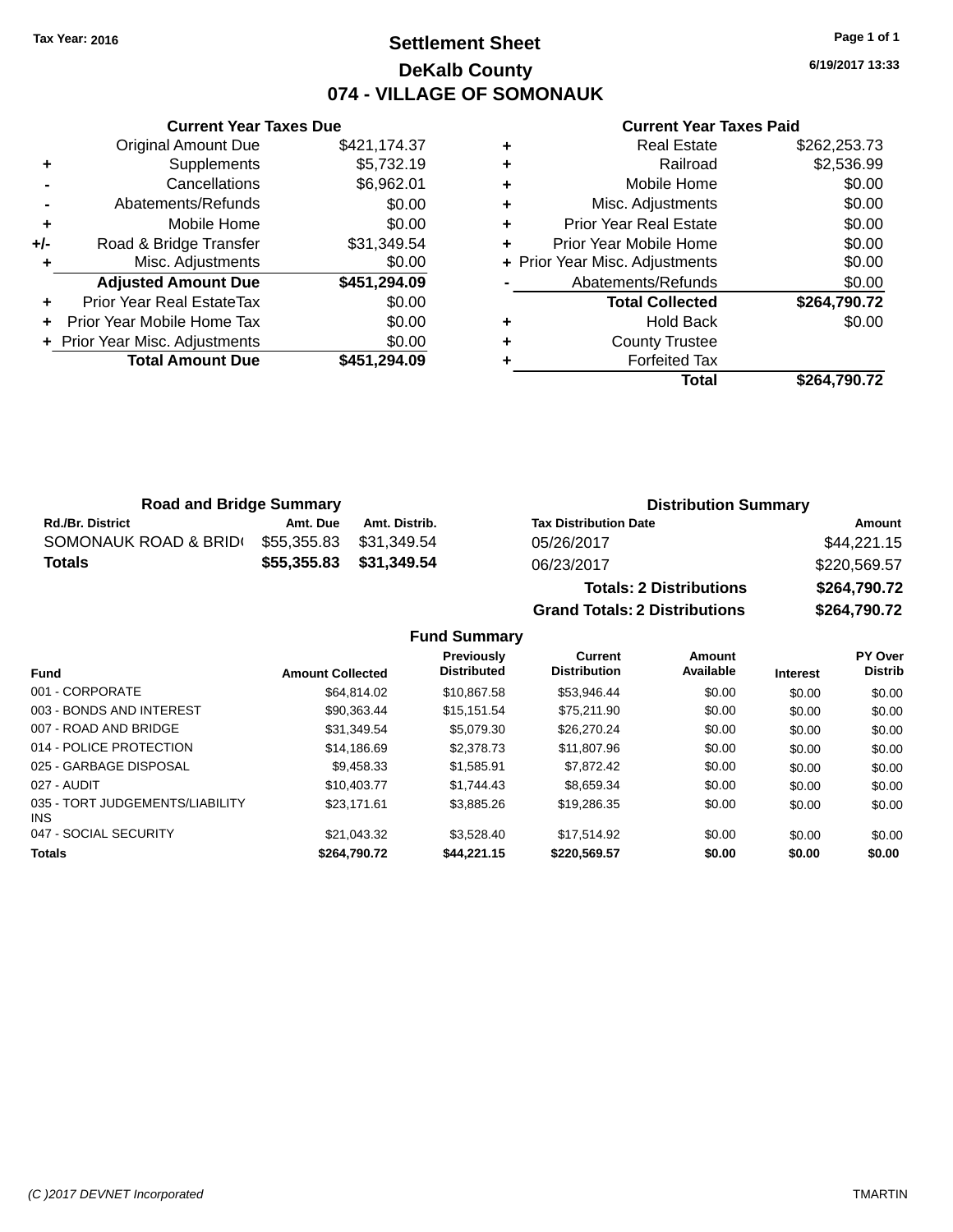# **Settlement Sheet Tax Year: 2016 Page 1 of 1 DeKalb County 075 - SOMONAUK LIBRARY**

**6/19/2017 13:33**

### **Current Year Taxes Paid**

|       | <b>Current Year Taxes Due</b>    |              |  |  |  |  |
|-------|----------------------------------|--------------|--|--|--|--|
|       | <b>Original Amount Due</b>       | \$144,989.24 |  |  |  |  |
| ٠     | \$1,707.30<br>Supplements        |              |  |  |  |  |
|       | Cancellations                    | \$2,236.29   |  |  |  |  |
|       | \$0.00<br>Abatements/Refunds     |              |  |  |  |  |
| ٠     | \$0.00<br>Mobile Home            |              |  |  |  |  |
| $+/-$ | \$0.00<br>Road & Bridge Transfer |              |  |  |  |  |
| ٠     | Misc. Adjustments<br>\$0.00      |              |  |  |  |  |
|       | <b>Adjusted Amount Due</b>       | \$144,460.25 |  |  |  |  |
| ÷     | Prior Year Real EstateTax        | \$0.00       |  |  |  |  |
|       | Prior Year Mobile Home Tax       | \$0.00       |  |  |  |  |
|       | + Prior Year Misc. Adjustments   | \$0.00       |  |  |  |  |
|       | <b>Total Amount Due</b>          | \$144.460.25 |  |  |  |  |
|       |                                  |              |  |  |  |  |

|   | <b>Real Estate</b>             | \$79,966.12 |
|---|--------------------------------|-------------|
| ٠ | Railroad                       | \$848.19    |
| ٠ | Mobile Home                    | \$0.00      |
| ٠ | Misc. Adjustments              | \$0.00      |
| ٠ | <b>Prior Year Real Estate</b>  | \$0.00      |
| ÷ | Prior Year Mobile Home         | \$0.00      |
|   | + Prior Year Misc. Adjustments | \$0.00      |
|   | Abatements/Refunds             | \$0.00      |
|   | <b>Total Collected</b>         | \$80,814.31 |
|   | Hold Back                      | \$0.00      |
| ٠ | <b>County Trustee</b>          |             |
|   | <b>Forfeited Tax</b>           |             |
|   | Total                          | \$80,814.31 |
|   |                                |             |

### **Distribution Summary Tax Distribution Date Amount** 05/26/2017 \$13,807.13 06/23/2017 \$67,007.18 **Totals: 2 Distributions \$80,814.31 Grand Totals: 2 Distributions \$80,814.31**

### **Fund Summary**

| <b>Fund</b>                                   | <b>Amount Collected</b> | <b>Previously</b><br><b>Distributed</b> | Current<br><b>Distribution</b> | Amount<br>Available | <b>Interest</b> | <b>PY Over</b><br><b>Distrib</b> |
|-----------------------------------------------|-------------------------|-----------------------------------------|--------------------------------|---------------------|-----------------|----------------------------------|
| 001 - CORPORATE                               | \$30,803.73             | \$5,262.82                              | \$25,540.91                    | \$0.00              | \$0.00          | \$0.00                           |
| 003 - BONDS AND INTEREST                      | \$34,001.00             | \$5,809.07                              | \$28,191.93                    | \$0.00              | \$0.00          | \$0.00                           |
| 004 - OPERATIONS & MAINTENANCE                | \$4.107.15              | \$701.71                                | \$3,405.44                     | \$0.00              | \$0.00          | \$0.00                           |
| $005 - I. M. R. F.$                           | \$4,893.64              | \$836.08                                | \$4,057.56                     | \$0.00              | \$0.00          | \$0.00                           |
| 027 - AUDIT                                   | \$1,026.75              | \$175.42                                | \$851.33                       | \$0.00              | \$0.00          | \$0.00                           |
| 035 - TORT JUDGEMENTS/LIABILITY<br><b>INS</b> | \$3,263.12              | \$557.50                                | \$2,705.62                     | \$0.00              | \$0.00          | \$0.00                           |
| 047 - SOCIAL SECURITY                         | \$2,718.92              | \$464.53                                | \$2,254.39                     | \$0.00              | \$0.00          | \$0.00                           |
| <b>Totals</b>                                 | \$80,814.31             | \$13,807.13                             | \$67,007.18                    | \$0.00              | \$0.00          | \$0.00                           |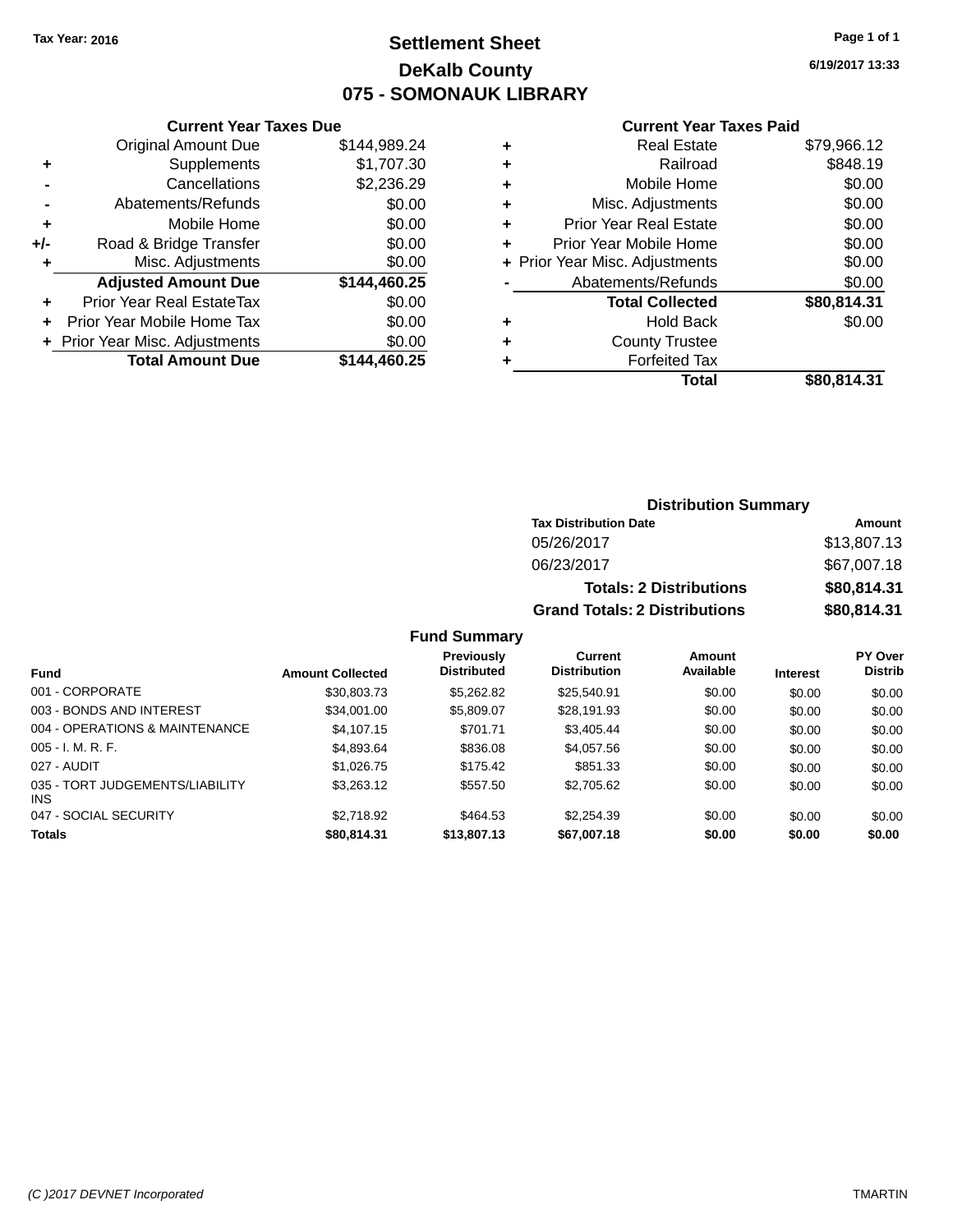# **Settlement Sheet Tax Year: 2016 Page 1 of 1 DeKalb County 076 - CITY OF SYCAMORE**

**6/19/2017 13:33**

### **Current Year Taxes Paid**

|     | <b>Current Year Taxes Due</b>  |                |
|-----|--------------------------------|----------------|
|     | <b>Original Amount Due</b>     | \$2,890,649.44 |
| ٠   | Supplements                    | \$15,934.11    |
|     | Cancellations                  | \$18,725.48    |
|     | Abatements/Refunds             | \$0.00         |
| ٠   | Mobile Home                    | \$0.00         |
| +/- | Road & Bridge Transfer         | \$38,436.45    |
|     | Misc. Adjustments              | \$825.05       |
|     | <b>Adjusted Amount Due</b>     | \$2,927,119.57 |
| ÷   | Prior Year Real EstateTax      | (\$229.90)     |
|     | Prior Year Mobile Home Tax     | \$0.00         |
|     | + Prior Year Misc. Adjustments | \$0.00         |
|     | <b>Total Amount Due</b>        | \$2,926,889.67 |
|     |                                |                |

|   | <b>Real Estate</b>             | \$1,552,448.63 |
|---|--------------------------------|----------------|
| ٠ | Railroad                       | \$0.18         |
| ٠ | Mobile Home                    | \$0.00         |
| ٠ | Misc. Adjustments              | \$825.05       |
| ٠ | Prior Year Real Estate         | (\$229.90)     |
| ٠ | Prior Year Mobile Home         | \$0.00         |
|   | + Prior Year Misc. Adjustments | \$0.00         |
|   | Abatements/Refunds             | \$0.00         |
|   | <b>Total Collected</b>         | \$1,553,043.96 |
| ٠ | <b>Hold Back</b>               | \$0.00         |
|   | <b>County Trustee</b>          |                |
| ٠ | <b>Forfeited Tax</b>           |                |
|   | Total                          | \$1,553,043.96 |
|   |                                |                |

| <b>Road and Bridge Summary</b>   |             |               | <b>Distribution Summary</b>          |                |  |
|----------------------------------|-------------|---------------|--------------------------------------|----------------|--|
| <b>Rd./Br. District</b>          | Amt. Due    | Amt. Distrib. | <b>Tax Distribution Date</b>         | Amount         |  |
| <b>CORTLAND ROAD &amp; BRIDC</b> | \$55,709.32 | \$29.331.19   | 05/26/2017                           | \$239,067.17   |  |
| DEKALB ROAD & BRIDGE             | \$9.924.73  | \$5.114.79    | 06/23/2017                           | \$1,313,976.79 |  |
| <b>SYCAMORE ROAD &amp; BRID(</b> | \$7,449.36  | \$3,990.47    | <b>Totals: 2 Distributions</b>       | \$1,553,043.96 |  |
| Totals                           | \$73,083.41 | \$38,436.45   | <b>Grand Totals: 2 Distributions</b> | \$1,553,043.96 |  |

### **Fund Summary**

| <b>Fund</b>                  | <b>Amount Collected</b> | <b>Previously</b><br><b>Distributed</b> | <b>Current</b><br><b>Distribution</b> | Amount<br>Available | <b>Interest</b> | PY Over<br><b>Distrib</b> |
|------------------------------|-------------------------|-----------------------------------------|---------------------------------------|---------------------|-----------------|---------------------------|
| 001 - CORPORATE              | \$656,182,50            | \$101,326.32                            | \$554,856.18                          | \$0.00              | \$0.00          | \$0.00                    |
| 003 - BONDS AND INTEREST     | \$82,047.81             | \$12,669.65                             | \$69,378.16                           | \$0.00              | \$0.00          | \$0.00                    |
| $005 - I. M. R. F.$          | \$81.844.84             | \$12,638.30                             | \$69,206.54                           | \$0.00              | \$0.00          | \$0.00                    |
| 007 - ROAD AND BRIDGE        | \$38.436.45             | \$5.184.69                              | \$33,251.76                           | \$0.00              | \$0.00          | \$0.00                    |
| 013 - FIREFIGHTER'S PENSION  | \$312,265.12            | \$48.219.32                             | \$264.045.80                          | \$0.00              | \$0.00          | \$0.00                    |
| 015 - POLICE PENSION         | \$276,918.72            | \$42.761.20                             | \$234,157.52                          | \$0.00              | \$0.00          | \$0.00                    |
| 047 - SOCIAL SECURITY        | \$48.824.88             | \$7,539.43                              | \$41,285.45                           | \$0.00              | \$0.00          | \$0.00                    |
| 048 - SCHOOL CROSSING GUARDS | \$10.496.24             | \$1.620.81                              | \$8.875.43                            | \$0.00              | \$0.00          | \$0.00                    |
| 143 - MEDICARE               | \$46,027.40             | \$7.107.45                              | \$38.919.95                           | \$0.00              | \$0.00          | \$0.00                    |
| <b>Totals</b>                | \$1,553,043.96          | \$239.067.17                            | \$1,313,976.79                        | \$0.00              | \$0.00          | \$0.00                    |

| Year Source             | <b>Account Type</b>                        |          | <b>Amount Adiustment Description</b>             |
|-------------------------|--------------------------------------------|----------|--------------------------------------------------|
|                         | 2016 RE - Real Estate Paymt In Lieu of Tax |          | \$825.05 HOUSING AUTHORITY SYCAMORE UNITS by TBA |
| <b>Totals 1 entries</b> |                                            | \$825.05 |                                                  |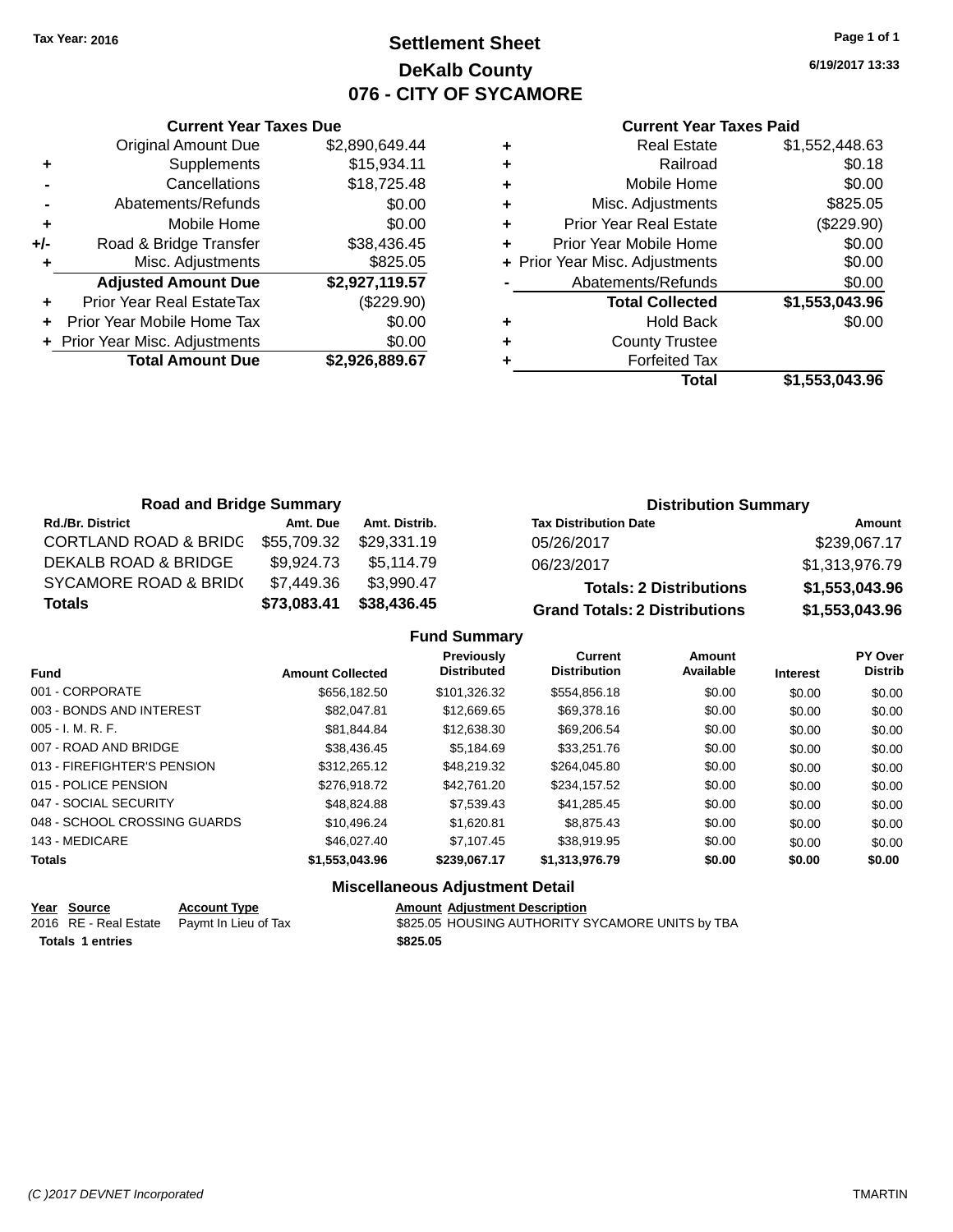# **Settlement Sheet Tax Year: 2016 Page 1 of 1 DeKalb County 077 - SYCAMORE LIBRARY**

**6/19/2017 13:33**

### **Current Year Taxes Paid**

|     | <b>Original Amount Due</b>     | \$1,066,319.76 |
|-----|--------------------------------|----------------|
| ٠   | Supplements                    | \$5,659.05     |
|     | Cancellations                  | \$6,638.34     |
|     | Abatements/Refunds             | \$0.00         |
| ٠   | Mobile Home                    | \$0.00         |
| +/- | Road & Bridge Transfer         | \$0.00         |
| ٠   | Misc. Adjustments              | \$304.35       |
|     | <b>Adjusted Amount Due</b>     | \$1,065,644.82 |
| ٠   | Prior Year Real EstateTax      | (\$88.01)      |
|     | Prior Year Mobile Home Tax     | \$0.00         |
|     | + Prior Year Misc. Adjustments | \$0.00         |
|     | <b>Total Amount Due</b>        | \$1,065,556.81 |
|     |                                |                |

**Current Year Taxes Due**

|   | Real Estate                    | \$558,503.22 |
|---|--------------------------------|--------------|
| ٠ | Railroad                       | \$0.07       |
| ٠ | Mobile Home                    | \$0.00       |
| ٠ | Misc. Adjustments              | \$304.35     |
| ٠ | <b>Prior Year Real Estate</b>  | (\$88.01)    |
|   | Prior Year Mobile Home         | \$0.00       |
|   | + Prior Year Misc. Adjustments | \$0.00       |
|   | Abatements/Refunds             | \$0.00       |
|   | <b>Total Collected</b>         | \$558,719.63 |
| ٠ | Hold Back                      | \$0.00       |
|   | <b>County Trustee</b>          |              |
|   | <b>Forfeited Tax</b>           |              |
|   | Total                          | \$558,719.63 |
|   |                                |              |

|                                          |                         |                                         | <b>Distribution Summary</b>          |                                |                 |                           |
|------------------------------------------|-------------------------|-----------------------------------------|--------------------------------------|--------------------------------|-----------------|---------------------------|
|                                          |                         |                                         | <b>Tax Distribution Date</b>         |                                |                 | Amount                    |
|                                          |                         |                                         | 05/26/2017                           |                                |                 | \$86,276.39               |
|                                          |                         |                                         | 06/23/2017                           |                                |                 | \$472,443.24              |
|                                          |                         |                                         |                                      | <b>Totals: 2 Distributions</b> |                 | \$558,719.63              |
|                                          |                         |                                         | <b>Grand Totals: 2 Distributions</b> |                                |                 | \$558,719.63              |
|                                          |                         | <b>Fund Summary</b>                     |                                      |                                |                 |                           |
| <b>Fund</b>                              | <b>Amount Collected</b> | <b>Previously</b><br><b>Distributed</b> | Current<br><b>Distribution</b>       | Amount<br>Available            | <b>Interest</b> | PY Over<br><b>Distrib</b> |
| $005 - I. M. R. F.$                      | \$0.00                  | \$0.00                                  | \$0.00                               | \$0.00                         | \$0.00          | \$0.00                    |
| 016 - LIBRARY (township, municipalities) | \$558,719.63            | \$86,276.39                             | \$472,443.24                         | \$0.00                         | \$0.00          | \$0.00                    |
| 027 - AUDIT                              | \$0.00                  | \$0.00                                  | \$0.00                               | \$0.00                         | \$0.00          | \$0.00                    |

### **Miscellaneous Adjustment Detail**

047 - SOCIAL SECURITY 60.00 \$0.00 \$0.00 \$0.00 \$0.00 \$0.00 \$0.00 \$0.00 \$0.00 \$0.00 **Totals \$558,719.63 \$86,276.39 \$472,443.24 \$0.00 \$0.00 \$0.00**

**Totals \$304.35 1 entries**

**Year Source Account Type Account Type Amount Adjustment Description**<br>2016 RE - Real Estate Paymt In Lieu of Tax \$304.35 HOUSING AUTHORITY S \$304.35 HOUSING AUTHORITY SYCAMORE UNITS by TBA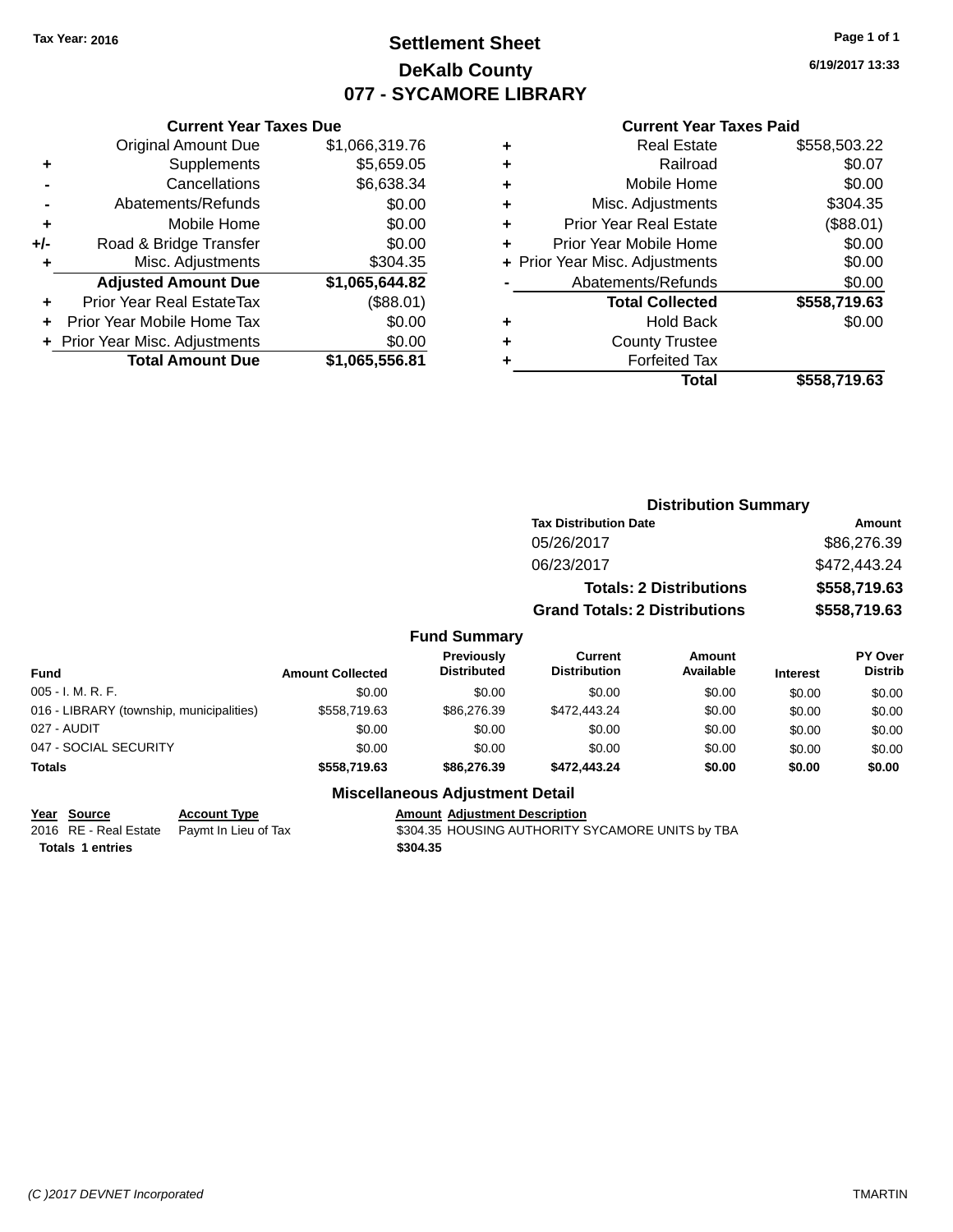# **Settlement Sheet Tax Year: 2016 Page 1 of 1 DeKalb County 078 - VILLAGE OF WATERMAN**

**6/19/2017 13:33**

### **Current Year Taxes Paid**

|     | <b>Current Year Taxes Due</b>  |              |
|-----|--------------------------------|--------------|
|     | <b>Original Amount Due</b>     | \$180,273.30 |
| ٠   | Supplements                    | \$1,517.33   |
|     | Cancellations                  | \$1,707.41   |
|     | Abatements/Refunds             | \$0.00       |
| ٠   | Mobile Home                    | \$0.00       |
| +/- | Road & Bridge Transfer         | \$18,589.10  |
|     | Misc. Adjustments              | \$0.00       |
|     | <b>Adjusted Amount Due</b>     | \$198,672.32 |
| ÷   | Prior Year Real EstateTax      | \$26.44      |
|     | Prior Year Mobile Home Tax     | \$0.00       |
|     | + Prior Year Misc. Adjustments | \$268.38     |
|     | <b>Total Amount Due</b>        | \$198,967.14 |
|     |                                |              |

|   | Total                          | \$123,638.41 |
|---|--------------------------------|--------------|
|   | <b>Forfeited Tax</b>           |              |
| ٠ | <b>County Trustee</b>          |              |
| ٠ | <b>Hold Back</b>               | \$0.00       |
|   | <b>Total Collected</b>         | \$123,638.41 |
|   | Abatements/Refunds             | \$0.00       |
|   | + Prior Year Misc. Adjustments | \$268.38     |
| ٠ | Prior Year Mobile Home         | \$0.00       |
| ٠ | <b>Prior Year Real Estate</b>  | \$26.44      |
| ٠ | Misc. Adjustments              | \$0.00       |
| ٠ | Mobile Home                    | \$0.00       |
| ٠ | Railroad                       | \$885.97     |
|   | <b>Real Estate</b>             | \$122,457.62 |

| <b>Road and Bridge Summary</b>   |             |                         | <b>Distribution Summary</b>    |              |  |
|----------------------------------|-------------|-------------------------|--------------------------------|--------------|--|
| <b>Rd./Br. District</b>          | Amt. Due    | Amt. Distrib.           | <b>Tax Distribution Date</b>   | Amount       |  |
| <b>CLINTON ROAD &amp; BRIDGE</b> | \$32.176.50 | \$18.589.10             | 05/26/2017                     | \$17,044.79  |  |
| <b>Totals</b>                    |             | \$32,176.50 \$18,589.10 | 06/23/2017                     | \$106,593.62 |  |
|                                  |             |                         | <b>Totals: 2 Distributions</b> | \$123,638.41 |  |

**Grand Totals: 2 Distributions \$123,638.41**

### **Fund Summary**

| <b>Fund</b>                                   | <b>Amount Collected</b> | Previously<br><b>Distributed</b> | Current<br><b>Distribution</b> | Amount<br>Available | <b>Interest</b> | <b>PY Over</b><br><b>Distrib</b> |
|-----------------------------------------------|-------------------------|----------------------------------|--------------------------------|---------------------|-----------------|----------------------------------|
| 001 - CORPORATE                               | \$58,251.51             | \$7,726.83                       | \$50,524.68                    | \$0.00              | \$0.00          | \$0.00                           |
| 007 - ROAD AND BRIDGE                         | \$18,589.10             | \$3.110.41                       | \$15,478.69                    | \$0.00              | \$0.00          | \$0.00                           |
| 014 - POLICE PROTECTION                       | \$17,282.19             | \$2,292.42                       | \$14,989.77                    | \$0.00              | \$0.00          | \$0.00                           |
| 027 - AUDIT                                   | \$8,805.66              | \$1,168.04                       | \$7,637.62                     | \$0.00              | \$0.00          | \$0.00                           |
| 035 - TORT JUDGEMENTS/LIABILITY<br><b>INS</b> | \$18,733,87             | \$2,484.97                       | \$16,248.90                    | \$0.00              | \$0.00          | \$0.00                           |
| 047 - SOCIAL SECURITY                         | \$1.717.77              | \$227.86                         | \$1,489.91                     | \$0.00              | \$0.00          | \$0.00                           |
| 073 - CHLORINATION OF SEWAGE                  | \$258.31                | \$34.26                          | \$224.05                       | \$0.00              | \$0.00          | \$0.00                           |
| <b>Totals</b>                                 | \$123,638,41            | \$17.044.79                      | \$106,593.62                   | \$0.00              | \$0.00          | \$0.00                           |

| Year Source           | <b>Account Type</b>                      | <b>Amount Adiustment Description</b>              |
|-----------------------|------------------------------------------|---------------------------------------------------|
| 2015 RE - Real Estate | Back Tax Collected                       | \$213.46 ROBINSON REDEMPTION 14-15-155-002 by TBA |
|                       | 2015 RE - Real Estate Back Tax Collected | \$54.92 BOGLE REDEMPTION 14-16-233-001 by TBA     |
| Totals 2 entries      |                                          | \$268.38                                          |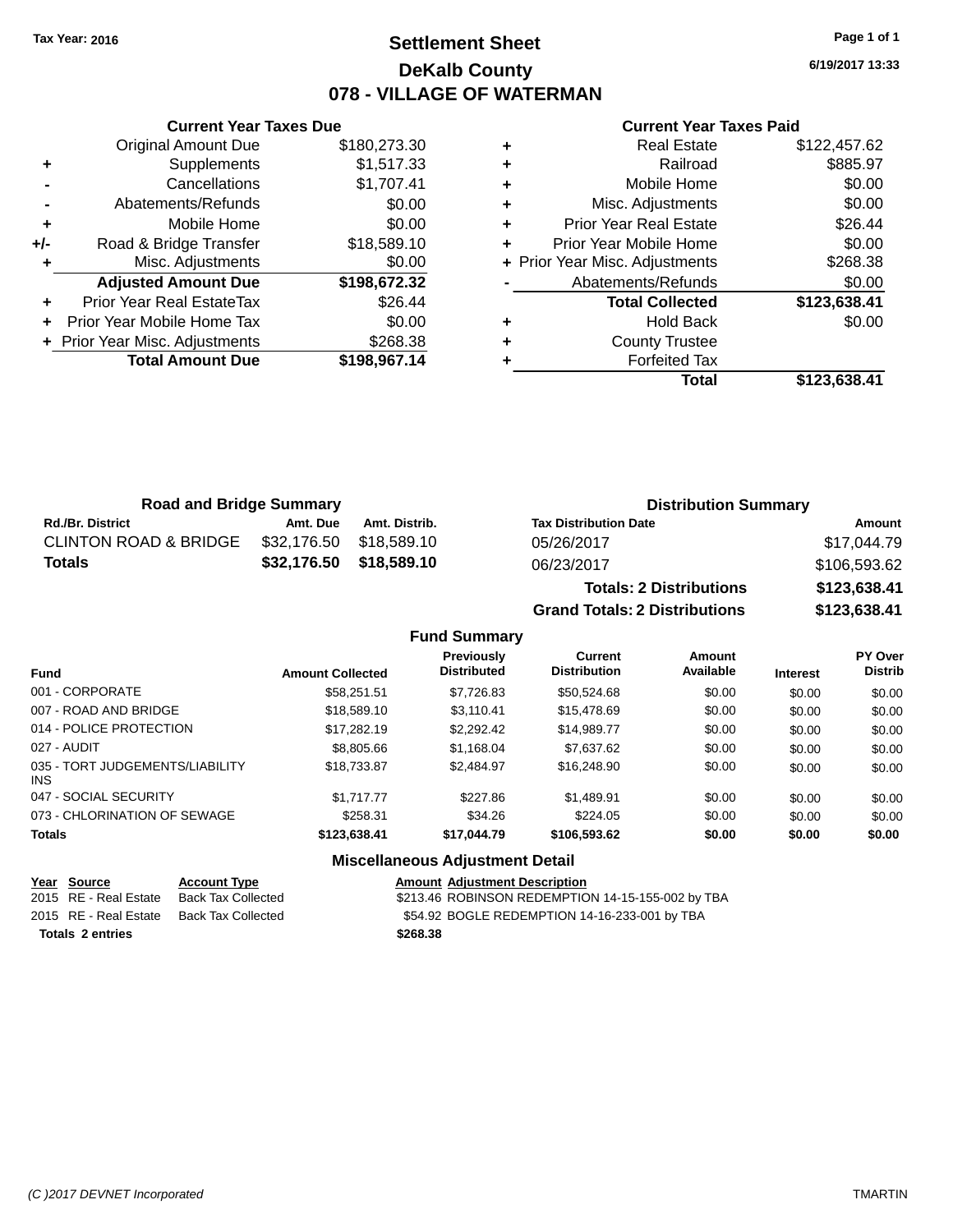# **Settlement Sheet Tax Year: 2016 Page 1 of 1 DeKalb County 079 - HINCKLEY SPEC SERV #1**

**6/19/2017 13:33**

|     | <b>Current Year Taxes Due</b>  |          |  |  |  |
|-----|--------------------------------|----------|--|--|--|
|     | <b>Original Amount Due</b>     | \$450.04 |  |  |  |
| ٠   | Supplements                    | \$12.30  |  |  |  |
|     | Cancellations                  | \$13.45  |  |  |  |
|     | Abatements/Refunds             | \$0.00   |  |  |  |
| ٠   | Mobile Home                    | \$0.00   |  |  |  |
| +/- | Road & Bridge Transfer         | \$0.00   |  |  |  |
| ٠   | Misc. Adjustments              | \$0.00   |  |  |  |
|     | <b>Adjusted Amount Due</b>     | \$448.89 |  |  |  |
| ÷   | Prior Year Real EstateTax      | \$0.00   |  |  |  |
| ÷   | Prior Year Mobile Home Tax     | \$0.00   |  |  |  |
|     | + Prior Year Misc. Adjustments | \$0.00   |  |  |  |
|     | <b>Total Amount Due</b>        | \$448.89 |  |  |  |

| ٠ | <b>Real Estate</b>             | \$224.43 |
|---|--------------------------------|----------|
| ٠ | Railroad                       | \$0.00   |
| ٠ | Mobile Home                    | \$0.00   |
| ٠ | Misc. Adjustments              | \$0.00   |
| ٠ | <b>Prior Year Real Estate</b>  | \$0.00   |
|   | Prior Year Mobile Home         | \$0.00   |
|   | + Prior Year Misc. Adjustments | \$0.00   |
|   | Abatements/Refunds             | \$0.00   |
|   | <b>Total Collected</b>         | \$224.43 |
| ٠ | <b>Hold Back</b>               | \$0.00   |
| ٠ | <b>County Trustee</b>          |          |
| ٠ | <b>Forfeited Tax</b>           |          |
|   | Total                          | \$224.43 |
|   |                                |          |

|                            |                         |                                  | <b>Distribution Summary</b>           |                                |                 |                           |  |
|----------------------------|-------------------------|----------------------------------|---------------------------------------|--------------------------------|-----------------|---------------------------|--|
|                            |                         |                                  | <b>Tax Distribution Date</b>          |                                |                 | <b>Amount</b>             |  |
|                            |                         |                                  | 05/26/2017                            |                                |                 | \$16.11                   |  |
|                            |                         |                                  | 06/23/2017                            |                                |                 | \$208.32                  |  |
|                            |                         |                                  |                                       | <b>Totals: 2 Distributions</b> |                 | \$224.43                  |  |
|                            |                         |                                  | <b>Grand Totals: 2 Distributions</b>  |                                |                 | \$224.43                  |  |
|                            |                         | <b>Fund Summary</b>              |                                       |                                |                 |                           |  |
| <b>Fund</b>                | <b>Amount Collected</b> | Previously<br><b>Distributed</b> | <b>Current</b><br><b>Distribution</b> | <b>Amount</b><br>Available     | <b>Interest</b> | PY Over<br><b>Distrib</b> |  |
| 023 - SPECIAL SERVICE AREA | \$224.43                | \$16.11                          | \$208.32                              | \$0.00                         | \$0.00          | \$0.00                    |  |
| <b>Totals</b>              | \$224.43                | \$16.11                          | \$208.32                              | \$0.00                         | \$0.00          | \$0.00                    |  |
|                            |                         |                                  |                                       |                                |                 |                           |  |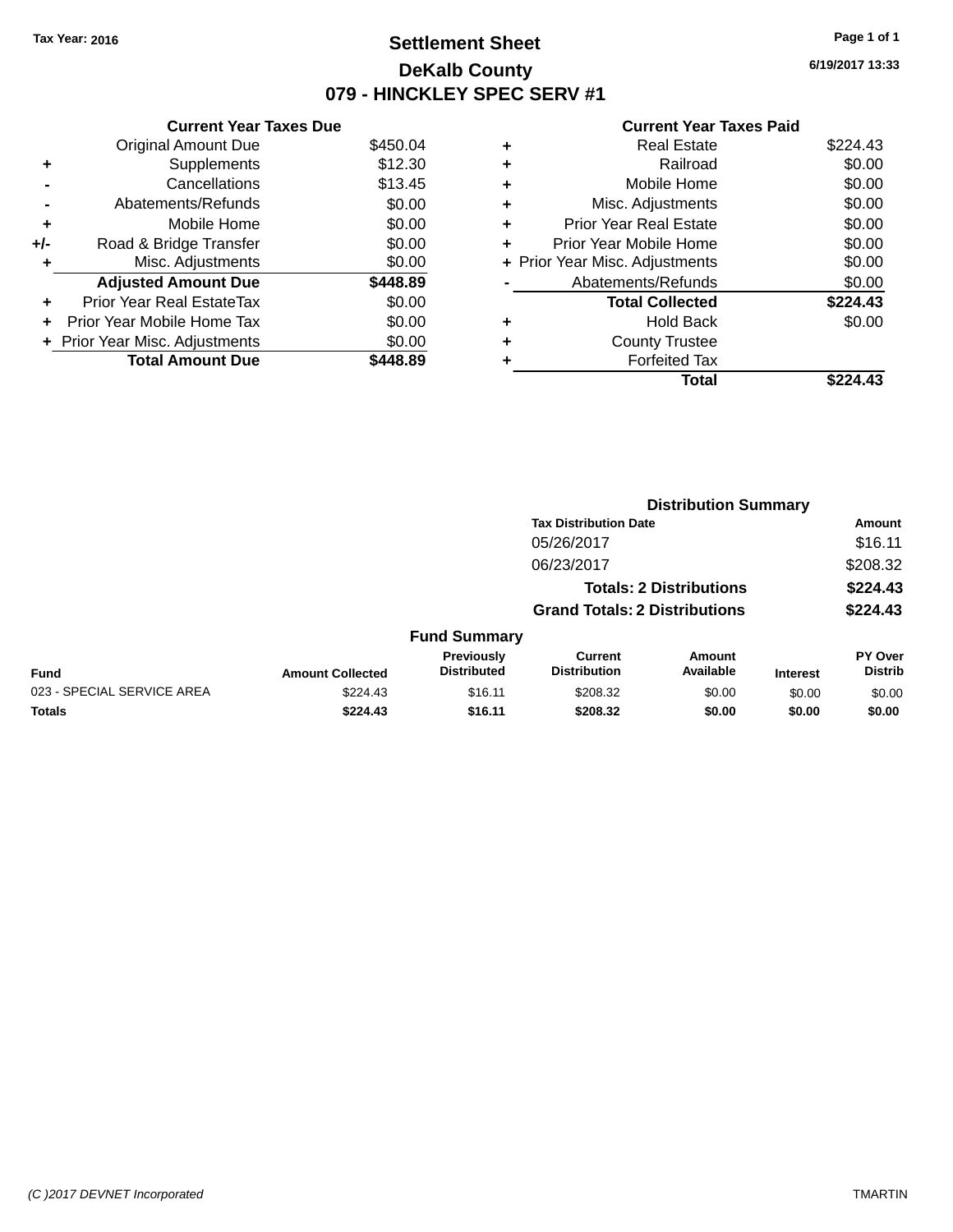# **Settlement Sheet Tax Year: 2016 Page 1 of 1 DeKalb County 080 - HINCKLEY SPEC SERV #2**

**6/19/2017 13:33**

|     | <b>Current Year Taxes Due</b> |          |  |  |  |
|-----|-------------------------------|----------|--|--|--|
|     | <b>Original Amount Due</b>    | \$450.06 |  |  |  |
| ٠   | Supplements                   | \$0.00   |  |  |  |
|     | Cancellations                 | \$0.00   |  |  |  |
|     | Abatements/Refunds            | \$0.00   |  |  |  |
| ٠   | Mobile Home                   | \$0.00   |  |  |  |
| +/- | Road & Bridge Transfer        | \$0.00   |  |  |  |
| ٠   | Misc. Adjustments             | \$0.00   |  |  |  |
|     | <b>Adjusted Amount Due</b>    | \$450.06 |  |  |  |
| ÷   | Prior Year Real EstateTax     | \$0.00   |  |  |  |
| ÷   | Prior Year Mobile Home Tax    | \$0.00   |  |  |  |
|     | Prior Year Misc. Adjustments  | \$0.00   |  |  |  |
|     | <b>Total Amount Due</b>       | \$450.06 |  |  |  |

|   | Total                          | \$234.03 |
|---|--------------------------------|----------|
|   | <b>Forfeited Tax</b>           |          |
|   | <b>County Trustee</b>          |          |
| ٠ | <b>Hold Back</b>               | \$0.00   |
|   | <b>Total Collected</b>         | \$234.03 |
|   | Abatements/Refunds             | \$0.00   |
|   | + Prior Year Misc. Adjustments | \$0.00   |
| ٠ | Prior Year Mobile Home         | \$0.00   |
| ÷ | <b>Prior Year Real Estate</b>  | \$0.00   |
| ٠ | Misc. Adjustments              | \$0.00   |
| ٠ | Mobile Home                    | \$0.00   |
| ٠ | Railroad                       | \$0.00   |
| ٠ | <b>Real Estate</b>             | \$234.03 |
|   |                                |          |

|                            | <b>Distribution Summary</b> |                                  |                                       |                                |                 |                                  |  |
|----------------------------|-----------------------------|----------------------------------|---------------------------------------|--------------------------------|-----------------|----------------------------------|--|
|                            |                             |                                  | <b>Tax Distribution Date</b>          |                                |                 | Amount                           |  |
|                            |                             |                                  | 05/26/2017                            |                                |                 | \$2.01                           |  |
|                            |                             |                                  | 06/23/2017                            |                                |                 | \$232.02                         |  |
|                            |                             |                                  |                                       | <b>Totals: 2 Distributions</b> |                 | \$234.03                         |  |
|                            |                             |                                  | <b>Grand Totals: 2 Distributions</b>  |                                |                 | \$234.03                         |  |
|                            |                             | <b>Fund Summary</b>              |                                       |                                |                 |                                  |  |
| <b>Fund</b>                | <b>Amount Collected</b>     | Previously<br><b>Distributed</b> | <b>Current</b><br><b>Distribution</b> | Amount<br>Available            | <b>Interest</b> | <b>PY Over</b><br><b>Distrib</b> |  |
| 023 - SPECIAL SERVICE AREA | \$234.03                    | \$2.01                           | \$232.02                              | \$0.00                         | \$0.00          | \$0.00                           |  |
| <b>Totals</b>              | \$234.03                    | \$2.01                           | \$232.02                              | \$0.00                         | \$0.00          | \$0.00                           |  |
|                            |                             |                                  |                                       |                                |                 |                                  |  |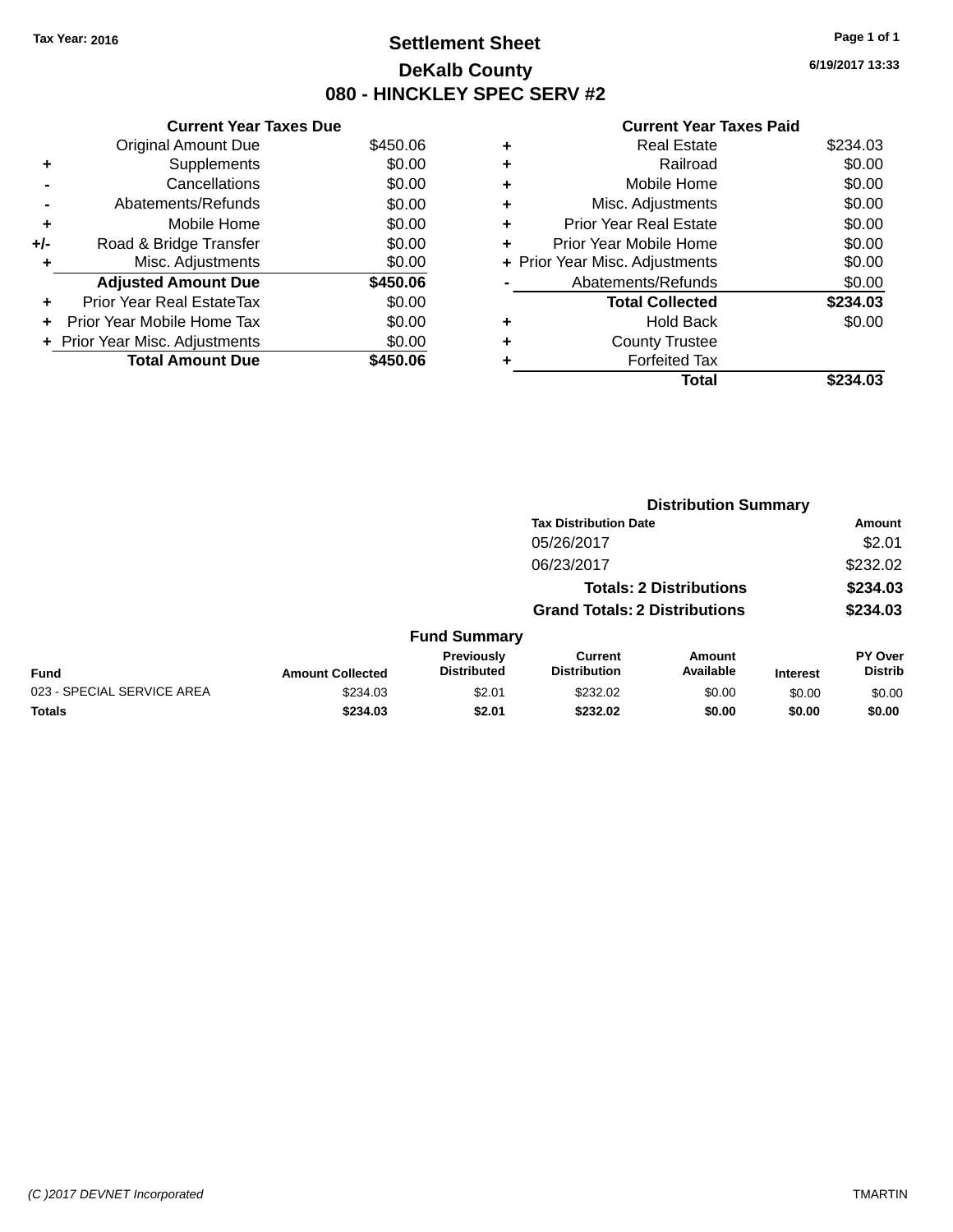# **Settlement Sheet Tax Year: 2016 Page 1 of 1 DeKalb County 083 - TOWN OF CORTLAND SBA #1**

**6/19/2017 13:33**

| <b>Current Year Taxes Paid</b> |  |  |
|--------------------------------|--|--|
|                                |  |  |

|       | <b>Current Year Taxes Due</b>  |        |
|-------|--------------------------------|--------|
|       | <b>Original Amount Due</b>     | \$0.00 |
| ٠     | Supplements                    | \$0.00 |
|       | Cancellations                  | \$0.00 |
|       | Abatements/Refunds             | \$0.00 |
| ٠     | Mobile Home                    | \$0.00 |
| $+/-$ | Road & Bridge Transfer         | \$0.00 |
|       | Misc. Adjustments              | \$0.00 |
|       | <b>Adjusted Amount Due</b>     | \$0.00 |
|       | Prior Year Real EstateTax      | \$0.00 |
|       | Prior Year Mobile Home Tax     | \$0.00 |
|       | + Prior Year Misc. Adjustments | \$0.00 |
|       | <b>Total Amount Due</b>        | \$0.00 |
|       |                                |        |

|   | <b>Real Estate</b>             | \$0.00 |
|---|--------------------------------|--------|
| ٠ | Railroad                       | \$0.00 |
| ٠ | Mobile Home                    | \$0.00 |
| ٠ | Misc. Adjustments              | \$0.00 |
| ٠ | <b>Prior Year Real Estate</b>  | \$0.00 |
| ٠ | Prior Year Mobile Home         | \$0.00 |
|   | + Prior Year Misc. Adjustments | \$0.00 |
|   | Abatements/Refunds             | \$0.00 |
|   | <b>Total Collected</b>         | \$0.00 |
|   | <b>Hold Back</b>               | \$0.00 |
| ٠ | <b>County Trustee</b>          |        |
|   | <b>Forfeited Tax</b>           |        |
|   | Total                          |        |

| <b>Fund Summary</b>      |                         |                                         |                                |                     |                 |                                  |
|--------------------------|-------------------------|-----------------------------------------|--------------------------------|---------------------|-----------------|----------------------------------|
| <b>Fund</b>              | <b>Amount Collected</b> | <b>Previously</b><br><b>Distributed</b> | Current<br><b>Distribution</b> | Amount<br>Available | <b>Interest</b> | <b>PY Over</b><br><b>Distrib</b> |
| 003 - BONDS AND INTEREST | \$0.00                  | \$0.00                                  | \$0.00                         | \$0.00              | \$0.00          | \$0.00                           |
| <b>Totals</b>            | \$0.00                  | \$0.00                                  | \$0.00                         | \$0.00              | \$0.00          | \$0.00                           |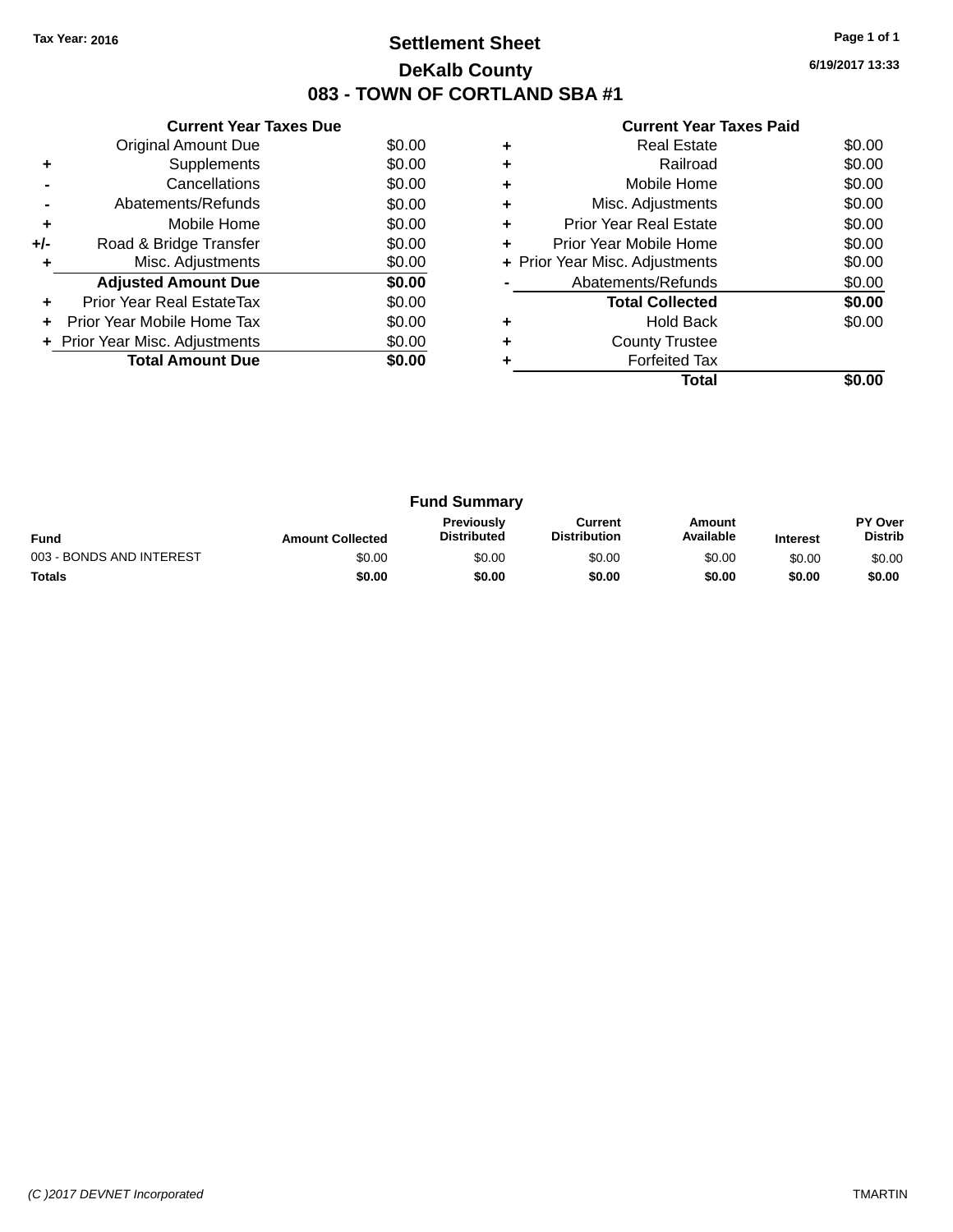# **Settlement Sheet Tax Year: 2016 Page 1 of 1 DeKalb County 085 - BURLINGTON FIRE**

143 - MEDICARE \$77.85 \$6.06 \$71.79 \$0.00 \$0.00 \$0.00 **Totals \$6,839.21 \$532.77 \$6,306.44 \$0.00 \$0.00 \$0.00**

**6/19/2017 13:33**

### **Current Year Taxes Paid**

|     | <b>Current Year Taxes Due</b>  |             |
|-----|--------------------------------|-------------|
|     | <b>Original Amount Due</b>     | \$11,332.89 |
| ٠   | Supplements                    | \$0.00      |
|     | Cancellations                  | \$0.00      |
|     | Abatements/Refunds             | \$0.00      |
| ٠   | Mobile Home                    | \$0.00      |
| +/- | Road & Bridge Transfer         | \$0.00      |
| ٠   | Misc. Adjustments              | \$0.00      |
|     | <b>Adjusted Amount Due</b>     | \$11,332.89 |
| ÷   | Prior Year Real EstateTax      | \$0.00      |
|     | Prior Year Mobile Home Tax     | \$0.00      |
|     | + Prior Year Misc. Adjustments | \$0.00      |
|     | <b>Total Amount Due</b>        | \$11.332.89 |
|     |                                |             |

|   | <b>Real Estate</b>             | \$6,061.85 |
|---|--------------------------------|------------|
| ٠ | Railroad                       | \$777.36   |
| ٠ | Mobile Home                    | \$0.00     |
| ٠ | Misc. Adjustments              | \$0.00     |
| ٠ | <b>Prior Year Real Estate</b>  | \$0.00     |
| ÷ | Prior Year Mobile Home         | \$0.00     |
|   | + Prior Year Misc. Adjustments | \$0.00     |
|   | Abatements/Refunds             | \$0.00     |
|   | <b>Total Collected</b>         | \$6,839.21 |
| ٠ | Hold Back                      | \$0.00     |
| ٠ | <b>County Trustee</b>          |            |
| ٠ | <b>Forfeited Tax</b>           |            |
|   | Total                          | \$6,839.21 |
|   |                                |            |

|                       |                         |                                  | <b>Distribution Summary</b>           |                                |                 |                           |  |
|-----------------------|-------------------------|----------------------------------|---------------------------------------|--------------------------------|-----------------|---------------------------|--|
|                       |                         |                                  | <b>Tax Distribution Date</b>          | Amount                         |                 |                           |  |
|                       |                         |                                  | 05/26/2017                            |                                |                 | \$532.77                  |  |
|                       |                         |                                  | 06/23/2017                            |                                |                 | \$6,306.44                |  |
|                       |                         |                                  |                                       | <b>Totals: 2 Distributions</b> |                 | \$6,839.21                |  |
|                       |                         |                                  | <b>Grand Totals: 2 Distributions</b>  |                                |                 | \$6,839.21                |  |
|                       |                         | <b>Fund Summary</b>              |                                       |                                |                 |                           |  |
| <b>Fund</b>           | <b>Amount Collected</b> | Previously<br><b>Distributed</b> | <b>Current</b><br><b>Distribution</b> | <b>Amount</b><br>Available     | <b>Interest</b> | PY Over<br><b>Distrib</b> |  |
| 001 - CORPORATE       | \$3.286.11              | \$255.99                         | \$3,030.12                            | \$0.00                         | \$0.00          | \$0.00                    |  |
| 047 - SOCIAL SECURITY | \$188.96                | \$14.72                          | \$174.24                              | \$0.00                         | \$0.00          | \$0.00                    |  |
| 064 - AMBULANCE       | \$3.286.29              | \$256.00                         | \$3,030.29                            | \$0.00                         | \$0.00          | \$0.00                    |  |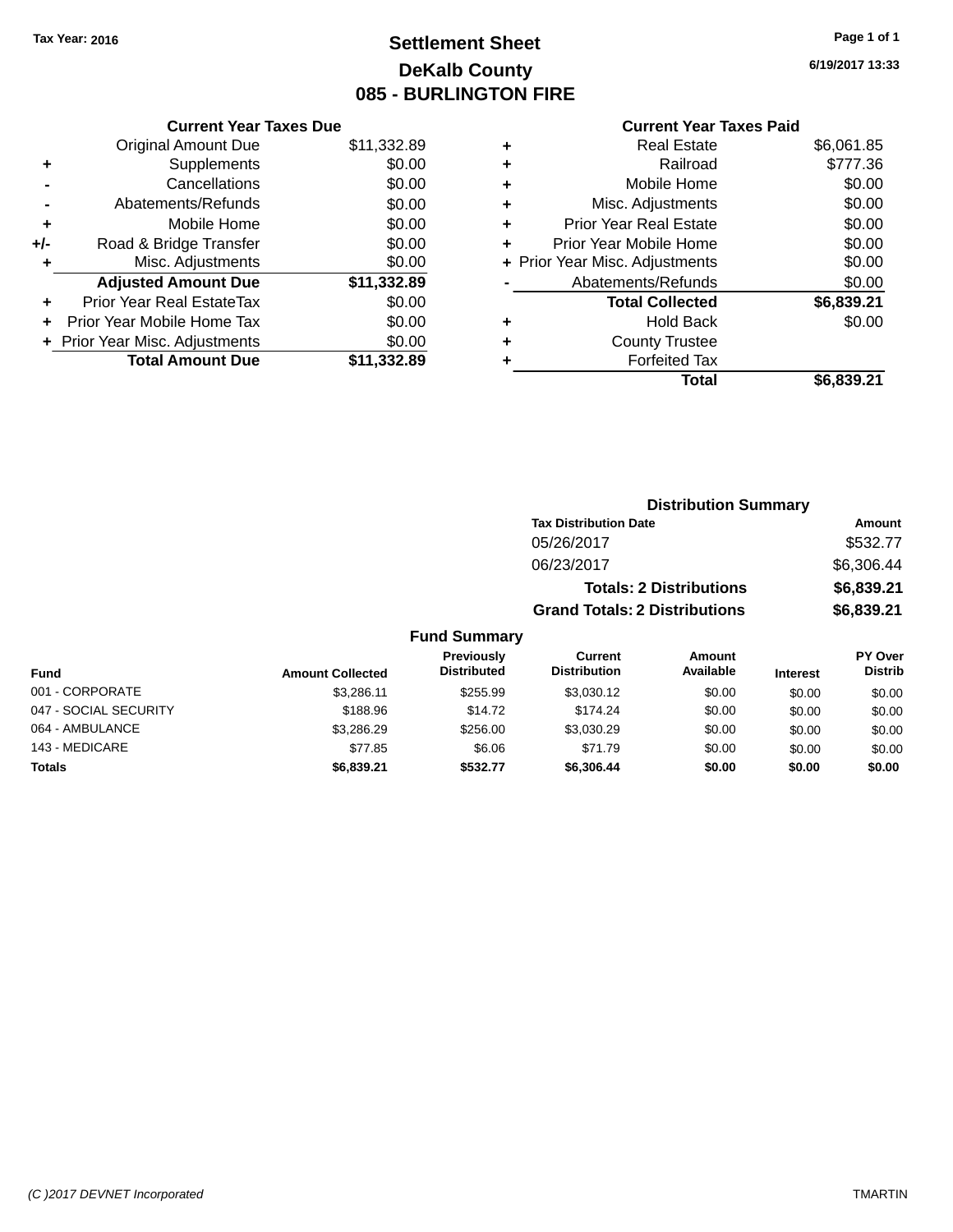# **Settlement Sheet Tax Year: 2016 Page 1 of 1 DeKalb County 086 - CORTLAND FIRE**

**6/19/2017 13:33**

### **Current Year Taxes Due**

|       | <b>Original Amount Due</b>     | \$485,068.43 |
|-------|--------------------------------|--------------|
| ٠     | Supplements                    | \$2,803.70   |
|       | Cancellations                  | \$5,175.53   |
|       | Abatements/Refunds             | \$0.00       |
| ٠     | Mobile Home                    | \$0.00       |
| $+/-$ | Road & Bridge Transfer         | \$0.00       |
| ٠     | Misc. Adjustments              | \$2.81       |
|       | <b>Adjusted Amount Due</b>     | \$482,699.41 |
| ٠     | Prior Year Real EstateTax      | \$0.00       |
|       | Prior Year Mobile Home Tax     | \$0.00       |
|       | + Prior Year Misc. Adjustments | \$79.17      |
|       | <b>Total Amount Due</b>        | \$482.778.58 |
|       |                                |              |

### **Current Year Taxes Paid**

|   | Total                          | \$257,868.41 |
|---|--------------------------------|--------------|
| ٠ | <b>Forfeited Tax</b>           |              |
| ٠ | <b>County Trustee</b>          |              |
| ٠ | <b>Hold Back</b>               | \$0.00       |
|   | <b>Total Collected</b>         | \$257,868.41 |
|   | Abatements/Refunds             | \$0.00       |
|   | + Prior Year Misc. Adjustments | \$79.17      |
| ٠ | Prior Year Mobile Home         | \$0.00       |
| ٠ | <b>Prior Year Real Estate</b>  | \$0.00       |
| ٠ | Misc. Adjustments              | \$2.81       |
| ٠ | Mobile Home                    | \$0.00       |
| ٠ | Railroad                       | \$2,225.61   |
|   | <b>Real Estate</b>             | \$255,560.82 |

|                                                                     |                                                                               |                                         | <b>Distribution Summary</b>                                                                  |                                |                 |                                  |
|---------------------------------------------------------------------|-------------------------------------------------------------------------------|-----------------------------------------|----------------------------------------------------------------------------------------------|--------------------------------|-----------------|----------------------------------|
|                                                                     |                                                                               |                                         | <b>Tax Distribution Date</b>                                                                 | <b>Amount</b>                  |                 |                                  |
|                                                                     |                                                                               |                                         | 05/26/2017                                                                                   |                                | \$26,885.15     |                                  |
|                                                                     |                                                                               |                                         | 06/23/2017                                                                                   |                                | \$230,983.26    |                                  |
|                                                                     |                                                                               |                                         |                                                                                              | <b>Totals: 2 Distributions</b> | \$257,868.41    |                                  |
|                                                                     |                                                                               |                                         | <b>Grand Totals: 2 Distributions</b>                                                         |                                | \$257,868.41    |                                  |
| <b>Fund Summary</b>                                                 |                                                                               |                                         |                                                                                              |                                |                 |                                  |
| <b>Fund</b>                                                         | <b>Amount Collected</b>                                                       | <b>Previously</b><br><b>Distributed</b> | <b>Current</b><br><b>Distribution</b>                                                        | <b>Amount</b><br>Available     | <b>Interest</b> | <b>PY Over</b><br><b>Distrib</b> |
| 001 - CORPORATE                                                     | \$122,278.87                                                                  | \$12,748.69                             | \$109,530.18                                                                                 | \$0.00                         | \$0.00          | \$0.00                           |
| 064 - AMBULANCE                                                     | \$135,589.54                                                                  | \$14,136.46                             | \$121,453.08                                                                                 | \$0.00                         | \$0.00          | \$0.00                           |
| Totals                                                              | \$257,868.41                                                                  | \$26,885.15                             | \$230,983.26                                                                                 | \$0.00                         | \$0.00          | \$0.00                           |
|                                                                     |                                                                               | <b>Miscellaneous Adjustment Detail</b>  |                                                                                              |                                |                 |                                  |
| Source<br>Year<br>RE - Real Estate<br>2015<br>2015 RE - Real Estate | <b>Account Type</b><br><b>Back Tax Collected</b><br><b>Back Tax Collected</b> | <b>Amount Adjustment Description</b>    | \$69.22 ENGSTROM REDEMPTION 09-29-182-013 by TBA<br>\$9.95 TRUSTEE SALE 09-29-252-001 by TBA |                                |                 |                                  |

2016 RE - Real Estate Back Tax Collected \$2.81 TRUSTEE SALE 09-17-385-0110 by TBA

**Totals \$81.98 3 entries**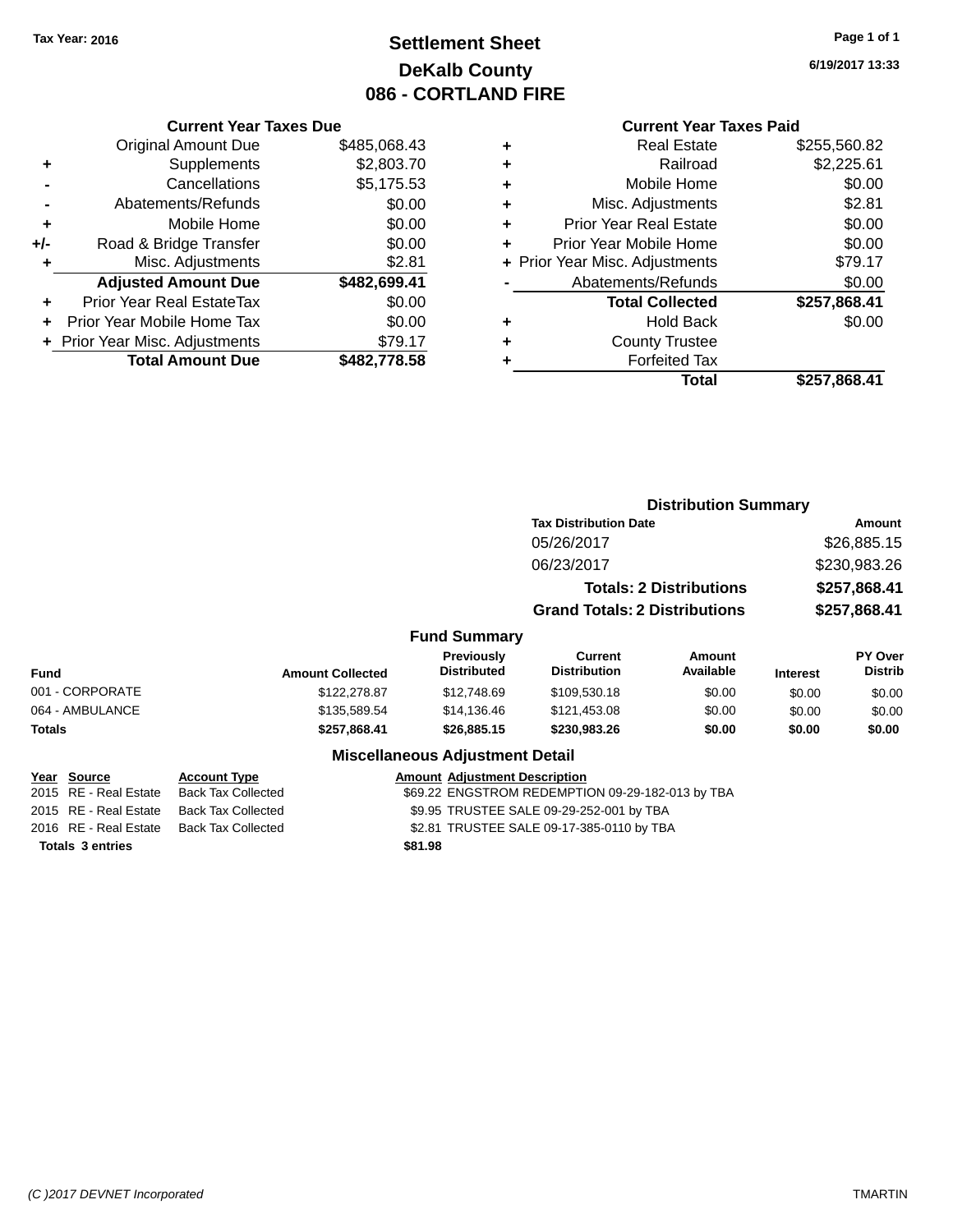# **Settlement Sheet Tax Year: 2016 Page 1 of 1 DeKalb County 087 - DE KALB FIRE**

**6/19/2017 13:33**

**Total \$73,679.71**

|     | <b>Current Year Taxes Due</b>  |              |
|-----|--------------------------------|--------------|
|     | Original Amount Due            | \$135,346.77 |
| ٠   | Supplements                    | \$830.90     |
|     | Cancellations                  | \$925.26     |
|     | Abatements/Refunds             | \$0.00       |
| ٠   | Mobile Home                    | \$0.00       |
| +/- | Road & Bridge Transfer         | \$0.00       |
|     | Misc. Adjustments              | \$0.00       |
|     | <b>Adjusted Amount Due</b>     | \$135,252.41 |
|     | Prior Year Real EstateTax      | \$0.00       |
|     | Prior Year Mobile Home Tax     | \$0.00       |
|     | + Prior Year Misc. Adjustments | \$0.00       |
|     | <b>Total Amount Due</b>        | \$135,252.41 |
|     |                                |              |

### **Current Year Taxes Paid +** Real Estate \$71,639.92 **+** Railroad \$2,039.79 **+** Mobile Home \$0.00 **+** Misc. Adjustments \$0.00 **+** Prior Year Real Estate \$0.00 **+** Prior Year Mobile Home \$0.00<br> **+** Prior Year Misc. Adjustments \$0.00 **+ Prior Year Misc. Adjustments -** Abatements/Refunds \$0.00 **Total Collected \$73,679.71 +** Hold Back \$0.00

| ٠ | <b>Forfeited Tax</b> |  |
|---|----------------------|--|
|   | Total                |  |

|                         |                                  | <b>Distribution Summary</b>          |                                |                 |                                  |  |
|-------------------------|----------------------------------|--------------------------------------|--------------------------------|-----------------|----------------------------------|--|
|                         |                                  | <b>Tax Distribution Date</b>         |                                |                 | Amount                           |  |
|                         |                                  | 05/26/2017                           |                                |                 | \$9,466.84                       |  |
|                         |                                  | 06/23/2017                           |                                |                 | \$64,212.87                      |  |
|                         |                                  |                                      | <b>Totals: 2 Distributions</b> |                 | \$73,679.71                      |  |
|                         |                                  | <b>Grand Totals: 2 Distributions</b> |                                |                 | \$73,679.71                      |  |
|                         | <b>Fund Summary</b>              |                                      |                                |                 |                                  |  |
| <b>Amount Collected</b> | Previously<br><b>Distributed</b> | Current<br><b>Distribution</b>       | Amount<br>Available            | <b>Interest</b> | <b>PY Over</b><br><b>Distrib</b> |  |

**+** County Trustee

|                 |                         | <b>Previously</b>  | Current             | Amount    |                 | PY Over |
|-----------------|-------------------------|--------------------|---------------------|-----------|-----------------|---------|
| Fund            | <b>Amount Collected</b> | <b>Distributed</b> | <b>Distribution</b> | Available | <b>Interest</b> | Distrib |
| 001 - CORPORATE | \$73,679.71             | \$9,466.84         | \$64.212.87         | \$0.00    | \$0.00          | \$0.00  |
| <b>Totals</b>   | \$73,679.71             | \$9,466.84         | \$64,212.87         | \$0.00    | \$0.00          | \$0.00  |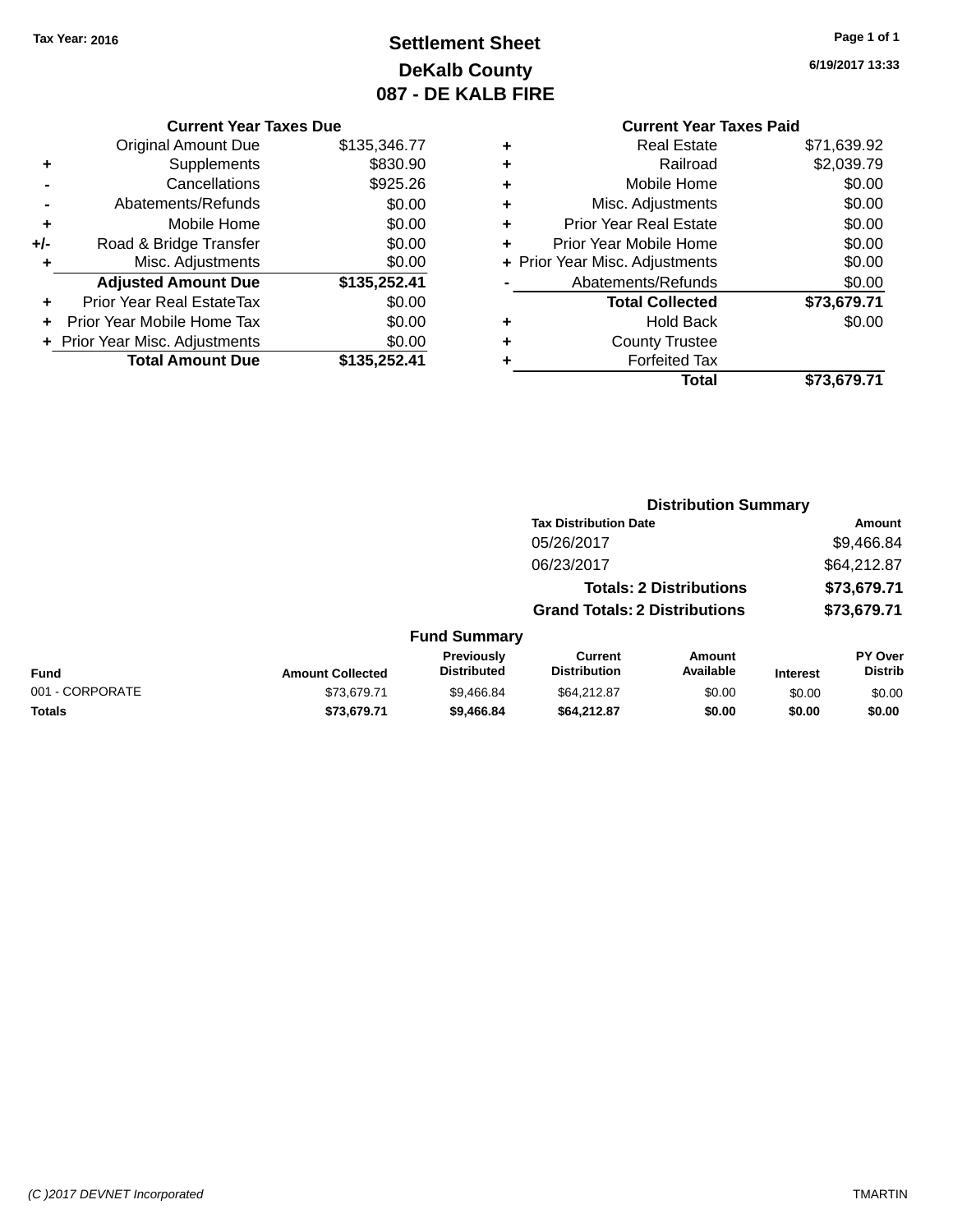# **Settlement Sheet Tax Year: 2016 Page 1 of 1 DeKalb County 088 - EARLVILLE FIRE**

**6/19/2017 13:33**

# **Current Year Taxes Paid +** Real Estate \$2,493.99

|     | <b>Original Amount Due</b><br>Supplements | \$4,642.13<br>\$0.00 |
|-----|-------------------------------------------|----------------------|
| ٠   |                                           |                      |
|     | Cancellations                             | \$0.00               |
|     | Abatements/Refunds                        | \$0.00               |
| ÷   | Mobile Home                               | \$0.00               |
| +/- | Road & Bridge Transfer                    | \$0.00               |
| ÷   | Misc. Adjustments                         | \$0.00               |
|     |                                           |                      |
|     | <b>Adjusted Amount Due</b>                | \$4,642.13           |
|     | Prior Year Real EstateTax                 | \$0.00               |
| ٠   | Prior Year Mobile Home Tax                | \$0.00               |
|     | + Prior Year Misc. Adjustments            | \$0.00               |
|     | <b>Total Amount Due</b>                   | \$4,642.13           |

**Current Year Taxes Due**

| ٠ | Railroad                       | \$209.21   |
|---|--------------------------------|------------|
| ٠ | Mobile Home                    | \$0.00     |
| ٠ | Misc. Adjustments              | \$0.00     |
| ٠ | <b>Prior Year Real Estate</b>  | \$0.00     |
| ٠ | Prior Year Mobile Home         | \$0.00     |
|   | + Prior Year Misc. Adjustments | \$0.00     |
|   | Abatements/Refunds             | \$0.00     |
|   | <b>Total Collected</b>         | \$2,703.20 |
| ٠ | <b>Hold Back</b>               | \$0.00     |
| ٠ | <b>County Trustee</b>          |            |
|   | <b>Forfeited Tax</b>           |            |
|   | Total                          | \$2,703.20 |
|   |                                |            |

|                         |                                  | <b>Distribution Summary</b>          |                     |                 |                                  |
|-------------------------|----------------------------------|--------------------------------------|---------------------|-----------------|----------------------------------|
|                         |                                  | <b>Tax Distribution Date</b>         |                     |                 | Amount                           |
|                         |                                  | 05/26/2017                           |                     |                 | \$456.52                         |
|                         |                                  | 06/23/2017                           |                     |                 | \$2,246.68                       |
|                         |                                  | <b>Totals: 2 Distributions</b>       |                     |                 | \$2,703.20                       |
|                         |                                  | <b>Grand Totals: 2 Distributions</b> |                     |                 | \$2,703.20                       |
|                         | <b>Fund Summary</b>              |                                      |                     |                 |                                  |
| <b>Amount Collected</b> | Previously<br><b>Distributed</b> | Current<br><b>Distribution</b>       | Amount<br>Available | <b>Interest</b> | <b>PY Over</b><br><b>Distrib</b> |
| \$1,439.33              | \$243.08                         | \$1,196.25                           | \$0.00              | \$0.00          | \$0.00                           |

| <b>Fund</b>     | <b>Amount Collected</b> | <b>Distributed</b> | Distribution | Available | <b>Interest</b> | Distrib |
|-----------------|-------------------------|--------------------|--------------|-----------|-----------------|---------|
| 001 - CORPORATE | \$1,439.33              | \$243.08           | \$1.196.25   | \$0.00    | \$0.00          | \$0.00  |
| 064 - AMBULANCE | \$1,263.87              | \$213.44           | \$1.050.43   | \$0.00    | \$0.00          | \$0.00  |
| Totals          | \$2.703.20              | \$456.52           | \$2.246.68   | \$0.00    | \$0.00          | \$0.00  |
|                 |                         |                    |              |           |                 |         |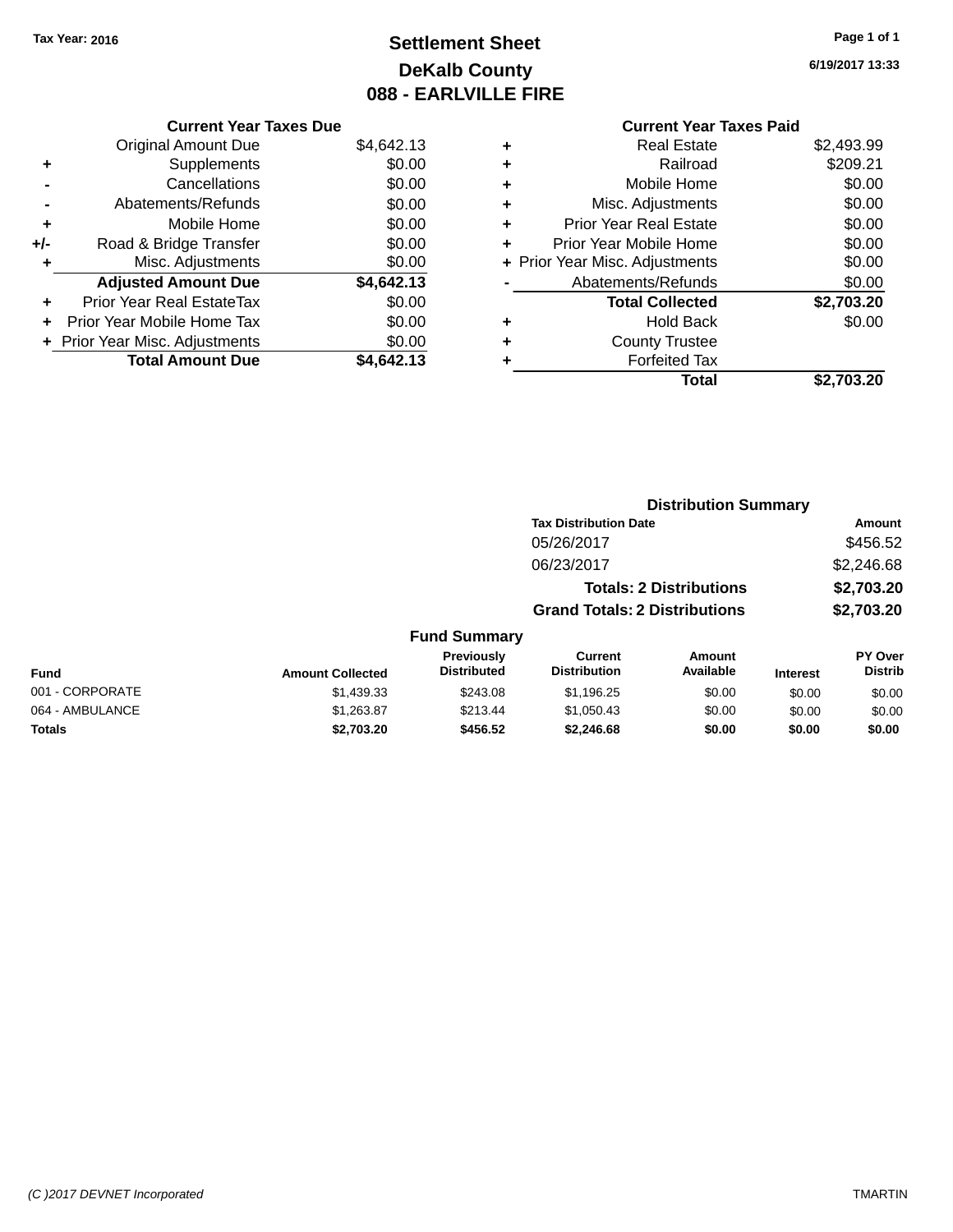# **Settlement Sheet Tax Year: 2016 Page 1 of 1 DeKalb County 089 - GENOA-KINGSTON FIRE**

**6/19/2017 13:33**

### **Current Year Taxes Paid**

|     | <b>Current Year Taxes Due</b>    |              |
|-----|----------------------------------|--------------|
|     | <b>Original Amount Due</b>       | \$959,481.28 |
| ٠   | Supplements                      | \$5,287.95   |
|     | Cancellations                    | \$5,967.61   |
|     | Abatements/Refunds               | \$0.30       |
| ٠   | Mobile Home                      | \$0.00       |
| +/- | Road & Bridge Transfer           | \$0.00       |
| ٠   | Misc. Adjustments                | \$101.83     |
|     | <b>Adjusted Amount Due</b>       | \$958,903.15 |
| ٠   | <b>Prior Year Real EstateTax</b> | $(\$23.96)$  |
|     | Prior Year Mobile Home Tax       | \$0.00       |
|     | + Prior Year Misc. Adjustments   | \$360.87     |
|     | <b>Total Amount Due</b>          | \$959,240.06 |
|     |                                  |              |

|   | <b>Real Estate</b>             | \$514,031.90 |
|---|--------------------------------|--------------|
| ٠ | Railroad                       | \$8,853.29   |
| ٠ | Mobile Home                    | \$0.00       |
| ٠ | Misc. Adjustments              | \$101.83     |
| ٠ | Prior Year Real Estate         | (\$23.96)    |
|   | Prior Year Mobile Home         | \$0.00       |
|   | + Prior Year Misc. Adjustments | \$360.87     |
|   | Abatements/Refunds             | \$0.30       |
|   | <b>Total Collected</b>         | \$523,323.63 |
| ٠ | <b>Hold Back</b>               | \$0.00       |
|   | <b>County Trustee</b>          |              |
|   | <b>Forfeited Tax</b>           |              |
|   | Total                          | \$523,323.63 |
|   |                                |              |

|                                         |                                      | <b>Distribution Summary</b>       |                 |                                  |
|-----------------------------------------|--------------------------------------|-----------------------------------|-----------------|----------------------------------|
|                                         | <b>Tax Distribution Date</b>         |                                   |                 | Amount                           |
|                                         | 05/26/2017                           |                                   |                 | \$85,975.54                      |
|                                         | 06/23/2017                           |                                   |                 | \$437,348.09                     |
|                                         |                                      | <b>Totals: 2 Distributions</b>    |                 | \$523,323.63                     |
|                                         | <b>Grand Totals: 2 Distributions</b> |                                   |                 | \$523,323.63                     |
| <b>Fund Summary</b>                     |                                      |                                   |                 |                                  |
| <b>Previously</b><br><b>Dictributed</b> | Current<br><b>Dictribution</b>       | <b>Amount</b><br><b>Availahla</b> | $1 - 1 - 1 - 1$ | <b>PY Over</b><br><b>Dietrih</b> |

### **Fund Summary**

| Fund                                   | <b>Amount Collected</b> | <b>Previously</b><br><b>Distributed</b> | Current<br><b>Distribution</b> | Amount<br>Available | <b>Interest</b> | <b>PY Over</b><br><b>Distrib</b> |
|----------------------------------------|-------------------------|-----------------------------------------|--------------------------------|---------------------|-----------------|----------------------------------|
| 001 - CORPORATE                        | \$118,441.74            | \$19,458.50                             | \$98,983.24                    | \$0.00              | \$0.00          | \$0.00                           |
| 035 - TORT JUDGEMENTS/LIABILITY<br>INS | \$101.215.51            | \$16,628,44                             | \$84.587.07                    | \$0.00              | \$0.00          | \$0.00                           |
| 064 - AMBULANCE                        | \$303,666,38            | \$49.888.60                             | \$253,777,78                   | \$0.00              | \$0.00          | \$0.00                           |
| Totals                                 | \$523,323.63            | \$85.975.54                             | \$437,348.09                   | \$0.00              | \$0.00          | \$0.00                           |

### **Miscellaneous Adjustment Detail**

| <u>Year Source</u>      | <b>Account Type</b>                      | <b>Amount Adjustment Description</b>                              |
|-------------------------|------------------------------------------|-------------------------------------------------------------------|
| 2015 RE - Real Estate   | Back Tax Collected                       | \$350.65 PAN PACIFIC HOLDINGS LLC REDEMPTION 06-33-154-011 by TBA |
|                         | 2015 RE - Real Estate Back Tax Collected | \$10.22 TRUSTEE SALE 02-22-100-004 by TBA                         |
|                         | 2016 RE - Real Estate Back Tax Collected | \$101.83 MILINAC REDEMPTION 06-05-209-010 by TBA                  |
| <b>Totals 3 entries</b> |                                          | \$462.70                                                          |
|                         |                                          |                                                                   |

# **Year** Source **Account Type Account Adjustment Description Totals 1 entries** \$0.30

# **Abatement Detail**

2016 RE - Real Estate RE Abatement \$0.30 PTAB INTEREST REFUND 02-24-452-014 by TBA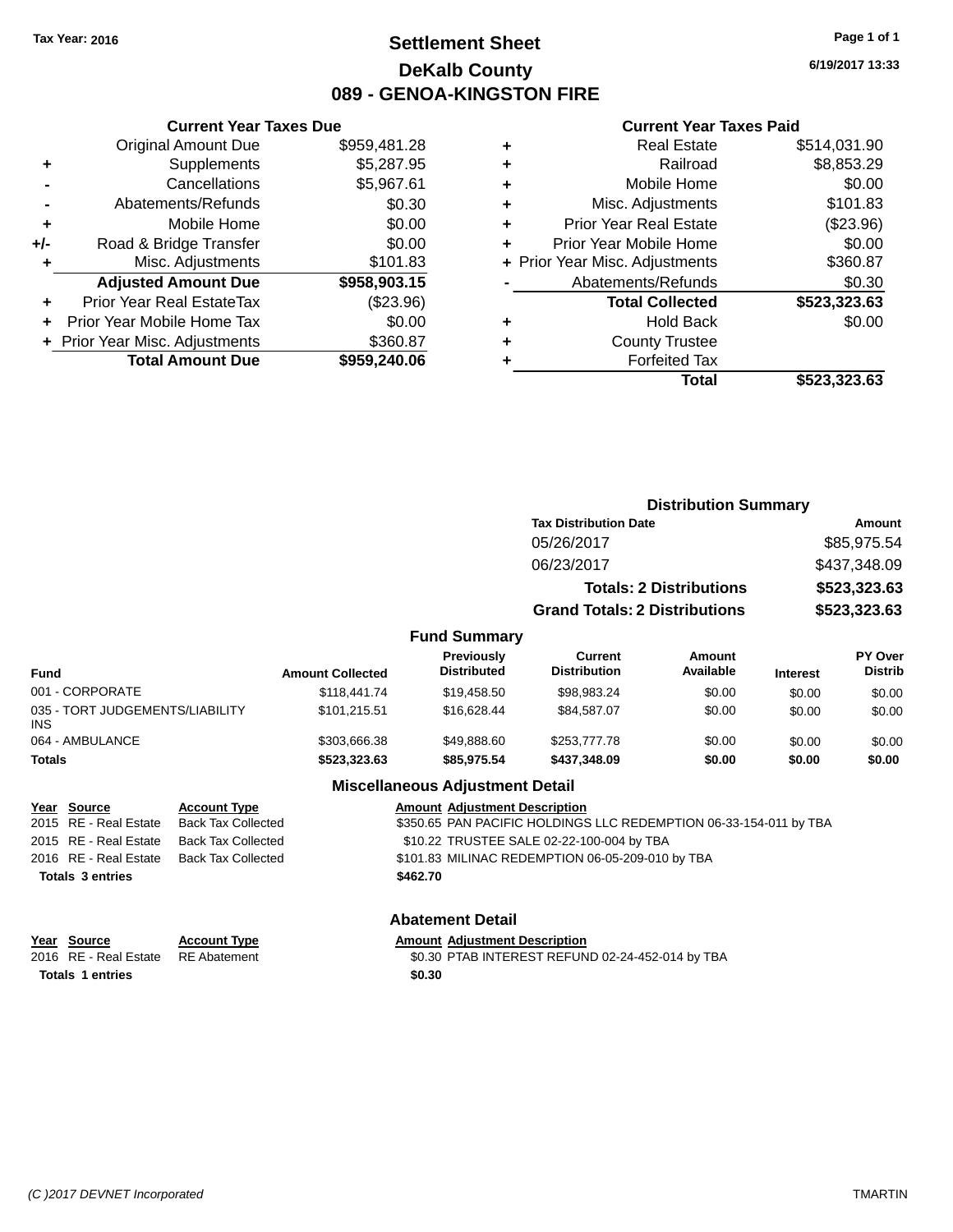# **Settlement Sheet Tax Year: 2016 Page 1 of 1 DeKalb County 090 - HAMPSHIRE FIRE**

**6/19/2017 13:33**

## **Current Year Taxes Paid**

|     | <b>Current Year Taxes Due</b>  |             |  |  |  |
|-----|--------------------------------|-------------|--|--|--|
|     | <b>Original Amount Due</b>     | \$25,065.70 |  |  |  |
| ٠   | Supplements                    | \$0.00      |  |  |  |
|     | Cancellations                  | \$0.00      |  |  |  |
|     | Abatements/Refunds             | \$0.00      |  |  |  |
| ÷   | Mobile Home                    | \$0.00      |  |  |  |
| +/- | Road & Bridge Transfer         | \$0.00      |  |  |  |
|     | Misc. Adjustments              | \$0.00      |  |  |  |
|     | <b>Adjusted Amount Due</b>     | \$25,065.70 |  |  |  |
| ٠   | Prior Year Real EstateTax      | \$0.00      |  |  |  |
|     | Prior Year Mobile Home Tax     | \$0.00      |  |  |  |
|     | + Prior Year Misc. Adjustments | \$0.00      |  |  |  |
|     | <b>Total Amount Due</b>        | \$25,065.70 |  |  |  |
|     |                                |             |  |  |  |

| ٠ | <b>Real Estate</b>             | \$14,708.60 |
|---|--------------------------------|-------------|
| ٠ | Railroad                       | \$246.62    |
| ٠ | Mobile Home                    | \$0.00      |
| ٠ | Misc. Adjustments              | \$0.00      |
| ٠ | <b>Prior Year Real Estate</b>  | \$0.00      |
| ÷ | Prior Year Mobile Home         | \$0.00      |
|   | + Prior Year Misc. Adjustments | \$0.00      |
|   | Abatements/Refunds             | \$0.00      |
|   | <b>Total Collected</b>         | \$14,955.22 |
| ٠ | Hold Back                      | \$0.00      |
| ٠ | <b>County Trustee</b>          |             |
| ٠ | <b>Forfeited Tax</b>           |             |
|   | Total                          | \$14,955.22 |
|   |                                |             |

| <b>Distribution Summary</b>          |             |
|--------------------------------------|-------------|
| <b>Tax Distribution Date</b>         | Amount      |
| 05/26/2017                           | \$3,649.91  |
| 06/23/2017                           | \$11,305.31 |
| <b>Totals: 2 Distributions</b>       | \$14,955.22 |
| <b>Grand Totals: 2 Distributions</b> | \$14,955.22 |

### **Fund Summary**

| <b>Fund</b>                 | <b>Amount Collected</b> | <b>Previously</b><br><b>Distributed</b> | Current<br><b>Distribution</b> | Amount<br>Available | <b>Interest</b> | <b>PY Over</b><br><b>Distrib</b> |
|-----------------------------|-------------------------|-----------------------------------------|--------------------------------|---------------------|-----------------|----------------------------------|
| 001 - CORPORATE             | \$7.340.24              | \$1.791.43                              | \$5.548.81                     | \$0.00              | \$0.00          | \$0.00                           |
| 013 - FIREFIGHTER'S PENSION | \$274.74                | \$67.05                                 | \$207.69                       | \$0.00              | \$0.00          | \$0.00                           |
| 064 - AMBULANCE             | \$7.340.24              | \$1.791.43                              | \$5.548.81                     | \$0.00              | \$0.00          | \$0.00                           |
| <b>Totals</b>               | \$14,955.22             | \$3,649.91                              | \$11,305.31                    | \$0.00              | \$0.00          | \$0.00                           |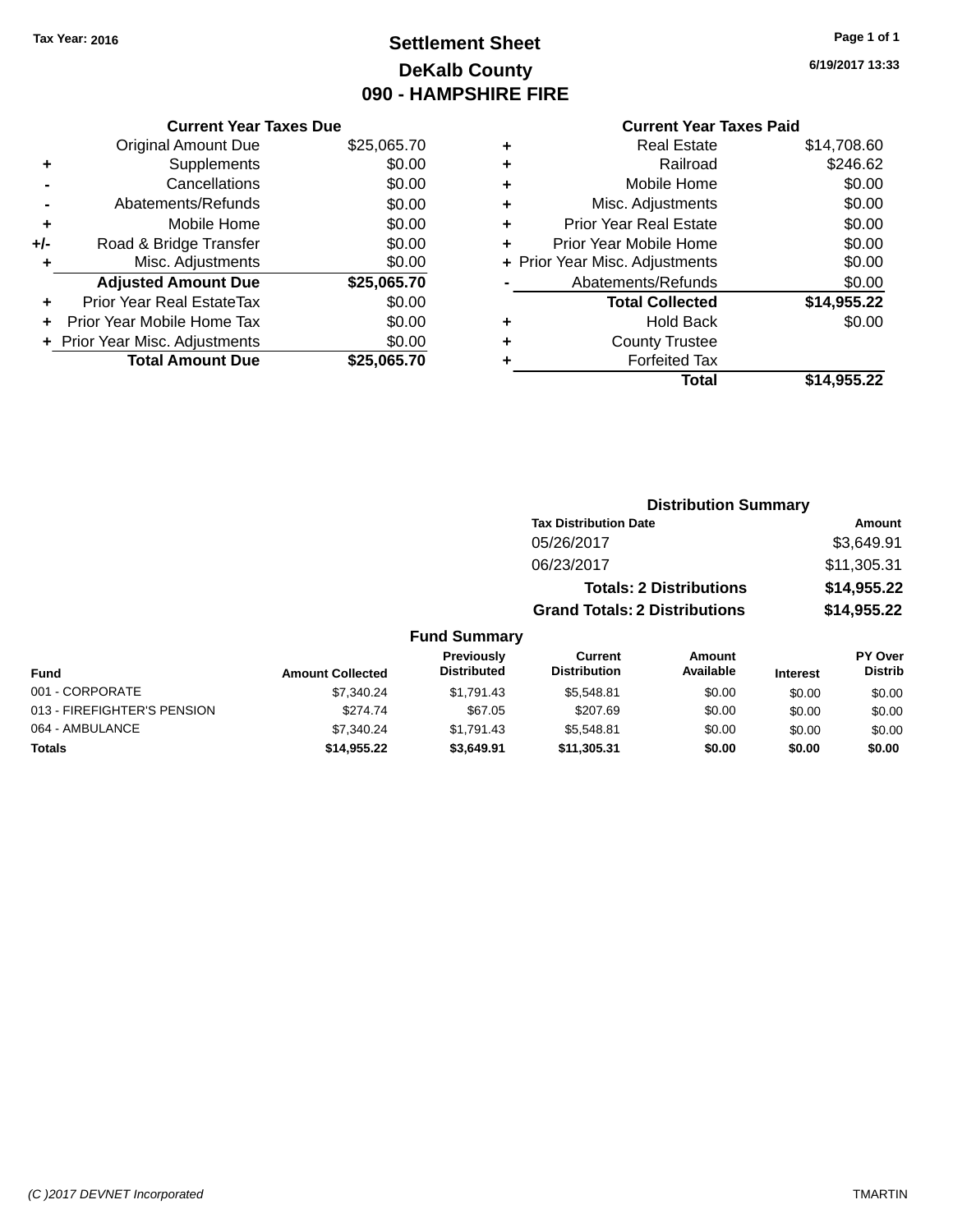# **Settlement Sheet Tax Year: 2016 Page 1 of 1 DeKalb County 091 - HINCKLEY FIRE**

**6/19/2017 13:33**

**+** Real Estate \$211,180.58 **+** Railroad \$2,481.66 **+** Mobile Home \$0.00 \$187.03  $$0.01$  $$0.00$  $$226.57$  $$0.00$ **Total Collected \$214,075.83 +** Hold Back \$0.00

**Total \$214,075.83**

## **Current Year Taxes Paid**

**Distribution Summary**

|          | <b>Real Estate</b>             | ٠ | \$393,151.95 |
|----------|--------------------------------|---|--------------|
| Railroad |                                | ٠ | \$2,437.98   |
|          | Mobile Home                    | ٠ | \$2,709.03   |
|          | Misc. Adjustments              | ٠ | \$0.00       |
|          | <b>Prior Year Real Estate</b>  | ٠ | \$0.00       |
|          | Prior Year Mobile Home         |   | \$0.00       |
|          | + Prior Year Misc. Adjustments |   | \$187.03     |
|          | Abatements/Refunds             |   | \$393,067.93 |
|          | <b>Total Collected</b>         |   | (\$0.01)     |
|          | <b>Hold Back</b>               | ٠ | \$0.00       |
|          | <b>County Trustee</b>          | ٠ | \$226.57     |
|          | <b>Forfeited Tax</b>           |   | \$393,294.49 |
| Total    |                                |   |              |

|                             |                         |                                         | <b>Tax Distribution Date</b>          |                                |                 | Amount                    |
|-----------------------------|-------------------------|-----------------------------------------|---------------------------------------|--------------------------------|-----------------|---------------------------|
|                             |                         |                                         | 05/26/2017                            |                                |                 | \$30,080.66               |
|                             |                         |                                         | 06/23/2017                            |                                |                 | \$183,995.17              |
|                             |                         |                                         |                                       | <b>Totals: 2 Distributions</b> |                 | \$214,075.83              |
|                             |                         |                                         | <b>Grand Totals: 2 Distributions</b>  |                                |                 | \$214,075.83              |
|                             |                         | <b>Fund Summary</b>                     |                                       |                                |                 |                           |
| <b>Fund</b>                 | <b>Amount Collected</b> | <b>Previously</b><br><b>Distributed</b> | <b>Current</b><br><b>Distribution</b> | Amount<br>Available            | <b>Interest</b> | PY Over<br><b>Distrib</b> |
| 001 - CORPORATE             | \$130,046.14            | \$18,273,31                             | \$111,772.83                          | \$0.00                         | \$0.00          | \$0.00                    |
| 013 - FIREFIGHTER'S PENSION | \$4.269.75              | \$599.96                                | \$3,669.79                            | \$0.00                         | \$0.00          | \$0.00                    |
| 064 - AMBULANCE             | \$79,759.94             | \$11,207.39                             | \$68,552.55                           | \$0.00                         | \$0.00          | \$0.00                    |
| <b>Totals</b>               | \$214.075.83            | \$30,080,66                             | \$183,995.17                          | \$0.00                         | \$0.00          | \$0.00                    |

| Year Source             | <b>Account Type</b>       | <b>Amount Adjustment Description</b>                        |
|-------------------------|---------------------------|-------------------------------------------------------------|
| 2015 RE - Real Estate   | <b>Back Tax Collected</b> | \$61.71 AVILA REDEMPTION 15-14-328-005 by TBA               |
| 2015 RE - Real Estate   | <b>Back Tax Collected</b> | \$147.16 NIELSEN REDEMPTION 15-16-151-002 by TBA            |
| 2015 RE - Real Estate   | <b>Back Tax Collected</b> | \$8.85 MCFARLAND REDEMPTION 15-15-228-014 by TBA            |
| 2015 RE - Real Estate   | <b>Back Tax Collected</b> | \$8.85 MCFARLAND REDEMPTION 15-15-225-015 by TBA            |
| 2016 RE - Real Estate   | <b>Back Tax Collected</b> | \$139.22 WEST SUBURBAN BANK REDEMPTION 15-14-304-002 by TBA |
| 2016 RE - Real Estate   | Paymt In Lieu of Tax      | \$47.81 HOUSING AUTHORITY SUNSET VIEW APARTMENTS by TBA     |
| <b>Totals 6 entries</b> |                           | \$413.60                                                    |

|       | <b>Original Amount Due</b>     | \$393,151.95 |
|-------|--------------------------------|--------------|
| ٠     | Supplements                    | \$2,437.98   |
|       | Cancellations                  | \$2,709.03   |
|       | Abatements/Refunds             | \$0.00       |
| ٠     | Mobile Home                    | \$0.00       |
| $+/-$ | Road & Bridge Transfer         | \$0.00       |
|       | Misc. Adjustments              | \$187.03     |
|       | <b>Adjusted Amount Due</b>     | \$393,067.93 |
| ٠     | Prior Year Real EstateTax      | (\$0.01)     |
|       | Prior Year Mobile Home Tax     | \$0.00       |
|       |                                |              |
|       | + Prior Year Misc. Adjustments | \$226.57     |
|       | <b>Total Amount Due</b>        | \$393,294.49 |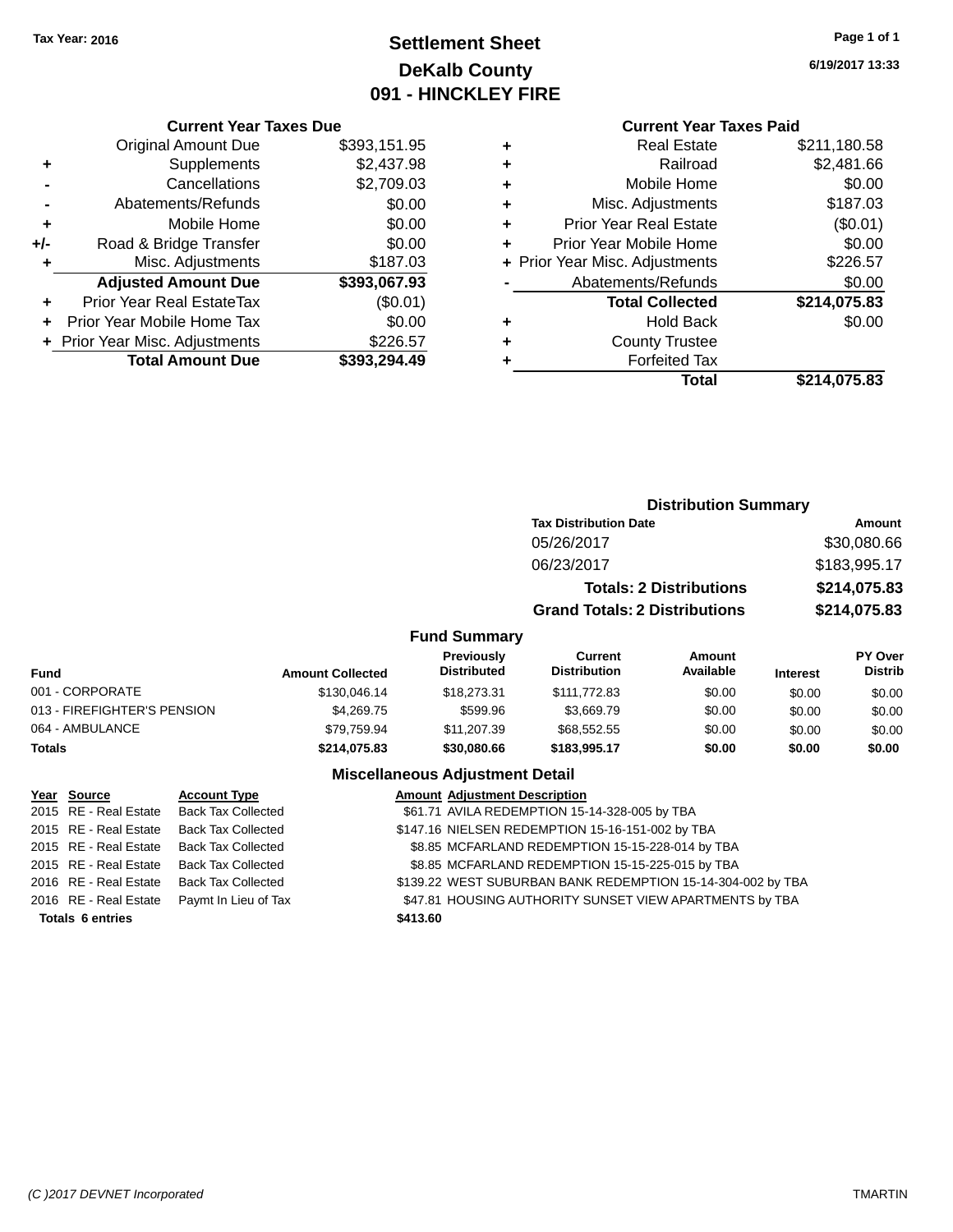# **Settlement Sheet Tax Year: 2016 Page 1 of 1 DeKalb County 092 - KIRKLAND FIRE**

**6/19/2017 13:33**

### **Current Year Taxes Due**

|     | <b>Original Amount Due</b>       | \$345,253.26 |
|-----|----------------------------------|--------------|
| ٠   | Supplements                      | \$2,021.02   |
|     | Cancellations                    | \$2,508.07   |
|     | Abatements/Refunds               | \$0.00       |
| ٠   | Mobile Home                      | \$0.00       |
| +/- | Road & Bridge Transfer           | \$0.00       |
| ٠   | Misc. Adjustments                | \$0.00       |
|     | <b>Adjusted Amount Due</b>       | \$344,766.21 |
| ÷   | <b>Prior Year Real EstateTax</b> | \$0.00       |
|     | Prior Year Mobile Home Tax       | \$0.00       |
|     | + Prior Year Misc. Adjustments   | \$33.90      |
|     | <b>Total Amount Due</b>          | \$344.800.11 |

## **Current Year Taxes Paid**

| ٠ | <b>Real Estate</b>             | \$186,966.29 |
|---|--------------------------------|--------------|
| ٠ | Railroad                       | \$3,224.94   |
| ٠ | Mobile Home                    | \$0.00       |
| ٠ | Misc. Adjustments              | \$0.00       |
| ٠ | <b>Prior Year Real Estate</b>  | \$0.00       |
| ٠ | Prior Year Mobile Home         | \$0.00       |
|   | + Prior Year Misc. Adjustments | \$33.90      |
|   | Abatements/Refunds             | \$0.00       |
|   | <b>Total Collected</b>         | \$190,225.13 |
| ٠ | <b>Hold Back</b>               | \$0.00       |
| ٠ | <b>County Trustee</b>          |              |
| ٠ | <b>Forfeited Tax</b>           |              |
|   | Total                          | \$190,225.13 |
|   |                                |              |

### **Distribution Summary Tax Distribution Date Amount** 05/26/2017 \$28,175.09 06/23/2017 \$162,050.04 **Totals: 2 Distributions \$190,225.13 Grand Totals: 2 Distributions \$190,225.13**

### **Fund Summary**

| <b>Fund</b>                                         | <b>Amount Collected</b> | <b>Previously</b><br><b>Distributed</b> | <b>Current</b><br><b>Distribution</b> | Amount<br>Available | <b>Interest</b> | PY Over<br><b>Distrib</b> |
|-----------------------------------------------------|-------------------------|-----------------------------------------|---------------------------------------|---------------------|-----------------|---------------------------|
| 001 - CORPORATE                                     | \$108.099.99            | \$16.011.17                             | \$92,088.82                           | \$0.00              | \$0.00          | \$0.00                    |
| 027 - AUDIT                                         | \$1.248.64              | \$184.94                                | \$1,063.70                            | \$0.00              | \$0.00          | \$0.00                    |
| 035 - TORT JUDGMENTS, LIABILITY<br><b>INSURANCE</b> | \$6.764.80              | \$1,001.97                              | \$5.762.83                            | \$0.00              | \$0.00          | \$0.00                    |
| 062 - WORKERS COMPENSATION                          | \$4,226.61              | \$626.02                                | \$3,600.59                            | \$0.00              | \$0.00          | \$0.00                    |
| 064 - AMBULANCE                                     | \$69.885.09             | \$10,350.99                             | \$59.534.10                           | \$0.00              | \$0.00          | \$0.00                    |
| <b>Totals</b>                                       | \$190,225.13            | \$28.175.09                             | \$162,050,04                          | \$0.00              | \$0.00          | \$0.00                    |

**Totals \$33.90 2 entries**

### **Miscellaneous Adjustment Detail**

# **Year Source Account Type Amount Adjustment Description**

\$16.94 CAPES REDEMPTION 02-29-200-001 by TBA 2015 RE - Real Estate Back Tax Collected \$16.96 DUNCAN REDEMPTION 01-26-252-011 by TBA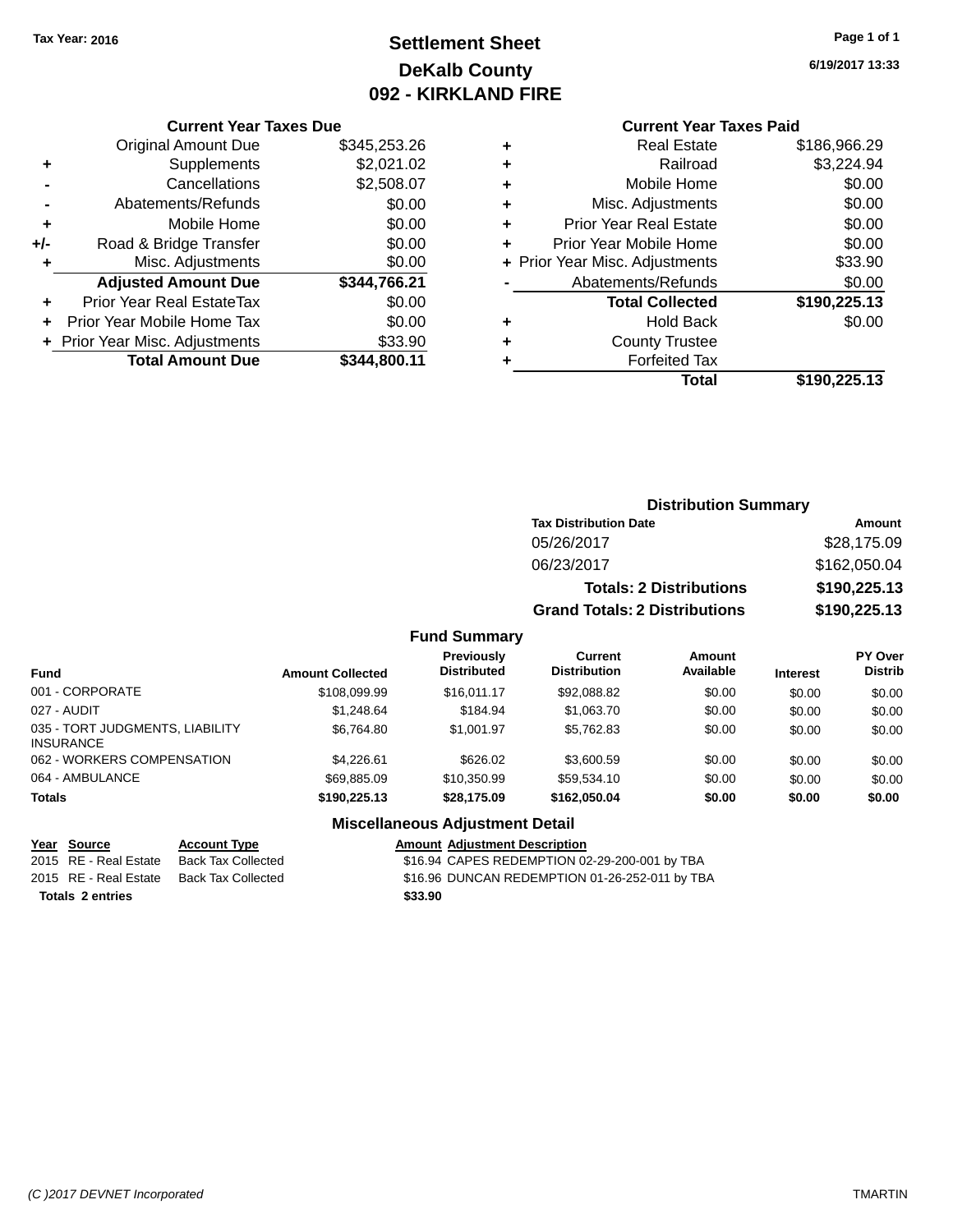# **Settlement Sheet Tax Year: 2016 Page 1 of 1 DeKalb County 093 - LEE FIRE**

**6/19/2017 13:33**

|   | <b>Current Year Taxes Paid</b> |             |
|---|--------------------------------|-------------|
| ٠ | <b>Real Estate</b>             | \$20,799.87 |
| ٠ | Railroad                       | \$519.47    |
| ٠ | Mobile Home                    | \$0.00      |
| ٠ | Misc. Adjustments              | \$0.00      |
| ٠ | <b>Prior Year Real Estate</b>  | (\$493.75)  |
| ÷ | Prior Year Mobile Home         | \$0.00      |
|   | + Prior Year Misc. Adjustments | \$0.00      |
|   | Abatements/Refunds             | \$0.00      |
|   | <b>Total Collected</b>         | \$20,825.59 |
| ٠ | <b>Hold Back</b>               | \$0.00      |
| ٠ | <b>County Trustee</b>          |             |
|   | <b>Forfeited Tax</b>           |             |
|   | Total                          | \$20,825.59 |
|   |                                |             |

|     | <b>Current Year Taxes Due</b>  |             |
|-----|--------------------------------|-------------|
|     | Original Amount Due            | \$40,614.22 |
| ٠   | Supplements                    | \$216.95    |
|     | Cancellations                  | \$249.76    |
|     | Abatements/Refunds             | \$0.00      |
| ٠   | Mobile Home                    | \$0.00      |
| +/- | Road & Bridge Transfer         | \$0.00      |
|     | Misc. Adjustments              | \$0.00      |
|     | <b>Adjusted Amount Due</b>     | \$40,581.41 |
|     | Prior Year Real EstateTax      | (\$493.75)  |
| ÷   | Prior Year Mobile Home Tax     | \$0.00      |
|     | + Prior Year Misc. Adjustments | \$0.00      |
|     | <b>Total Amount Due</b>        | \$40,087.66 |
|     |                                |             |

|                                         |                         |                                  |                                       | <b>Distribution Summary</b>    |                 |                                  |
|-----------------------------------------|-------------------------|----------------------------------|---------------------------------------|--------------------------------|-----------------|----------------------------------|
|                                         |                         |                                  | <b>Tax Distribution Date</b>          |                                |                 | Amount                           |
|                                         |                         |                                  | 05/26/2017                            |                                |                 | \$838.32                         |
|                                         |                         |                                  | 06/23/2017                            |                                |                 | \$19,987.27                      |
|                                         |                         |                                  |                                       | <b>Totals: 2 Distributions</b> |                 | \$20,825.59                      |
|                                         |                         |                                  | <b>Grand Totals: 2 Distributions</b>  |                                |                 | \$20,825.59                      |
|                                         |                         | <b>Fund Summary</b>              |                                       |                                |                 |                                  |
| <b>Fund</b>                             | <b>Amount Collected</b> | Previously<br><b>Distributed</b> | <b>Current</b><br><b>Distribution</b> | Amount<br>Available            | <b>Interest</b> | <b>PY Over</b><br><b>Distrib</b> |
| 001 - CORPORATE                         | \$14,639,72             | \$589.32                         | \$14,050.40                           | \$0.00                         | \$0.00          | \$0.00                           |
| 035 - TORT JUDGEMENTS/LIABILITY<br>INS. | \$4,565.95              | \$183.79                         | \$4,382.16                            | \$0.00                         | \$0.00          | \$0.00                           |
| 064 - AMBULANCE                         | \$1.619.92              | \$65.21                          | \$1.554.71                            | \$0.00                         | \$0.00          | \$0.00                           |

**Totals \$20,825.59 \$838.32 \$19,987.27 \$0.00 \$0.00 \$0.00**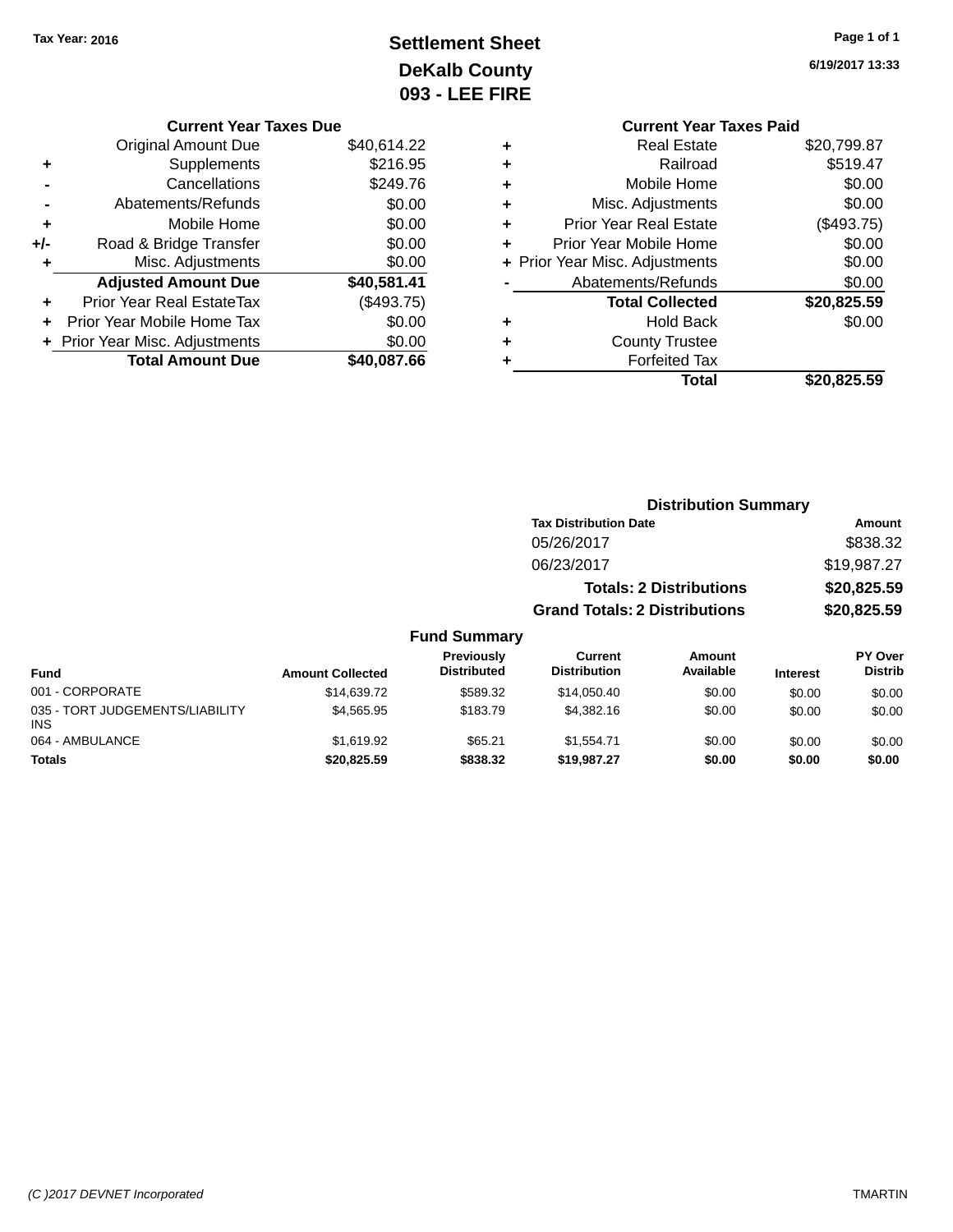# **Settlement Sheet Tax Year: 2016 Page 1 of 1 DeKalb County 094 - LELAND FIRE**

**6/19/2017 13:33**

|     | <b>Current Year Taxes Due</b>  |             |
|-----|--------------------------------|-------------|
|     | <b>Original Amount Due</b>     | \$30,502.97 |
| ÷   | Supplements                    | \$71.90     |
|     | Cancellations                  | \$82.30     |
|     | Abatements/Refunds             | \$0.00      |
| ٠   | Mobile Home                    | \$0.00      |
| +/- | Road & Bridge Transfer         | \$0.00      |
|     | Misc. Adjustments              | \$0.00      |
|     | <b>Adjusted Amount Due</b>     | \$30,492.57 |
| ٠   | Prior Year Real EstateTax      | \$0.00      |
|     | Prior Year Mobile Home Tax     | \$0.00      |
|     | + Prior Year Misc. Adjustments | \$0.00      |
|     | <b>Total Amount Due</b>        | \$30.492.57 |
|     |                                |             |

### **Current Year Taxes Paid +** Real Estate \$18,592.08 **+** Railroad \$0.00 **+** Mobile Home \$0.00 **+** Misc. Adjustments \$0.00 **+** Prior Year Real Estate \$0.00 **+** Prior Year Mobile Home \$0.00 **+ Prior Year Misc. Adjustments**  $$0.00$ **-** Abatements/Refunds \$0.00 **Total Collected \$18,592.08 +** Hold Back \$0.00 **+** County Trustee **+** Forfeited Tax **Total \$18,592.08**

|                 | <b>Distribution Summary</b> |                                         |                                       |                                |                 |                           |
|-----------------|-----------------------------|-----------------------------------------|---------------------------------------|--------------------------------|-----------------|---------------------------|
|                 |                             |                                         | <b>Tax Distribution Date</b>          |                                |                 | <b>Amount</b>             |
|                 |                             |                                         | 05/26/2017                            |                                |                 | \$3,327.12                |
|                 |                             |                                         | 06/23/2017                            |                                |                 | \$15,264.96               |
|                 |                             |                                         |                                       | <b>Totals: 2 Distributions</b> |                 | \$18,592.08               |
|                 |                             |                                         | <b>Grand Totals: 2 Distributions</b>  |                                |                 | \$18,592.08               |
|                 |                             | <b>Fund Summary</b>                     |                                       |                                |                 |                           |
| <b>Fund</b>     | <b>Amount Collected</b>     | <b>Previously</b><br><b>Distributed</b> | <b>Current</b><br><b>Distribution</b> | Amount<br>Available            | <b>Interest</b> | PY Over<br><b>Distrib</b> |
| 001 - CORPORATE | \$18,592.08                 | \$3,327.12                              | \$15,264.96                           | \$0.00                         | \$0.00          | \$0.00                    |
| <b>Totals</b>   | \$18,592.08                 | \$3,327.12                              | \$15,264.96                           | \$0.00                         | \$0.00          | \$0.00                    |
|                 |                             |                                         |                                       |                                |                 |                           |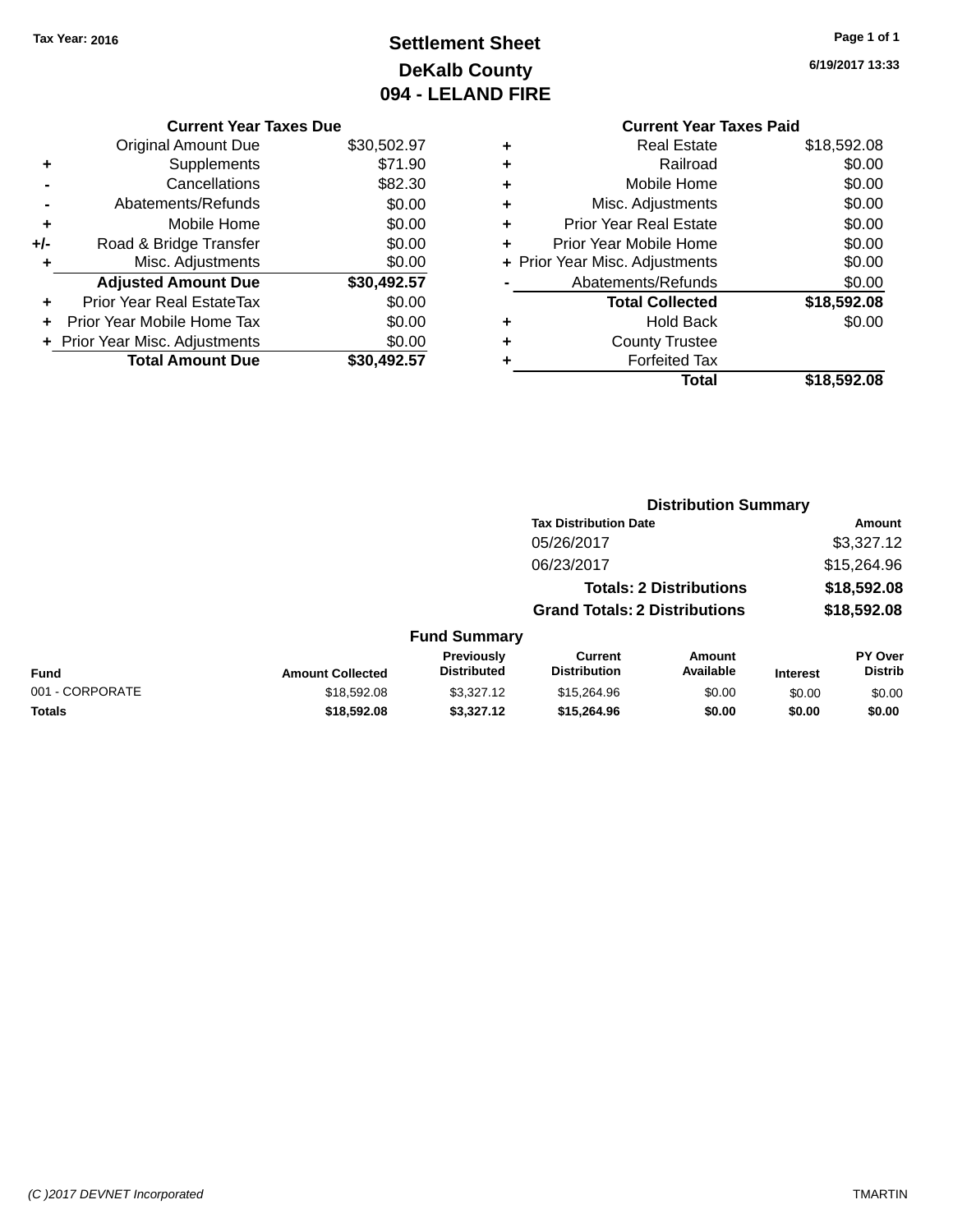# **Settlement Sheet Tax Year: 2016 Page 1 of 1 DeKalb County 095 - MALTA FIRE**

**6/19/2017 13:33**

|     | <b>Original Amount Due</b>     | \$192,079.26 |
|-----|--------------------------------|--------------|
| ٠   | Supplements                    | \$1,503.05   |
|     | Cancellations                  | \$1,665.72   |
|     | Abatements/Refunds             | \$0.00       |
| ÷   | Mobile Home                    | \$0.00       |
| +/- | Road & Bridge Transfer         | \$0.00       |
| ٠   | Misc. Adjustments              | \$0.00       |
|     | <b>Adjusted Amount Due</b>     | \$191,916.59 |
|     | Prior Year Real EstateTax      | (\$16.59)    |
|     | Prior Year Mobile Home Tax     | \$0.00       |
|     | + Prior Year Misc. Adjustments | \$0.00       |
|     | <b>Total Amount Due</b>        | \$191.900.00 |

# **Current Year Taxes Paid**

|   | Total                          | \$107,150.14 |
|---|--------------------------------|--------------|
|   | <b>Forfeited Tax</b>           |              |
| ٠ | <b>County Trustee</b>          |              |
|   | <b>Hold Back</b>               | \$0.00       |
|   | <b>Total Collected</b>         | \$107,150.14 |
|   | Abatements/Refunds             | \$0.00       |
|   | + Prior Year Misc. Adjustments | \$0.00       |
| ÷ | Prior Year Mobile Home         | \$0.00       |
| ٠ | <b>Prior Year Real Estate</b>  | (\$16.59)    |
| ٠ | Misc. Adjustments              | \$0.00       |
| ٠ | Mobile Home                    | \$0.00       |
| ٠ | Railroad                       | \$3,097.69   |
|   | <b>Real Estate</b>             | \$104,069.04 |

### **Distribution Summary Tax Distribution Date Amount** 05/26/2017 \$12,224.08 06/23/2017 \$94,926.06 **Totals: 2 Distributions \$107,150.14 Grand Totals: 2 Distributions \$107,150.14 Fund Summary PY Over Distrib Amount Available Current Distribution Previously Amount Collected Distributed**

| <b>Fund</b>     | <b>Amount Collected</b> | <b>Distributed</b> | <b>Distribution</b> | Available | <b>Interest</b> | <b>Distrib</b> |
|-----------------|-------------------------|--------------------|---------------------|-----------|-----------------|----------------|
| 001 - CORPORATE | \$53,573.68             | \$6.111.89         | \$47.461.79         | \$0.00    | \$0.00          | \$0.00         |
| 064 - AMBULANCE | \$53.576.46             | \$6.112.19         | \$47.464.27         | \$0.00    | \$0.00          | \$0.00         |
| Totals          | \$107.150.14            | \$12,224.08        | \$94.926.06         | \$0.00    | \$0.00          | \$0.00         |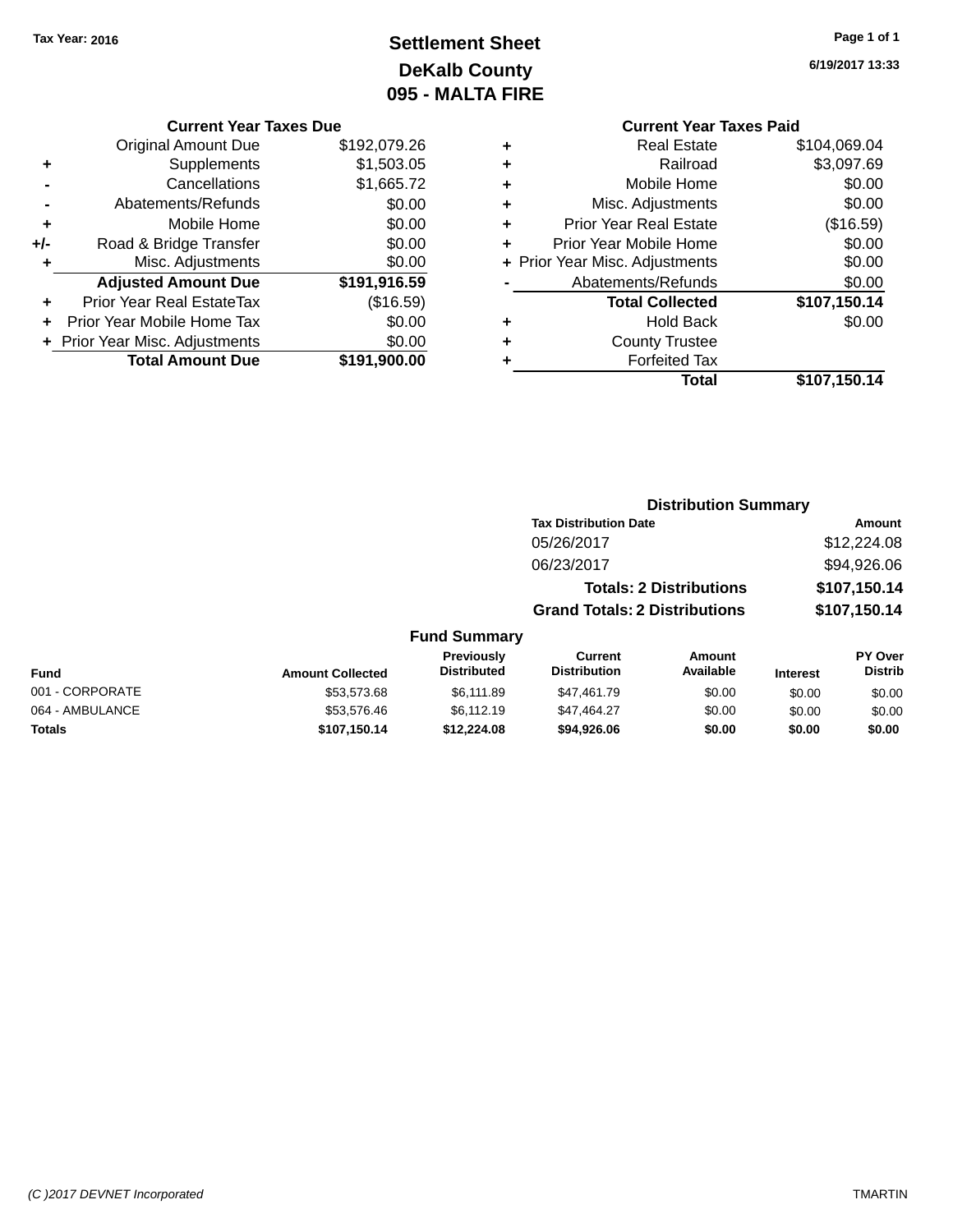# **Settlement Sheet Tax Year: 2016 Page 1 of 1 DeKalb County 096 - MAPLE PARK FIRE**

**6/19/2017 13:33**

### **Current Year Taxes Paid**

|     | <b>Current Year Taxes Due</b>  |              |
|-----|--------------------------------|--------------|
|     | <b>Original Amount Due</b>     | \$154,016.79 |
| ٠   | Supplements                    | \$1,416.05   |
|     | Cancellations                  | \$1,562.36   |
|     | Abatements/Refunds             | \$0.00       |
| ٠   | Mobile Home                    | \$0.00       |
| +/- | Road & Bridge Transfer         | \$0.00       |
| ÷   | Misc. Adjustments              | \$0.00       |
|     | <b>Adjusted Amount Due</b>     | \$153,870.48 |
| ٠   | Prior Year Real EstateTax      | \$0.00       |
|     | Prior Year Mobile Home Tax     | \$0.00       |
|     | + Prior Year Misc. Adjustments | \$34.28      |
|     | <b>Total Amount Due</b>        | \$153,904.76 |
|     |                                |              |

| ٠ | <b>Real Estate</b>             | \$80,315.76 |
|---|--------------------------------|-------------|
| ٠ | Railroad                       | \$2,698.20  |
| ٠ | Mobile Home                    | \$0.00      |
| ٠ | Misc. Adjustments              | \$0.00      |
| ٠ | <b>Prior Year Real Estate</b>  | \$0.00      |
| ٠ | Prior Year Mobile Home         | \$0.00      |
|   | + Prior Year Misc. Adjustments | \$34.28     |
|   | Abatements/Refunds             | \$0.00      |
|   | <b>Total Collected</b>         | \$83,048.24 |
| ٠ | <b>Hold Back</b>               | \$0.00      |
| ٠ | <b>County Trustee</b>          |             |
| ٠ | <b>Forfeited Tax</b>           |             |
|   | Total                          | \$83,048.24 |
|   |                                |             |

| <b>Distribution Summary</b>          |             |
|--------------------------------------|-------------|
| <b>Tax Distribution Date</b>         | Amount      |
| 05/26/2017                           | \$14.328.99 |
| 06/23/2017                           | \$68,719.25 |
| <b>Totals: 2 Distributions</b>       | \$83,048.24 |
| <b>Grand Totals: 2 Distributions</b> | \$83,048.24 |

### **Fund Summary**

| <b>Fund</b>                                   | <b>Amount Collected</b> | <b>Previously</b><br><b>Distributed</b> | Current<br><b>Distribution</b> | Amount<br>Available | <b>Interest</b> | PY Over<br><b>Distrib</b> |
|-----------------------------------------------|-------------------------|-----------------------------------------|--------------------------------|---------------------|-----------------|---------------------------|
| 001 - CORPORATE                               | \$41,040.84             | \$7.081.11                              | \$33.959.73                    | \$0.00              | \$0.00          | \$0.00                    |
| 013 - FIREFIGHTER'S PENSION                   | \$1.128.87              | \$194.77                                | \$934.10                       | \$0.00              | \$0.00          | \$0.00                    |
| 027 - AUDIT                                   | \$187.95                | \$32.43                                 | \$155.52                       | \$0.00              | \$0.00          | \$0.00                    |
| 035 - TORT JUDGEMENTS/LIABILITY<br><b>INS</b> | \$8,312,30              | \$1.434.19                              | \$6,878.11                     | \$0.00              | \$0.00          | \$0.00                    |
| 064 - AMBULANCE                               | \$32,378.28             | \$5.586.49                              | \$26,791.79                    | \$0.00              | \$0.00          | \$0.00                    |
| <b>Totals</b>                                 | \$83,048.24             | \$14,328,99                             | \$68,719.25                    | \$0.00              | \$0.00          | \$0.00                    |

**Totals \$34.28 2 entries**

### **Miscellaneous Adjustment Detail**

**Year Source Account Type Amount Adjustment Description**

\$12.61 OBERHELMAN REDEMPTION 09-25-451-001 by TBA 2015 RE - Real Estate Back Tax Collected \$21.67 OBERHELMAN REDEMPTION 09-25-478-001 by TBA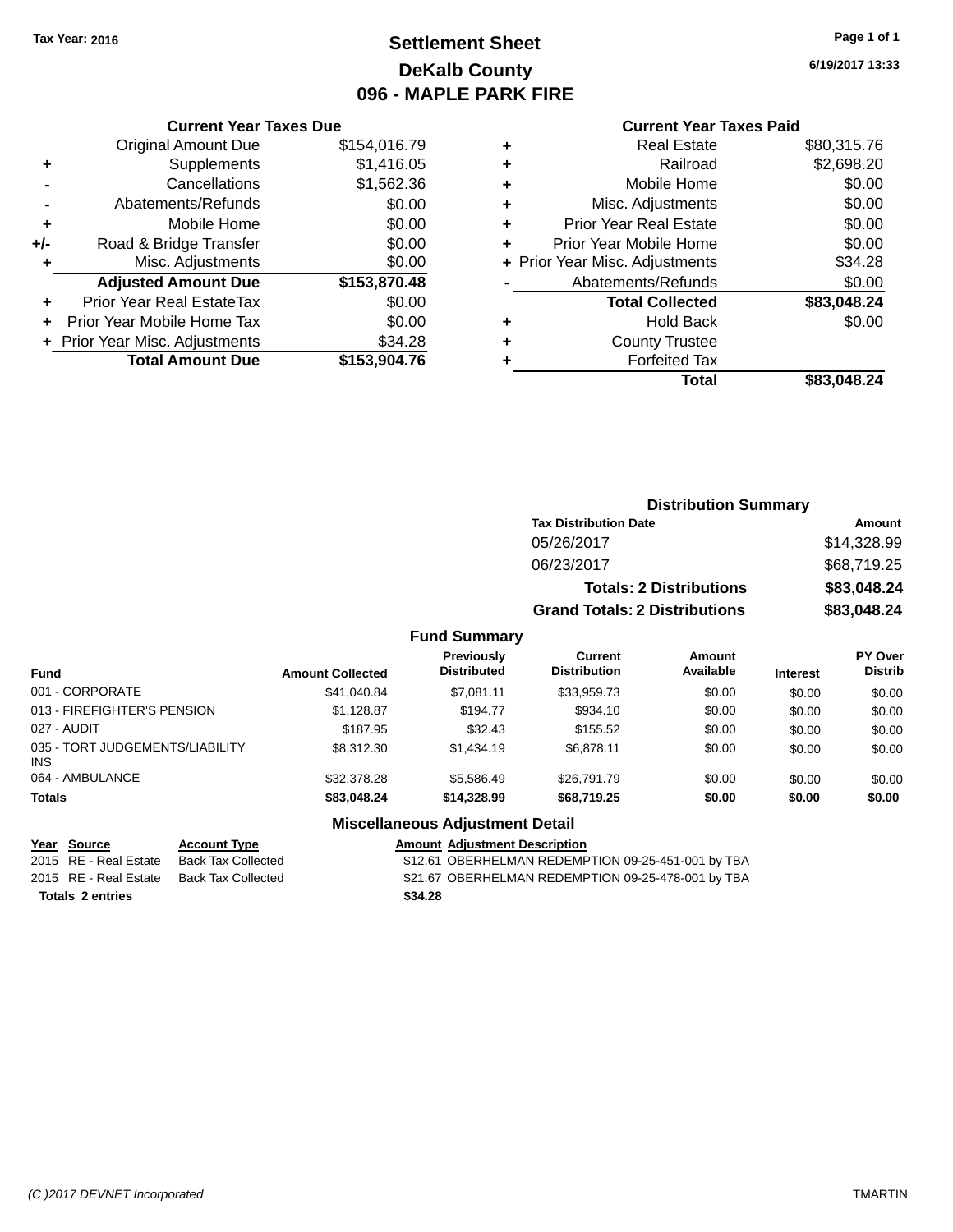# **Settlement Sheet Tax Year: 2016 Page 1 of 1 DeKalb County 097 - PAW PAW FIRE**

**6/19/2017 13:33**

|     | <b>Current Year Taxes Due</b>  |             |  |  |  |  |
|-----|--------------------------------|-------------|--|--|--|--|
|     | <b>Original Amount Due</b>     | \$37,852.98 |  |  |  |  |
| ٠   | Supplements                    | \$111.55    |  |  |  |  |
|     | Cancellations                  | \$126.75    |  |  |  |  |
|     | Abatements/Refunds             | \$0.00      |  |  |  |  |
| ÷   | Mobile Home                    | \$0.00      |  |  |  |  |
| +/- | Road & Bridge Transfer         | \$0.00      |  |  |  |  |
| ٠   | Misc. Adjustments              | \$0.00      |  |  |  |  |
|     | <b>Adjusted Amount Due</b>     | \$37,837.78 |  |  |  |  |
| ٠   | Prior Year Real EstateTax      | \$0.00      |  |  |  |  |
|     | Prior Year Mobile Home Tax     | \$0.00      |  |  |  |  |
|     | + Prior Year Misc. Adjustments | \$0.00      |  |  |  |  |
|     | <b>Total Amount Due</b>        | \$37.837.78 |  |  |  |  |
|     |                                |             |  |  |  |  |

|   | <b>Current Year Taxes Paid</b> |             |
|---|--------------------------------|-------------|
| ٠ | <b>Real Estate</b>             | \$19,271.69 |
| ٠ | Railroad                       | \$1,138.97  |
| ٠ | Mobile Home                    | \$0.00      |
| ٠ | Misc. Adjustments              | \$0.00      |
| ٠ | <b>Prior Year Real Estate</b>  | \$0.00      |
| ٠ | Prior Year Mobile Home         | \$0.00      |
|   | + Prior Year Misc. Adjustments | \$0.00      |
|   | Abatements/Refunds             | \$0.00      |
|   | <b>Total Collected</b>         | \$20,410.66 |
| ٠ | <b>Hold Back</b>               | \$0.00      |
| ٠ | <b>County Trustee</b>          |             |
| ٠ | <b>Forfeited Tax</b>           |             |
|   | Total                          | \$20,410.66 |

|                                               |                         |                                  | <b>Distribution Summary</b>           |                                |                 |                                  |
|-----------------------------------------------|-------------------------|----------------------------------|---------------------------------------|--------------------------------|-----------------|----------------------------------|
|                                               |                         |                                  | <b>Tax Distribution Date</b>          |                                |                 | Amount                           |
|                                               |                         |                                  | 05/26/2017                            |                                |                 | \$3,395.99                       |
|                                               |                         |                                  | 06/23/2017                            |                                |                 | \$17,014.67                      |
|                                               |                         |                                  |                                       | <b>Totals: 2 Distributions</b> |                 | \$20,410.66                      |
|                                               |                         |                                  | <b>Grand Totals: 2 Distributions</b>  |                                | \$20,410.66     |                                  |
|                                               |                         | <b>Fund Summary</b>              |                                       |                                |                 |                                  |
| <b>Fund</b>                                   | <b>Amount Collected</b> | Previously<br><b>Distributed</b> | <b>Current</b><br><b>Distribution</b> | <b>Amount</b><br>Available     | <b>Interest</b> | <b>PY Over</b><br><b>Distrib</b> |
| 001 - CORPORATE                               | \$18,389.54             | \$3,059.71                       | \$15,329.83                           | \$0.00                         | \$0.00          | \$0.00                           |
| 035 - TORT JUDGEMENTS/LIABILITY<br><b>INS</b> | \$2,021.12              | \$336.28                         | \$1,684.84                            | \$0.00                         | \$0.00          | \$0.00                           |
| <b>Totals</b>                                 | \$20,410.66             | \$3,395.99                       | \$17,014.67                           | \$0.00                         | \$0.00          | \$0.00                           |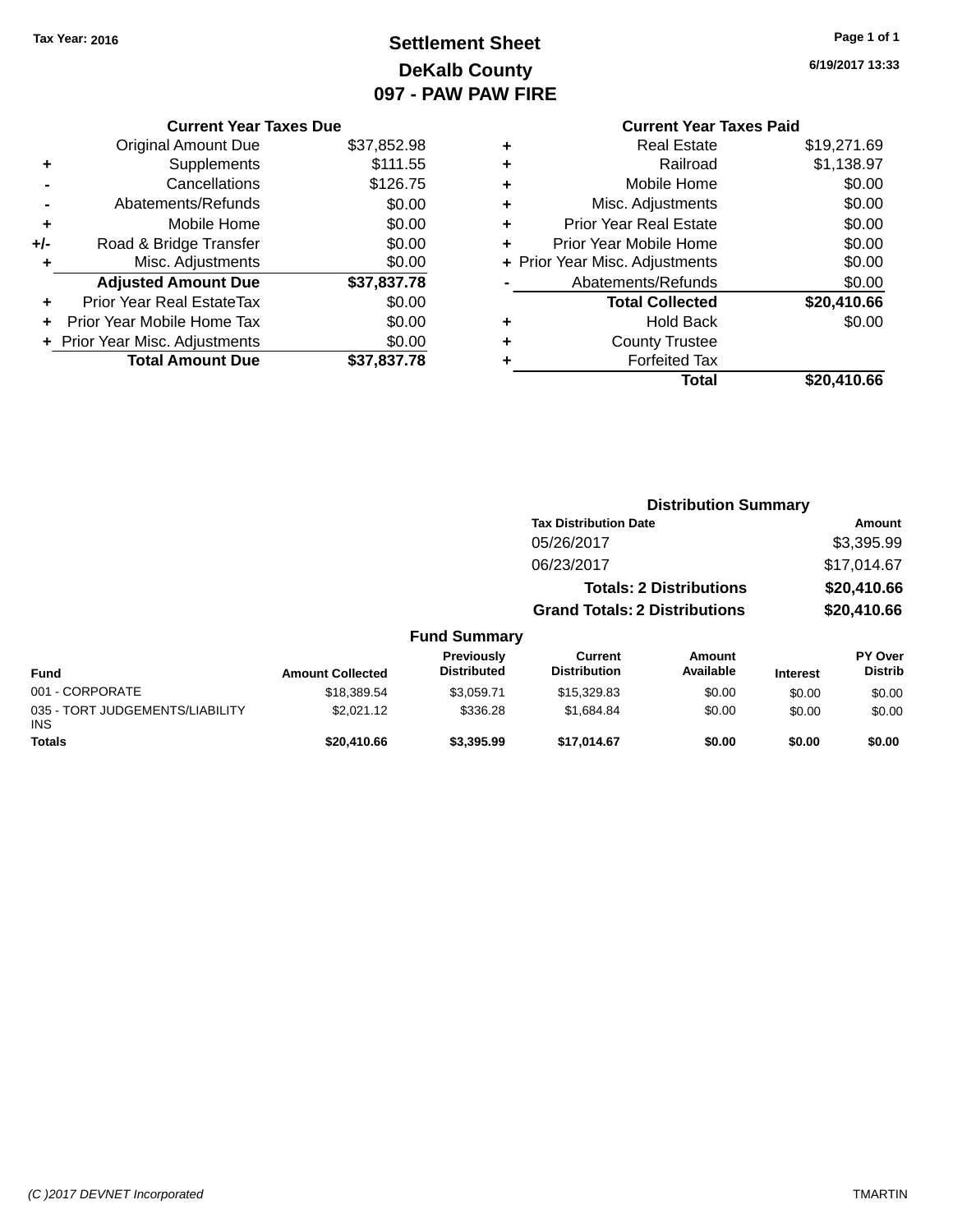# **Settlement Sheet Tax Year: 2016 Page 1 of 1 DeKalb County 098 - SANDWICH FIRE**

**6/19/2017 13:33**

### **Current Year Taxes Paid**

|       | <b>Current Year Taxes Due</b>  |              |  |  |  |
|-------|--------------------------------|--------------|--|--|--|
|       | <b>Original Amount Due</b>     | \$578,076.80 |  |  |  |
| ٠     | Supplements                    | \$4,587.95   |  |  |  |
|       | Cancellations                  | \$5,225.20   |  |  |  |
|       | Abatements/Refunds             | \$0.00       |  |  |  |
| ٠     | Mobile Home                    | \$0.00       |  |  |  |
| $+/-$ | Road & Bridge Transfer         | \$0.00       |  |  |  |
|       | Misc. Adjustments<br>\$331.77  |              |  |  |  |
|       | <b>Adjusted Amount Due</b>     | \$577,771.32 |  |  |  |
| ٠     | Prior Year Real EstateTax      | (\$161.48)   |  |  |  |
|       | Prior Year Mobile Home Tax     | \$0.00       |  |  |  |
|       | + Prior Year Misc. Adjustments | \$6.79       |  |  |  |
|       | <b>Total Amount Due</b>        | \$577.616.63 |  |  |  |
|       |                                |              |  |  |  |

| ٠ | <b>Real Estate</b>             | \$310,832.75 |
|---|--------------------------------|--------------|
| ٠ | Railroad                       | \$1,273.80   |
| ٠ | Mobile Home                    | \$0.00       |
| ٠ | Misc. Adjustments              | \$331.77     |
| ٠ | <b>Prior Year Real Estate</b>  | (\$161.48)   |
| ٠ | Prior Year Mobile Home         | \$0.00       |
|   | + Prior Year Misc. Adjustments | \$6.79       |
|   | Abatements/Refunds             | \$0.00       |
|   | <b>Total Collected</b>         | \$312,283.63 |
| ٠ | <b>Hold Back</b>               | \$0.00       |
| ٠ | <b>County Trustee</b>          |              |
| ٠ | <b>Forfeited Tax</b>           |              |
|   | Total                          | \$312,283.63 |
|   |                                |              |

|                                               |                         |                                        |                                       | <b>Distribution Summary</b>    |                 |                           |
|-----------------------------------------------|-------------------------|----------------------------------------|---------------------------------------|--------------------------------|-----------------|---------------------------|
|                                               |                         |                                        | <b>Tax Distribution Date</b>          |                                | Amount          |                           |
|                                               |                         |                                        | 05/26/2017                            |                                |                 | \$57,073.50               |
|                                               |                         |                                        | 06/23/2017                            |                                |                 | \$255,210.13              |
|                                               |                         |                                        |                                       | <b>Totals: 2 Distributions</b> | \$312,283.63    |                           |
|                                               |                         |                                        | <b>Grand Totals: 2 Distributions</b>  |                                | \$312,283.63    |                           |
|                                               |                         | <b>Fund Summary</b>                    |                                       |                                |                 |                           |
| <b>Fund</b>                                   | <b>Amount Collected</b> | Previously<br><b>Distributed</b>       | <b>Current</b><br><b>Distribution</b> | Amount<br>Available            | <b>Interest</b> | PY Over<br><b>Distrib</b> |
| 001 - CORPORATE                               | \$273,599.82            | \$50,003.59                            | \$223,596.23                          | \$0.00                         | \$0.00          | \$0.00                    |
| 027 - AUDIT                                   | \$2,720.30              | \$497.16                               | \$2,223.14                            | \$0.00                         | \$0.00          | \$0.00                    |
| 035 - TORT JUDGEMENTS/LIABILITY<br><b>INS</b> | \$35,963.51             | \$6,572.75                             | \$29,390.76                           | \$0.00                         | \$0.00          | \$0.00                    |
| Totals                                        | \$312,283.63            | \$57,073.50                            | \$255,210.13                          | \$0.00                         | \$0.00          | \$0.00                    |
|                                               |                         | <b>Miscellaneous Adjustment Detail</b> |                                       |                                |                 |                           |

| Year Source             | <b>Account Type</b> | <b>Amount Adjustment Description</b>              |
|-------------------------|---------------------|---------------------------------------------------|
| 2015 RE - Real Estate   | Back Tax Collected  | \$6.79 NIELSEN REDEMPTION 15-16-151-019 by TBA    |
| 2016 RE - Real Estate   | Back Tax Collected  | \$213.60 HARRISON REDEMPTION 19-26-408-006 by TBA |
| 2016 RE - Real Estate   | Back Tax Collected  | \$118.17 MARSHNER REDEMPTION 19-26-434-001 by TBA |
| <b>Totals 3 entries</b> |                     | \$338.56                                          |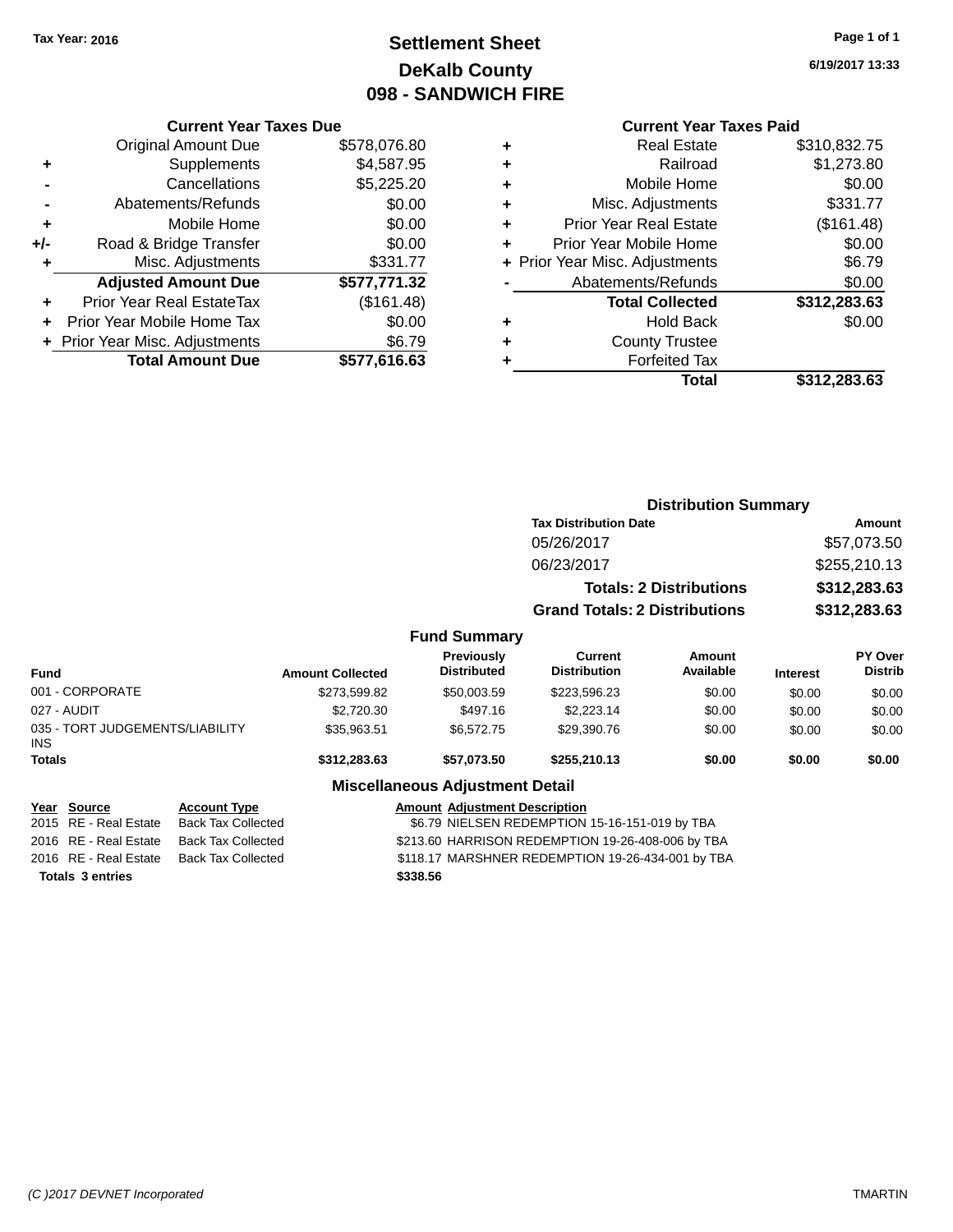# **Settlement Sheet Tax Year: 2016 Page 1 of 1 DeKalb County 099 - SHABBONA FIRE**

**6/19/2017 13:33**

|     | <b>Current Year Taxes Due</b>  |              |  |  |  |  |
|-----|--------------------------------|--------------|--|--|--|--|
|     | <b>Original Amount Due</b>     | \$189,203.07 |  |  |  |  |
| ٠   | Supplements                    | \$706.79     |  |  |  |  |
|     | Cancellations                  | \$793.60     |  |  |  |  |
|     | Abatements/Refunds             | \$0.00       |  |  |  |  |
| ٠   | Mobile Home                    | \$0.00       |  |  |  |  |
| +/- | Road & Bridge Transfer         | \$0.00       |  |  |  |  |
|     | \$45.92<br>Misc. Adjustments   |              |  |  |  |  |
|     | <b>Adjusted Amount Due</b>     | \$189,162.18 |  |  |  |  |
| ÷   | Prior Year Real EstateTax      | \$0.00       |  |  |  |  |
|     | Prior Year Mobile Home Tax     | \$0.00       |  |  |  |  |
|     | + Prior Year Misc. Adjustments | \$45.48      |  |  |  |  |
|     | <b>Total Amount Due</b>        | \$189,207,66 |  |  |  |  |

|   | <b>Current Year Taxes Paid</b> |              |
|---|--------------------------------|--------------|
| ٠ | Real Estate                    | \$105,983.88 |
| ٠ | Railroad                       | \$2,897.93   |
| ٠ | Mobile Home                    | \$0.00       |
| ٠ | Misc. Adjustments              | \$45.92      |
| ٠ | <b>Prior Year Real Estate</b>  | \$0.00       |
| ÷ | Prior Year Mobile Home         | \$0.00       |
|   | + Prior Year Misc. Adjustments | \$45.48      |
|   | Abatements/Refunds             | \$0.00       |
|   | <b>Total Collected</b>         | \$108,973.21 |
| ٠ | <b>Hold Back</b>               | \$0.00       |
|   | <b>County Trustee</b>          |              |
|   | <b>Forfeited Tax</b>           |              |
|   | Total                          | \$108,973.21 |
|   |                                |              |

|                  |                                  | <b>Distribution Summary</b>          |                                |                 |                                  |  |  |
|------------------|----------------------------------|--------------------------------------|--------------------------------|-----------------|----------------------------------|--|--|
|                  |                                  | <b>Tax Distribution Date</b>         | Amount                         |                 |                                  |  |  |
|                  |                                  | 05/26/2017                           |                                |                 | \$16,155.24                      |  |  |
|                  |                                  | 06/23/2017                           |                                |                 | \$92,817.97                      |  |  |
|                  |                                  |                                      | <b>Totals: 2 Distributions</b> |                 | \$108,973.21                     |  |  |
|                  |                                  | <b>Grand Totals: 2 Distributions</b> |                                |                 | \$108,973.21                     |  |  |
|                  | <b>Fund Summary</b>              |                                      |                                |                 |                                  |  |  |
| <b>Collected</b> | Previously<br><b>Distributed</b> | Current<br><b>Distribution</b>       | Amount<br>Available            | <b>Interest</b> | <b>PY Over</b><br><b>Distrib</b> |  |  |
| 74,466.74        | \$11,039.67                      | \$63,427.07                          | \$0.00                         | \$0.00          | \$0.00                           |  |  |

| <b>Fund</b>                             | <b>Amount Collected</b> | <b>Distributed</b> | <b>Distribution</b> | Available | <b>Interest</b> | <b>Distrib</b> |
|-----------------------------------------|-------------------------|--------------------|---------------------|-----------|-----------------|----------------|
| 001 - CORPORATE                         | \$74,466.74             | \$11,039.67        | \$63,427,07         | \$0.00    | \$0.00          | \$0.00         |
| 035 - TORT JUDGEMENTS/LIABILITY<br>INS. | \$15,003.21             | \$2,224.22         | \$12,778.99         | \$0.00    | \$0.00          | \$0.00         |
| 064 - AMBULANCE                         | \$19,503,26             | \$2.891.35         | \$16,611.91         | \$0.00    | \$0.00          | \$0.00         |
| <b>Totals</b>                           | \$108,973.21            | \$16,155.24        | \$92,817.97         | \$0.00    | \$0.00          | \$0.00         |

| Year Source             | <b>Account Type</b>                        | <b>Amount Adjustment Description</b>                |
|-------------------------|--------------------------------------------|-----------------------------------------------------|
| 2015 RE - Real Estate   | Back Tax Collected                         | \$45.48 CASTLE BANK REDEMPTION 13-15-401-006 by TBA |
|                         | 2016 RE - Real Estate Paymt In Lieu of Tax | \$45.92 HOUSING AUTHORITY SEQUOYA APARTMENTS by TBA |
| <b>Totals 2 entries</b> |                                            | \$91.40                                             |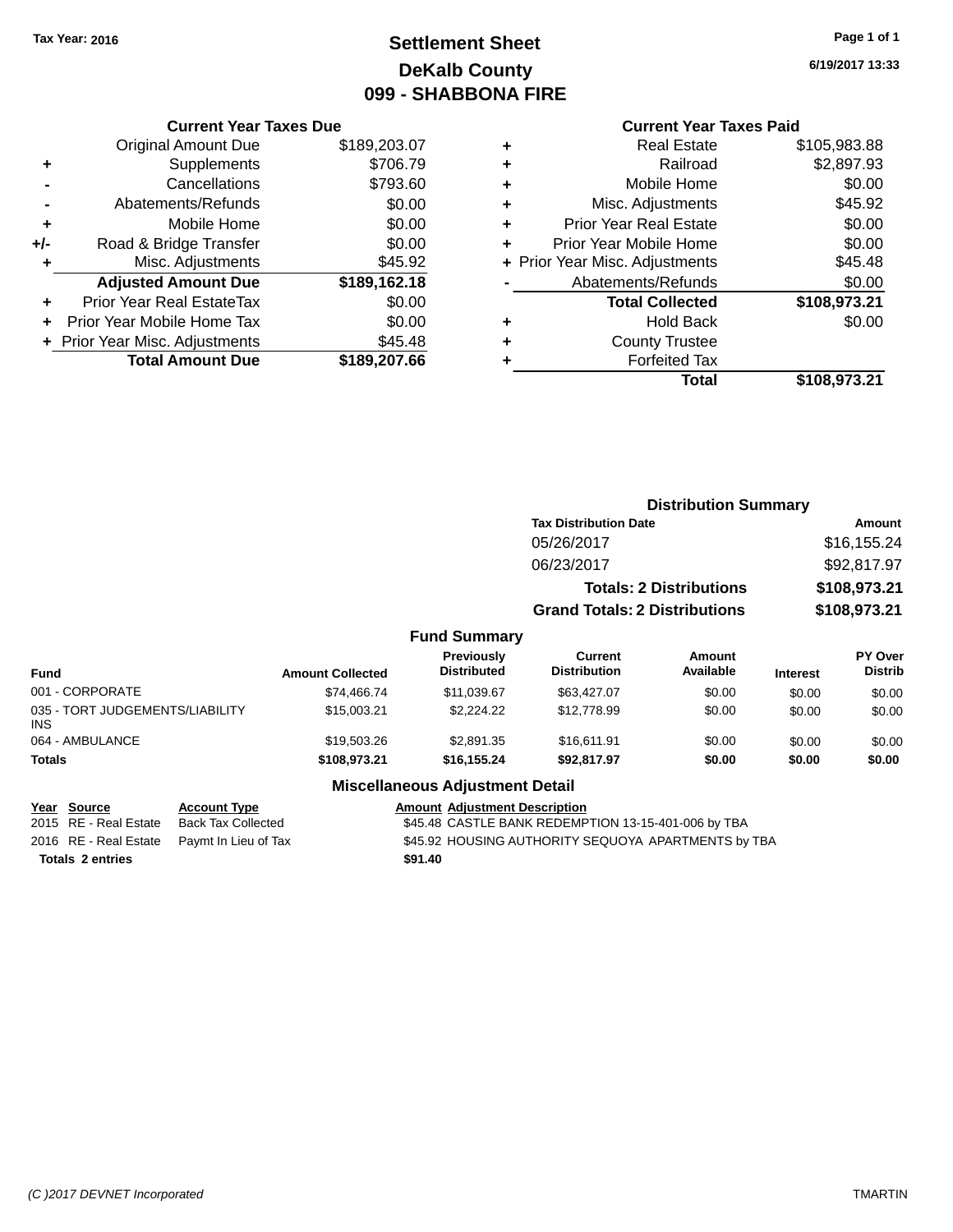# **Settlement Sheet Tax Year: 2016 Page 1 of 1 DeKalb County 100 - SOMONAUK FIRE**

**6/19/2017 13:33**

### **Current Year Taxes Due**

|       | <b>Total Amount Due</b>        | \$261,226.77 |
|-------|--------------------------------|--------------|
|       | + Prior Year Misc. Adjustments | \$0.00       |
|       | Prior Year Mobile Home Tax     | \$0.00       |
| ٠     | Prior Year Real EstateTax      | \$0.00       |
|       | <b>Adjusted Amount Due</b>     | \$261,226.77 |
|       | Misc. Adjustments              | \$0.00       |
| $+/-$ | Road & Bridge Transfer         | \$0.00       |
| ٠     | Mobile Home                    | \$0.00       |
|       | Abatements/Refunds             | \$0.00       |
|       | Cancellations                  | \$3,686.49   |
| ٠     | Supplements                    | \$2,891.03   |
|       | <b>Original Amount Due</b>     | \$262,022.23 |
|       |                                |              |

| ٠ | <b>Real Estate</b>             | \$145,893.52 |
|---|--------------------------------|--------------|
| ٠ | Railroad                       | \$2,454.98   |
| ٠ | Mobile Home                    | \$0.00       |
| ٠ | Misc. Adjustments              | \$0.00       |
| ٠ | <b>Prior Year Real Estate</b>  | \$0.00       |
| ٠ | Prior Year Mobile Home         | \$0.00       |
|   | + Prior Year Misc. Adjustments | \$0.00       |
|   | Abatements/Refunds             | \$0.00       |
|   | <b>Total Collected</b>         | \$148,348.50 |
| ٠ | <b>Hold Back</b>               | \$0.00       |
| ٠ | <b>County Trustee</b>          |              |
| ٠ | <b>Forfeited Tax</b>           |              |
|   | Total                          | \$148,348.50 |
|   |                                |              |

|                                                                 |                                            |                         |                                                | <b>Distribution Summary</b>                      |                                |                 |                           |
|-----------------------------------------------------------------|--------------------------------------------|-------------------------|------------------------------------------------|--------------------------------------------------|--------------------------------|-----------------|---------------------------|
|                                                                 |                                            |                         |                                                | <b>Tax Distribution Date</b>                     |                                |                 | Amount                    |
|                                                                 |                                            |                         |                                                | 05/26/2017                                       |                                |                 | \$24,266.35               |
|                                                                 |                                            |                         |                                                | 06/23/2017                                       |                                |                 | \$124,082.15              |
|                                                                 |                                            |                         |                                                |                                                  | <b>Totals: 2 Distributions</b> |                 | \$148,348.50              |
|                                                                 |                                            |                         |                                                | <b>Grand Totals: 2 Distributions</b>             |                                |                 | \$148,348.50              |
|                                                                 |                                            |                         | <b>Fund Summary</b>                            |                                                  |                                |                 |                           |
| Fund                                                            |                                            | <b>Amount Collected</b> | <b>Previously</b><br><b>Distributed</b>        | Current<br><b>Distribution</b>                   | Amount<br>Available            | <b>Interest</b> | PY Over<br><b>Distrib</b> |
| 001 - CORPORATE                                                 |                                            | \$81,172.59             | \$13,277.94                                    | \$67,894.65                                      | \$0.00                         | \$0.00          | \$0.00                    |
| 064 - AMBULANCE                                                 |                                            | \$67,175.91             | \$10,988.41                                    | \$56,187.50                                      | \$0.00                         | \$0.00          | \$0.00                    |
| Totals                                                          |                                            | \$148,348.50            | \$24,266.35                                    | \$124,082.15                                     | \$0.00                         | \$0.00          | \$0.00                    |
|                                                                 |                                            |                         | <b>Abatement Detail</b>                        |                                                  |                                |                 |                           |
| Year Source<br>2016 RE - Real Estate<br><b>Totals 1 entries</b> | <b>Account Type</b><br><b>RE</b> Abatement |                         | <b>Amount Adjustment Description</b><br>\$0.00 | \$0.00 PTAB INTEREST REFUND 19-23-300-013 by TBA |                                |                 |                           |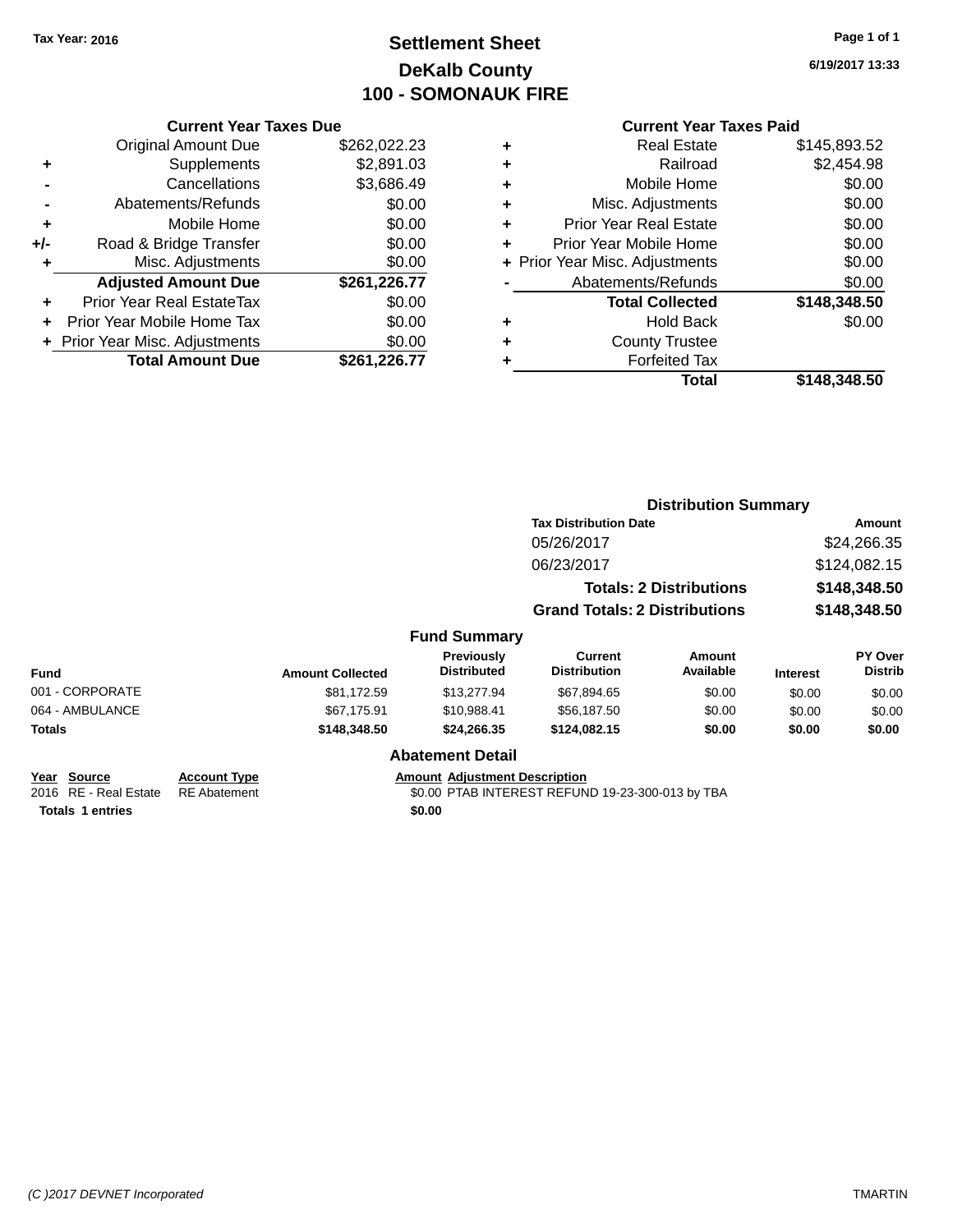# **Settlement Sheet Tax Year: 2016 Page 1 of 1 DeKalb County 101 - SYCAMORE FIRE**

**6/19/2017 13:33**

|       | <b>Current Year Taxes Due</b>  |              |
|-------|--------------------------------|--------------|
|       | <b>Original Amount Due</b>     | \$343,562.81 |
| ٠     | Supplements                    | \$3,005.72   |
|       | Cancellations                  | \$3,370.26   |
|       | Abatements/Refunds             | \$0.13       |
| ٠     | Mobile Home                    | \$0.00       |
| $+/-$ | Road & Bridge Transfer         | \$0.00       |
|       | Misc. Adjustments              | \$0.00       |
|       | <b>Adjusted Amount Due</b>     | \$343,198.14 |
| ÷     | Prior Year Real EstateTax      | (\$13.56)    |
|       | Prior Year Mobile Home Tax     | \$0.00       |
|       | + Prior Year Misc. Adjustments | \$0.00       |
|       | <b>Total Amount Due</b>        | \$343.184.58 |
|       |                                |              |

|   | <b>Real Estate</b>             | \$190,632.20 |
|---|--------------------------------|--------------|
| ٠ | Railroad                       | \$0.00       |
| ٠ | Mobile Home                    | \$0.00       |
| ٠ | Misc. Adjustments              | \$0.00       |
| ٠ | <b>Prior Year Real Estate</b>  | (\$13.56)    |
| ÷ | Prior Year Mobile Home         | \$0.00       |
|   | + Prior Year Misc. Adjustments | \$0.00       |
|   | Abatements/Refunds             | \$0.13       |
|   | <b>Total Collected</b>         | \$190,618.51 |
| ٠ | <b>Hold Back</b>               | \$0.00       |
| ٠ | <b>County Trustee</b>          |              |
| ٠ | <b>Forfeited Tax</b>           |              |
|   | Total                          | \$190,618.51 |
|   |                                |              |

|                                                                 |                                            |                         |                                                |                                                  | <b>Distribution Summary</b>    |                 |                           |
|-----------------------------------------------------------------|--------------------------------------------|-------------------------|------------------------------------------------|--------------------------------------------------|--------------------------------|-----------------|---------------------------|
|                                                                 |                                            |                         |                                                | <b>Tax Distribution Date</b>                     |                                |                 | Amount                    |
|                                                                 |                                            |                         |                                                | 05/26/2017                                       |                                |                 | \$32,266.31               |
|                                                                 |                                            |                         |                                                | 06/23/2017                                       |                                |                 | \$158,352.20              |
|                                                                 |                                            |                         |                                                |                                                  | <b>Totals: 2 Distributions</b> |                 | \$190,618.51              |
|                                                                 |                                            |                         |                                                | <b>Grand Totals: 2 Distributions</b>             |                                |                 | \$190,618.51              |
|                                                                 |                                            |                         | <b>Fund Summary</b>                            |                                                  |                                |                 |                           |
| Fund                                                            |                                            | <b>Amount Collected</b> | Previously<br><b>Distributed</b>               | Current<br><b>Distribution</b>                   | Amount<br>Available            | <b>Interest</b> | PY Over<br><b>Distrib</b> |
| 001 - CORPORATE                                                 |                                            | \$98,444.36             | \$16,663.84                                    | \$81,780.52                                      | \$0.00                         | \$0.00          | \$0.00                    |
| 064 - AMBULANCE                                                 |                                            | \$92,174.15             | \$15,602.47                                    | \$76,571.68                                      | \$0.00                         | \$0.00          | \$0.00                    |
| Totals                                                          |                                            | \$190,618.51            | \$32,266.31                                    | \$158,352.20                                     | \$0.00                         | \$0.00          | \$0.00                    |
|                                                                 |                                            |                         | <b>Abatement Detail</b>                        |                                                  |                                |                 |                           |
| Year Source<br>2016 RE - Real Estate<br><b>Totals 1 entries</b> | <b>Account Type</b><br><b>RE</b> Abatement |                         | <b>Amount Adjustment Description</b><br>\$0.13 | \$0.13 PTAB INTEREST REFUND 06-28-180-020 by TBA |                                |                 |                           |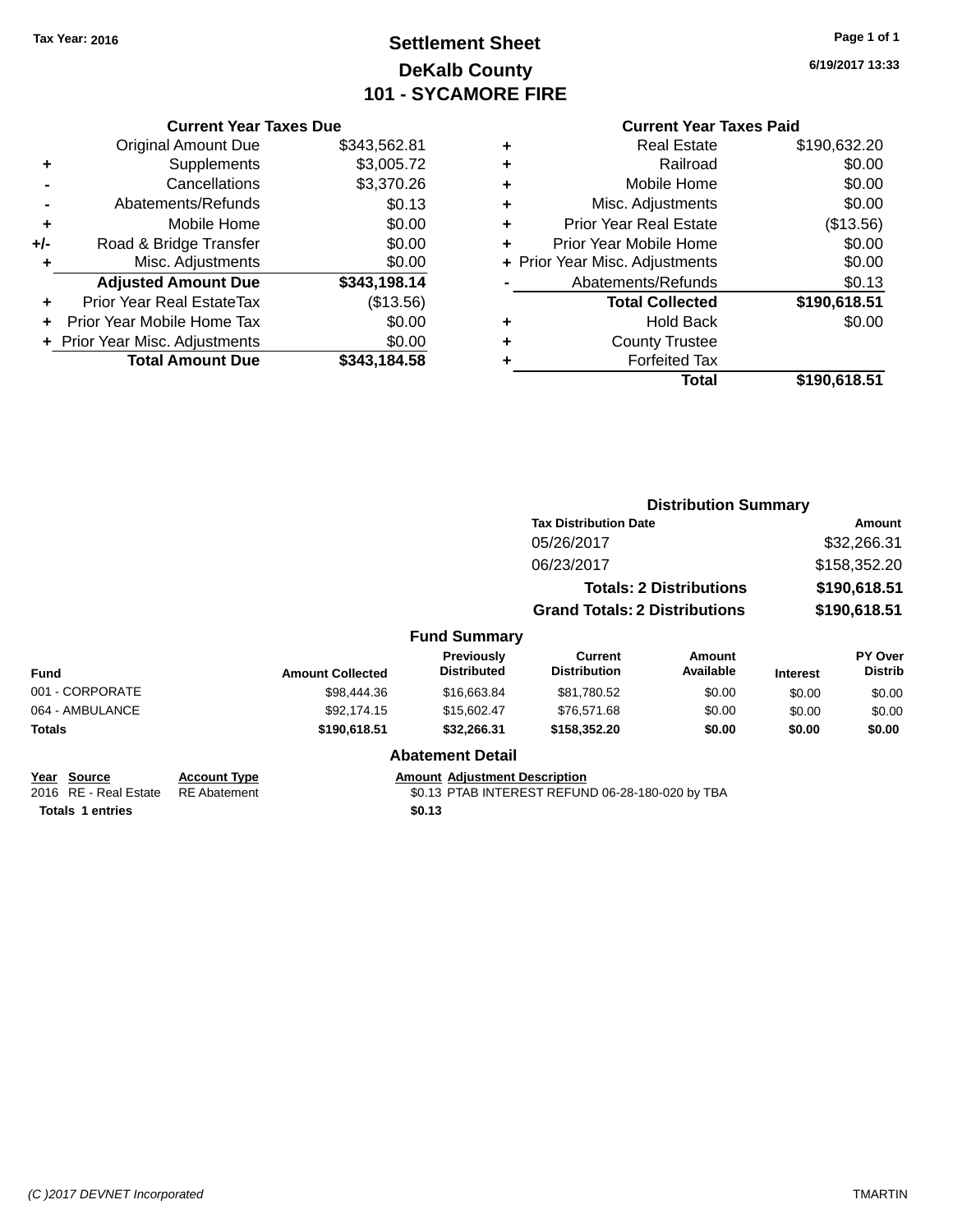# **Settlement Sheet Tax Year: 2016 Page 1 of 1 DeKalb County 102 - WATERMAN FIRE**

**6/19/2017 13:33**

### **Current Year Taxes Due**

|     | <b>Original Amount Due</b>     | \$153,649.56 |
|-----|--------------------------------|--------------|
| ٠   | Supplements                    | \$484.32     |
|     | Cancellations                  | \$545.00     |
|     | Abatements/Refunds             | \$0.00       |
| ٠   | Mobile Home                    | \$0.00       |
| +/- | Road & Bridge Transfer         | \$0.00       |
| ٠   | Misc. Adjustments              | \$0.00       |
|     | <b>Adjusted Amount Due</b>     | \$153,588.88 |
| ÷   | Prior Year Real EstateTax      | \$0.00       |
|     | Prior Year Mobile Home Tax     | \$0.00       |
|     | + Prior Year Misc. Adjustments | \$92.96      |
|     | <b>Total Amount Due</b>        | \$153.681.84 |

|   | Real Estate                    | \$87,842.10 |
|---|--------------------------------|-------------|
| ÷ | Railroad                       | \$1,548.60  |
| ٠ | Mobile Home                    | \$0.00      |
| ٠ | Misc. Adjustments              | \$0.00      |
| ٠ | <b>Prior Year Real Estate</b>  | \$0.00      |
| ٠ | Prior Year Mobile Home         | \$0.00      |
|   | + Prior Year Misc. Adjustments | \$92.96     |
|   | Abatements/Refunds             | \$0.00      |
|   | <b>Total Collected</b>         | \$89,483.66 |
| ٠ | <b>Hold Back</b>               | \$0.00      |
| ٠ | <b>County Trustee</b>          |             |
| ٠ | <b>Forfeited Tax</b>           |             |
|   | Total                          | \$89,483.66 |
|   |                                |             |

|                         |                           |                                        |                                                  | <b>Distribution Summary</b>    |                 |                           |
|-------------------------|---------------------------|----------------------------------------|--------------------------------------------------|--------------------------------|-----------------|---------------------------|
|                         |                           |                                        | <b>Tax Distribution Date</b>                     |                                | Amount          |                           |
|                         |                           |                                        | 05/26/2017                                       |                                |                 | \$12,813.73               |
|                         |                           |                                        | 06/23/2017                                       |                                |                 | \$76,669.93               |
|                         |                           |                                        |                                                  | <b>Totals: 2 Distributions</b> |                 | \$89,483.66               |
|                         |                           |                                        | <b>Grand Totals: 2 Distributions</b>             |                                |                 | \$89,483.66               |
|                         |                           | <b>Fund Summary</b>                    |                                                  |                                |                 |                           |
| <b>Fund</b>             | <b>Amount Collected</b>   | Previously<br><b>Distributed</b>       | <b>Current</b><br><b>Distribution</b>            | Amount<br>Available            | <b>Interest</b> | PY Over<br><b>Distrib</b> |
| 001 - CORPORATE         | \$89,483.66               | \$12,813.73                            | \$76,669.93                                      | \$0.00                         | \$0.00          | \$0.00                    |
| Totals                  | \$89,483.66               | \$12,813.73                            | \$76,669.93                                      | \$0.00                         | \$0.00          | \$0.00                    |
|                         |                           | <b>Miscellaneous Adjustment Detail</b> |                                                  |                                |                 |                           |
| Year Source             | Account Type              | <b>Amount Adjustment Description</b>   |                                                  |                                |                 |                           |
| 2015 RE - Real Estate   | <b>Back Tax Collected</b> |                                        | \$73.94 ROBINSON REDEMPTION 14-15-155-002 by TBA |                                |                 |                           |
| 2015 RE - Real Estate   | <b>Back Tax Collected</b> |                                        | \$19.02 BOGLE REDEMPTION 14-16-233-001 by TBA    |                                |                 |                           |
| <b>Totals 2 entries</b> |                           | \$92.96                                |                                                  |                                |                 |                           |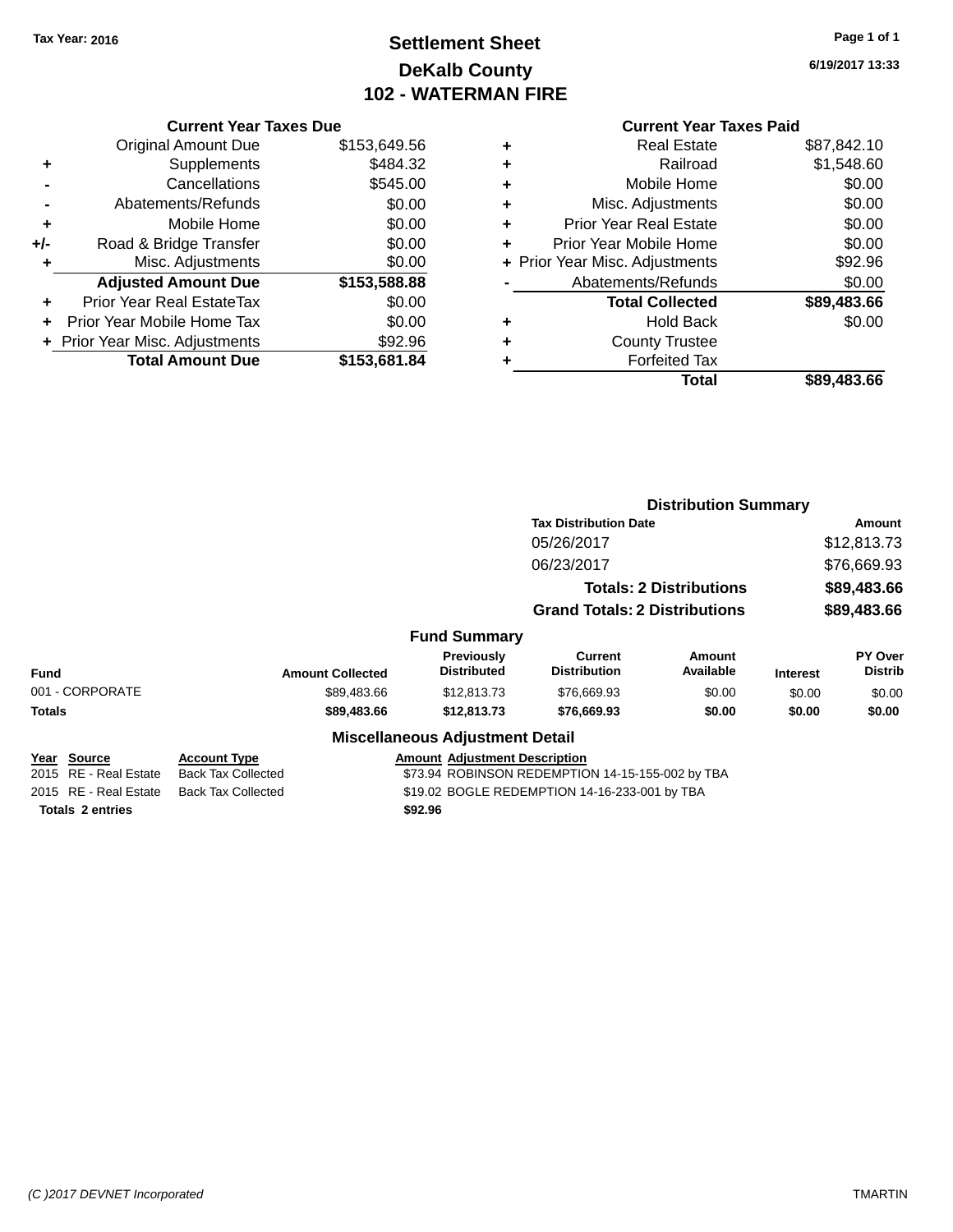# **Settlement Sheet Tax Year: 2016 Page 1 of 1 DeKalb County 103 - EARLVILLE LIBRARY DISTRICT**

**6/19/2017 13:33**

### **Current Year Taxes Paid**

| <b>Current Year Taxes Due</b> |                                |
|-------------------------------|--------------------------------|
| Original Amount Due           | \$5,049.64                     |
| Supplements                   | \$0.00                         |
| Cancellations                 | \$0.00                         |
| Abatements/Refunds            | \$0.00                         |
| Mobile Home                   | \$0.00                         |
| Road & Bridge Transfer        | \$0.00                         |
| Misc. Adjustments             | \$0.00                         |
| <b>Adjusted Amount Due</b>    | \$5,049.64                     |
| Prior Year Real EstateTax     | \$0.00                         |
| Prior Year Mobile Home Tax    | \$0.00                         |
|                               | \$0.00                         |
| <b>Total Amount Due</b>       | \$5.049.64                     |
|                               | + Prior Year Misc. Adjustments |

|   | <b>Real Estate</b>             | \$2,765.10 |
|---|--------------------------------|------------|
| ٠ | Railroad                       | \$0.00     |
| ٠ | Mobile Home                    | \$0.00     |
| ٠ | Misc. Adjustments              | \$0.00     |
| ٠ | <b>Prior Year Real Estate</b>  | \$0.00     |
| ٠ | Prior Year Mobile Home         | \$0.00     |
|   | + Prior Year Misc. Adjustments | \$0.00     |
|   | Abatements/Refunds             | \$0.00     |
|   | <b>Total Collected</b>         | \$2,765.10 |
| ٠ | <b>Hold Back</b>               | \$0.00     |
| ٠ | <b>County Trustee</b>          |            |
| ٠ | <b>Forfeited Tax</b>           |            |
|   | Total                          | \$2,765.10 |
|   |                                |            |

| <b>Distribution Summary</b>          |            |  |  |  |  |
|--------------------------------------|------------|--|--|--|--|
| <b>Tax Distribution Date</b>         | Amount     |  |  |  |  |
| 05/26/2017                           | \$569.28   |  |  |  |  |
| 06/23/2017                           | \$2,195.82 |  |  |  |  |
| <b>Totals: 2 Distributions</b>       | \$2,765.10 |  |  |  |  |
| <b>Grand Totals: 2 Distributions</b> | \$2,765.10 |  |  |  |  |

### **Fund Summary**

|                                                     |                         | <b>Previously</b>  | Current             | Amount    |                 | <b>PY Over</b> |
|-----------------------------------------------------|-------------------------|--------------------|---------------------|-----------|-----------------|----------------|
| Fund                                                | <b>Amount Collected</b> | <b>Distributed</b> | <b>Distribution</b> | Available | <b>Interest</b> | <b>Distrib</b> |
| 001 - CORPORATE                                     | \$1,535.61              | \$316.16           | \$1,219.45          | \$0.00    | \$0.00          | \$0.00         |
| 004 - OPERATIONS & MAINTENANCE                      | \$204.74                | \$42.15            | \$162.59            | \$0.00    | \$0.00          | \$0.00         |
| 027 - AUDIT                                         | \$48.83                 | \$10.05            | \$38.78             | \$0.00    | \$0.00          | \$0.00         |
| 031 - WORKING CASH                                  | \$0.00                  | \$0.00             | \$0.00              | \$0.00    | \$0.00          | \$0.00         |
| 035 - TORT JUDGMENTS, LIABILITY<br><b>INSURANCE</b> | \$780.70                | \$160.73           | \$619.97            | \$0.00    | \$0.00          | \$0.00         |
| 047 - SOCIAL SECURITY                               | \$195.22                | \$40.19            | \$155.03            | \$0.00    | \$0.00          | \$0.00         |
| <b>Totals</b>                                       | \$2,765.10              | \$569.28           | \$2,195.82          | \$0.00    | \$0.00          | \$0.00         |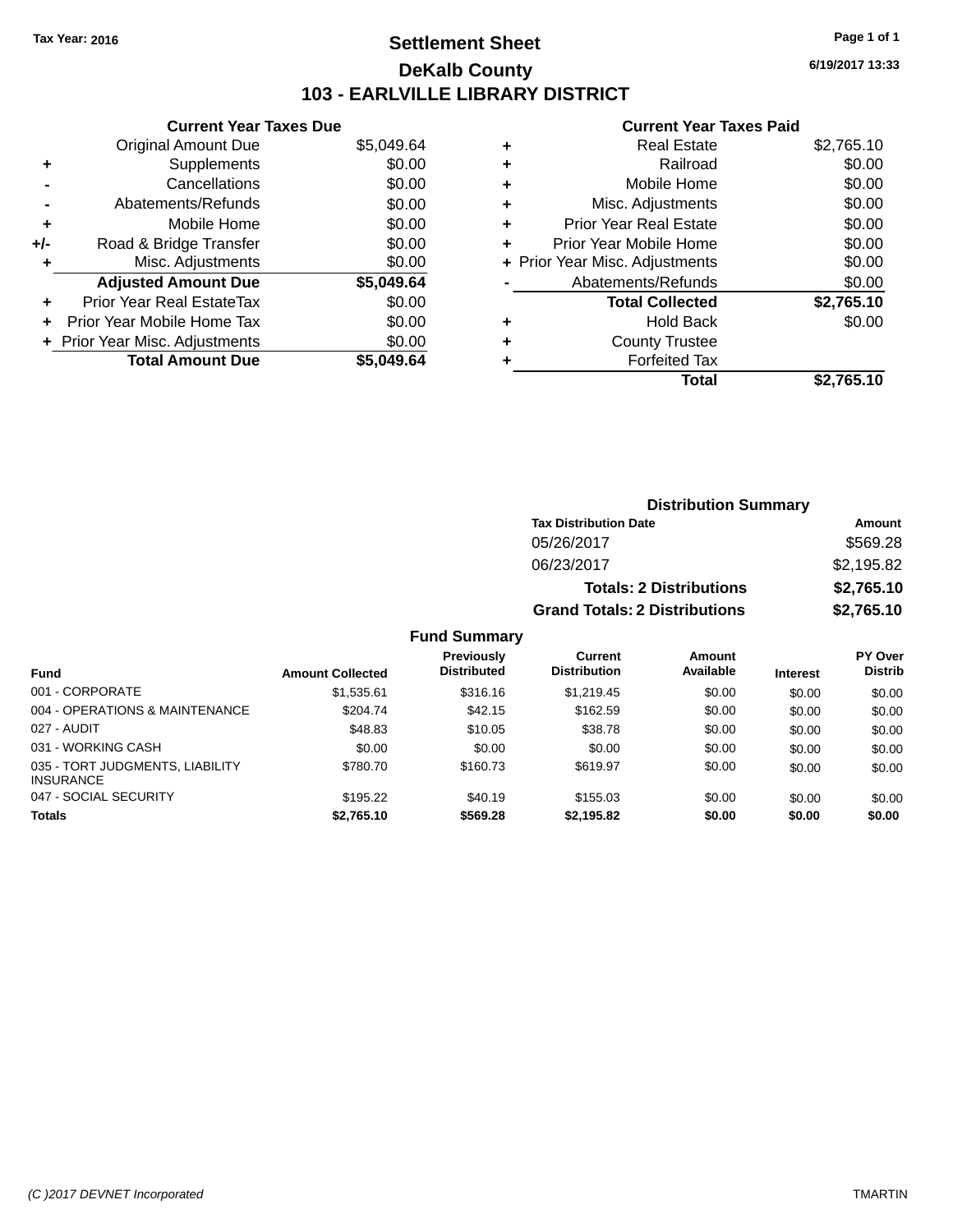# **Settlement Sheet Tax Year: 2016 Page 1 of 2 DeKalb County 110 - DEKALB PARK**

### **Current Year Taxes Due**

|       | <b>Original Amount Due</b>     | \$3,824,614.61 |
|-------|--------------------------------|----------------|
| ٠     | Supplements                    | \$50,715.06    |
|       | Cancellations                  | \$82,175.35    |
|       | Abatements/Refunds             | \$0.00         |
| ٠     | Mobile Home                    | \$0.00         |
| $+/-$ | Road & Bridge Transfer         | \$0.00         |
| ٠     | Misc. Adjustments              | \$1,018.91     |
|       | <b>Adjusted Amount Due</b>     | \$3,794,173.23 |
|       | Prior Year Real EstateTax      | (\$939.67)     |
|       | Prior Year Mobile Home Tax     | \$0.00         |
|       | + Prior Year Misc. Adjustments | \$2,892.45     |
|       | <b>Total Amount Due</b>        | \$3,796,126.01 |

### **Current Year Taxes Paid**

|   | <b>Real Estate</b>             | \$1,942,522.68 |
|---|--------------------------------|----------------|
| ٠ | Railroad                       | \$7,445.28     |
| ٠ | Mobile Home                    | \$0.00         |
| ٠ | Misc. Adjustments              | \$1,018.91     |
| ٠ | <b>Prior Year Real Estate</b>  | (\$939.67)     |
| ÷ | Prior Year Mobile Home         | \$0.00         |
|   | + Prior Year Misc. Adjustments | \$2,892.45     |
|   | Abatements/Refunds             | \$0.00         |
|   | <b>Total Collected</b>         | \$1,952,939.65 |
| ٠ | <b>Hold Back</b>               | \$0.00         |
|   | <b>County Trustee</b>          |                |
| ٠ | <b>Forfeited Tax</b>           |                |
|   | <b>Total</b>                   | \$1,952,939.65 |
|   |                                |                |

### **Distribution Summary**

| <b>Tax Distribution Date</b>         | Amount         |
|--------------------------------------|----------------|
| 05/26/2017                           | \$363,623,33   |
| 06/23/2017                           | \$1,589,316.32 |
| <b>Totals: 2 Distributions</b>       | \$1,952,939.65 |
| <b>Grand Totals: 2 Distributions</b> | \$1,952,939.65 |

### **Fund Summary**

| <b>Fund</b>                                   | <b>Amount Collected</b> | <b>Previously</b><br><b>Distributed</b> | Current<br><b>Distribution</b> | Amount<br>Available | <b>Interest</b> | PY Over<br><b>Distrib</b> |
|-----------------------------------------------|-------------------------|-----------------------------------------|--------------------------------|---------------------|-----------------|---------------------------|
| 001 - CORPORATE                               | \$746.335.45            | \$138,962.30                            | \$607.373.15                   | \$0.00              | \$0.00          | \$0.00                    |
| 003 - BONDS AND INTEREST                      | \$639,783,03            | \$119,123,00                            | \$520,660.03                   | \$0.00              | \$0.00          | \$0.00                    |
| $005 - I. M. R. F.$                           | \$119,498.43            | \$22,249.75                             | \$97,248.68                    | \$0.00              | \$0.00          | \$0.00                    |
| 027 - AUDIT                                   | \$11,756.69             | \$2,189.01                              | \$9,567.68                     | \$0.00              | \$0.00          | \$0.00                    |
| 035 - TORT JUDGEMENTS/LIABILITY<br><b>INS</b> | \$27,388.02             | \$5,099.46                              | \$22,288.56                    | \$0.00              | \$0.00          | \$0.00                    |
| 047 - SOCIAL SECURITY                         | \$63,249.85             | \$11.776.66                             | \$51,473.19                    | \$0.00              | \$0.00          | \$0.00                    |
| 060 - UNEMPLOYMENT INSURANCE                  | \$12,479.29             | \$2,323.55                              | \$10,155.74                    | \$0.00              | \$0.00          | \$0.00                    |
| 062 - WORKERS COMPENSATION                    | \$24.933.17             | \$4.642.38                              | \$20,290.79                    | \$0.00              | \$0.00          | \$0.00                    |
| 122 - RECREATION                              | \$144,404.25            | \$26,887.03                             | \$117,517.22                   | \$0.00              | \$0.00          | \$0.00                    |
| 123 - AQUARIUM AND MUSEUM                     | \$59.761.91             | \$11.127.24                             | \$48,634.67                    | \$0.00              | \$0.00          | \$0.00                    |
| 126 - REC PROGRAMS/HANDICAPPED                | \$103.349.56            | \$19,242.95                             | \$84.106.61                    | \$0.00              | \$0.00          | \$0.00                    |
| <b>Totals</b>                                 | \$1,952,939.65          | \$363.623.33                            | \$1,589,316.32                 | \$0.00              | \$0.00          | \$0.00                    |

| Year Source           | <b>Account Type</b>       | <b>Amount Adjustment Description</b>                           |
|-----------------------|---------------------------|----------------------------------------------------------------|
| 2015 RE - Real Estate | Back Tax Collected        | \$89.56 MOONEY REDEMPTION 08-23-184-002 by TBA                 |
| 2015 RE - Real Estate | <b>Back Tax Collected</b> | \$231.64 1827 LINCOLN HWY CORP REDEMPTION 08-24-352-024 by TBA |
| 2015 RE - Real Estate | <b>Back Tax Collected</b> | \$77.21 RIVERMIST REDEMPTION 08-02-324-004 by TBA              |
| 2015 RE - Real Estate | <b>Back Tax Collected</b> | \$77.21 RIVERMIST REDEMPTION 08-02-351-013 by TBA              |
| 2015 RE - Real Estate | <b>Back Tax Collected</b> | \$77.21 RIVERMIST REDEMPTION 08-02-351-017 by TBA              |
| 2015 RE - Real Estate | <b>Back Tax Collected</b> | \$77.21 RIVERMIST REDEMPTION 08-02-351-020 by TBA              |
| 2015 RE - Real Estate | <b>Back Tax Collected</b> | \$77.21 RIVERMIST REDEMPTION 08-02-351-022 by TBA              |
| 2015 RE - Real Estate | <b>Back Tax Collected</b> | \$77.21 RIVERMIST REDEMPTION 08-02-354-001 by TBA              |
| 2015 RE - Real Estate | <b>Back Tax Collected</b> | \$77.21 RIVERMIST REDEMPTION 08-02-354-008 by TBA              |
| 2015 RE - Real Estate | <b>Back Tax Collected</b> | \$77.21 RIVERMIST REDEMPTION 08-02-354-012 by TBA              |
| 2015 RE - Real Estate | <b>Back Tax Collected</b> | \$77.21 RIVERMIST REDEMPTION 08-02-370-001 by TBA              |
| 2015 RE - Real Estate | <b>Back Tax Collected</b> | \$77.21 RIVERMIST REDEMPTION 08-02-370-002 by TBA              |
|                       |                           |                                                                |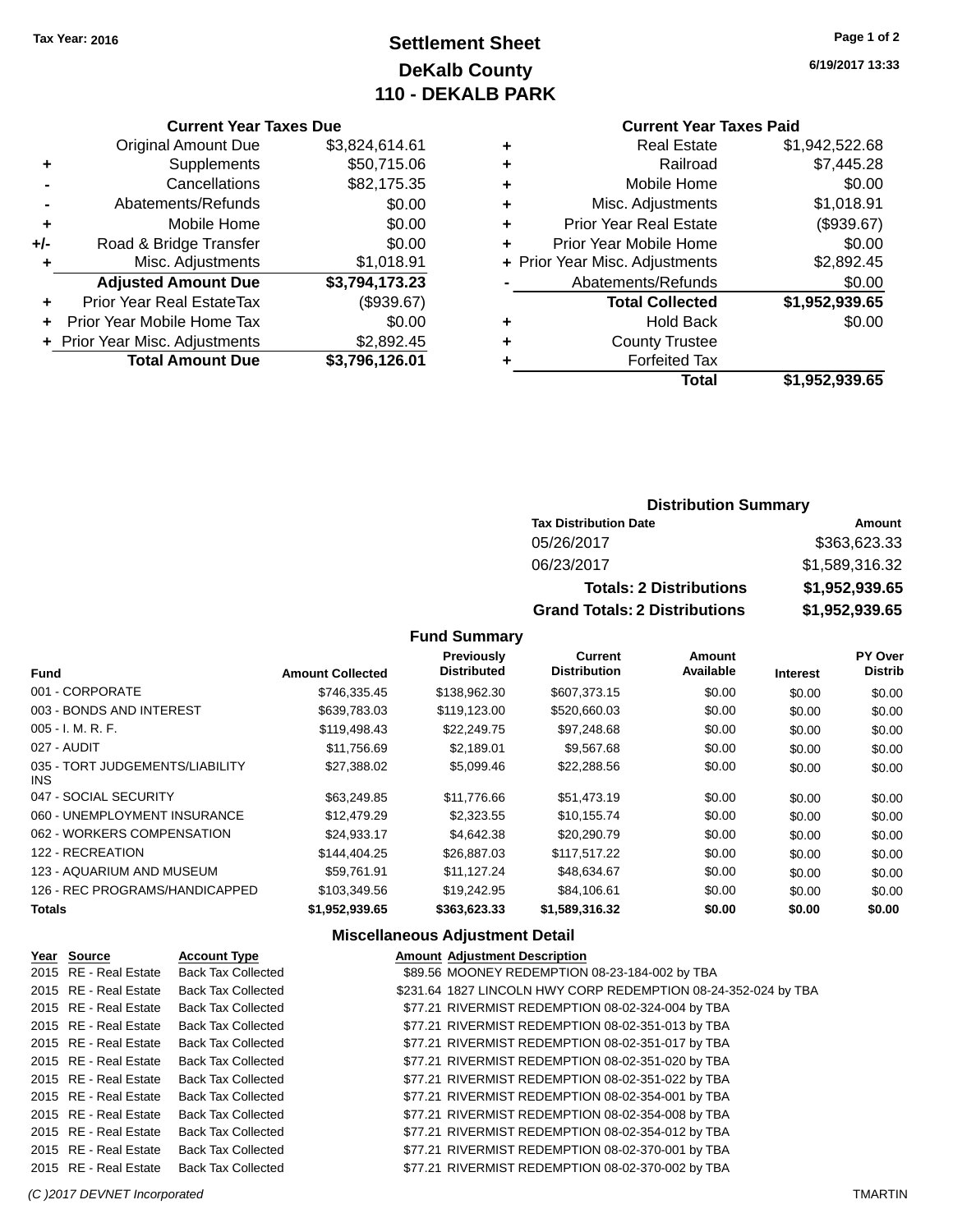# **Settlement Sheet Tax Year: 2016 Page 2 of 2 DeKalb County**

**6/19/2017 13:33**

| 2015 RE - Real Estate<br>\$77.21 RIVERMIST REDEMPTION 08-02-370-003 by TBA<br><b>Back Tax Collected</b><br>\$77.21 RIVERMIST REDEMPTION 08-02-370-004 by TBA<br>2015 RE - Real Estate<br><b>Back Tax Collected</b><br>\$49.03 RIVERMIST REDEMPTION 08-02-373-001 by TBA<br>2015 RE - Real Estate<br><b>Back Tax Collected</b><br>\$33.22 RIVERMIST REDEMPTION 08-02-377-001 by TBA<br>2015 RE - Real Estate<br><b>Back Tax Collected</b><br>\$9.32 RIVERMIST REDEMPTION 08-11-100-045 by TBA<br>2015 RE - Real Estate<br><b>Back Tax Collected</b><br>\$4.41 RIVERMIST REDEMPTION 15-15-228-013 by TBA<br>2015 RE - Real Estate<br><b>Back Tax Collected</b><br>\$77.21 RIVERMIST REDEMPTION 08-02-323-005 by TBA<br>2015 RE - Real Estate<br><b>Back Tax Collected</b><br>\$47.76 VOID HEL EXEMPTION 08-14-478-035 by TBA<br>2015 RE - Real Estate<br><b>Back Tax Collected</b><br>\$1,023.97 MOONEY REDEMPTION 08-23-184-020 by TBA<br>2015 RE - Real Estate<br><b>Back Tax Collected</b><br>\$211.70 MOONEY REDEMPTION 08-23-184-003 by TBA<br>2015 RE - Real Estate<br><b>Back Tax Collected</b><br>\$188.11 MOONEY REDEMPTION 08-12-184-027 by TBA<br>2015 RE - Real Estate<br><b>Back Tax Collected</b><br>\$1,018.91 HOUSING AUTHORITY DEKALB UNITS by TBA<br>2016 RE - Real Estate<br>Paymt In Lieu of Tax<br>\$3.911.36<br>Totals 24 entries | Year Source | <b>Account Type</b> | <b>Amount Adjustment Description</b> |
|-------------------------------------------------------------------------------------------------------------------------------------------------------------------------------------------------------------------------------------------------------------------------------------------------------------------------------------------------------------------------------------------------------------------------------------------------------------------------------------------------------------------------------------------------------------------------------------------------------------------------------------------------------------------------------------------------------------------------------------------------------------------------------------------------------------------------------------------------------------------------------------------------------------------------------------------------------------------------------------------------------------------------------------------------------------------------------------------------------------------------------------------------------------------------------------------------------------------------------------------------------------------------------------------------------------------------------------------------------|-------------|---------------------|--------------------------------------|
|                                                                                                                                                                                                                                                                                                                                                                                                                                                                                                                                                                                                                                                                                                                                                                                                                                                                                                                                                                                                                                                                                                                                                                                                                                                                                                                                                       |             |                     |                                      |
|                                                                                                                                                                                                                                                                                                                                                                                                                                                                                                                                                                                                                                                                                                                                                                                                                                                                                                                                                                                                                                                                                                                                                                                                                                                                                                                                                       |             |                     |                                      |
|                                                                                                                                                                                                                                                                                                                                                                                                                                                                                                                                                                                                                                                                                                                                                                                                                                                                                                                                                                                                                                                                                                                                                                                                                                                                                                                                                       |             |                     |                                      |
|                                                                                                                                                                                                                                                                                                                                                                                                                                                                                                                                                                                                                                                                                                                                                                                                                                                                                                                                                                                                                                                                                                                                                                                                                                                                                                                                                       |             |                     |                                      |
|                                                                                                                                                                                                                                                                                                                                                                                                                                                                                                                                                                                                                                                                                                                                                                                                                                                                                                                                                                                                                                                                                                                                                                                                                                                                                                                                                       |             |                     |                                      |
|                                                                                                                                                                                                                                                                                                                                                                                                                                                                                                                                                                                                                                                                                                                                                                                                                                                                                                                                                                                                                                                                                                                                                                                                                                                                                                                                                       |             |                     |                                      |
|                                                                                                                                                                                                                                                                                                                                                                                                                                                                                                                                                                                                                                                                                                                                                                                                                                                                                                                                                                                                                                                                                                                                                                                                                                                                                                                                                       |             |                     |                                      |
|                                                                                                                                                                                                                                                                                                                                                                                                                                                                                                                                                                                                                                                                                                                                                                                                                                                                                                                                                                                                                                                                                                                                                                                                                                                                                                                                                       |             |                     |                                      |
|                                                                                                                                                                                                                                                                                                                                                                                                                                                                                                                                                                                                                                                                                                                                                                                                                                                                                                                                                                                                                                                                                                                                                                                                                                                                                                                                                       |             |                     |                                      |
|                                                                                                                                                                                                                                                                                                                                                                                                                                                                                                                                                                                                                                                                                                                                                                                                                                                                                                                                                                                                                                                                                                                                                                                                                                                                                                                                                       |             |                     |                                      |
|                                                                                                                                                                                                                                                                                                                                                                                                                                                                                                                                                                                                                                                                                                                                                                                                                                                                                                                                                                                                                                                                                                                                                                                                                                                                                                                                                       |             |                     |                                      |
|                                                                                                                                                                                                                                                                                                                                                                                                                                                                                                                                                                                                                                                                                                                                                                                                                                                                                                                                                                                                                                                                                                                                                                                                                                                                                                                                                       |             |                     |                                      |
|                                                                                                                                                                                                                                                                                                                                                                                                                                                                                                                                                                                                                                                                                                                                                                                                                                                                                                                                                                                                                                                                                                                                                                                                                                                                                                                                                       |             |                     |                                      |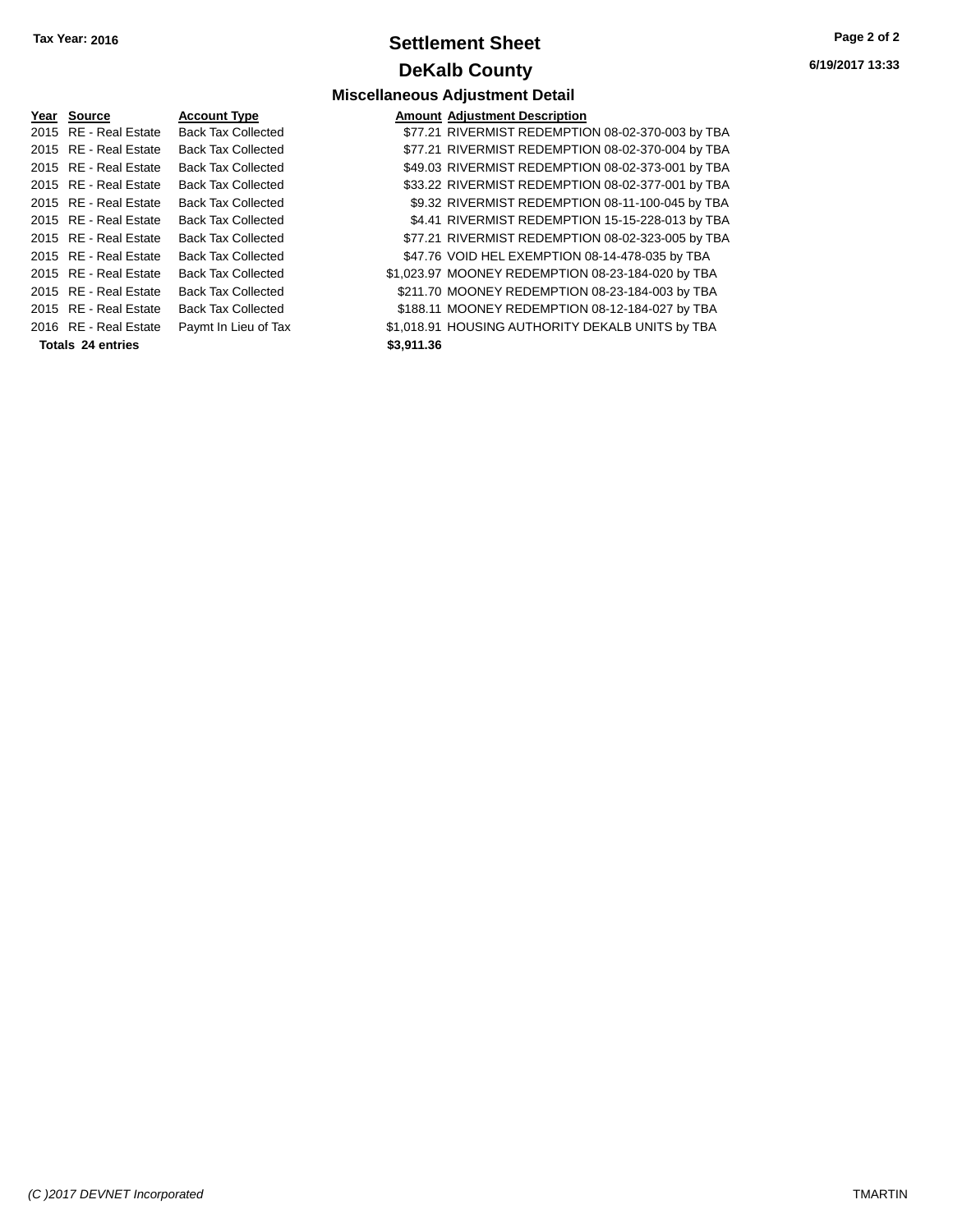# **Settlement Sheet Tax Year: 2016 Page 1 of 1 DeKalb County 111 - FRANKLIN TWP PARK**

**6/19/2017 13:33**

### **Current Year Taxes Paid**

| <b>Current Year Taxes Due</b>  |             |
|--------------------------------|-------------|
| <b>Original Amount Due</b>     | \$42,032.31 |
| Supplements                    | \$260.38    |
| Cancellations                  | \$335.69    |
| Abatements/Refunds             | \$0.00      |
| Mobile Home                    | \$0.00      |
| Road & Bridge Transfer         | \$0.00      |
| Misc. Adjustments              | \$0.00      |
| <b>Adjusted Amount Due</b>     | \$41,957.00 |
| Prior Year Real EstateTax      | \$0.00      |
| Prior Year Mobile Home Tax     | \$0.00      |
| + Prior Year Misc. Adjustments | \$3.21      |
| <b>Total Amount Due</b>        | \$41.960.21 |
|                                |             |

| <b>Real Estate</b>             | \$21,924.33 |
|--------------------------------|-------------|
| Railroad                       | \$291.87    |
| Mobile Home                    | \$0.00      |
| Misc. Adjustments              | \$0.00      |
| <b>Prior Year Real Estate</b>  | \$0.00      |
| Prior Year Mobile Home         | \$0.00      |
| + Prior Year Misc. Adjustments | \$3.21      |
| Abatements/Refunds             | \$0.00      |
| <b>Total Collected</b>         | \$22,219.41 |
| <b>Hold Back</b>               | \$0.00      |
| <b>County Trustee</b>          |             |
| <b>Forfeited Tax</b>           |             |
| Total                          | \$22.219.41 |
|                                |             |

|                                               |                           |                         |                                         | <b>Distribution Summary</b>                   |                                |                 |                           |  |
|-----------------------------------------------|---------------------------|-------------------------|-----------------------------------------|-----------------------------------------------|--------------------------------|-----------------|---------------------------|--|
|                                               |                           |                         |                                         | <b>Tax Distribution Date</b>                  | Amount                         |                 |                           |  |
|                                               |                           |                         |                                         | 05/26/2017                                    |                                |                 | \$2,727.77                |  |
|                                               |                           |                         |                                         | 06/23/2017                                    | \$19,491.64                    |                 |                           |  |
|                                               |                           |                         |                                         |                                               | <b>Totals: 2 Distributions</b> |                 | \$22,219.41               |  |
|                                               |                           |                         |                                         | <b>Grand Totals: 2 Distributions</b>          |                                | \$22,219.41     |                           |  |
|                                               |                           |                         | <b>Fund Summary</b>                     |                                               |                                |                 |                           |  |
| <b>Fund</b>                                   |                           | <b>Amount Collected</b> | <b>Previously</b><br><b>Distributed</b> | <b>Current</b><br><b>Distribution</b>         | Amount<br>Available            | <b>Interest</b> | PY Over<br><b>Distrib</b> |  |
| 001 - CORPORATE                               |                           | \$20,916.67             | \$2,567.84                              | \$18,348.83                                   | \$0.00                         | \$0.00          | \$0.00                    |  |
| 035 - TORT JUDGEMENTS/LIABILITY<br><b>INS</b> |                           | \$1,302.74              | \$159.93                                | \$1,142.81                                    | \$0.00                         | \$0.00          | \$0.00                    |  |
| <b>Totals</b>                                 |                           | \$22,219.41             | \$2,727.77                              | \$19,491.64                                   | \$0.00                         | \$0.00          | \$0.00                    |  |
|                                               |                           |                         | <b>Miscellaneous Adjustment Detail</b>  |                                               |                                |                 |                           |  |
| <b>Source</b><br>Year                         | <b>Account Type</b>       |                         | <b>Amount Adjustment Description</b>    |                                               |                                |                 |                           |  |
| 2015 RE - Real Estate                         | <b>Back Tax Collected</b> |                         |                                         | \$3.21 DUNCAN REDEMPTION 01-26-252-011 by TBA |                                |                 |                           |  |

**Totals \$3.21 1 entries**

\$3.21 DUNCAN REDEMPTION 01-26-252-011 by TBA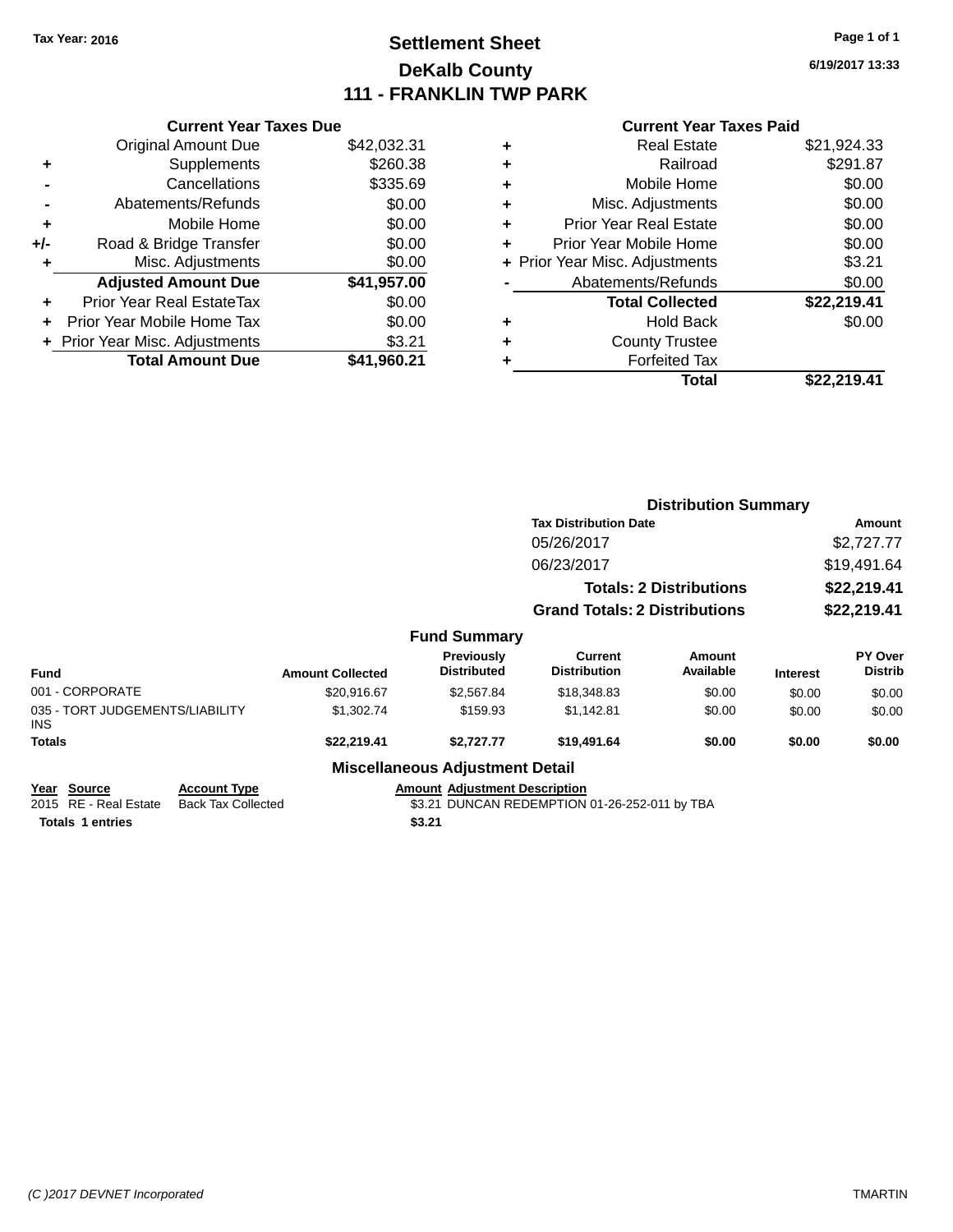# **Settlement Sheet Tax Year: 2016 Page 1 of 1 DeKalb County 112 - GENOA TWP PARK**

**6/19/2017 13:33**

### **Current Year Taxes Paid**

|     | <b>Current Year Taxes Due</b>  |              |  |  |  |  |
|-----|--------------------------------|--------------|--|--|--|--|
|     | <b>Original Amount Due</b>     | \$615,436.76 |  |  |  |  |
| ٠   | Supplements                    | \$3,062.49   |  |  |  |  |
|     | Cancellations                  | \$3,372.16   |  |  |  |  |
|     | Abatements/Refunds             | \$0.00       |  |  |  |  |
| ٠   | Mobile Home                    | \$0.00       |  |  |  |  |
| +/- | Road & Bridge Transfer         | \$0.00       |  |  |  |  |
| ٠   | Misc. Adjustments              | \$0.00       |  |  |  |  |
|     | <b>Adjusted Amount Due</b>     | \$615,127.09 |  |  |  |  |
|     | Prior Year Real EstateTax      | \$0.00       |  |  |  |  |
|     | Prior Year Mobile Home Tax     | \$0.00       |  |  |  |  |
|     | + Prior Year Misc. Adjustments | \$0.00       |  |  |  |  |
|     | <b>Total Amount Due</b>        | \$615,127.09 |  |  |  |  |
|     |                                |              |  |  |  |  |

| ٠ | <b>Real Estate</b>             | \$329,437.84 |
|---|--------------------------------|--------------|
| ٠ | Railroad                       | \$4,426.30   |
| ٠ | Mobile Home                    | \$0.00       |
| ٠ | Misc. Adjustments              | \$0.00       |
| ٠ | <b>Prior Year Real Estate</b>  | \$0.00       |
| ÷ | Prior Year Mobile Home         | \$0.00       |
|   | + Prior Year Misc. Adjustments | \$0.00       |
|   | Abatements/Refunds             | \$0.00       |
|   | <b>Total Collected</b>         | \$333,864.14 |
| ٠ | <b>Hold Back</b>               | \$0.00       |
| ٠ | <b>County Trustee</b>          |              |
| ٠ | <b>Forfeited Tax</b>           |              |
|   | Total                          | \$333,864.14 |
|   |                                |              |

### **Distribution Summary Tax Distribution Date Amount** 05/26/2017 \$61,180.54 06/23/2017 \$272,683.60 **Totals: 2 Distributions \$333,864.14 Grand Totals: 2 Distributions \$333,864.14**

### **Fund Summary**

|                                         |                         | Previously<br><b>Distributed</b> | <b>Current</b><br><b>Distribution</b> | Amount<br>Available |                 | <b>PY Over</b><br><b>Distrib</b> |
|-----------------------------------------|-------------------------|----------------------------------|---------------------------------------|---------------------|-----------------|----------------------------------|
| <b>Fund</b>                             | <b>Amount Collected</b> |                                  |                                       |                     | <b>Interest</b> |                                  |
| 001 - CORPORATE                         | \$99.569.65             | \$18,246.13                      | \$81,323.52                           | \$0.00              | \$0.00          | \$0.00                           |
| 003 - BONDS AND INTEREST                | \$148.231.33            | \$27,163.36                      | \$121.067.97                          | \$0.00              | \$0.00          | \$0.00                           |
| $005 - I. M. R. F.$                     | \$515.15                | \$94.40                          | \$420.75                              | \$0.00              | \$0.00          | \$0.00                           |
| 027 - AUDIT                             | \$515.15                | \$94.40                          | \$420.75                              | \$0.00              | \$0.00          | \$0.00                           |
| 035 - TORT JUDGEMENTS/LIABILITY<br>INS. | \$0.00                  | \$0.00                           | \$0.00                                | \$0.00              | \$0.00          | \$0.00                           |
| 047 - SOCIAL SECURITY                   | \$515.15                | \$94.40                          | \$420.75                              | \$0.00              | \$0.00          | \$0.00                           |
| 062 - WORKERS COMPENSATION              | \$515.15                | \$94.40                          | \$420.75                              | \$0.00              | \$0.00          | \$0.00                           |
| 122 - RECREATION                        | \$62,328.43             | \$11,421.67                      | \$50,906.76                           | \$0.00              | \$0.00          | \$0.00                           |
| 126 - REC PROGRAMS/HANDICAPPED          | \$21,158.98             | \$3,877.38                       | \$17,281.60                           | \$0.00              | \$0.00          | \$0.00                           |
| 143 - MEDICARE                          | \$515.15                | \$94.40                          | \$420.75                              | \$0.00              | \$0.00          | \$0.00                           |
| <b>Totals</b>                           | \$333,864.14            | \$61,180.54                      | \$272,683.60                          | \$0.00              | \$0.00          | \$0.00                           |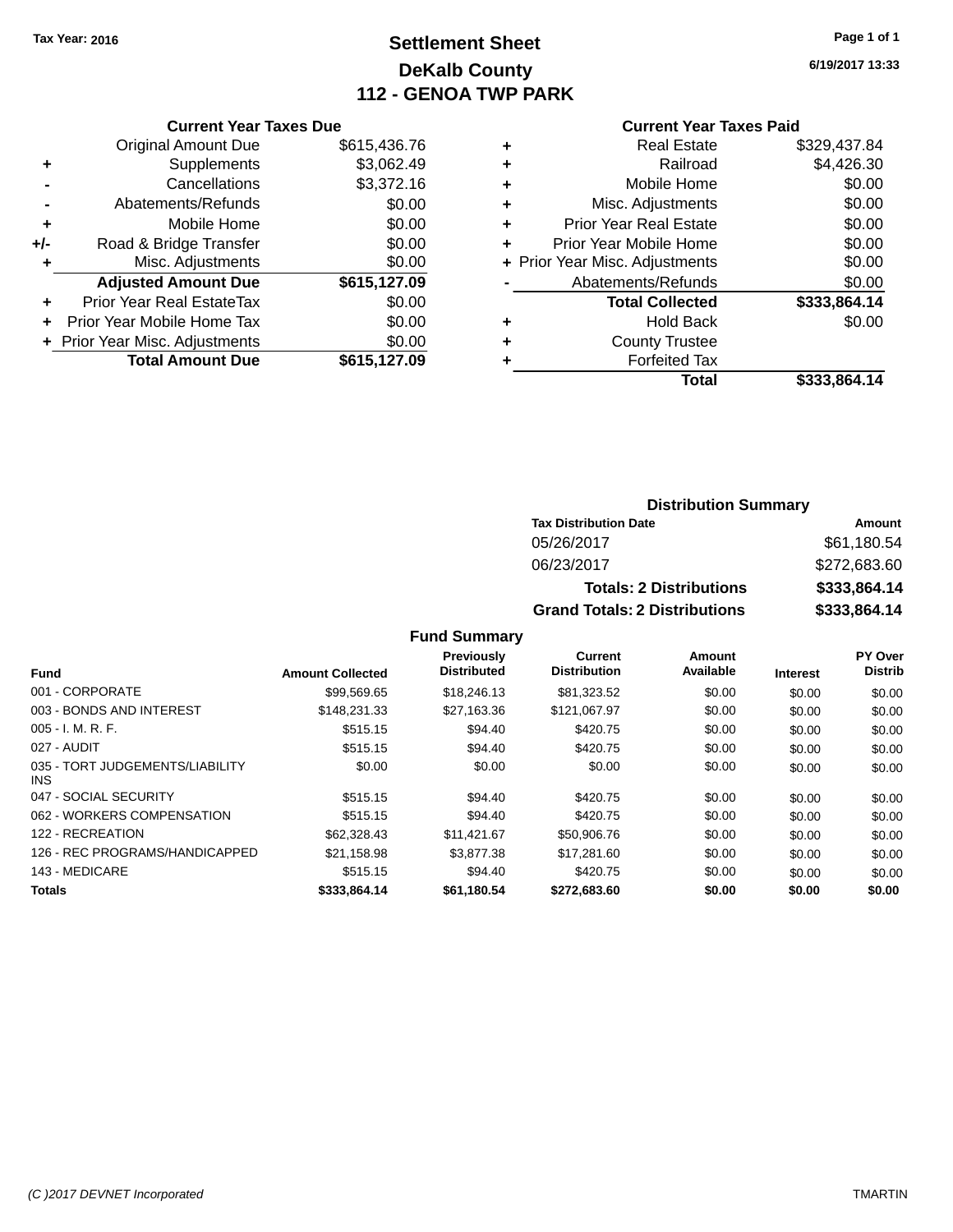# **Settlement Sheet Tax Year: 2016 Page 1 of 1 DeKalb County 113 - KINGSTON TWP PARK**

**6/19/2017 13:33**

### **Current Year Taxes Paid**

|     | <b>Current Year Taxes Due</b>  |             |
|-----|--------------------------------|-------------|
|     | <b>Original Amount Due</b>     | \$52,184.81 |
| ÷   | Supplements                    | \$193.44    |
|     | Cancellations                  | \$237.89    |
|     | Abatements/Refunds             | \$0.04      |
| ٠   | Mobile Home                    | \$0.00      |
| +/- | Road & Bridge Transfer         | \$0.00      |
| ٠   | Misc. Adjustments              | \$0.00      |
|     | <b>Adjusted Amount Due</b>     | \$52,140.32 |
| ÷   | Prior Year Real EstateTax      | (\$3.17)    |
|     | Prior Year Mobile Home Tax     | \$0.00      |
|     | + Prior Year Misc. Adjustments | \$3.60      |
|     | <b>Total Amount Due</b>        | \$52.140.75 |
|     |                                |             |

|   | <b>Real Estate</b>             | \$28,181.13 |
|---|--------------------------------|-------------|
| ٠ | Railroad                       | \$822.23    |
| ٠ | Mobile Home                    | \$0.00      |
| ٠ | Misc. Adjustments              | \$0.00      |
| ٠ | <b>Prior Year Real Estate</b>  | (\$3.17)    |
| ٠ | Prior Year Mobile Home         | \$0.00      |
|   | + Prior Year Misc. Adjustments | \$3.60      |
|   | Abatements/Refunds             | \$0.04      |
|   | <b>Total Collected</b>         | \$29,003.75 |
| ٠ | <b>Hold Back</b>               | \$0.00      |
| ٠ | <b>County Trustee</b>          |             |
| ٠ | <b>Forfeited Tax</b>           |             |
|   | Total                          | \$29,003.75 |

|                 |                         |                                  |                                       | <b>Distribution Summary</b>    |                 |                                  |
|-----------------|-------------------------|----------------------------------|---------------------------------------|--------------------------------|-----------------|----------------------------------|
|                 |                         |                                  | <b>Tax Distribution Date</b>          |                                |                 | <b>Amount</b>                    |
|                 |                         |                                  | 05/26/2017                            |                                |                 | \$4,648.97                       |
|                 |                         |                                  | 06/23/2017                            |                                |                 | \$24,354.78                      |
|                 |                         |                                  |                                       | <b>Totals: 2 Distributions</b> |                 | \$29,003.75                      |
|                 |                         |                                  | <b>Grand Totals: 2 Distributions</b>  |                                |                 | \$29,003.75                      |
|                 |                         | <b>Fund Summary</b>              |                                       |                                |                 |                                  |
| <b>Fund</b>     | <b>Amount Collected</b> | Previously<br><b>Distributed</b> | <b>Current</b><br><b>Distribution</b> | Amount<br>Available            | <b>Interest</b> | <b>PY Over</b><br><b>Distrib</b> |
| 001 - CORPORATE | \$22,945.70             | \$3,677.93                       | \$19,267.77                           | \$0.00                         | \$0.00          | \$0.00                           |
| $\Omega$        | 000000                  | 0.1000                           | 000000000                             | 0.00                           | $\cdots$        | $\cdots$                         |

| <b>Totals</b>                                 | \$29,003,75 | \$4.648.97 | \$24,354,78 | \$0.00 | \$0.00 | \$0.00 |
|-----------------------------------------------|-------------|------------|-------------|--------|--------|--------|
| 122 - RECREATION                              | \$3.024.72  | \$484.83   | \$2,539.89  | \$0.00 | \$0.00 | \$0.00 |
| 035 - TORT JUDGEMENTS/LIABILITY<br><b>INS</b> | \$3.033.33  | \$486.21   | \$2,547.12  | \$0.00 | \$0.00 | \$0.00 |
| 001 - CORPORATE                               | \$22,945.70 | \$3.677.93 | \$19,267.77 | \$0.00 | \$0.00 | \$0.00 |

### **Miscellaneous Adjustment Detail**

| Year Source           | <b>Account Type</b>       | <b>Amount Adjustment Description</b>         |
|-----------------------|---------------------------|----------------------------------------------|
| 2015 RE - Real Estate | <b>Back Tax Collected</b> | \$2.25 CAPES REDEMPTION 02-29-200-001 by TBA |
| 2015 RE - Real Estate | Back Tax Collected        | \$1.35 TRUSTEE SALE 02-22-100-004 by TBA     |
| Totals 2 entries      |                           | \$3.60                                       |
|                       |                           |                                              |

### **Abatement Detail**

| Year Source                        | <b>Account Type</b> | <b>Amount Adiustment Description</b>             |
|------------------------------------|---------------------|--------------------------------------------------|
| 2016 RE - Real Estate RE Abatement |                     | \$0.04 PTAB INTEREST REFUND 02-24-452-014 by TBA |
| <b>Totals 1 entries</b>            |                     | \$0.04                                           |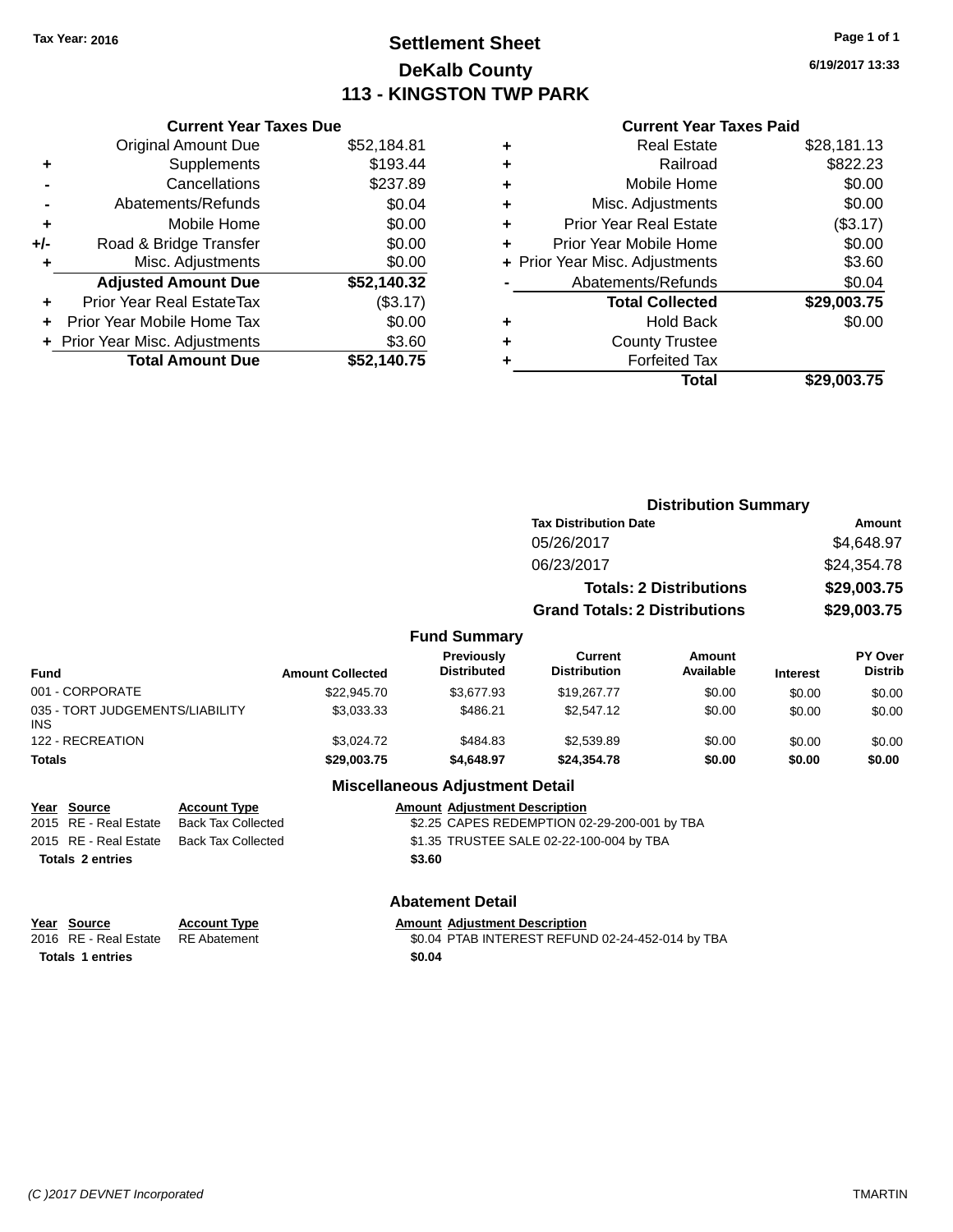# **Settlement Sheet Tax Year: 2016 Page 1 of 1 DeKalb County 114 - SANDWICH PARK**

**6/19/2017 13:33**

### **Current Year Taxes Paid**

|     | <b>Current Year Taxes Due</b>        |              |  |  |  |  |
|-----|--------------------------------------|--------------|--|--|--|--|
|     | <b>Original Amount Due</b>           | \$536,598.54 |  |  |  |  |
| ٠   | Supplements                          | \$4,214.90   |  |  |  |  |
|     | Cancellations                        | \$4,821.83   |  |  |  |  |
|     | Abatements/Refunds                   | \$0.00       |  |  |  |  |
| ٠   | Mobile Home                          | \$0.00       |  |  |  |  |
| +/- | Road & Bridge Transfer               | \$0.00       |  |  |  |  |
| ٠   | Misc. Adjustments                    | \$353.82     |  |  |  |  |
|     | <b>Adjusted Amount Due</b>           | \$536,345.43 |  |  |  |  |
| ÷   | Prior Year Real EstateTax            | (\$156.24)   |  |  |  |  |
|     | \$0.00<br>Prior Year Mobile Home Tax |              |  |  |  |  |
|     | + Prior Year Misc. Adjustments       | \$0.00       |  |  |  |  |
|     | <b>Total Amount Due</b>              | \$536,189.19 |  |  |  |  |

| ٠ | <b>Real Estate</b>             | \$285,856.15 |
|---|--------------------------------|--------------|
| ٠ | Railroad                       | \$720.71     |
| ٠ | Mobile Home                    | \$0.00       |
| ٠ | Misc. Adjustments              | \$353.82     |
| ٠ | <b>Prior Year Real Estate</b>  | (\$156.24)   |
| ÷ | Prior Year Mobile Home         | \$0.00       |
|   | + Prior Year Misc. Adjustments | \$0.00       |
|   | Abatements/Refunds             | \$0.00       |
|   | <b>Total Collected</b>         | \$286,774.44 |
| ٠ | <b>Hold Back</b>               | \$0.00       |
| ٠ | <b>County Trustee</b>          |              |
| ٠ | <b>Forfeited Tax</b>           |              |
|   | Total                          | \$286,774.44 |
|   |                                |              |

### **Distribution Summary Tax Distribution Date Amount** 05/26/2017 \$50,998.06 06/23/2017 \$235,776.38 **Totals: 2 Distributions \$286,774.44 Grand Totals: 2 Distributions \$286,774.44**

### **Fund Summary**

| Fund                                    | <b>Amount Collected</b> | <b>Previously</b><br><b>Distributed</b> | Current<br><b>Distribution</b> | Amount<br>Available | <b>Interest</b> | <b>PY Over</b><br><b>Distrib</b> |
|-----------------------------------------|-------------------------|-----------------------------------------|--------------------------------|---------------------|-----------------|----------------------------------|
| 001 - CORPORATE                         | \$83,770.82             | \$14,897.24                             | \$68,873.58                    | \$0.00              | \$0.00          | \$0.00                           |
| 003 - BONDS AND INTEREST                | \$57.897.17             | \$10,296.05                             | \$47,601.12                    | \$0.00              | \$0.00          | \$0.00                           |
| $005 - I. M. R. F.$                     | \$15,605.98             | \$2,775.27                              | \$12,830.71                    | \$0.00              | \$0.00          | \$0.00                           |
| 027 - AUDIT                             | \$3,207.00              | \$570.31                                | \$2,636.69                     | \$0.00              | \$0.00          | \$0.00                           |
| 035 - TORT JUDGEMENTS/LIABILITY<br>INS. | \$16,543.17             | \$2,941.93                              | \$13.601.24                    | \$0.00              | \$0.00          | \$0.00                           |
| 047 - SOCIAL SECURITY                   | \$12,768.64             | \$2,270.69                              | \$10.497.95                    | \$0.00              | \$0.00          | \$0.00                           |
| 060 - UNEMPLOYMENT INSURANCE            | \$8.512.31              | \$1,513.77                              | \$6,998.54                     | \$0.00              | \$0.00          | \$0.00                           |
| 122 - RECREATION                        | \$61.843.49             | \$10.997.84                             | \$50.845.65                    | \$0.00              | \$0.00          | \$0.00                           |
| 125 - PAVING & LIGHTING, STREETS        | \$1,900.45              | \$337.96                                | \$1.562.49                     | \$0.00              | \$0.00          | \$0.00                           |
| 126 - REC PROGRAMS/HANDICAPPED          | \$24.725.41             | \$4,397.00                              | \$20,328.41                    | \$0.00              | \$0.00          | \$0.00                           |
| <b>Totals</b>                           | \$286,774.44            | \$50,998.06                             | \$235,776.38                   | \$0.00              | \$0.00          | \$0.00                           |

| Year Source             | <b>Account Type</b> | <b>Amount Adjustment Description</b>              |
|-------------------------|---------------------|---------------------------------------------------|
| 2016 RE - Real Estate   | Back Tax Collected  | \$227.80 HARRISON REDEMPTION 19-26-408-006 by TBA |
| 2016 RE - Real Estate   | Back Tax Collected  | \$126.02 MARSHNER REDEMPTION 19-26-434-001 by TBA |
| <b>Totals 2 entries</b> |                     | \$353.82                                          |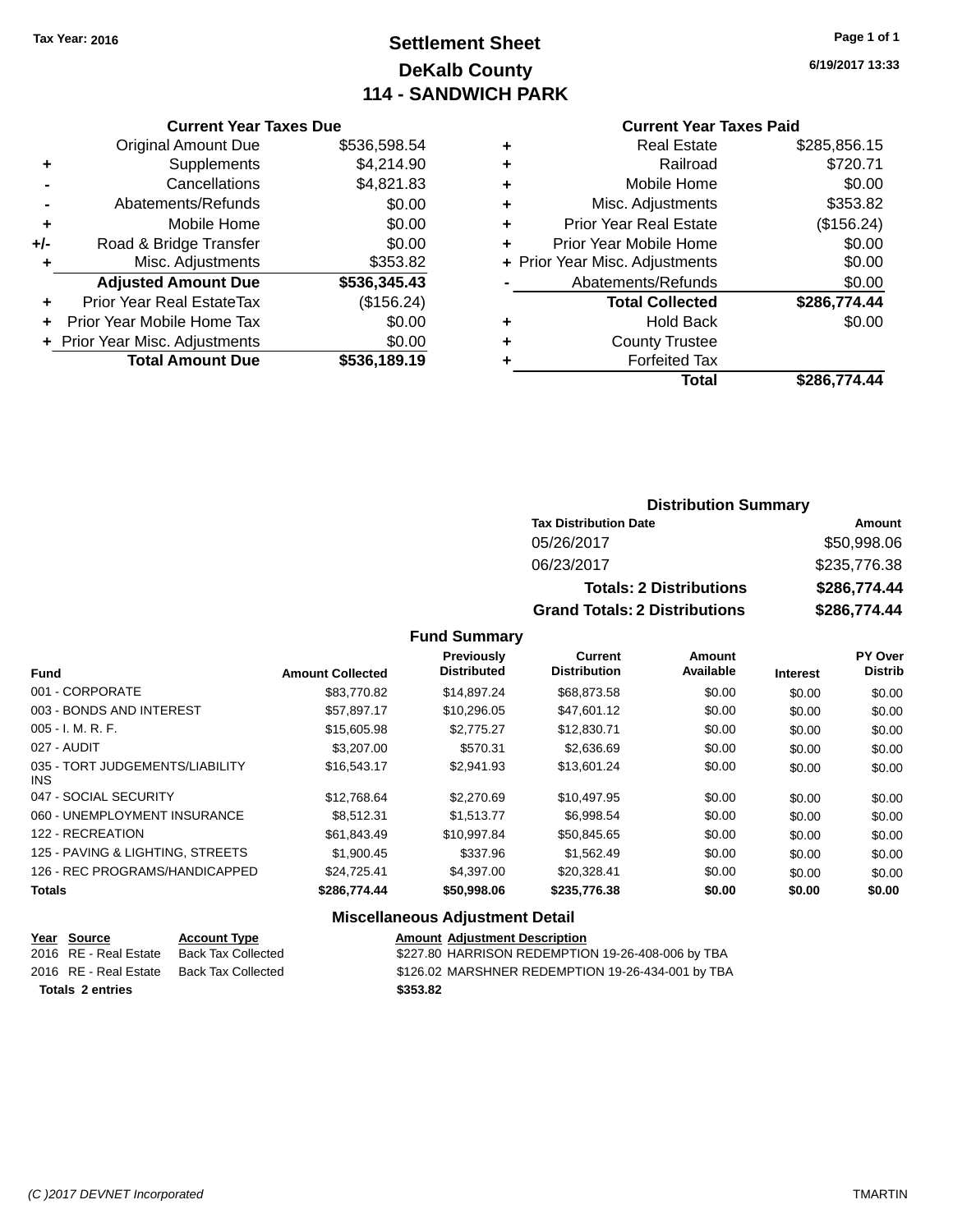# **Settlement Sheet Tax Year: 2016 Page 1 of 1 DeKalb County 115 - SYCAMORE PARK**

**6/19/2017 13:33**

### **Current Year Taxes Paid**

|     | <b>Current Year Taxes Due</b>    |                |      |
|-----|----------------------------------|----------------|------|
|     | <b>Original Amount Due</b>       | \$3,071,735.44 |      |
|     | Supplements                      | \$18,669.05    |      |
|     | Cancellations                    | \$21,401.69    |      |
|     | Abatements/Refunds               | \$0.25         | ٠    |
|     | Mobile Home                      | \$0.00         |      |
| +/- | Road & Bridge Transfer           | \$0.00         |      |
|     | Misc. Adjustments                | \$817.40       | + Pi |
|     | <b>Adjusted Amount Due</b>       | \$3,069,819.95 |      |
|     | <b>Prior Year Real EstateTax</b> | (\$267.51)     |      |
|     | Prior Year Mobile Home Tax       | \$0.00         |      |
|     | + Prior Year Misc. Adjustments   | \$0.00         |      |
|     | <b>Total Amount Due</b>          | \$3,069,552.44 |      |
|     |                                  |                |      |

|   | <b>Real Estate</b>             | \$1,614,020.50 |
|---|--------------------------------|----------------|
|   | Railroad                       | \$0.18         |
| ٠ | Mobile Home                    | \$0.00         |
| ٠ | Misc. Adjustments              | \$817.40       |
| ٠ | <b>Prior Year Real Estate</b>  | (\$267.51)     |
|   | Prior Year Mobile Home         | \$0.00         |
|   | + Prior Year Misc. Adjustments | \$0.00         |
|   | Abatements/Refunds             | \$0.25         |
|   | <b>Total Collected</b>         | \$1,614,570.32 |
|   | <b>Hold Back</b>               | \$0.00         |
| ٠ | <b>County Trustee</b>          |                |
|   | <b>Forfeited Tax</b>           |                |
|   | Total                          | \$1,614,570.32 |
|   |                                |                |

### **Distribution Summary Tax Distribution Date Amount** 05/26/2017 \$252,265.26 06/23/2017 \$1,362,305.06

**Grand Totals: 2 Distributions \$1,614,570.32**

**Totals: 2 Distributions \$1,614,570.32**

**Fund Summary**

| <b>Fund</b>                             | <b>Amount Collected</b> | Previously<br><b>Distributed</b> | <b>Current</b><br><b>Distribution</b> | Amount<br>Available | <b>Interest</b> | <b>PY Over</b><br><b>Distrib</b> |
|-----------------------------------------|-------------------------|----------------------------------|---------------------------------------|---------------------|-----------------|----------------------------------|
| 001 - CORPORATE                         | \$636,499.18            | \$99,448.52                      | \$537,050.66                          | \$0.00              | \$0.00          | \$0.00                           |
| 003 - BONDS AND INTEREST                | \$312,768.09            | \$48,867.82                      | \$263,900.27                          | \$0.00              | \$0.00          | \$0.00                           |
| 005 - I. M. R. F.                       | \$43,635.37             | \$6,817.72                       | \$36,817.65                           | \$0.00              | \$0.00          | \$0.00                           |
| 014 - POLICE PROTECTION                 | \$637.75                | \$99.64                          | \$538.11                              | \$0.00              | \$0.00          | \$0.00                           |
| 027 - AUDIT                             | \$7,624.01              | \$1,191.20                       | \$6,432.81                            | \$0.00              | \$0.00          | \$0.00                           |
| 035 - TORT JUDGEMENTS/LIABILITY<br>INS. | \$36,274.55             | \$5,667.64                       | \$30,606.91                           | \$0.00              | \$0.00          | \$0.00                           |
| 039 - PLAYGROUND AND RECREATION<br>COMM | \$197.746.11            | \$30,896.44                      | \$166,849.67                          | \$0.00              | \$0.00          | \$0.00                           |
| 047 - SOCIAL SECURITY                   | \$43,854.94             | \$6,852.02                       | \$37,002.92                           | \$0.00              | \$0.00          | \$0.00                           |
| 122 - RECREATION                        | \$247,599.21            | \$38,685.64                      | \$208,913.57                          | \$0.00              | \$0.00          | \$0.00                           |
| 125 - PAVING & LIGHTING, STREETS        | \$43.59                 | \$6.81                           | \$36.78                               | \$0.00              | \$0.00          | \$0.00                           |
| 126 - REC PROGRAMS/HANDICAPPED          | \$87,887.52             | \$13,731.81                      | \$74,155.71                           | \$0.00              | \$0.00          | \$0.00                           |
| Totals                                  | \$1,614,570.32          | \$252,265.26                     | \$1,362,305.06                        | \$0.00              | \$0.00          | \$0.00                           |

| <u>Year Source</u>      | <b>Account Type</b>  | <b>Amount Adjustment Description</b>             |
|-------------------------|----------------------|--------------------------------------------------|
| 2016 RE - Real Estate   | Pavmt In Lieu of Tax | \$817.40 HOUSING AUTHORITY SYCAMORE UNITS by TBA |
| <b>Totals 1 entries</b> |                      | \$817.40                                         |
|                         |                      | <b>Abatement Detail</b>                          |

| Year Source                        | <b>Account Type</b> | <b>Amount Adiustment Description</b>             |
|------------------------------------|---------------------|--------------------------------------------------|
| 2016 RE - Real Estate RE Abatement |                     | \$0.25 PTAB INTEREST REFUND 06-28-180-020 by TBA |
| Totals 1 entries                   |                     | \$0.25                                           |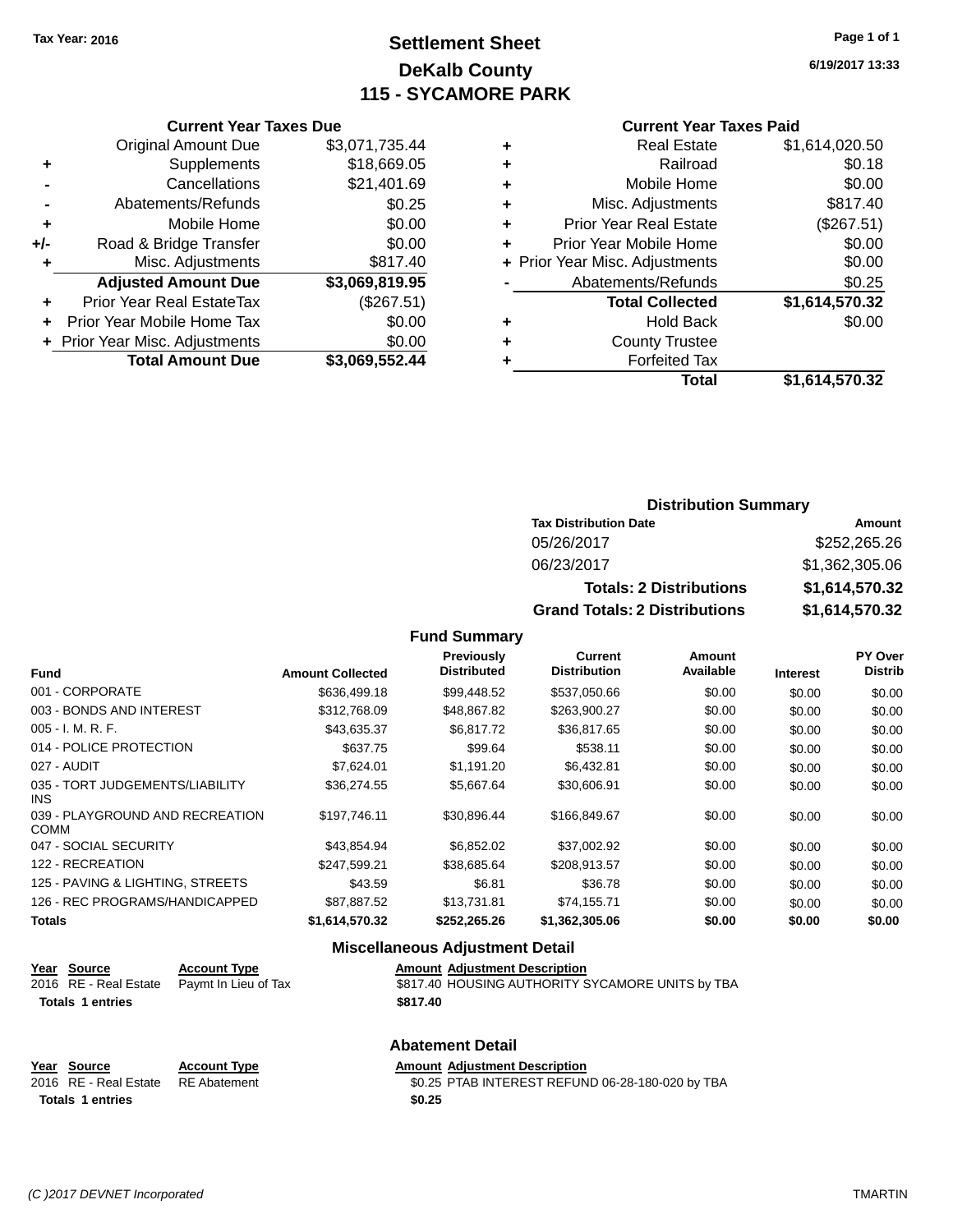# **Settlement Sheet Tax Year: 2016 Page 1 of 1 DeKalb County 120 - SCHOOL DISTRICT 1**

**6/19/2017 13:33**

### **Current Year Taxes Paid**

|     | <b>Current Year Taxes Due</b>  |              |        |
|-----|--------------------------------|--------------|--------|
|     | <b>Original Amount Due</b>     | \$607,751.76 | ٠      |
|     | Supplements                    | \$2,151.82   | ٠      |
|     | Cancellations                  | \$2,463.05   | ٠      |
|     | Abatements/Refunds             | \$0.00       | ٠      |
|     | Mobile Home                    | \$0.00       | ٠      |
| +/- | Road & Bridge Transfer         | \$0.00       | ٠      |
|     | Misc. Adjustments              | \$0.00       | + Prio |
|     | <b>Adjusted Amount Due</b>     | \$607,440.53 |        |
|     | Prior Year Real EstateTax      | \$0.00       |        |
|     | Prior Year Mobile Home Tax     | \$0.00       | ٠      |
|     | + Prior Year Misc. Adjustments | \$0.00       |        |
|     | <b>Total Amount Due</b>        | \$607,440.53 |        |
|     |                                |              |        |

|   | <b>Real Estate</b>             | \$380,404.90 |
|---|--------------------------------|--------------|
| ٠ | Railroad                       | \$0.00       |
| ٠ | Mobile Home                    | \$0.00       |
| ٠ | Misc. Adjustments              | \$0.00       |
| ٠ | <b>Prior Year Real Estate</b>  | \$0.00       |
| ÷ | Prior Year Mobile Home         | \$0.00       |
|   | + Prior Year Misc. Adjustments | \$0.00       |
|   | Abatements/Refunds             | \$0.00       |
|   | <b>Total Collected</b>         | \$380,404.90 |
| ٠ | <b>Hold Back</b>               | \$0.00       |
| ٠ | <b>County Trustee</b>          |              |
| ٠ | <b>Forfeited Tax</b>           |              |
|   | Total                          | \$380,404.90 |
|   |                                |              |

### **Distribution Summary Tax Distribution Date Amount** 05/26/2017 \$72,980.80 06/23/2017 \$307,424.10 **Totals: 2 Distributions \$380,404.90 Grand Totals: 2 Distributions \$380,404.90**

### **Fund Summary**

|                                               |                         | Previously         | <b>Current</b>      | Amount    |                 | PY Over        |
|-----------------------------------------------|-------------------------|--------------------|---------------------|-----------|-----------------|----------------|
| <b>Fund</b>                                   | <b>Amount Collected</b> | <b>Distributed</b> | <b>Distribution</b> | Available | <b>Interest</b> | <b>Distrib</b> |
| 002 - EDUCATION                               | \$244.448.95            | \$46,897.63        | \$197,551.32        | \$0.00    | \$0.00          | \$0.00         |
| 003 - BONDS AND INTEREST                      | \$35,350.27             | \$6,781.96         | \$28,568.31         | \$0.00    | \$0.00          | \$0.00         |
| 004 - OPERATIONS & MAINTENANCE                | \$30,556.02             | \$5,862.18         | \$24,693.84         | \$0.00    | \$0.00          | \$0.00         |
| $005 - I. M. R. F.$                           | \$8,162.35              | \$1,565.95         | \$6,596.40          | \$0.00    | \$0.00          | \$0.00         |
| 030 - TRANSPORTATION SYSTEM                   | \$12,222.41             | \$2,344.87         | \$9,877.54          | \$0.00    | \$0.00          | \$0.00         |
| 031 - WORKING CASH                            | \$3,055.79              | \$586.25           | \$2,469.54          | \$0.00    | \$0.00          | \$0.00         |
| 032 - FIRE PREV/SFTY/ENERGY                   | \$3,055.79              | \$586.25           | \$2,469.54          | \$0.00    | \$0.00          | \$0.00         |
| 033 - SPECIAL EDUCATION                       | \$2,444.48              | \$468.97           | \$1,975.51          | \$0.00    | \$0.00          | \$0.00         |
| 035 - TORT JUDGEMENTS/LIABILITY<br><b>INS</b> | \$26.461.73             | \$5.076.69         | \$21.385.04         | \$0.00    | \$0.00          | \$0.00         |
| 047 - SOCIAL SECURITY                         | \$11.591.32             | \$2,223.80         | \$9,367.52          | \$0.00    | \$0.00          | \$0.00         |
| 057 - LEASE/PURCHASE/RENTAL                   | \$3,055.79              | \$586.25           | \$2.469.54          | \$0.00    | \$0.00          | \$0.00         |
| <b>Totals</b>                                 | \$380,404.90            | \$72,980.80        | \$307.424.10        | \$0.00    | \$0.00          | \$0.00         |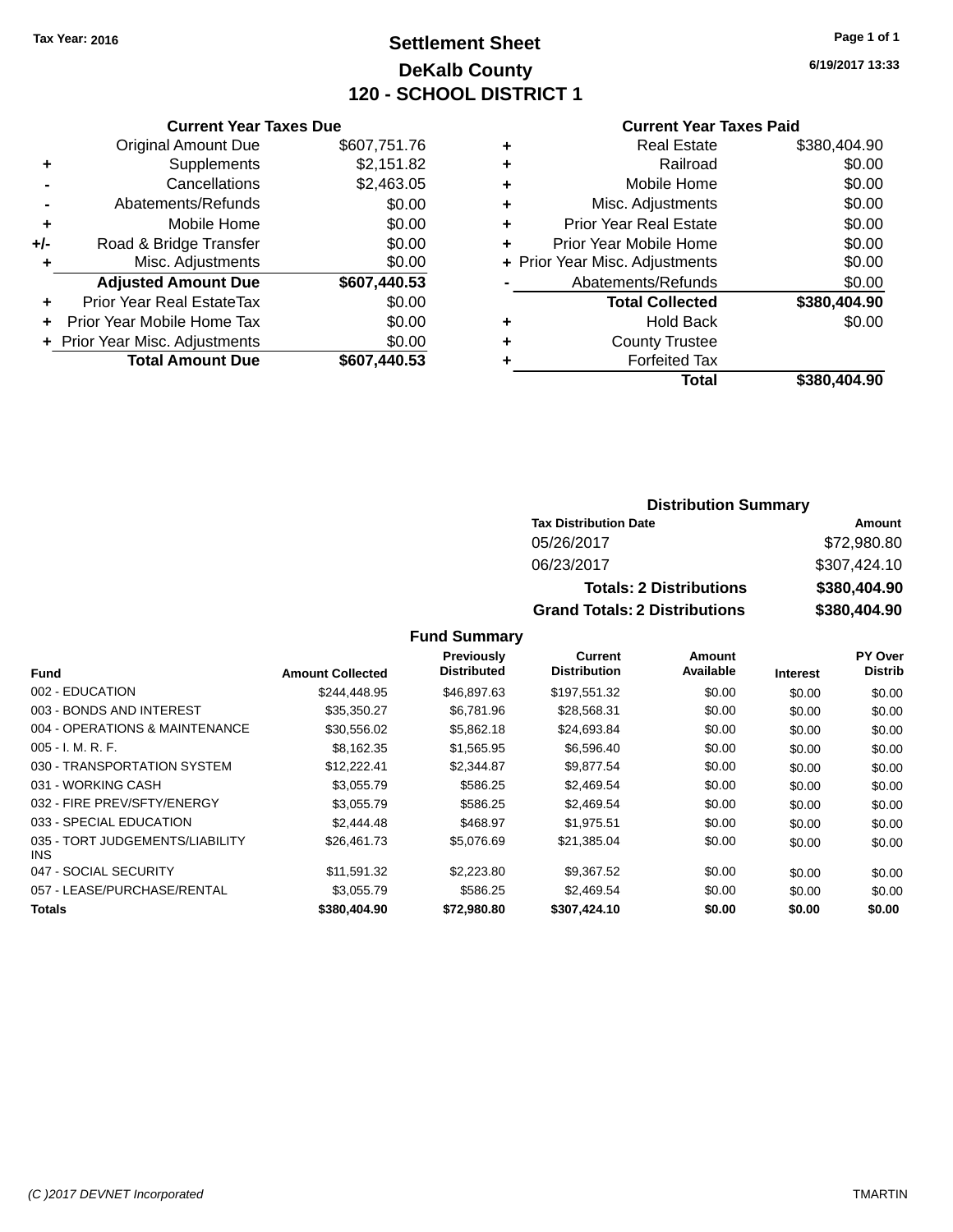# **Settlement Sheet Tax Year: 2016 Page 1 of 1 DeKalb County 121 - SCHOOL DISTRICT 9**

**6/19/2017 13:33**

### **Current Year Taxes Paid**

|     | <b>Current Year Taxes Due</b>  |              |  |  |  |  |
|-----|--------------------------------|--------------|--|--|--|--|
|     | <b>Original Amount Due</b>     | \$128,809.14 |  |  |  |  |
| ٠   | Supplements                    | \$0.00       |  |  |  |  |
|     | Cancellations                  | \$0.00       |  |  |  |  |
|     | Abatements/Refunds             | \$0.00       |  |  |  |  |
| ٠   | Mobile Home                    | \$0.00       |  |  |  |  |
| +/- | Road & Bridge Transfer         | \$0.00       |  |  |  |  |
| ٠   | Misc. Adjustments              | \$0.00       |  |  |  |  |
|     | <b>Adjusted Amount Due</b>     | \$128,809.14 |  |  |  |  |
| ٠   | Prior Year Real EstateTax      | \$0.00       |  |  |  |  |
| ÷   | Prior Year Mobile Home Tax     | \$0.00       |  |  |  |  |
|     | + Prior Year Misc. Adjustments | \$0.00       |  |  |  |  |
|     | <b>Total Amount Due</b>        | \$128,809.14 |  |  |  |  |
|     |                                |              |  |  |  |  |

|   | <b>Real Estate</b>             | \$65,406.55 |
|---|--------------------------------|-------------|
| ٠ | Railroad                       | \$4,682.26  |
| ٠ | Mobile Home                    | \$0.00      |
| ٠ | Misc. Adjustments              | \$0.00      |
| ٠ | <b>Prior Year Real Estate</b>  | \$0.00      |
| ٠ | Prior Year Mobile Home         | \$0.00      |
|   | + Prior Year Misc. Adjustments | \$0.00      |
|   | Abatements/Refunds             | \$0.00      |
|   | <b>Total Collected</b>         | \$70,088.81 |
| ٠ | <b>Hold Back</b>               | \$0.00      |
| ٠ | <b>County Trustee</b>          |             |
| ٠ | <b>Forfeited Tax</b>           |             |
|   | Total                          | \$70.088.81 |
|   |                                |             |

### **Distribution Summary Tax Distribution Date Amount** 05/26/2017 \$13,465.85 06/23/2017 \$56,622.96 **Totals: 2 Distributions \$70,088.81 Grand Totals: 2 Distributions \$70,088.81**

### **Fund Summary**

|                                         |                         | Previously         | Current             | <b>Amount</b> |                 | PY Over        |
|-----------------------------------------|-------------------------|--------------------|---------------------|---------------|-----------------|----------------|
| <b>Fund</b>                             | <b>Amount Collected</b> | <b>Distributed</b> | <b>Distribution</b> | Available     | <b>Interest</b> | <b>Distrib</b> |
| 002 - EDUCATION                         | \$43,880.71             | \$8,430.61         | \$35,450.10         | \$0.00        | \$0.00          | \$0.00         |
| 003 - BONDS AND INTEREST                | \$8.018.24              | \$1,540.51         | \$6,477.73          | \$0.00        | \$0.00          | \$0.00         |
| 004 - OPERATIONS & MAINTENANCE          | \$7,734.02              | \$1,485.90         | \$6,248.12          | \$0.00        | \$0.00          | \$0.00         |
| $005 - I. M. R. F.$                     | \$1,175.67              | \$225.88           | \$949.79            | \$0.00        | \$0.00          | \$0.00         |
| 030 - TRANSPORTATION SYSTEM             | \$2,194.05              | \$421.53           | \$1,772.52          | \$0.00        | \$0.00          | \$0.00         |
| 031 - WORKING CASH                      | \$548.51                | \$105.38           | \$443.13            | \$0.00        | \$0.00          | \$0.00         |
| 032 - FIRE PREV/SFTY/ENERGY             | \$548.51                | \$105.38           | \$443.13            | \$0.00        | \$0.00          | \$0.00         |
| 033 - SPECIAL EDUCATION                 | \$438.83                | \$84.31            | \$354.52            | \$0.00        | \$0.00          | \$0.00         |
| 035 - TORT JUDGEMENTS/LIABILITY<br>INS. | \$3,184.84              | \$611.89           | \$2,572.95          | \$0.00        | \$0.00          | \$0.00         |
| 047 - SOCIAL SECURITY                   | \$1,816.92              | \$349.08           | \$1,467.84          | \$0.00        | \$0.00          | \$0.00         |
| 057 - LEASE/PURCHASE/RENTAL             | \$548.51                | \$105.38           | \$443.13            | \$0.00        | \$0.00          | \$0.00         |
| <b>Totals</b>                           | \$70,088.81             | \$13,465.85        | \$56,622.96         | \$0.00        | \$0.00          | \$0.00         |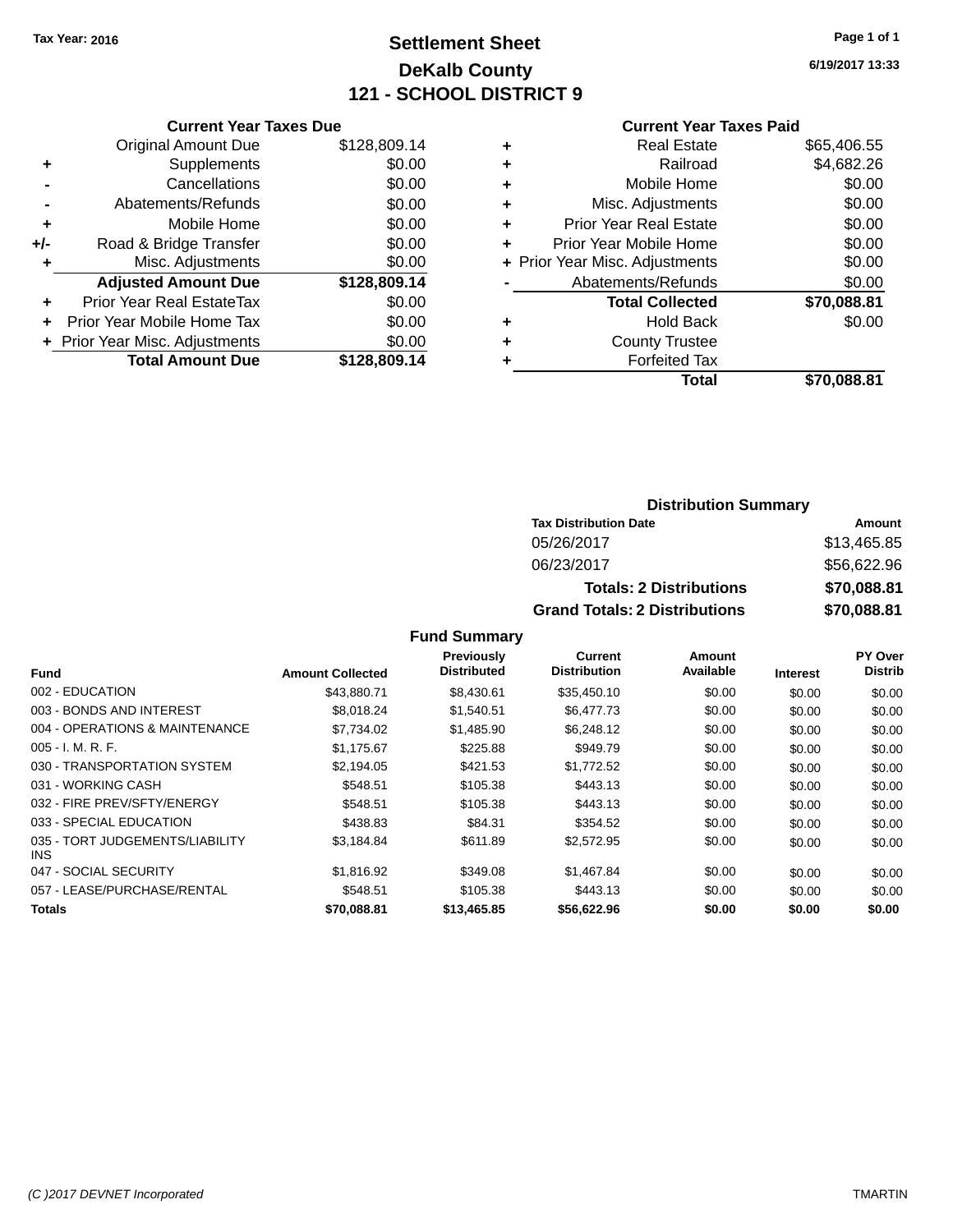# **Settlement Sheet Tax Year: 2016 Page 1 of 1 DeKalb County 122 - SCHOOL DISTRICT 100**

**6/19/2017 13:33**

#### **Current Year Taxes Paid**

|     | <b>Current Year Taxes Due</b>  |             |
|-----|--------------------------------|-------------|
|     | <b>Original Amount Due</b>     | \$14,700.89 |
| ÷   | Supplements                    | \$0.00      |
|     | Cancellations                  | \$0.00      |
|     | Abatements/Refunds             | \$0.00      |
| ٠   | Mobile Home                    | \$0.00      |
| +/- | Road & Bridge Transfer         | \$0.00      |
|     | Misc. Adjustments              | \$0.00      |
|     | <b>Adjusted Amount Due</b>     | \$14,700.89 |
| ÷   | Prior Year Real EstateTax      | \$0.00      |
|     | Prior Year Mobile Home Tax     | \$0.00      |
|     | + Prior Year Misc. Adjustments | \$0.00      |
|     | <b>Total Amount Due</b>        | \$14,700.89 |
|     |                                |             |

|   | <b>Real Estate</b>             | \$7,299.40 |
|---|--------------------------------|------------|
| ٠ | Railroad                       | \$0.00     |
| ٠ | Mobile Home                    | \$0.00     |
| ٠ | Misc. Adjustments              | \$0.00     |
| ٠ | <b>Prior Year Real Estate</b>  | \$0.00     |
| ٠ | Prior Year Mobile Home         | \$0.00     |
|   | + Prior Year Misc. Adjustments | \$0.00     |
|   | Abatements/Refunds             | \$0.00     |
|   | <b>Total Collected</b>         | \$7,299.40 |
| ٠ | Hold Back                      | \$0.00     |
| ٠ | <b>County Trustee</b>          |            |
| ٠ | <b>Forfeited Tax</b>           |            |
|   | Total                          | \$7,299.40 |
|   |                                |            |

| <b>Distribution Summary</b>          |            |
|--------------------------------------|------------|
| <b>Tax Distribution Date</b>         | Amount     |
| 06/23/2017                           | \$7,299.40 |
| <b>Totals: 1 Distributions</b>       | \$7,299.40 |
| <b>Grand Totals: 1 Distributions</b> | \$7,299.40 |

|                                         |                         | <b>Previously</b><br><b>Distributed</b> | Current<br><b>Distribution</b> | Amount<br>Available |          | PY Over<br><b>Distrib</b> |
|-----------------------------------------|-------------------------|-----------------------------------------|--------------------------------|---------------------|----------|---------------------------|
| <b>Fund</b>                             | <b>Amount Collected</b> |                                         |                                |                     | Interest |                           |
| 002 - EDUCATION                         | \$4,234.59              | \$0.00                                  | \$4,234.59                     | \$0.00              | \$0.00   | \$0.00                    |
| 003 - BONDS AND INTEREST                | \$1.078.94              | \$0.00                                  | \$1,078.94                     | \$0.00              | \$0.00   | \$0.00                    |
| 004 - OPERATIONS & MAINTENANCE          | \$839.97                | \$0.00                                  | \$839.97                       | \$0.00              | \$0.00   | \$0.00                    |
| $005 - I. M. R. F.$                     | \$74.74                 | \$0.00                                  | \$74.74                        | \$0.00              | \$0.00   | \$0.00                    |
| 030 - TRANSPORTATION SYSTEM             | \$355.86                | \$0.00                                  | \$355.86                       | \$0.00              | \$0.00   | \$0.00                    |
| 031 - WORKING CASH                      | \$0.00                  | \$0.00                                  | \$0.00                         | \$0.00              | \$0.00   | \$0.00                    |
| 032 - FIRE PREV/SFTY/ENERGY             | \$106.77                | \$0.00                                  | \$106.77                       | \$0.00              | \$0.00   | \$0.00                    |
| 033 - SPECIAL EDUCATION                 | \$355.86                | \$0.00                                  | \$355.86                       | \$0.00              | \$0.00   | \$0.00                    |
| 035 - TORT JUDGEMENTS/LIABILITY<br>INS. | \$120.99                | \$0.00                                  | \$120.99                       | \$0.00              | \$0.00   | \$0.00                    |
| 047 - SOCIAL SECURITY                   | \$131.68                | \$0.00                                  | \$131.68                       | \$0.00              | \$0.00   | \$0.00                    |
| <b>Totals</b>                           | \$7,299.40              | \$0.00                                  | \$7,299.40                     | \$0.00              | \$0.00   | \$0.00                    |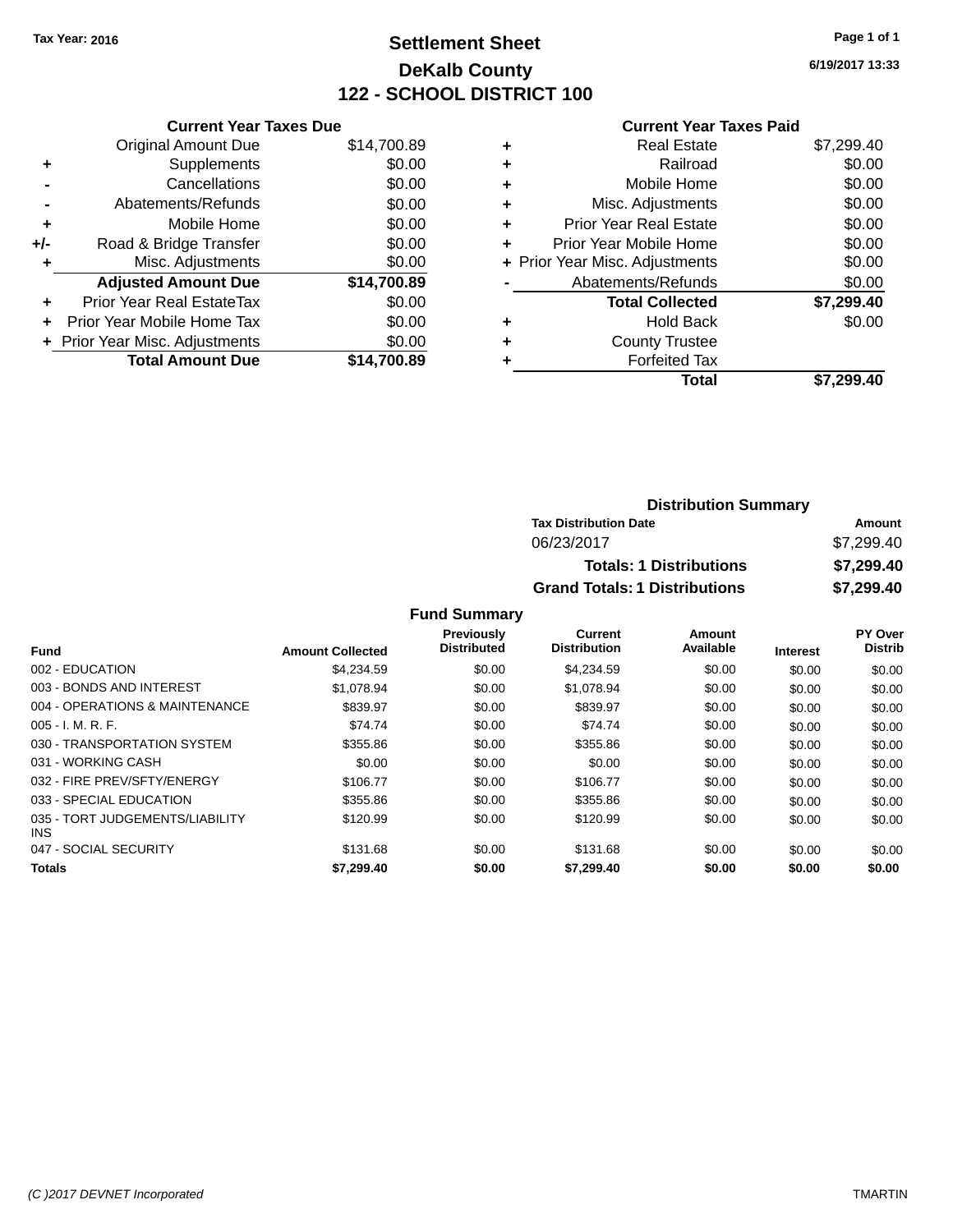# **Settlement Sheet Tax Year: 2016 Page 1 of 1 DeKalb County 123 - SCHOOL DISTRICT 161**

**6/19/2017 13:33**

#### **Current Year Taxes Paid**

| <b>Current Year Taxes Due</b>  |                         |
|--------------------------------|-------------------------|
| <b>Original Amount Due</b>     | \$92,649.60             |
| Supplements                    | \$1,675.14              |
| Cancellations                  | \$1,870.29              |
| Abatements/Refunds             | \$0.00                  |
| Mobile Home                    | \$0.00                  |
| Road & Bridge Transfer         | \$0.00                  |
| Misc. Adjustments              | \$0.00                  |
| <b>Adjusted Amount Due</b>     | \$92,454.45             |
| Prior Year Real EstateTax      | \$0.00                  |
| Prior Year Mobile Home Tax     | \$0.00                  |
| + Prior Year Misc. Adjustments | \$0.00                  |
|                                | \$92,454,45             |
|                                | <b>Total Amount Due</b> |

|   | <b>Real Estate</b>             | \$58,501.79 |
|---|--------------------------------|-------------|
| ٠ | Railroad                       | \$0.00      |
| ٠ | Mobile Home                    | \$0.00      |
| ٠ | Misc. Adjustments              | \$0.00      |
| ٠ | <b>Prior Year Real Estate</b>  | \$0.00      |
| ÷ | Prior Year Mobile Home         | \$0.00      |
|   | + Prior Year Misc. Adjustments | \$0.00      |
|   | Abatements/Refunds             | \$0.00      |
|   | <b>Total Collected</b>         | \$58,501.79 |
| ٠ | Hold Back                      | \$0.00      |
| ٠ | <b>County Trustee</b>          |             |
| ٠ | <b>Forfeited Tax</b>           |             |
|   | Total                          | \$58,501.79 |
|   |                                |             |

# **Distribution Summary Tax Distribution Date Amount** 05/26/2017 \$6,469.13 06/23/2017 \$52,032.66 **Totals: 2 Distributions \$58,501.79 Grand Totals: 2 Distributions \$58,501.79**

| <b>Fund</b>                             | <b>Amount Collected</b> | Previously<br><b>Distributed</b> | Current<br><b>Distribution</b> | <b>Amount</b><br>Available |                 | PY Over<br><b>Distrib</b> |
|-----------------------------------------|-------------------------|----------------------------------|--------------------------------|----------------------------|-----------------|---------------------------|
|                                         |                         |                                  |                                |                            | <b>Interest</b> |                           |
| 002 - EDUCATION                         | \$35.674.77             | \$3.944.90                       | \$31,729.87                    | \$0.00                     | \$0.00          | \$0.00                    |
| 003 - BONDS AND INTEREST                | \$4.294.33              | \$474.87                         | \$3,819.46                     | \$0.00                     | \$0.00          | \$0.00                    |
| 004 - OPERATIONS & MAINTENANCE          | \$3.747.33              | \$414.38                         | \$3,332.95                     | \$0.00                     | \$0.00          | \$0.00                    |
| $005 - I. M. R. F.$                     | \$1,540.94              | \$170.40                         | \$1,370.54                     | \$0.00                     | \$0.00          | \$0.00                    |
| 030 - TRANSPORTATION SYSTEM             | \$1,798.76              | \$198.91                         | \$1,599.85                     | \$0.00                     | \$0.00          | \$0.00                    |
| 031 - WORKING CASH                      | \$749.47                | \$82.88                          | \$666.59                       | \$0.00                     | \$0.00          | \$0.00                    |
| 033 - SPECIAL EDUCATION                 | \$299.77                | \$33.15                          | \$266.62                       | \$0.00                     | \$0.00          | \$0.00                    |
| 035 - TORT JUDGEMENTS/LIABILITY<br>INS. | \$8,106.01              | \$896.36                         | \$7,209.65                     | \$0.00                     | \$0.00          | \$0.00                    |
| 047 - SOCIAL SECURITY                   | \$1.540.94              | \$170.40                         | \$1.370.54                     | \$0.00                     | \$0.00          | \$0.00                    |
| 057 - LEASE/PURCHASE/RENTAL             | \$749.47                | \$82.88                          | \$666.59                       | \$0.00                     | \$0.00          | \$0.00                    |
| <b>Totals</b>                           | \$58,501.79             | \$6,469.13                       | \$52,032.66                    | \$0.00                     | \$0.00          | \$0.00                    |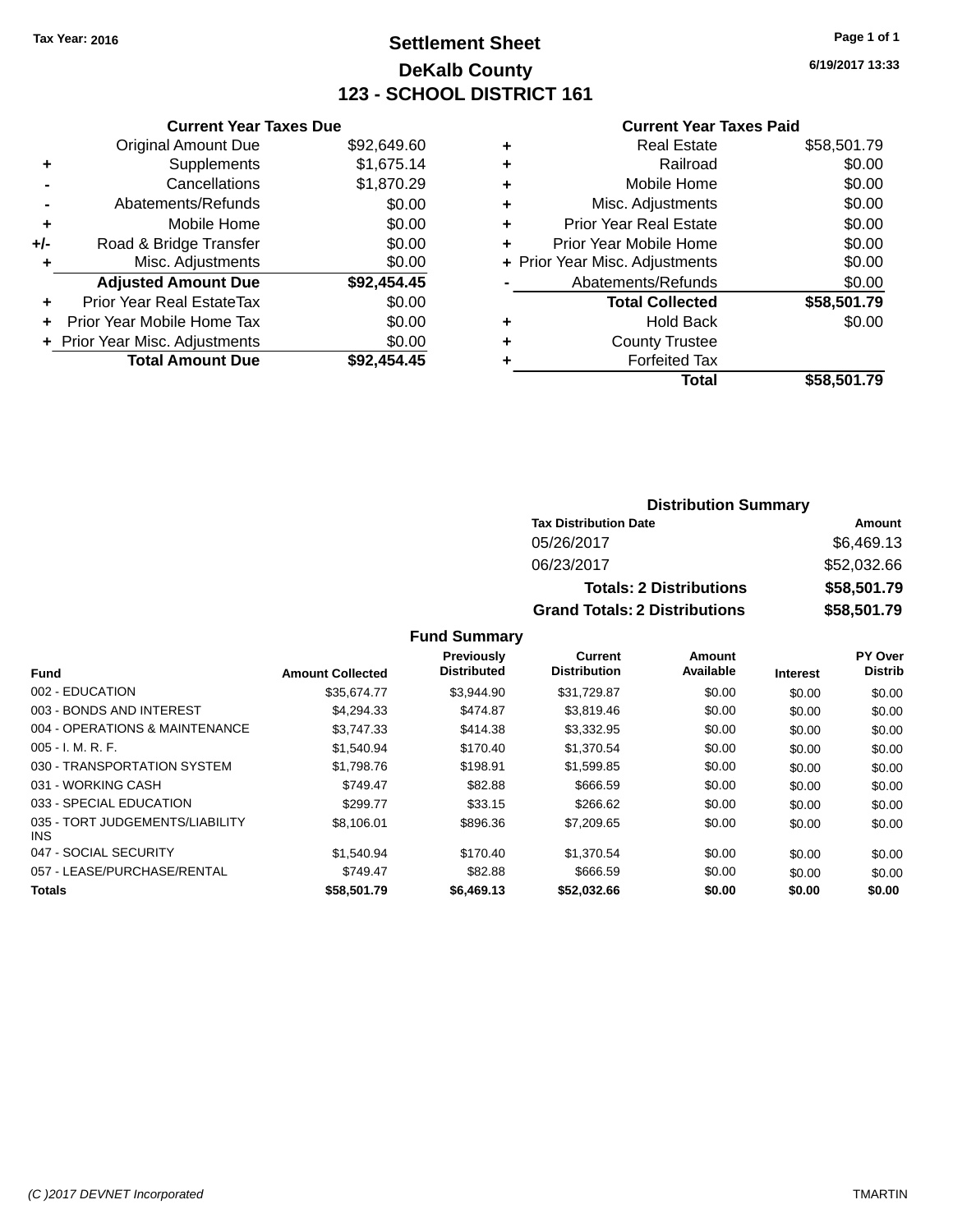# **Settlement Sheet Tax Year: 2016 Page 1 of 1 DeKalb County 124 - SCHOOL DISTRICT 212**

**6/19/2017 13:33**

#### **Current Year Taxes Paid**

|       | <b>Current Year Taxes Due</b>  |              |
|-------|--------------------------------|--------------|
|       | <b>Original Amount Due</b>     | \$290,836.44 |
| ٠     | Supplements                    | \$2,238.21   |
|       | Cancellations                  | \$2,552.25   |
|       | Abatements/Refunds             | \$0.00       |
| ٠     | Mobile Home                    | \$0.00       |
| $+/-$ | Road & Bridge Transfer         | \$0.00       |
|       | Misc. Adjustments              | \$0.00       |
|       | <b>Adjusted Amount Due</b>     | \$290,522.40 |
| ٠     | Prior Year Real EstateTax      | \$0.00       |
|       | Prior Year Mobile Home Tax     | \$0.00       |
|       | + Prior Year Misc. Adjustments | \$0.00       |
|       | <b>Total Amount Due</b>        | \$290,522,40 |
|       |                                |              |

|   | <b>Real Estate</b>             | \$168,267.15 |
|---|--------------------------------|--------------|
| ٠ | Railroad                       | \$0.00       |
| ٠ | Mobile Home                    | \$0.00       |
| ٠ | Misc. Adjustments              | \$0.00       |
| ٠ | <b>Prior Year Real Estate</b>  | \$0.00       |
| ٠ | Prior Year Mobile Home         | \$0.00       |
|   | + Prior Year Misc. Adjustments | \$0.00       |
|   | Abatements/Refunds             | \$0.00       |
|   | <b>Total Collected</b>         | \$168,267.15 |
| ٠ | <b>Hold Back</b>               | \$0.00       |
| ٠ | <b>County Trustee</b>          |              |
| ٠ | <b>Forfeited Tax</b>           |              |
|   | Total                          | \$168,267.15 |
|   |                                |              |

# **Distribution Summary Tax Distribution Date Amount** 05/26/2017 \$27,307.57 06/23/2017 \$140,959.58 **Totals: 2 Distributions \$168,267.15 Grand Totals: 2 Distributions \$168,267.15**

|                                               |                         | Previously         | Current             | Amount    |                 | PY Over        |
|-----------------------------------------------|-------------------------|--------------------|---------------------|-----------|-----------------|----------------|
| <b>Fund</b>                                   | <b>Amount Collected</b> | <b>Distributed</b> | <b>Distribution</b> | Available | <b>Interest</b> | <b>Distrib</b> |
| 002 - EDUCATION                               | \$85,156.30             | \$13,819.77        | \$71,336.53         | \$0.00    | \$0.00          | \$0.00         |
| 003 - BONDS AND INTEREST                      | \$24.640.87             | \$3,998.89         | \$20.641.98         | \$0.00    | \$0.00          | \$0.00         |
| 004 - OPERATIONS & MAINTENANCE                | \$16,376.10             | \$2,657.63         | \$13.718.47         | \$0.00    | \$0.00          | \$0.00         |
| $005 - I. M. R. F.$                           | \$2.979.17              | \$483.48           | \$2,495.69          | \$0.00    | \$0.00          | \$0.00         |
| 030 - TRANSPORTATION SYSTEM                   | \$7,860.60              | \$1,275.67         | \$6,584.93          | \$0.00    | \$0.00          | \$0.00         |
| 031 - WORKING CASH                            | \$3,275.15              | \$531.51           | \$2.743.64          | \$0.00    | \$0.00          | \$0.00         |
| 032 - FIRE PREV/SFTY/ENERGY                   | \$0.00                  | \$0.00             | \$0.00              | \$0.00    | \$0.00          | \$0.00         |
| 033 - SPECIAL EDUCATION                       | \$1.310.13              | \$212.62           | \$1,097.51          | \$0.00    | \$0.00          | \$0.00         |
| 035 - TORT JUDGEMENTS/LIABILITY<br><b>INS</b> | \$19,765.34             | \$3,207.66         | \$16,557.68         | \$0.00    | \$0.00          | \$0.00         |
| 047 - SOCIAL SECURITY                         | \$3,628.34              | \$588.83           | \$3,039.51          | \$0.00    | \$0.00          | \$0.00         |
| 057 - LEASE/PURCHASE/RENTAL                   | \$3,275.15              | \$531.51           | \$2,743.64          | \$0.00    | \$0.00          | \$0.00         |
| Totals                                        | \$168,267.15            | \$27.307.57        | \$140.959.58        | \$0.00    | \$0.00          | \$0.00         |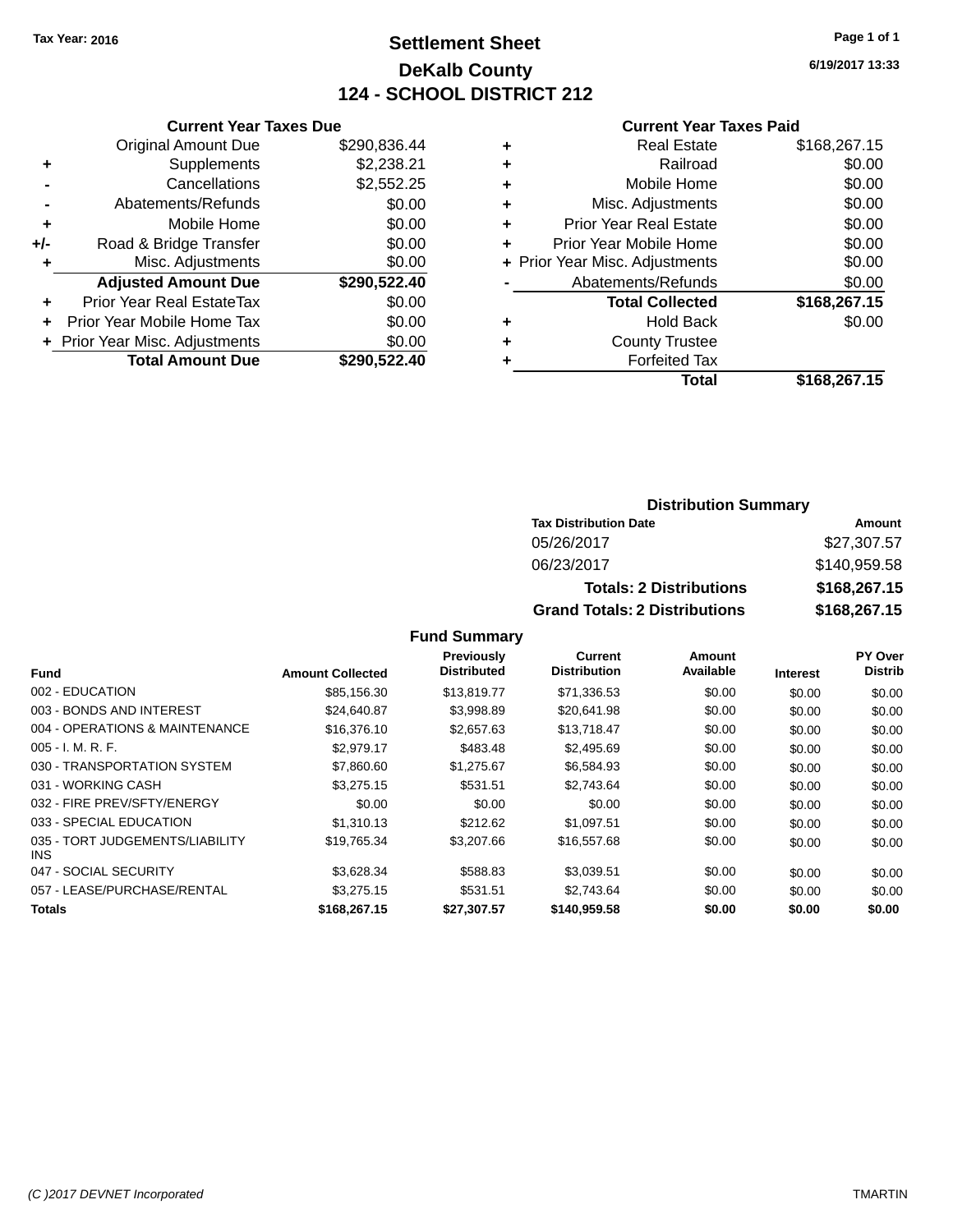# **Settlement Sheet Tax Year: 2016 Page 1 of 1 DeKalb County 125 - SCHOOL DISTRICT 220**

**6/19/2017 13:33**

### **Current Year Taxes Paid**

|     | <b>Current Year Taxes Due</b>  |            |
|-----|--------------------------------|------------|
|     | <b>Original Amount Due</b>     | \$3,880.30 |
| ٠   | Supplements                    | \$0.00     |
|     | Cancellations                  | \$0.00     |
|     | Abatements/Refunds             | \$0.00     |
| ٠   | Mobile Home                    | \$0.00     |
| +/- | Road & Bridge Transfer         | \$0.00     |
|     | Misc. Adjustments              | \$0.00     |
|     | <b>Adjusted Amount Due</b>     | \$3,880.30 |
| ٠   | Prior Year Real EstateTax      | \$0.00     |
| ÷   | Prior Year Mobile Home Tax     | \$0.00     |
|     | + Prior Year Misc. Adjustments | \$0.00     |
|     | <b>Total Amount Due</b>        | \$3.880.30 |

|   | <b>Real Estate</b>             | \$1,940.15 |
|---|--------------------------------|------------|
| ٠ | Railroad                       | \$0.00     |
| ٠ | Mobile Home                    | \$0.00     |
| ٠ | Misc. Adjustments              | \$0.00     |
| ٠ | <b>Prior Year Real Estate</b>  | \$0.00     |
| ٠ | Prior Year Mobile Home         | \$0.00     |
|   | + Prior Year Misc. Adjustments | \$0.00     |
|   | Abatements/Refunds             | \$0.00     |
|   | <b>Total Collected</b>         | \$1,940.15 |
| ٠ | Hold Back                      | \$0.00     |
| ٠ | <b>County Trustee</b>          |            |
| ٠ | <b>Forfeited Tax</b>           |            |
|   | Total                          | \$1,940.15 |
|   |                                |            |

| <b>Distribution Summary</b>          |            |
|--------------------------------------|------------|
| <b>Tax Distribution Date</b>         | Amount     |
| 06/23/2017                           | \$1,940.15 |
| <b>Totals: 1 Distributions</b>       | \$1,940.15 |
| <b>Grand Totals: 1 Distributions</b> | \$1,940.15 |

|                                         |                         | <b>Previously</b>  | Current             | Amount    |                 | PY Over        |
|-----------------------------------------|-------------------------|--------------------|---------------------|-----------|-----------------|----------------|
| <b>Fund</b>                             | <b>Amount Collected</b> | <b>Distributed</b> | <b>Distribution</b> | Available | <b>Interest</b> | <b>Distrib</b> |
| 002 - EDUCATION                         | \$1,254.58              | \$0.00             | \$1,254.58          | \$0.00    | \$0.00          | \$0.00         |
| 003 - BONDS AND INTEREST                | \$110.35                | \$0.00             | \$110.35            | \$0.00    | \$0.00          | \$0.00         |
| 004 - OPERATIONS & MAINTENANCE          | \$228.11                | \$0.00             | \$228.11            | \$0.00    | \$0.00          | \$0.00         |
| $005 - I. M. R. F.$                     | \$28.52                 | \$0.00             | \$28.52             | \$0.00    | \$0.00          | \$0.00         |
| 030 - TRANSPORTATION SYSTEM             | \$102.66                | \$0.00             | \$102.66            | \$0.00    | \$0.00          | \$0.00         |
| 031 - WORKING CASH                      | \$27.72                 | \$0.00             | \$27.72             | \$0.00    | \$0.00          | \$0.00         |
| 032 - FIRE PREV/SFTY/ENERGY             | \$11.41                 | \$0.00             | \$11.41             | \$0.00    | \$0.00          | \$0.00         |
| 033 - SPECIAL EDUCATION                 | \$11.41                 | \$0.00             | \$11.41             | \$0.00    | \$0.00          | \$0.00         |
| 035 - TORT JUDGEMENTS/LIABILITY<br>INS. | \$114.06                | \$0.00             | \$114.06            | \$0.00    | \$0.00          | \$0.00         |
| 047 - SOCIAL SECURITY                   | \$28.52                 | \$0.00             | \$28.52             | \$0.00    | \$0.00          | \$0.00         |
| 057 - LEASE/PURCHASE/RENTAL             | \$22.81                 | \$0.00             | \$22.81             | \$0.00    | \$0.00          | \$0.00         |
| Totals                                  | \$1,940.15              | \$0.00             | \$1,940.15          | \$0.00    | \$0.00          | \$0.00         |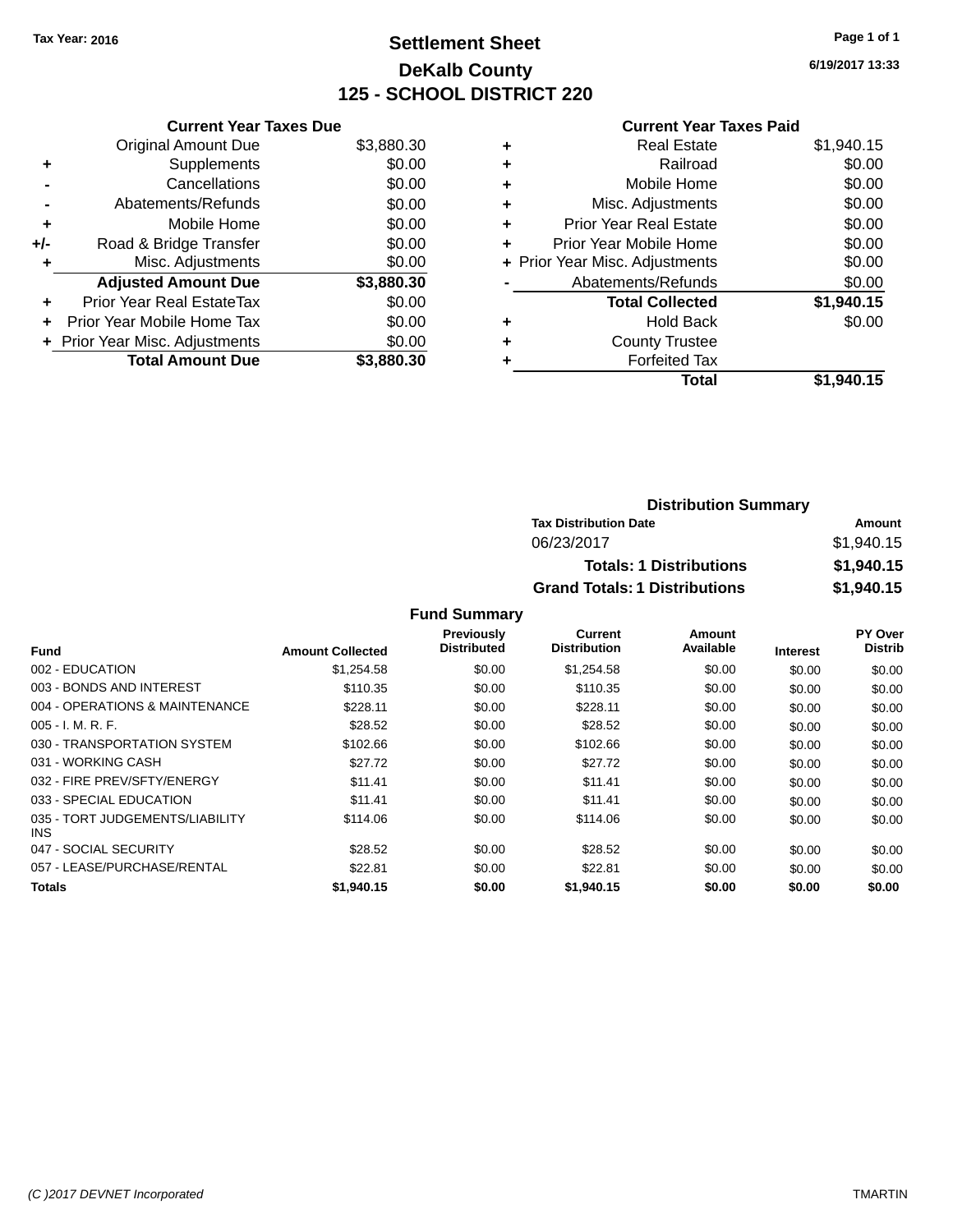# **Settlement Sheet Tax Year: 2016 Page 1 of 1 DeKalb County 126 - SCHOOL DISTRICT 269**

**6/19/2017 13:33**

#### **Current Year Taxes Paid**

| <b>Current Year Taxes Due</b>            |                         |  |  |  |  |
|------------------------------------------|-------------------------|--|--|--|--|
| <b>Original Amount Due</b>               | \$296,586.13            |  |  |  |  |
| Supplements                              | \$1,486.00              |  |  |  |  |
| Cancellations                            | \$1,728.83              |  |  |  |  |
| Abatements/Refunds                       | \$0.00                  |  |  |  |  |
| Mobile Home                              | \$0.00                  |  |  |  |  |
| Road & Bridge Transfer                   | \$0.00                  |  |  |  |  |
| Misc. Adjustments                        |                         |  |  |  |  |
| <b>Adjusted Amount Due</b>               | \$296,343.30            |  |  |  |  |
| Prior Year Real EstateTax                | \$0.00                  |  |  |  |  |
| Prior Year Mobile Home Tax               | \$0.00                  |  |  |  |  |
| \$0.00<br>+ Prior Year Misc. Adjustments |                         |  |  |  |  |
|                                          | \$296.343.30            |  |  |  |  |
|                                          | <b>Total Amount Due</b> |  |  |  |  |

|   | <b>Real Estate</b>             | \$167,703.36 |
|---|--------------------------------|--------------|
| ٠ | Railroad                       | \$0.00       |
| ٠ | Mobile Home                    | \$0.00       |
| ٠ | Misc. Adjustments              | \$0.00       |
| ٠ | <b>Prior Year Real Estate</b>  | \$0.00       |
| ٠ | Prior Year Mobile Home         | \$0.00       |
|   | + Prior Year Misc. Adjustments | \$0.00       |
|   | Abatements/Refunds             | \$0.00       |
|   | <b>Total Collected</b>         | \$167,703.36 |
| ٠ | Hold Back                      | \$0.00       |
|   | <b>County Trustee</b>          |              |
| ٠ | <b>Forfeited Tax</b>           |              |
|   | Total                          | \$167,703.36 |
|   |                                |              |

# **Distribution Summary Tax Distribution Date Amount** 05/26/2017 \$30,160.13 06/23/2017 \$137,543.23 **Totals: 2 Distributions \$167,703.36 Grand Totals: 2 Distributions \$167,703.36**

| <b>Fund</b>                             | <b>Amount Collected</b> | <b>Previously</b><br><b>Distributed</b> | Current<br><b>Distribution</b> | Amount<br>Available | <b>Interest</b> | <b>PY Over</b><br><b>Distrib</b> |
|-----------------------------------------|-------------------------|-----------------------------------------|--------------------------------|---------------------|-----------------|----------------------------------|
| 002 - EDUCATION                         | \$104,777,21            | \$18,843,36                             | \$85.933.85                    | \$0.00              | \$0.00          | \$0.00                           |
| 004 - OPERATIONS & MAINTENANCE          | \$27,441.63             | \$4,935.16                              | \$22,506.47                    | \$0.00              | \$0.00          | \$0.00                           |
| $005 - I. M. R. F.$                     | \$1.256.77              | \$226.02                                | \$1,030.75                     | \$0.00              | \$0.00          | \$0.00                           |
| 030 - TRANSPORTATION SYSTEM             | \$5,987.35              | \$1,076.78                              | \$4.910.57                     | \$0.00              | \$0.00          | \$0.00                           |
| 031 - WORKING CASH                      | \$2,494.75              | \$448.66                                | \$2.046.09                     | \$0.00              | \$0.00          | \$0.00                           |
| 033 - SPECIAL EDUCATION                 | \$997.83                | \$179.45                                | \$818.38                       | \$0.00              | \$0.00          | \$0.00                           |
| 035 - TORT JUDGEMENTS/LIABILITY<br>INS. | \$20,618.63             | \$3,708.10                              | \$16.910.53                    | \$0.00              | \$0.00          | \$0.00                           |
| 047 - SOCIAL SECURITY                   | \$4.129.19              | \$742.60                                | \$3.386.59                     | \$0.00              | \$0.00          | \$0.00                           |
| <b>Totals</b>                           | \$167,703.36            | \$30.160.13                             | \$137,543.23                   | \$0.00              | \$0.00          | \$0.00                           |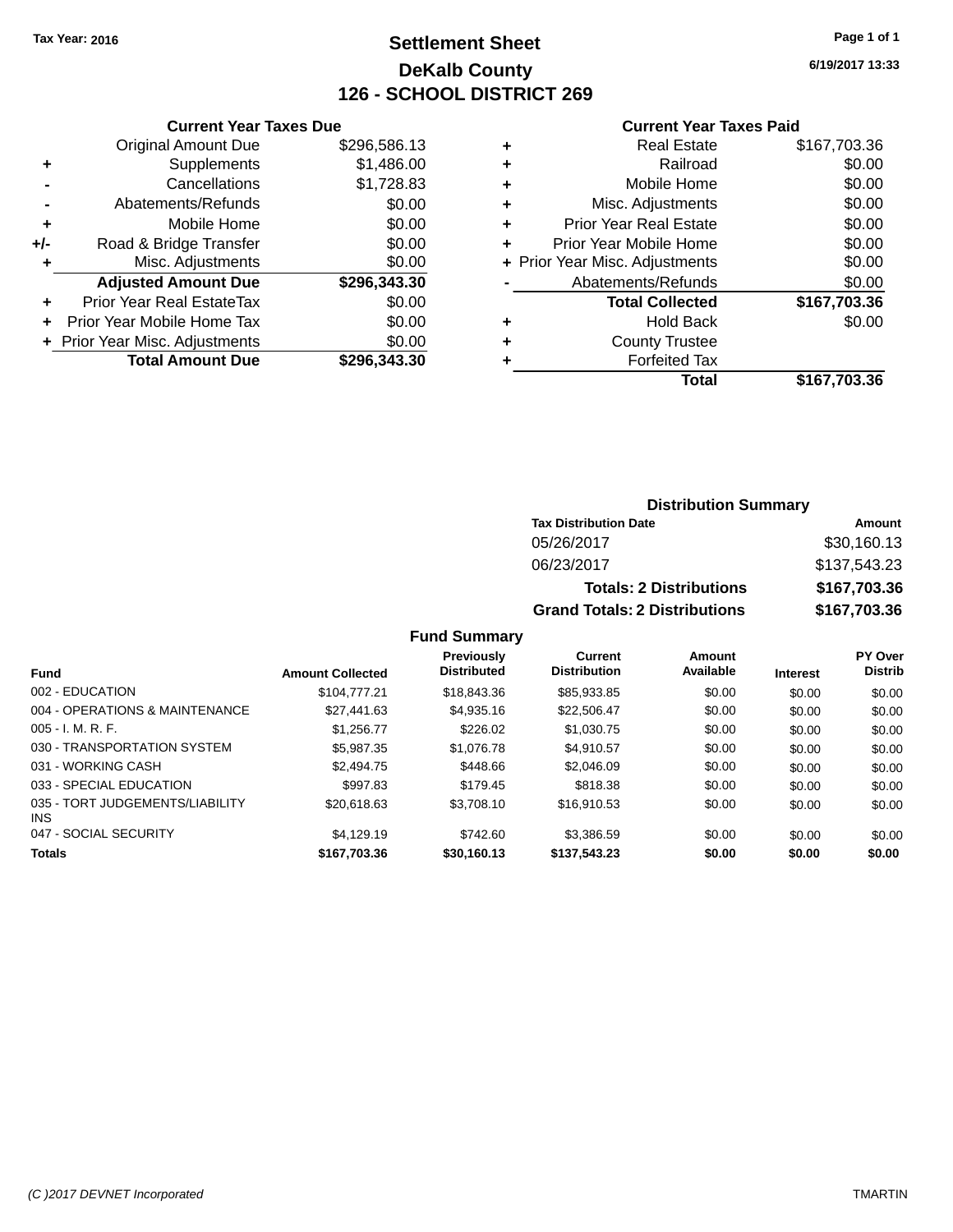# **Settlement Sheet Tax Year: 2016 Page 1 of 1 DeKalb County 127 - SCHOOL DISTRICT 271**

**6/19/2017 13:33**

#### **Current Year Taxes Paid**

|     | <b>Current Year Taxes Due</b>  |             |
|-----|--------------------------------|-------------|
|     | <b>Original Amount Due</b>     | \$69,541.85 |
| ٠   | Supplements                    | \$0.00      |
|     | Cancellations                  | \$0.00      |
|     | Abatements/Refunds             | \$0.00      |
| ٠   | Mobile Home                    | \$0.00      |
| +/- | Road & Bridge Transfer         | \$0.00      |
|     | Misc. Adjustments              | \$0.00      |
|     | <b>Adjusted Amount Due</b>     | \$69,541.85 |
| ٠   | Prior Year Real EstateTax      | \$0.00      |
|     | Prior Year Mobile Home Tax     | \$0.00      |
|     | + Prior Year Misc. Adjustments | \$0.00      |
|     | <b>Total Amount Due</b>        | \$69,541.85 |
|     |                                |             |

|   | <b>Real Estate</b>             | \$39,297.07 |
|---|--------------------------------|-------------|
| ٠ | Railroad                       | \$0.00      |
| ٠ | Mobile Home                    | \$0.00      |
| ٠ | Misc. Adjustments              | \$0.00      |
| ٠ | <b>Prior Year Real Estate</b>  | \$0.00      |
|   | Prior Year Mobile Home         | \$0.00      |
|   | + Prior Year Misc. Adjustments | \$0.00      |
|   | Abatements/Refunds             | \$0.00      |
|   | <b>Total Collected</b>         | \$39,297.07 |
| ٠ | Hold Back                      | \$0.00      |
|   | <b>County Trustee</b>          |             |
| ٠ | <b>Forfeited Tax</b>           |             |
|   | Total                          | \$39,297.07 |
|   |                                |             |

# **Distribution Summary Tax Distribution Date Amount** 05/26/2017 \$10,953.50 06/23/2017 \$28,343.57 **Totals: 2 Distributions \$39,297.07 Grand Totals: 2 Distributions \$39,297.07**

| <b>Fund</b>                             | <b>Amount Collected</b> | <b>Previously</b><br><b>Distributed</b> | <b>Current</b><br><b>Distribution</b> | Amount<br>Available | <b>Interest</b> | PY Over<br><b>Distrib</b> |
|-----------------------------------------|-------------------------|-----------------------------------------|---------------------------------------|---------------------|-----------------|---------------------------|
| 002 - EDUCATION                         | \$23.371.50             | \$6.514.47                              | \$16,857,03                           | \$0.00              |                 |                           |
|                                         |                         |                                         |                                       |                     | \$0.00          | \$0.00                    |
| 003 - BONDS AND INTEREST                | \$7,936.08              | \$2,212.07                              | \$5,724.01                            | \$0.00              | \$0.00          | \$0.00                    |
| 004 - OPERATIONS & MAINTENANCE          | \$3,519.92              | \$981.13                                | \$2,538.79                            | \$0.00              | \$0.00          | \$0.00                    |
| $005 - I. M. R. F.$                     | \$485.75                | \$135.40                                | \$350.35                              | \$0.00              | \$0.00          | \$0.00                    |
| 030 - TRANSPORTATION SYSTEM             | \$1.196.79              | \$333.59                                | \$863.20                              | \$0.00              | \$0.00          | \$0.00                    |
| 031 - WORKING CASH                      | \$294.77                | \$82.16                                 | \$212.61                              | \$0.00              | \$0.00          | \$0.00                    |
| 032 - FIRE PREV/SFTY/ENERGY             | \$84.53                 | \$23.56                                 | \$60.97                               | \$0.00              | \$0.00          | \$0.00                    |
| 033 - SPECIAL EDUCATION                 | \$168.98                | \$47.10                                 | \$121.88                              | \$0.00              | \$0.00          | \$0.00                    |
| 035 - TORT JUDGEMENTS/LIABILITY<br>INS. | \$1,548.82              | \$431.71                                | \$1,117.11                            | \$0.00              | \$0.00          | \$0.00                    |
| 047 - SOCIAL SECURITY                   | \$485.75                | \$135.40                                | \$350.35                              | \$0.00              | \$0.00          | \$0.00                    |
| 057 - LEASE/PURCHASE/RENTAL             | \$204.18                | \$56.91                                 | \$147.27                              | \$0.00              | \$0.00          | \$0.00                    |
| <b>Totals</b>                           | \$39.297.07             | \$10,953.50                             | \$28,343,57                           | \$0.00              | \$0.00          | \$0.00                    |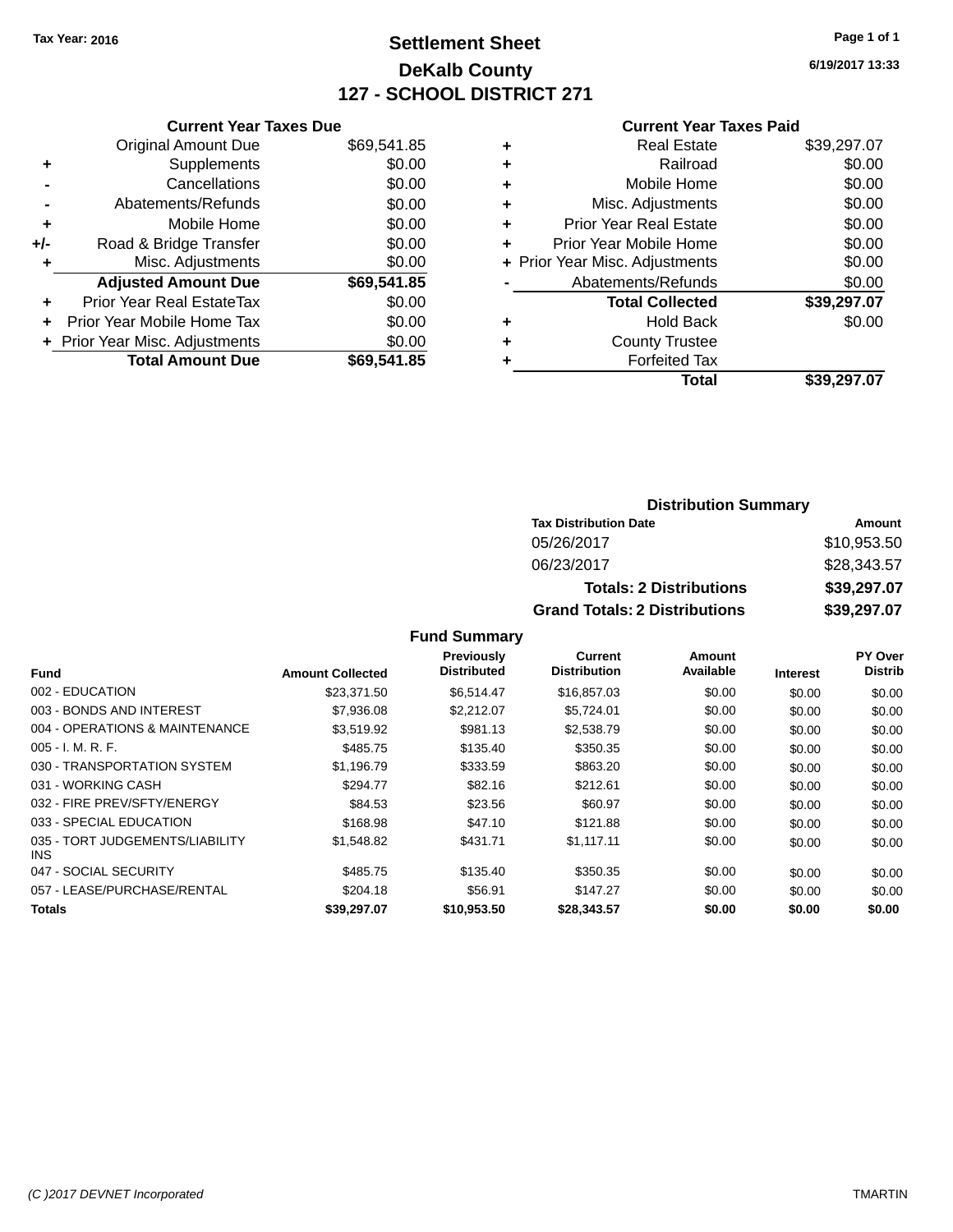# **Settlement Sheet Tax Year: 2016 Page 1 of 1 DeKalb County 128 - SCHOOL DISTRICT 300**

**6/19/2017 13:33**

### **Current Year Taxes Paid**

|     | <b>Current Year Taxes Due</b>  |            |
|-----|--------------------------------|------------|
|     | <b>Original Amount Due</b>     | \$9,614.22 |
| ÷   | Supplements                    | \$0.00     |
|     | Cancellations                  | \$0.00     |
|     | Abatements/Refunds             | \$0.00     |
| ٠   | Mobile Home                    | \$0.00     |
| +/- | Road & Bridge Transfer         | \$0.00     |
| ٠   | Misc. Adjustments              | \$0.00     |
|     | <b>Adjusted Amount Due</b>     | \$9,614.22 |
| ٠   | Prior Year Real EstateTax      | \$0.00     |
| ٠   | Prior Year Mobile Home Tax     | \$0.00     |
|     | + Prior Year Misc. Adjustments | \$0.00     |
|     | <b>Total Amount Due</b>        | \$9.614.22 |

| ٠ | <b>Real Estate</b>             | \$4,807.10 |
|---|--------------------------------|------------|
| ٠ | Railroad                       | \$0.00     |
| ٠ | Mobile Home                    | \$0.00     |
| ٠ | Misc. Adjustments              | \$0.00     |
| ٠ | <b>Prior Year Real Estate</b>  | \$0.00     |
| ÷ | Prior Year Mobile Home         | \$0.00     |
|   | + Prior Year Misc. Adjustments | \$0.00     |
|   | Abatements/Refunds             | \$0.00     |
|   | <b>Total Collected</b>         | \$4,807.10 |
| ٠ | <b>Hold Back</b>               | \$0.00     |
| ٠ | <b>County Trustee</b>          |            |
| ٠ | <b>Forfeited Tax</b>           |            |
|   | Total                          | \$4,807.10 |
|   |                                |            |

| <b>Distribution Summary</b>          |            |  |  |
|--------------------------------------|------------|--|--|
| <b>Tax Distribution Date</b>         | Amount     |  |  |
| 06/23/2017                           | \$4,807.10 |  |  |
| <b>Totals: 1 Distributions</b>       | \$4,807.10 |  |  |
| <b>Grand Totals: 1 Distributions</b> | \$4,807.10 |  |  |

|                                               |                         | <b>Previously</b>  | Current             | Amount    |                 | <b>PY Over</b> |
|-----------------------------------------------|-------------------------|--------------------|---------------------|-----------|-----------------|----------------|
| <b>Fund</b>                                   | <b>Amount Collected</b> | <b>Distributed</b> | <b>Distribution</b> | Available | <b>Interest</b> | <b>Distrib</b> |
| 002 - EDUCATION                               | \$2,588.87              | \$0.00             | \$2,588.87          | \$0.00    | \$0.00          | \$0.00         |
| 003 - BONDS AND INTEREST                      | \$705.03                | \$0.00             | \$705.03            | \$0.00    | \$0.00          | \$0.00         |
| 004 - OPERATIONS & MAINTENANCE                | \$485.43                | \$0.00             | \$485.43            | \$0.00    | \$0.00          | \$0.00         |
| $005 - I. M. R. F.$                           | \$106.14                | \$0.00             | \$106.14            | \$0.00    | \$0.00          | \$0.00         |
| 030 - TRANSPORTATION SYSTEM                   | \$212.27                | \$0.00             | \$212.27            | \$0.00    | \$0.00          | \$0.00         |
| 031 - WORKING CASH                            | \$32.36                 | \$0.00             | \$32.36             | \$0.00    | \$0.00          | \$0.00         |
| 033 - SPECIAL EDUCATION                       | \$517.79                | \$0.00             | \$517.79            | \$0.00    | \$0.00          | \$0.00         |
| 035 - TORT JUDGEMENTS/LIABILITY<br><b>INS</b> | \$53.07                 | \$0.00             | \$53.07             | \$0.00    | \$0.00          | \$0.00         |
| 047 - SOCIAL SECURITY                         | \$106.14                | \$0.00             | \$106.14            | \$0.00    | \$0.00          | \$0.00         |
| <b>Totals</b>                                 | \$4,807.10              | \$0.00             | \$4,807.10          | \$0.00    | \$0.00          | \$0.00         |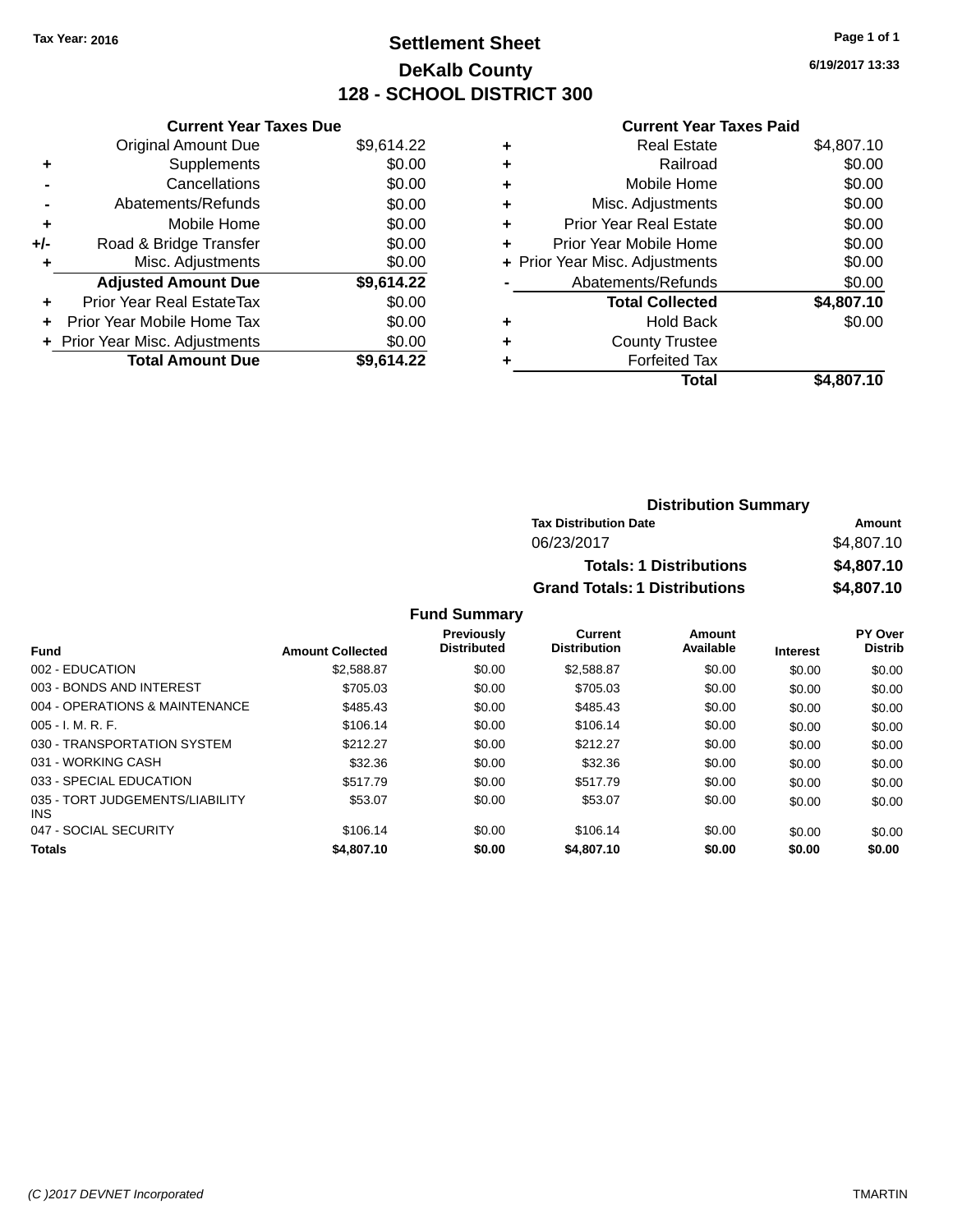# **Settlement Sheet Tax Year: 2016 Page 1 of 1 DeKalb County 129 - SCHOOL DISTRICT 301**

**6/19/2017 13:33**

### **Current Year Taxes Paid**

|     | <b>Current Year Taxes Due</b>    |             |  |  |  |
|-----|----------------------------------|-------------|--|--|--|
|     | <b>Original Amount Due</b>       | \$11,877.36 |  |  |  |
| ٠   | Supplements                      | \$0.00      |  |  |  |
|     | Cancellations                    | \$0.00      |  |  |  |
|     | Abatements/Refunds               | \$0.00      |  |  |  |
| ٠   | Mobile Home                      | \$0.00      |  |  |  |
| +/- | \$0.00<br>Road & Bridge Transfer |             |  |  |  |
| ٠   | \$0.00<br>Misc. Adjustments      |             |  |  |  |
|     | <b>Adjusted Amount Due</b>       | \$11,877.36 |  |  |  |
| ÷   | Prior Year Real EstateTax        | \$0.00      |  |  |  |
|     | Prior Year Mobile Home Tax       | \$0.00      |  |  |  |
|     | + Prior Year Misc. Adjustments   | \$0.00      |  |  |  |
|     | <b>Total Amount Due</b>          | \$11,877.36 |  |  |  |

|   | <b>Real Estate</b>             | \$7,750.51 |
|---|--------------------------------|------------|
| ٠ | Railroad                       | \$0.00     |
| ٠ | Mobile Home                    | \$0.00     |
| ٠ | Misc. Adjustments              | \$0.00     |
| ٠ | <b>Prior Year Real Estate</b>  | \$0.00     |
| ٠ | Prior Year Mobile Home         | \$0.00     |
|   | + Prior Year Misc. Adjustments | \$0.00     |
|   | Abatements/Refunds             | \$0.00     |
|   | <b>Total Collected</b>         | \$7,750.51 |
| ٠ | <b>Hold Back</b>               | \$0.00     |
|   | <b>County Trustee</b>          |            |
| ٠ | <b>Forfeited Tax</b>           |            |
|   | Total                          | \$7,750.51 |
|   |                                |            |

| <b>Distribution Summary</b>          |            |  |  |  |  |
|--------------------------------------|------------|--|--|--|--|
| <b>Tax Distribution Date</b>         | Amount     |  |  |  |  |
| 06/23/2017                           | \$7,750.51 |  |  |  |  |
| <b>Totals: 1 Distributions</b>       | \$7,750.51 |  |  |  |  |
| <b>Grand Totals: 1 Distributions</b> | \$7,750.51 |  |  |  |  |

| <b>Fund</b>                                         | <b>Amount Collected</b> | <b>Previously</b><br><b>Distributed</b> | Current<br><b>Distribution</b> | Amount<br>Available | <b>Interest</b> | PY Over<br><b>Distrib</b> |
|-----------------------------------------------------|-------------------------|-----------------------------------------|--------------------------------|---------------------|-----------------|---------------------------|
|                                                     |                         |                                         |                                |                     |                 |                           |
| 002 - EDUCATION                                     | \$4,073,73              | \$0.00                                  | \$4,073.73                     | \$0.00              | \$0.00          | \$0.00                    |
| 003 - BONDS AND INTEREST                            | \$1.503.99              | \$0.00                                  | \$1,503.99                     | \$0.00              | \$0.00          | \$0.00                    |
| 004 - OPERATIONS & MAINTENANCE                      | \$763.60                | \$0.00                                  | \$763.60                       | \$0.00              | \$0.00          | \$0.00                    |
| $005 - I. M. R. F.$                                 | \$133.84                | \$0.00                                  | \$133.84                       | \$0.00              | \$0.00          | \$0.00                    |
| 030 - TRANSPORTATION SYSTEM                         | \$267.66                | \$0.00                                  | \$267.66                       | \$0.00              | \$0.00          | \$0.00                    |
| 031 - WORKING CASH                                  | \$31.51                 | \$0.00                                  | \$31.51                        | \$0.00              | \$0.00          | \$0.00                    |
| 033 - SPECIAL EDUCATION                             | \$755.74                | \$0.00                                  | \$755.74                       | \$0.00              | \$0.00          | \$0.00                    |
| 035 - TORT JUDGMENTS, LIABILITY<br><b>INSURANCE</b> | \$94.48                 | \$0.00                                  | \$94.48                        | \$0.00              | \$0.00          | \$0.00                    |
| 047 - SOCIAL SECURITY                               | \$125.96                | \$0.00                                  | \$125.96                       | \$0.00              | \$0.00          | \$0.00                    |
| <b>Totals</b>                                       | \$7,750.51              | \$0.00                                  | \$7,750.51                     | \$0.00              | \$0.00          | \$0.00                    |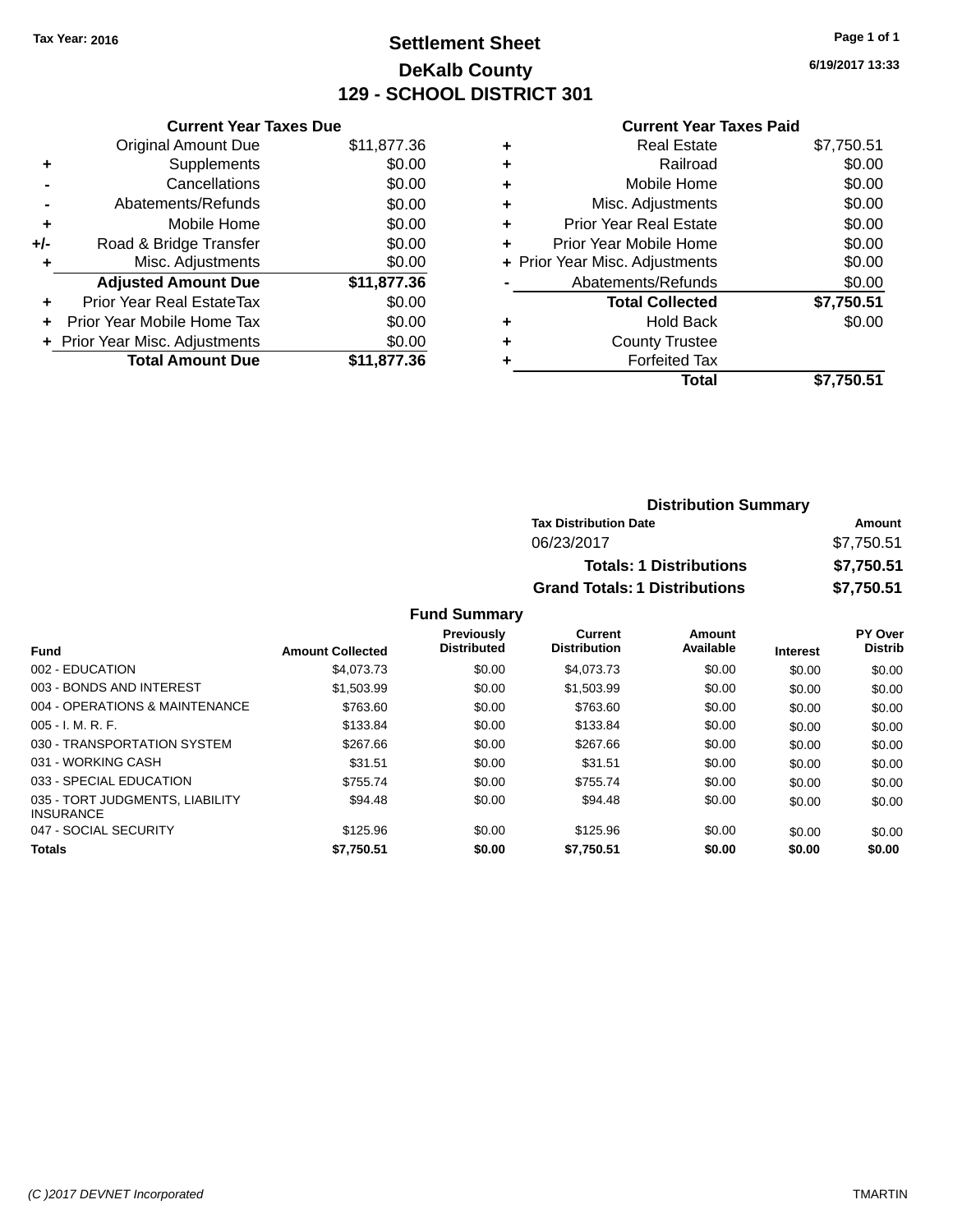# **Settlement Sheet Tax Year: 2016 Page 1 of 1 DeKalb County 130 - SCHOOL DISTRICT 302**

**6/19/2017 13:33**

#### **Current Year Taxes Paid**

|       | <b>Current Year Taxes Due</b>    |                |  |  |  |
|-------|----------------------------------|----------------|--|--|--|
|       | <b>Original Amount Due</b>       | \$1,952,294.70 |  |  |  |
| ٠     | Supplements                      | \$17,729.77    |  |  |  |
|       | Cancellations                    | \$19,623.23    |  |  |  |
|       | Abatements/Refunds               | \$0.00         |  |  |  |
| ٠     | Mobile Home                      | \$0.00         |  |  |  |
| $+/-$ | \$0.00<br>Road & Bridge Transfer |                |  |  |  |
|       | Misc. Adjustments<br>\$0.00      |                |  |  |  |
|       | <b>Adjusted Amount Due</b>       | \$1,950,401.24 |  |  |  |
| ÷     | <b>Prior Year Real EstateTax</b> | \$0.00         |  |  |  |
|       | Prior Year Mobile Home Tax       | \$0.00         |  |  |  |
|       | + Prior Year Misc. Adjustments   | \$385.45       |  |  |  |
|       | <b>Total Amount Due</b>          | \$1,950,786.69 |  |  |  |
|       |                                  |                |  |  |  |

| ٠ | <b>Real Estate</b>             | \$1,031,906.98 |
|---|--------------------------------|----------------|
| ٠ | Railroad                       | \$32,472.42    |
| ٠ | Mobile Home                    | \$0.00         |
| ٠ | Misc. Adjustments              | \$0.00         |
| ٠ | <b>Prior Year Real Estate</b>  | \$0.00         |
| ٠ | Prior Year Mobile Home         | \$0.00         |
|   | + Prior Year Misc. Adjustments | \$385.45       |
|   | Abatements/Refunds             | \$0.00         |
|   | <b>Total Collected</b>         | \$1,064,764.85 |
| ٠ | Hold Back                      | \$0.00         |
| ٠ | <b>County Trustee</b>          |                |
| ٠ | <b>Forfeited Tax</b>           |                |
|   | Total                          | \$1,064,764.85 |
|   |                                |                |

# **Distribution Summary Tax Distribution Date Amount** 05/26/2017 \$167,696.57 06/23/2017 \$897,068.28 **Totals: 2 Distributions \$1,064,764.85 Grand Totals: 2 Distributions \$1,064,764.85**

### **Fund Summary**

| <b>Fund</b>                    | <b>Amount Collected</b> | <b>Previously</b><br><b>Distributed</b> | Current<br><b>Distribution</b> | Amount<br>Available | <b>Interest</b> | <b>PY Over</b><br><b>Distrib</b> |
|--------------------------------|-------------------------|-----------------------------------------|--------------------------------|---------------------|-----------------|----------------------------------|
|                                |                         |                                         |                                |                     |                 |                                  |
| 002 - EDUCATION                | \$590,970.06            | \$93,075.63                             | \$497,894.43                   | \$0.00              | \$0.00          | \$0.00                           |
| 003 - BONDS AND INTEREST       | \$214,817.36            | \$33,832.95                             | \$180,984.41                   | \$0.00              | \$0.00          | \$0.00                           |
| 004 - OPERATIONS & MAINTENANCE | \$109,595.18            | \$17,260.84                             | \$92,334.34                    | \$0.00              | \$0.00          | \$0.00                           |
| $005 - I. M. R. F.$            | \$14,670.33             | \$2,310.52                              | \$12,359.81                    | \$0.00              | \$0.00          | \$0.00                           |
| 030 - TRANSPORTATION SYSTEM    | \$29,356.64             | \$4,623.56                              | \$24,733.08                    | \$0.00              | \$0.00          | \$0.00                           |
| 031 - WORKING CASH             | \$1,950.65              | \$307.22                                | \$1.643.43                     | \$0.00              | \$0.00          | \$0.00                           |
| 033 - SPECIAL EDUCATION        | \$84,419.88             | \$13,295.82                             | \$71.124.06                    | \$0.00              | \$0.00          | \$0.00                           |
| 047 - SOCIAL SECURITY          | \$18,984.75             | \$2,990.03                              | \$15.994.72                    | \$0.00              | \$0.00          | \$0.00                           |
| <b>Totals</b>                  | \$1,064,764.85          | \$167,696.57                            | \$897,068.28                   | \$0.00              | \$0.00          | \$0.00                           |

### **Miscellaneous Adjustment Detail**

# **Year** Source **Account Type Account Adjustment Description**

**Totals \$385.45 2 entries**

2015 RE - Real Estate Back Tax Collected \$141.80 OBERHELMAN REDEMPTION 09-25-451-001 by TBA 2015 RE - Real Estate Back Tax Collected \$243.65 OBERHELMAN REDEMPTION 09-25-478-001 by TBA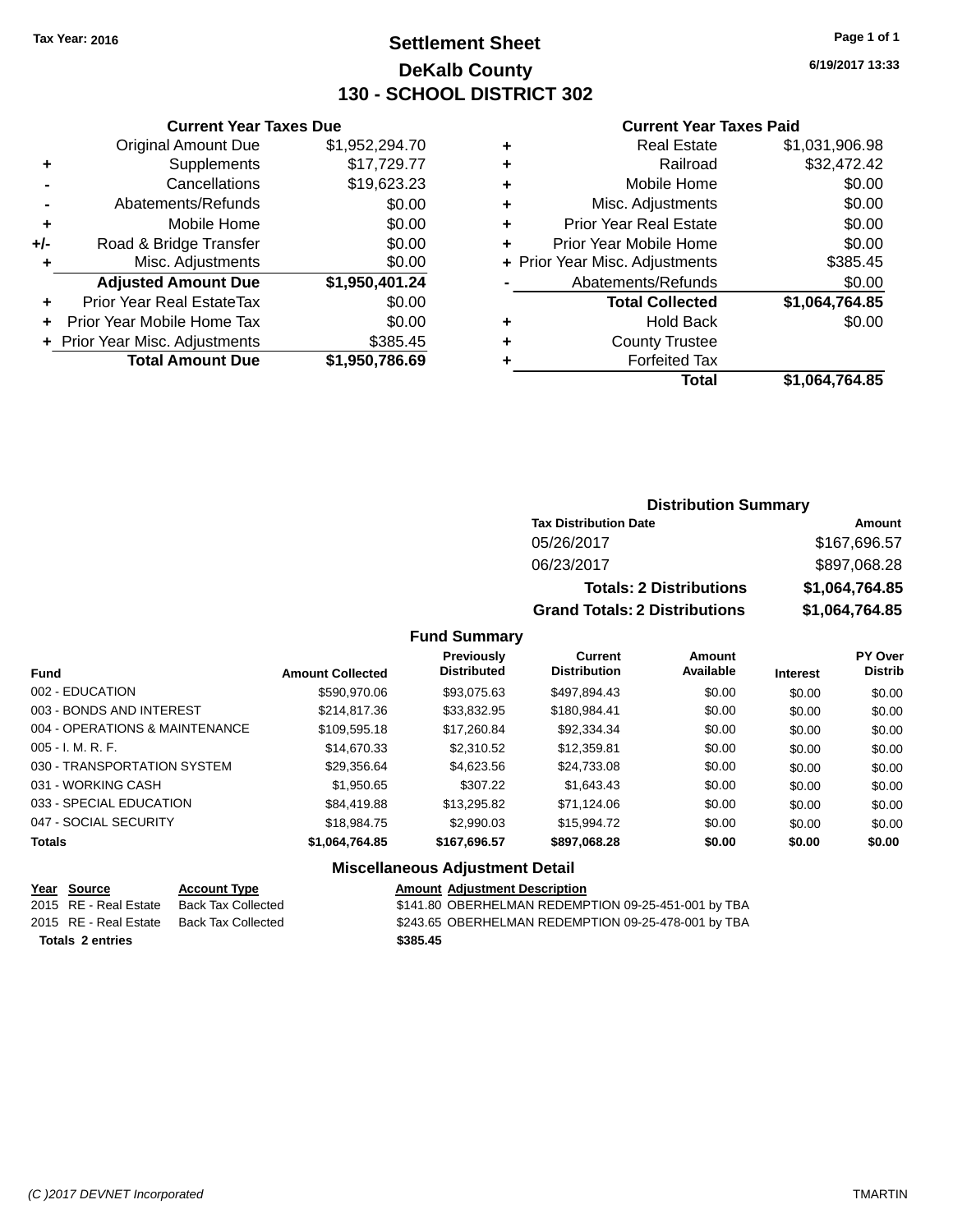# **Settlement Sheet Tax Year: 2016 Page 1 of 1 DeKalb County 131 - SCHOOL DISTRICT 424**

**6/19/2017 13:33**

#### **Current Year Taxes Paid**

|     | <b>Current Year Taxes Due</b>   |                 |  |  |
|-----|---------------------------------|-----------------|--|--|
|     | <b>Original Amount Due</b>      | \$10,899,042.26 |  |  |
| ÷   | Supplements                     | \$54,891.74     |  |  |
|     | Cancellations                   | \$59,783.14     |  |  |
|     | Abatements/Refunds              | \$3.64          |  |  |
| ٠   | Mobile Home                     | \$0.00          |  |  |
| +/- | Road & Bridge Transfer          | \$0.00          |  |  |
| ٠   | Misc. Adjustments<br>\$1,228.06 |                 |  |  |
|     | <b>Adjusted Amount Due</b>      | \$10,895,375.28 |  |  |
|     | Prior Year Real EstateTax       | (\$286.68)      |  |  |
| ÷   | Prior Year Mobile Home Tax      | \$0.00          |  |  |
|     | + Prior Year Misc. Adjustments  | \$4,521.22      |  |  |
|     | <b>Total Amount Due</b>         | \$10,899,609.82 |  |  |
|     |                                 |                 |  |  |

|   | <b>Real Estate</b>             | \$5,840,067.84 |
|---|--------------------------------|----------------|
| ٠ | Railroad                       | \$111,618.91   |
| ٠ | Mobile Home                    | \$0.00         |
| ٠ | Misc. Adjustments              | \$1,228.06     |
| ٠ | <b>Prior Year Real Estate</b>  | (\$286.68)     |
| ÷ | Prior Year Mobile Home         | \$0.00         |
|   | + Prior Year Misc. Adjustments | \$4,521.22     |
|   | Abatements/Refunds             | \$3.64         |
|   | <b>Total Collected</b>         | \$5,957,145.71 |
| ٠ | <b>Hold Back</b>               | \$0.00         |
| ٠ | <b>County Trustee</b>          |                |
| ٠ | <b>Forfeited Tax</b>           |                |
|   | <b>Total</b>                   | \$5,957,145.71 |
|   |                                |                |

### **Distribution Summary Tax Distribution Date Amount** 05/26/2017 \$987,030.65

| 06/23/2017                           | \$4,970,115.06 |
|--------------------------------------|----------------|
| <b>Totals: 2 Distributions</b>       | \$5,957,145.71 |
| <b>Grand Totals: 2 Distributions</b> | \$5,957,145,71 |

## **Fund Summary**

| <b>Fund</b>                                   | <b>Amount Collected</b> | Previously<br><b>Distributed</b> | <b>Current</b><br><b>Distribution</b> | Amount<br>Available | <b>Interest</b> | PY Over<br><b>Distrib</b> |
|-----------------------------------------------|-------------------------|----------------------------------|---------------------------------------|---------------------|-----------------|---------------------------|
| 002 - EDUCATION                               | \$3,272,021.82          | \$542.136.41                     | \$2,729,885.41                        | \$0.00              | \$0.00          | \$0.00                    |
| 003 - BONDS AND INTEREST                      | \$1,313,860.41          | \$217.691.59                     | \$1,096,168.82                        | \$0.00              | \$0.00          | \$0.00                    |
| 004 - OPERATIONS & MAINTENANCE                | \$659,485.82            | \$109,269.23                     | \$550,216.59                          | \$0.00              | \$0.00          | \$0.00                    |
| $005 - I. M. R. F.$                           | \$125,570.69            | \$20,805.63                      | \$104,765.06                          | \$0.00              | \$0.00          | \$0.00                    |
| 030 - TRANSPORTATION SYSTEM                   | \$208,404.79            | \$34.530.28                      | \$173,874.51                          | \$0.00              | \$0.00          | \$0.00                    |
| 031 - WORKING CASH                            | \$12,670.85             | \$2,099.42                       | \$10,571.43                           | \$0.00              | \$0.00          | \$0.00                    |
| 032 - FIRE PREV/SFTY/ENERGY                   | \$23.751.14             | \$3.935.30                       | \$19,815.84                           | \$0.00              | \$0.00          | \$0.00                    |
| 033 - SPECIAL EDUCATION                       | \$46,435.96             | \$7.693.91                       | \$38,742.05                           | \$0.00              | \$0.00          | \$0.00                    |
| 035 - TORT JUDGEMENTS/LIABILITY<br><b>INS</b> | \$113,960,20            | \$18,881.90                      | \$95,078.30                           | \$0.00              | \$0.00          | \$0.00                    |
| 047 - SOCIAL SECURITY                         | \$157,763.08            | \$26,139.53                      | \$131,623.55                          | \$0.00              | \$0.00          | \$0.00                    |
| 057 - LEASE/PURCHASE/RENTAL                   | \$23,220.95             | \$3,847.45                       | \$19,373.50                           | \$0.00              | \$0.00          | \$0.00                    |
| <b>Totals</b>                                 | \$5,957,145.71          | \$987,030.65                     | \$4,970,115.06                        | \$0.00              | \$0.00          | \$0.00                    |

### **Miscellaneous Adjustment Detail**

| Year Source             | <b>Account Type</b> |            | <b>Amount Adjustment Description</b>                                |
|-------------------------|---------------------|------------|---------------------------------------------------------------------|
| 2015 RE - Real Estate   | Back Tax Collected  |            | \$202.95 CAPES REDEMPTION 02-29-200-001 by TBA                      |
| 2015 RE - Real Estate   | Back Tax Collected  |            | \$4,195.96 PAN PACIFIC HOLDINGS LLC REDEMPTION 06-33-154-011 by TBA |
| 2015 RE - Real Estate   | Back Tax Collected  |            | \$122.31 TRUSTEE SALE 02-22-100-004 by TBA                          |
| 2016 RE - Real Estate   | Back Tax Collected  |            | \$1,228.06 MILINAC REDEMPTION 06-05-209-010 by TBA                  |
| <b>Totals 4 entries</b> |                     | \$5,749.28 |                                                                     |
|                         |                     |            |                                                                     |
|                         |                     |            |                                                                     |

### **Abatement Detail**

| Year Source                        | <b>Account Type</b> | <b>Amount Adjust</b> |
|------------------------------------|---------------------|----------------------|
| 2016 RE - Real Estate RE Abatement |                     | \$3.64 PTAB          |
| <b>Totals 1 entries</b>            |                     | \$3.64               |

**<u>Exament Description</u>** INTEREST REFUND 02-24-452-014 by TBA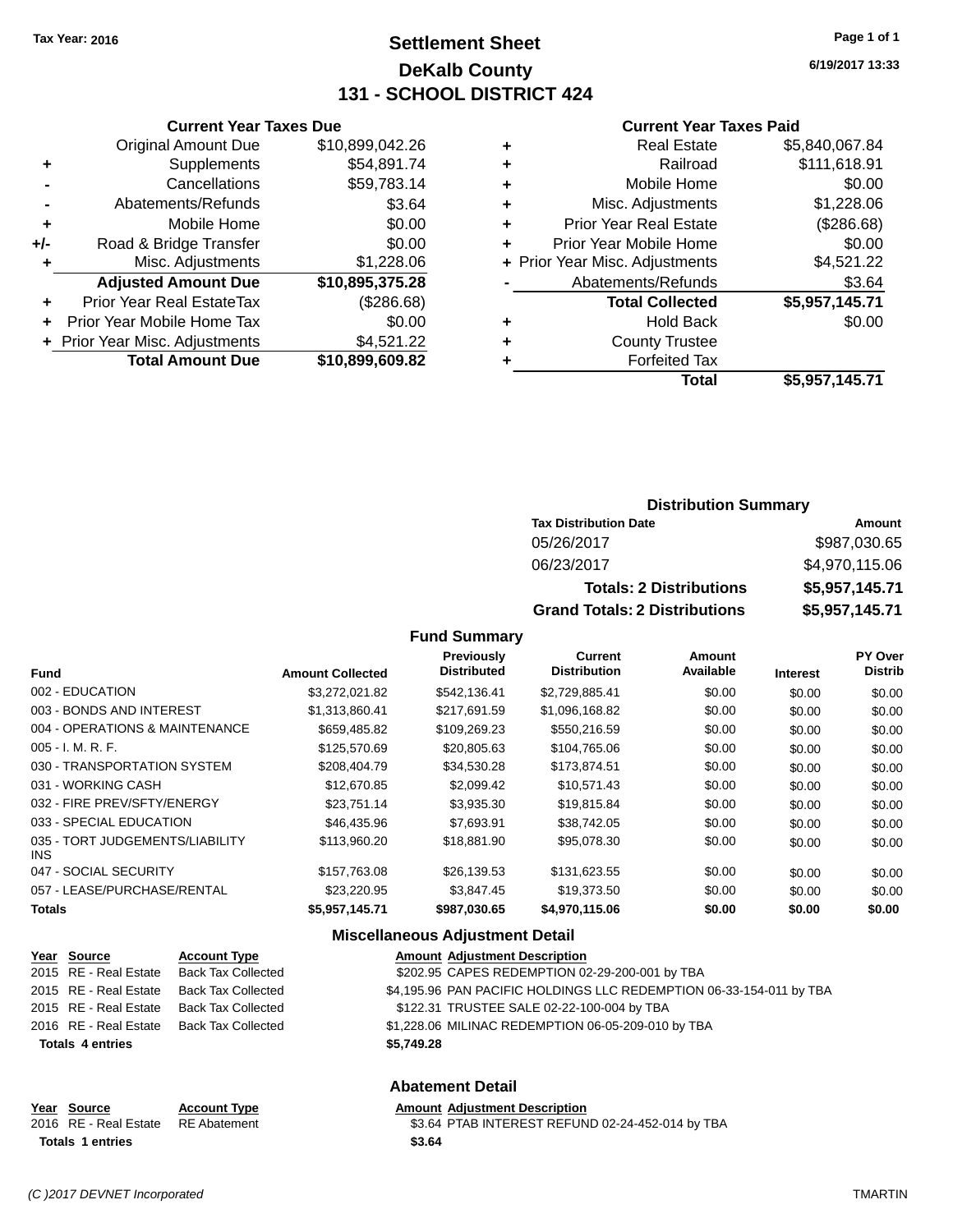**Current Year Taxes Due**

# **Settlement Sheet Tax Year: 2016 Page 1 of 1 DeKalb County 132 - SCHOOL DISTRICT 425**

**6/19/2017 13:33**

#### **Current Year Taxes Paid**

|     |                                  |                |   | Total                          | \$4,564,206.85 |
|-----|----------------------------------|----------------|---|--------------------------------|----------------|
|     | <b>Total Amount Due</b>          | \$8,001,200.12 |   | <b>Forfeited Tax</b>           |                |
|     | + Prior Year Misc. Adjustments   | \$2,710.40     | ٠ | <b>County Trustee</b>          |                |
|     | Prior Year Mobile Home Tax       | \$0.00         | ٠ | <b>Hold Back</b>               | \$0.00         |
| ÷.  | <b>Prior Year Real EstateTax</b> | (\$5,271.88)   |   | <b>Total Collected</b>         | \$4,564,206.85 |
|     | <b>Adjusted Amount Due</b>       | \$8,003,761.60 |   | Abatements/Refunds             | \$0.00         |
|     | Misc. Adjustments                | \$587.49       |   | + Prior Year Misc. Adjustments | \$2,710.40     |
| +/- | Road & Bridge Transfer           | \$0.00         | ٠ | Prior Year Mobile Home         | \$0.00         |
| ٠   | Mobile Home                      | \$0.00         | ٠ | <b>Prior Year Real Estate</b>  | (\$5,271.88)   |
|     | Abatements/Refunds               | \$0.00         | ٠ | Misc. Adjustments              | \$587.49       |
|     | Cancellations                    | \$38,756.97    | ٠ | Mobile Home                    | \$0.00         |
| ٠   | <b>Supplements</b>               | \$34,947.18    | ٠ | Railroad                       | \$107,962.99   |
|     | <b>Original Amount Due</b>       | \$8,006,983.90 | ٠ | <b>Real Estate</b>             | \$4,458,217.85 |
|     |                                  |                |   |                                |                |

### **Distribution Summary Tax Distribution Date Amount**

| 06/23/2017                           | \$3,962,033.83 |
|--------------------------------------|----------------|
| <b>Totals: 2 Distributions</b>       | \$4,564,206.85 |
| <b>Grand Totals: 2 Distributions</b> | \$4,564,206.85 |

#### **Fund Summary**

| Fund                                    | <b>Amount Collected</b> | Previously<br><b>Distributed</b> | Current<br><b>Distribution</b> | Amount<br>Available | <b>Interest</b> | PY Over<br><b>Distrib</b> |
|-----------------------------------------|-------------------------|----------------------------------|--------------------------------|---------------------|-----------------|---------------------------|
| 002 - EDUCATION                         | \$3,003,608.68          | \$396,277.40                     | \$2,607,331.28                 | \$0.00              | \$0.00          | \$0.00                    |
| 003 - BONDS AND INTEREST                | \$289,005.58            | \$38,129.60                      | \$250,875.98                   | \$0.00              | \$0.00          | \$0.00                    |
| 004 - OPERATIONS & MAINTENANCE          | \$401,481.34            | \$52,968.96                      | \$348,512.38                   | \$0.00              | \$0.00          | \$0.00                    |
| $005 - I. M. R. F.$                     | \$52,652.70             | \$6,946.67                       | \$45,706.03                    | \$0.00              | \$0.00          | \$0.00                    |
| 030 - TRANSPORTATION SYSTEM             | \$210,587.94            | \$27,783.66                      | \$182,804.28                   | \$0.00              | \$0.00          | \$0.00                    |
| 031 - WORKING CASH                      | \$2,464.68              | \$325.18                         | \$2,139.50                     | \$0.00              | \$0.00          | \$0.00                    |
| 032 - FIRE PREV/SFTY/ENERGY             | \$33,464.75             | \$4,415.13                       | \$29.049.62                    | \$0.00              | \$0.00          | \$0.00                    |
| 033 - SPECIAL EDUCATION                 | \$398,532.83            | \$52,579.93                      | \$345,952.90                   | \$0.00              | \$0.00          | \$0.00                    |
| 035 - TORT JUDGEMENTS/LIABILITY<br>INS. | \$68,887.58             | \$9,088.60                       | \$59,798.98                    | \$0.00              | \$0.00          | \$0.00                    |
| 047 - SOCIAL SECURITY                   | \$75,779.51             | \$9,997.87                       | \$65,781.64                    | \$0.00              | \$0.00          | \$0.00                    |
| 057 - LEASE/PURCHASE/RENTAL             | \$24,601.08             | \$3,245.72                       | \$21,355.36                    | \$0.00              | \$0.00          | \$0.00                    |
| 109 - PRIOR YEAR ADJUSTMENT             | \$3,140.18              | \$414.30                         | \$2,725.88                     | \$0.00              | \$0.00          | \$0.00                    |
| <b>Totals</b>                           | \$4,564,206.85          | \$602,173.02                     | \$3,962,033.83                 | \$0.00              | \$0.00          | \$0.00                    |

### **Miscellaneous Adjustment Detail**

| Year Source             | <b>Account Type</b>       | <b>Amount Adjustment Description</b>                 |
|-------------------------|---------------------------|------------------------------------------------------|
| 2015 RE - Real Estate   | <b>Back Tax Collected</b> | \$1,693.80 ROBINSON REDEMPTION 14-15-155-002 by TBA  |
| 2015 RE - Real Estate   | <b>Back Tax Collected</b> | \$435.78 BOGLE REDEMPTION 14-16-233-001 by TBA       |
| 2015 RE - Real Estate   | <b>Back Tax Collected</b> | \$580.82 CASTLE BANK REDEMPTION 13-15-401-006 by TBA |
| 2016 RE - Real Estate   | Paymt In Lieu of Tax      | \$587.49 HOUSING AUTHORITY SEQUOYA APARTMENTS by TBA |
| <b>Totals 4 entries</b> |                           | \$3,297.89                                           |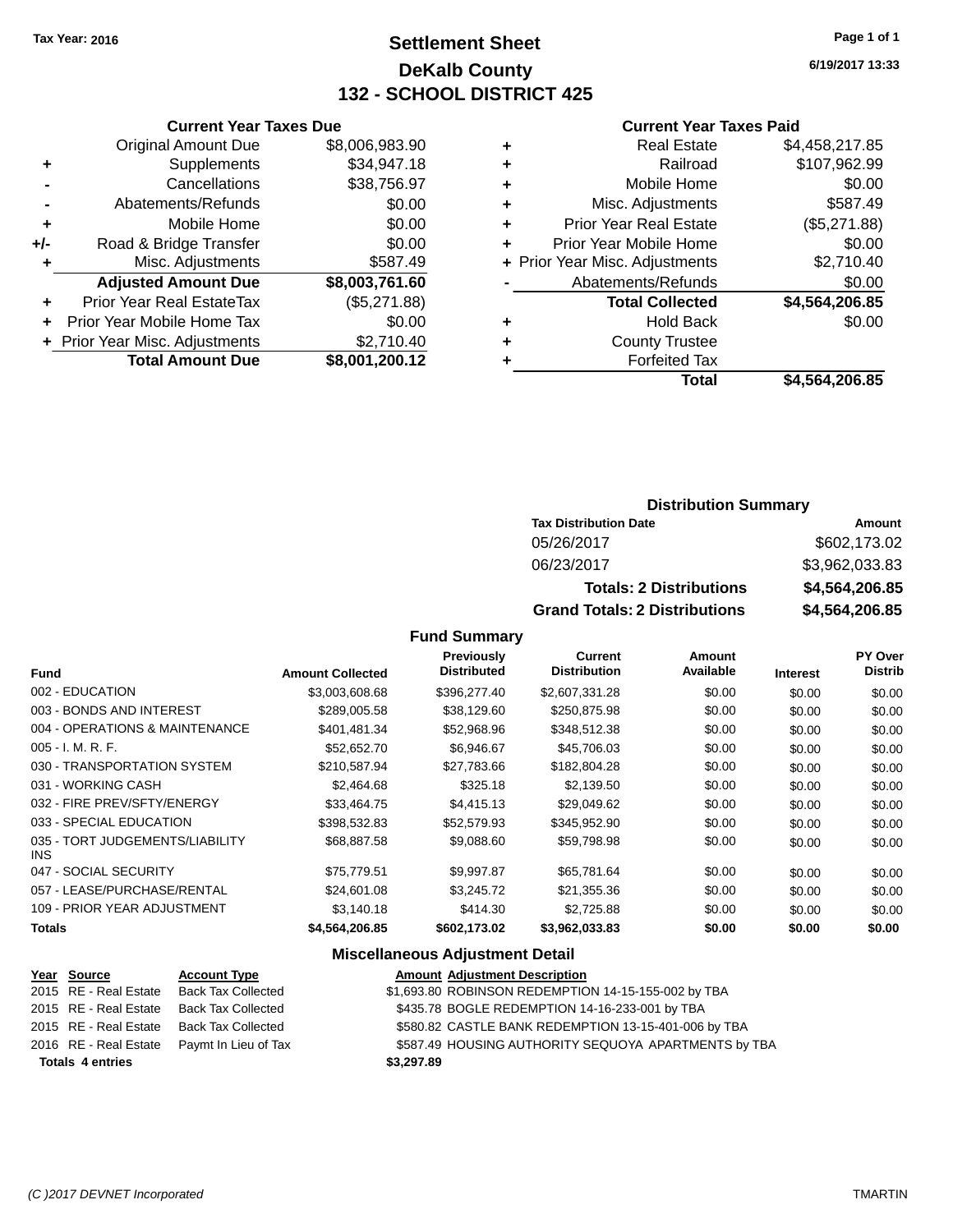# **Settlement Sheet Tax Year: 2016 Page 1 of 1 DeKalb County 133 - SCHOOL DISTRICT 426**

**6/19/2017 13:33**

#### **Current Year Taxes Paid**

|       | <b>Current Year Taxes Due</b>  |                |
|-------|--------------------------------|----------------|
|       | <b>Original Amount Due</b>     | \$3,928,243.32 |
| ٠     | Supplements                    | \$25,533.91    |
|       | Cancellations                  | \$34,016.67    |
|       | Abatements/Refunds             | \$0.00         |
| ٠     | Mobile Home                    | \$0.00         |
| $+/-$ | Road & Bridge Transfer         | \$0.00         |
| ٠     | Misc. Adjustments              | \$0.00         |
|       | <b>Adjusted Amount Due</b>     | \$3,919,760.56 |
| ٠     | Prior Year Real EstateTax      | \$0.00         |
|       | Prior Year Mobile Home Tax     | \$0.00         |
|       | + Prior Year Misc. Adjustments | \$203.72       |
|       | <b>Total Amount Due</b>        | \$3,919,964.28 |
|       |                                |                |

|   | <b>Real Estate</b>             | \$2,114,035.51 |
|---|--------------------------------|----------------|
| ٠ | Railroad                       | \$34,786.05    |
| ٠ | Mobile Home                    | \$0.00         |
| ٠ | Misc. Adjustments              | \$0.00         |
| ٠ | <b>Prior Year Real Estate</b>  | \$0.00         |
| ٠ | Prior Year Mobile Home         | \$0.00         |
|   | + Prior Year Misc. Adjustments | \$203.72       |
|   | Abatements/Refunds             | \$0.00         |
|   | <b>Total Collected</b>         | \$2,149,025.28 |
| ٠ | Hold Back                      | \$0.00         |
| ٠ | <b>County Trustee</b>          |                |
| ٠ | <b>Forfeited Tax</b>           |                |
|   | Total                          | \$2,149,025.28 |
|   |                                |                |

# **Distribution Summary Tax Distribution Date Amount** 05/26/2017 \$298,323.02 06/23/2017 \$1,850,702.26 **Totals: 2 Distributions \$2,149,025.28 Grand Totals: 2 Distributions \$2,149,025.28**

### **Fund Summary**

| <b>Fund</b>                             | <b>Amount Collected</b> | Previously<br><b>Distributed</b> | <b>Current</b><br><b>Distribution</b> | <b>Amount</b><br>Available | <b>Interest</b> | <b>PY Over</b><br><b>Distrib</b> |
|-----------------------------------------|-------------------------|----------------------------------|---------------------------------------|----------------------------|-----------------|----------------------------------|
| 002 - EDUCATION                         | \$1,244,659.58          | \$172,780.93                     | \$1,071,878.65                        | \$0.00                     | \$0.00          | \$0.00                           |
| 003 - BONDS AND INTEREST                | \$311.492.63            | \$43,240.73                      | \$268,251.90                          | \$0.00                     | \$0.00          | \$0.00                           |
| 004 - OPERATIONS & MAINTENANCE          | \$248,599.24            | \$34.510.01                      | \$214,089.23                          | \$0.00                     | \$0.00          | \$0.00                           |
| $005 - I. M. R. F.$                     | \$42,148.84             | \$5.851.01                       | \$36,297.83                           | \$0.00                     | \$0.00          | \$0.00                           |
| 030 - TRANSPORTATION SYSTEM             | \$66,737.97             | \$9,264.42                       | \$57,473.55                           | \$0.00                     | \$0.00          | \$0.00                           |
| 031 - WORKING CASH                      | \$16,685,03             | \$2,316.18                       | \$14,368.85                           | \$0.00                     | \$0.00          | \$0.00                           |
| 032 - FIRE PREV/SFTY/ENERGY             | \$16,685,03             | \$2,316.18                       | \$14,368.85                           | \$0.00                     | \$0.00          | \$0.00                           |
| 033 - SPECIAL EDUCATION                 | \$13,347.60             | \$1,852.89                       | \$11.494.71                           | \$0.00                     | \$0.00          | \$0.00                           |
| 035 - TORT JUDGEMENTS/LIABILITY<br>INS. | \$125,958,66            | \$17,485.31                      | \$108,473,35                          | \$0.00                     | \$0.00          | \$0.00                           |
| 047 - SOCIAL SECURITY                   | \$46,025,67             | \$6,389.18                       | \$39,636.49                           | \$0.00                     | \$0.00          | \$0.00                           |
| 057 - LEASE/PURCHASE/RENTAL             | \$16,685,03             | \$2,316.18                       | \$14,368.85                           | \$0.00                     | \$0.00          | \$0.00                           |
| <b>Totals</b>                           | \$2,149,025.28          | \$298,323,02                     | \$1,850,702.26                        | \$0.00                     | \$0.00          | \$0.00                           |

### **Miscellaneous Adjustment Detail**

| Year Source             | <b>Account Type</b> | <b>Amount Adiustment Description</b>            |
|-------------------------|---------------------|-------------------------------------------------|
| 2015 RE - Real Estate   | Back Tax Collected  | \$203.72 DUNCAN REDEMPTION 01-26-252-011 by TBA |
| <b>Totals 1 entries</b> |                     | \$203.72                                        |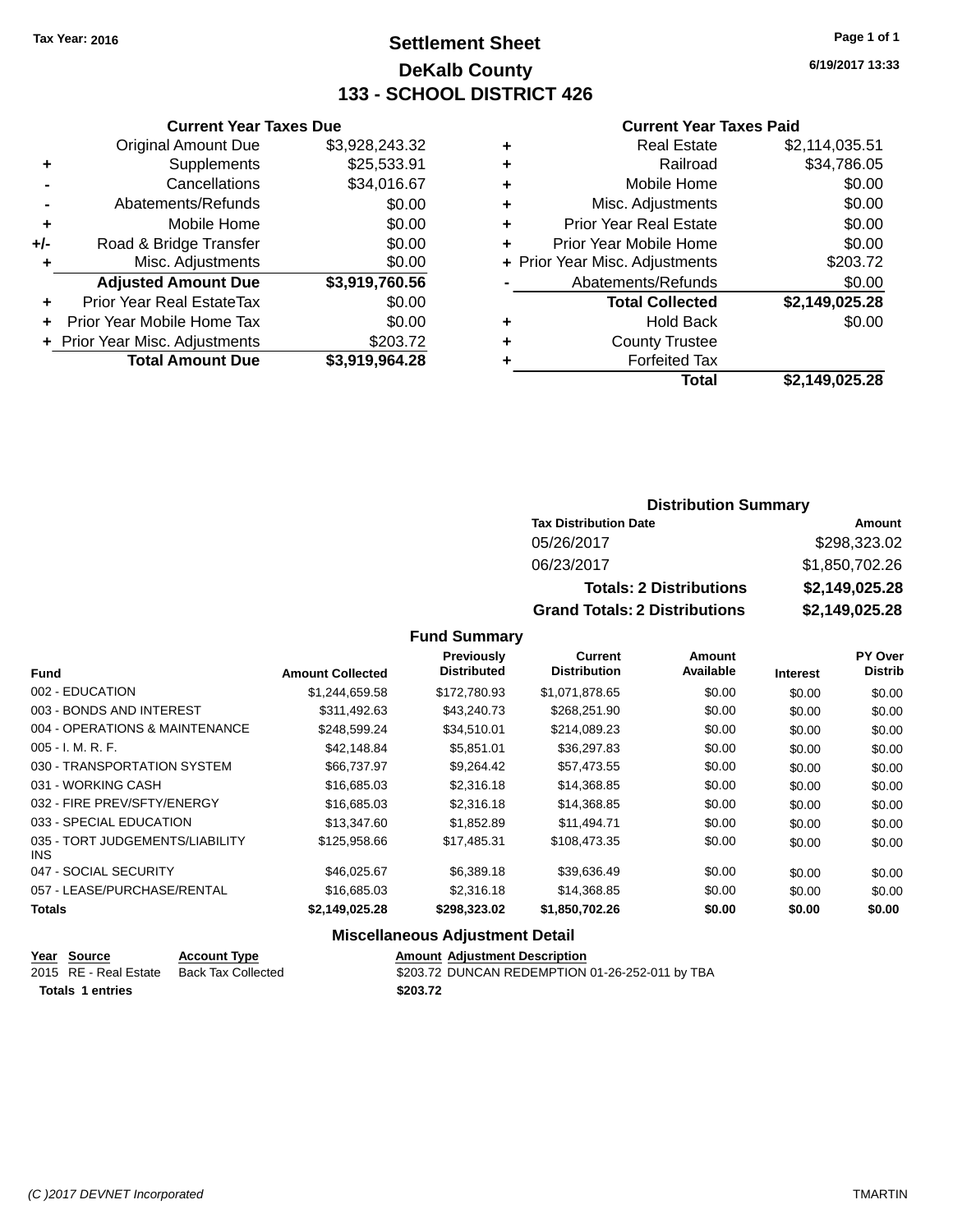# **Settlement Sheet Tax Year: 2016 Page 1 of 1 DeKalb County 134 - SCHOOL DISTRICT 427**

**6/19/2017 13:33**

#### **Current Year Taxes Paid**

|     | <b>Original Amount Due</b>     | \$31,280,089.34 |
|-----|--------------------------------|-----------------|
| ٠   | Supplements                    | \$187,030.17    |
|     | Cancellations                  | \$234,326.95    |
| -   | Abatements/Refunds             | \$2.19          |
| ٠   | Mobile Home                    | \$0.00          |
| +/- | Road & Bridge Transfer         | \$0.00          |
| ٠   | Misc. Adjustments              | \$7,144.55      |
|     | <b>Adjusted Amount Due</b>     | \$31,239,934.92 |
| ÷   | Prior Year Real EstateTax      | (\$2,315.30)    |
| ÷   | Prior Year Mobile Home Tax     | \$0.00          |
|     | + Prior Year Misc. Adjustments | \$0.00          |
|     | <b>Total Amount Due</b>        | \$31,237,619.62 |
|     |                                |                 |

**Current Year Taxes Due**

|   | <b>Real Estate</b>             | \$16,611,452.74 |
|---|--------------------------------|-----------------|
| ٠ | Railroad                       | \$11,194.72     |
| ٠ | Mobile Home                    | \$0.00          |
| ٠ | Misc. Adjustments              | \$7.144.55      |
| ٠ | <b>Prior Year Real Estate</b>  | (\$2,315.30)    |
| ٠ | Prior Year Mobile Home         | \$0.00          |
|   | + Prior Year Misc. Adjustments | \$0.00          |
|   | Abatements/Refunds             | \$2.19          |
|   | <b>Total Collected</b>         | \$16,627,474.52 |
| ٠ | <b>Hold Back</b>               | \$0.00          |
| ٠ | <b>County Trustee</b>          |                 |
| ٠ | <b>Forfeited Tax</b>           |                 |
|   | Total                          | \$16,627,474.52 |
|   |                                |                 |

# **Distribution Summary Tax Distribution Date Amount** 05/26/2017 \$2,543,201.90 06/23/2017 \$14,084,272.62 **Totals: 2 Distributions \$16,627,474.52 Grand Totals: 2 Distributions \$16,627,474.52**

**Fund Summary**

| <b>Fund</b>                    | <b>Amount Collected</b> | <b>Previously</b><br><b>Distributed</b> | <b>Current</b><br><b>Distribution</b> | <b>Amount</b><br>Available | <b>Interest</b> | PY Over<br><b>Distrib</b> |
|--------------------------------|-------------------------|-----------------------------------------|---------------------------------------|----------------------------|-----------------|---------------------------|
| 002 - EDUCATION                | \$8.395.477.93          | \$1.284.103.32                          | \$7.111.374.61                        | \$0.00                     | \$0.00          | \$0.00                    |
| 003 - BONDS AND INTEREST       | \$2,578,721,76          | \$394.420.09                            | \$2,184,301.67                        | \$0.00                     | \$0.00          | \$0.00                    |
| 004 - OPERATIONS & MAINTENANCE | \$1,492,349.08          | \$228,257.45                            | \$1,264,091.63                        | \$0.00                     | \$0.00          | \$0.00                    |
| $005 - I. M. R. F.$            | \$323,404.39            | \$49.465.28                             | \$273.939.11                          | \$0.00                     | \$0.00          | \$0.00                    |
| 030 - TRANSPORTATION SYSTEM    | \$1.234.390.45          | \$188,802.23                            | \$1.045.588.22                        | \$0.00                     | \$0.00          | \$0.00                    |
| 031 - WORKING CASH             | \$104.287.52            | \$15.950.97                             | \$88,336.55                           | \$0.00                     | \$0.00          | \$0.00                    |
| 032 - FIRE PREV/SFTY/ENERGY    | \$221.162.04            | \$33,827.13                             | \$187.334.91                          | \$0.00                     | \$0.00          | \$0.00                    |
| 033 - SPECIAL EDUCATION        | \$1.748.728.12          | \$267.471.09                            | \$1.481.257.03                        | \$0.00                     | \$0.00          | \$0.00                    |
| 047 - SOCIAL SECURITY          | \$422,903.19            | \$64,683.79                             | \$358,219.40                          | \$0.00                     | \$0.00          | \$0.00                    |
| 057 - LEASE/PURCHASE/RENTAL    | \$106.050.04            | \$16,220,55                             | \$89.829.49                           | \$0.00                     | \$0.00          | \$0.00                    |
| <b>Totals</b>                  | \$16,627,474.52         | \$2,543,201.90                          | \$14,084,272.62                       | \$0.00                     | \$0.00          | \$0.00                    |

### **Miscellaneous Adjustment Detail**

|                         | <u>Year Source</u>    | <b>Account Type</b>                        |            | <b>Amount Adjustment Description</b>               |
|-------------------------|-----------------------|--------------------------------------------|------------|----------------------------------------------------|
|                         | 2016 RE - Real Estate | Back Tax Collected                         |            | \$27.00 TRUSTEE SALE 09-17-385-0110 by TBA         |
|                         |                       | 2016 RE - Real Estate Paymt In Lieu of Tax |            | \$7,117.55 HOUSING AUTHORITY SYCAMORE UNITS by TBA |
| <b>Totals 2 entries</b> |                       |                                            | \$7.144.55 |                                                    |

**Totals \$2.19 1 entries**

**Abatement Detail**

### **Year Source Account Type Amount Adjustment Description**

2016 RE - Real Estate RE Abatement \$2.19 PTAB INTEREST REFUND 06-28-180-020 by TBA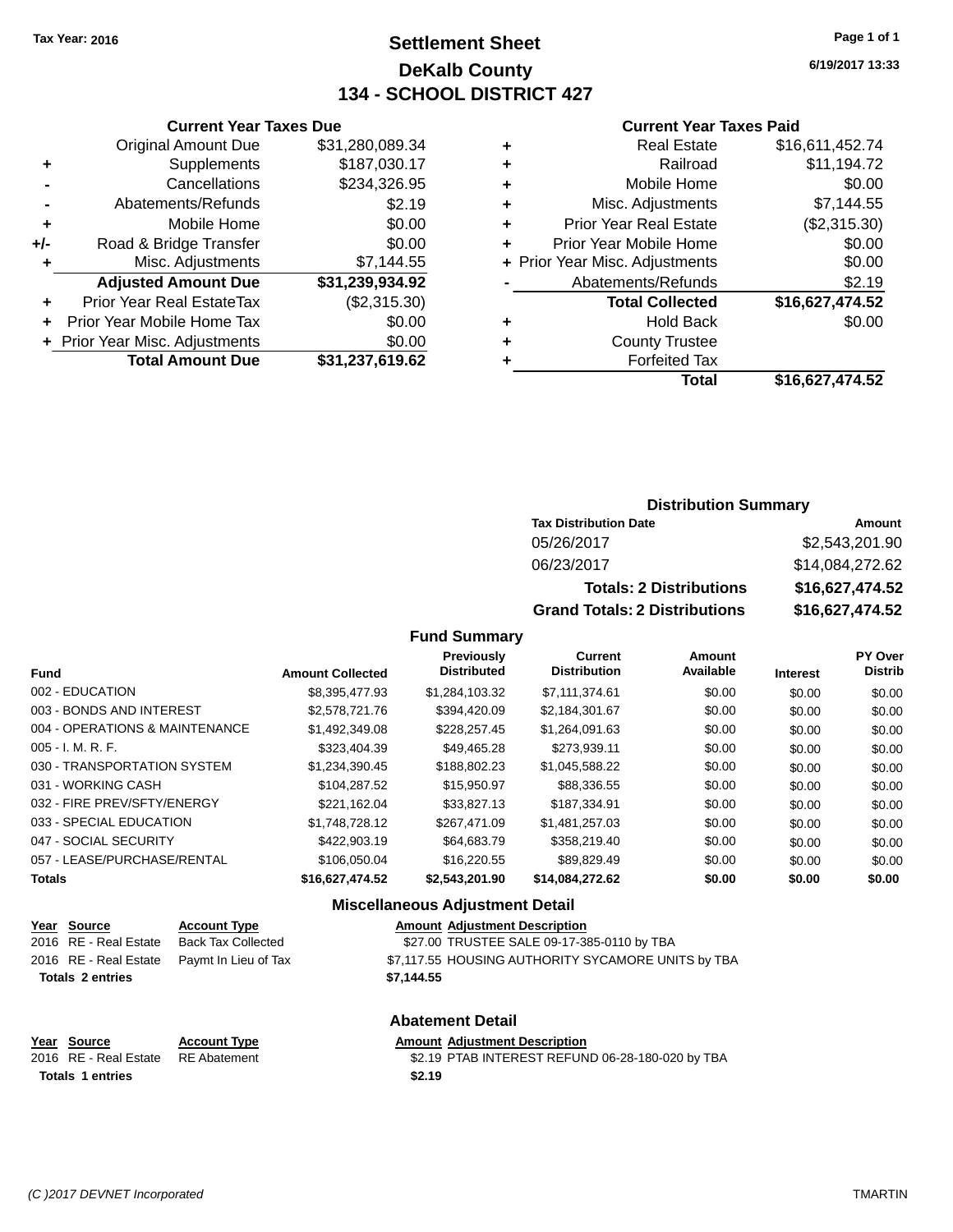# **Settlement Sheet Tax Year: 2016 Page 1 of 2 DeKalb County 135 - SCHOOL DISTRICT 428**

**6/19/2017 13:33**

### **Current Year Taxes Paid**

|   | <b>Real Estate</b>             | \$26,660,579.63 |
|---|--------------------------------|-----------------|
| ٠ | Railroad                       | \$220,294.13    |
| ٠ | Mobile Home                    | \$0.00          |
| ٠ | Misc. Adjustments              | \$10,532.37     |
| ٠ | <b>Prior Year Real Estate</b>  | (\$10,421.22)   |
| ٠ | Prior Year Mobile Home         | \$0.00          |
|   | + Prior Year Misc. Adjustments | \$30,921.94     |
|   | Abatements/Refunds             | \$0.00          |
|   | <b>Total Collected</b>         | \$26,911,906.85 |
| ٠ | Hold Back                      | \$0.00          |
| ٠ | <b>County Trustee</b>          |                 |
|   | <b>Forfeited Tax</b>           |                 |
|   | Total                          | \$26.911.906.85 |

|     | <b>Current Year Taxes Due</b>    |                 |  |  |  |
|-----|----------------------------------|-----------------|--|--|--|
|     | <b>Original Amount Due</b>       | \$51,980,579.10 |  |  |  |
| ÷   | Supplements                      | \$591,975.39    |  |  |  |
|     | Cancellations                    | \$927,667.29    |  |  |  |
|     | Abatements/Refunds               | \$0.00          |  |  |  |
| ٠   | Mobile Home                      | \$0.00          |  |  |  |
| +/- | Road & Bridge Transfer           | \$0.00          |  |  |  |
| ٠   | Misc. Adjustments                | \$10,532.37     |  |  |  |
|     | <b>Adjusted Amount Due</b>       | \$51,655,419.57 |  |  |  |
| ٠   | <b>Prior Year Real EstateTax</b> | (\$10,421.22)   |  |  |  |
|     | Prior Year Mobile Home Tax       | \$0.00          |  |  |  |
|     | + Prior Year Misc. Adjustments   | \$30,921.94     |  |  |  |
|     | <b>Total Amount Due</b>          | \$51,675,920.29 |  |  |  |

# **Distribution Summary**

| <b>Tax Distribution Date</b>         | Amount          |
|--------------------------------------|-----------------|
| 05/26/2017                           | \$4,673,549.47  |
| 06/23/2017                           | \$22,238,357.38 |
| <b>Totals: 2 Distributions</b>       | \$26,911,906.85 |
| <b>Grand Totals: 2 Distributions</b> | \$26,911,906.85 |

# **Fund Summary**

|                                               |                         | <b>Previously</b>  | <b>Current</b>      | Amount    |                 | PY Over        |
|-----------------------------------------------|-------------------------|--------------------|---------------------|-----------|-----------------|----------------|
| <b>Fund</b>                                   | <b>Amount Collected</b> | <b>Distributed</b> | <b>Distribution</b> | Available | <b>Interest</b> | <b>Distrib</b> |
| 002 - EDUCATION                               | \$13,777,739.05         | \$2,392,656.34     | \$11,385,082.71     | \$0.00    | \$0.00          | \$0.00         |
| 003 - BONDS AND INTEREST                      | \$2,479,690,00          | \$430.625.52       | \$2.049.064.48      | \$0.00    | \$0.00          | \$0.00         |
| 004 - OPERATIONS & MAINTENANCE                | \$2,583,327.78          | \$448,623.37       | \$2,134,704.41      | \$0.00    | \$0.00          | \$0.00         |
| $005 - I. M. R. F.$                           | \$654,847.43            | \$113,721.48       | \$541,125.95        | \$0.00    | \$0.00          | \$0.00         |
| 030 - TRANSPORTATION SYSTEM                   | \$3,008,885.76          | \$522.526.21       | \$2,486,359.55      | \$0.00    | \$0.00          | \$0.00         |
| 031 - WORKING CASH                            | \$163,436.02            | \$28,382.47        | \$135,053.55        | \$0.00    | \$0.00          | \$0.00         |
| 032 - FIRE PREV/SFTY/ENERGY                   | \$344,445.49            | \$59,816,76        | \$284.628.73        | \$0.00    | \$0.00          | \$0.00         |
| 033 - SPECIAL EDUCATION                       | \$2,755,537.06          | \$478,529.40       | \$2,277,007.66      | \$0.00    | \$0.00          | \$0.00         |
| 035 - TORT JUDGEMENTS/LIABILITY<br><b>INS</b> | \$475,990.89            | \$82,661.07        | \$393,329.82        | \$0.00    | \$0.00          | \$0.00         |
| 047 - SOCIAL SECURITY                         | \$668,007.37            | \$116,006.85       | \$552,000.52        | \$0.00    | \$0.00          | \$0.00         |
| Totals                                        | \$26,911,906.85         | \$4,673,549.47     | \$22,238,357.38     | \$0.00    | \$0.00          | \$0.00         |

# **Miscellaneous Adjustment Detail**

| Year Source           | <b>Account Type</b>       | <b>Amount Adjustment Description</b>                             |
|-----------------------|---------------------------|------------------------------------------------------------------|
| 2015 RE - Real Estate | <b>Back Tax Collected</b> | \$928.29 MOONEY REDEMPTION 08-23-184-002 by TBA                  |
| 2015 RE - Real Estate | <b>Back Tax Collected</b> | \$2,400.99 1827 LINCOLN HWY CORP REDEMPTION 08-24-352-024 by TBA |
| 2015 RE - Real Estate | <b>Back Tax Collected</b> | \$800.30 RIVERMIST REDEMPTION 08-02-324-004 by TBA               |
| 2015 RE - Real Estate | <b>Back Tax Collected</b> | \$800.30 RIVERMIST REDEMPTION 08-02-351-013 by TBA               |
| 2015 RE - Real Estate | <b>Back Tax Collected</b> | \$800.30 RIVERMIST REDEMPTION 08-02-351-017 by TBA               |
| 2015 RE - Real Estate | <b>Back Tax Collected</b> | \$800.30 RIVERMIST REDEMPTION 08-02-351-020 by TBA               |
| 2015 RE - Real Estate | <b>Back Tax Collected</b> | \$800.30 RIVERMIST REDEMPTION 08-02-351-022 by TBA               |
| 2015 RE - Real Estate | <b>Back Tax Collected</b> | \$800.30 RIVERMIST REDEMPTION 08-02-354-001 by TBA               |
| 2015 RE - Real Estate | <b>Back Tax Collected</b> | \$800.30 RIVERMIST REDEMPTION 08-02-354-008 by TBA               |
| 2015 RE - Real Estate | <b>Back Tax Collected</b> | \$800.30 RIVERMIST REDEMPTION 08-02-354-012 by TBA               |
| 2015 RE - Real Estate | <b>Back Tax Collected</b> | \$800.30 RIVERMIST REDEMPTION 08-02-370-001 by TBA               |
| 2015 RE - Real Estate | <b>Back Tax Collected</b> | \$800.30 RIVERMIST REDEMPTION 08-02-370-002 by TBA               |
| 2015 RE - Real Estate | <b>Back Tax Collected</b> | \$800.30 RIVERMIST REDEMPTION 08-02-370-003 by TBA               |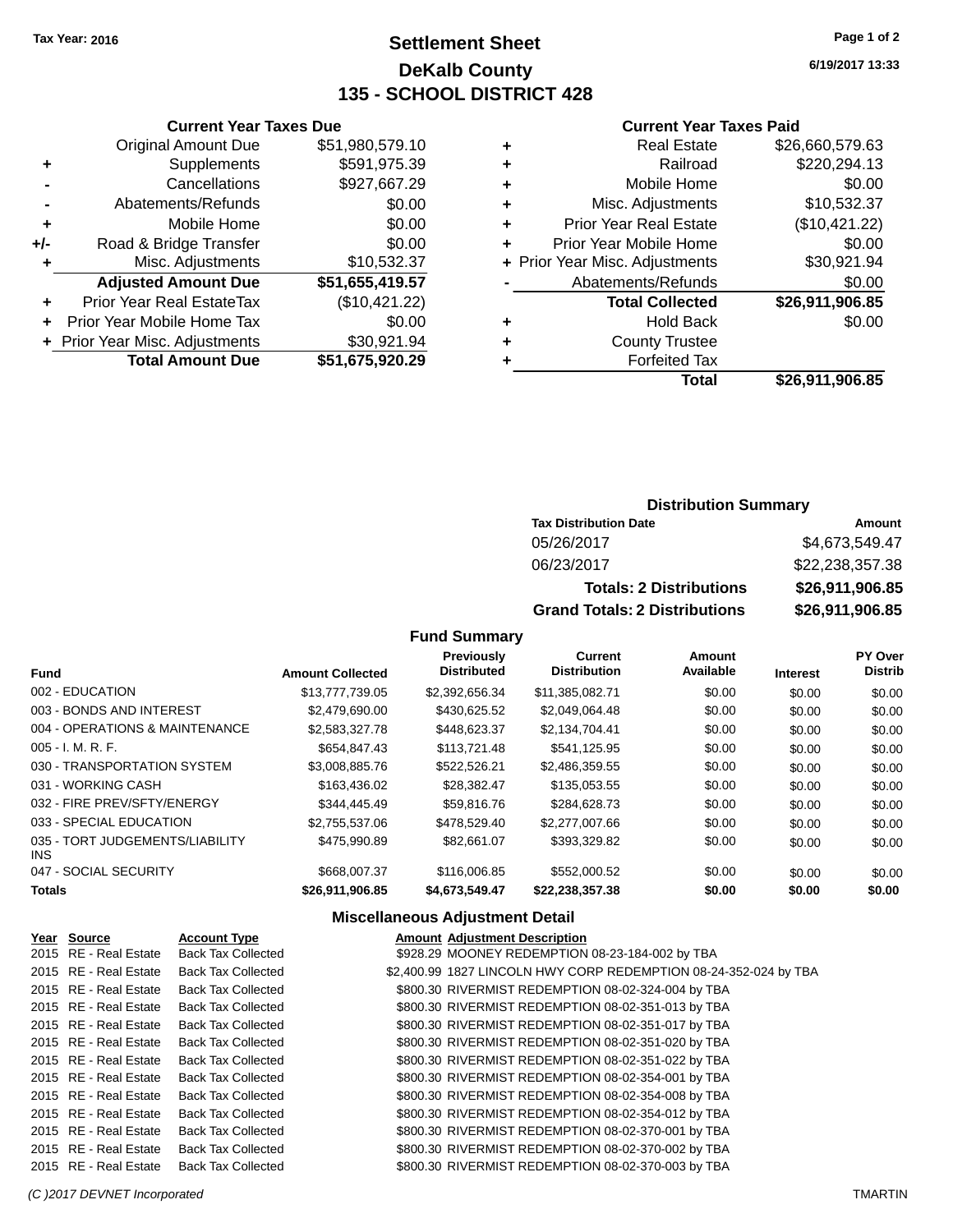# **Settlement Sheet Tax Year: 2016 Page 2 of 2 DeKalb County**

**6/19/2017 13:33**

# **Miscellaneous Adjustment Detail**

| <b>Account Type</b>                                                                                                                                                                                                                                                                                                                                                   |             | <b>Amount Adjustment Description</b>               |
|-----------------------------------------------------------------------------------------------------------------------------------------------------------------------------------------------------------------------------------------------------------------------------------------------------------------------------------------------------------------------|-------------|----------------------------------------------------|
| <b>Back Tax Collected</b>                                                                                                                                                                                                                                                                                                                                             |             | \$800.30 RIVERMIST REDEMPTION 08-02-370-004 by TBA |
| <b>Back Tax Collected</b>                                                                                                                                                                                                                                                                                                                                             |             | \$508.23 RIVERMIST REDEMPTION 08-02-373-001 by TBA |
| <b>Back Tax Collected</b>                                                                                                                                                                                                                                                                                                                                             |             | \$344.35 RIVERMIST REDEMPTION 08-02-377-001 by TBA |
| <b>Back Tax Collected</b>                                                                                                                                                                                                                                                                                                                                             |             | \$96.57 RIVERMIST REDEMPTION 08-11-100-045 by TBA  |
| <b>Back Tax Collected</b>                                                                                                                                                                                                                                                                                                                                             |             | \$45.72 RIVERMIST REDEMPTION 15-15-228-013 by TBA  |
| <b>Back Tax Collected</b>                                                                                                                                                                                                                                                                                                                                             |             | \$800.30 RIVERMIST REDEMPTION 08-02-323-005 by TBA |
| <b>Back Tax Collected</b>                                                                                                                                                                                                                                                                                                                                             |             | \$823.12 ENGSTROM REDEMPTION 09-29-182-013 by TBA  |
| <b>Back Tax Collected</b>                                                                                                                                                                                                                                                                                                                                             |             | \$494.99 VOID HEL EXEMPTION 08-14-478-035 by TBA   |
| <b>Back Tax Collected</b>                                                                                                                                                                                                                                                                                                                                             |             | \$10,613.43 MOONEY REDEMPTION 08-23-184-020 by TBA |
| <b>Back Tax Collected</b>                                                                                                                                                                                                                                                                                                                                             |             | \$118.38 TRUSTEE SALE 09-29-252-001 by TBA         |
| <b>Back Tax Collected</b>                                                                                                                                                                                                                                                                                                                                             |             | \$2,194.25 MOONEY REDEMPTION 08-23-184-003 by TBA  |
| <b>Back Tax Collected</b>                                                                                                                                                                                                                                                                                                                                             |             | \$1,949.72 MOONEY REDEMPTION 08-12-184-027 by TBA  |
| Paymt In Lieu of Tax                                                                                                                                                                                                                                                                                                                                                  |             | \$10,532.37 HOUSING AUTHORITY DEKALB UNITS by TBA  |
|                                                                                                                                                                                                                                                                                                                                                                       | \$41,454.31 |                                                    |
| Year Source<br>2015 RE - Real Estate<br>2015 RE - Real Estate<br>2015 RE - Real Estate<br>2015 RE - Real Estate<br>2015 RE - Real Estate<br>2015 RE - Real Estate<br>2015 RE - Real Estate<br>2015 RE - Real Estate<br>2015 RE - Real Estate<br>2015 RE - Real Estate<br>2015 RE - Real Estate<br>2015 RE - Real Estate<br>2016 RE - Real Estate<br>Totals 26 entries |             |                                                    |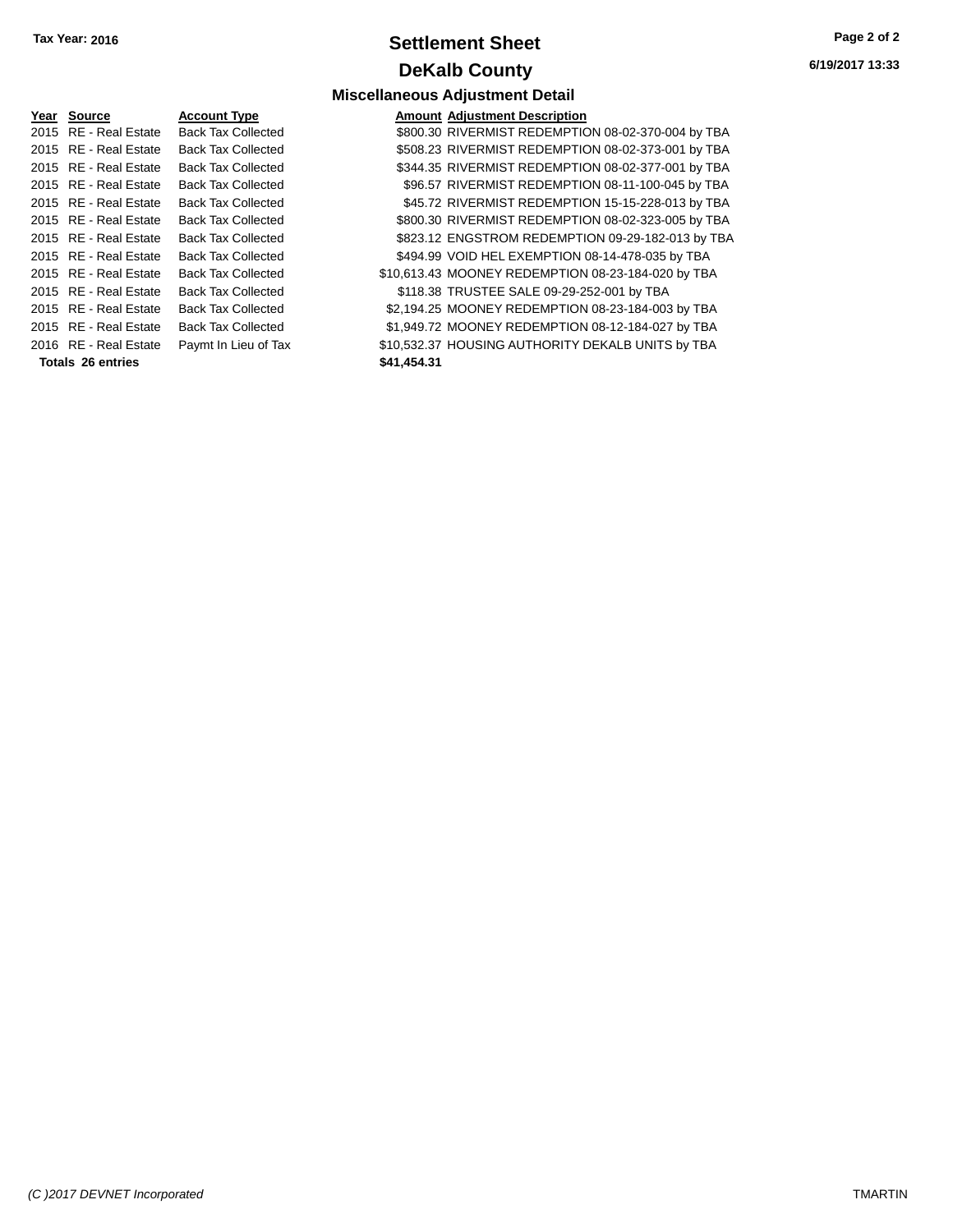# **Settlement Sheet Tax Year: 2016 Page 1 of 1 DeKalb County 136 - SCHOOL DISTRICT 429**

**6/19/2017 13:33**

### **Current Year Taxes Paid**

|     | <b>Current Year Taxes Due</b>  |                |  |  |  |
|-----|--------------------------------|----------------|--|--|--|
|     | <b>Original Amount Due</b>     | \$5,286,122.58 |  |  |  |
| ٠   | Supplements                    | \$35,408.27    |  |  |  |
|     | Cancellations                  | \$39,305.69    |  |  |  |
| -   | Abatements/Refunds             | \$0.00         |  |  |  |
| ٠   | Mobile Home                    | \$0.00         |  |  |  |
| +/- | Road & Bridge Transfer         | \$0.00         |  |  |  |
| ٠   | Misc. Adjustments              | \$2,465.79     |  |  |  |
|     | <b>Adjusted Amount Due</b>     | \$5,284,690.95 |  |  |  |
| ٠   | Prior Year Real EstateTax      | \$0.00         |  |  |  |
|     | Prior Year Mobile Home Tax     | \$0.00         |  |  |  |
|     | + Prior Year Misc. Adjustments | \$2,985.49     |  |  |  |
|     | <b>Total Amount Due</b>        | \$5,287,676.44 |  |  |  |
|     |                                |                |  |  |  |

| ٠ | <b>Real Estate</b>             | \$2,851,857.26 |
|---|--------------------------------|----------------|
| ٠ | Railroad                       | \$32,719.66    |
| ٠ | Mobile Home                    | \$0.00         |
| ٠ | Misc. Adjustments              | \$2,465.79     |
| ٠ | <b>Prior Year Real Estate</b>  | \$0.00         |
| ٠ | Prior Year Mobile Home         | \$0.00         |
|   | + Prior Year Misc. Adjustments | \$2,985.49     |
|   | Abatements/Refunds             | \$0.00         |
|   | <b>Total Collected</b>         | \$2,890,028.20 |
| ٠ | Hold Back                      | \$0.00         |
| ٠ | <b>County Trustee</b>          |                |
| ٠ | <b>Forfeited Tax</b>           |                |
|   | Total                          | \$2,890,028.20 |
|   |                                |                |

# **Distribution Summary**

| <b>Tax Distribution Date</b>         | Amount         |
|--------------------------------------|----------------|
| 05/26/2017                           | \$430,758,60   |
| 06/23/2017                           | \$2,459,269.60 |
| <b>Totals: 2 Distributions</b>       | \$2,890,028.20 |
| <b>Grand Totals: 2 Distributions</b> | \$2,890,028.20 |

| <b>Fund</b>                             | <b>Amount Collected</b> | Previously<br><b>Distributed</b> | <b>Current</b><br><b>Distribution</b> | Amount<br>Available | <b>Interest</b> | PY Over<br><b>Distrib</b> |
|-----------------------------------------|-------------------------|----------------------------------|---------------------------------------|---------------------|-----------------|---------------------------|
| 002 - EDUCATION                         | \$1.572.715.78          | \$234.413.23                     | \$1,338,302.55                        | \$0.00              | \$0.00          | \$0.00                    |
| 003 - BONDS AND INTEREST                | \$548,197.90            | \$81.708.88                      | \$466,489.02                          | \$0.00              | \$0.00          | \$0.00                    |
| 004 - OPERATIONS & MAINTENANCE          | \$303,759.29            | \$45,275.31                      | \$258,483.98                          | \$0.00              | \$0.00          | \$0.00                    |
| $005 - I. M. R. F.$                     | \$50.725.78             | \$7.560.67                       | \$43.165.11                           | \$0.00              | \$0.00          | \$0.00                    |
| 030 - TRANSPORTATION SYSTEM             | \$125,990.76            | \$18,778.91                      | \$107.211.85                          | \$0.00              | \$0.00          | \$0.00                    |
| 032 - FIRE PREV/SFTY/ENERGY             | \$300.57                | \$44.81                          | \$255.76                              | \$0.00              | \$0.00          | \$0.00                    |
| 033 - SPECIAL EDUCATION                 | \$191.741.81            | \$28,579.11                      | \$163,162.70                          | \$0.00              | \$0.00          | \$0.00                    |
| 035 - TORT JUDGEMENTS/LIABILITY<br>INS. | \$42,668.37             | \$6,359.72                       | \$36,308.65                           | \$0.00              | \$0.00          | \$0.00                    |
| 047 - SOCIAL SECURITY                   | \$53.927.94             | \$8,037.96                       | \$45,889.98                           | \$0.00              | \$0.00          | \$0.00                    |
| <b>Totals</b>                           | \$2.890.028.20          | \$430,758,60                     | \$2,459,269.60                        | \$0.00              | \$0.00          | \$0.00                    |

|                         | <b>Miscellaneous Adjustment Detail</b> |                           |                                                               |  |
|-------------------------|----------------------------------------|---------------------------|---------------------------------------------------------------|--|
|                         | Year Source                            | <b>Account Type</b>       | <b>Amount Adjustment Description</b>                          |  |
|                         | 2015 RE - Real Estate                  | <b>Back Tax Collected</b> | \$813.13 AVILA REDEMPTION 15-14-328-005 by TBA                |  |
|                         | 2015 RE - Real Estate                  | <b>Back Tax Collected</b> | \$1,939.22 NIELSEN REDEMPTION 15-16-151-002 by TBA            |  |
|                         | 2015 RE - Real Estate                  | <b>Back Tax Collected</b> | \$116.57 MCFARLAND REDEMPTION 15-15-228-014 by TBA            |  |
|                         | 2015 RE - Real Estate                  | <b>Back Tax Collected</b> | \$116.57 MCFARLAND REDEMPTION 15-15-225-015 by TBA            |  |
|                         | 2016 RE - Real Estate                  | <b>Back Tax Collected</b> | \$1,835.49 WEST SUBURBAN BANK REDEMPTION 15-14-304-002 by TBA |  |
|                         | 2016 RE - Real Estate                  | Paymt In Lieu of Tax      | \$630.30 HOUSING AUTHORITY SUNSET VIEW APARTMENTS by TBA      |  |
| <b>Totals 6 entries</b> |                                        |                           | \$5,451.28                                                    |  |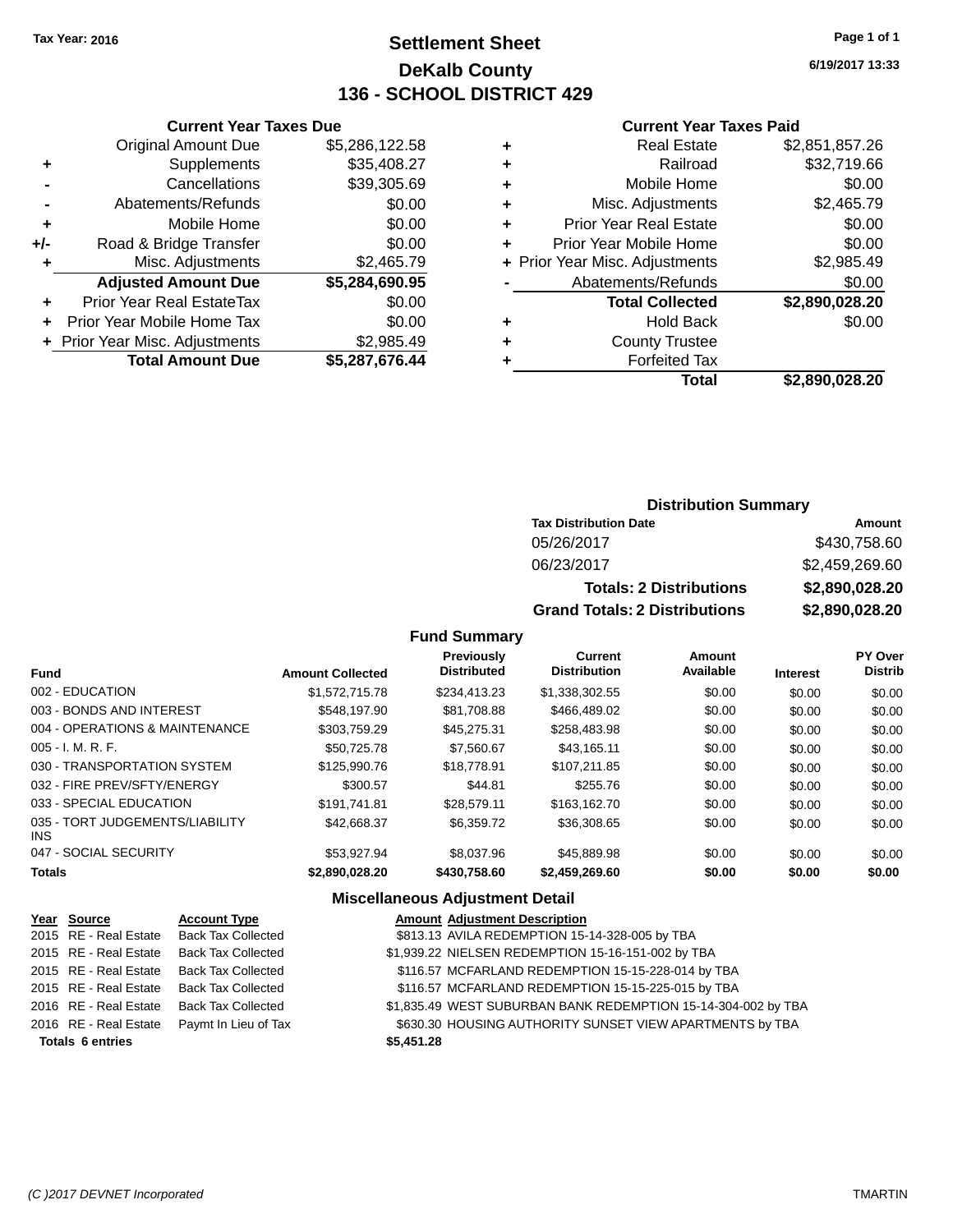# **Settlement Sheet Tax Year: 2016 Page 1 of 1 DeKalb County 137 - SCHOOL DISTRICT 430**

**6/19/2017 13:33**

#### **Current Year Taxes Paid**

|     | <b>Total Amount Due</b>        | \$8,140,126.40 |
|-----|--------------------------------|----------------|
|     | + Prior Year Misc. Adjustments | \$91.72        |
| ÷   | Prior Year Mobile Home Tax     | \$0.00         |
| ٠   | Prior Year Real EstateTax      | (\$2,182.62)   |
|     | <b>Adjusted Amount Due</b>     | \$8,142,217.30 |
| ٠   | Misc. Adjustments              | \$4,523.10     |
| +/- | Road & Bridge Transfer         | \$0.00         |
| ٠   | Mobile Home                    | \$0.00         |
|     | Abatements/Refunds             | \$0.03         |
|     | Cancellations                  | \$72,865.92    |
| ٠   | Supplements                    | \$63,497.93    |
|     | <b>Original Amount Due</b>     | \$8,147,062.22 |
|     | <b>Current Year Taxes Due</b>  |                |

| ٠ | <b>Real Estate</b>             | \$4,383,641.35 |
|---|--------------------------------|----------------|
| ٠ | Railroad                       | \$21,792.75    |
| ٠ | Mobile Home                    | \$0.00         |
| ٠ | Misc. Adjustments              | \$4,523.10     |
| ٠ | <b>Prior Year Real Estate</b>  | (\$2,182.62)   |
| ٠ | Prior Year Mobile Home         | \$0.00         |
|   | + Prior Year Misc. Adjustments | \$91.72        |
|   | Abatements/Refunds             | \$0.03         |
|   | <b>Total Collected</b>         | \$4,407,866.27 |
| ٠ | <b>Hold Back</b>               | \$0.00         |
| ٠ | <b>County Trustee</b>          |                |
| ٠ | <b>Forfeited Tax</b>           |                |
|   | <b>Total</b>                   | \$4,407,866.27 |
|   |                                |                |

### **Distribution Summary Tax Distribution Date Amount** 05/26/2017 \$804,987.11

| 06/23/2017                           | \$3,602,879.16 |  |
|--------------------------------------|----------------|--|
| <b>Totals: 2 Distributions</b>       | \$4,407,866.27 |  |
| <b>Grand Totals: 2 Distributions</b> | \$4,407,866,27 |  |

#### **Fund Summary**

| <b>Fund</b>                                         | <b>Amount Collected</b> | <b>Previously</b><br><b>Distributed</b> | Current<br><b>Distribution</b> | Amount<br>Available | <b>Interest</b> | PY Over<br><b>Distrib</b> |
|-----------------------------------------------------|-------------------------|-----------------------------------------|--------------------------------|---------------------|-----------------|---------------------------|
| 002 - EDUCATION                                     | \$3,173,579.95          | \$579,575.45                            | \$2,594,004.50                 | \$0.00              | \$0.00          | \$0.00                    |
| 003 - BONDS AND INTEREST                            | \$348,428.61            | \$63,631.82                             | \$284,796.79                   | \$0.00              | \$0.00          | \$0.00                    |
| 004 - OPERATIONS & MAINTENANCE                      | \$497.983.11            | \$90.944.23                             | \$407.038.88                   | \$0.00              | \$0.00          | \$0.00                    |
| $005 - I. M. R. F.$                                 | \$68,374.81             | \$12,486.95                             | \$55,887.86                    | \$0.00              | \$0.00          | \$0.00                    |
| 030 - TRANSPORTATION SYSTEM                         | \$23.802.47             | \$4,346.92                              | \$19,455.55                    | \$0.00              | \$0.00          | \$0.00                    |
| 031 - WORKING CASH                                  | \$88.17                 | \$16.10                                 | \$72.07                        | \$0.00              | \$0.00          | \$0.00                    |
| 032 - FIRE PREV/SFTY/ENERGY                         | \$52,056.89             | \$9,506.89                              | \$42,550.00                    | \$0.00              | \$0.00          | \$0.00                    |
| 033 - SPECIAL EDUCATION                             | \$175,001.11            | \$31.959.60                             | \$143,041.51                   | \$0.00              | \$0.00          | \$0.00                    |
| 035 - TORT JUDGMENTS, LIABILITY<br><b>INSURANCE</b> | \$88.17                 | \$16.10                                 | \$72.07                        | \$0.00              | \$0.00          | \$0.00                    |
| 047 - SOCIAL SECURITY                               | \$68,374.81             | \$12,486.95                             | \$55,887.86                    | \$0.00              | \$0.00          | \$0.00                    |
| 057 - LEASE/PURCHASE/RENTAL                         | \$88.17                 | \$16.10                                 | \$72.07                        | \$0.00              | \$0.00          | \$0.00                    |
| <b>Totals</b>                                       | \$4,407,866.27          | \$804,987.11                            | \$3,602,879.16                 | \$0.00              | \$0.00          | \$0.00                    |

### **Miscellaneous Adjustment Detail**

| <u>Year Source</u>      | <b>Account Type</b>       | <b>Amount Adjustment Description</b>                |
|-------------------------|---------------------------|-----------------------------------------------------|
| 2015 RE - Real Estate   | Back Tax Collected        | \$91.72 NIELSEN REDEMPTION 15-16-151-019 by TBA     |
| 2016 RE - Real Estate   | <b>Back Tax Collected</b> | \$2,912.12 HARRISON REDEMPTION 19-26-408-006 by TBA |
| 2016 RE - Real Estate   | Back Tax Collected        | \$1,610.98 MARSHNER REDEMPTION 19-26-434-001 by TBA |
| <b>Totals 3 entries</b> |                           | \$4.614.82                                          |
|                         |                           |                                                     |

### **Abatement Detail**

#### **Year Source Account Type Amount Adjustment Description**<br>2016 RE - Real Estate RE Abatement \$0.03 PTAB INTEREST REFUN \$0.03 PTAB INTEREST REFUND 19-23-300-013 by TBA **Totals \$0.03 1 entries**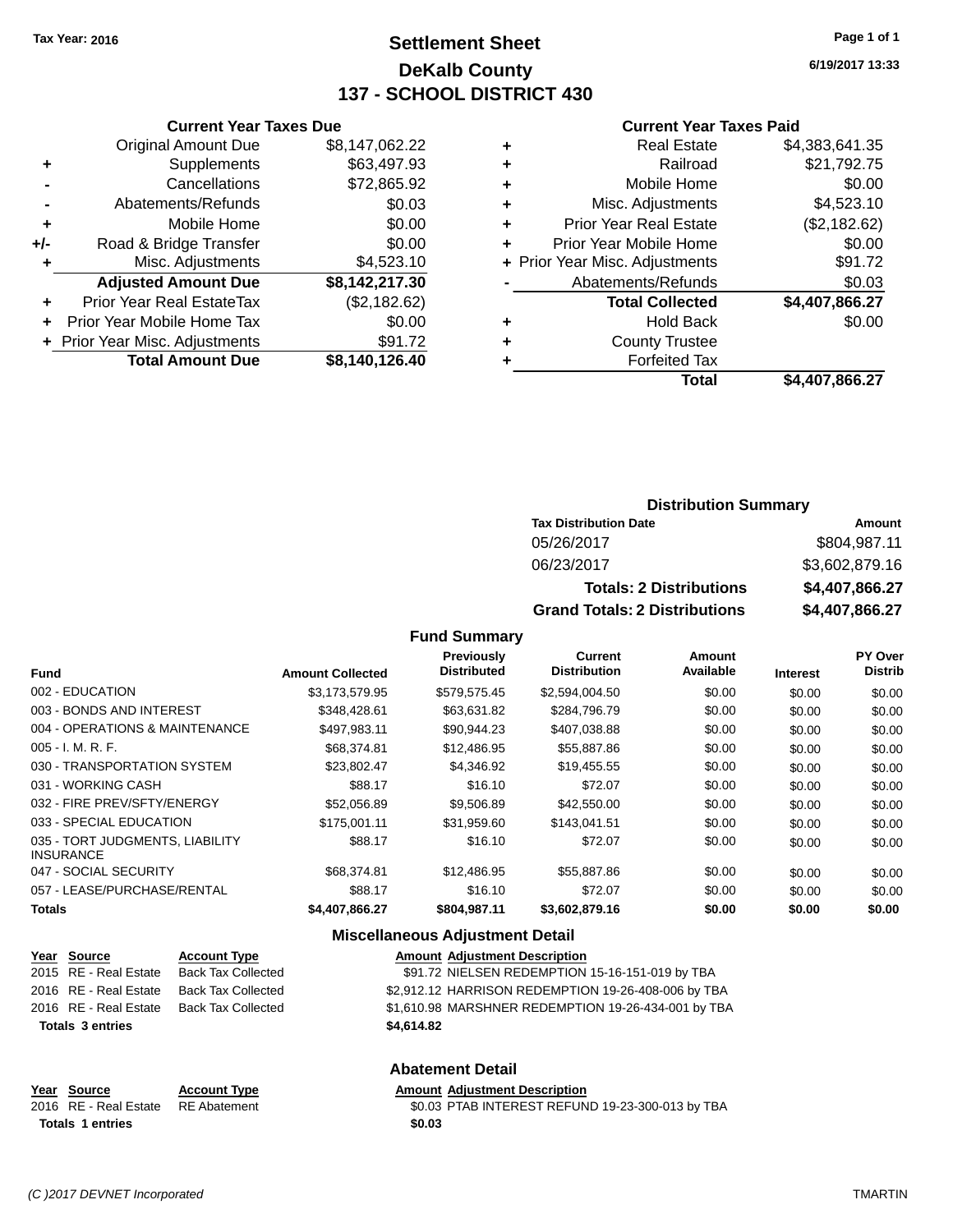# **Settlement Sheet Tax Year: 2016 Page 1 of 1 DeKalb County 139 - SCHOOL DISTRICT 432**

**6/19/2017 13:33**

#### **Current Year Taxes Paid**

| <b>Current Year Taxes Due</b> |                                |
|-------------------------------|--------------------------------|
| <b>Original Amount Due</b>    | \$2,657,739.65                 |
| Supplements                   | \$31,630.68                    |
| Cancellations                 | \$39,870.50                    |
| Abatements/Refunds            | \$0.00                         |
| Mobile Home                   | \$0.00                         |
| Road & Bridge Transfer        | \$0.00                         |
| Misc. Adjustments             | \$0.00                         |
| <b>Adjusted Amount Due</b>    | \$2,649,499.83                 |
| Prior Year Real EstateTax     | \$0.00                         |
| Prior Year Mobile Home Tax    | \$0.00                         |
|                               | \$0.00                         |
| <b>Total Amount Due</b>       | \$2,649,499.83                 |
|                               | + Prior Year Misc. Adjustments |

| ٠ | <b>Real Estate</b>             | \$1,485,917.05 |
|---|--------------------------------|----------------|
| ٠ | Railroad                       | \$22,853.44    |
| ٠ | Mobile Home                    | \$0.00         |
| ٠ | Misc. Adjustments              | \$0.00         |
| ٠ | <b>Prior Year Real Estate</b>  | \$0.00         |
| ٠ | Prior Year Mobile Home         | \$0.00         |
|   | + Prior Year Misc. Adjustments | \$0.00         |
|   | Abatements/Refunds             | \$0.00         |
|   | <b>Total Collected</b>         | \$1,508,770.49 |
| ٠ | <b>Hold Back</b>               | \$0.00         |
| ٠ | <b>County Trustee</b>          |                |
| ٠ | <b>Forfeited Tax</b>           |                |
|   | Total                          | \$1,508,770.49 |
|   |                                |                |

# **Distribution Summary**

| <b>Tax Distribution Date</b>         | Amount         |
|--------------------------------------|----------------|
| 05/26/2017                           | \$257,824.06   |
| 06/23/2017                           | \$1,250,946.43 |
| <b>Totals: 2 Distributions</b>       | \$1,508,770.49 |
| <b>Grand Totals: 2 Distributions</b> | \$1,508,770.49 |

|                                         |                         | Previously         | Current             | Amount    |                 | PY Over        |
|-----------------------------------------|-------------------------|--------------------|---------------------|-----------|-----------------|----------------|
| <b>Fund</b>                             | <b>Amount Collected</b> | <b>Distributed</b> | <b>Distribution</b> | Available | <b>Interest</b> | <b>Distrib</b> |
| 002 - EDUCATION                         | \$981,696.59            | \$167,755.82       | \$813,940.77        | \$0.00    | \$0.00          | \$0.00         |
| 003 - BONDS AND INTEREST                | \$183,267,33            | \$31,317.37        | \$151,949.96        | \$0.00    | \$0.00          | \$0.00         |
| 004 - OPERATIONS & MAINTENANCE          | \$92,033.50             | \$15,727.01        | \$76,306.49         | \$0.00    | \$0.00          | \$0.00         |
| $005 - I. M. R. F.$                     | \$31,006.74             | \$5,298.54         | \$25,708.20         | \$0.00    | \$0.00          | \$0.00         |
| 030 - TRANSPORTATION SYSTEM             | \$49,084.83             | \$8,387.79         | \$40,697.04         | \$0.00    | \$0.00          | \$0.00         |
| 031 - WORKING CASH                      | \$12,270.83             | \$2,096.88         | \$10,173.95         | \$0.00    | \$0.00          | \$0.00         |
| 032 - FIRE PREV/SFTY/ENERGY             | \$12,270.83             | \$2,096.88         | \$10,173.95         | \$0.00    | \$0.00          | \$0.00         |
| 033 - SPECIAL EDUCATION                 | \$9.817.58              | \$1,677,66         | \$8,139.92          | \$0.00    | \$0.00          | \$0.00         |
| 035 - TORT JUDGEMENTS/LIABILITY<br>INS. | \$104,381.27            | \$17,837.04        | \$86,544.23         | \$0.00    | \$0.00          | \$0.00         |
| 047 - SOCIAL SECURITY                   | \$20,670.16             | \$3.532.19         | \$17,137.97         | \$0.00    | \$0.00          | \$0.00         |
| 057 - LEASE/PURCHASE/RENTAL             | \$12,270.83             | \$2,096.88         | \$10,173.95         | \$0.00    | \$0.00          | \$0.00         |
| <b>Totals</b>                           | \$1,508,770.49          | \$257,824.06       | \$1,250,946.43      | \$0.00    | \$0.00          | \$0.00         |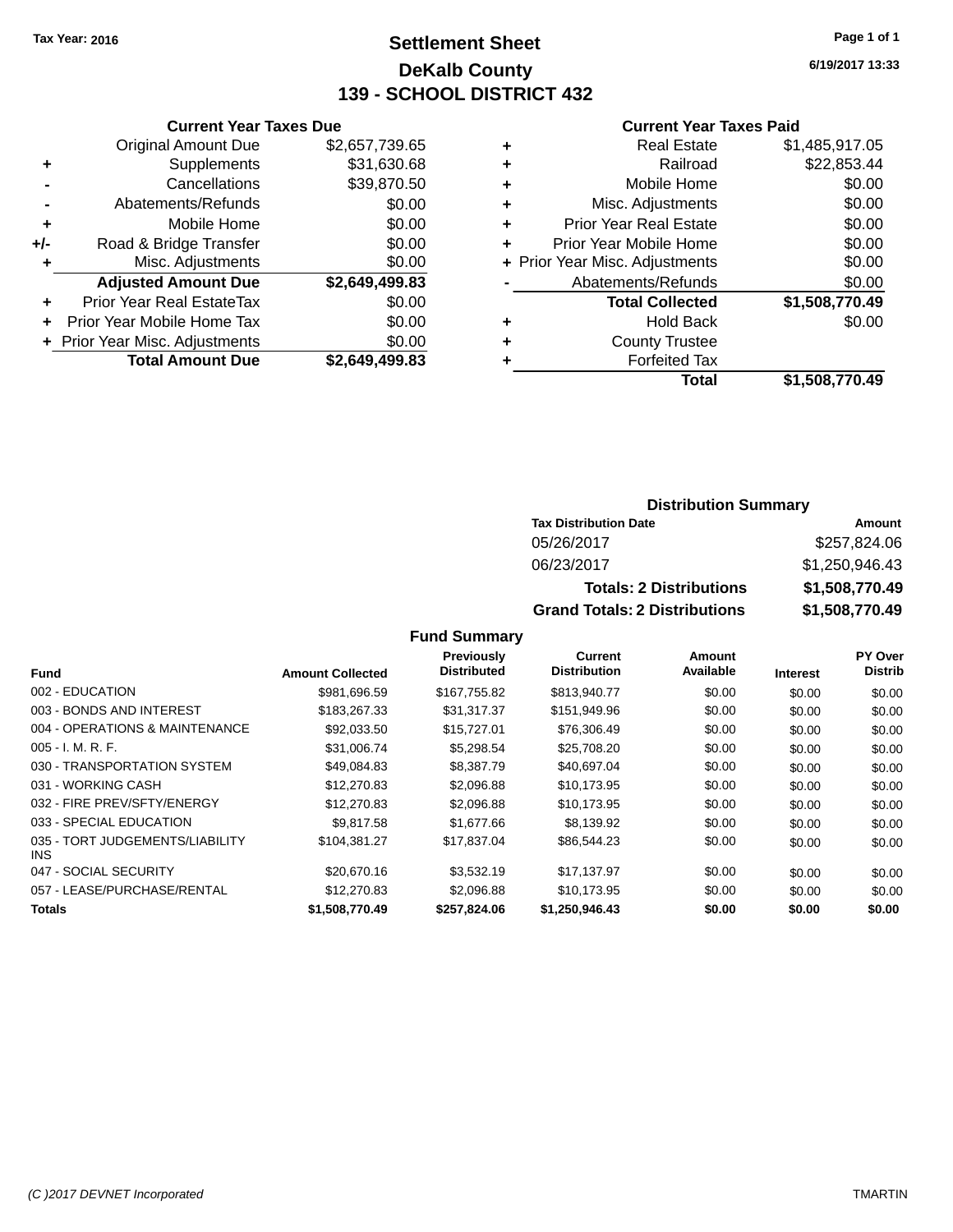# **Settlement Sheet Tax Year: 2016 Page 1 of 1 DeKalb County 141 - CC 509 ELGIN**

**6/19/2017 13:33**

|       | <b>Current Year Taxes Due</b>  |            |
|-------|--------------------------------|------------|
|       | <b>Original Amount Due</b>     | \$6,027.51 |
|       | Supplements                    | \$0.00     |
|       | Cancellations                  | \$0.00     |
|       | Abatements/Refunds             | \$0.00     |
| ٠     | Mobile Home                    | \$0.00     |
| $+/-$ | Road & Bridge Transfer         | \$0.00     |
|       | Misc. Adjustments              | \$0.00     |
|       | <b>Adjusted Amount Due</b>     | \$6,027.51 |
| ÷     | Prior Year Real EstateTax      | \$0.00     |
| ÷     | Prior Year Mobile Home Tax     | \$0.00     |
|       | + Prior Year Misc. Adjustments | \$0.00     |
|       | <b>Total Amount Due</b>        | \$6.027.51 |
|       |                                |            |

### **Current Year Taxes Paid +** Real Estate \$3,477.81 **+** Railroad \$0.00 **+** Mobile Home \$0.00 **+** Misc. Adjustments \$0.00 **+** Prior Year Real Estate \$0.00 **Prior Year Mobile Home**

|           | Total                              | \$3,477.81   |
|-----------|------------------------------------|--------------|
| $\ddot{}$ | <b>Forfeited Tax</b>               |              |
| $\ddot{}$ | <b>County Trustee</b>              |              |
| ÷         | <b>Hold Back</b>                   | \$0.00       |
|           | <b>Total Collected</b>             | \$3,477.81   |
|           | Abatements/Refunds                 | \$0.00       |
|           | + Prior Year Misc. Adjustments     | \$0.00       |
|           | <u>FIIUI TEAI IVIUUIIE LIUITIE</u> | <b>JU.UU</b> |

| <b>Distribution Summary</b>          |            |
|--------------------------------------|------------|
| <b>Tax Distribution Date</b>         | Amount     |
| 06/23/2017                           | \$3,477.81 |
| <b>Totals: 1 Distributions</b>       | \$3,477.81 |
| <b>Grand Totals: 1 Distributions</b> | \$3,477.81 |

| <b>Fund</b>                                   | <b>Amount Collected</b> | Previously<br><b>Distributed</b> | <b>Current</b><br><b>Distribution</b> | Amount<br>Available | <b>Interest</b> | PY Over<br><b>Distrib</b> |
|-----------------------------------------------|-------------------------|----------------------------------|---------------------------------------|---------------------|-----------------|---------------------------|
| 003 - BONDS AND INTEREST                      | \$716.59                | \$0.00                           | \$716.59                              | \$0.00              | \$0.00          | \$0.00                    |
| 027 - AUDIT                                   | \$6.68                  | \$0.00                           | \$6.68                                | \$0.00              | \$0.00          | \$0.00                    |
| 035 - TORT JUDGEMENTS/LIABILITY<br><b>INS</b> | \$85.60                 | \$0.00                           | \$85.60                               | \$0.00              | \$0.00          | \$0.00                    |
| 047 - SOCIAL SECURITY                         | \$43.06                 | \$0.00                           | \$43.06                               | \$0.00              | \$0.00          | \$0.00                    |
| 136 - OPERATIONS & MAINTENANCE<br>(colleges)  | \$566.50                | \$0.00                           | \$566.50                              | \$0.00              | \$0.00          | \$0.00                    |
| 159 - EDUCATIONAL PURPOSES<br>(colleges)      | \$2,059.38              | \$0.00                           | \$2.059.38                            | \$0.00              | \$0.00          | \$0.00                    |
| <b>Totals</b>                                 | \$3,477.81              | \$0.00                           | \$3,477.81                            | \$0.00              | \$0.00          | \$0.00                    |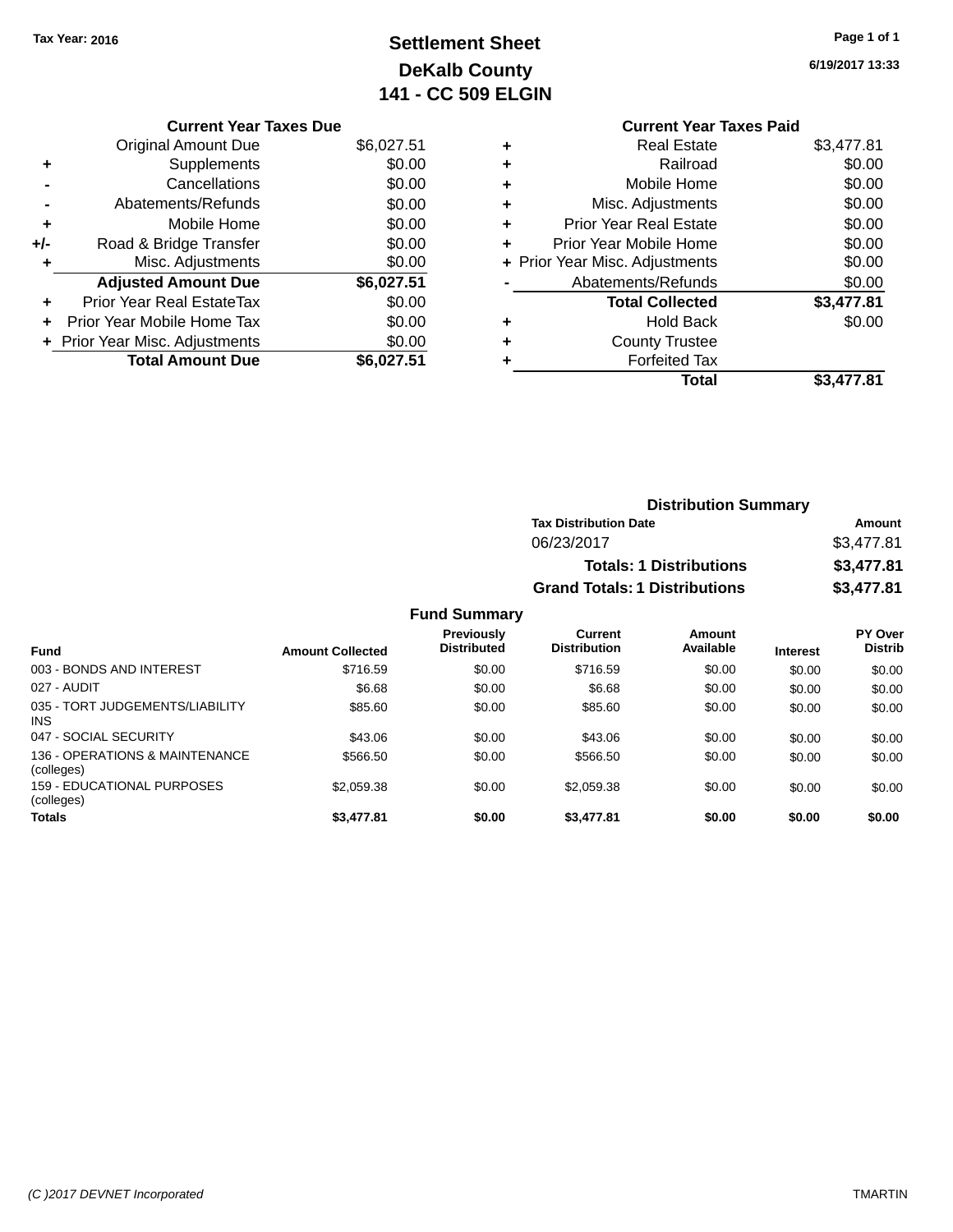# **Settlement Sheet Tax Year: 2016 Page 1 of 1 DeKalb County 142 - CC 511 ROCK VALLEY**

**6/19/2017 13:33**

|     | <b>Current Year Taxes Due</b>    |            |
|-----|----------------------------------|------------|
|     | <b>Original Amount Due</b>       | \$1,149.50 |
| ٠   | Supplements                      | \$0.00     |
|     | Cancellations                    | \$0.00     |
|     | Abatements/Refunds               | \$0.00     |
| ٠   | Mobile Home                      | \$0.00     |
| +/- | Road & Bridge Transfer           | \$0.00     |
|     | Misc. Adjustments                | \$0.00     |
|     | <b>Adjusted Amount Due</b>       | \$1,149.50 |
|     | <b>Prior Year Real EstateTax</b> | \$0.00     |
| ÷   | Prior Year Mobile Home Tax       | \$0.00     |
|     | + Prior Year Misc. Adjustments   | \$0.00     |
|     | <b>Total Amount Due</b>          | \$1.149.50 |

### **Current Year Taxes Paid**

|   | <b>Real Estate</b>             | \$570.75 |
|---|--------------------------------|----------|
| ٠ | Railroad                       | \$0.00   |
| ÷ | Mobile Home                    | \$0.00   |
| ٠ | Misc. Adjustments              | \$0.00   |
| ٠ | <b>Prior Year Real Estate</b>  | \$0.00   |
| ٠ | Prior Year Mobile Home         | \$0.00   |
|   | + Prior Year Misc. Adjustments | \$0.00   |
|   | Abatements/Refunds             | \$0.00   |
|   | <b>Total Collected</b>         | \$570.75 |
| ٠ | Hold Back                      | \$0.00   |
| ٠ | <b>County Trustee</b>          |          |
|   | <b>Forfeited Tax</b>           |          |
|   | Total                          | \$570.75 |
|   |                                |          |

| <b>Distribution Summary</b>          |          |
|--------------------------------------|----------|
| <b>Tax Distribution Date</b>         | Amount   |
| 06/23/2017                           | \$570.75 |
| <b>Totals: 1 Distributions</b>       | \$570.75 |
| <b>Grand Totals: 1 Distributions</b> | \$570.75 |

| <b>Fund</b>                                   | <b>Amount Collected</b> | <b>Previously</b><br><b>Distributed</b> | <b>Current</b><br><b>Distribution</b> | Amount<br>Available | <b>Interest</b> | PY Over<br><b>Distrib</b> |
|-----------------------------------------------|-------------------------|-----------------------------------------|---------------------------------------|---------------------|-----------------|---------------------------|
| 003 - BONDS AND INTEREST                      | \$258.09                | \$0.00                                  | \$258.09                              | \$0.00              | \$0.00          | \$0.00                    |
| 027 - AUDIT                                   | \$1.02                  | \$0.00                                  | \$1.02                                | \$0.00              | \$0.00          | \$0.00                    |
| 035 - TORT JUDGEMENTS/LIABILITY<br><b>INS</b> | \$0.00                  | \$0.00                                  | \$0.00                                | \$0.00              | \$0.00          | \$0.00                    |
| 047 - SOCIAL SECURITY                         | \$0.00                  | \$0.00                                  | \$0.00                                | \$0.00              | \$0.00          | \$0.00                    |
| 136 - OPERATIONS & MAINTENANCE<br>(colleges)  | \$46.17                 | \$0.00                                  | \$46.17                               | \$0.00              | \$0.00          | \$0.00                    |
| 141 - HLTH, SFTY/HANDICAP<br>ACCESS/ENERGY    | \$0.00                  | \$0.00                                  | \$0.00                                | \$0.00              | \$0.00          | \$0.00                    |
| 159 - EDUCATIONAL PURPOSES<br>(colleges)      | \$265.47                | \$0.00                                  | \$265.47                              | \$0.00              | \$0.00          | \$0.00                    |
| <b>Totals</b>                                 | \$570.75                | \$0.00                                  | \$570.75                              | \$0.00              | \$0.00          | \$0.00                    |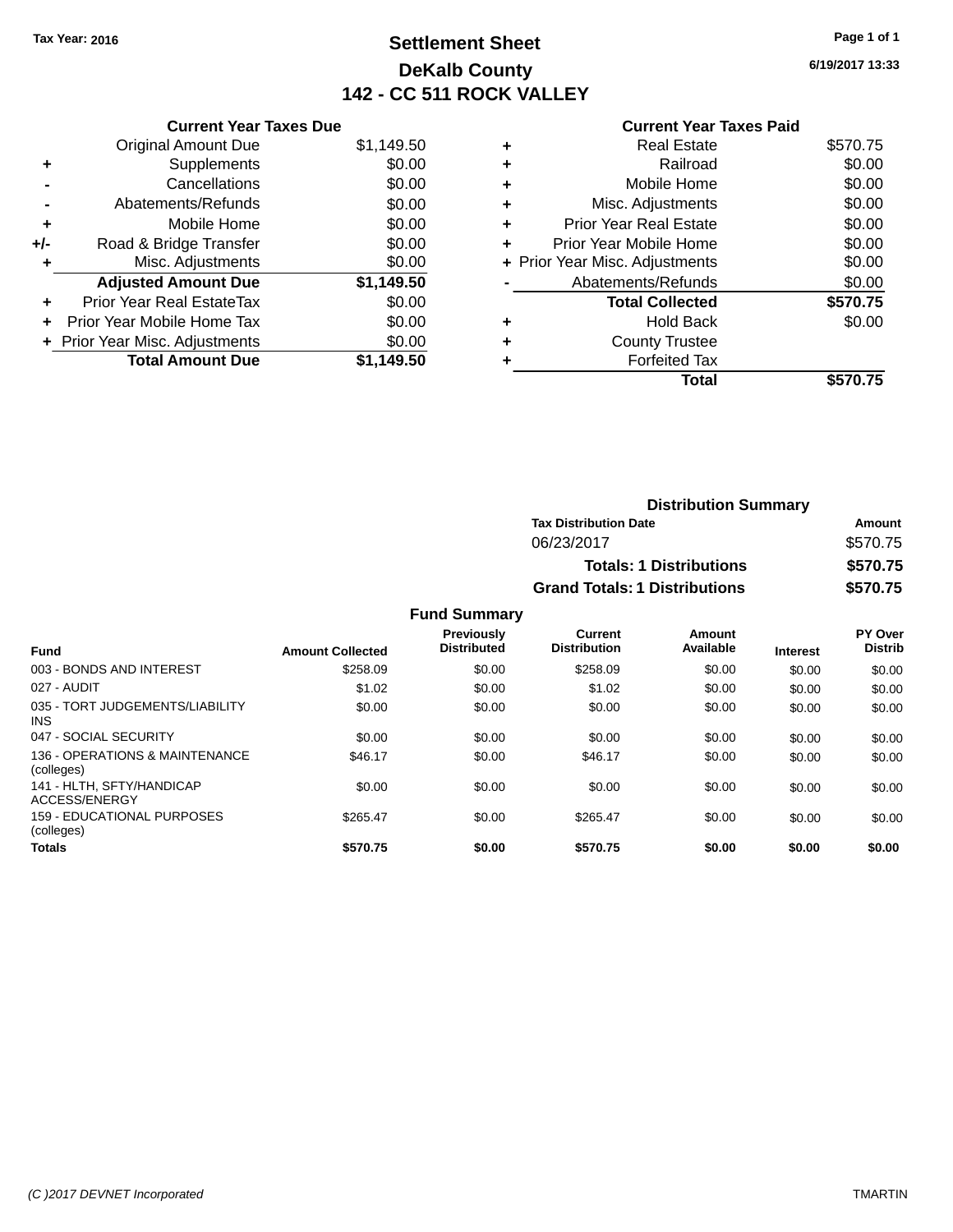# **Settlement Sheet Tax Year: 2016 Page 1 of 1 DeKalb County 143 - CC 513 ILLINOIS VALLEY**

**6/19/2017 13:33**

### **Current Year Taxes Paid**

|     | <b>Current Year Taxes Due</b>  |            |
|-----|--------------------------------|------------|
|     | <b>Original Amount Due</b>     | \$7,450.97 |
| ٠   | Supplements                    | \$0.00     |
|     | Cancellations                  | \$0.00     |
|     | Abatements/Refunds             | \$0.00     |
| ٠   | Mobile Home                    | \$0.00     |
| +/- | Road & Bridge Transfer         | \$0.00     |
| ٠   | Misc. Adjustments              | \$0.00     |
|     | <b>Adjusted Amount Due</b>     | \$7,450.97 |
| ٠   | Prior Year Real EstateTax      | \$0.00     |
|     | Prior Year Mobile Home Tax     | \$0.00     |
|     | + Prior Year Misc. Adjustments | \$0.00     |
|     | <b>Total Amount Due</b>        | \$7,450.97 |

| \$3,783.47 |
|------------|
| \$270.85   |
| \$0.00     |
| \$0.00     |
| \$0.00     |
| \$0.00     |
| \$0.00     |
| \$0.00     |
| \$4,054.32 |
| \$0.00     |
|            |
|            |
| \$4,054.32 |
|            |

| <b>Distribution Summary</b>          |            |  |  |  |  |
|--------------------------------------|------------|--|--|--|--|
| <b>Tax Distribution Date</b>         | Amount     |  |  |  |  |
| 05/26/2017                           | \$778.93   |  |  |  |  |
| 06/23/2017                           | \$3,275.39 |  |  |  |  |
| <b>Totals: 2 Distributions</b>       | \$4,054.32 |  |  |  |  |
| <b>Grand Totals: 2 Distributions</b> | \$4,054.32 |  |  |  |  |

| <b>Fund</b>                                         | <b>Amount Collected</b> | Previously<br><b>Distributed</b> | Current<br><b>Distribution</b> | Amount<br>Available | <b>Interest</b> | PY Over<br><b>Distrib</b> |
|-----------------------------------------------------|-------------------------|----------------------------------|--------------------------------|---------------------|-----------------|---------------------------|
| 003 - BONDS AND INTEREST                            | \$0.00                  | \$0.00                           | \$0.00                         | \$0.00              | \$0.00          | \$0.00                    |
| 027 - AUDIT                                         | \$13.17                 | \$2.53                           | \$10.64                        | \$0.00              | \$0.00          | \$0.00                    |
| 035 - TORT JUDGMENTS, LIABILITY<br><b>INSURANCE</b> | \$145.03                | \$27.86                          | \$117.17                       | \$0.00              | \$0.00          | \$0.00                    |
| 047 - SOCIAL SECURITY                               | \$99.17                 | \$19.05                          | \$80.12                        | \$0.00              | \$0.00          | \$0.00                    |
| 136 - OPERATIONS & MAINTENANCE<br>(colleges)        | \$438.82                | \$84.31                          | \$354.51                       | \$0.00              | \$0.00          | \$0.00                    |
| 141 - HLTH, SFTY/HANDICAP<br>ACCESS/ENERGY          | \$509.13                | \$97.82                          | \$411.31                       | \$0.00              | \$0.00          | \$0.00                    |
| 149 - STATEWIDE AVERAGE<br><b>ADDITIONAL TAX</b>    | \$1,422.85              | \$273.36                         | \$1.149.49                     | \$0.00              | \$0.00          | \$0.00                    |
| <b>159 - EDUCATIONAL PURPOSES</b><br>(colleges)     | \$1.426.15              | \$274.00                         | \$1,152.15                     | \$0.00              | \$0.00          | \$0.00                    |
| <b>Totals</b>                                       | \$4,054.32              | \$778.93                         | \$3.275.39                     | \$0.00              | \$0.00          | \$0.00                    |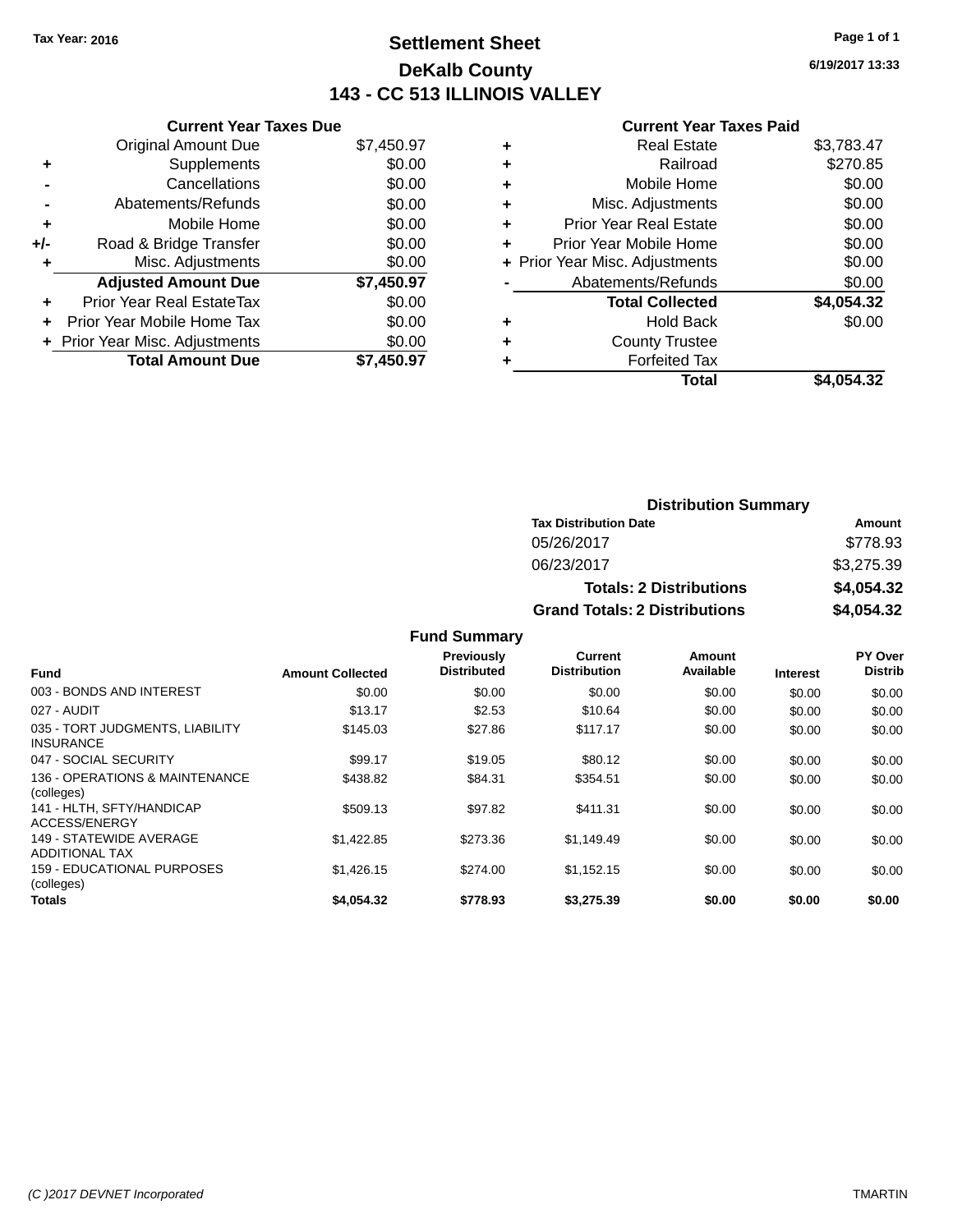# **Settlement Sheet Tax Year: 2016 Page 1 of 2 DeKalb County 144 - CC 516 WAUBONSEE**

**6/19/2017 13:33**

#### **Current Year Taxes Paid**

| Curi                  |   | <b>Current Year Taxes Due</b> |                                  |       |  |  |
|-----------------------|---|-------------------------------|----------------------------------|-------|--|--|
| R٥                    | ٠ | \$1,729,869.99                | Original Amount Due              |       |  |  |
|                       | ٠ | \$13,939.30                   | <b>Supplements</b>               |       |  |  |
| Mot                   | ٠ | \$16,149.99                   | Cancellations                    |       |  |  |
| Misc. Ad              | ٠ | \$0.00                        | Abatements/Refunds               |       |  |  |
| Prior Year Re         | ٠ | \$0.00                        | Mobile Home                      |       |  |  |
| Prior Year Mok        | ÷ | \$0.00                        | Road & Bridge Transfer           | $+/-$ |  |  |
| + Prior Year Misc. Ad |   | \$670.36                      | Misc. Adjustments                |       |  |  |
| Abatements            |   | \$1,728,329.66                | <b>Adjusted Amount Due</b>       |       |  |  |
| Total (               |   | (\$225.84)                    | <b>Prior Year Real EstateTax</b> |       |  |  |
|                       | ٠ | \$0.00                        | Prior Year Mobile Home Tax       |       |  |  |
| Count                 | ٠ | \$295.37                      | + Prior Year Misc. Adjustments   |       |  |  |
| For                   |   | \$1,728,399.19                | <b>Total Amount Due</b>          |       |  |  |
|                       |   |                               |                                  |       |  |  |

|   | <b>Real Estate</b>             | \$939,894.05 |
|---|--------------------------------|--------------|
|   | Railroad                       | \$9,648.41   |
|   | Mobile Home                    | \$0.00       |
| ٠ | Misc. Adjustments              | \$670.36     |
| ٠ | <b>Prior Year Real Estate</b>  | (\$225.84)   |
| ٠ | Prior Year Mobile Home         | \$0.00       |
|   | + Prior Year Misc. Adjustments | \$295.37     |
|   | Abatements/Refunds             | \$0.00       |
|   | <b>Total Collected</b>         | \$950,282.35 |
|   | Hold Back                      | \$0.00       |
|   | <b>County Trustee</b>          |              |
|   | <b>Forfeited Tax</b>           |              |
|   | Total                          | \$950,282,35 |
|   |                                |              |

# **Distribution Summary Tax Distribution Date Amount** 05/26/2017 \$161,747.41 06/23/2017 \$788,534.94 **Totals: 2 Distributions \$950,282.35 Grand Totals: 2 Distributions \$950,282.35**

### **Fund Summary**

| <b>Fund</b>                                   | <b>Amount Collected</b> | <b>Previously</b><br><b>Distributed</b> | Current<br><b>Distribution</b> | Amount<br>Available | <b>Interest</b> | PY Over<br><b>Distrib</b> |
|-----------------------------------------------|-------------------------|-----------------------------------------|--------------------------------|---------------------|-----------------|---------------------------|
| 003 - BONDS AND INTEREST                      | \$150,072.39            | \$25.543.80                             | \$124,528,59                   | \$0.00              | \$0.00          | \$0.00                    |
| 027 - AUDIT                                   | \$1.525.21              | \$259.61                                | \$1,265.60                     | \$0.00              | \$0.00          | \$0.00                    |
| 035 - TORT JUDGEMENTS/LIABILITY<br><b>INS</b> | \$21.567.61             | \$3,671,02                              | \$17,896.59                    | \$0.00              | \$0.00          | \$0.00                    |
| 136 - OPERATIONS & MAINTENANCE<br>(colleges)  | \$122,305.13            | \$20.817.53                             | \$101.487.60                   | \$0.00              | \$0.00          | \$0.00                    |
| 159 - EDUCATIONAL PURPOSES<br>(colleges)      | \$654.812.01            | \$111,455,45                            | \$543.356.56                   | \$0.00              | \$0.00          | \$0.00                    |
| <b>Totals</b>                                 | \$950,282,35            | \$161.747.41                            | \$788,534,94                   | \$0.00              | \$0.00          | \$0.00                    |

### **Miscellaneous Adjustment Detail**

| Year Source              | <b>Account Type</b>       | <b>Amount Adjustment Description</b>                        |
|--------------------------|---------------------------|-------------------------------------------------------------|
| 2015 RE - Real Estate    | <b>Back Tax Collected</b> | \$11.18 OBERHELMAN REDEMPTION 09-25-451-001 by TBA          |
| 2015 RE - Real Estate    | <b>Back Tax Collected</b> | \$19.21 OBERHELMAN REDEMPTION 09-25-478-001 by TBA          |
| 2015 RE - Real Estate    | <b>Back Tax Collected</b> | \$69.58 AVILA REDEMPTION 15-14-328-005 by TBA               |
| 2015 RE - Real Estate    | <b>Back Tax Collected</b> | \$165.95 NIELSEN REDEMPTION 15-16-151-002 by TBA            |
| 2015 RE - Real Estate    | <b>Back Tax Collected</b> | \$9.49 NIELSEN REDEMPTION 15-16-151-019 by TBA              |
| 2015 RE - Real Estate    | <b>Back Tax Collected</b> | \$9.98 MCFARLAND REDEMPTION 15-15-228-014 by TBA            |
| 2015 RE - Real Estate    | <b>Back Tax Collected</b> | \$9.98 MCFARLAND REDEMPTION 15-15-225-015 by TBA            |
| 2016 RE - Real Estate    | <b>Back Tax Collected</b> | \$294.01 HARRISON REDEMPTION 19-26-408-006 by TBA           |
| 2016 RE - Real Estate    | <b>Back Tax Collected</b> | \$159.08 WEST SUBURBAN BANK REDEMPTION 15-14-304-002 by TBA |
| 2016 RE - Real Estate    | Back Tax Collected        | \$162.64 MARSHNER REDEMPTION 19-26-434-001 by TBA           |
| 2016 RE - Real Estate    | Paymt In Lieu of Tax      | \$54.63 HOUSING AUTHORITY SUNSET VIEW APARTMENTS by TBA     |
| <b>Totals 11 entries</b> |                           | \$965.73                                                    |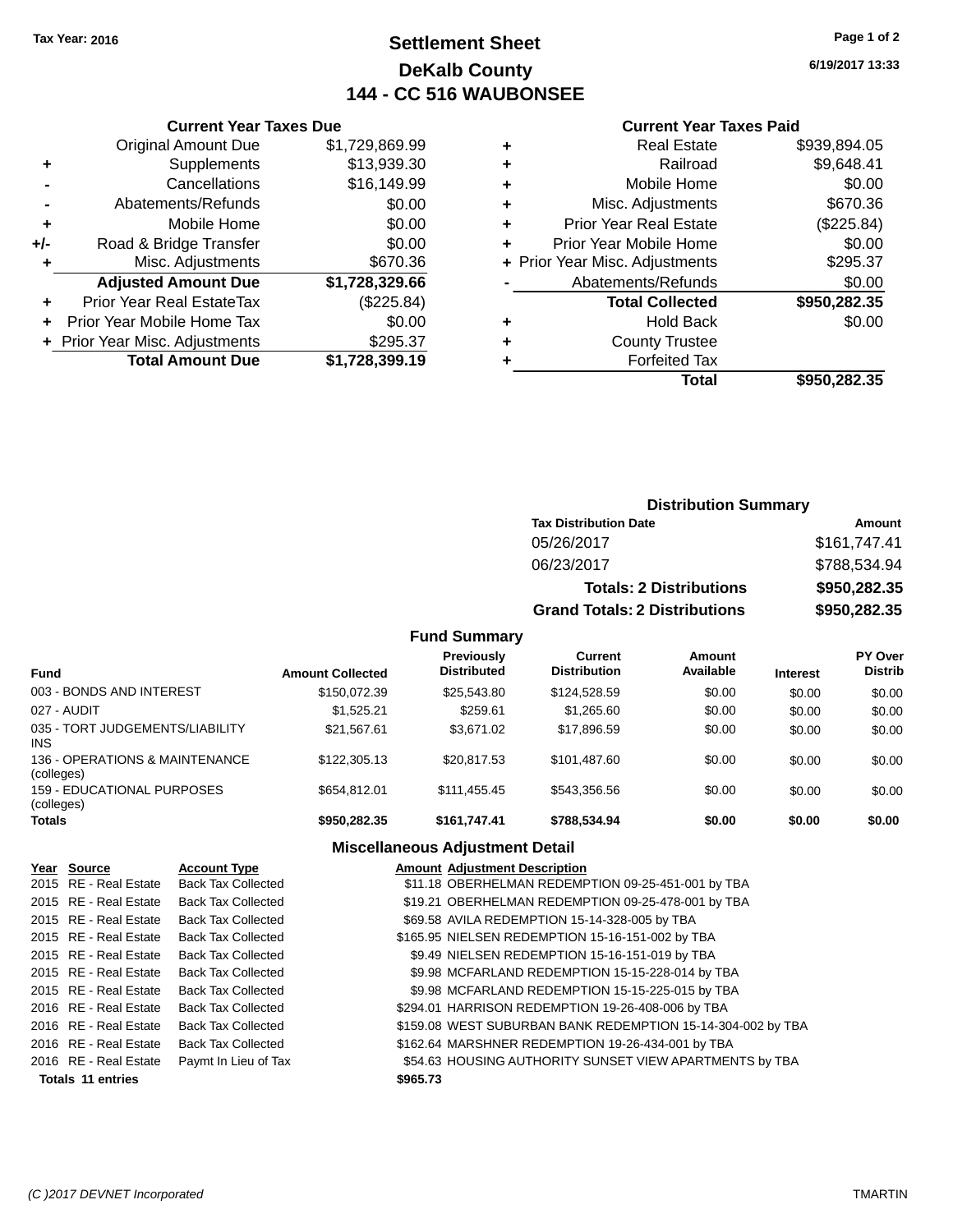# **Settlement Sheet Tax Year: 2016 Page 2 of 2 DeKalb County**

**6/19/2017 13:33**

# **Abatement Detail**

**Year Source Account Type Account Type Amount Adjustment Description**<br>2016 RE - Real Estate RE Abatement **Account 1998 AMOUNT ADDINE ART ARE ADDINE ARE ADDINE ARE A** 

**Totals 1 entries** \$0.00

\$0.00 PTAB INTEREST REFUND 19-23-300-013 by TBA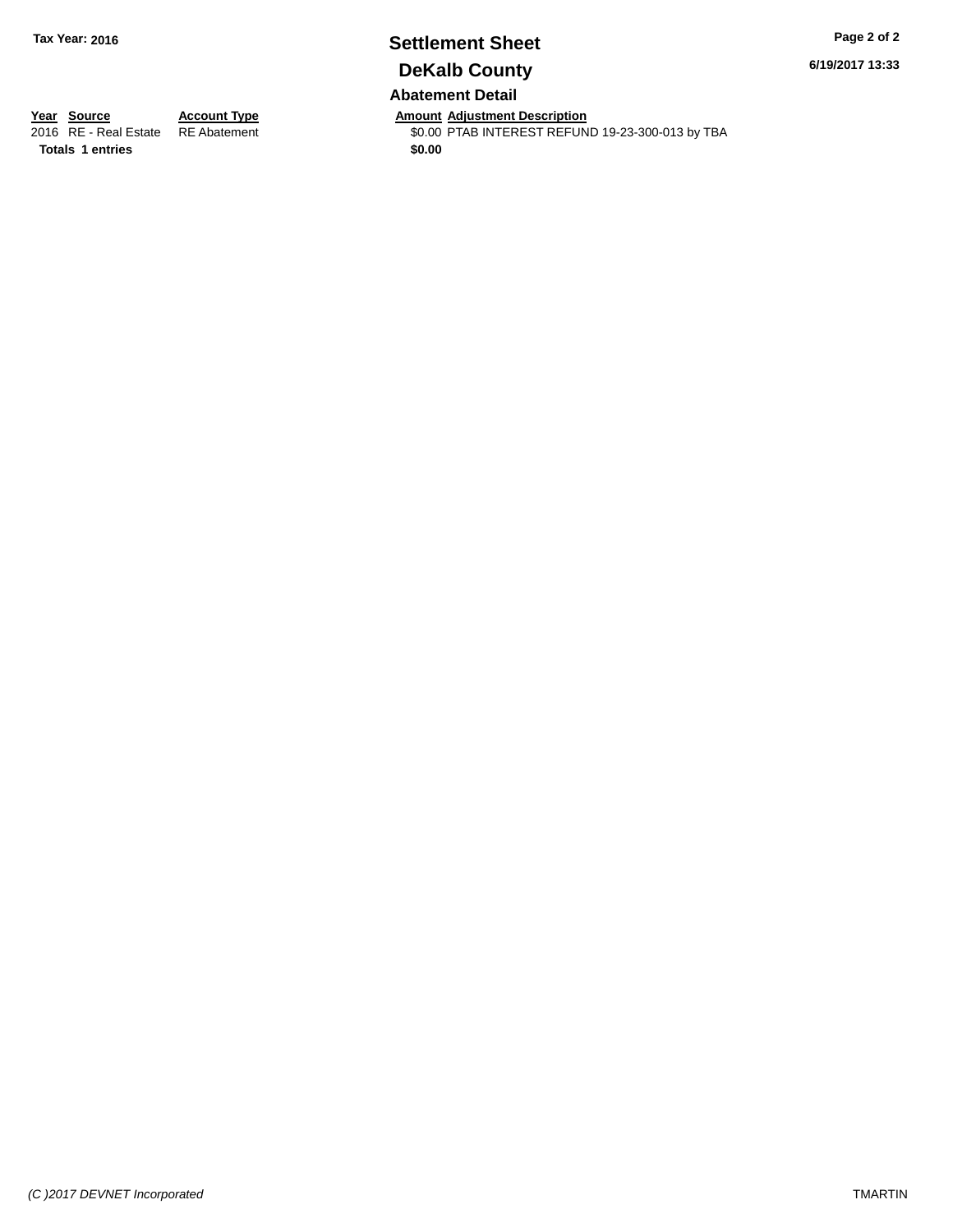# **Settlement Sheet Tax Year: 2016 Page 1 of 2 DeKalb County 145 - CC 523 KISHWAUKEE**

**6/19/2017 13:33**

### **Current Year Taxes Paid**

|     | OGNON, IGAN IGACO DUC            |                 |
|-----|----------------------------------|-----------------|
|     | <b>Original Amount Due</b>       | \$10,372,189.49 |
| ٠   | Supplements                      | \$83,754.00     |
|     | Cancellations                    | \$119,446.51    |
|     | Abatements/Refunds               | \$0.62          |
| ٠   | Mobile Home                      | \$0.00          |
| +/- | Road & Bridge Transfer           | \$0.00          |
| ٠   | Misc. Adjustments                | \$1,855.29      |
|     | <b>Adjusted Amount Due</b>       | \$10,338,351.65 |
| ٠   | <b>Prior Year Real EstateTax</b> | (\$1,849.08)    |
| ٠   | Prior Year Mobile Home Tax       | \$0.00          |
|     | + Prior Year Misc. Adjustments   | \$3,465.54      |
|     | <b>Total Amount Due</b>          | \$10,339,968.11 |
|     |                                  |                 |

**Current Year Taxes Due**

| ٠ | <b>Real Estate</b>             | \$5,464,485.03 |
|---|--------------------------------|----------------|
| ٠ | Railroad                       | \$48,809.00    |
| ٠ | Mobile Home                    | \$0.00         |
| ٠ | Misc. Adjustments              | \$1,855.29     |
| ٠ | <b>Prior Year Real Estate</b>  | (\$1,849.08)   |
| ÷ | Prior Year Mobile Home         | \$0.00         |
|   | + Prior Year Misc. Adjustments | \$3,465.54     |
|   | Abatements/Refunds             | \$0.62         |
|   | <b>Total Collected</b>         | \$5,516,765.16 |
| ٠ | <b>Hold Back</b>               | \$0.00         |
| ٠ | <b>County Trustee</b>          |                |
| ٠ | <b>Forfeited Tax</b>           |                |
|   | Total                          | \$5,516,765.16 |
|   |                                |                |

# **Distribution Summary Tax Distribution Date Amount** 05/26/2017 \$885,956.22 06/23/2017 \$4,630,808.94 **Totals: 2 Distributions \$5,516,765.16 Grand Totals: 2 Distributions \$5,516,765.16**

| <b>Fund</b>                                  | <b>Amount Collected</b> | <b>Previously</b><br><b>Distributed</b> | Current<br><b>Distribution</b> | Amount<br>Available | <b>Interest</b> | PY Over<br><b>Distrib</b> |
|----------------------------------------------|-------------------------|-----------------------------------------|--------------------------------|---------------------|-----------------|---------------------------|
| 003 - BONDS AND INTEREST                     | \$1,693,613.79          | \$271,983.20                            | \$1,421,630.59                 | \$0.00              | \$0.00          | \$0.00                    |
| 027 - AUDIT                                  | \$33.514.35             | \$5,382.20                              | \$28,132.15                    | \$0.00              | \$0.00          | \$0.00                    |
| 035 - TORT JUDGEMENTS/LIABILITY<br>INS.      | \$487.384.15            | \$78,270.71                             | \$409.113.44                   | \$0.00              | \$0.00          | \$0.00                    |
| 047 - SOCIAL SECURITY                        | \$105.894.30            | \$17,005.93                             | \$88,888,37                    | \$0.00              | \$0.00          | \$0.00                    |
| 136 - OPERATIONS & MAINTENANCE<br>(colleges) | \$609,988.70            | \$97.960.16                             | \$512.028.54                   | \$0.00              | \$0.00          | \$0.00                    |
| 141 - HLTH/SFTY/HANDICAP<br>ACCESS/ENERGY    | \$321.958.41            | \$51.704.41                             | \$270.254.00                   | \$0.00              | \$0.00          | \$0.00                    |
| 159 - EDUCATIONAL PURPOSES<br>(colleges)     | \$2.264.411.46          | \$363,649.61                            | \$1.900.761.85                 | \$0.00              | \$0.00          | \$0.00                    |
| <b>Totals</b>                                | \$5,516,765.16          | \$885,956,22                            | \$4,630,808.94                 | \$0.00              | \$0.00          | \$0.00                    |
|                                              |                         | Miscellaneous Adiustment Detail         |                                |                     |                 |                           |

|                       |                           | <b>MISCERATEOUS AUJUSTRIER DETAIL</b>                          |
|-----------------------|---------------------------|----------------------------------------------------------------|
| Year Source           | <b>Account Type</b>       | <b>Amount Adiustment Description</b>                           |
| 2015 RE - Real Estate | <b>Back Tax Collected</b> | \$78.45 MOONEY REDEMPTION 08-23-184-002 by TBA                 |
| 2015 RE - Real Estate | <b>Back Tax Collected</b> | \$22.37 CAPES REDEMPTION 02-29-200-001 by TBA                  |
| 2015 RE - Real Estate | <b>Back Tax Collected</b> | \$202.92 1827 LINCOLN HWY CORP REDEMPTION 08-24-352-024 by TBA |
| 2015 RE - Real Estate | <b>Back Tax Collected</b> | \$67.64 RIVERMIST REDEMPTION 08-02-324-004 by TBA              |
| 2015 RE - Real Estate | <b>Back Tax Collected</b> | \$67.64 RIVERMIST REDEMPTION 08-02-351-013 by TBA              |
| 2015 RE - Real Estate | <b>Back Tax Collected</b> | \$67.64 RIVERMIST REDEMPTION 08-02-351-017 by TBA              |
| 2015 RE - Real Estate | <b>Back Tax Collected</b> | \$67.64 RIVERMIST REDEMPTION 08-02-351-020 by TBA              |
| 2015 RE - Real Estate | <b>Back Tax Collected</b> | \$67.64 RIVERMIST REDEMPTION 08-02-351-022 by TBA              |
| 2015 RE - Real Estate | <b>Back Tax Collected</b> | \$67.64 RIVERMIST REDEMPTION 08-02-354-001 by TBA              |
| 2015 RE - Real Estate | <b>Back Tax Collected</b> | \$67.64 RIVERMIST REDEMPTION 08-02-354-008 by TBA              |
| 2015 RE - Real Estate | <b>Back Tax Collected</b> | \$67.64 RIVERMIST REDEMPTION 08-02-354-012 by TBA              |
| 2015 RE - Real Estate | <b>Back Tax Collected</b> | \$67.64 RIVERMIST REDEMPTION 08-02-370-001 by TBA              |
| 2015 RE - Real Estate | Back Tax Collected        | \$67.64 RIVERMIST REDEMPTION 08-02-370-002 by TBA              |
| 2015 RE - Real Estate | <b>Back Tax Collected</b> | \$67.64 RIVERMIST REDEMPTION 08-02-370-003 by TBA              |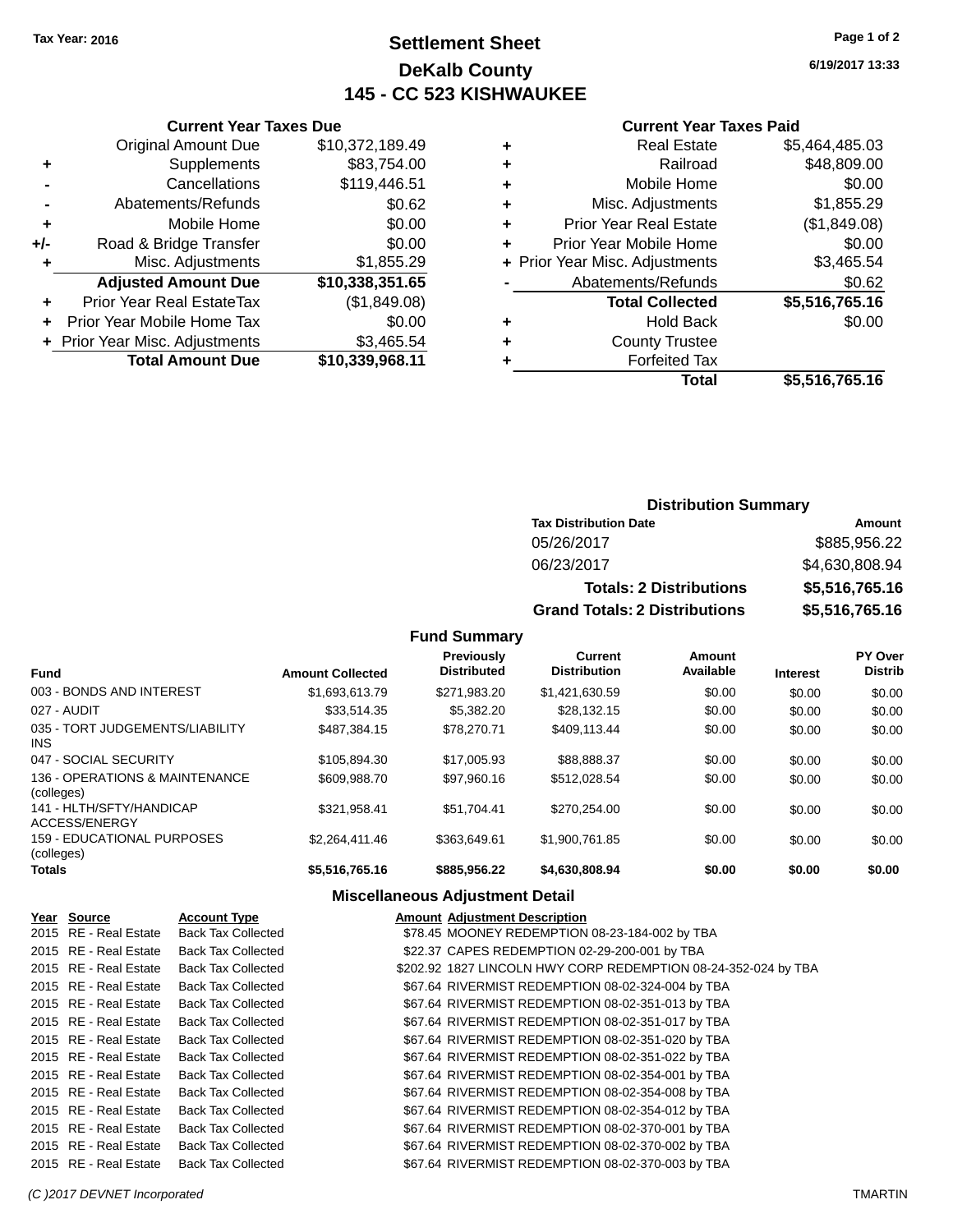# **Settlement Sheet Tax Year: 2016 Page 2 of 2 DeKalb County**

| Year | Source                   | <b>Account Type</b>       |
|------|--------------------------|---------------------------|
| 2015 | <b>RE</b> - Real Estate  | <b>Back Tax Collected</b> |
| 2015 | RE - Real Estate         | <b>Back Tax Collected</b> |
| 2015 | <b>RE</b> - Real Estate  | <b>Back Tax Collected</b> |
| 2015 | <b>RE</b> - Real Estate  | <b>Back Tax Collected</b> |
| 2015 | <b>RE</b> - Real Estate  | <b>Back Tax Collected</b> |
| 2015 | RE - Real Estate         | <b>Back Tax Collected</b> |
| 2015 | <b>RE</b> - Real Estate  | <b>Back Tax Collected</b> |
| 2015 | <b>RE</b> - Real Estate  | <b>Back Tax Collected</b> |
| 2015 | <b>RE</b> - Real Estate  | <b>Back Tax Collected</b> |
| 2015 | <b>RE</b> - Real Estate  | <b>Back Tax Collected</b> |
| 2015 | <b>RE</b> - Real Estate  | <b>Back Tax Collected</b> |
| 2015 | <b>RE</b> - Real Estate  | <b>Back Tax Collected</b> |
| 2015 | RF - Real Estate         | <b>Back Tax Collected</b> |
| 2015 | <b>RE</b> - Real Estate  | <b>Back Tax Collected</b> |
| 2015 | <b>RE</b> - Real Estate  | <b>Back Tax Collected</b> |
| 2015 | RF - Real Estate         | <b>Back Tax Collected</b> |
| 2015 | <b>RE</b> - Real Estate  | <b>Back Tax Collected</b> |
| 2015 | <b>RE</b> - Real Estate  | <b>Back Tax Collected</b> |
| 2016 | <b>RE</b> - Real Estate  | <b>Back Tax Collected</b> |
| 2016 | <b>RE</b> - Real Estate  | <b>Back Tax Collected</b> |
| 2016 | <b>RE</b> - Real Estate  | Paymt In Lieu of Tax      |
| 2016 | <b>RE</b> - Real Estate  | Paymt In Lieu of Tax      |
| 2016 | <b>RE</b> - Real Estate  | Paymt In Lieu of Tax      |
|      | <b>Totals 37 entries</b> |                           |

|                  | Year Source           |  |  |  |  |
|------------------|-----------------------|--|--|--|--|
|                  | 2016 RE - Real Estate |  |  |  |  |
|                  | 2016 RE - Real Estate |  |  |  |  |
| Tatala Alaminian |                       |  |  |  |  |

**Totals \$0.62 2 entries**

| Miscellaneous Adjustment Detail |  |  |
|---------------------------------|--|--|

| Year Source              | <b>Account Type</b>       |            | <b>Amount Adjustment Description</b>                              |
|--------------------------|---------------------------|------------|-------------------------------------------------------------------|
| 2015 RE - Real Estate    | <b>Back Tax Collected</b> |            | \$67.64 RIVERMIST REDEMPTION 08-02-370-004 by TBA                 |
| 2015 RE - Real Estate    | <b>Back Tax Collected</b> |            | \$42.95 RIVERMIST REDEMPTION 08-02-373-001 by TBA                 |
| 2015 RE - Real Estate    | <b>Back Tax Collected</b> |            | \$29.10 RIVERMIST REDEMPTION 08-02-377-001 by TBA                 |
| 2015 RE - Real Estate    | <b>Back Tax Collected</b> |            | \$8.16 RIVERMIST REDEMPTION 08-11-100-045 by TBA                  |
| 2015 RE - Real Estate    | <b>Back Tax Collected</b> |            | \$3.86 RIVERMIST REDEMPTION 15-15-228-013 by TBA                  |
| 2015 RE - Real Estate    | <b>Back Tax Collected</b> |            | \$67.64 RIVERMIST REDEMPTION 08-02-323-005 by TBA                 |
| 2015 RE - Real Estate    | <b>Back Tax Collected</b> |            | \$69.56 ENGSTROM REDEMPTION 09-29-182-013 by TBA                  |
| 2015 RE - Real Estate    | <b>Back Tax Collected</b> |            | \$207.07 ROBINSON REDEMPTION 14-15-155-002 by TBA                 |
| 2015 RE - Real Estate    | <b>Back Tax Collected</b> |            | \$22.40 DUNCAN REDEMPTION 01-26-252-011 by TBA                    |
| 2015 RE - Real Estate    | <b>Back Tax Collected</b> |            | \$41.83 VOID HEL EXEMPTION 08-14-478-035 by TBA                   |
| 2015 RE - Real Estate    | <b>Back Tax Collected</b> |            | \$462.59 PAN PACIFIC HOLDINGS LLC REDEMPTION 06-33-154-011 by TBA |
| 2015 RE - Real Estate    | <b>Back Tax Collected</b> |            | \$896.98 MOONEY REDEMPTION 08-23-184-020 by TBA                   |
| 2015 RE - Real Estate    | <b>Back Tax Collected</b> |            | \$10.00 TRUSTEE SALE 09-29-252-001 by TBA                         |
| 2015 RE - Real Estate    | <b>Back Tax Collected</b> |            | \$13.48 TRUSTEE SALE 02-22-100-004 by TBA                         |
| 2015 RE - Real Estate    | <b>Back Tax Collected</b> |            | \$185.44 MOONEY REDEMPTION 08-23-184-003 by TBA                   |
| 2015 RE - Real Estate    | <b>Back Tax Collected</b> |            | \$164.78 MOONEY REDEMPTION 08-12-184-027 by TBA                   |
| 2015 RE - Real Estate    | <b>Back Tax Collected</b> |            | \$53.27 BOGLE REDEMPTION 14-16-233-001 by TBA                     |
| 2015 RE - Real Estate    | <b>Back Tax Collected</b> |            | \$71.01 CASTLE BANK REDEMPTION 13-15-401-006 by TBA               |
| 2016 RE - Real Estate    | <b>Back Tax Collected</b> |            | \$2.83 TRUSTEE SALE 09-17-385-0110 by TBA                         |
| 2016 RE - Real Estate    | <b>Back Tax Collected</b> |            | \$133.20 MILINAC REDEMPTION 06-05-209-010 by TBA                  |
| 2016 RE - Real Estate    | Paymt In Lieu of Tax      |            | \$70.86 HOUSING AUTHORITY SEQUOYA APARTMENTS by TBA               |
| 2016 RE - Real Estate    | Paymt In Lieu of Tax      |            | \$903.14 HOUSING AUTHORITY DEKALB UNITS by TBA                    |
| 2016 RE - Real Estate    | Paymt In Lieu of Tax      |            | \$745.26 HOUSING AUTHORITY SYCAMORE UNITS by TBA                  |
| <b>Totals 37 entries</b> |                           | \$5,320.83 |                                                                   |
|                          |                           |            |                                                                   |

### **Abatement Detail**

- **Account Type Amount Adjustment Description**
- RE Abatement **2016 CONCERT SO TAB INTEREST REFUND 06-28-180-020 by TBA** RE Abatement **2016 SO.39 PTAB INTEREST REFUND 02-24-452-014 by TBA**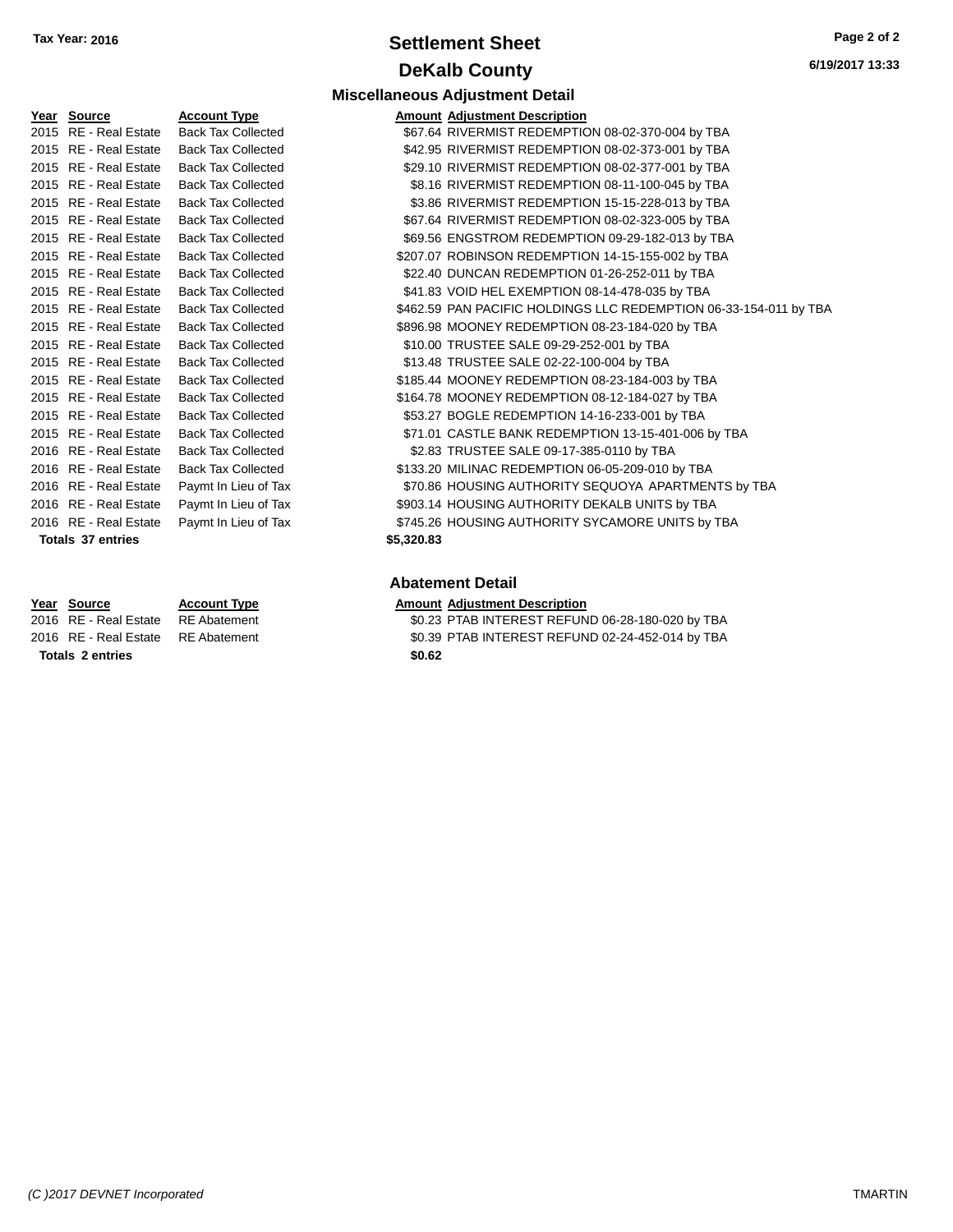**Current Year Taxes Due** Original Amount Due \$704,711.70

**Adjusted Amount Due \$698,971.91**

**Total Amount Due \$699,344.20**

**+** Supplements \$9,562.50 **-** Cancellations \$15,494.41 **-** Abatements/Refunds \$0.00 **+** Mobile Home \$0.00 **+/-** Road & Bridge Transfer \$0.00 **+** Misc. Adjustments \$192.12

**+** Prior Year Real EstateTax (\$174.36) **+** Prior Year Mobile Home Tax \$0.00 **+ Prior Year Misc. Adjustments \$546.65** 

# **Settlement Sheet Tax Year: 2016 Page 1 of 2 DeKalb County 150 - DE KALB SANITARY**

**6/19/2017 13:33**

### **Current Year Taxes Paid**

|   | <b>Forfeited Tax</b>           |              |
|---|--------------------------------|--------------|
| ٠ | <b>County Trustee</b>          |              |
| ٠ | <b>Hold Back</b>               | \$0.00       |
|   | <b>Total Collected</b>         | \$359,784.66 |
|   | Abatements/Refunds             | \$0.00       |
|   | + Prior Year Misc. Adjustments | \$546.65     |
|   | Prior Year Mobile Home         | \$0.00       |
| ٠ | <b>Prior Year Real Estate</b>  | (\$174.36)   |
| ٠ | Misc. Adjustments              | \$192.12     |
| ٠ | Mobile Home                    | \$0.00       |
| ٠ | Railroad                       | \$1,193.97   |
|   |                                |              |
|   | <b>Real Estate</b>             | \$358,026.28 |

| Amount       |
|--------------|
| \$66,371.46  |
| \$293,413.20 |
| \$359,784.66 |
| \$359,784.66 |
|              |

### **Fund Summary**

| Fund                  | <b>Amount Collected</b> | <b>Previously</b><br><b>Distributed</b> | Current<br><b>Distribution</b> | Amount<br>Available | <b>Interest</b> | PY Over<br><b>Distrib</b> |
|-----------------------|-------------------------|-----------------------------------------|--------------------------------|---------------------|-----------------|---------------------------|
| 001 - CORPORATE       | \$148,387.06            | \$27,373,79                             | \$121.013.27                   | \$0.00              | \$0.00          | \$0.00                    |
| $005 - I. M. R. F.$   | \$50.564.87             | \$9,327.98                              | \$41,236.89                    | \$0.00              | \$0.00          | \$0.00                    |
| 027 - AUDIT           | \$9,138.54              | \$1,685.84                              | \$7,452.70                     | \$0.00              | \$0.00          | \$0.00                    |
| 045 - PUBLIC BENEFIT  | \$106,178.20            | \$19,587.27                             | \$86,590.93                    | \$0.00              | \$0.00          | \$0.00                    |
| 047 - SOCIAL SECURITY | \$45,515.99             | \$8,396.58                              | \$37.119.41                    | \$0.00              | \$0.00          | \$0.00                    |
| <b>Totals</b>         | \$359,784.66            | \$66,371.46                             | \$293,413.20                   | \$0.00              | \$0.00          | \$0.00                    |

### **Miscellaneous Adjustment Detail**

| Year Source           | <b>Account Type</b>       | <b>Amount Adjustment Description</b>                          |
|-----------------------|---------------------------|---------------------------------------------------------------|
| 2015 RE - Real Estate | <b>Back Tax Collected</b> | \$16.93 MOONEY REDEMPTION 08-23-184-002 by TBA                |
| 2015 RE - Real Estate | <b>Back Tax Collected</b> | \$43.78 1827 LINCOLN HWY CORP REDEMPTION 08-24-352-024 by TBA |
| 2015 RE - Real Estate | <b>Back Tax Collected</b> | \$14.59 RIVERMIST REDEMPTION 08-02-324-004 by TBA             |
| 2015 RE - Real Estate | <b>Back Tax Collected</b> | \$14.59 RIVERMIST REDEMPTION 08-02-351-013 by TBA             |
| 2015 RE - Real Estate | <b>Back Tax Collected</b> | \$14.59 RIVERMIST REDEMPTION 08-02-351-017 by TBA             |
| 2015 RE - Real Estate | <b>Back Tax Collected</b> | \$14.59 RIVERMIST REDEMPTION 08-02-351-020 by TBA             |
| 2015 RE - Real Estate | <b>Back Tax Collected</b> | \$14.59 RIVERMIST REDEMPTION 08-02-351-022 by TBA             |
| 2015 RE - Real Estate | <b>Back Tax Collected</b> | \$14.59 RIVERMIST REDEMPTION 08-02-354-001 by TBA             |
| 2015 RE - Real Estate | <b>Back Tax Collected</b> | \$14.59 RIVERMIST REDEMPTION 08-02-354-008 by TBA             |
| 2015 RE - Real Estate | <b>Back Tax Collected</b> | \$14.59 RIVERMIST REDEMPTION 08-02-354-012 by TBA             |
| 2015 RE - Real Estate | <b>Back Tax Collected</b> | \$14.59 RIVERMIST REDEMPTION 08-02-370-001 by TBA             |
| 2015 RE - Real Estate | <b>Back Tax Collected</b> | \$14.59 RIVERMIST REDEMPTION 08-02-370-002 by TBA             |
| 2015 RE - Real Estate | <b>Back Tax Collected</b> | \$14.59 RIVERMIST REDEMPTION 08-02-370-003 by TBA             |
| 2015 RE - Real Estate | <b>Back Tax Collected</b> | \$14.59 RIVERMIST REDEMPTION 08-02-370-004 by TBA             |
| 2015 RE - Real Estate | <b>Back Tax Collected</b> | \$9.27 RIVERMIST REDEMPTION 08-02-373-001 by TBA              |
| 2015 RE - Real Estate | <b>Back Tax Collected</b> | \$6.28 RIVERMIST REDEMPTION 08-02-377-001 by TBA              |
| 2015 RE - Real Estate | <b>Back Tax Collected</b> | \$1.76 RIVERMIST REDEMPTION 08-11-100-045 by TBA              |
| 2015 RE - Real Estate | <b>Back Tax Collected</b> | \$0.83 RIVERMIST REDEMPTION 15-15-228-013 by TBA              |
| 2015 RE - Real Estate | <b>Back Tax Collected</b> | \$14.59 RIVERMIST REDEMPTION 08-02-323-005 by TBA             |

#### *(C )2017 DEVNET Incorporated* TMARTIN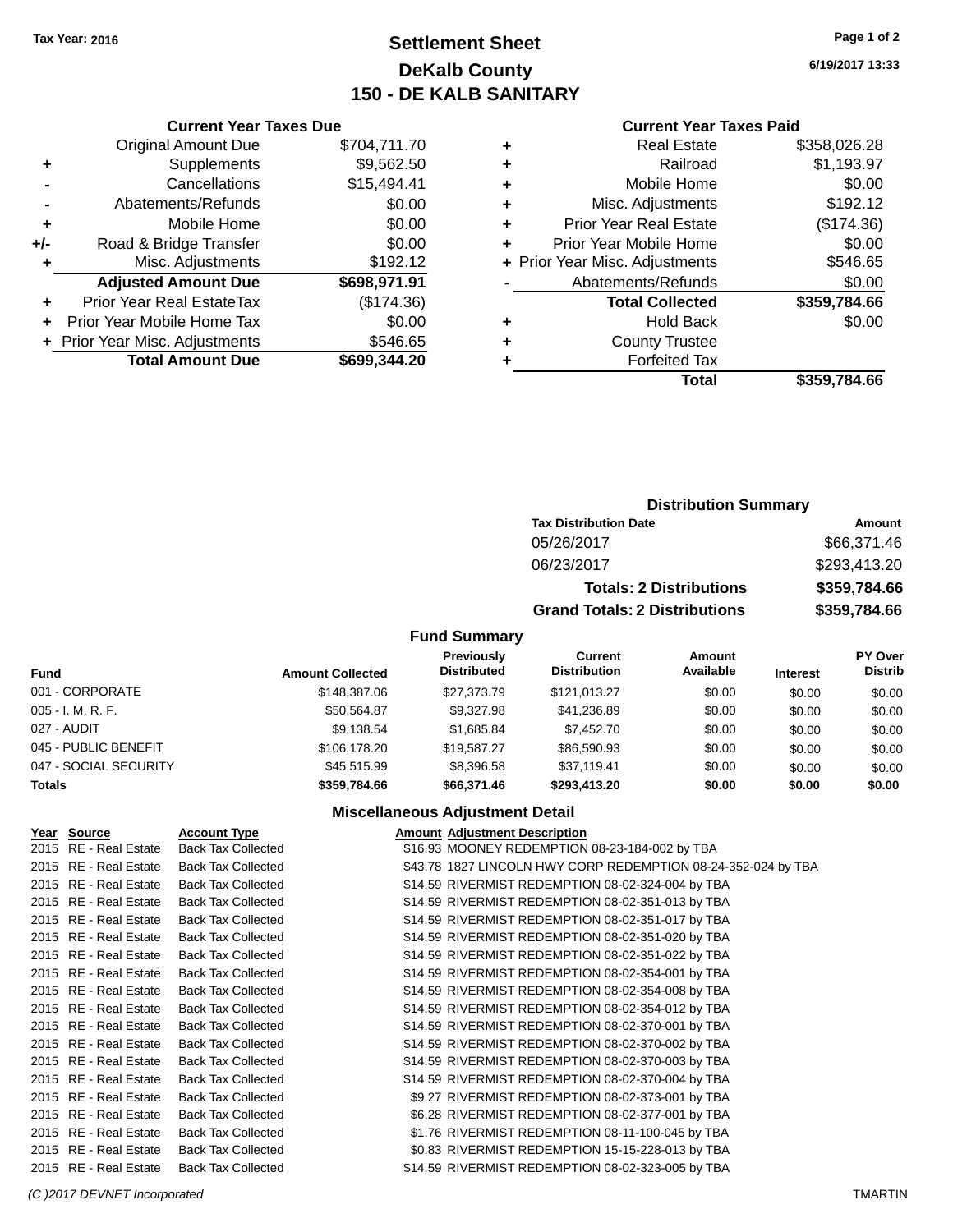# **Settlement Sheet Tax Year: 2016 Page 2 of 2 DeKalb County**

# **Miscellaneous Adjustment Detail**

#### **Year** Source **Account Type Account Adjustment Description**  $\overline{2015}$  RE - Real Estate Back Tax 2015 RE - Real Estate Back Tax 2015 RE - Real Estate Back Tax 2015 RE - Real Estate Back Tax 2016 RE - Real Estate Paymt In **Totals \$738.77 24 entries**

| .           |                                                 |
|-------------|-------------------------------------------------|
| Collected   | \$9.03 VOID HEL EXEMPTION 08-14-478-035 by TBA  |
| Collected   | \$193.54 MOONEY REDEMPTION 08-23-184-020 by TBA |
| Collected   | \$40.01 MOONEY REDEMPTION 08-23-184-003 by TBA  |
| Collected   | \$35.55 MOONEY REDEMPTION 08-12-184-027 by TBA  |
| Lieu of Tax | \$192.12 HOUSING AUTHORITY DEKALB UNITS by TBA  |
|             | \$738.77                                        |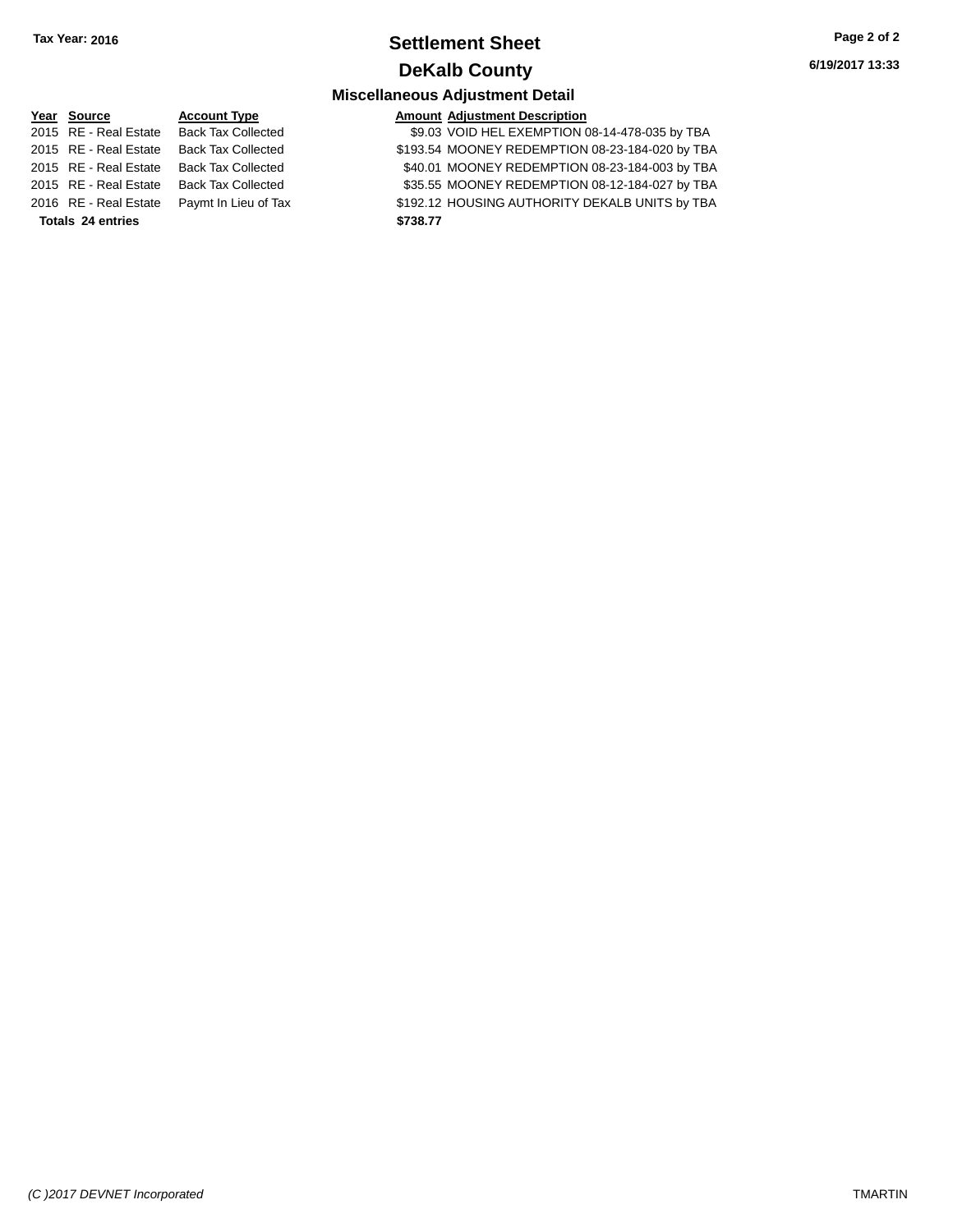# **Settlement Sheet Tax Year: 2016 Page 1 of 1 DeKalb County 151 - FAIRDALE STREET LIGHT**

**6/19/2017 13:33**

|     | <b>Current Year Taxes Due</b>  |            |
|-----|--------------------------------|------------|
|     | <b>Original Amount Due</b>     | \$3,775.10 |
| ٠   | Supplements                    | \$122.82   |
|     | Cancellations                  | \$276.19   |
|     | Abatements/Refunds             | \$0.00     |
| ٠   | Mobile Home                    | \$0.00     |
| +/- | Road & Bridge Transfer         | \$0.00     |
| ٠   | Misc. Adjustments              | \$0.00     |
|     | <b>Adjusted Amount Due</b>     | \$3,621.73 |
| ÷   | Prior Year Real EstateTax      | \$0.00     |
| ÷   | Prior Year Mobile Home Tax     | \$0.00     |
|     | + Prior Year Misc. Adjustments | \$0.00     |
|     | <b>Total Amount Due</b>        | \$3.621.73 |

| ٠ | <b>Real Estate</b>             | \$1,818.80 |
|---|--------------------------------|------------|
| ٠ | Railroad                       | \$0.00     |
| ٠ | Mobile Home                    | \$0.00     |
| ٠ | Misc. Adjustments              | \$0.00     |
| ٠ | <b>Prior Year Real Estate</b>  | \$0.00     |
| ÷ | Prior Year Mobile Home         | \$0.00     |
|   | + Prior Year Misc. Adjustments | \$0.00     |
|   | Abatements/Refunds             | \$0.00     |
|   | <b>Total Collected</b>         | \$1,818.80 |
| ٠ | Hold Back                      | \$0.00     |
| ٠ | <b>County Trustee</b>          |            |
| ٠ | <b>Forfeited Tax</b>           |            |
|   | Total                          | \$1,818.80 |
|   |                                |            |

|                 |                         |                                  |                                       | <b>Distribution Summary</b>    |                 |                           |
|-----------------|-------------------------|----------------------------------|---------------------------------------|--------------------------------|-----------------|---------------------------|
|                 |                         |                                  | <b>Tax Distribution Date</b>          |                                |                 | Amount                    |
|                 |                         |                                  | 05/26/2017                            |                                |                 | \$415.50                  |
|                 |                         |                                  | 06/23/2017                            |                                |                 | \$1,403.30                |
|                 |                         |                                  |                                       | <b>Totals: 2 Distributions</b> |                 | \$1,818.80                |
|                 |                         |                                  | <b>Grand Totals: 2 Distributions</b>  |                                |                 | \$1,818.80                |
|                 |                         | <b>Fund Summary</b>              |                                       |                                |                 |                           |
| <b>Fund</b>     | <b>Amount Collected</b> | Previously<br><b>Distributed</b> | <b>Current</b><br><b>Distribution</b> | Amount<br>Available            | <b>Interest</b> | PY Over<br><b>Distrib</b> |
| 001 - CORPORATE | \$1,818.80              | \$415.50                         | \$1,403.30                            | \$0.00                         | \$0.00          | \$0.00                    |
| <b>Totals</b>   | \$1,818.80              | \$415.50                         | \$1,403.30                            | \$0.00                         | \$0.00          | \$0.00                    |
|                 |                         |                                  |                                       |                                |                 |                           |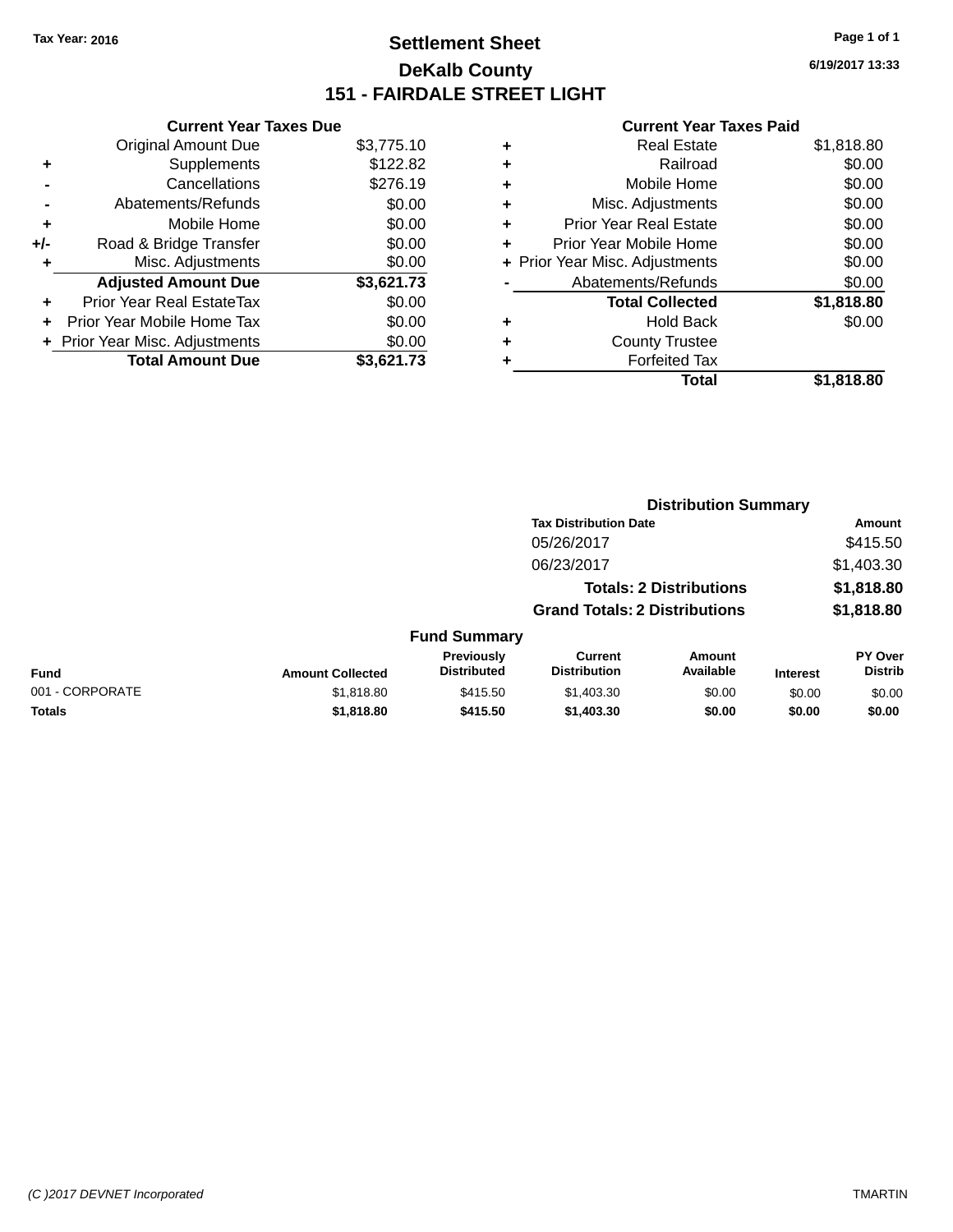**Current Year Taxes Due**

# **Settlement Sheet Tax Year: 2016 Page 1 of 1 DeKalb County 152 - AFTON-PIERCE MULTI TWP**

**6/19/2017 13:33**

|                      |                                  |             |   | Total                          | \$14,481.41 |
|----------------------|----------------------------------|-------------|---|--------------------------------|-------------|
|                      | <b>Total Amount Due</b>          | \$25,004.02 |   | <b>Forfeited Tax</b>           |             |
|                      | + Prior Year Misc. Adjustments   | \$0.00      | ٠ | <b>County Trustee</b>          |             |
|                      | + Prior Year Mobile Home Tax     | \$0.00      | ٠ | <b>Hold Back</b>               | \$0.00      |
| $\ddot{\phantom{1}}$ | <b>Prior Year Real EstateTax</b> | \$0.00      |   | <b>Total Collected</b>         | \$14,481.41 |
|                      | <b>Adjusted Amount Due</b>       | \$25,004.02 |   | Abatements/Refunds             | \$0.00      |
| ٠                    | Misc. Adjustments                | \$0.00      |   | + Prior Year Misc. Adjustments | \$0.00      |
| I-                   | Road & Bridge Transfer           | \$0.00      | ٠ | Prior Year Mobile Home         | \$0.00      |
| ٠                    | Mobile Home                      | \$0.00      | ٠ | <b>Prior Year Real Estate</b>  | \$0.00      |
|                      | Abatements/Refunds               | \$0.00      | ٠ | Misc. Adjustments              | \$0.00      |
|                      | Cancellations                    | \$178.23    | ٠ | Mobile Home                    | \$0.00      |
| $\ddot{\phantom{1}}$ | Supplements                      | \$172.34    | ٠ | Railroad                       | \$190.90    |
|                      | <b>Original Amount Due</b>       | \$25,009.91 | ٠ | <b>Real Estate</b>             | \$14,290.51 |
|                      |                                  |             |   |                                |             |

|                                         |                         |                                         | <b>Distribution Summary</b>           |                                |                 |                           |
|-----------------------------------------|-------------------------|-----------------------------------------|---------------------------------------|--------------------------------|-----------------|---------------------------|
|                                         |                         |                                         | <b>Tax Distribution Date</b>          |                                |                 | Amount                    |
|                                         |                         |                                         | 05/26/2017                            |                                |                 | \$2,330.59                |
|                                         |                         |                                         | 06/23/2017                            |                                |                 | \$12,150.82               |
|                                         |                         |                                         |                                       | <b>Totals: 2 Distributions</b> |                 | \$14,481.41               |
|                                         |                         |                                         | <b>Grand Totals: 2 Distributions</b>  |                                |                 | \$14,481.41               |
|                                         |                         | <b>Fund Summary</b>                     |                                       |                                |                 |                           |
| <b>Fund</b>                             | <b>Amount Collected</b> | <b>Previously</b><br><b>Distributed</b> | <b>Current</b><br><b>Distribution</b> | Amount<br>Available            | <b>Interest</b> | PY Over<br><b>Distrib</b> |
| 147 - ASSESSING PURPOSES<br>(multi-twp) | \$14.481.41             | \$2,330.59                              | \$12,150.82                           | \$0.00                         | \$0.00          | \$0.00                    |
| <b>Totals</b>                           | \$14.481.41             | \$2,330,59                              | \$12.150.82                           | \$0.00                         | \$0.00          | \$0.00                    |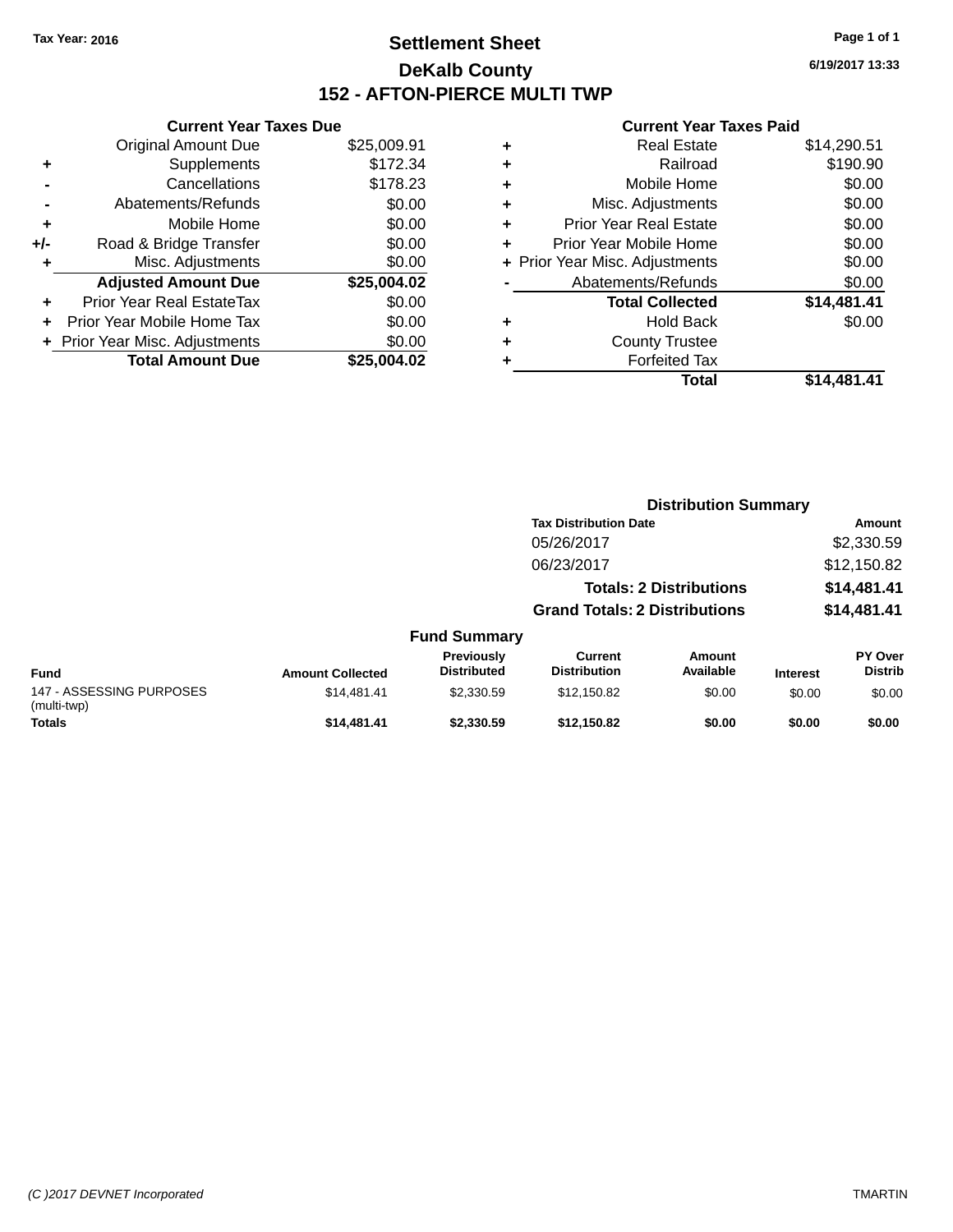# **Settlement Sheet Tax Year: 2016 Page 1 of 1 DeKalb County 153 - MILAN-MALTA MULTI-TWP**

**6/19/2017 13:33**

|       | <b>Current Year Taxes Due</b>  |             |
|-------|--------------------------------|-------------|
|       | <b>Original Amount Due</b>     | \$13,567.57 |
| ٠     | Supplements                    | \$87.46     |
|       | Cancellations                  | \$96.92     |
|       | Abatements/Refunds             | \$0.00      |
| ٠     | Mobile Home                    | \$0.00      |
| $+/-$ | Road & Bridge Transfer         | \$0.00      |
|       | Misc. Adjustments              | \$0.00      |
|       | <b>Adjusted Amount Due</b>     | \$13,558.11 |
| ٠     | Prior Year Real EstateTax      | (\$1.94)    |
|       | Prior Year Mobile Home Tax     | \$0.00      |
|       | + Prior Year Misc. Adjustments | \$0.00      |
|       | <b>Total Amount Due</b>        | \$13,556.17 |
|       |                                |             |

| ٠ | <b>Real Estate</b>             | \$7,482.66 |
|---|--------------------------------|------------|
| ٠ | Railroad                       | \$180.23   |
| ٠ | Mobile Home                    | \$0.00     |
| ٠ | Misc. Adjustments              | \$0.00     |
| ٠ | <b>Prior Year Real Estate</b>  | (\$1.94)   |
| ٠ | Prior Year Mobile Home         | \$0.00     |
|   | + Prior Year Misc. Adjustments | \$0.00     |
|   | Abatements/Refunds             | \$0.00     |
|   | <b>Total Collected</b>         | \$7,660.95 |
| ٠ | <b>Hold Back</b>               | \$0.00     |
| ٠ | <b>County Trustee</b>          |            |
| ٠ | <b>Forfeited Tax</b>           |            |
|   | Total                          | \$7.660.95 |
|   |                                |            |

|                                         |                         |                                  | <b>Distribution Summary</b>           |                                |                 |                           |
|-----------------------------------------|-------------------------|----------------------------------|---------------------------------------|--------------------------------|-----------------|---------------------------|
|                                         |                         |                                  | <b>Tax Distribution Date</b>          |                                |                 | <b>Amount</b>             |
|                                         |                         |                                  | 05/26/2017                            |                                |                 | \$841.44                  |
|                                         |                         |                                  | 06/23/2017                            |                                |                 | \$6,819.51                |
|                                         |                         |                                  |                                       | <b>Totals: 2 Distributions</b> |                 | \$7,660.95                |
|                                         |                         |                                  | <b>Grand Totals: 2 Distributions</b>  |                                |                 | \$7,660.95                |
|                                         |                         | <b>Fund Summary</b>              |                                       |                                |                 |                           |
| <b>Fund</b>                             | <b>Amount Collected</b> | Previously<br><b>Distributed</b> | <b>Current</b><br><b>Distribution</b> | Amount<br>Available            | <b>Interest</b> | PY Over<br><b>Distrib</b> |
| 147 - ASSESSING PURPOSES<br>(multi-twp) | \$7,660.95              | \$841.44                         | \$6,819.51                            | \$0.00                         | \$0.00          | \$0.00                    |
| <b>Totals</b>                           | \$7,660.95              | \$841.44                         | \$6,819.51                            | \$0.00                         | \$0.00          | \$0.00                    |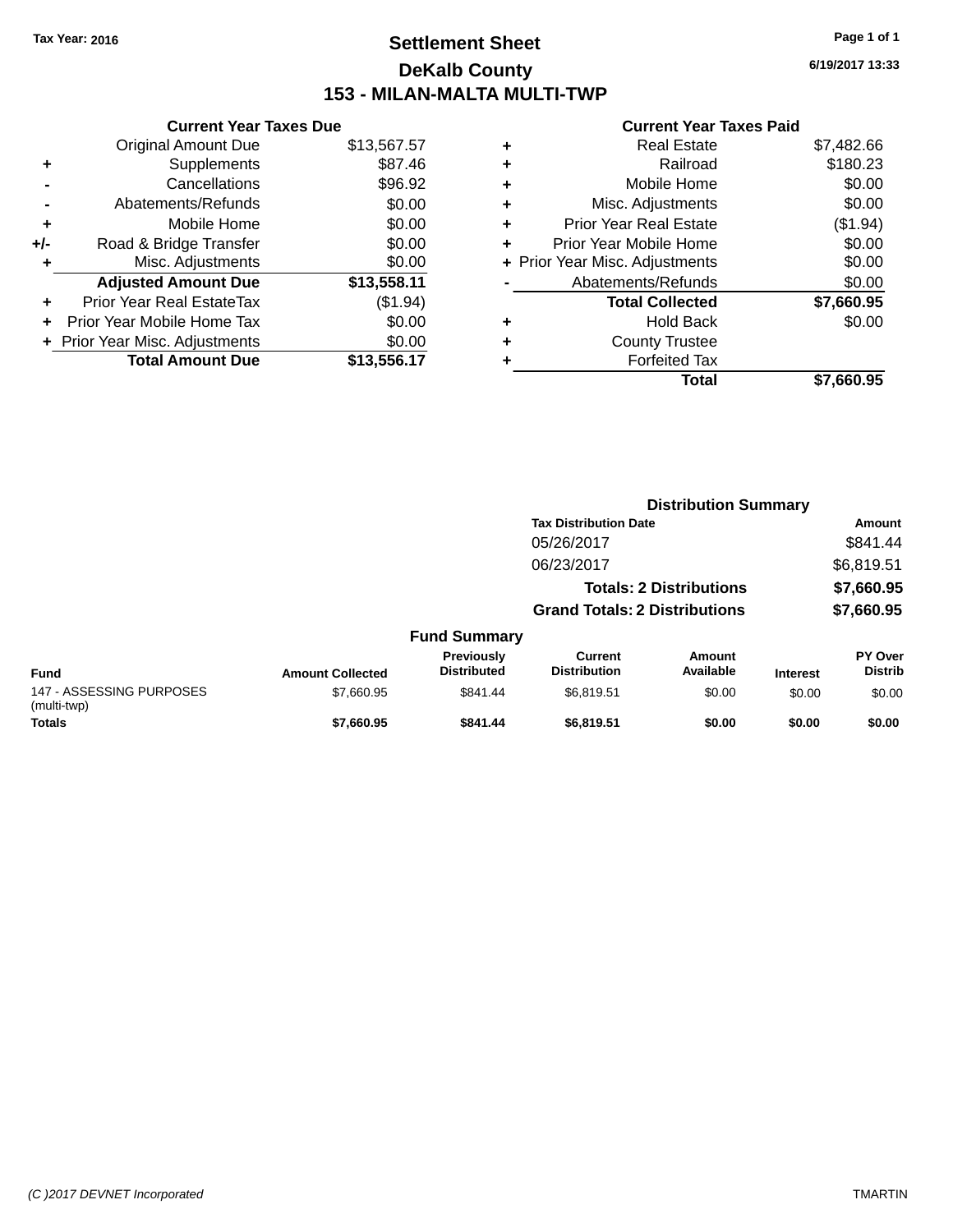# **Settlement Sheet Tax Year: 2016 Page 1 of 1 DeKalb County 154 - PAW PAW-SHABBONA MULT TWP**

**6/19/2017 13:33**

| <b>Current Year Taxes Due</b> |             |
|-------------------------------|-------------|
| <b>Original Amount Due</b>    | \$13,122.18 |
| Supplements                   | \$57.50     |
| Cancellations                 | \$65.00     |
| Abatements/Refunds            | \$0.00      |
| Mobile Home                   | \$0.00      |
| Road & Bridge Transfer        | \$0.00      |
| Misc. Adjustments             | \$2.46      |
| <b>Adjusted Amount Due</b>    | \$13,117.14 |
| Prior Year Real EstateTax     | (\$22.85)   |
| Prior Year Mobile Home Tax    | \$0.00      |
| Prior Year Misc. Adjustments  | \$2.46      |
| <b>Total Amount Due</b>       | \$13.096.75 |
|                               |             |

| ٠ | <b>Real Estate</b>             | \$7,023.46 |
|---|--------------------------------|------------|
| ٠ | Railroad                       | \$294.68   |
| ٠ | Mobile Home                    | \$0.00     |
| ٠ | Misc. Adjustments              | \$2.46     |
| ٠ | <b>Prior Year Real Estate</b>  | (\$22.85)  |
| ٠ | Prior Year Mobile Home         | \$0.00     |
|   | + Prior Year Misc. Adjustments | \$2.46     |
|   | Abatements/Refunds             | \$0.00     |
|   | <b>Total Collected</b>         | \$7,300.21 |
| ٠ | <b>Hold Back</b>               | \$0.00     |
| ٠ | <b>County Trustee</b>          |            |
| ٠ | <b>Forfeited Tax</b>           |            |
|   | Total                          | \$7,300.21 |
|   |                                |            |

|                                         |                                                                                 |                         |                                        |                                      | <b>Distribution Summary</b>    |                 |                           |  |
|-----------------------------------------|---------------------------------------------------------------------------------|-------------------------|----------------------------------------|--------------------------------------|--------------------------------|-----------------|---------------------------|--|
|                                         |                                                                                 |                         |                                        | <b>Tax Distribution Date</b>         |                                |                 | Amount                    |  |
|                                         |                                                                                 |                         |                                        | 05/26/2017                           |                                |                 | \$1,047.91                |  |
|                                         |                                                                                 |                         |                                        | 06/23/2017                           |                                |                 | \$6,252.30                |  |
|                                         |                                                                                 |                         |                                        |                                      | <b>Totals: 2 Distributions</b> |                 | \$7,300.21                |  |
|                                         |                                                                                 |                         |                                        | <b>Grand Totals: 2 Distributions</b> |                                |                 | \$7,300.21                |  |
|                                         |                                                                                 |                         | <b>Fund Summary</b>                    |                                      |                                |                 |                           |  |
| Fund                                    |                                                                                 | <b>Amount Collected</b> | Previously<br><b>Distributed</b>       | Current<br><b>Distribution</b>       | Amount<br>Available            | <b>Interest</b> | PY Over<br><b>Distrib</b> |  |
| 147 - ASSESSING PURPOSES<br>(multi-twp) |                                                                                 | \$7,300.21              | \$1,047.91                             | \$6,252.30                           | \$0.00                         | \$0.00          | \$0.00                    |  |
| <b>Totals</b>                           |                                                                                 | \$7,300.21              | \$1,047.91                             | \$6,252.30                           | \$0.00                         | \$0.00          | \$0.00                    |  |
|                                         |                                                                                 |                         | <b>Miscellaneous Adjustment Detail</b> |                                      |                                |                 |                           |  |
| Year Source                             | <b>Account Type</b>                                                             |                         | <b>Amount Adjustment Description</b>   |                                      |                                |                 |                           |  |
| 2015 RE - Real Estate                   | <b>Back Tax Collected</b><br>\$2.46 CASTLE BANK REDEMPTION 13-15-401-006 by TBA |                         |                                        |                                      |                                |                 |                           |  |
| 2016 RE - Real Estate                   | \$2.46 HOUSING AUTHORITY SEQUOYA APARTMENTS by TBA<br>Paymt In Lieu of Tax      |                         |                                        |                                      |                                |                 |                           |  |
| <b>Totals 2 entries</b>                 |                                                                                 |                         | \$4.92                                 |                                      |                                |                 |                           |  |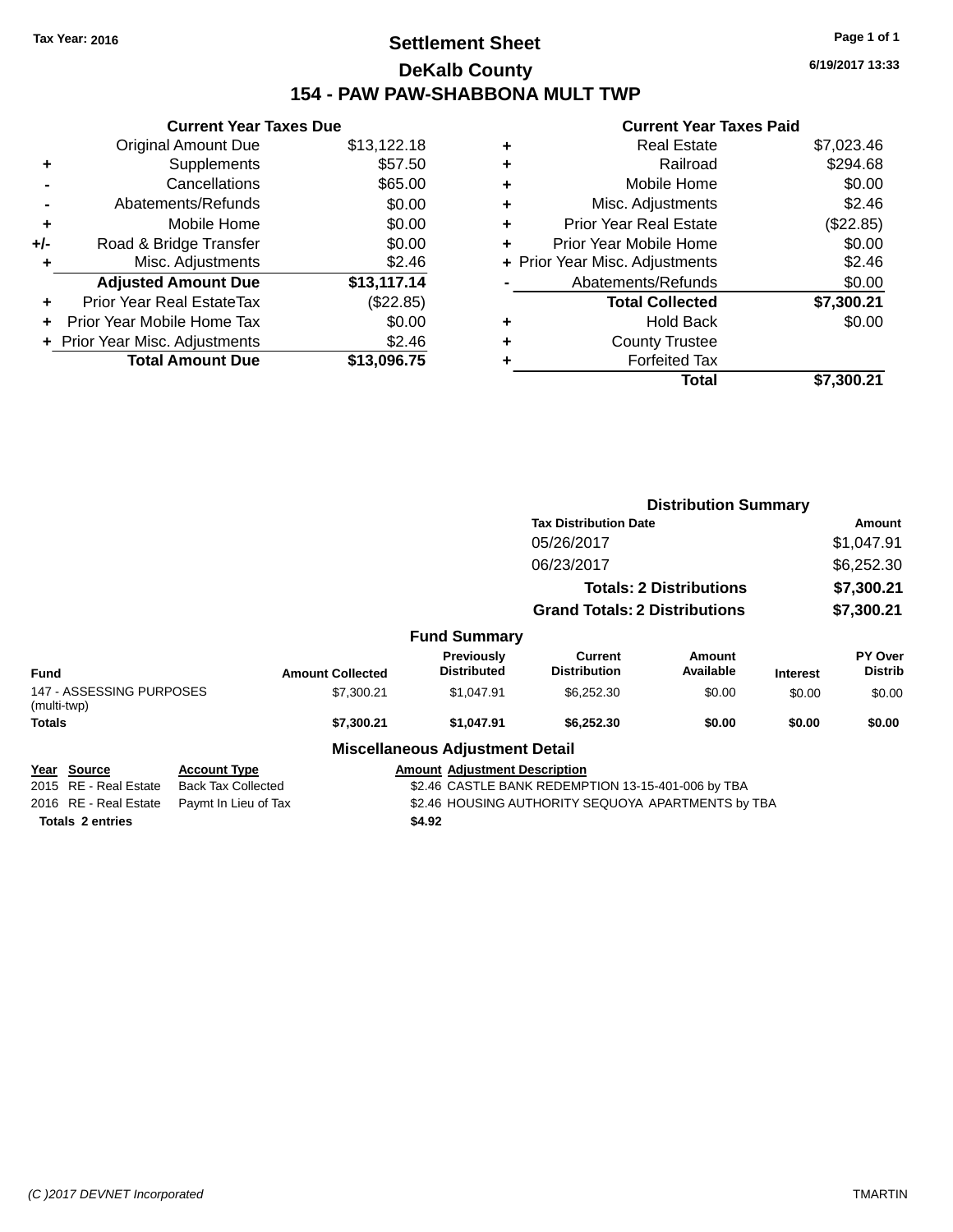# **Settlement Sheet Tax Year: 2016 Page 1 of 1 DeKalb County 155 - SOUTH GROVE-MAYFIELD MULT**

**6/19/2017 13:33**

|     | <b>Current Year Taxes Due</b>  |             |
|-----|--------------------------------|-------------|
|     | <b>Original Amount Due</b>     | \$11,988.88 |
| ÷   | Supplements                    | \$62.36     |
|     | Cancellations                  | \$68.17     |
|     | Abatements/Refunds             | \$0.00      |
| ٠   | Mobile Home                    | \$0.00      |
| +/- | Road & Bridge Transfer         | \$0.00      |
|     | Misc. Adjustments              | \$0.00      |
|     | <b>Adjusted Amount Due</b>     | \$11,983.07 |
| ÷   | Prior Year Real EstateTax      | \$0.00      |
|     | Prior Year Mobile Home Tax     | \$0.00      |
|     | + Prior Year Misc. Adjustments | \$0.00      |
|     | <b>Total Amount Due</b>        | \$11.983.07 |
|     |                                |             |

| ٠ | <b>Real Estate</b>             | \$6,693.81 |
|---|--------------------------------|------------|
| ٠ | Railroad                       | \$0.00     |
| ٠ | Mobile Home                    | \$0.00     |
| ٠ | Misc. Adjustments              | \$0.00     |
| ٠ | <b>Prior Year Real Estate</b>  | \$0.00     |
| ٠ | Prior Year Mobile Home         | \$0.00     |
|   | + Prior Year Misc. Adjustments | \$0.00     |
|   | Abatements/Refunds             | \$0.00     |
|   | <b>Total Collected</b>         | \$6,693.81 |
| ٠ | <b>Hold Back</b>               | \$0.00     |
|   | <b>County Trustee</b>          |            |
| ٠ | <b>Forfeited Tax</b>           |            |
|   | Total                          | \$6,693.81 |
|   |                                |            |

|                                         |                         |                                  | <b>Distribution Summary</b>           |                                |                 |                           |
|-----------------------------------------|-------------------------|----------------------------------|---------------------------------------|--------------------------------|-----------------|---------------------------|
|                                         |                         |                                  | <b>Tax Distribution Date</b>          |                                |                 | <b>Amount</b>             |
|                                         |                         |                                  | 05/26/2017                            |                                |                 | \$843.88                  |
|                                         |                         |                                  | 06/23/2017                            |                                |                 | \$5,849.93                |
|                                         |                         |                                  |                                       | <b>Totals: 2 Distributions</b> |                 | \$6,693.81                |
|                                         |                         |                                  | <b>Grand Totals: 2 Distributions</b>  |                                |                 | \$6,693.81                |
|                                         |                         | <b>Fund Summary</b>              |                                       |                                |                 |                           |
| <b>Fund</b>                             | <b>Amount Collected</b> | Previously<br><b>Distributed</b> | <b>Current</b><br><b>Distribution</b> | Amount<br>Available            | <b>Interest</b> | PY Over<br><b>Distrib</b> |
| 147 - ASSESSING PURPOSES<br>(multi-twp) | \$6,693.81              | \$843.88                         | \$5,849.93                            | \$0.00                         | \$0.00          | \$0.00                    |
| <b>Totals</b>                           | \$6,693.81              | \$843.88                         | \$5,849.93                            | \$0.00                         | \$0.00          | \$0.00                    |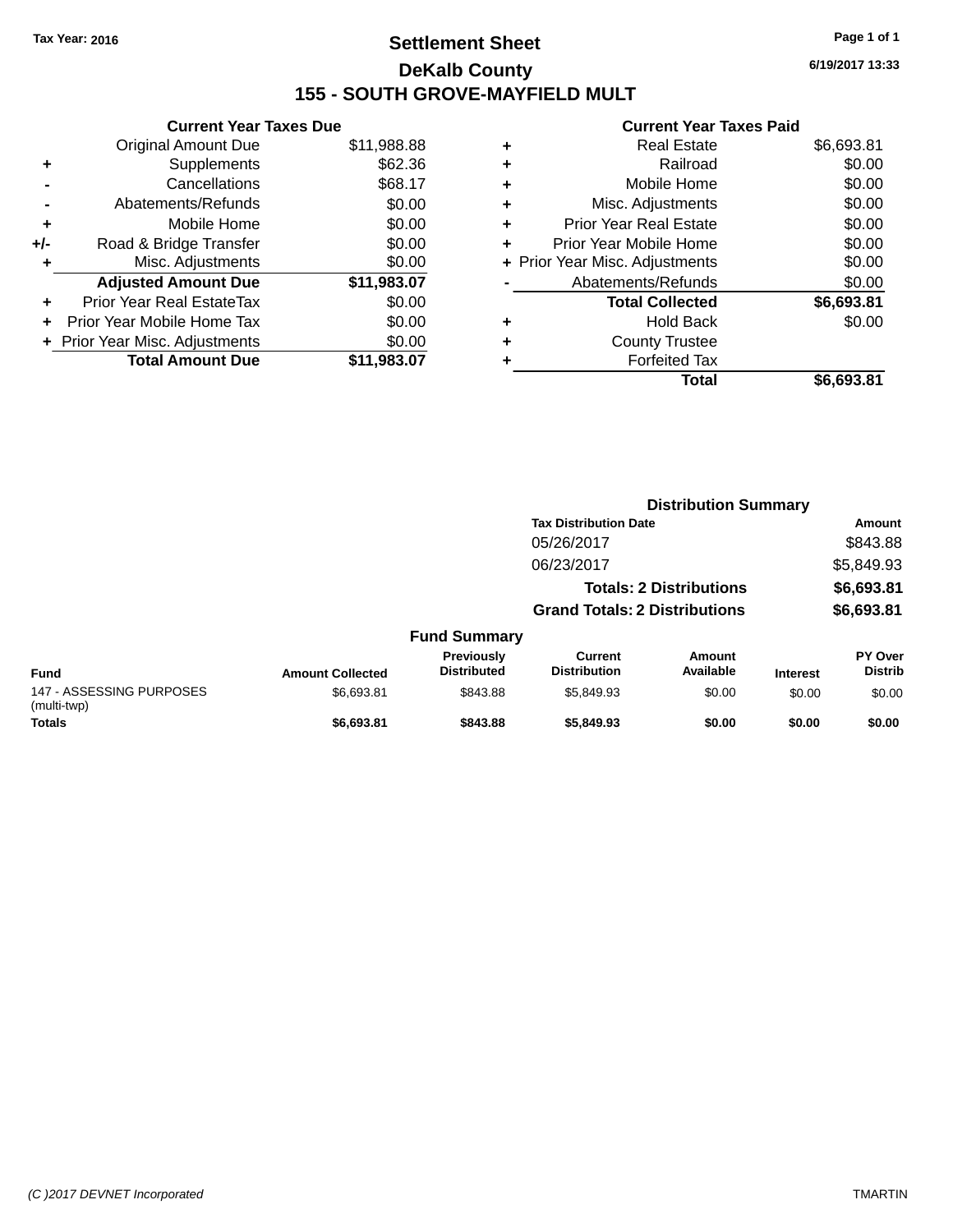# **Settlement Sheet Tax Year: 2016 Page 1 of 1 DeKalb County 156 - VICTOR-SOMONAUK MULTI TWP**

**6/19/2017 13:33**

| <b>Current Year Taxes Due</b>     |             |
|-----------------------------------|-------------|
| <b>Original Amount Due</b>        | \$22,267.50 |
| Supplements                       | \$204.68    |
| Cancellations                     | \$259.36    |
| Abatements/Refunds                | \$0.00      |
| Mobile Home                       | \$0.00      |
| Road & Bridge Transfer            | \$0.00      |
| Misc. Adjustments                 | \$0.00      |
| <b>Adjusted Amount Due</b>        | \$22,212.82 |
| <b>Prior Year Real EstateTax</b>  | \$0.00      |
| <b>Prior Year Mobile Home Tax</b> | \$0.00      |
| + Prior Year Misc. Adjustments    | \$0.00      |
| <b>Total Amount Due</b>           | \$22.212.82 |
|                                   |             |

|   | <b>Real Estate</b>             | \$12,635.04 |
|---|--------------------------------|-------------|
| ٠ | Railroad                       | \$163.19    |
| ٠ | Mobile Home                    | \$0.00      |
| ٠ | Misc. Adjustments              | \$0.00      |
| ٠ | <b>Prior Year Real Estate</b>  | \$0.00      |
| ٠ | Prior Year Mobile Home         | \$0.00      |
|   | + Prior Year Misc. Adjustments | \$0.00      |
|   | Abatements/Refunds             | \$0.00      |
|   | <b>Total Collected</b>         | \$12,798.23 |
| ٠ | <b>Hold Back</b>               | \$0.00      |
| ٠ | <b>County Trustee</b>          |             |
| ٠ | <b>Forfeited Tax</b>           |             |
|   | Total                          | \$12,798.23 |
|   |                                |             |

|                                         |                         |                                         |                                       | <b>Distribution Summary</b>    |                 |                           |
|-----------------------------------------|-------------------------|-----------------------------------------|---------------------------------------|--------------------------------|-----------------|---------------------------|
|                                         |                         |                                         | <b>Tax Distribution Date</b>          |                                |                 | Amount                    |
|                                         |                         |                                         | 05/26/2017                            |                                |                 | \$2,207.55                |
|                                         |                         |                                         | 06/23/2017                            |                                |                 | \$10,590.68               |
|                                         |                         |                                         |                                       | <b>Totals: 2 Distributions</b> |                 | \$12,798.23               |
|                                         |                         |                                         | <b>Grand Totals: 2 Distributions</b>  |                                |                 | \$12,798.23               |
|                                         |                         | <b>Fund Summary</b>                     |                                       |                                |                 |                           |
| Fund                                    | <b>Amount Collected</b> | <b>Previously</b><br><b>Distributed</b> | <b>Current</b><br><b>Distribution</b> | <b>Amount</b><br>Available     | <b>Interest</b> | PY Over<br><b>Distrib</b> |
| 147 - ASSESSING PURPOSES<br>(multi-twp) | \$12,798.23             | \$2,207.55                              | \$10,590.68                           | \$0.00                         | \$0.00          | \$0.00                    |
| <b>Totals</b>                           | \$12,798.23             | \$2.207.55                              | \$10,590.68                           | \$0.00                         | \$0.00          | \$0.00                    |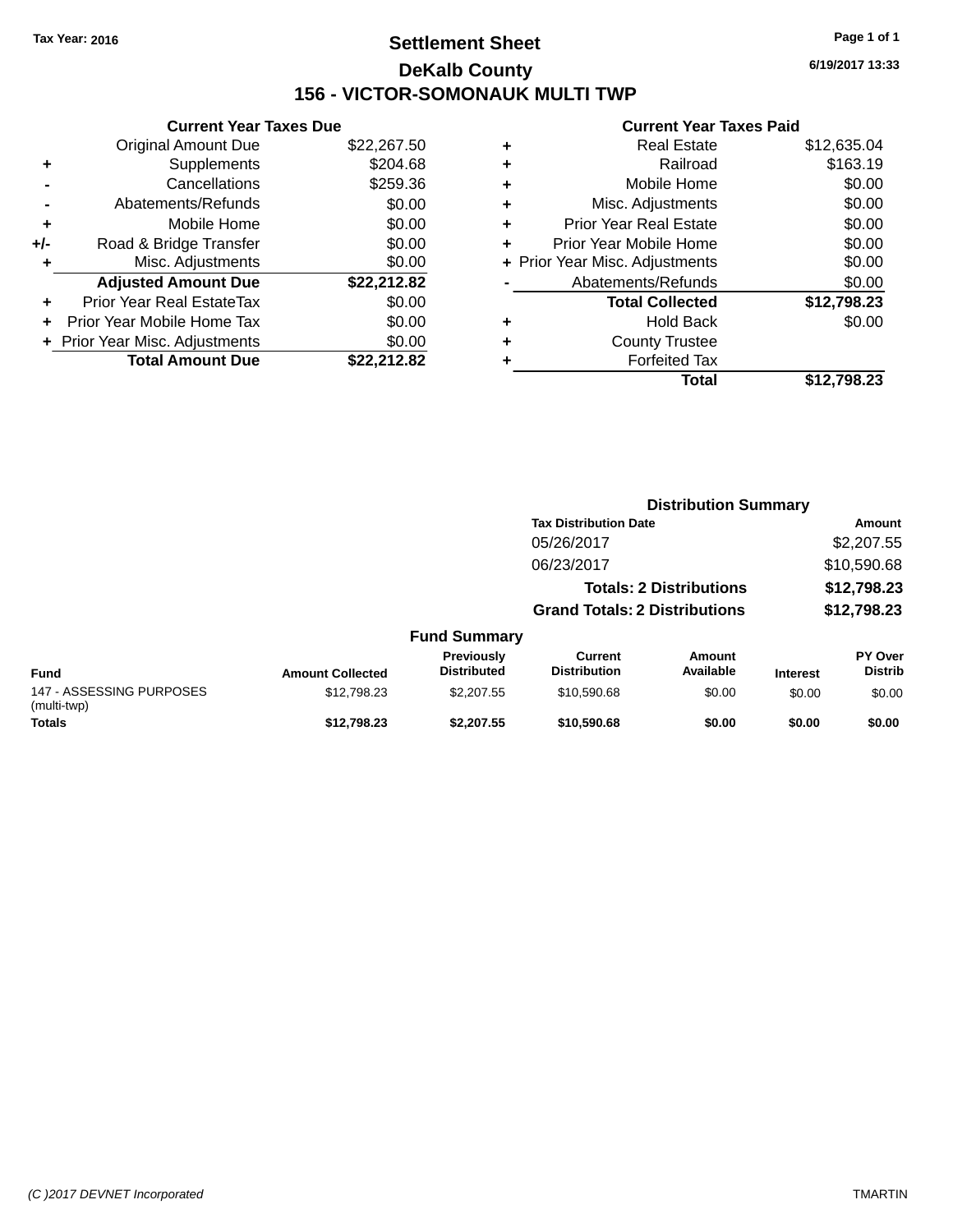# **Settlement Sheet Tax Year: 2016 Page 1 of 1 DeKalb County 157 - GENOA PUBLIC LIBRARY DIST**

**6/19/2017 13:33**

#### **Current Year Taxes Paid**

|     | <b>Current Year Taxes Due</b>  |              |
|-----|--------------------------------|--------------|
|     | <b>Original Amount Due</b>     | \$233,952.41 |
| ٠   | Supplements                    | \$1,175.46   |
|     | Cancellations                  | \$1,317.05   |
|     | Abatements/Refunds             | \$0.18       |
| ٠   | Mobile Home                    | \$0.00       |
| +/- | Road & Bridge Transfer         | \$0.00       |
| ٠   | Misc. Adjustments              | \$0.00       |
|     | <b>Adjusted Amount Due</b>     | \$233,810.64 |
|     | Prior Year Real EstateTax      | (\$14.62)    |
|     | Prior Year Mobile Home Tax     | \$0.00       |
|     | + Prior Year Misc. Adjustments | \$0.00       |
|     | <b>Total Amount Due</b>        | \$233,796.02 |
|     |                                |              |

| ٠ | <b>Real Estate</b>             | \$121,190.93 |
|---|--------------------------------|--------------|
| ٠ | Railroad                       | \$692.96     |
| ٠ | Mobile Home                    | \$0.00       |
| ٠ | Misc. Adjustments              | \$0.00       |
| ٠ | <b>Prior Year Real Estate</b>  | (\$14.62)    |
| ٠ | Prior Year Mobile Home         | \$0.00       |
|   | + Prior Year Misc. Adjustments | \$0.00       |
|   | Abatements/Refunds             | \$0.18       |
|   | <b>Total Collected</b>         | \$121,869.09 |
| ٠ | <b>Hold Back</b>               | \$0.00       |
| ٠ | <b>County Trustee</b>          |              |
| ٠ | <b>Forfeited Tax</b>           |              |
|   | Total                          | \$121,869.09 |
|   |                                |              |

| <b>Distribution Summary</b>          |              |  |  |  |  |
|--------------------------------------|--------------|--|--|--|--|
| <b>Tax Distribution Date</b>         | Amount       |  |  |  |  |
| 05/26/2017                           | \$18,596.71  |  |  |  |  |
| 06/23/2017                           | \$103,272.38 |  |  |  |  |
| <b>Totals: 2 Distributions</b>       | \$121,869.09 |  |  |  |  |
| <b>Grand Totals: 2 Distributions</b> | \$121,869.09 |  |  |  |  |

### **Fund Summary**

| Fund                                          | <b>Amount Collected</b> | Previously<br><b>Distributed</b> | Current<br><b>Distribution</b> | Amount<br>Available | <b>Interest</b> | <b>PY Over</b><br><b>Distrib</b> |
|-----------------------------------------------|-------------------------|----------------------------------|--------------------------------|---------------------|-----------------|----------------------------------|
| 001 - CORPORATE                               | \$113,075.34            | \$17,254.83                      | \$95,820.51                    | \$0.00              | \$0.00          | \$0.00                           |
| 004 - OPERATIONS & MAINTENANCE                | \$7.111.92              | \$1,085.25                       | \$6.026.67                     | \$0.00              | \$0.00          | \$0.00                           |
| $005 - I. M. R. F.$                           | \$54.36                 | \$8.29                           | \$46.07                        | \$0.00              | \$0.00          | \$0.00                           |
| 027 - AUDIT                                   | \$1,518.75              | \$231.76                         | \$1,286.99                     | \$0.00              | \$0.00          | \$0.00                           |
| 035 - TORT JUDGEMENTS/LIABILITY<br><b>INS</b> | \$54.36                 | \$8.29                           | \$46.07                        | \$0.00              | \$0.00          | \$0.00                           |
| 047 - SOCIAL SECURITY                         | \$54.36                 | \$8.29                           | \$46.07                        | \$0.00              | \$0.00          | \$0.00                           |
| <b>Totals</b>                                 | \$121,869.09            | \$18,596,71                      | \$103,272.38                   | \$0.00              | \$0.00          | \$0.00                           |

### **Abatement Detail**

**<u>Year Source</u><br>
2016 RE - Real Estate RE Abatement Totals \$0.18 1 entries**

2016 Amount Adjustment Description<br>\$0.18 PTAB INTEREST REFUND 02-24-452-014 by TBA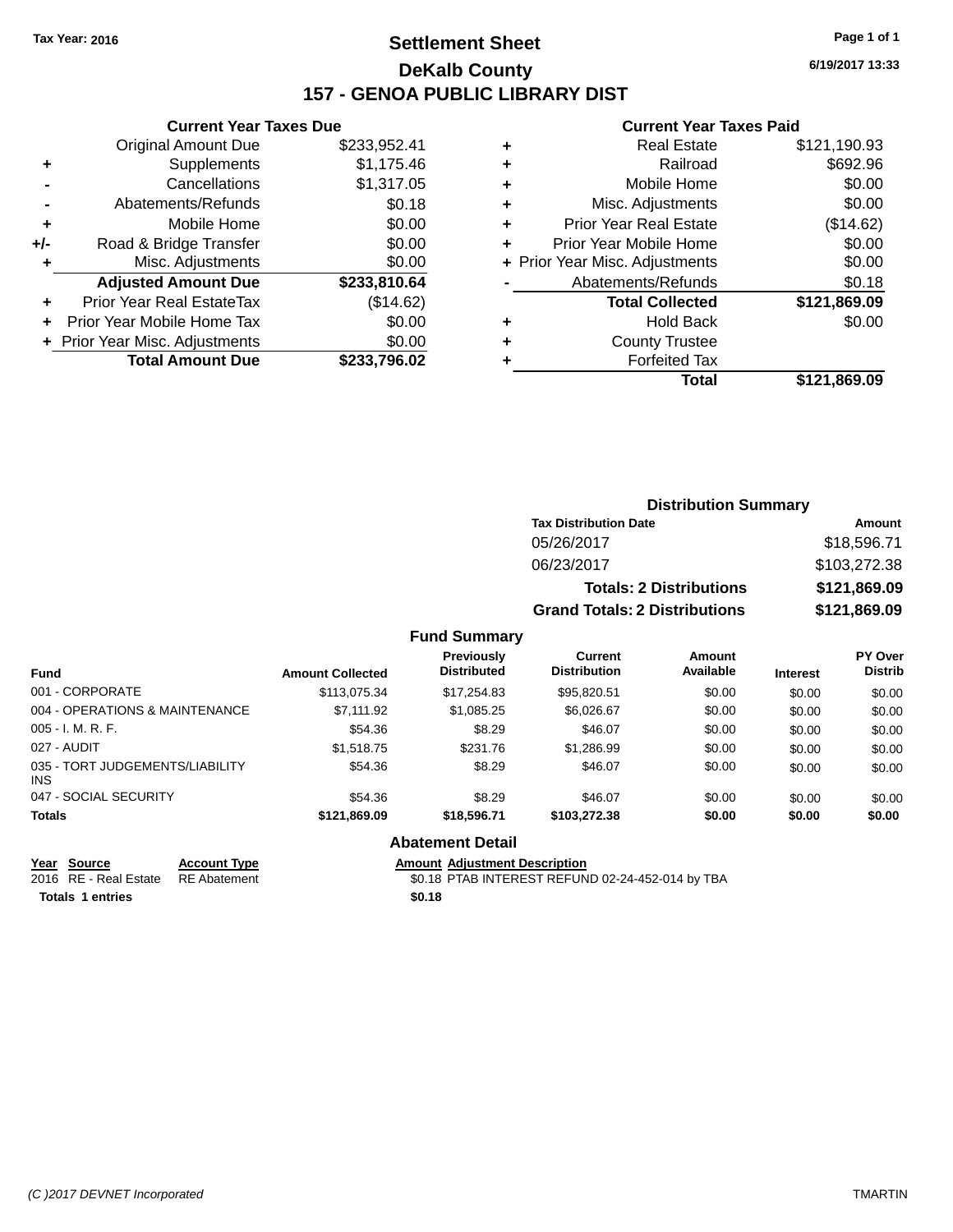# **Settlement Sheet Tax Year: 2016 Page 1 of 1 DeKalb County 158 - DEKALB TIF1**

**6/19/2017 13:33**

# **Current Year Taxes Due**

|       | <b>Original Amount Due</b>     | \$4,640,629.34 |
|-------|--------------------------------|----------------|
| ٠     | Supplements                    | \$11,897.48    |
|       | Cancellations                  | \$13,550.16    |
|       | Abatements/Refunds             | \$0.00         |
| ٠     | Mobile Home                    | \$0.00         |
| $+/-$ | Road & Bridge Transfer         | \$0.00         |
| ٠     | Misc. Adjustments              | \$0.00         |
|       | <b>Adjusted Amount Due</b>     | \$4,638,976.66 |
| ٠     | Prior Year Real EstateTax      | \$0.00         |
|       | Prior Year Mobile Home Tax     | \$0.00         |
|       | + Prior Year Misc. Adjustments | \$0.00         |
|       | <b>Total Amount Due</b>        | \$4,638,976.66 |

|   | <b>Current Year Taxes Paid</b> |                |  |  |  |
|---|--------------------------------|----------------|--|--|--|
| ٠ | <b>Real Estate</b>             | \$2,442,368.09 |  |  |  |
|   | Railroad                       | \$0.00         |  |  |  |
| ÷ | Mobile Home                    | \$0.00         |  |  |  |
|   | Misc. Adjustments              | \$0.00         |  |  |  |
| ٠ | <b>Prior Year Real Estate</b>  | \$0.00         |  |  |  |
| ÷ | Prior Year Mobile Home         | \$0.00         |  |  |  |
|   | + Prior Year Misc. Adjustments | \$0.00         |  |  |  |
|   | Abatements/Refunds             | \$0.00         |  |  |  |
|   | <b>Total Collected</b>         | \$2,442,368.09 |  |  |  |
|   | <b>Hold Back</b>               | \$0.00         |  |  |  |
|   | <b>County Trustee</b>          |                |  |  |  |
|   | <b>Forfeited Tax</b>           |                |  |  |  |
|   | Total                          | \$2,442,368.09 |  |  |  |
|   |                                |                |  |  |  |

#### **Distribution Summary Tax Distribution Date Amount** 05/26/2017 \$340,029.28 06/23/2017 \$2,102,338.81 **Totals: 2 Distributions \$2,442,368.09 Grand Totals: 2 Distributions \$2,442,368.09 Fund Summary Fund Interest Amount Collected Distributed PY Over Distrib Amount Available Current Distribution Previously** 001 - CORPORATE \$2,442,368.09 \$340,029.28 \$2,102,338.81 \$0.00 \$0.00 \$0.00 **Totals \$2,442,368.09 \$340,029.28 \$2,102,338.81 \$0.00 \$0.00 \$0.00 Miscellaneous Adjustment Detail Year Source Account Type Amount Adjustment Description** 2015 RE - Real Estate Back Tax Collected \$0.00 MOONEY REDEMPTION 08-23-184-002 by TBA 2015 RE - Real Estate Back Tax Collected \$0.00 1827 LINCOLN HWY CORP REDEMPTION 08-24-352-024 by TBA 2015 RE - Real Estate Back Tax Collected \$0.00 MOONEY REDEMPTION 08-23-184-020 by TBA 2015 RE - Real Estate Back Tax Collected \$0.00 MOONEY REDEMPTION 08-23-184-003 by TBA 2015 RE - Real Estate Back Tax Collected \$0.00 MOONEY REDEMPTION 08-12-184-027 by TBA

**Totals \$0.00 5 entries**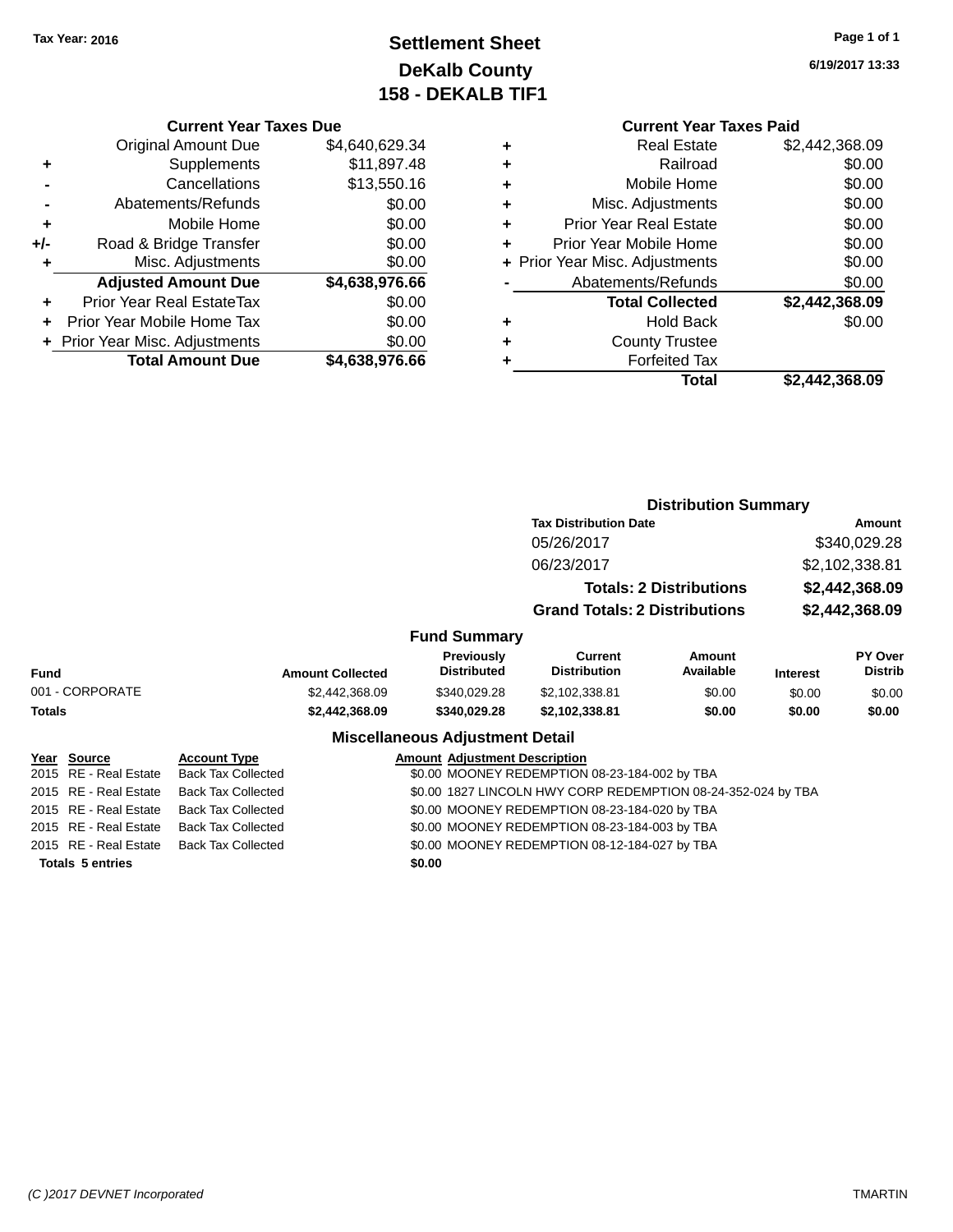# **Settlement Sheet Tax Year: 2016 Page 1 of 1 DeKalb County 159 - DEKALB TIF2**

**6/19/2017 13:33**

### **Current Year Taxes Due**

|     | <b>Original Amount Due</b>     | \$1,391,138.42 |
|-----|--------------------------------|----------------|
| ٠   | Supplements                    | \$4,525.70     |
|     | Cancellations                  | \$4,258.04     |
|     | Abatements/Refunds             | \$0.00         |
| ٠   | Mobile Home                    | \$0.00         |
| +/- | Road & Bridge Transfer         | \$0.00         |
| ٠   | Misc. Adjustments              | \$0.00         |
|     | <b>Adjusted Amount Due</b>     | \$1,391,406.08 |
| ÷   | Prior Year Real EstateTax      | \$0.00         |
|     | Prior Year Mobile Home Tax     | \$0.00         |
|     | + Prior Year Misc. Adjustments | \$0.00         |
|     | <b>Total Amount Due</b>        | \$1,391,406.08 |

|   | <b>Current Year Taxes Paid</b> |              |  |  |  |
|---|--------------------------------|--------------|--|--|--|
| ÷ | <b>Real Estate</b>             | \$692,869.85 |  |  |  |
| ÷ | Railroad                       | \$0.00       |  |  |  |
| ÷ | Mobile Home                    | \$0.00       |  |  |  |
| ÷ | Misc. Adjustments              | \$0.00       |  |  |  |
| ÷ | <b>Prior Year Real Estate</b>  | \$0.00       |  |  |  |
| ÷ | Prior Year Mobile Home         | \$0.00       |  |  |  |
|   | + Prior Year Misc. Adjustments | \$0.00       |  |  |  |
|   | Abatements/Refunds             | \$0.00       |  |  |  |
|   | <b>Total Collected</b>         | \$692,869.85 |  |  |  |
| ٠ | <b>Hold Back</b>               | \$0.00       |  |  |  |
| ÷ | <b>County Trustee</b>          |              |  |  |  |
| ٠ | <b>Forfeited Tax</b>           |              |  |  |  |
|   | Total                          | \$692.869.85 |  |  |  |

|                                         | <b>Distribution Summary</b>          |                     |              |                                  |  |  |
|-----------------------------------------|--------------------------------------|---------------------|--------------|----------------------------------|--|--|
|                                         | <b>Tax Distribution Date</b>         | Amount              |              |                                  |  |  |
|                                         | 05/26/2017                           |                     |              | \$59,783.12                      |  |  |
|                                         | 06/23/2017                           | \$633,086.73        |              |                                  |  |  |
|                                         | <b>Totals: 2 Distributions</b>       |                     | \$692,869.85 |                                  |  |  |
|                                         | <b>Grand Totals: 2 Distributions</b> |                     | \$692,869.85 |                                  |  |  |
| Fund Summary                            |                                      |                     |              |                                  |  |  |
| <b>Previously</b><br><b>Distributed</b> | Current<br><b>Distribution</b>       | Amount<br>Available | Interest     | <b>PY Over</b><br><b>Distrib</b> |  |  |

| <b>Fund</b>             |                      | <b>Amount Collected</b>                      | Previously<br><b>Distributed</b>       | Current<br><b>Distribution</b> | Amount<br>Available | <b>Interest</b> | <b>PY Over</b><br><b>Distrib</b> |
|-------------------------|----------------------|----------------------------------------------|----------------------------------------|--------------------------------|---------------------|-----------------|----------------------------------|
| 001 - CORPORATE         |                      | \$692,869.85                                 | \$59.783.12                            | \$633,086.73                   | \$0.00              | \$0.00          | \$0.00                           |
| <b>Totals</b>           |                      | \$692,869.85                                 | \$59.783.12                            | \$633,086,73                   | \$0.00              | \$0.00          | \$0.00                           |
|                         |                      |                                              | <b>Miscellaneous Adjustment Detail</b> |                                |                     |                 |                                  |
| Year Source             | <b>Account Type</b>  | <b>Amount Adjustment Description</b>         |                                        |                                |                     |                 |                                  |
| 2016 RE - Real Estate   | Paymt In Lieu of Tax | \$0.00 HOUSING AUTHORITY DEKALB UNITS by TBA |                                        |                                |                     |                 |                                  |
| <b>Totals 1 entries</b> |                      |                                              | \$0.00                                 |                                |                     |                 |                                  |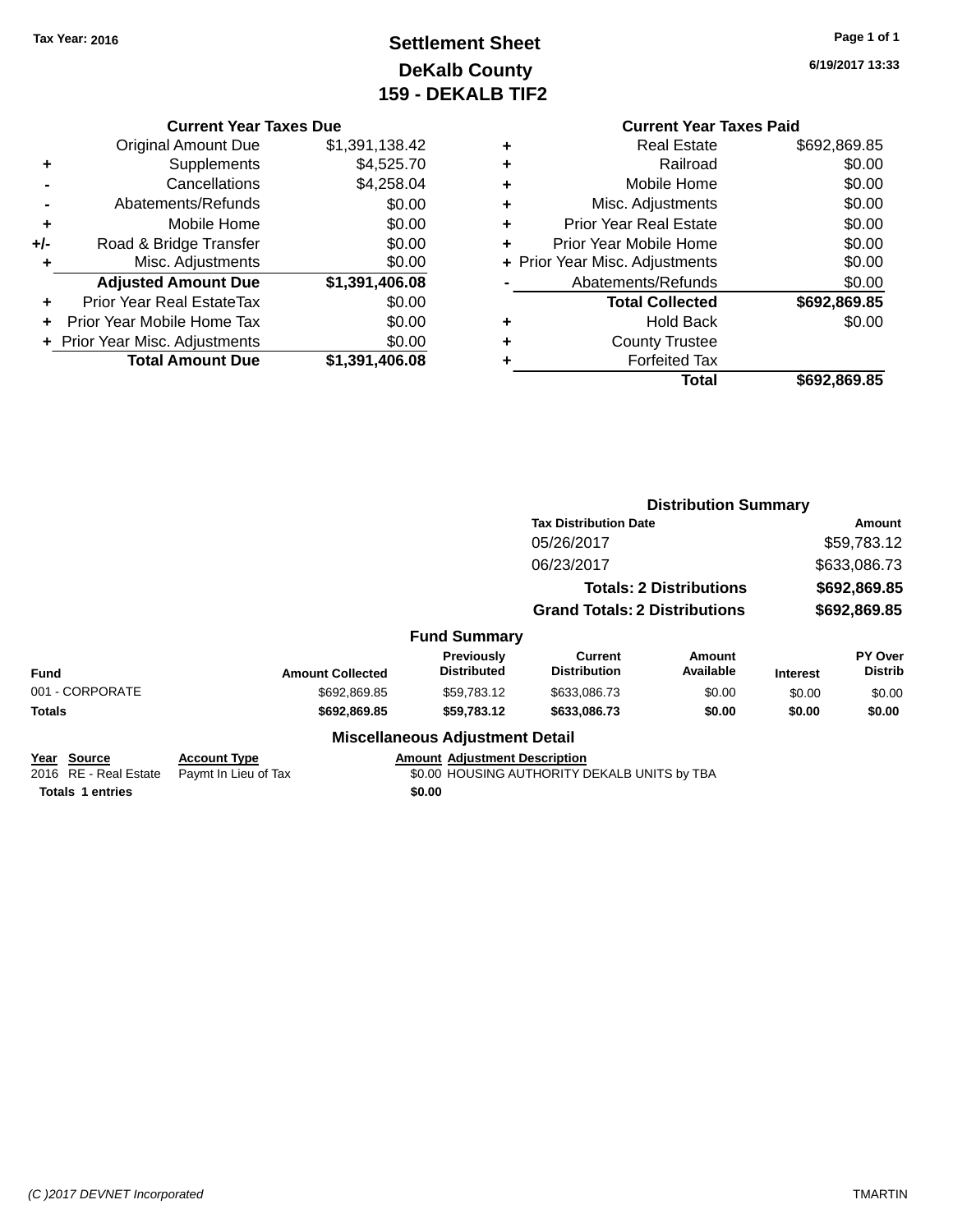### **Settlement Sheet Tax Year: 2016 Page 1 of 1 DeKalb County 160 - DEKALB TIF1 AMENDED**

**6/19/2017 13:33**

|     | <b>Current Year Taxes Due</b>  |                |
|-----|--------------------------------|----------------|
|     | <b>Original Amount Due</b>     | \$2,226,112.82 |
| ٠   | Supplements                    | \$6,549.86     |
|     | Cancellations                  | \$8,255.88     |
|     | Abatements/Refunds             | \$0.00         |
| ٠   | Mobile Home                    | \$0.00         |
| +/- | Road & Bridge Transfer         | \$0.00         |
| ٠   | Misc. Adjustments              | \$0.00         |
|     | <b>Adjusted Amount Due</b>     | \$2,224,406.80 |
| ٠   | Prior Year Real EstateTax      | \$0.00         |
| ÷   | Prior Year Mobile Home Tax     | \$0.00         |
|     | + Prior Year Misc. Adjustments | \$0.00         |
|     | <b>Total Amount Due</b>        | \$2,224,406.80 |

| ٠ | <b>Real Estate</b>             | \$1,325,255.66 |
|---|--------------------------------|----------------|
| ٠ | Railroad                       | \$0.00         |
| ٠ | Mobile Home                    | \$0.00         |
| ٠ | Misc. Adjustments              | \$0.00         |
| ٠ | <b>Prior Year Real Estate</b>  | \$0.00         |
|   | Prior Year Mobile Home         | \$0.00         |
|   | + Prior Year Misc. Adjustments | \$0.00         |
|   | Abatements/Refunds             | \$0.00         |
|   | <b>Total Collected</b>         | \$1,325,255.66 |
| ٠ | <b>Hold Back</b>               | \$0.00         |
|   | <b>County Trustee</b>          |                |
| ٠ | <b>Forfeited Tax</b>           |                |
|   | Total                          | \$1,325,255.66 |
|   |                                |                |

|                 |                         |                                  |                                       |                                | <b>Distribution Summary</b> |                                  |  |  |
|-----------------|-------------------------|----------------------------------|---------------------------------------|--------------------------------|-----------------------------|----------------------------------|--|--|
|                 |                         |                                  | <b>Tax Distribution Date</b>          |                                |                             | Amount                           |  |  |
|                 |                         |                                  | 05/26/2017                            |                                |                             | \$209,477.93                     |  |  |
|                 |                         |                                  | 06/23/2017                            |                                |                             | \$1,115,777.73                   |  |  |
|                 |                         |                                  |                                       | <b>Totals: 2 Distributions</b> |                             | \$1,325,255.66                   |  |  |
|                 |                         |                                  | <b>Grand Totals: 2 Distributions</b>  |                                |                             | \$1,325,255.66                   |  |  |
|                 |                         | <b>Fund Summary</b>              |                                       |                                |                             |                                  |  |  |
| <b>Fund</b>     | <b>Amount Collected</b> | Previously<br><b>Distributed</b> | <b>Current</b><br><b>Distribution</b> | Amount<br>Available            | <b>Interest</b>             | <b>PY Over</b><br><b>Distrib</b> |  |  |
| 001 - CORPORATE | \$1,325,255.66          | \$209.477.93                     | \$1,115,777.73                        | \$0.00                         | \$0.00                      | \$0.00                           |  |  |
| <b>Totals</b>   | \$1,325,255.66          | \$209,477.93                     | \$1,115,777.73                        | \$0.00                         | \$0.00                      | \$0.00                           |  |  |
|                 |                         |                                  |                                       |                                |                             |                                  |  |  |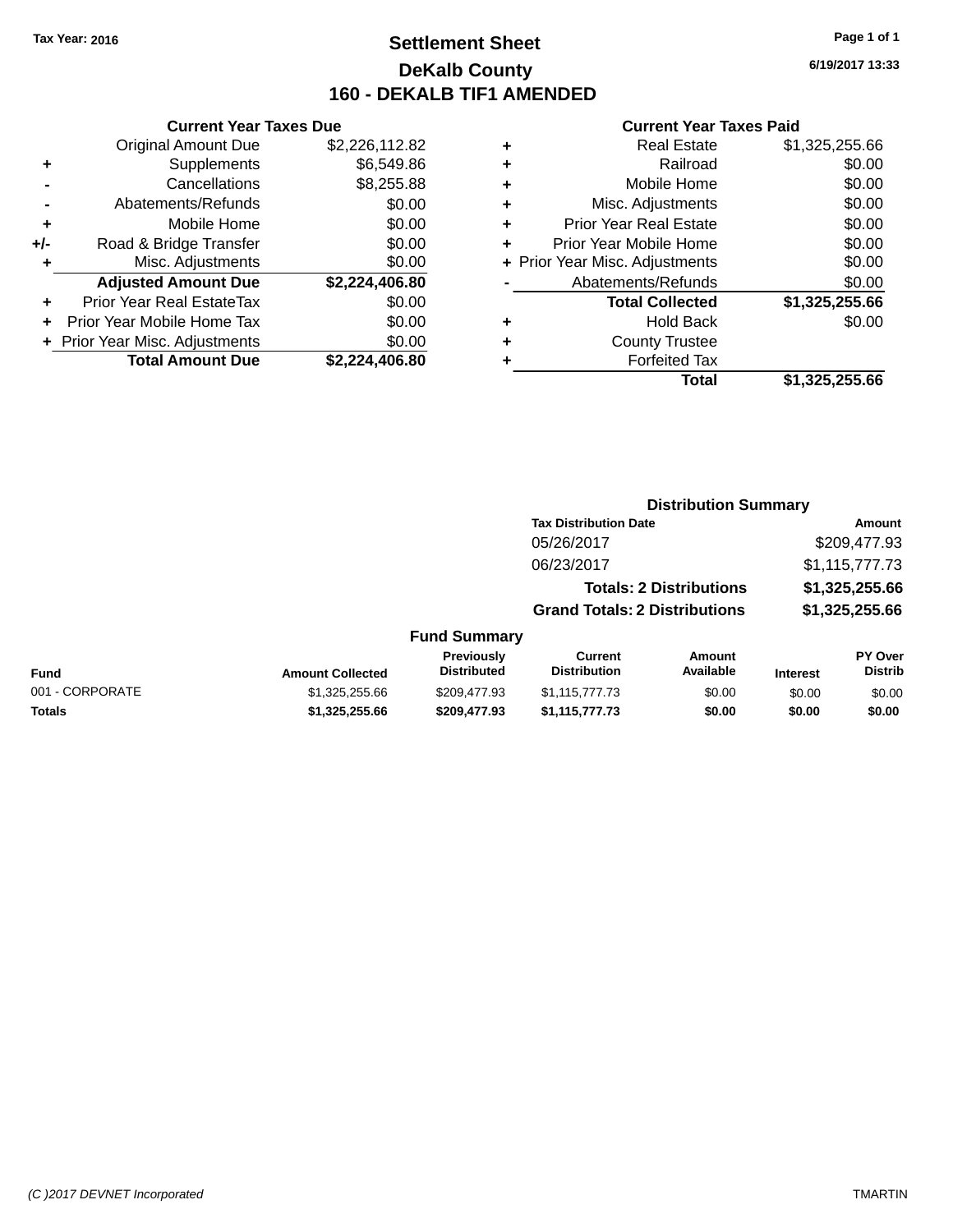# **Settlement Sheet Tax Year: 2016 Page 1 of 1 DeKalb County 163 - MALTA TIF**

**6/19/2017 13:33**

| <b>Current Year Taxes Due</b> |              |
|-------------------------------|--------------|
| Original Amount Due           | \$388,899.74 |

|       | <b>Total Amount Due</b>          | \$388,594.52            |
|-------|----------------------------------|-------------------------|
|       | + Prior Year Misc. Adjustments   | \$0.00                  |
|       | Prior Year Mobile Home Tax       | \$0.00                  |
| ÷     | <b>Prior Year Real EstateTax</b> | \$0.00                  |
|       | <b>Adjusted Amount Due</b>       | \$388,594.52            |
| ٠     | Misc. Adjustments                | \$0.00                  |
| $+/-$ | Road & Bridge Transfer           | \$0.00                  |
| ÷     | Mobile Home                      | \$0.00                  |
|       | Abatements/Refunds               | \$0.00                  |
|       | Cancellations                    | \$4,749.66              |
| ٠     | Supplements                      | \$4,444.44              |
|       | onginar mnoant bac               | 0000000000 <del>1</del> |

|   | <b>Current Year Taxes Paid</b> |              |
|---|--------------------------------|--------------|
|   | Real Estate                    | \$188,669.75 |
| ٠ | Railroad                       | \$0.00       |
|   | Mobile Home                    | \$0.00       |
| ٠ | Misc. Adjustments              | \$0.00       |
| ٠ | <b>Prior Year Real Estate</b>  | \$0.00       |
|   | Prior Year Mobile Home         | \$0.00       |
|   | + Prior Year Misc. Adjustments | \$0.00       |
|   | Abatements/Refunds             | \$0.00       |
|   | <b>Total Collected</b>         | \$188,669.75 |
|   | Hold Back                      | \$0.00       |
|   | <b>County Trustee</b>          |              |
|   | <b>Forfeited Tax</b>           |              |
|   | Total                          | \$188,669.75 |
|   |                                |              |

|                 |                         |                                  |                                       | <b>Distribution Summary</b>    |                 |                           |
|-----------------|-------------------------|----------------------------------|---------------------------------------|--------------------------------|-----------------|---------------------------|
|                 |                         |                                  | <b>Tax Distribution Date</b>          |                                |                 | <b>Amount</b>             |
|                 |                         |                                  | 05/26/2017                            |                                |                 | \$5,607.37                |
|                 |                         |                                  | 06/23/2017                            |                                |                 | \$183,062.38              |
|                 |                         |                                  |                                       | <b>Totals: 2 Distributions</b> |                 | \$188,669.75              |
|                 |                         |                                  | <b>Grand Totals: 2 Distributions</b>  |                                |                 | \$188,669.75              |
|                 |                         | <b>Fund Summary</b>              |                                       |                                |                 |                           |
| <b>Fund</b>     | <b>Amount Collected</b> | Previously<br><b>Distributed</b> | <b>Current</b><br><b>Distribution</b> | Amount<br>Available            | <b>Interest</b> | PY Over<br><b>Distrib</b> |
| 001 - CORPORATE | \$188,669.75            | \$5,607.37                       | \$183,062,38                          | \$0.00                         | \$0.00          | \$0.00                    |
| Totals          | \$188,669.75            | \$5,607.37                       | \$183,062.38                          | \$0.00                         | \$0.00          | \$0.00                    |
|                 |                         |                                  |                                       |                                |                 |                           |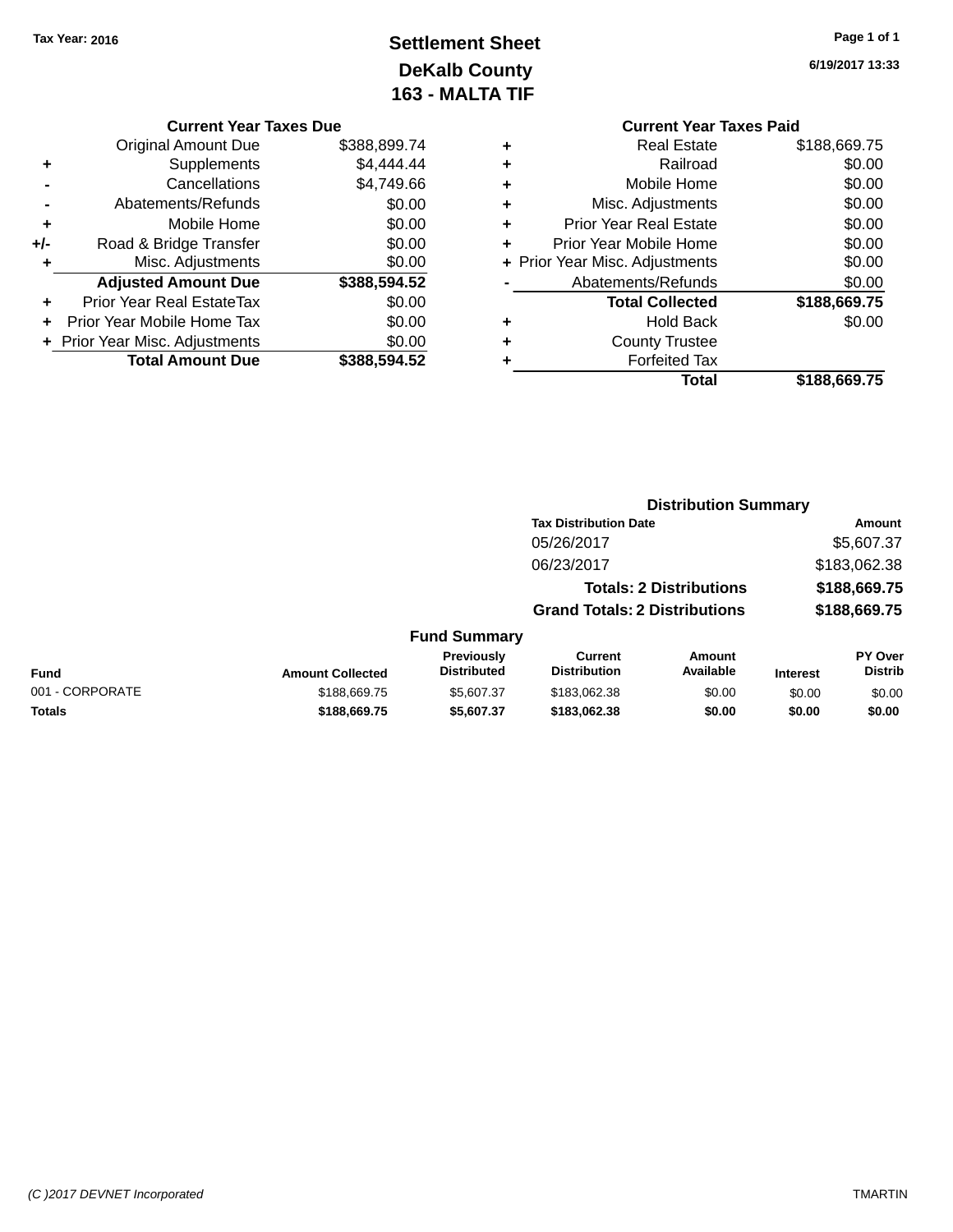# **Settlement Sheet Tax Year: 2016 Page 1 of 1 DeKalb County 164 - DEKALB TIF5**

**6/19/2017 13:33**

|     | <b>Current Year Taxes Due</b>  |        |
|-----|--------------------------------|--------|
|     | <b>Original Amount Due</b>     | \$0.00 |
|     | Supplements                    | \$0.00 |
|     | Cancellations                  | \$0.00 |
|     | Abatements/Refunds             | \$0.00 |
| ٠   | Mobile Home                    | \$0.00 |
| +/- | Road & Bridge Transfer         | \$0.00 |
|     | Misc. Adjustments              | \$0.00 |
|     | <b>Adjusted Amount Due</b>     | \$0.00 |
|     | Prior Year Real EstateTax      | \$0.00 |
|     | Prior Year Mobile Home Tax     | \$0.00 |
|     | + Prior Year Misc. Adjustments | \$0.00 |
|     | <b>Total Amount Due</b>        | \$0.00 |
|     |                                |        |

#### **Current Year Taxes Paid +** Real Estate \$0.00 **+** Railroad \$0.00 **+** Mobile Home \$0.00 **+** Misc. Adjustments \$0.00 **+** Prior Year Real Estate \$0.00 **+** Prior Year Mobile Home \$0.00<br> **+** Prior Year Misc. Adjustments \$0.00 **+ Prior Year Misc. Adjustments -** Abatements/Refunds \$0.00 **Total Collected \$0.00 +** Hold Back \$0.00 **+** County Trustee **+** Forfeited Tax **Total \$0.00**

|                 |                         | <b>Fund Summary</b>                     |                                |                     |                 |                           |
|-----------------|-------------------------|-----------------------------------------|--------------------------------|---------------------|-----------------|---------------------------|
| <b>Fund</b>     | <b>Amount Collected</b> | <b>Previously</b><br><b>Distributed</b> | Current<br><b>Distribution</b> | Amount<br>Available | <b>Interest</b> | PY Over<br><b>Distrib</b> |
| 001 - CORPORATE | \$0.00                  | \$0.00                                  | \$0.00                         | \$0.00              | \$0.00          | \$0.00                    |
| <b>Totals</b>   | \$0.00                  | \$0.00                                  | \$0.00                         | \$0.00              | \$0.00          | \$0.00                    |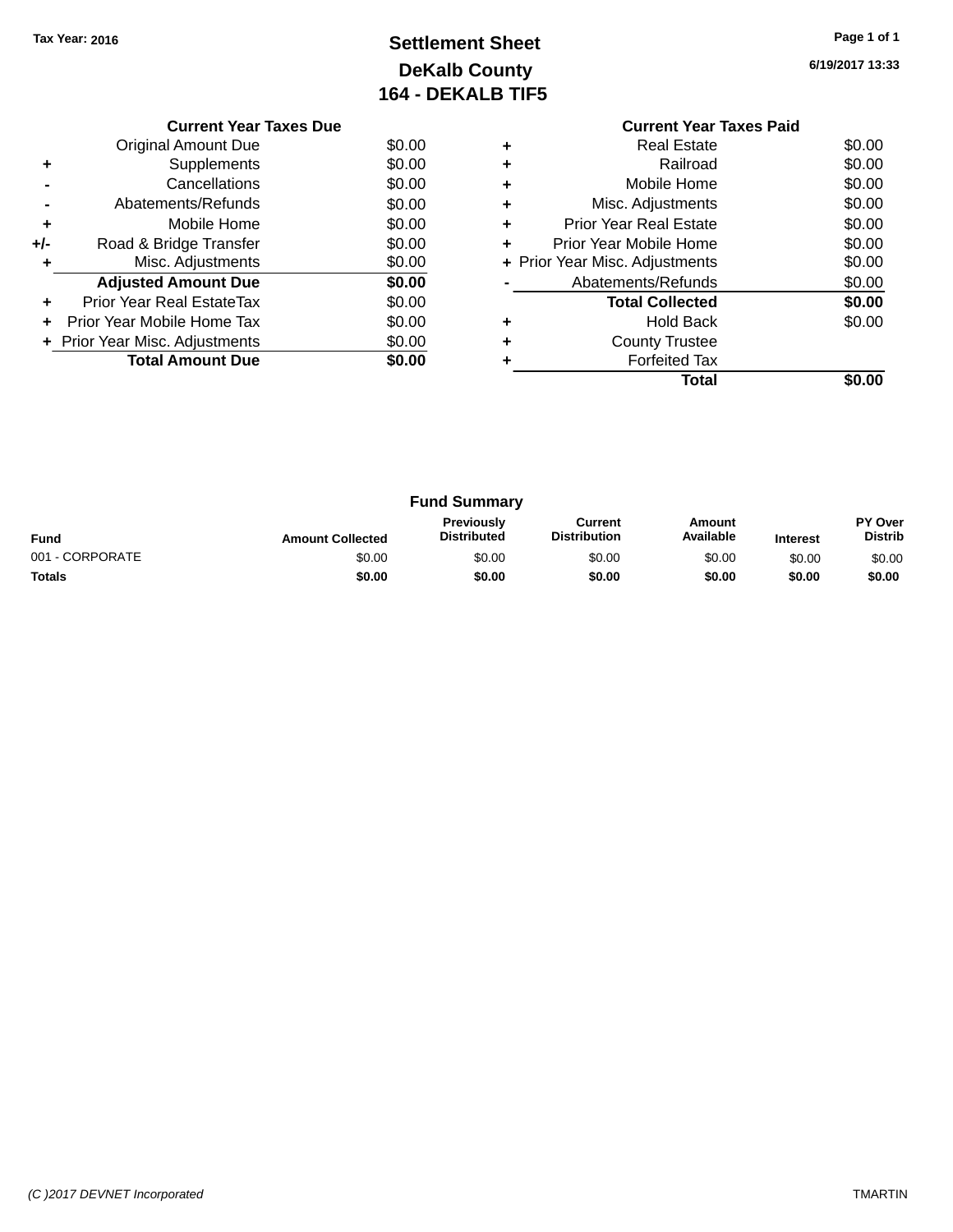# **Settlement Sheet Tax Year: 2016 Page 1 of 1 DeKalb County 170 - KIRKLAND TIF**

### **6/19/2017 13:33**

|     | <b>Current Year Taxes Due</b> |              |
|-----|-------------------------------|--------------|
|     | <b>Original Amount Due</b>    | \$286,002.86 |
| ٠   | Supplements                   | \$1,494.44   |
|     | Cancellations                 | \$2,038.64   |
|     | Abatements/Refunds            | \$0.00       |
| ٠   | Mobile Home                   | \$0.00       |
| +/- | Road & Bridge Transfer        | \$0.00       |
| ٠   | Misc. Adjustments             | \$0.00       |
|     | <b>Adjusted Amount Due</b>    | \$285,458.66 |
| ٠   | Prior Year Real EstateTax     | \$0.00       |
|     | Prior Year Mobile Home Tax    | \$0.00       |
|     | Prior Year Misc. Adjustments  | \$0.00       |
|     | <b>Total Amount Due</b>       | \$285,458.66 |
|     |                               |              |

| ٠ | <b>Real Estate</b>             | \$148,571.65 |
|---|--------------------------------|--------------|
| ٠ | Railroad                       | \$0.00       |
| ٠ | Mobile Home                    | \$0.00       |
| ٠ | Misc. Adjustments              | \$0.00       |
| ٠ | <b>Prior Year Real Estate</b>  | \$0.00       |
| ÷ | Prior Year Mobile Home         | \$0.00       |
|   | + Prior Year Misc. Adjustments | \$0.00       |
|   | Abatements/Refunds             | \$0.00       |
|   | <b>Total Collected</b>         | \$148,571.65 |
| ٠ | <b>Hold Back</b>               | \$0.00       |
| ÷ | <b>County Trustee</b>          |              |
| ٠ | <b>Forfeited Tax</b>           |              |
|   | Total                          | \$148,571.65 |
|   |                                |              |

|                         |                     |                                      | <b>Distribution Summary</b>    |                 |                |
|-------------------------|---------------------|--------------------------------------|--------------------------------|-----------------|----------------|
|                         |                     | <b>Tax Distribution Date</b>         |                                |                 | Amount         |
|                         |                     | 05/26/2017                           |                                |                 | \$34,572.31    |
|                         |                     | 06/23/2017                           |                                |                 | \$113,999.34   |
|                         |                     |                                      | <b>Totals: 2 Distributions</b> |                 | \$148,571.65   |
|                         |                     | <b>Grand Totals: 2 Distributions</b> |                                |                 | \$148,571.65   |
|                         | <b>Fund Summary</b> |                                      |                                |                 |                |
|                         | Previously          | Current                              | Amount                         |                 | <b>PY Over</b> |
| <b>Amount Collected</b> | <b>Distributed</b>  | <b>Distribution</b>                  | Available                      | <b>Interest</b> | <b>Distrib</b> |
|                         |                     |                                      |                                |                 |                |

| <b>Fund</b>     | <b>Amount Collected</b> | <b>Previously</b><br>Distributed | Current<br>Distribution | Amount<br>Available | <b>Interest</b> | <b>PY Over</b><br>Distrib |
|-----------------|-------------------------|----------------------------------|-------------------------|---------------------|-----------------|---------------------------|
| 001 - CORPORATE | \$148.571.65            | \$34.572.31                      | \$113,999.34            | \$0.00              | \$0.00          | \$0.00                    |
| <b>Totals</b>   | \$148,571,65            | \$34,572,31                      | \$113.999.34            | \$0.00              | \$0.00          | \$0.00                    |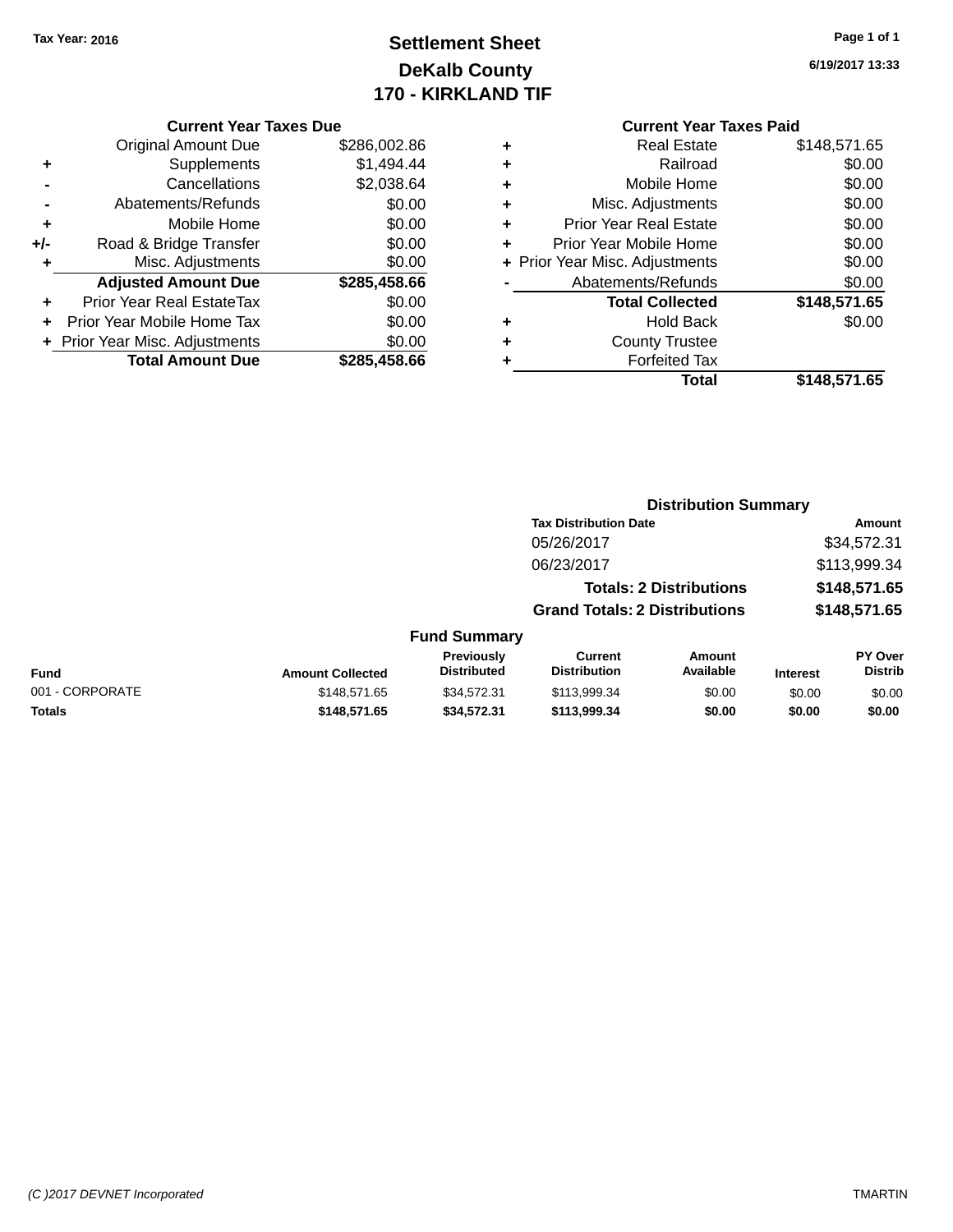# **Settlement Sheet Tax Year: 2016 Page 1 of 1 DeKalb County 171 - WATERMAN TIF**

**6/19/2017 13:33**

|     | <b>Current Year Taxes Due</b>  |             |
|-----|--------------------------------|-------------|
|     | <b>Original Amount Due</b>     | \$21,668.20 |
| ٠   | Supplements                    | \$0.00      |
|     | Cancellations                  | \$0.00      |
|     | Abatements/Refunds             | \$0.00      |
| ٠   | Mobile Home                    | \$0.00      |
| +/- | Road & Bridge Transfer         | \$0.00      |
|     | Misc. Adjustments              | \$0.00      |
|     | <b>Adjusted Amount Due</b>     | \$21,668.20 |
| ٠   | Prior Year Real EstateTax      | \$0.00      |
|     | Prior Year Mobile Home Tax     | \$0.00      |
|     | + Prior Year Misc. Adjustments | \$0.00      |
|     | <b>Total Amount Due</b>        | \$21.668.20 |
|     |                                |             |

| <b>Current Year Taxes Paid</b> |             |
|--------------------------------|-------------|
| <b>Real Estate</b><br>٠        | \$18,775.51 |
| Railroad<br>÷                  | \$0.00      |
| Mobile Home<br>٠               | \$0.00      |
| Misc. Adjustments<br>٠         | \$0.00      |
| Prior Year Real Estate<br>٠    | \$0.00      |
| Prior Year Mobile Home<br>÷    | \$0.00      |
| + Prior Year Misc. Adjustments | \$0.00      |
| Abatements/Refunds             | \$0.00      |
| <b>Total Collected</b>         | \$18,775.51 |
| Hold Back<br>٠                 | \$0.00      |
| <b>County Trustee</b>          |             |
| <b>Forfeited Tax</b><br>÷      |             |
| Total                          | \$18,775.51 |

|                                                                    |                                                  |                                                | <b>Distribution Summary</b>                     |                                |                           |                                  |
|--------------------------------------------------------------------|--------------------------------------------------|------------------------------------------------|-------------------------------------------------|--------------------------------|---------------------------|----------------------------------|
|                                                                    |                                                  |                                                | <b>Tax Distribution Date</b>                    | Amount                         |                           |                                  |
|                                                                    |                                                  |                                                | 05/26/2017                                      |                                | \$9,395.90                |                                  |
|                                                                    |                                                  |                                                | 06/23/2017                                      |                                | \$9,379.61<br>\$18,775.51 |                                  |
|                                                                    |                                                  |                                                |                                                 | <b>Totals: 2 Distributions</b> |                           |                                  |
|                                                                    |                                                  |                                                | <b>Grand Totals: 2 Distributions</b>            |                                | \$18,775.51               |                                  |
|                                                                    |                                                  | <b>Fund Summary</b>                            |                                                 |                                |                           |                                  |
| <b>Fund</b>                                                        | <b>Amount Collected</b>                          | <b>Previously</b><br><b>Distributed</b>        | <b>Current</b><br><b>Distribution</b>           | Amount<br>Available            | <b>Interest</b>           | <b>PY Over</b><br><b>Distrib</b> |
| 001 - CORPORATE                                                    | \$18,775.51                                      | \$9,395.90                                     | \$9,379.61                                      | \$0.00                         | \$0.00                    | \$0.00                           |
| <b>Totals</b>                                                      | \$18,775.51                                      | \$9,395.90                                     | \$9,379.61                                      | \$0.00                         | \$0.00                    | \$0.00                           |
|                                                                    |                                                  | <b>Miscellaneous Adjustment Detail</b>         |                                                 |                                |                           |                                  |
| Year<br>Source<br>2015 RE - Real Estate<br><b>Totals 1 entries</b> | <b>Account Type</b><br><b>Back Tax Collected</b> | <b>Amount Adjustment Description</b><br>\$0.00 | \$0.00 ROBINSON REDEMPTION 14-15-155-002 by TBA |                                |                           |                                  |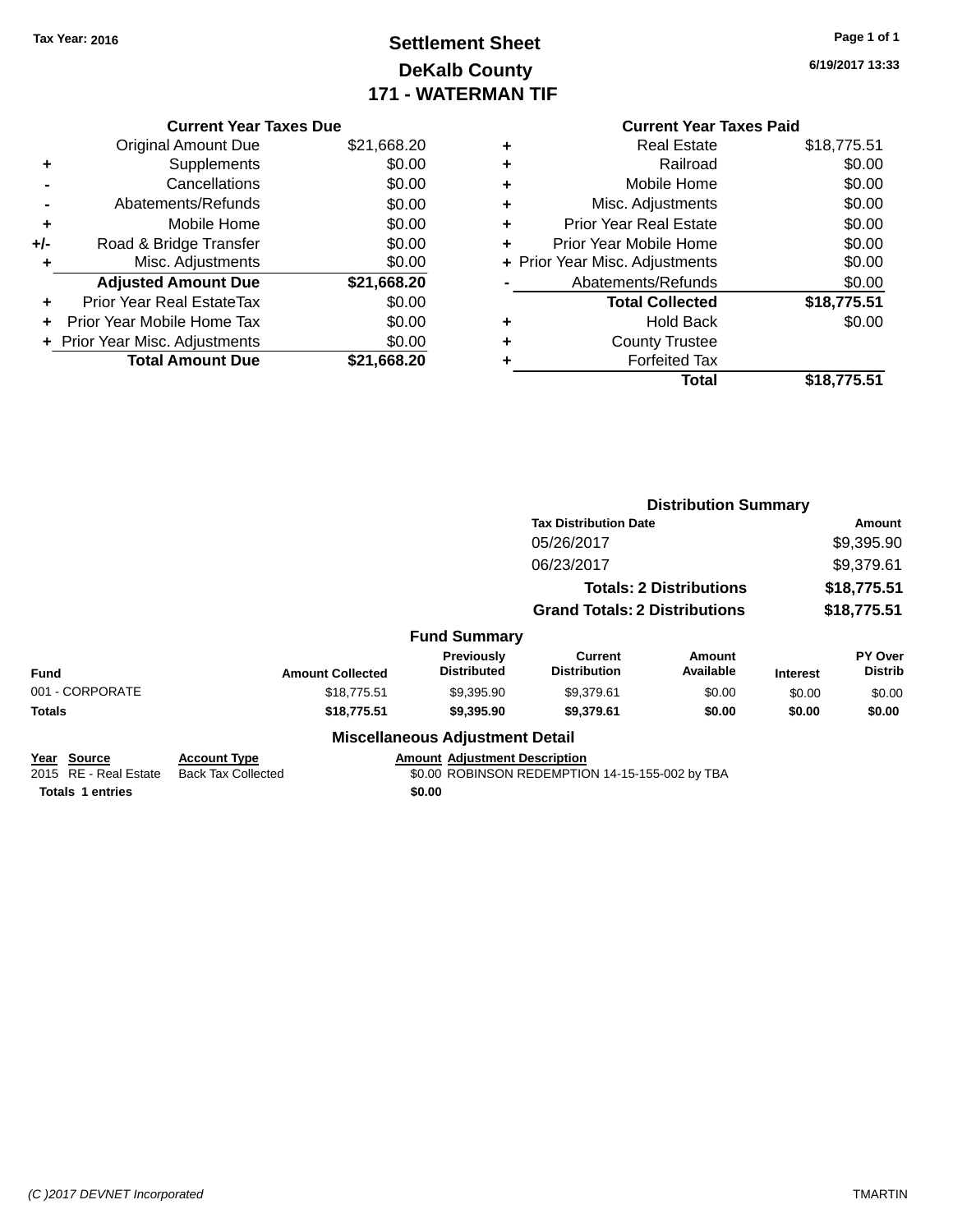# **Settlement Sheet Tax Year: 2016 Page 1 of 1 DeKalb County 172 - MAPLE PARK TIF**

**6/19/2017 13:33**

#### **Current Year Taxes Paid +** Real Estate \$6,941.60 **+** Railroad \$0.00 **+** Mobile Home \$0.00 **+** Misc. Adjustments \$0.00 **+** Prior Year Real Estate \$0.00 **+** Prior Year Mobile Home \$0.00 **+ Prior Year Misc. Adjustments**  $$0.00$ **-** Abatements/Refunds \$0.00 **Total Collected \$6,941.60 +** Hold Back \$0.00 **+** County Trustee **+** Forfeited Tax **Total \$6,941.60**

**Distribution Summary**

|     | <b>Current Year Taxes Due</b>  |            |
|-----|--------------------------------|------------|
|     | Original Amount Due            | \$9,078.42 |
| ٠   | Supplements                    | \$0.00     |
|     | Cancellations                  | \$0.00     |
|     | Abatements/Refunds             | \$0.00     |
| ٠   | Mobile Home                    | \$0.00     |
| +/- | Road & Bridge Transfer         | \$0.00     |
| ٠   | Misc. Adjustments              | \$0.00     |
|     | <b>Adjusted Amount Due</b>     | \$9,078.42 |
|     | Prior Year Real EstateTax      | \$0.00     |
| ÷   | Prior Year Mobile Home Tax     | \$0.00     |
|     | + Prior Year Misc. Adjustments | \$0.00     |
|     | <b>Total Amount Due</b>        | \$9.078.42 |
|     |                                |            |

|                 |                         |                                  | <b>Tax Distribution Date</b>          |                                |                 | Amount                    |
|-----------------|-------------------------|----------------------------------|---------------------------------------|--------------------------------|-----------------|---------------------------|
|                 |                         |                                  | 05/26/2017                            |                                |                 | \$5,368.95                |
|                 |                         |                                  | 06/23/2017                            |                                |                 | \$1,572.65                |
|                 |                         |                                  |                                       | <b>Totals: 2 Distributions</b> |                 | \$6,941.60                |
|                 |                         |                                  | <b>Grand Totals: 2 Distributions</b>  |                                |                 | \$6,941.60                |
|                 |                         | <b>Fund Summary</b>              |                                       |                                |                 |                           |
| <b>Fund</b>     | <b>Amount Collected</b> | Previously<br><b>Distributed</b> | <b>Current</b><br><b>Distribution</b> | <b>Amount</b><br>Available     | <b>Interest</b> | PY Over<br><b>Distrib</b> |
| 001 - CORPORATE | \$6,941.60              | \$5,368.95                       | \$1,572.65                            | \$0.00                         | \$0.00          | \$0.00                    |
| <b>Totals</b>   | \$6,941.60              | \$5,368.95                       | \$1,572.65                            | \$0.00                         | \$0.00          | \$0.00                    |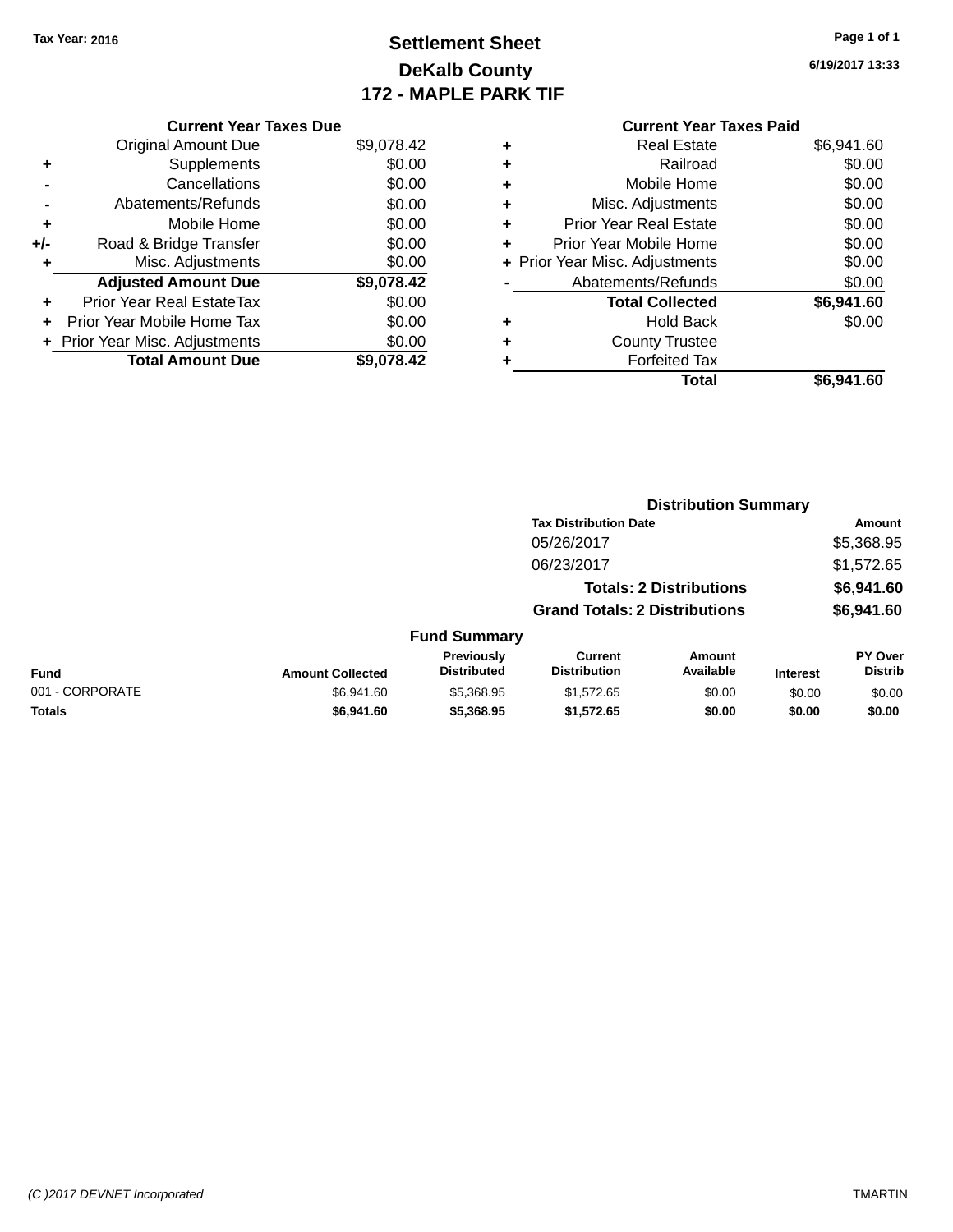# **Settlement Sheet Tax Year: 2016 Page 1 of 1 DeKalb County 180 - SYCAMORE TIF**

**6/19/2017 13:33**

|     | <b>Current Year Taxes Due</b>  |             |
|-----|--------------------------------|-------------|
|     | <b>Original Amount Due</b>     | \$91,355.24 |
| ٠   | Supplements                    | \$0.00      |
|     | Cancellations                  | \$0.00      |
|     | Abatements/Refunds             | \$0.00      |
| ٠   | Mobile Home                    | \$0.00      |
| +/- | Road & Bridge Transfer         | \$0.00      |
| ٠   | Misc. Adjustments              | \$0.00      |
|     | <b>Adjusted Amount Due</b>     | \$91,355.24 |
| ÷   | Prior Year Real EstateTax      | \$0.00      |
| ٠   | Prior Year Mobile Home Tax     | \$0.00      |
|     | + Prior Year Misc. Adjustments | \$0.00      |
|     | <b>Total Amount Due</b>        | \$91,355.24 |
|     |                                |             |

|   | <b>Current Year Taxes Paid</b> |             |
|---|--------------------------------|-------------|
| ٠ | Real Estate                    | \$43,470.53 |
| ٠ | Railroad                       | \$0.00      |
| ٠ | Mobile Home                    | \$0.00      |
| ٠ | Misc. Adjustments              | \$0.00      |
| ٠ | <b>Prior Year Real Estate</b>  | \$0.00      |
| ٠ | Prior Year Mobile Home         | \$0.00      |
|   | + Prior Year Misc. Adjustments | \$0.00      |
|   | Abatements/Refunds             | \$0.00      |
|   | <b>Total Collected</b>         | \$43,470.53 |
| ٠ | Hold Back                      | \$0.00      |
| ÷ | <b>County Trustee</b>          |             |
| ٠ | <b>Forfeited Tax</b>           |             |
|   | Total                          | \$43,470.53 |

|                 |                         |                                         |                                       | <b>Distribution Summary</b>    |                 |                           |
|-----------------|-------------------------|-----------------------------------------|---------------------------------------|--------------------------------|-----------------|---------------------------|
|                 |                         |                                         | <b>Tax Distribution Date</b>          |                                |                 | <b>Amount</b>             |
|                 |                         |                                         | 06/23/2017                            |                                |                 | \$43,470.53               |
|                 |                         |                                         |                                       | <b>Totals: 1 Distributions</b> |                 | \$43,470.53               |
|                 |                         |                                         | <b>Grand Totals: 1 Distributions</b>  |                                |                 | \$43,470.53               |
|                 |                         | <b>Fund Summary</b>                     |                                       |                                |                 |                           |
| <b>Fund</b>     | <b>Amount Collected</b> | <b>Previously</b><br><b>Distributed</b> | <b>Current</b><br><b>Distribution</b> | Amount<br>Available            | <b>Interest</b> | PY Over<br><b>Distrib</b> |
| 001 - CORPORATE | \$43,470.53             | \$0.00                                  | \$43,470.53                           | \$0.00                         | \$0.00          | \$0.00                    |
| <b>Totals</b>   | \$43,470.53             | \$0.00                                  | \$43,470.53                           | \$0.00                         | \$0.00          | \$0.00                    |
|                 |                         |                                         |                                       |                                |                 |                           |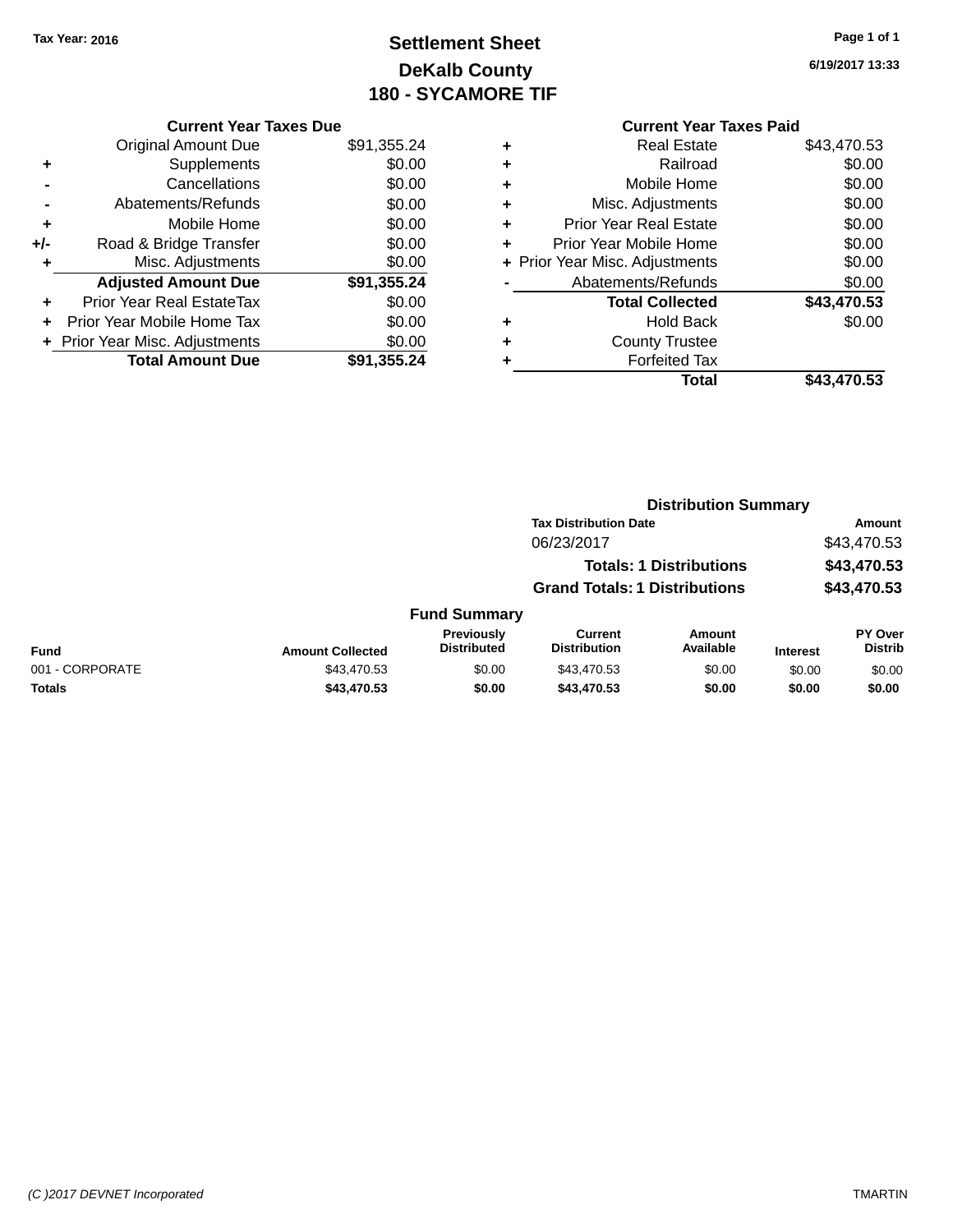# **Settlement Sheet Tax Year: 2016 Page 1 of 1 DeKalb County 190 - CORTLAND TIF**

| Page 1 of 1 |  |
|-------------|--|
|-------------|--|

**6/19/2017 13:33**

|     | <b>Current Year Taxes Due</b>  |             |
|-----|--------------------------------|-------------|
|     | <b>Original Amount Due</b>     | \$44,901.96 |
| ٠   | Supplements                    | \$0.00      |
|     | Cancellations                  | \$0.00      |
|     | Abatements/Refunds             | \$0.00      |
| ٠   | Mobile Home                    | \$0.00      |
| +/- | Road & Bridge Transfer         | \$0.00      |
| ٠   | Misc. Adjustments              | \$0.00      |
|     | <b>Adjusted Amount Due</b>     | \$44,901.96 |
|     | Prior Year Real EstateTax      | \$0.00      |
| ٠   | Prior Year Mobile Home Tax     | \$0.00      |
|     | + Prior Year Misc. Adjustments | \$0.00      |
|     | <b>Total Amount Due</b>        | \$44,901.96 |
|     |                                |             |

#### **Current Year Taxes Paid +** Real Estate \$40,029.83 **+** Railroad \$0.00 **+** Mobile Home \$0.00 **+** Misc. Adjustments \$0.00 **+** Prior Year Real Estate \$0.00 **+** Prior Year Mobile Home \$0.00 **+ Prior Year Misc. Adjustments**  $$0.00$ **-** Abatements/Refunds \$0.00 **Total Collected \$40,029.83 +** Hold Back \$0.00 **+** County Trustee **+** Forfeited Tax

**Total \$40,029.83**

|                         |                           |                                         | <b>Distribution Summary</b>                     |                                |                           |                                  |
|-------------------------|---------------------------|-----------------------------------------|-------------------------------------------------|--------------------------------|---------------------------|----------------------------------|
|                         |                           |                                         | <b>Tax Distribution Date</b>                    |                                | Amount                    |                                  |
|                         |                           |                                         | 05/26/2017<br>06/23/2017                        |                                | \$33,587.94<br>\$6,441.89 |                                  |
|                         |                           |                                         |                                                 |                                |                           |                                  |
|                         |                           |                                         |                                                 | <b>Totals: 2 Distributions</b> | \$40,029.83               |                                  |
|                         |                           |                                         | <b>Grand Totals: 2 Distributions</b>            |                                |                           | \$40,029.83                      |
|                         |                           | <b>Fund Summary</b>                     |                                                 |                                |                           |                                  |
| <b>Fund</b>             | <b>Amount Collected</b>   | <b>Previously</b><br><b>Distributed</b> | <b>Current</b><br><b>Distribution</b>           | <b>Amount</b><br>Available     | <b>Interest</b>           | <b>PY Over</b><br><b>Distrib</b> |
| 001 - CORPORATE         | \$40,029.83               | \$33,587.94                             | \$6,441.89                                      | \$0.00                         | \$0.00                    | \$0.00                           |
| <b>Totals</b>           | \$40,029.83               | \$33,587.94                             | \$6,441.89                                      | \$0.00                         | \$0.00                    | \$0.00                           |
|                         |                           | <b>Miscellaneous Adjustment Detail</b>  |                                                 |                                |                           |                                  |
| Year Source             | <b>Account Type</b>       | <b>Amount Adjustment Description</b>    |                                                 |                                |                           |                                  |
| 2015 RE - Real Estate   | <b>Back Tax Collected</b> |                                         | \$0.00 ENGSTROM REDEMPTION 09-29-182-013 by TBA |                                |                           |                                  |
| 2015 RE - Real Estate   | <b>Back Tax Collected</b> |                                         | \$0.00 TRUSTEE SALE 09-29-252-001 by TBA        |                                |                           |                                  |
| <b>Totals 2 entries</b> |                           | \$0.00                                  |                                                 |                                |                           |                                  |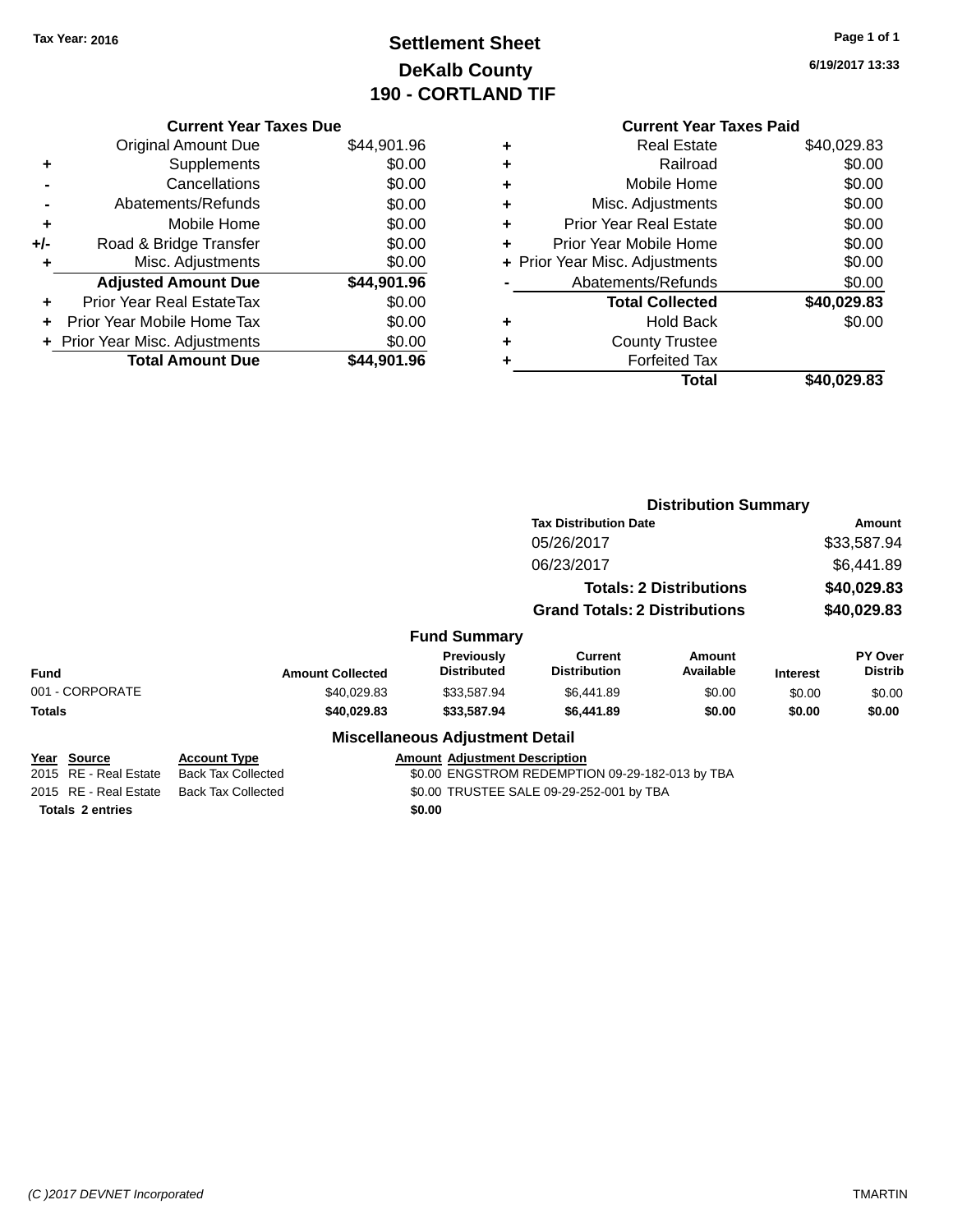# **Settlement Sheet Tax Year: 2016 Page 1 of 1 DeKalb County 201 - DEKALB SSA #6**

**6/19/2017 13:33**

|     | <b>Current Year Taxes Due</b> |             |
|-----|-------------------------------|-------------|
|     | Original Amount Due           | \$14,000.20 |
| ٠   | Supplements                   | \$0.00      |
|     | Cancellations                 | \$0.00      |
|     | Abatements/Refunds            | \$0.00      |
| ٠   | Mobile Home                   | \$0.00      |
| +/- | Road & Bridge Transfer        | \$0.00      |
| ÷   | Misc. Adjustments             | \$0.00      |
|     | <b>Adjusted Amount Due</b>    | \$14,000.20 |
| ÷   | Prior Year Real EstateTax     | \$0.00      |
|     | Prior Year Mobile Home Tax    | \$0.00      |
|     | Prior Year Misc. Adjustments  | \$0.00      |
|     | <b>Total Amount Due</b>       | \$14,000.20 |
|     |                               |             |

#### **Current Year Taxes Paid +** Real Estate \$6,191.68 **+** Railroad \$0.00 **+** Mobile Home \$0.00 **+** Misc. Adjustments \$0.00 **+** Prior Year Real Estate \$0.00 **+** Prior Year Mobile Home \$0.00 **+ Prior Year Misc. Adjustments**  $$0.00$ **-** Abatements/Refunds \$0.00 **Total Collected \$6,191.68 +** Hold Back \$0.00 **+** County Trustee **+** Forfeited Tax **Total \$6,191.68**

|                            |                         |                                  | <b>Distribution Summary</b>           |                                |                 |                                  |
|----------------------------|-------------------------|----------------------------------|---------------------------------------|--------------------------------|-----------------|----------------------------------|
|                            |                         |                                  | <b>Tax Distribution Date</b>          |                                |                 | Amount                           |
|                            |                         |                                  | 05/26/2017                            |                                |                 | \$936.82                         |
|                            |                         |                                  | 06/23/2017                            |                                |                 | \$5,254.86                       |
|                            |                         |                                  |                                       | <b>Totals: 2 Distributions</b> |                 | \$6,191.68                       |
|                            |                         |                                  | <b>Grand Totals: 2 Distributions</b>  |                                |                 | \$6,191.68                       |
|                            |                         | <b>Fund Summary</b>              |                                       |                                |                 |                                  |
| Fund                       | <b>Amount Collected</b> | Previously<br><b>Distributed</b> | <b>Current</b><br><b>Distribution</b> | Amount<br>Available            | <b>Interest</b> | <b>PY Over</b><br><b>Distrib</b> |
| 023 - SPECIAL SERVICE AREA | \$6,191.68              | \$936.82                         | \$5,254.86                            | \$0.00                         | \$0.00          | \$0.00                           |
| <b>Totals</b>              | \$6,191.68              | \$936.82                         | \$5,254.86                            | \$0.00                         | \$0.00          | \$0.00                           |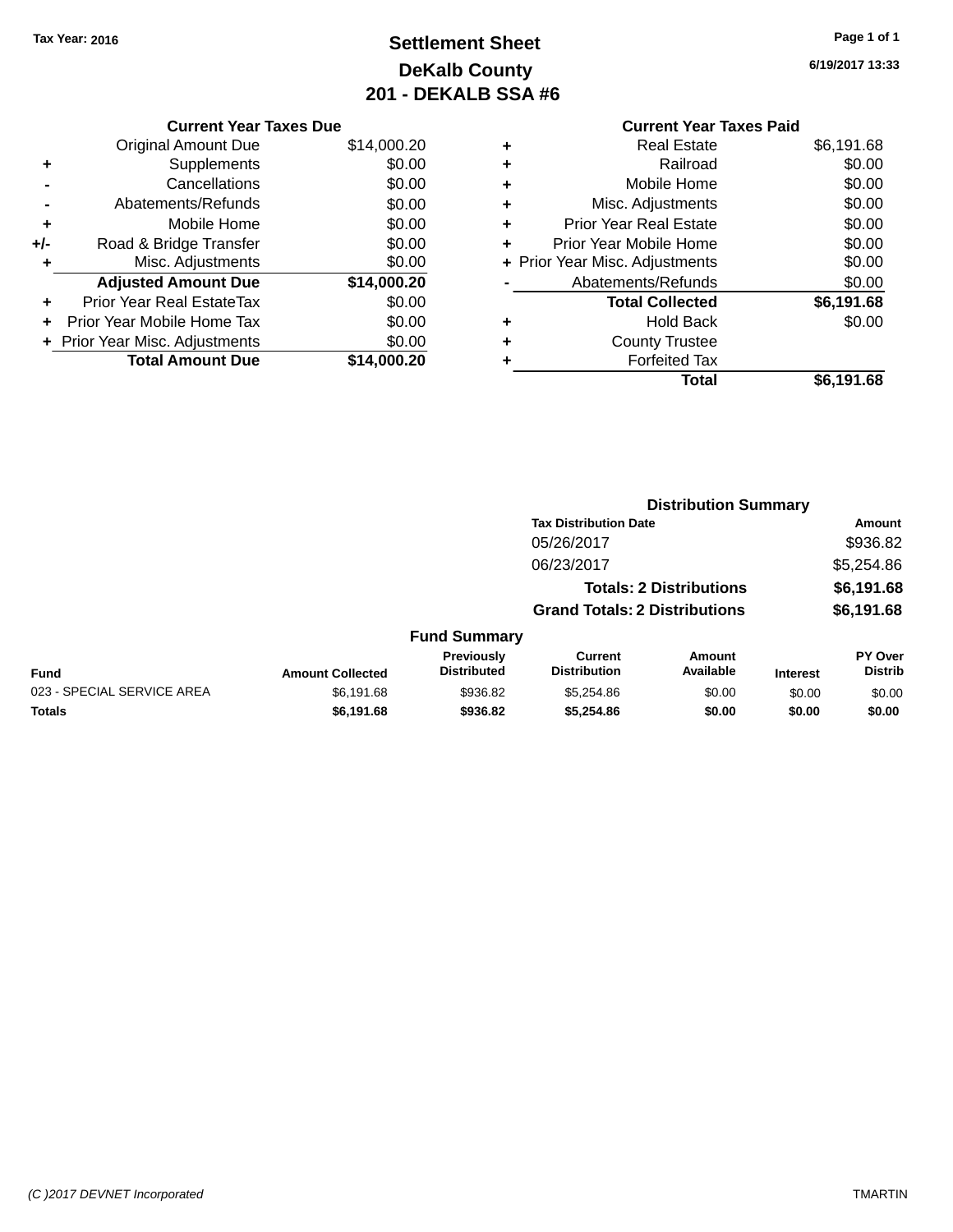## **Settlement Sheet Tax Year: 2016 Page 1 of 1 DeKalb County 204 - GENOA RIVER BEND SSA**

**6/19/2017 13:33**

|     | <b>Current Year Taxes Due</b><br><b>Original Amount Due</b> | \$55,994.52 |
|-----|-------------------------------------------------------------|-------------|
| ٠   | Supplements                                                 | \$156.01    |
|     | Cancellations                                               | \$179.59    |
|     | Abatements/Refunds                                          | \$0.29      |
| ٠   | Mobile Home                                                 | \$0.00      |
| +/- | Road & Bridge Transfer                                      | \$0.00      |
| ٠   | Misc. Adjustments                                           | \$0.00      |
|     |                                                             |             |
|     | <b>Adjusted Amount Due</b>                                  | \$55,970.65 |
| ٠   | Prior Year Real EstateTax                                   | (\$22.66)   |
| ÷   | Prior Year Mobile Home Tax                                  | \$0.00      |
|     | + Prior Year Misc. Adjustments                              | \$0.00      |

|   | <b>Real Estate</b>             | \$29,085.07 |
|---|--------------------------------|-------------|
| ٠ | Railroad                       | \$0.00      |
| ٠ | Mobile Home                    | \$0.00      |
| ٠ | Misc. Adjustments              | \$0.00      |
| ٠ | <b>Prior Year Real Estate</b>  | (\$22.66)   |
| ٠ | Prior Year Mobile Home         | \$0.00      |
|   | + Prior Year Misc. Adjustments | \$0.00      |
|   | Abatements/Refunds             | \$0.29      |
|   | <b>Total Collected</b>         | \$29,062.12 |
| ٠ | Hold Back                      | \$0.00      |
| ٠ | <b>County Trustee</b>          |             |
| ٠ | <b>Forfeited Tax</b>           |             |
|   | Total                          | \$29,062.12 |
|   |                                |             |

|                                                                 |                                            |                         |                                                | <b>Distribution Summary</b>                      |                                |                 |                           |
|-----------------------------------------------------------------|--------------------------------------------|-------------------------|------------------------------------------------|--------------------------------------------------|--------------------------------|-----------------|---------------------------|
|                                                                 |                                            |                         |                                                | <b>Tax Distribution Date</b>                     |                                |                 | <b>Amount</b>             |
|                                                                 |                                            |                         |                                                | 05/26/2017                                       |                                |                 | \$3,003.41                |
|                                                                 |                                            |                         |                                                | 06/23/2017                                       |                                |                 | \$26,058.71               |
|                                                                 |                                            |                         |                                                |                                                  | <b>Totals: 2 Distributions</b> |                 | \$29,062.12               |
|                                                                 |                                            |                         |                                                | <b>Grand Totals: 2 Distributions</b>             |                                |                 | \$29,062.12               |
|                                                                 |                                            |                         | <b>Fund Summary</b>                            |                                                  |                                |                 |                           |
| <b>Fund</b>                                                     |                                            | <b>Amount Collected</b> | Previously<br><b>Distributed</b>               | <b>Current</b><br><b>Distribution</b>            | <b>Amount</b><br>Available     | <b>Interest</b> | PY Over<br><b>Distrib</b> |
| 023 - SPECIAL SERVICE AREA                                      |                                            | \$29,062.12             | \$3,003.41                                     | \$26,058.71                                      | \$0.00                         | \$0.00          | \$0.00                    |
| <b>Totals</b>                                                   |                                            | \$29,062.12             | \$3,003.41                                     | \$26,058.71                                      | \$0.00                         | \$0.00          | \$0.00                    |
|                                                                 |                                            |                         | <b>Abatement Detail</b>                        |                                                  |                                |                 |                           |
| Year Source<br>2016 RE - Real Estate<br><b>Totals 1 entries</b> | <b>Account Type</b><br><b>RE</b> Abatement |                         | <b>Amount Adjustment Description</b><br>\$0.29 | \$0.29 PTAB INTEREST REFUND 02-24-452-014 by TBA |                                |                 |                           |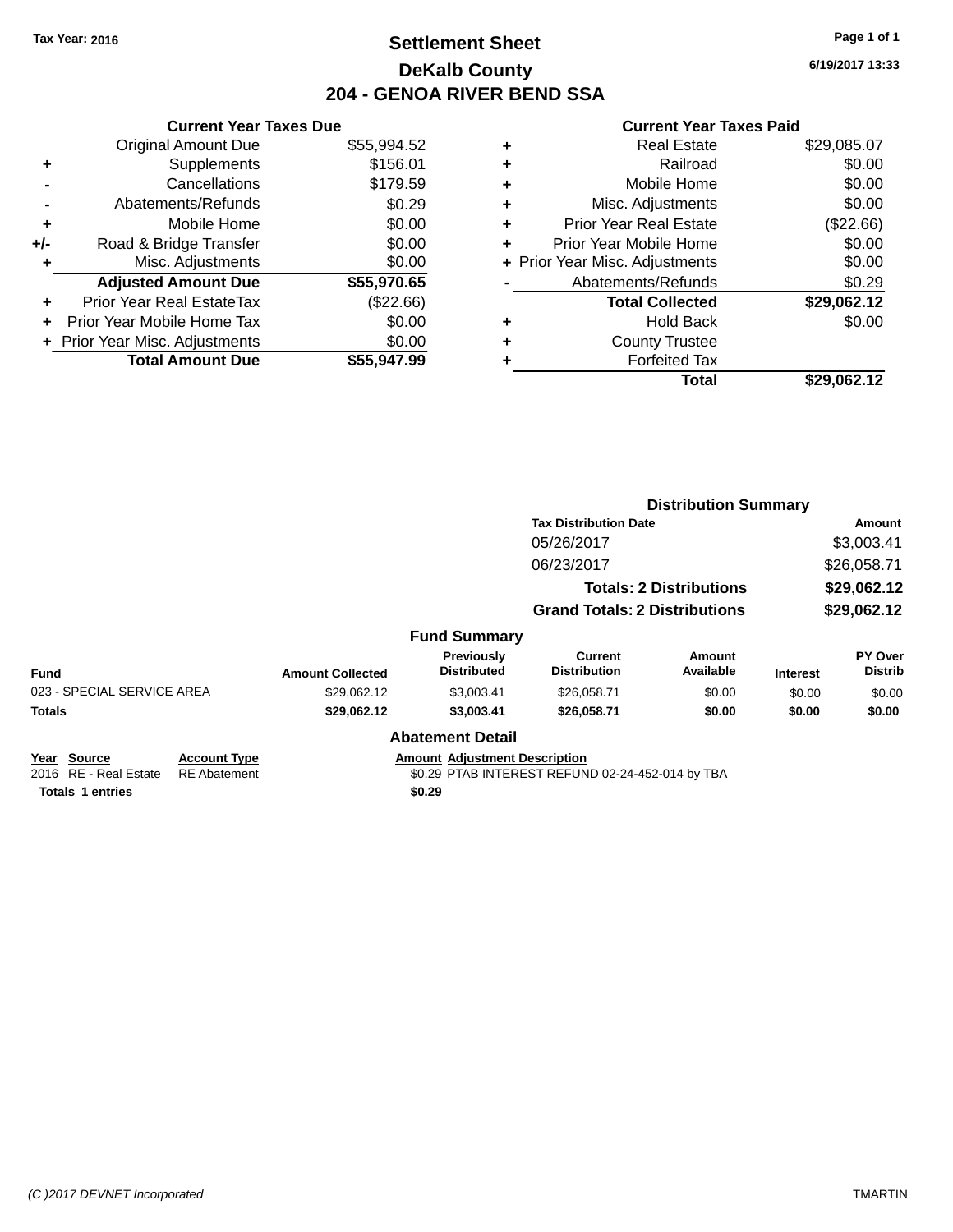## **Settlement Sheet Tax Year: 2016 Page 1 of 1 DeKalb County 207 - DERBY ESTATES SSA**

**6/19/2017 13:33**

|     | <b>Current Year Taxes Due</b>  |            |
|-----|--------------------------------|------------|
|     | <b>Original Amount Due</b>     | \$6,500.28 |
| ٠   | Supplements                    | \$421.13   |
|     | Cancellations                  | \$484.09   |
|     | Abatements/Refunds             | \$0.00     |
| ٠   | Mobile Home                    | \$0.00     |
| +/- | Road & Bridge Transfer         | \$0.00     |
| ٠   | Misc. Adjustments              | \$0.00     |
|     | <b>Adjusted Amount Due</b>     | \$6,437.32 |
| ÷   | Prior Year Real EstateTax      | \$0.00     |
| ÷   | Prior Year Mobile Home Tax     | \$0.00     |
|     | + Prior Year Misc. Adjustments | \$0.00     |
|     | <b>Total Amount Due</b>        | \$6.437.32 |

| ٠ | <b>Real Estate</b>             | \$3,434.78 |
|---|--------------------------------|------------|
| ٠ | Railroad                       | \$0.00     |
| ٠ | Mobile Home                    | \$0.00     |
| ٠ | Misc. Adjustments              | \$0.00     |
| ٠ | <b>Prior Year Real Estate</b>  | \$0.00     |
| ٠ | Prior Year Mobile Home         | \$0.00     |
|   | + Prior Year Misc. Adjustments | \$0.00     |
|   | Abatements/Refunds             | \$0.00     |
|   | <b>Total Collected</b>         | \$3,434.78 |
| ٠ | <b>Hold Back</b>               | \$0.00     |
| ٠ | <b>County Trustee</b>          |            |
|   | <b>Forfeited Tax</b>           |            |
|   | Total                          | \$3.434.78 |
|   |                                |            |

|                            |                         |                                  |                                       | <b>Distribution Summary</b>    |                 |                           |
|----------------------------|-------------------------|----------------------------------|---------------------------------------|--------------------------------|-----------------|---------------------------|
|                            |                         |                                  | <b>Tax Distribution Date</b>          |                                |                 | <b>Amount</b>             |
|                            |                         |                                  | 05/26/2017                            |                                |                 | \$699.43                  |
|                            |                         |                                  | 06/23/2017                            |                                |                 | \$2,735.35                |
|                            |                         |                                  |                                       | <b>Totals: 2 Distributions</b> |                 | \$3,434.78                |
|                            |                         |                                  | <b>Grand Totals: 2 Distributions</b>  |                                |                 | \$3,434.78                |
|                            |                         | <b>Fund Summary</b>              |                                       |                                |                 |                           |
| <b>Fund</b>                | <b>Amount Collected</b> | Previously<br><b>Distributed</b> | <b>Current</b><br><b>Distribution</b> | <b>Amount</b><br>Available     | <b>Interest</b> | PY Over<br><b>Distrib</b> |
| 023 - SPECIAL SERVICE AREA | \$3,434.78              | \$699.43                         | \$2,735.35                            | \$0.00                         | \$0.00          | \$0.00                    |
| <b>Totals</b>              | \$3,434.78              | \$699.43                         | \$2,735.35                            | \$0.00                         | \$0.00          | \$0.00                    |
|                            |                         |                                  |                                       |                                |                 |                           |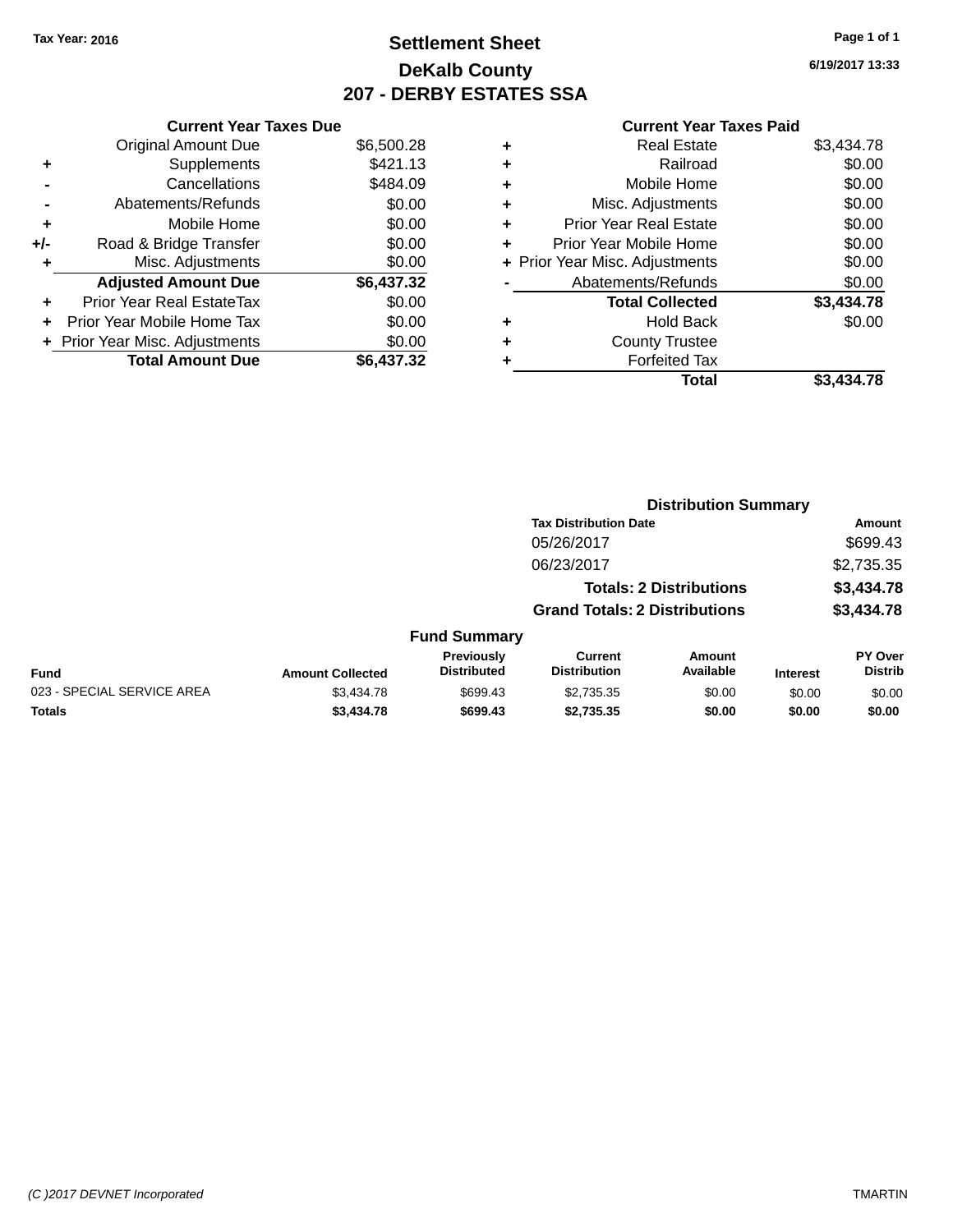# **Settlement Sheet Tax Year: 2016 Page 1 of 1 DeKalb County 209 - DEKALB SSA #14**

**6/19/2017 13:33**

|     | <b>Current Year Taxes Due</b>  |            |
|-----|--------------------------------|------------|
|     | <b>Original Amount Due</b>     | \$2,500.03 |
| ٠   | Supplements                    | \$0.00     |
|     | Cancellations                  | \$0.00     |
|     | Abatements/Refunds             | \$0.00     |
| ٠   | Mobile Home                    | \$0.00     |
| +/- | Road & Bridge Transfer         | \$0.00     |
|     | Misc. Adjustments              | \$0.00     |
|     | <b>Adjusted Amount Due</b>     | \$2,500.03 |
|     | Prior Year Real EstateTax      | \$0.00     |
| ÷   | Prior Year Mobile Home Tax     | \$0.00     |
|     | + Prior Year Misc. Adjustments | \$0.00     |
|     | <b>Total Amount Due</b>        | \$2,500.03 |

#### **Current Year Taxes Paid +** Real Estate \$1,297.58 **+** Railroad \$0.00 **+** Mobile Home \$0.00 **+** Misc. Adjustments \$0.00 **+** Prior Year Real Estate \$0.00 **+** Prior Year Mobile Home \$0.00 **+ Prior Year Misc. Adjustments**  $$0.00$ **-** Abatements/Refunds \$0.00 **Total Collected \$1,297.58 +** Hold Back \$0.00 **+** County Trustee **+** Forfeited Tax

**Total \$1,297.58**

|                            |                         |                                  | <b>Distribution Summary</b>           |                                |                 |                           |
|----------------------------|-------------------------|----------------------------------|---------------------------------------|--------------------------------|-----------------|---------------------------|
|                            |                         |                                  | <b>Tax Distribution Date</b>          |                                |                 | <b>Amount</b>             |
|                            |                         |                                  | 05/26/2017                            |                                |                 | \$101.10                  |
|                            |                         |                                  | 06/23/2017                            |                                |                 | \$1,196.48                |
|                            |                         |                                  |                                       | <b>Totals: 2 Distributions</b> |                 | \$1,297.58                |
|                            |                         |                                  | <b>Grand Totals: 2 Distributions</b>  |                                |                 | \$1,297.58                |
|                            |                         | <b>Fund Summary</b>              |                                       |                                |                 |                           |
| Fund                       | <b>Amount Collected</b> | Previously<br><b>Distributed</b> | <b>Current</b><br><b>Distribution</b> | Amount<br>Available            | <b>Interest</b> | PY Over<br><b>Distrib</b> |
| 023 - SPECIAL SERVICE AREA | \$1,297.58              | \$101.10                         | \$1,196.48                            | \$0.00                         | \$0.00          | \$0.00                    |
| <b>Totals</b>              | \$1,297.58              | \$101.10                         | \$1,196.48                            | \$0.00                         | \$0.00          | \$0.00                    |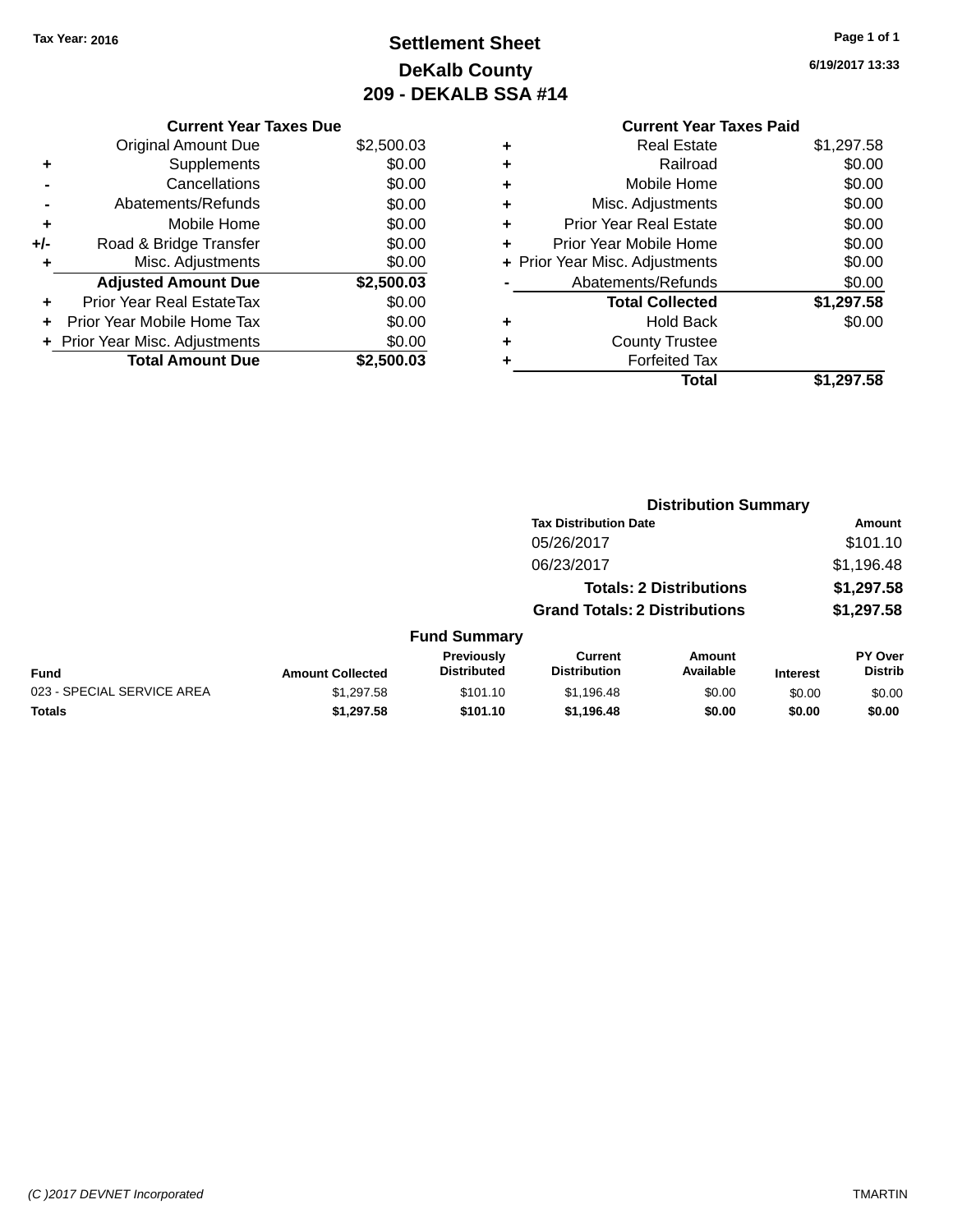### **Settlement Sheet Tax Year: 2016 Page 1 of 1 DeKalb County 213 - GENOA OAK CREEK EST SSA#4**

|     | <b>Current Year Taxes Due</b>  |            |
|-----|--------------------------------|------------|
|     | <b>Original Amount Due</b>     | \$2,050.00 |
| ٠   | Supplements                    | \$0.00     |
|     | Cancellations                  | \$0.00     |
|     | Abatements/Refunds             | \$0.00     |
| ٠   | Mobile Home                    | \$0.00     |
| +/- | Road & Bridge Transfer         | \$0.00     |
| ۰   | Misc. Adjustments              | \$0.00     |
|     | <b>Adjusted Amount Due</b>     | \$2,050.00 |
| ÷   | Prior Year Real EstateTax      | \$0.00     |
|     | Prior Year Mobile Home Tax     | \$0.00     |
|     | + Prior Year Misc. Adjustments | \$0.00     |
|     | <b>Total Amount Due</b>        | \$2,050.00 |

|   | <b>Real Estate</b>             | \$1,119.76 |
|---|--------------------------------|------------|
| ٠ | Railroad                       | \$0.00     |
| ٠ | Mobile Home                    | \$0.00     |
| ٠ | Misc. Adjustments              | \$0.00     |
| ٠ | <b>Prior Year Real Estate</b>  | \$0.00     |
| ٠ | Prior Year Mobile Home         | \$0.00     |
|   | + Prior Year Misc. Adjustments | \$0.00     |
|   | Abatements/Refunds             | \$0.00     |
|   | <b>Total Collected</b>         | \$1,119.76 |
| ۰ | <b>Hold Back</b>               | \$0.00     |
| ٠ | <b>County Trustee</b>          |            |
| ۰ | <b>Forfeited Tax</b>           |            |
|   | Total                          | \$1,119.76 |
|   |                                |            |

|                            | <b>Distribution Summary</b> |                                  |                                       |                                |                 |                                  |
|----------------------------|-----------------------------|----------------------------------|---------------------------------------|--------------------------------|-----------------|----------------------------------|
|                            |                             |                                  | <b>Tax Distribution Date</b>          |                                |                 | Amount                           |
|                            |                             |                                  | 05/26/2017                            |                                |                 | \$152.95                         |
|                            |                             |                                  | 06/23/2017                            |                                |                 | \$966.81                         |
|                            |                             |                                  |                                       | <b>Totals: 2 Distributions</b> |                 | \$1,119.76                       |
|                            |                             |                                  | <b>Grand Totals: 2 Distributions</b>  |                                |                 | \$1,119.76                       |
|                            |                             | <b>Fund Summary</b>              |                                       |                                |                 |                                  |
| <b>Fund</b>                | <b>Amount Collected</b>     | Previously<br><b>Distributed</b> | <b>Current</b><br><b>Distribution</b> | Amount<br>Available            | <b>Interest</b> | <b>PY Over</b><br><b>Distrib</b> |
| 023 - SPECIAL SERVICE AREA | \$1,119.76                  | \$152.95                         | \$966.81                              | \$0.00                         | \$0.00          | \$0.00                           |
| <b>Totals</b>              | \$1,119.76                  | \$152.95                         | \$966.81                              | \$0.00                         | \$0.00          | \$0.00                           |
|                            |                             |                                  |                                       |                                |                 |                                  |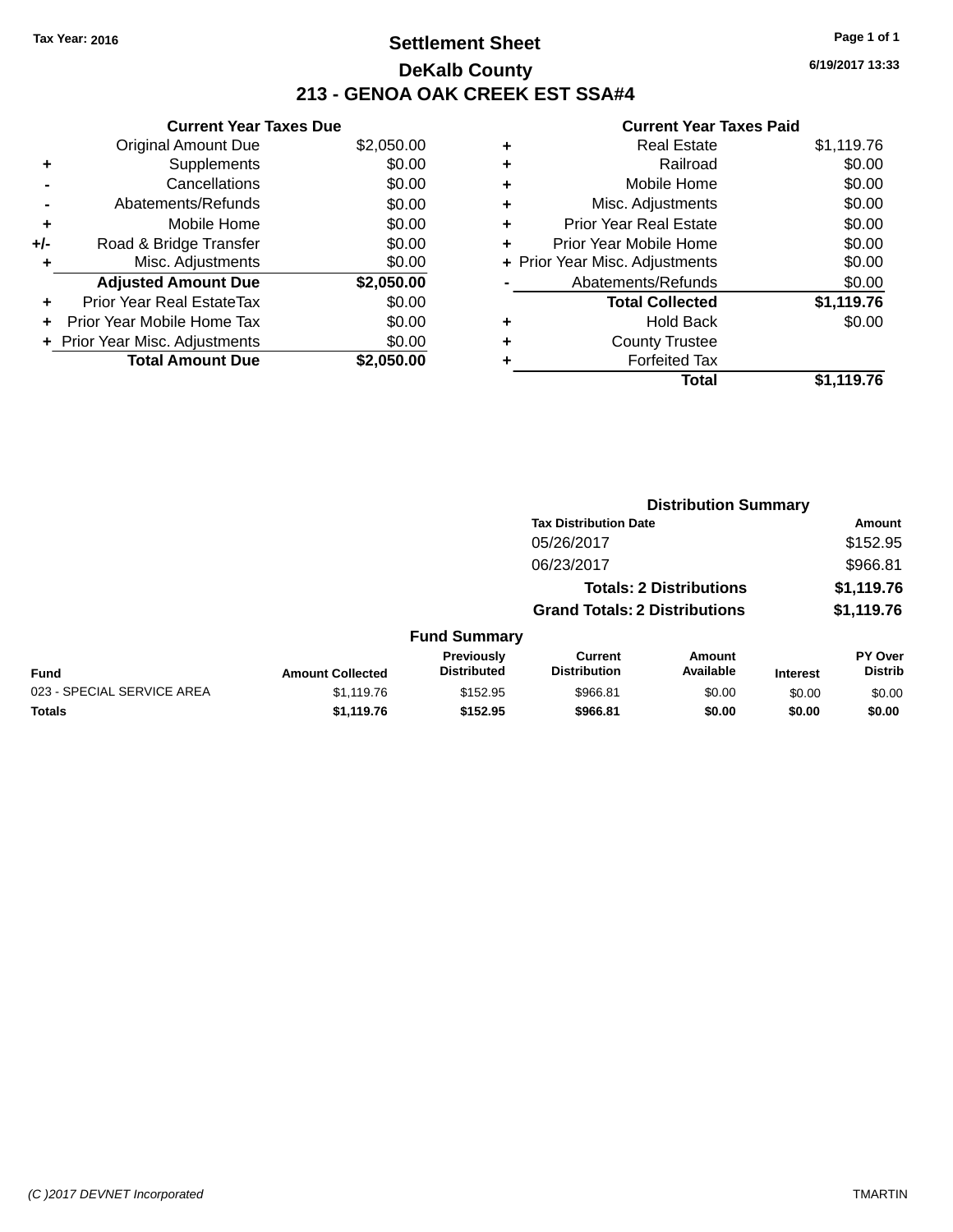### **Settlement Sheet Tax Year: 2016 Page 1 of 1 DeKalb County AF-DK #5 - AFTON DEKALB DRAINAGE #5**

|     | <b>Current Year Taxes Due</b>    |             |  |  |  |  |  |
|-----|----------------------------------|-------------|--|--|--|--|--|
|     | <b>Original Amount Due</b>       | \$12,061.64 |  |  |  |  |  |
|     | Supplements                      | \$5.42      |  |  |  |  |  |
|     | Cancellations                    | \$5.42      |  |  |  |  |  |
|     | Abatements/Refunds               | \$0.00      |  |  |  |  |  |
| ÷   | Mobile Home                      | \$0.00      |  |  |  |  |  |
| +/- | Road & Bridge Transfer           | \$0.00      |  |  |  |  |  |
|     | Misc. Adjustments                | \$0.00      |  |  |  |  |  |
|     | <b>Adjusted Amount Due</b>       | \$12,061.64 |  |  |  |  |  |
|     | <b>Prior Year Real EstateTax</b> | \$0.00      |  |  |  |  |  |
|     | Prior Year Mobile Home Tax       | \$0.00      |  |  |  |  |  |
|     | + Prior Year Misc. Adjustments   | \$0.00      |  |  |  |  |  |
|     | <b>Total Amount Due</b>          | \$12.061.64 |  |  |  |  |  |

#### **Current Year Taxes Paid**

| ٠ | <b>Real Estate</b>             | \$8,354.64 |
|---|--------------------------------|------------|
| ٠ | Railroad                       | \$0.00     |
| ٠ | Mobile Home                    | \$0.00     |
| ٠ | Misc. Adjustments              | \$0.00     |
| ٠ | <b>Prior Year Real Estate</b>  | \$0.00     |
| ٠ | Prior Year Mobile Home         | \$0.00     |
|   | + Prior Year Misc. Adjustments | \$0.00     |
|   | Abatements/Refunds             | \$0.00     |
|   | <b>Total Collected</b>         | \$8,354.64 |
| ٠ | <b>Hold Back</b>               | \$0.00     |
| ٠ | <b>County Trustee</b>          |            |
| ٠ | <b>Forfeited Tax</b>           |            |
|   | Total                          | \$8,354,64 |
|   |                                |            |

| 6/19/2017 13:33 |  |
|-----------------|--|
|                 |  |

|                 |                         |                                  |                                       | <b>Distribution Summary</b>    |                 |                           |
|-----------------|-------------------------|----------------------------------|---------------------------------------|--------------------------------|-----------------|---------------------------|
|                 |                         |                                  | <b>Tax Distribution Date</b>          |                                |                 | Amount                    |
|                 |                         |                                  | 05/26/2017                            |                                |                 | \$1,379.84                |
|                 |                         |                                  | 06/23/2017                            |                                |                 | \$6,974.80                |
|                 |                         |                                  |                                       | <b>Totals: 2 Distributions</b> |                 | \$8,354.64                |
|                 |                         |                                  | <b>Grand Totals: 2 Distributions</b>  |                                |                 | \$8,354.64                |
|                 |                         | <b>Fund Summary</b>              |                                       |                                |                 |                           |
| <b>Fund</b>     | <b>Amount Collected</b> | Previously<br><b>Distributed</b> | <b>Current</b><br><b>Distribution</b> | <b>Amount</b><br>Available     | <b>Interest</b> | PY Over<br><b>Distrib</b> |
| 001 - CORPORATE | \$8,354.64              | \$1,379.84                       | \$6,974.80                            | \$0.00                         | \$0.00          | \$0.00                    |
| <b>Totals</b>   | \$8,354.64              | \$1,379.84                       | \$6,974.80                            | \$0.00                         | \$0.00          | \$0.00                    |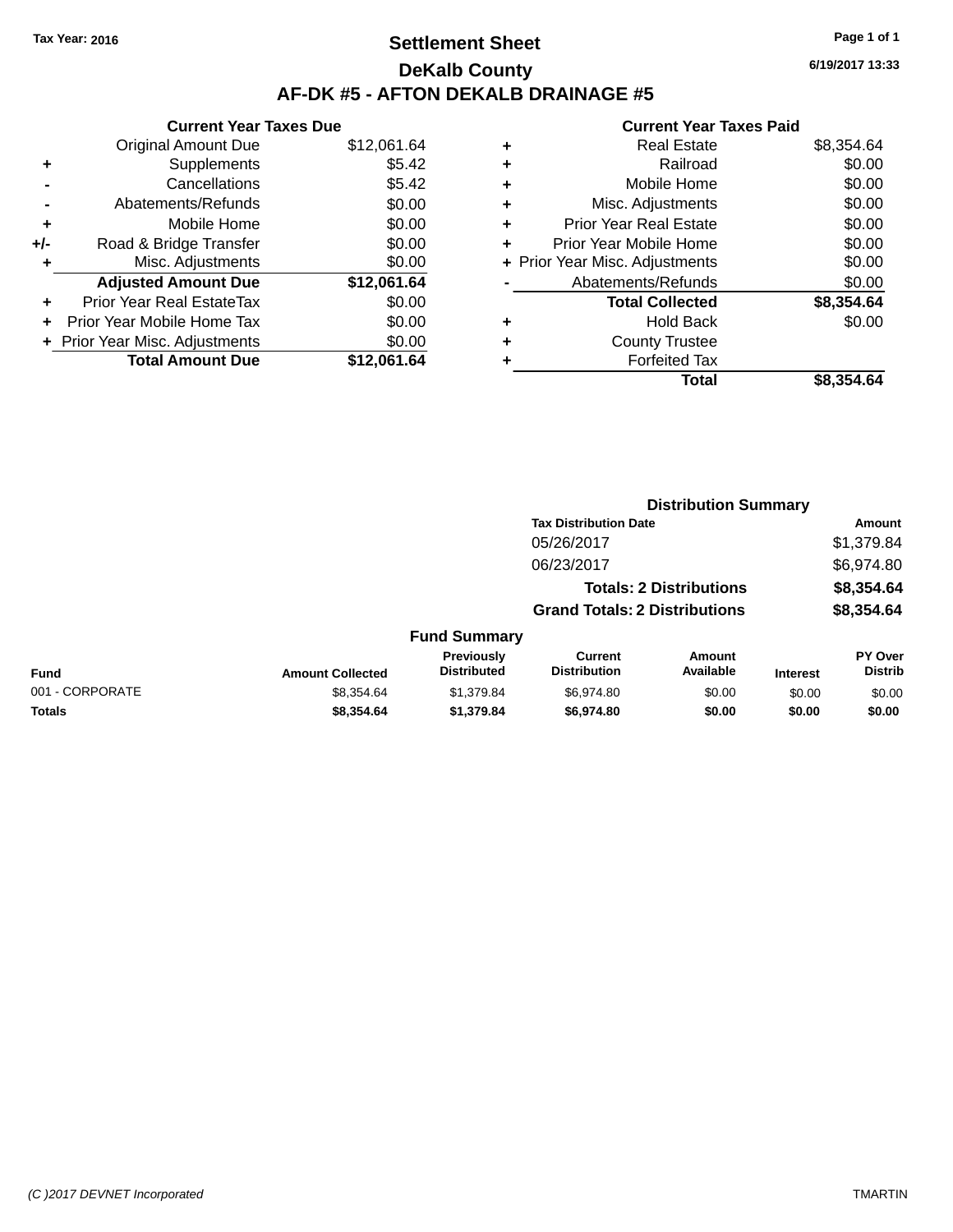### **Settlement Sheet Tax Year: 2016 Page 1 of 1 DeKalb County AF-MI #4 - AF/ MI/ DK DRAINAGE #4**

**6/19/2017 13:33**

|     | <b>Current Year Taxes Due</b>  |            |
|-----|--------------------------------|------------|
|     | <b>Original Amount Due</b>     | \$8,830.34 |
| ٠   | Supplements                    | \$65.26    |
|     | Cancellations                  | \$65.26    |
|     | Abatements/Refunds             | \$0.00     |
| ٠   | Mobile Home                    | \$0.00     |
| +/- | Road & Bridge Transfer         | \$0.00     |
|     | Misc. Adjustments              | \$0.00     |
|     | <b>Adjusted Amount Due</b>     | \$8,830.34 |
| ٠   | Prior Year Real EstateTax      | \$0.00     |
| ÷   | Prior Year Mobile Home Tax     | \$0.00     |
|     | + Prior Year Misc. Adjustments | \$0.00     |
|     | <b>Total Amount Due</b>        | \$8,830,34 |

|   | <b>Real Estate</b>             | \$5,868.79 |
|---|--------------------------------|------------|
| ٠ | Railroad                       | \$0.00     |
| ٠ | Mobile Home                    | \$0.00     |
| ٠ | Misc. Adjustments              | \$0.00     |
| ٠ | <b>Prior Year Real Estate</b>  | \$0.00     |
| ٠ | Prior Year Mobile Home         | \$0.00     |
|   | + Prior Year Misc. Adjustments | \$0.00     |
|   | Abatements/Refunds             | \$0.00     |
|   | <b>Total Collected</b>         | \$5,868.79 |
| ٠ | <b>Hold Back</b>               | \$0.00     |
| ٠ | <b>County Trustee</b>          |            |
| ٠ | <b>Forfeited Tax</b>           |            |
|   | Total                          | \$5.868.79 |
|   |                                |            |

|                 |                         |                                  | <b>Distribution Summary</b>           |                     |                 |                           |
|-----------------|-------------------------|----------------------------------|---------------------------------------|---------------------|-----------------|---------------------------|
|                 |                         |                                  | <b>Tax Distribution Date</b>          |                     |                 | Amount                    |
|                 |                         |                                  | 05/26/2017                            |                     |                 | \$1,152.46                |
|                 |                         |                                  | 06/23/2017                            |                     |                 | \$4,716.33                |
|                 |                         |                                  | <b>Totals: 2 Distributions</b>        |                     |                 | \$5,868.79                |
|                 |                         |                                  | <b>Grand Totals: 2 Distributions</b>  |                     |                 | \$5,868.79                |
|                 |                         | <b>Fund Summary</b>              |                                       |                     |                 |                           |
| <b>Fund</b>     | <b>Amount Collected</b> | Previously<br><b>Distributed</b> | <b>Current</b><br><b>Distribution</b> | Amount<br>Available | <b>Interest</b> | PY Over<br><b>Distrib</b> |
| 001 - CORPORATE | \$5,868,79              | \$1,152.46                       | \$4,716.33                            | \$0.00              | \$0.00          | \$0.00                    |
| <b>Totals</b>   | \$5,868.79              | \$1,152.46                       | \$4,716.33                            | \$0.00              | \$0.00          | \$0.00                    |
|                 |                         |                                  |                                       |                     |                 |                           |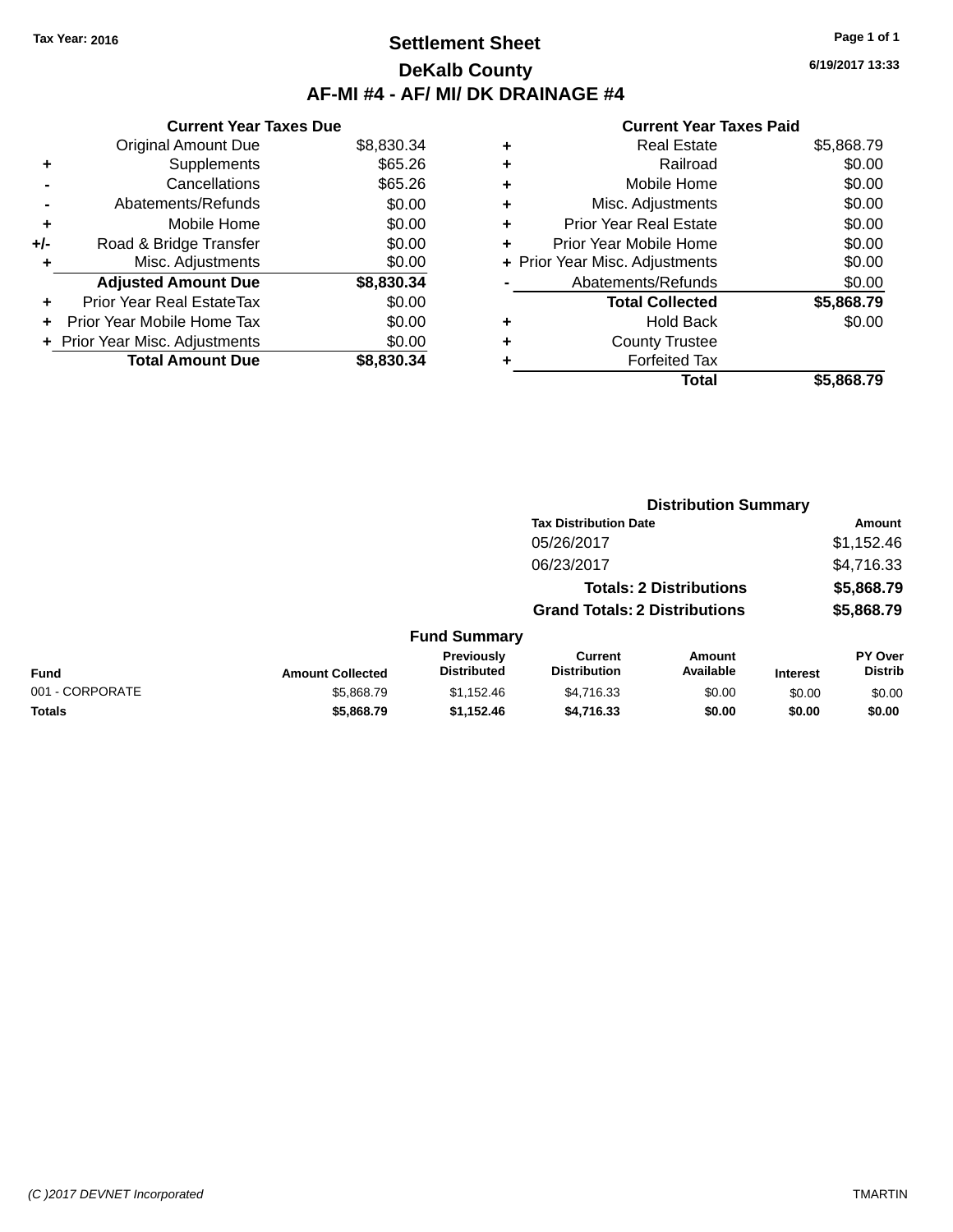### **Settlement Sheet Tax Year: 2016 Page 1 of 1 DeKalb County CL-SH #7 - CLINTON/SHABBONA DRN #7**

**6/19/2017 13:33**

|     | <b>Current Year Taxes Due</b>  |            |
|-----|--------------------------------|------------|
|     | <b>Original Amount Due</b>     | \$2,286.34 |
| ÷   | Supplements                    | \$0.00     |
|     | Cancellations                  | \$0.00     |
|     | Abatements/Refunds             | \$0.00     |
| ٠   | Mobile Home                    | \$0.00     |
| +/- | Road & Bridge Transfer         | \$0.00     |
|     | Misc. Adjustments              | \$0.00     |
|     | <b>Adjusted Amount Due</b>     | \$2,286.34 |
| ÷   | Prior Year Real EstateTax      | \$0.00     |
| ÷   | Prior Year Mobile Home Tax     | \$0.00     |
|     | + Prior Year Misc. Adjustments | \$0.00     |
|     | <b>Total Amount Due</b>        | \$2.286.34 |

|   | <b>Real Estate</b>             | \$1,409.45 |
|---|--------------------------------|------------|
| ٠ | Railroad                       | \$0.00     |
| ٠ | Mobile Home                    | \$0.00     |
| ٠ | Misc. Adjustments              | \$0.00     |
| ٠ | <b>Prior Year Real Estate</b>  | \$0.00     |
| ÷ | Prior Year Mobile Home         | \$0.00     |
|   | + Prior Year Misc. Adjustments | \$0.00     |
|   | Abatements/Refunds             | \$0.00     |
|   | <b>Total Collected</b>         | \$1,409.45 |
| ٠ | <b>Hold Back</b>               | \$0.00     |
| ٠ | <b>County Trustee</b>          |            |
| ٠ | <b>Forfeited Tax</b>           |            |
|   | Total                          | \$1.409.45 |
|   |                                |            |

|                 |                         |                                         | <b>Distribution Summary</b>           |                                |                 |                           |
|-----------------|-------------------------|-----------------------------------------|---------------------------------------|--------------------------------|-----------------|---------------------------|
|                 |                         |                                         | <b>Tax Distribution Date</b>          |                                |                 | <b>Amount</b>             |
|                 |                         |                                         | 05/26/2017                            |                                |                 | \$69.31                   |
|                 |                         |                                         | 06/23/2017                            |                                |                 | \$1,340.14                |
|                 |                         |                                         |                                       | <b>Totals: 2 Distributions</b> |                 | \$1,409.45                |
|                 |                         |                                         | <b>Grand Totals: 2 Distributions</b>  |                                |                 | \$1,409.45                |
|                 |                         | <b>Fund Summary</b>                     |                                       |                                |                 |                           |
| Fund            | <b>Amount Collected</b> | <b>Previously</b><br><b>Distributed</b> | <b>Current</b><br><b>Distribution</b> | Amount<br>Available            | <b>Interest</b> | PY Over<br><b>Distrib</b> |
| 001 - CORPORATE | \$1,409.45              | \$69.31                                 | \$1,340.14                            | \$0.00                         | \$0.00          | \$0.00                    |
| <b>Totals</b>   | \$1,409.45              | \$69.31                                 | \$1,340.14                            | \$0.00                         | \$0.00          | \$0.00                    |
|                 |                         |                                         |                                       |                                |                 |                           |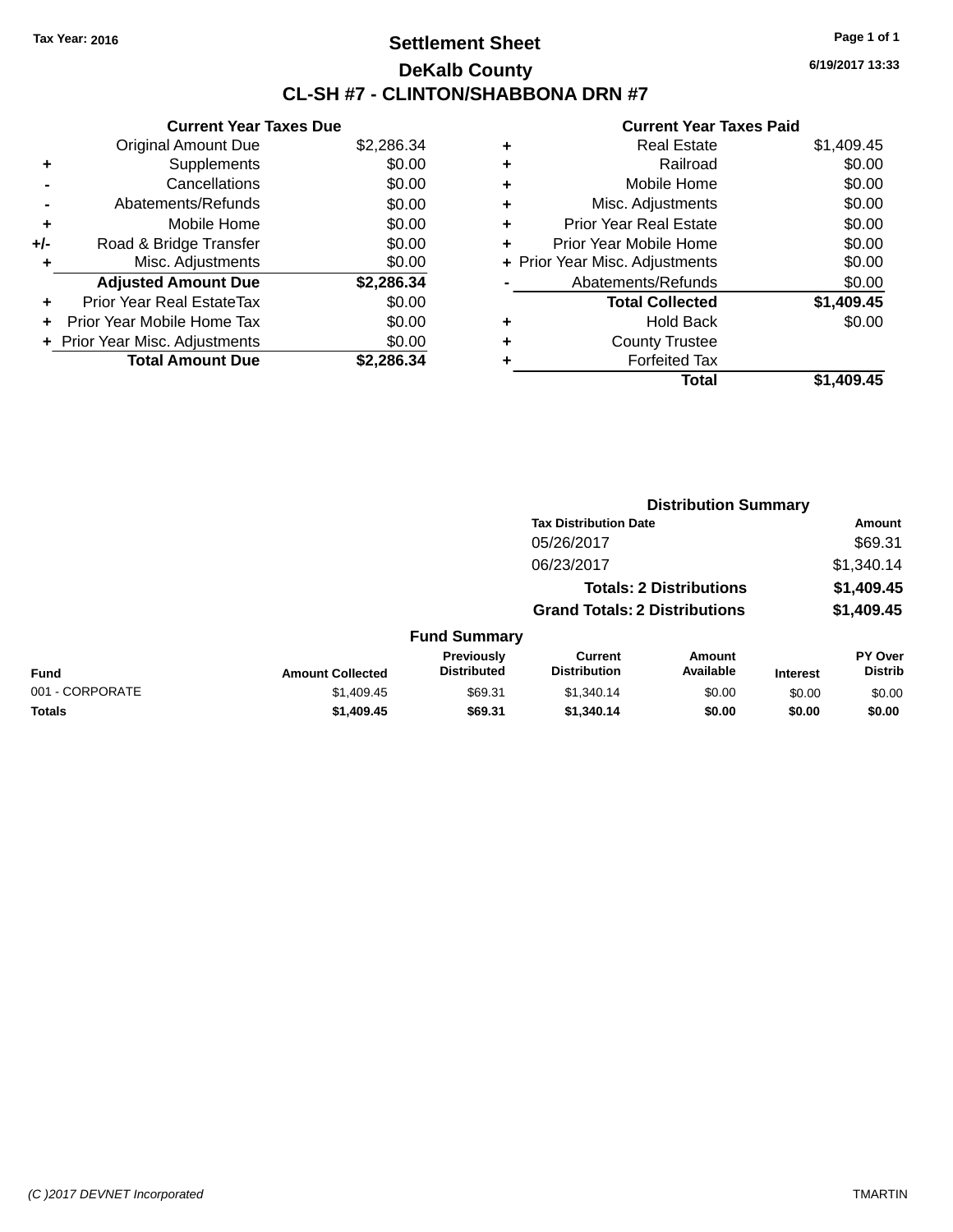### **Settlement Sheet Tax Year: 2016 Page 1 of 1 DeKalb County COON #1 - COON CREEK DRAINAGE #1**

**6/19/2017 13:33**

|     | <b>Current Year Taxes Due</b>  |             |
|-----|--------------------------------|-------------|
|     | <b>Original Amount Due</b>     | \$24,045.42 |
| ٠   | Supplements                    | \$0.00      |
|     | Cancellations                  | \$0.00      |
|     | Abatements/Refunds             | \$0.00      |
| ٠   | Mobile Home                    | \$0.00      |
| +/- | Road & Bridge Transfer         | \$0.00      |
| ٠   | Misc. Adjustments              | \$0.00      |
|     | <b>Adjusted Amount Due</b>     | \$24,045.42 |
| ÷   | Prior Year Real EstateTax      | \$0.00      |
|     | Prior Year Mobile Home Tax     | \$0.00      |
|     | + Prior Year Misc. Adjustments | \$0.00      |
|     | <b>Total Amount Due</b>        | \$24.045.42 |

| ٠ | <b>Real Estate</b>             | \$15,039.41 |
|---|--------------------------------|-------------|
| ٠ | Railroad                       | \$0.00      |
| ٠ | Mobile Home                    | \$0.00      |
| ٠ | Misc. Adjustments              | \$0.00      |
| ٠ | <b>Prior Year Real Estate</b>  | \$0.00      |
| ٠ | Prior Year Mobile Home         | \$0.00      |
|   | + Prior Year Misc. Adjustments | \$0.00      |
|   | Abatements/Refunds             | \$0.00      |
|   | <b>Total Collected</b>         | \$15,039.41 |
| ٠ | <b>Hold Back</b>               | \$0.00      |
| ٠ | <b>County Trustee</b>          |             |
| ٠ | <b>Forfeited Tax</b>           |             |
|   | Total                          | \$15,039.41 |
|   |                                |             |

|                 |                         |                                  |                                       | <b>Distribution Summary</b>    |                 |                                  |
|-----------------|-------------------------|----------------------------------|---------------------------------------|--------------------------------|-----------------|----------------------------------|
|                 |                         |                                  | <b>Tax Distribution Date</b>          |                                |                 | Amount                           |
|                 |                         |                                  | 05/26/2017                            |                                |                 | \$4,367.46                       |
|                 |                         |                                  | 06/23/2017                            |                                |                 | \$10,671.95                      |
|                 |                         |                                  |                                       | <b>Totals: 2 Distributions</b> |                 | \$15,039.41                      |
|                 |                         |                                  | <b>Grand Totals: 2 Distributions</b>  |                                |                 | \$15,039.41                      |
|                 |                         | <b>Fund Summary</b>              |                                       |                                |                 |                                  |
| <b>Fund</b>     | <b>Amount Collected</b> | Previously<br><b>Distributed</b> | <b>Current</b><br><b>Distribution</b> | Amount<br>Available            | <b>Interest</b> | <b>PY Over</b><br><b>Distrib</b> |
| 001 - CORPORATE | \$15,039.41             | \$4.367.46                       | \$10,671.95                           | \$0.00                         | \$0.00          | \$0.00                           |
| <b>Totals</b>   | \$15,039.41             | \$4,367.46                       | \$10,671.95                           | \$0.00                         | \$0.00          | \$0.00                           |
|                 |                         |                                  |                                       |                                |                 |                                  |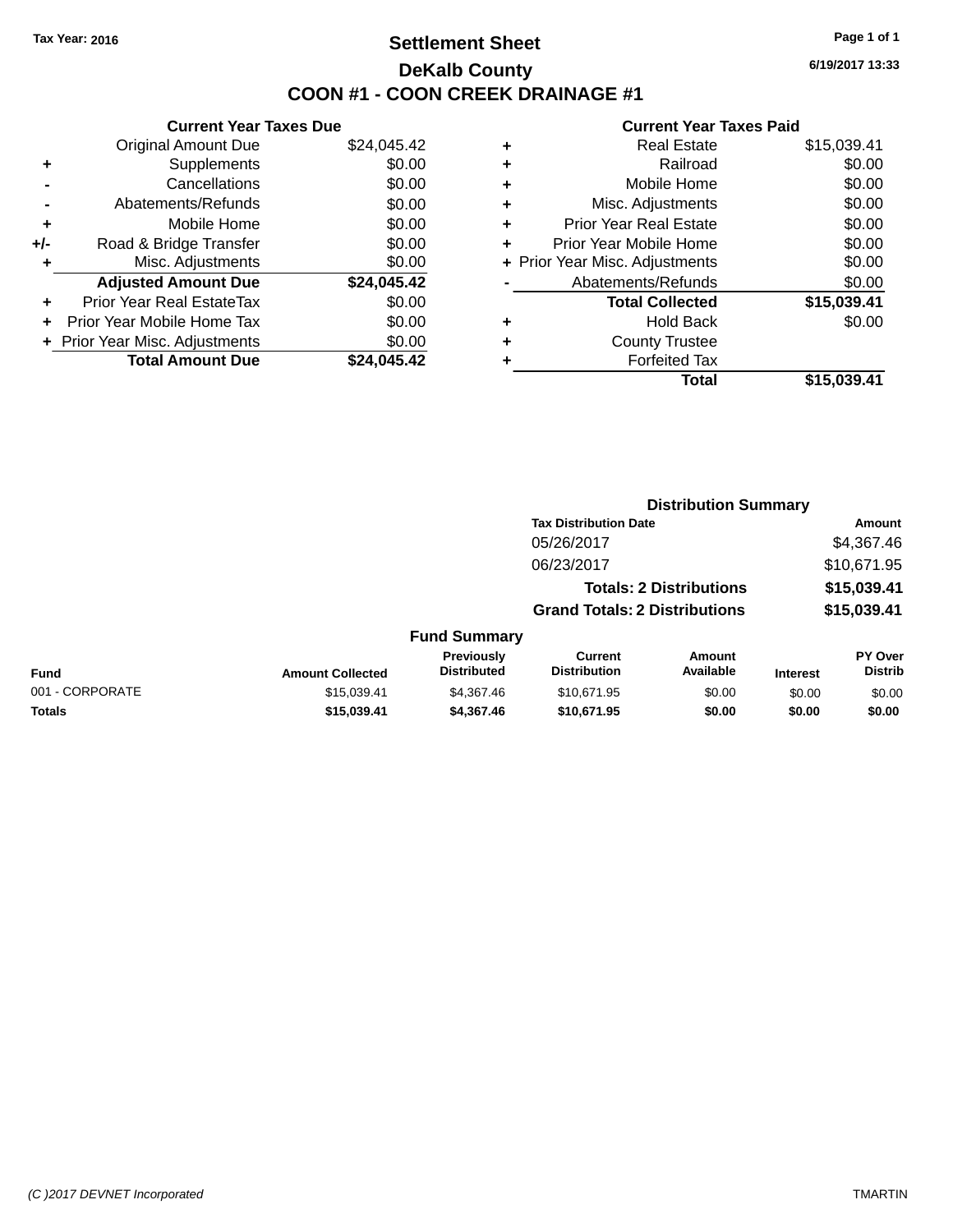#### **Settlement Sheet Tax Year: 2016 Page 1 of 1 DeKalb County CO-PI #15 - CORTLAND PIERCE DRAINAGE**

**Current Year Taxes Due** Original Amount Due \$10,711.48 **+** Supplements \$70.00 **-** Cancellations \$70.00 **-** Abatements/Refunds \$0.00 **+** Mobile Home \$0.00 **+/-** Road & Bridge Transfer \$0.00 **+** Misc. Adjustments \$0.00 **Adjusted Amount Due \$10,711.48 +** Prior Year Real EstateTax \$0.00 **+** Prior Year Mobile Home Tax \$0.00 **+ Prior Year Misc. Adjustments**  $$0.00$ **Total Amount Due \$10,711.48**

| ٠ | <b>Real Estate</b>             | \$6,250.13 |
|---|--------------------------------|------------|
| ÷ | Railroad                       | \$0.00     |
| ٠ | Mobile Home                    | \$0.00     |
| ٠ | Misc. Adjustments              | \$0.00     |
| ٠ | <b>Prior Year Real Estate</b>  | \$0.00     |
| ٠ | Prior Year Mobile Home         | \$0.00     |
|   | + Prior Year Misc. Adjustments | \$0.00     |
|   | Abatements/Refunds             | \$0.00     |
|   | <b>Total Collected</b>         | \$6,250.13 |
| ٠ | <b>Hold Back</b>               | \$0.00     |
| ٠ | <b>County Trustee</b>          |            |
|   | <b>Forfeited Tax</b>           |            |
|   | Total                          | \$6,250.13 |
|   |                                |            |

|                       |                                                    | Amount                                                                                        |
|-----------------------|----------------------------------------------------|-----------------------------------------------------------------------------------------------|
| 05/26/2017            |                                                    | \$1,173.01                                                                                    |
| 06/23/2017            |                                                    | \$5,077.12                                                                                    |
|                       |                                                    | \$6,250.13                                                                                    |
|                       | \$6,250.13<br><b>Grand Totals: 2 Distributions</b> |                                                                                               |
| <b>Fund Summary</b>   |                                                    |                                                                                               |
| Previously<br>Current | <b>Amount</b><br>.                                 | PY Over                                                                                       |
|                       |                                                    | <b>Distribution Summary</b><br><b>Tax Distribution Date</b><br><b>Totals: 2 Distributions</b> |

|                 |                         | Previously         | Current             | Amount    |                 | <b>PY Over</b> |
|-----------------|-------------------------|--------------------|---------------------|-----------|-----------------|----------------|
| Fund            | <b>Amount Collected</b> | <b>Distributed</b> | <b>Distribution</b> | Available | <b>Interest</b> | Distrib        |
| 001 - CORPORATE | \$6,250.13              | \$1.173.01         | \$5,077.12          | \$0.00    | \$0.00          | \$0.00         |
| Totals          | \$6,250.13              | \$1.173.01         | \$5,077.12          | \$0.00    | \$0.00          | \$0.00         |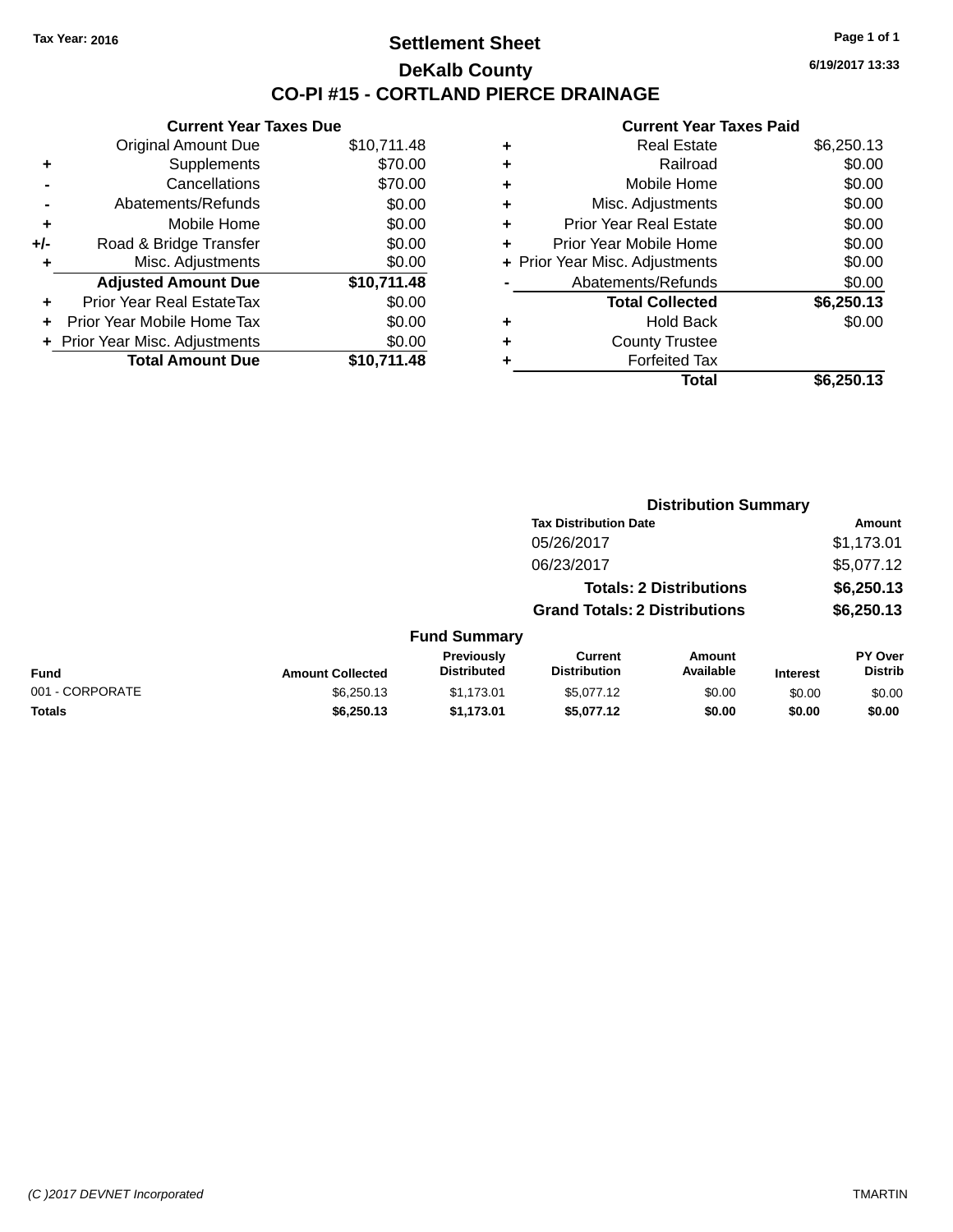## **Settlement Sheet Tax Year: 2016 Page 1 of 1 DeKalb County CO-SBA#5 - CORTLAND SBA #5**

**6/19/2017 13:33**

|     | <b>Current Year Taxes Due</b>  |        |
|-----|--------------------------------|--------|
|     | <b>Original Amount Due</b>     | \$0.00 |
| ٠   | Supplements                    | \$0.00 |
|     | Cancellations                  | \$0.00 |
|     | Abatements/Refunds             | \$0.00 |
| ٠   | Mobile Home                    | \$0.00 |
| +/- | Road & Bridge Transfer         | \$0.00 |
| ٠   | Misc. Adjustments              | \$0.00 |
|     | <b>Adjusted Amount Due</b>     | \$0.00 |
| ÷   | Prior Year Real EstateTax      | \$0.00 |
| ÷   | Prior Year Mobile Home Tax     | \$0.00 |
|     | + Prior Year Misc. Adjustments | \$0.00 |
|     | <b>Total Amount Due</b>        | \$0.00 |
|     |                                |        |

|   | <b>Real Estate</b>             | \$0.00 |
|---|--------------------------------|--------|
| ٠ | Railroad                       | \$0.00 |
| ٠ | Mobile Home                    | \$0.00 |
| ٠ | Misc. Adjustments              | \$0.00 |
| ٠ | <b>Prior Year Real Estate</b>  | \$0.00 |
| ÷ | Prior Year Mobile Home         | \$0.00 |
|   | + Prior Year Misc. Adjustments | \$0.00 |
|   | Abatements/Refunds             | \$0.00 |
|   | <b>Total Collected</b>         | \$0.00 |
| ٠ | <b>Hold Back</b>               | \$0.00 |
| ٠ | <b>County Trustee</b>          |        |
|   | <b>Forfeited Tax</b>           |        |
|   | Total                          |        |

| <b>Fund Summary</b>        |                         |                                         |                                |                     |                 |                           |  |  |
|----------------------------|-------------------------|-----------------------------------------|--------------------------------|---------------------|-----------------|---------------------------|--|--|
| <b>Fund</b>                | <b>Amount Collected</b> | <b>Previously</b><br><b>Distributed</b> | Current<br><b>Distribution</b> | Amount<br>Available | <b>Interest</b> | PY Over<br><b>Distrib</b> |  |  |
| 023 - SPECIAL SERVICE AREA | \$0.00                  | \$0.00                                  | \$0.00                         | \$0.00              | \$0.00          | \$0.00                    |  |  |
| <b>Totals</b>              | \$0.00                  | \$0.00                                  | \$0.00                         | \$0.00              | \$0.00          | \$0.00                    |  |  |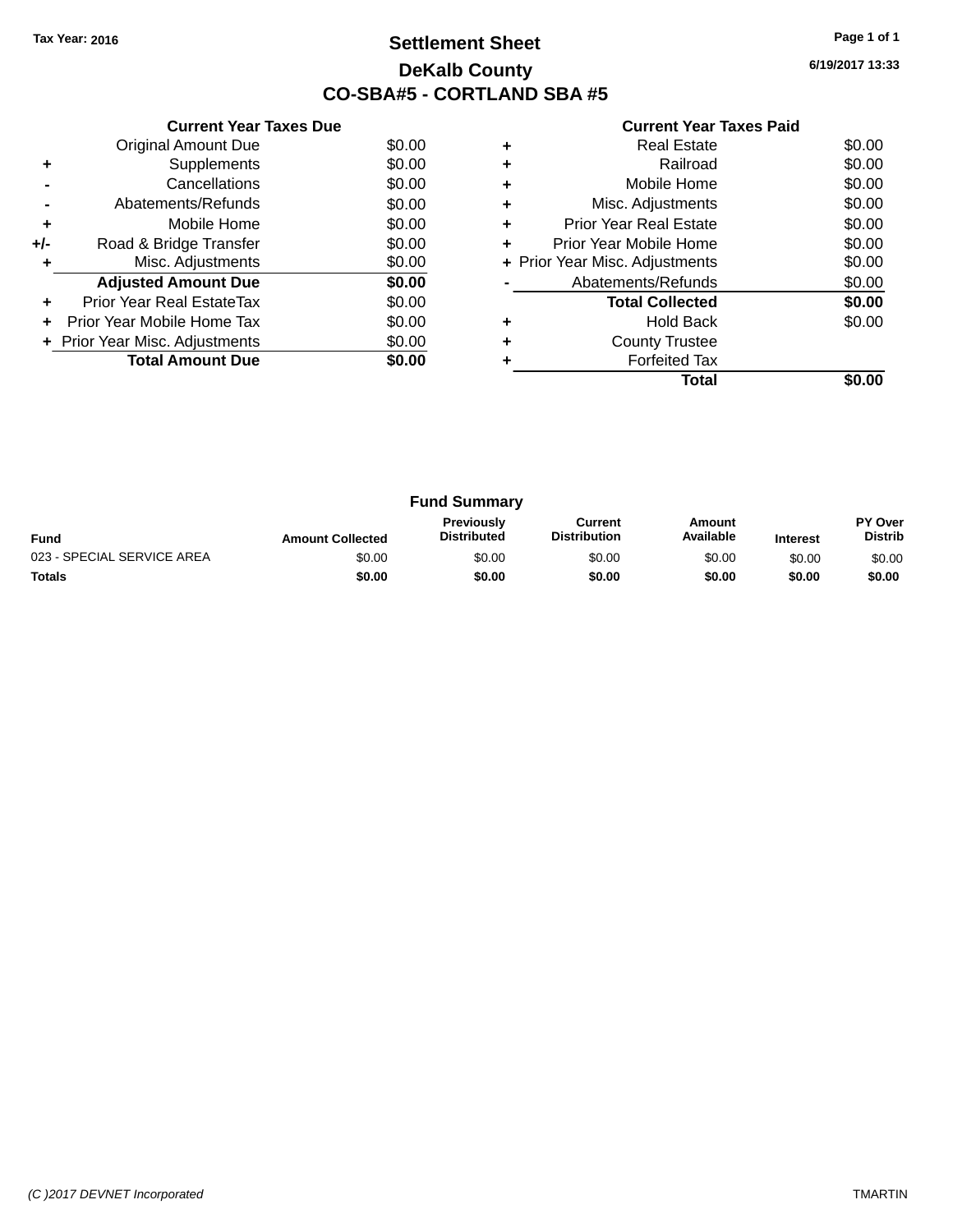## **Settlement Sheet Tax Year: 2016 Page 1 of 1 DeKalb County CO-SBA#6 - CORTLAND SBA #6**

**6/19/2017 13:33**

|     | <b>Current Year Taxes Due</b>  |        |
|-----|--------------------------------|--------|
|     | <b>Original Amount Due</b>     | \$0.00 |
| ٠   | Supplements                    | \$0.00 |
|     | Cancellations                  | \$0.00 |
|     | Abatements/Refunds             | \$0.00 |
| ٠   | Mobile Home                    | \$0.00 |
| +/- | Road & Bridge Transfer         | \$0.00 |
| ٠   | Misc. Adjustments              | \$0.00 |
|     | <b>Adjusted Amount Due</b>     | \$0.00 |
| ÷   | Prior Year Real EstateTax      | \$0.00 |
| ÷   | Prior Year Mobile Home Tax     | \$0.00 |
|     | + Prior Year Misc. Adjustments | \$0.00 |
|     | <b>Total Amount Due</b>        | \$0.00 |
|     |                                |        |

|   | Total                          |        |
|---|--------------------------------|--------|
|   | <b>Forfeited Tax</b>           |        |
| ٠ | <b>County Trustee</b>          |        |
| ٠ | <b>Hold Back</b>               | \$0.00 |
|   | <b>Total Collected</b>         | \$0.00 |
|   | Abatements/Refunds             | \$0.00 |
|   | + Prior Year Misc. Adjustments | \$0.00 |
|   | Prior Year Mobile Home         | \$0.00 |
| ٠ | <b>Prior Year Real Estate</b>  | \$0.00 |
|   | Misc. Adjustments              | \$0.00 |
|   | Mobile Home                    | \$0.00 |
| ٠ | Railroad                       | \$0.00 |
| ٠ | <b>Real Estate</b>             | \$0.00 |

| <b>Fund Summary</b>        |                         |                                         |                                |                     |                 |                           |  |
|----------------------------|-------------------------|-----------------------------------------|--------------------------------|---------------------|-----------------|---------------------------|--|
| <b>Fund</b>                | <b>Amount Collected</b> | <b>Previously</b><br><b>Distributed</b> | Current<br><b>Distribution</b> | Amount<br>Available | <b>Interest</b> | PY Over<br><b>Distrib</b> |  |
| 023 - SPECIAL SERVICE AREA | \$0.00                  | \$0.00                                  | \$0.00                         | \$0.00              | \$0.00          | \$0.00                    |  |
| <b>Totals</b>              | \$0.00                  | \$0.00                                  | \$0.00                         | \$0.00              | \$0.00          | \$0.00                    |  |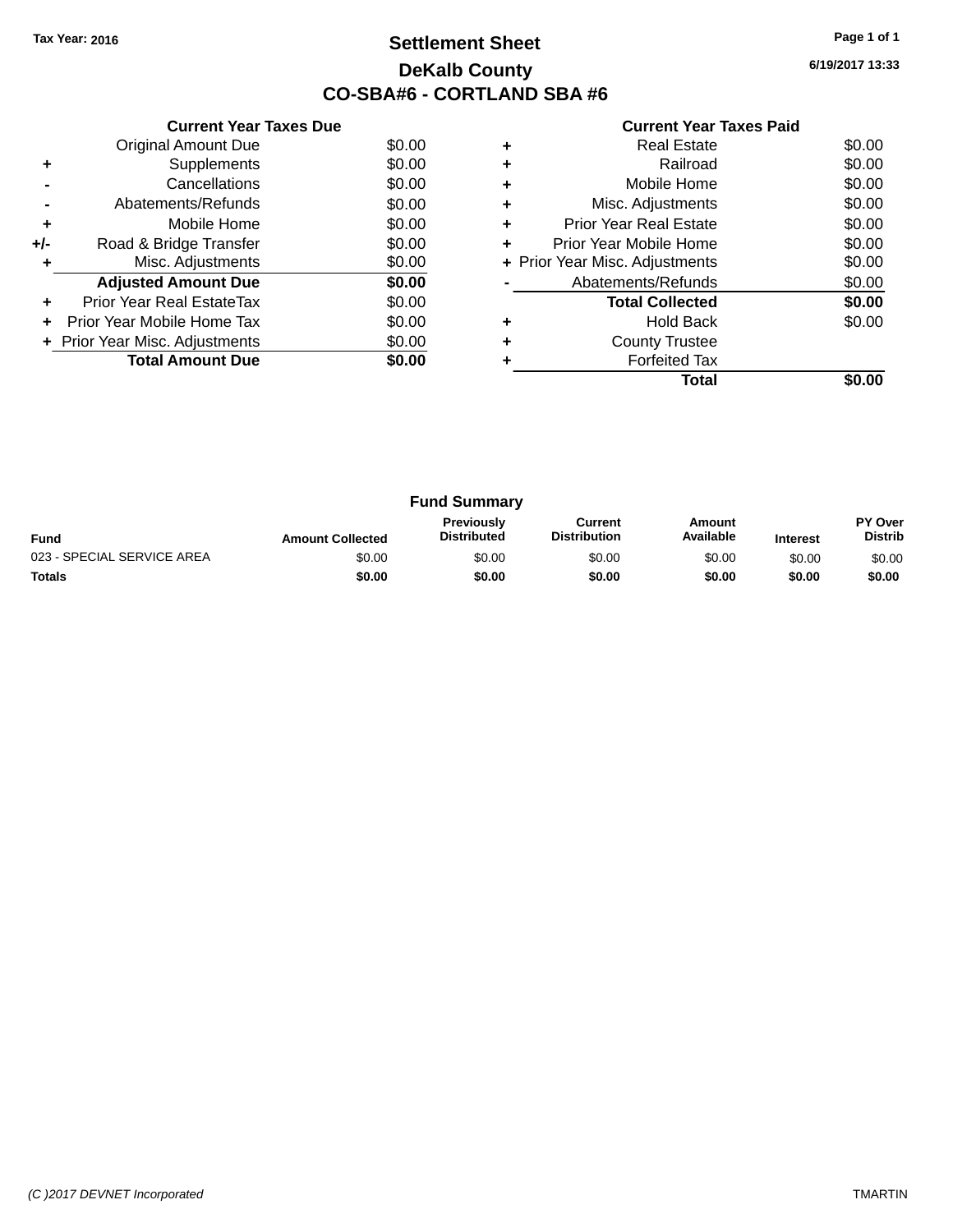### **Settlement Sheet Tax Year: 2016 Page 1 of 1 DeKalb County CO-SBA#9 - CORTLAND SBA #9**

**6/19/2017 13:33**

| Current                   |   |              | <b>Current Year Taxes Due</b>    |       |
|---------------------------|---|--------------|----------------------------------|-------|
| Real I                    | ٠ | \$187,036.00 | Original Amount Due              |       |
| Rε                        | ٠ | \$2,033.00   | <b>Supplements</b>               | ٠     |
| Mobile                    | ٠ | \$2,033.00   | Cancellations                    |       |
| Misc. Adjust              | ٠ | \$0.00       | Abatements/Refunds               |       |
| Prior Year Real I         | ٠ | \$0.00       | Mobile Home                      | ٠     |
| Prior Year Mobile         |   | \$0.00       | Road & Bridge Transfer           | $+/-$ |
| + Prior Year Misc. Adjust |   | \$0.00       | Misc. Adjustments                | ٠     |
| Abatements/Re             |   | \$187,036.00 | <b>Adjusted Amount Due</b>       |       |
| <b>Total Coll</b>         |   | \$0.00       | <b>Prior Year Real EstateTax</b> |       |
| Holc                      | ٠ | \$0.00       | Prior Year Mobile Home Tax       |       |
| County T                  | ٠ | \$0.00       | + Prior Year Misc. Adjustments   |       |
| Forfeite                  |   | \$187,036.00 | <b>Total Amount Due</b>          |       |
|                           |   |              |                                  |       |

| ٠ | <b>Real Estate</b>             | \$97,584.00 |
|---|--------------------------------|-------------|
|   | Railroad                       | \$0.00      |
|   | Mobile Home                    | \$0.00      |
| ٠ | Misc. Adjustments              | \$0.00      |
| ٠ | <b>Prior Year Real Estate</b>  | \$0.00      |
| ÷ | Prior Year Mobile Home         | \$0.00      |
|   | + Prior Year Misc. Adjustments | \$0.00      |
|   | Abatements/Refunds             | \$0.00      |
|   | <b>Total Collected</b>         | \$97,584.00 |
|   | <b>Hold Back</b>               | \$0.00      |
| ٠ | <b>County Trustee</b>          |             |
|   | <b>Forfeited Tax</b>           |             |
|   | <b>Total</b>                   | \$97.584.00 |
|   |                                |             |

|                            |                         |                                  | <b>Distribution Summary</b>          |                                |                 |                           |
|----------------------------|-------------------------|----------------------------------|--------------------------------------|--------------------------------|-----------------|---------------------------|
|                            |                         |                                  | <b>Tax Distribution Date</b>         |                                |                 | <b>Amount</b>             |
|                            |                         |                                  | 05/26/2017                           |                                |                 | \$2,033.00                |
|                            |                         |                                  | 06/23/2017                           |                                |                 | \$95,551.00               |
|                            |                         |                                  |                                      | <b>Totals: 2 Distributions</b> |                 | \$97,584.00               |
|                            |                         |                                  | <b>Grand Totals: 2 Distributions</b> |                                |                 | \$97,584.00               |
|                            |                         | <b>Fund Summary</b>              |                                      |                                |                 |                           |
| <b>Fund</b>                | <b>Amount Collected</b> | Previously<br><b>Distributed</b> | Current<br><b>Distribution</b>       | <b>Amount</b><br>Available     | <b>Interest</b> | PY Over<br><b>Distrib</b> |
| 023 - SPECIAL SERVICE AREA | \$97,584.00             | \$2,033.00                       | \$95,551.00                          | \$0.00                         | \$0.00          | \$0.00                    |
| Totals                     | \$97,584.00             | \$2,033,00                       | \$95,551.00                          | \$0.00                         | \$0.00          | \$0.00                    |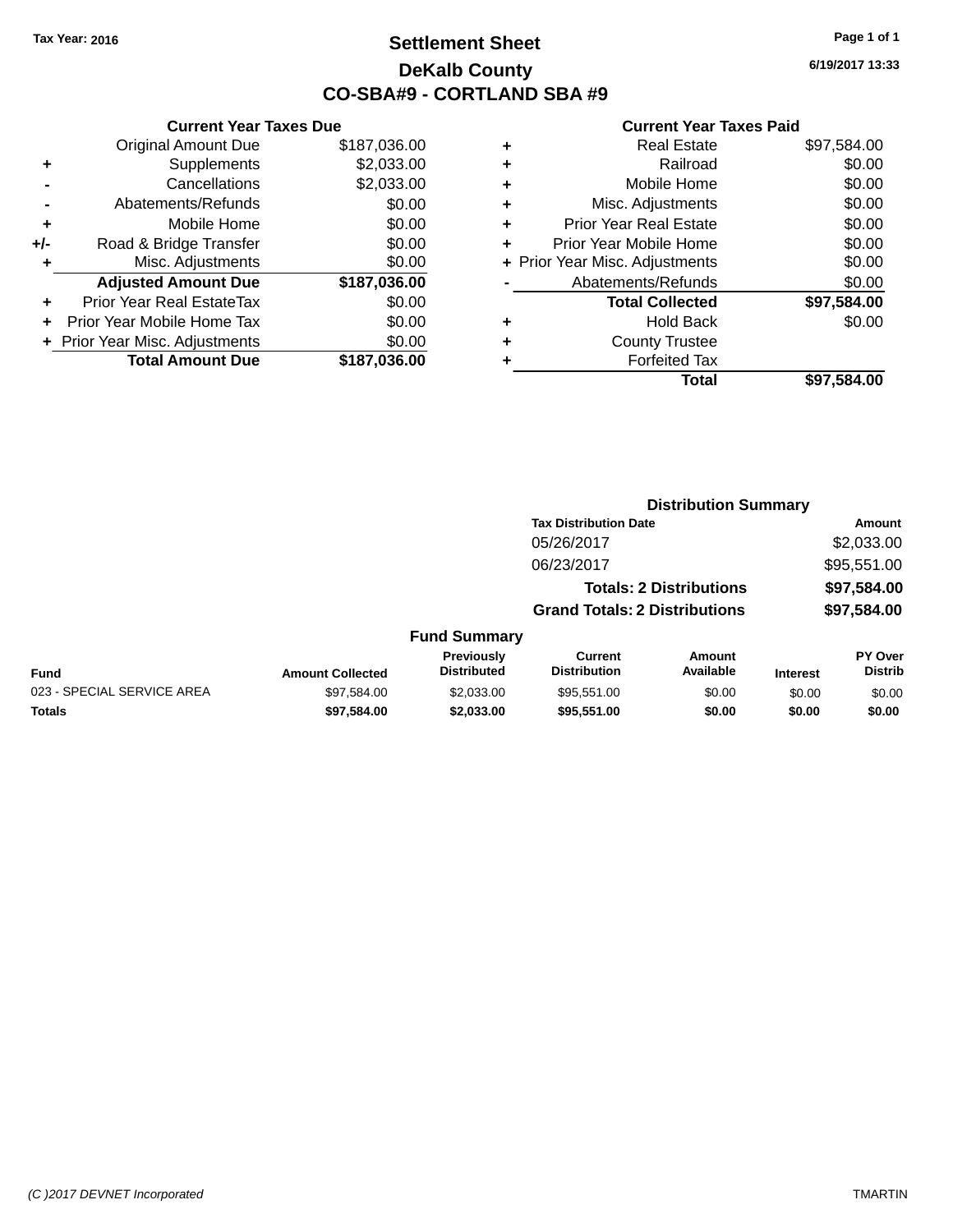**Current Year Taxes Due** Original Amount Due \$414,101.58

**Adjusted Amount Due \$414,101.58**

**Total Amount Due \$414,101.58** 

**+** Supplements \$3,554.52 **-** Cancellations \$3,554.52 **-** Abatements/Refunds \$0.00 **+** Mobile Home \$0.00 **+/-** Road & Bridge Transfer \$0.00<br> **+** Misc. Adjustments \$0.00

**+** Prior Year Real EstateTax \$0.00 **+** Prior Year Mobile Home Tax \$0.00 **+ Prior Year Misc. Adjustments**  $$0.00$ 

**+** Misc. Adjustments

### **Settlement Sheet Tax Year: 2016 Page 1 of 1 DeKalb County CO-SSA#1 - CORTLAND SBA #1**

**6/19/2017 13:33**

|        | \$202.607.64 | Total                          |   |
|--------|--------------|--------------------------------|---|
|        |              | <b>Forfeited Tax</b>           | ٠ |
|        |              | <b>County Trustee</b>          | ٠ |
| \$0.00 |              | <b>Hold Back</b>               | ٠ |
|        | \$202,607.64 | <b>Total Collected</b>         |   |
| \$0.00 |              | Abatements/Refunds             |   |
| \$0.00 |              | + Prior Year Misc. Adjustments |   |
| \$0.00 |              | Prior Year Mobile Home         | ٠ |
| \$0.00 |              | <b>Prior Year Real Estate</b>  | ٠ |
| \$0.00 |              | Misc. Adjustments              | ٠ |
| \$0.00 |              | Mobile Home                    | ٠ |
| \$0.00 |              | Railroad                       | ٠ |
|        | \$202,607.64 | <b>Real Estate</b>             | ٠ |
|        |              |                                |   |

|                            |                         |                                         | <b>Distribution Summary</b>           |                                |                 |                                  |
|----------------------------|-------------------------|-----------------------------------------|---------------------------------------|--------------------------------|-----------------|----------------------------------|
|                            |                         |                                         | <b>Tax Distribution Date</b>          |                                |                 | Amount                           |
|                            |                         |                                         | 05/26/2017                            |                                |                 | \$8,886.30                       |
|                            |                         |                                         | 06/23/2017                            |                                |                 | \$193,721.34                     |
|                            |                         |                                         |                                       | <b>Totals: 2 Distributions</b> |                 | \$202,607.64                     |
|                            |                         |                                         | <b>Grand Totals: 2 Distributions</b>  |                                |                 | \$202,607.64                     |
|                            |                         | <b>Fund Summary</b>                     |                                       |                                |                 |                                  |
| <b>Fund</b>                | <b>Amount Collected</b> | <b>Previously</b><br><b>Distributed</b> | <b>Current</b><br><b>Distribution</b> | <b>Amount</b><br>Available     | <b>Interest</b> | <b>PY Over</b><br><b>Distrib</b> |
| 023 - SPECIAL SERVICE AREA | \$202.607.64            | \$8,886.30                              | \$193.721.34                          | \$0.00                         | \$0.00          | \$0.00                           |
| <b>Totals</b>              | \$202,607.64            | \$8,886.30                              | \$193,721.34                          | \$0.00                         | \$0.00          | \$0.00                           |
|                            |                         |                                         |                                       |                                |                 |                                  |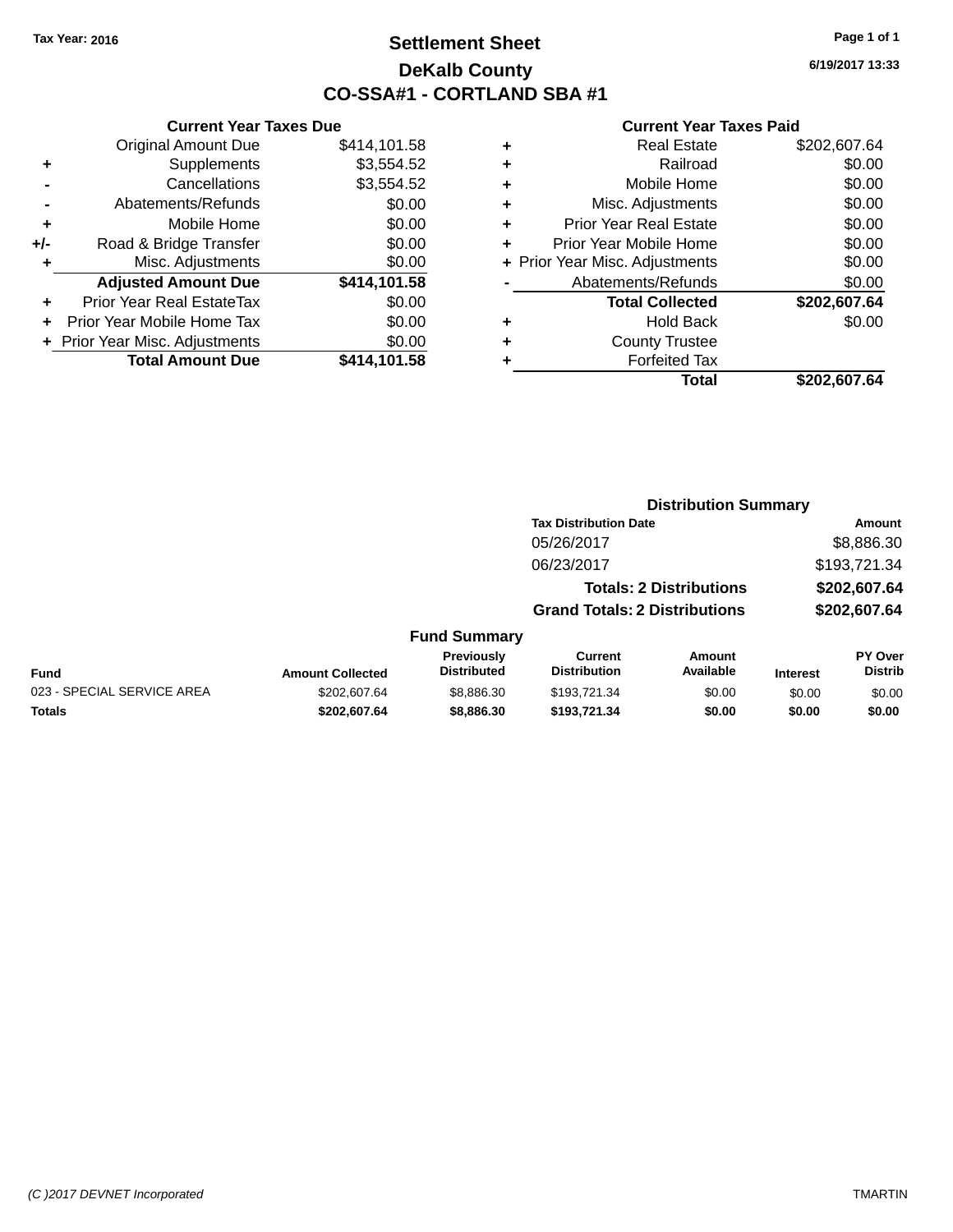### **Settlement Sheet Tax Year: 2016 Page 1 of 1 DeKalb County CO-SSA#4 - CORTLAND SBA #4**

**6/19/2017 13:33**

|     | <b>Current Year Taxes Due</b>  |             |
|-----|--------------------------------|-------------|
|     | Original Amount Due            | \$0.00      |
|     | Supplements                    | \$0.00      |
|     | Cancellations                  | \$0.00      |
|     | Abatements/Refunds             | \$0.00      |
| ٠   | Mobile Home                    | \$0.00      |
| +/- | Road & Bridge Transfer         | \$0.00      |
|     | Misc. Adjustments              | \$170.94    |
|     | <b>Adjusted Amount Due</b>     | \$170.94    |
|     | Prior Year Real EstateTax      | \$0.00      |
| ÷   | Prior Year Mobile Home Tax     | \$0.00      |
|     | + Prior Year Misc. Adjustments | \$10,578.50 |
|     | <b>Total Amount Due</b>        | \$10,749.44 |
|     |                                |             |

#### **Current Year Taxes Paid**

|   | Total                          | \$10.749.44 |
|---|--------------------------------|-------------|
|   | <b>Forfeited Tax</b>           |             |
| ٠ | <b>County Trustee</b>          |             |
| ٠ | <b>Hold Back</b>               | \$0.00      |
|   | <b>Total Collected</b>         | \$10,749.44 |
|   | Abatements/Refunds             | \$0.00      |
|   | + Prior Year Misc. Adjustments | \$10,578.50 |
| ٠ | Prior Year Mobile Home         | \$0.00      |
| ٠ | <b>Prior Year Real Estate</b>  | \$0.00      |
| ٠ | Misc. Adjustments              | \$170.94    |
| ٠ | Mobile Home                    | \$0.00      |
| ÷ | Railroad                       | \$0.00      |
| ٠ | <b>Real Estate</b>             | \$0.00      |

| <b>Fund Summary</b>     |                                         |                                |                     |                 |                           |
|-------------------------|-----------------------------------------|--------------------------------|---------------------|-----------------|---------------------------|
| <b>Amount Collected</b> | <b>Previously</b><br><b>Distributed</b> | Current<br><b>Distribution</b> | Amount<br>Available | <b>Interest</b> | PY Over<br><b>Distrib</b> |
| \$10.749.44             | \$0.00                                  | \$0.00                         | $$-31.253.87$       | \$0.00          | \$42,003.31               |
| \$10,749.44             | \$0.00                                  | \$0.00                         | $$-31,253,87$       | \$0.00          | \$42,003.31               |
|                         |                                         |                                |                     |                 |                           |

#### **Miscellaneous Adjustment Detail**

**Year Source Account Type Amount Adjustment Description** \$10,578.50 TRUSTEE SALE NATURE'S CROSSING 49 PARCELS by TBA 2016 DR - Drainage Back Tax Collected \$170.94 TRUSTEE SALE 09-17-385-010 by TBA **Totals \$10,749.44 2 entries**

*(C )2017 DEVNET Incorporated* TMARTIN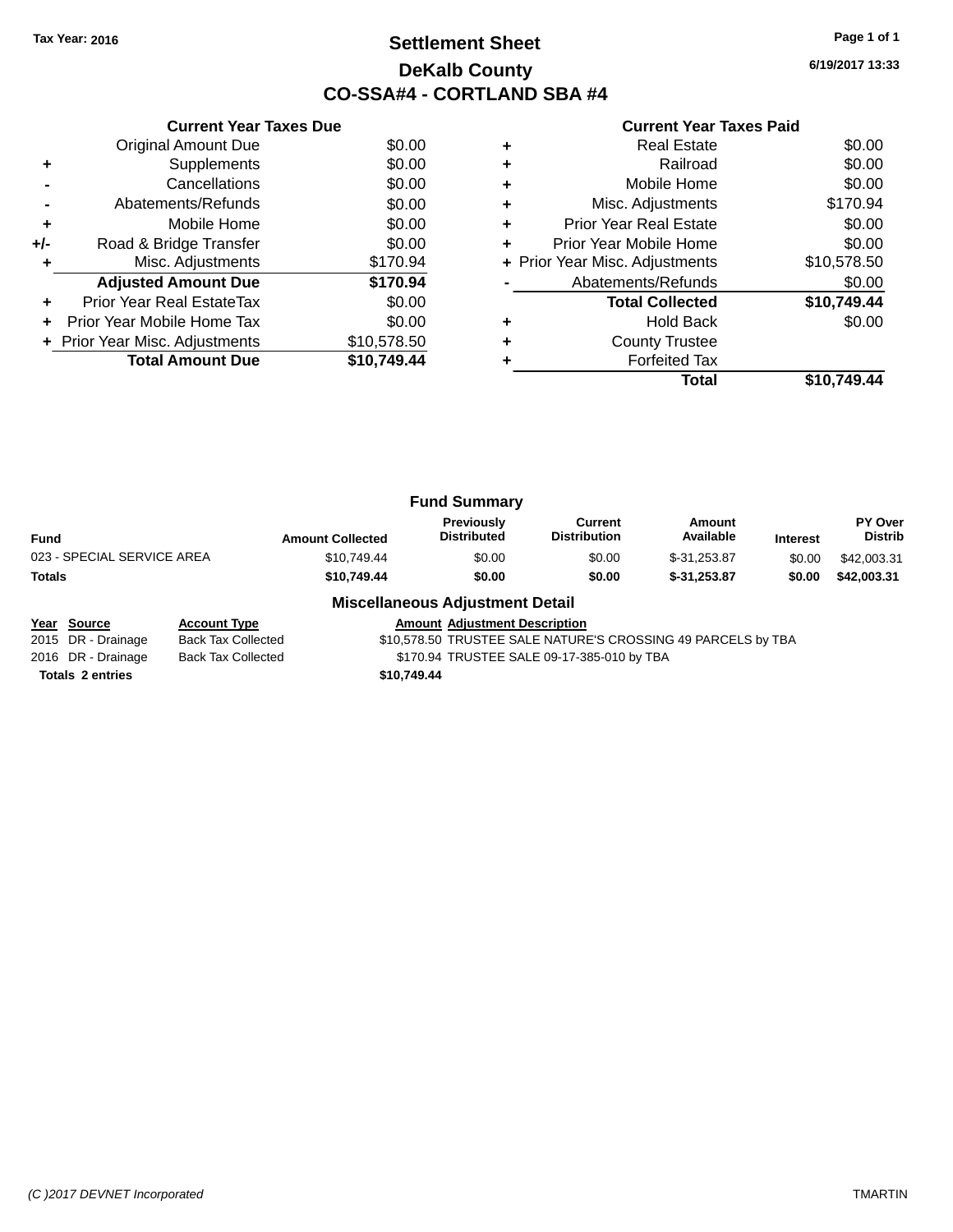## **Settlement Sheet Tax Year: 2016 Page 1 of 1 DeKalb County CO-SSA#7 - CORTLAND SBA #7**

**6/19/2017 13:33**

|     | <b>Current Year Taxes Due</b>  |        |
|-----|--------------------------------|--------|
|     | <b>Original Amount Due</b>     | \$0.00 |
| ٠   | Supplements                    | \$0.00 |
|     | Cancellations                  | \$0.00 |
|     | Abatements/Refunds             | \$0.00 |
| ٠   | Mobile Home                    | \$0.00 |
| +/- | Road & Bridge Transfer         | \$0.00 |
| ٠   | Misc. Adjustments              | \$0.00 |
|     | <b>Adjusted Amount Due</b>     | \$0.00 |
| ÷   | Prior Year Real EstateTax      | \$0.00 |
| ٠   | Prior Year Mobile Home Tax     | \$0.00 |
|     | + Prior Year Misc. Adjustments | \$0.00 |
|     | <b>Total Amount Due</b>        | \$0.00 |
|     |                                |        |

|   | <b>Real Estate</b>             | \$0.00 |
|---|--------------------------------|--------|
|   | Railroad                       | \$0.00 |
| ٠ | Mobile Home                    | \$0.00 |
| ٠ | Misc. Adjustments              | \$0.00 |
| ٠ | Prior Year Real Estate         | \$0.00 |
| ٠ | Prior Year Mobile Home         | \$0.00 |
|   | + Prior Year Misc. Adjustments | \$0.00 |
|   | Abatements/Refunds             | \$0.00 |
|   | <b>Total Collected</b>         | \$0.00 |
|   | <b>Hold Back</b>               | \$0.00 |
| ٠ | <b>County Trustee</b>          |        |
|   | <b>Forfeited Tax</b>           |        |
|   | Total                          |        |

| <b>Fund Summary</b>                                                                                                                                           |        |        |        |        |        |                           |
|---------------------------------------------------------------------------------------------------------------------------------------------------------------|--------|--------|--------|--------|--------|---------------------------|
| <b>Previously</b><br>Current<br>Amount<br><b>Distribution</b><br>Available<br><b>Distributed</b><br><b>Fund</b><br><b>Amount Collected</b><br><b>Interest</b> |        |        |        |        |        | PY Over<br><b>Distrib</b> |
| 023 - SPECIAL SERVICE AREA                                                                                                                                    | \$0.00 | \$0.00 | \$0.00 | \$0.00 | \$0.00 | \$0.00                    |
| <b>Totals</b>                                                                                                                                                 | \$0.00 | \$0.00 | \$0.00 | \$0.00 | \$0.00 | \$0.00                    |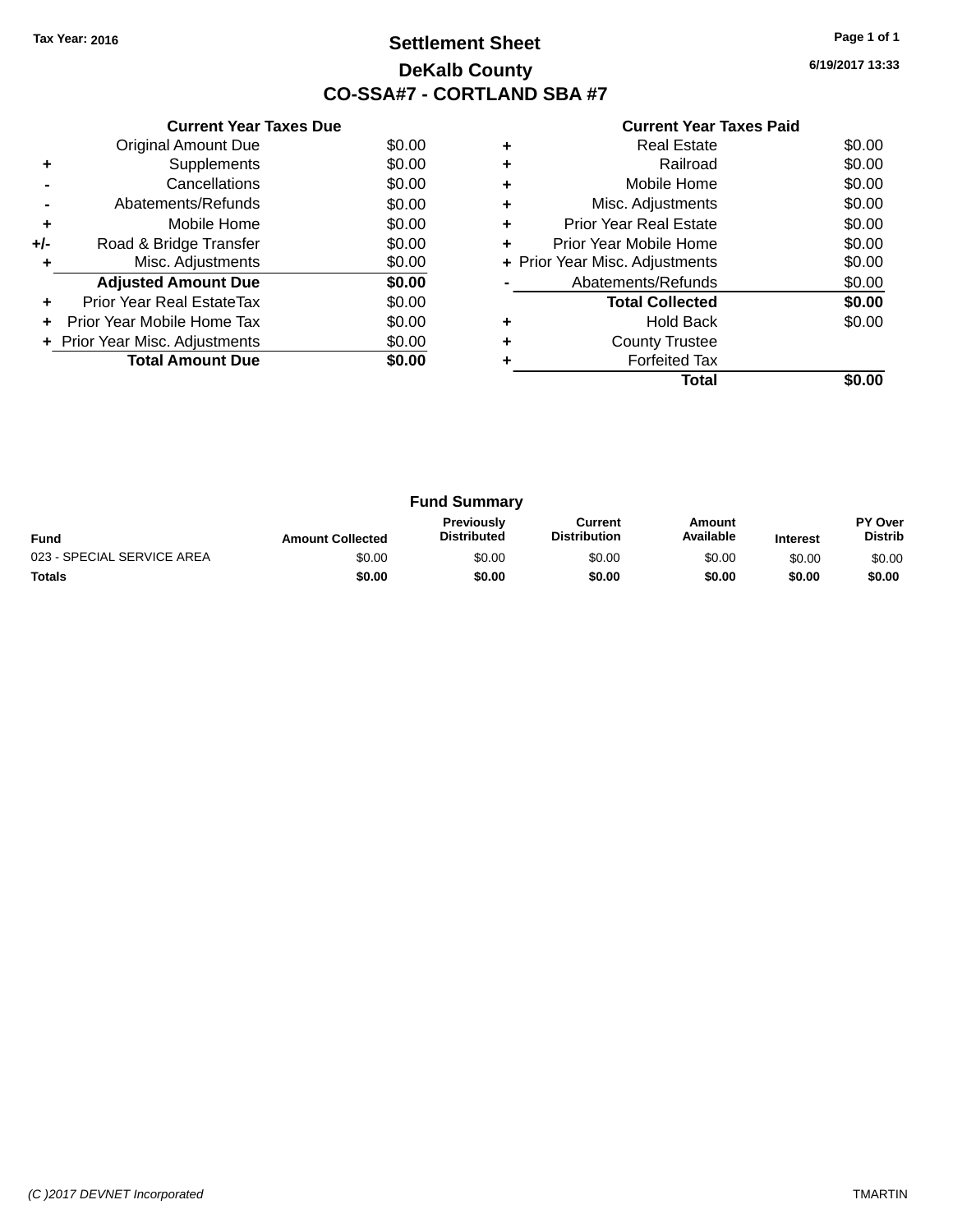### **Settlement Sheet Tax Year: 2016 Page 1 of 1 DeKalb County CO-SSA#8 - CORTLAND SBA #8**

**6/19/2017 13:33**

| <b>Current Year Taxes Paid</b> |  |  |  |
|--------------------------------|--|--|--|
|--------------------------------|--|--|--|

|     | <b>Current Year Taxes Due</b>  |        |
|-----|--------------------------------|--------|
|     | <b>Original Amount Due</b>     | \$0.00 |
| ٠   | Supplements                    | \$0.00 |
|     | Cancellations                  | \$0.00 |
|     | Abatements/Refunds             | \$0.00 |
| ٠   | Mobile Home                    | \$0.00 |
| +/- | Road & Bridge Transfer         | \$0.00 |
| ٠   | Misc. Adjustments              | \$0.00 |
|     | <b>Adjusted Amount Due</b>     | \$0.00 |
| ÷   | Prior Year Real EstateTax      | \$0.00 |
| ÷   | Prior Year Mobile Home Tax     | \$0.00 |
|     | + Prior Year Misc. Adjustments | \$0.00 |
|     | <b>Total Amount Due</b>        | \$0.00 |
|     |                                |        |

|   | <b>Real Estate</b>             | \$0.00 |
|---|--------------------------------|--------|
| ٠ | Railroad                       | \$0.00 |
| ٠ | Mobile Home                    | \$0.00 |
| ٠ | Misc. Adjustments              | \$0.00 |
| ٠ | <b>Prior Year Real Estate</b>  | \$0.00 |
| ٠ | Prior Year Mobile Home         | \$0.00 |
|   | + Prior Year Misc. Adjustments | \$0.00 |
|   | Abatements/Refunds             | \$0.00 |
|   | <b>Total Collected</b>         | \$0.00 |
| ٠ | <b>Hold Back</b>               | \$0.00 |
| ÷ | <b>County Trustee</b>          |        |
|   | <b>Forfeited Tax</b>           |        |
|   | Total                          |        |

| <b>Fund Summary</b>        |                         |                                         |                                |                     |                 |                                  |
|----------------------------|-------------------------|-----------------------------------------|--------------------------------|---------------------|-----------------|----------------------------------|
| <b>Fund</b>                | <b>Amount Collected</b> | <b>Previously</b><br><b>Distributed</b> | Current<br><b>Distribution</b> | Amount<br>Available | <b>Interest</b> | <b>PY Over</b><br><b>Distrib</b> |
| 023 - SPECIAL SERVICE AREA | \$0.00                  | \$0.00                                  | \$0.00                         | \$0.00              | \$0.00          | \$0.00                           |
| <b>Totals</b>              | \$0.00                  | \$0.00                                  | \$0.00                         | \$0.00              | \$0.00          | \$0.00                           |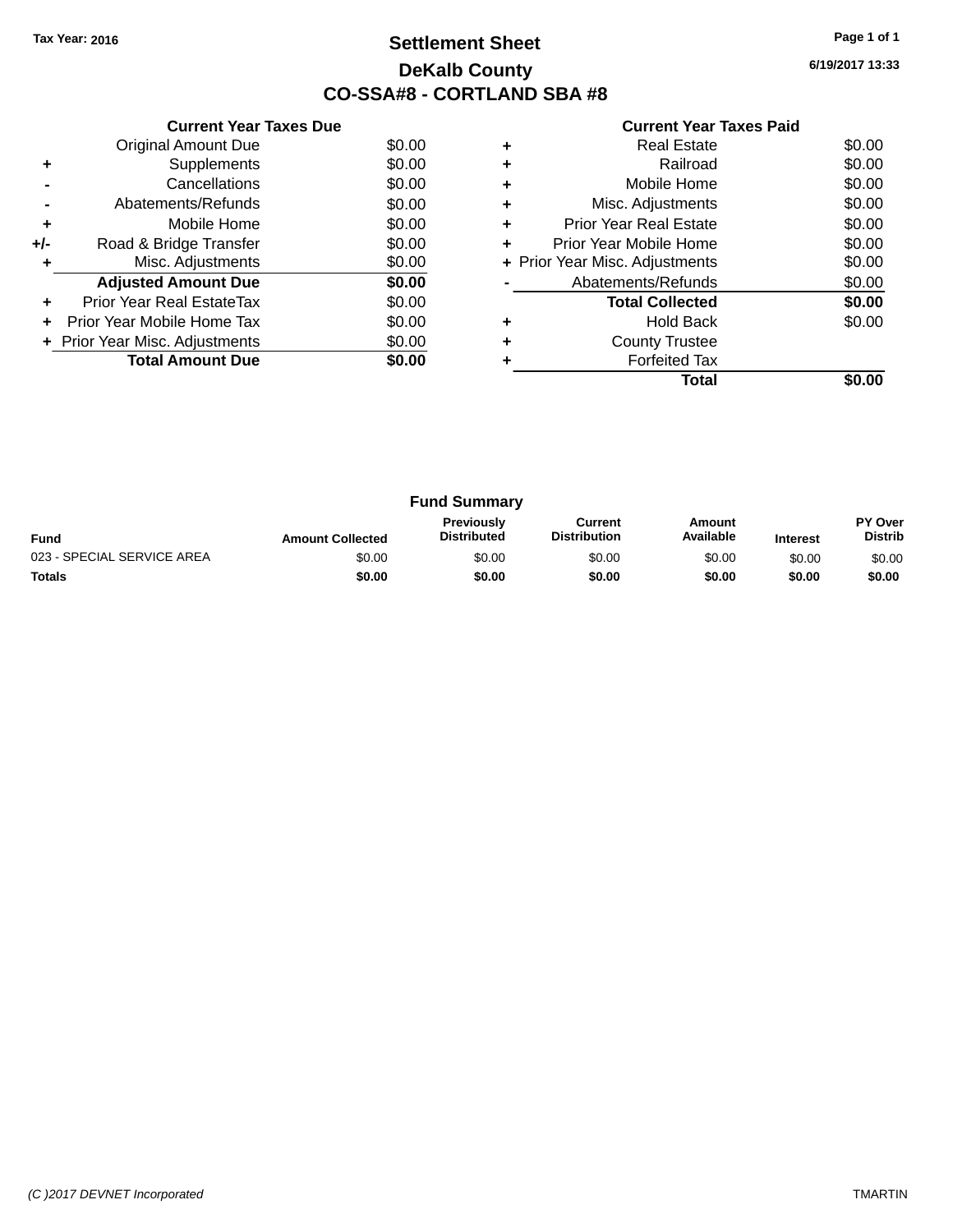## **Settlement Sheet Tax Year: 2016 Page 1 of 1 DeKalb County MA-DK #3 - MALTA DEKALB DRAINAGE #3**

#### **Current Year Taxes Due** Original Amount Due \$3,756.78 **+** Supplements \$0.00 **-** Cancellations \$0.00 **-** Abatements/Refunds \$0.00 **+** Mobile Home \$0.00 **+/-** Road & Bridge Transfer \$0.00 **+** Misc. Adjustments \$0.00 **Adjusted Amount Due \$3,756.78 +** Prior Year Real EstateTax \$0.00 **+** Prior Year Mobile Home Tax \$0.00 **+ Prior Year Misc. Adjustments**  $$0.00$ **Total Amount Due \$3,756.78**

#### **Current Year Taxes Paid**

|   | <b>Real Estate</b>             | \$1,883.58 |
|---|--------------------------------|------------|
| ٠ | Railroad                       | \$0.00     |
| ٠ | Mobile Home                    | \$0.00     |
| ٠ | Misc. Adjustments              | \$0.00     |
| ٠ | <b>Prior Year Real Estate</b>  | \$0.00     |
| ٠ | Prior Year Mobile Home         | \$0.00     |
|   | + Prior Year Misc. Adjustments | \$0.00     |
|   | Abatements/Refunds             | \$0.00     |
|   | <b>Total Collected</b>         | \$1,883.58 |
| ٠ | Hold Back                      | \$0.00     |
| ٠ | <b>County Trustee</b>          |            |
| ٠ | <b>Forfeited Tax</b>           |            |
|   | Total                          | \$1,883.58 |
|   |                                |            |

**Distribution Summary**

|                 |                         |                                  | <b>Tax Distribution Date</b>          |                                |                 | Amount                           |
|-----------------|-------------------------|----------------------------------|---------------------------------------|--------------------------------|-----------------|----------------------------------|
|                 |                         |                                  | 05/26/2017                            |                                |                 | \$378.81                         |
|                 |                         |                                  | 06/23/2017                            |                                |                 | \$1,504.77                       |
|                 |                         |                                  |                                       | <b>Totals: 2 Distributions</b> |                 | \$1,883.58                       |
|                 |                         |                                  | <b>Grand Totals: 2 Distributions</b>  |                                |                 | \$1,883.58                       |
|                 |                         | <b>Fund Summary</b>              |                                       |                                |                 |                                  |
| Fund            | <b>Amount Collected</b> | Previously<br><b>Distributed</b> | <b>Current</b><br><b>Distribution</b> | Amount<br>Available            | <b>Interest</b> | <b>PY Over</b><br><b>Distrib</b> |
| 001 - CORPORATE | \$1,883.58              | \$378.81                         | \$1,504.77                            | \$0.00                         | \$0.00          | \$0.00                           |
| <b>Totals</b>   | \$1,883.58              | \$378.81                         | \$1,504.77                            | \$0.00                         | \$0.00          | \$0.00                           |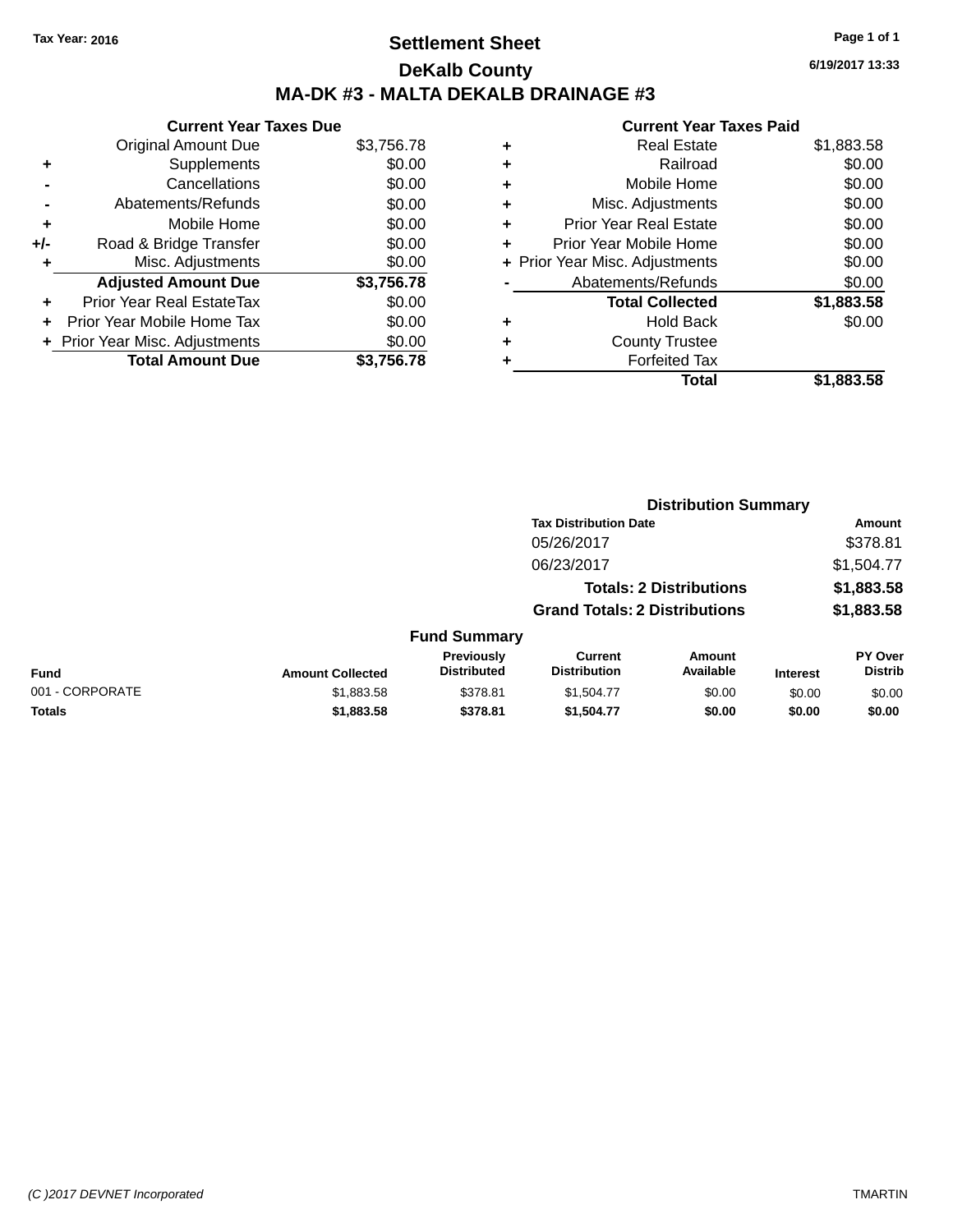### **Settlement Sheet Tax Year: 2016 Page 1 of 1 DeKalb County MAMIAFDK - MA-MI-AF-DK DRAINAGE #11**

**Current Year Taxes Due** Original Amount Due \$18,767.24 **+** Supplements \$0.00 **-** Cancellations \$0.00 **-** Abatements/Refunds \$0.00 **+** Mobile Home \$0.00 **+/-** Road & Bridge Transfer \$0.00 **+** Misc. Adjustments \$0.00 **Adjusted Amount Due \$18,767.24 +** Prior Year Real EstateTax \$0.00 **+** Prior Year Mobile Home Tax \$0.00 **+ Prior Year Misc. Adjustments**  $$0.00$ **Total Amount Due \$18,767.24**

| ٠ | <b>Real Estate</b>             | \$10,634.22 |
|---|--------------------------------|-------------|
| ٠ | Railroad                       | \$0.00      |
| ٠ | Mobile Home                    | \$0.00      |
| ٠ | Misc. Adjustments              | \$0.00      |
| ٠ | <b>Prior Year Real Estate</b>  | \$0.00      |
| ٠ | Prior Year Mobile Home         | \$0.00      |
|   | + Prior Year Misc. Adjustments | \$0.00      |
|   | Abatements/Refunds             | \$0.00      |
|   | <b>Total Collected</b>         | \$10,634.22 |
| ٠ | <b>Hold Back</b>               | \$0.00      |
| ٠ | <b>County Trustee</b>          |             |
| ٠ | <b>Forfeited Tax</b>           |             |
|   | Total                          | \$10,634.22 |
|   |                                |             |

|                 |                         |                                         |                                       | <b>Distribution Summary</b>    |                 |                           |
|-----------------|-------------------------|-----------------------------------------|---------------------------------------|--------------------------------|-----------------|---------------------------|
|                 |                         |                                         | <b>Tax Distribution Date</b>          |                                |                 | Amount                    |
|                 |                         |                                         | 05/26/2017                            |                                |                 | \$639.50                  |
|                 |                         |                                         | 06/23/2017                            |                                |                 | \$9,994.72                |
|                 |                         |                                         |                                       | <b>Totals: 2 Distributions</b> |                 | \$10,634.22               |
|                 |                         |                                         | <b>Grand Totals: 2 Distributions</b>  |                                |                 | \$10,634.22               |
|                 |                         | <b>Fund Summary</b>                     |                                       |                                |                 |                           |
| Fund            | <b>Amount Collected</b> | <b>Previously</b><br><b>Distributed</b> | <b>Current</b><br><b>Distribution</b> | Amount<br>Available            | <b>Interest</b> | PY Over<br><b>Distrib</b> |
| 001 - CORPORATE | \$10,634.22             | \$639.50                                | \$9,994.72                            | \$0.00                         | \$0.00          | \$0.00                    |
| <b>Totals</b>   | \$10.634.22             | \$639.50                                | \$9.994.72                            | \$0.00                         | \$0.00          | \$0.00                    |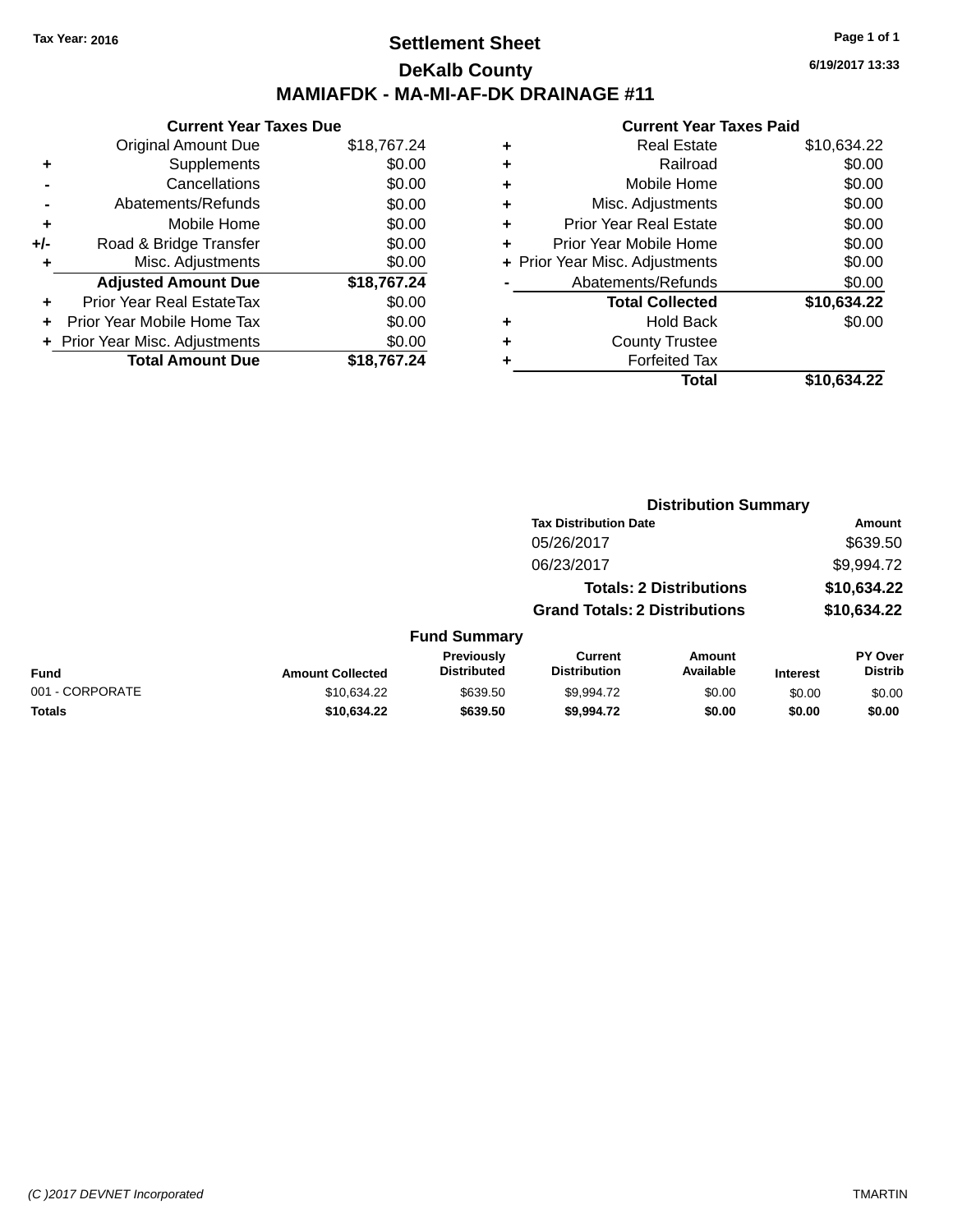### **Settlement Sheet Tax Year: 2016 Page 1 of 1 DeKalb County MY-DK #2 - MAYFIELD DEKALB DRAINAGE**

**6/19/2017 13:33**

| <b>Current Year Taxes Due</b>  |            |
|--------------------------------|------------|
| <b>Original Amount Due</b>     | \$1,206.46 |
| Supplements                    | \$0.00     |
| Cancellations                  | \$0.00     |
| Abatements/Refunds             | \$0.00     |
| Mobile Home                    | \$0.00     |
| Road & Bridge Transfer         | \$0.00     |
| Misc. Adjustments              | \$0.00     |
| <b>Adjusted Amount Due</b>     | \$1,206.46 |
| Prior Year Real EstateTax      | \$0.00     |
| Prior Year Mobile Home Tax     | \$0.00     |
| + Prior Year Misc. Adjustments | \$0.00     |
| <b>Total Amount Due</b>        | \$1.206.46 |
|                                |            |

|   | Total                          | \$707.00 |
|---|--------------------------------|----------|
|   | <b>Forfeited Tax</b>           |          |
| ٠ | <b>County Trustee</b>          |          |
| ٠ | <b>Hold Back</b>               | \$0.00   |
|   | <b>Total Collected</b>         | \$707.00 |
|   | Abatements/Refunds             | \$0.00   |
|   | + Prior Year Misc. Adjustments | \$0.00   |
|   | Prior Year Mobile Home         | \$0.00   |
| ٠ | <b>Prior Year Real Estate</b>  | \$0.00   |
| ٠ | Misc. Adjustments              | \$0.00   |
| ٠ | Mobile Home                    | \$0.00   |
| ٠ | Railroad                       | \$0.00   |
|   | <b>Real Estate</b>             | \$707.00 |
|   |                                |          |

| <b>Amount</b><br>\$81.36<br>\$625.64<br>\$707.00 |
|--------------------------------------------------|
|                                                  |
|                                                  |
|                                                  |
|                                                  |
| \$707.00                                         |
|                                                  |
| PY Over<br><b>Distrib</b>                        |
| \$0.00                                           |
| \$0.00                                           |
| <b>Interest</b><br>\$0.00<br>\$0.00              |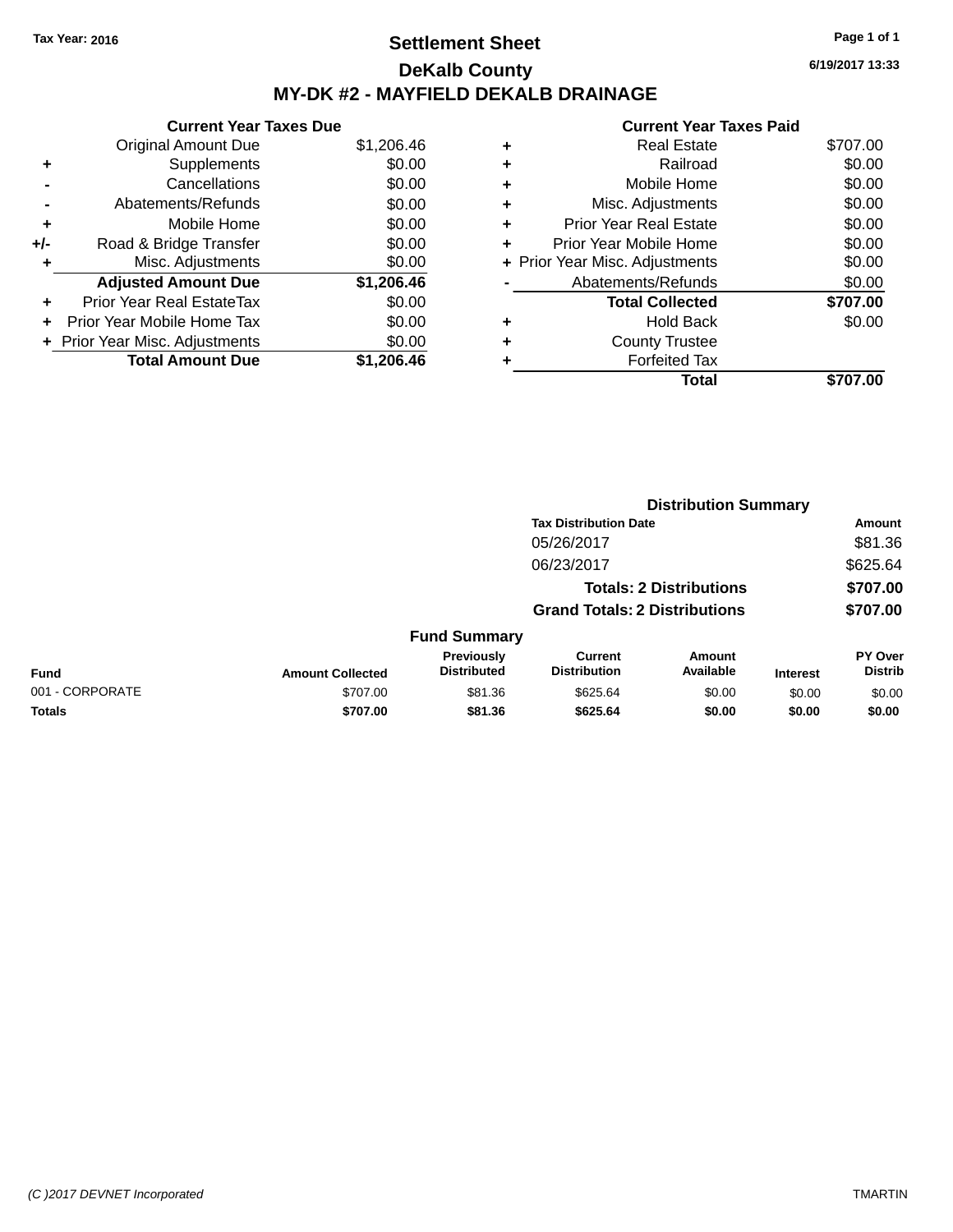### **Settlement Sheet Tax Year: 2016 Page 1 of 1 DeKalb County NO-LR-SA # - NO-LR-SA DRAINAGE #10**

**6/19/2017 13:33**

|     | <b>Current Year Taxes Due</b>     |             |
|-----|-----------------------------------|-------------|
|     | <b>Original Amount Due</b>        | \$50,220.36 |
| ٠   | Supplements                       | \$342.12    |
|     | Cancellations                     | \$342.12    |
|     | Abatements/Refunds                | \$0.00      |
| ٠   | Mobile Home                       | \$0.00      |
| +/- | Road & Bridge Transfer            | \$0.00      |
|     | Misc. Adjustments                 | \$37.20     |
|     | <b>Adjusted Amount Due</b>        | \$50,257.56 |
| ÷   | <b>Prior Year Real EstateTax</b>  | (\$14.85)   |
| ÷   | <b>Prior Year Mobile Home Tax</b> | \$0.00      |
|     | + Prior Year Misc. Adjustments    | \$0.00      |
|     | <b>Total Amount Due</b>           | \$50.242.71 |

| ٠ | <b>Real Estate</b>             | \$29,216.35 |
|---|--------------------------------|-------------|
| ٠ | Railroad                       | \$0.00      |
| ٠ | Mobile Home                    | \$0.00      |
| ٠ | Misc. Adjustments              | \$37.20     |
| ٠ | Prior Year Real Estate         | (\$14.85)   |
| ٠ | Prior Year Mobile Home         | \$0.00      |
|   | + Prior Year Misc. Adjustments | \$0.00      |
|   | Abatements/Refunds             | \$0.00      |
|   | <b>Total Collected</b>         | \$29,238.70 |
| ٠ | <b>Hold Back</b>               | \$0.00      |
|   | <b>County Trustee</b>          |             |
| ٠ | <b>Forfeited Tax</b>           |             |
|   | Total                          | \$29,238.70 |
|   |                                |             |

|                                                                                                                                                                                                                         |                         |                                        |                                      | <b>Distribution Summary</b>    |                 |                           |
|-------------------------------------------------------------------------------------------------------------------------------------------------------------------------------------------------------------------------|-------------------------|----------------------------------------|--------------------------------------|--------------------------------|-----------------|---------------------------|
|                                                                                                                                                                                                                         |                         |                                        | <b>Tax Distribution Date</b>         |                                | Amount          |                           |
|                                                                                                                                                                                                                         |                         |                                        | 05/26/2017                           |                                | \$6,887.26      |                           |
|                                                                                                                                                                                                                         |                         |                                        | 06/23/2017                           |                                |                 | \$22,351.44               |
|                                                                                                                                                                                                                         |                         |                                        |                                      | <b>Totals: 2 Distributions</b> |                 | \$29,238.70               |
|                                                                                                                                                                                                                         |                         |                                        | <b>Grand Totals: 2 Distributions</b> |                                | \$29,238.70     |                           |
|                                                                                                                                                                                                                         |                         | <b>Fund Summary</b>                    |                                      |                                |                 |                           |
| <b>Fund</b>                                                                                                                                                                                                             | <b>Amount Collected</b> | Previously<br><b>Distributed</b>       | Current<br><b>Distribution</b>       | <b>Amount</b><br>Available     | <b>Interest</b> | PY Over<br><b>Distrib</b> |
| 001 - CORPORATE                                                                                                                                                                                                         | \$29,238.70             | \$6,887.26                             | \$22,351.44                          | \$0.00                         | \$0.00          | \$0.00                    |
| Totals                                                                                                                                                                                                                  | \$29,238.70             | \$6,887.26                             | \$22,351.44                          | \$0.00                         | \$0.00          | \$0.00                    |
|                                                                                                                                                                                                                         |                         | <b>Miscellaneous Adjustment Detail</b> |                                      |                                |                 |                           |
| <b>Amount Adjustment Description</b><br>Year Source<br><b>Account Type</b><br>2016 DR - Drainage<br><b>Back Tax Collected</b><br>\$37.20 HARRISON REDEMPTION 19-26-408-006 by TBA<br><b>Totals 1 entries</b><br>\$37.20 |                         |                                        |                                      |                                |                 |                           |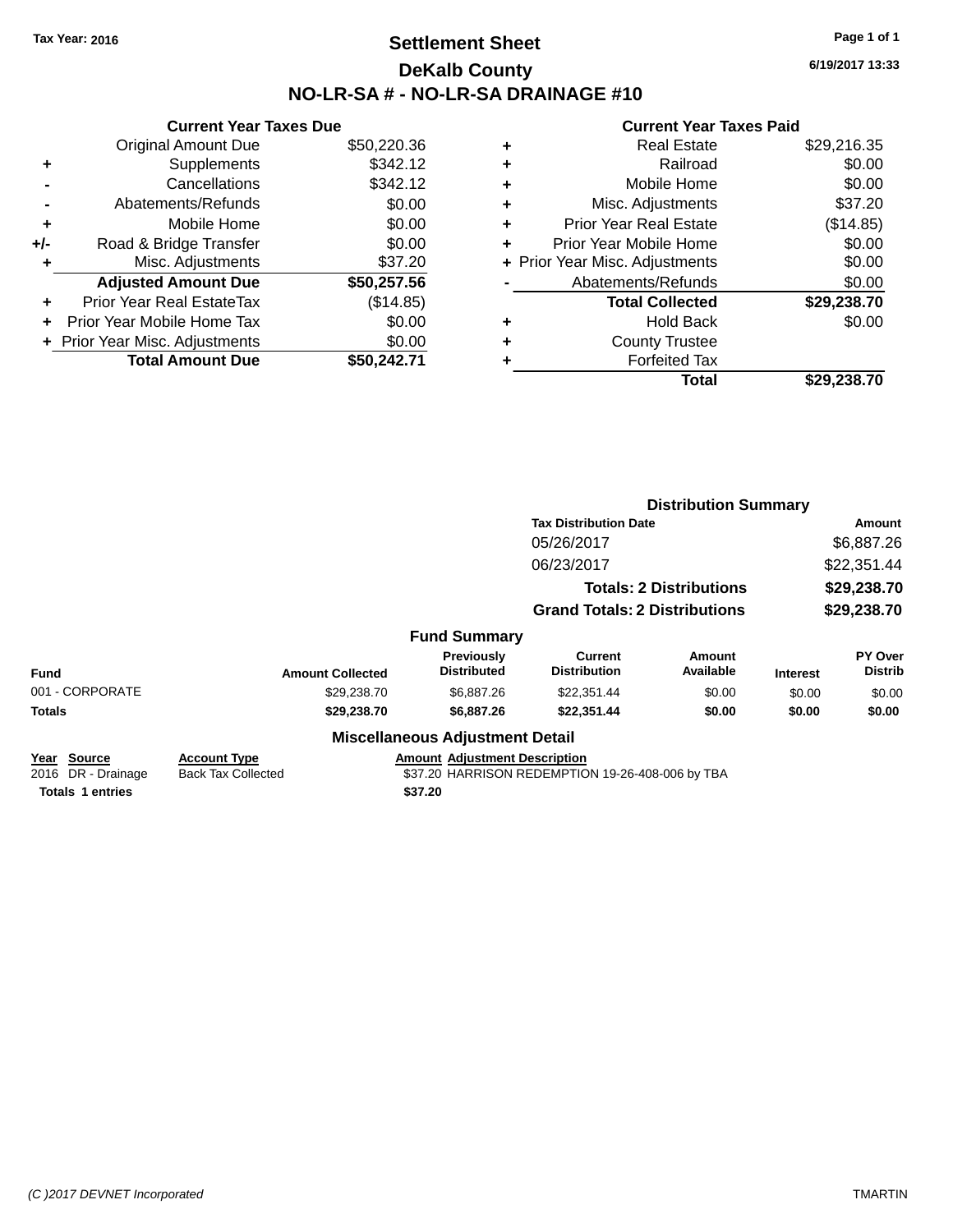## **Settlement Sheet Tax Year: 2016 Page 1 of 1 DeKalb County NORMAL #13 - NORMAL DRAINAGE DISTRICT**

**6/19/2017 13:33**

|     | <b>Current Year Taxes Due</b>  |             |
|-----|--------------------------------|-------------|
|     | <b>Original Amount Due</b>     | \$22,092.74 |
|     | Supplements                    | \$0.00      |
|     | Cancellations                  | \$0.00      |
|     | Abatements/Refunds             | \$0.00      |
| ٠   | Mobile Home                    | \$0.00      |
| +/- | Road & Bridge Transfer         | \$0.00      |
| ٠   | Misc. Adjustments              | \$0.00      |
|     | <b>Adjusted Amount Due</b>     | \$22,092.74 |
|     | Prior Year Real EstateTax      | \$0.00      |
|     | Prior Year Mobile Home Tax     | \$0.00      |
|     | + Prior Year Misc. Adjustments | \$0.00      |
|     | <b>Total Amount Due</b>        | \$22.092.74 |
|     |                                |             |

|   | <b>Current Year Taxes Paid</b> |             |
|---|--------------------------------|-------------|
| ٠ | <b>Real Estate</b>             | \$11,378.64 |
| ٠ | Railroad                       | \$0.00      |
| ٠ | Mobile Home                    | \$0.00      |
| ٠ | Misc. Adjustments              | \$0.00      |
| ٠ | <b>Prior Year Real Estate</b>  | \$0.00      |
| ٠ | Prior Year Mobile Home         | \$0.00      |
|   | + Prior Year Misc. Adjustments | \$0.00      |
|   | Abatements/Refunds             | \$0.00      |
|   | <b>Total Collected</b>         | \$11,378.64 |
| ٠ | <b>Hold Back</b>               | \$0.00      |
|   | <b>County Trustee</b>          |             |
|   | <b>Forfeited Tax</b>           |             |
|   | Total                          | \$11,378.64 |
|   |                                |             |

|                 |                         |                                  |                                       | <b>Distribution Summary</b>    |                 |                                  |
|-----------------|-------------------------|----------------------------------|---------------------------------------|--------------------------------|-----------------|----------------------------------|
|                 |                         |                                  | <b>Tax Distribution Date</b>          |                                |                 | Amount                           |
|                 |                         |                                  | 05/26/2017                            |                                |                 | \$741.44                         |
|                 |                         |                                  | 06/23/2017                            |                                |                 | \$10,637.20                      |
|                 |                         |                                  |                                       | <b>Totals: 2 Distributions</b> |                 | \$11,378.64                      |
|                 |                         |                                  | <b>Grand Totals: 2 Distributions</b>  |                                |                 | \$11,378.64                      |
|                 |                         | <b>Fund Summary</b>              |                                       |                                |                 |                                  |
| Fund            | <b>Amount Collected</b> | Previously<br><b>Distributed</b> | <b>Current</b><br><b>Distribution</b> | Amount<br>Available            | <b>Interest</b> | <b>PY Over</b><br><b>Distrib</b> |
| 001 - CORPORATE | \$11,378.64             | \$741.44                         | \$10,637.20                           | \$0.00                         | \$0.00          | \$0.00                           |
| <b>Totals</b>   | \$11,378.64             | \$741.44                         | \$10,637.20                           | \$0.00                         | \$0.00          | \$0.00                           |
|                 |                         |                                  |                                       |                                |                 |                                  |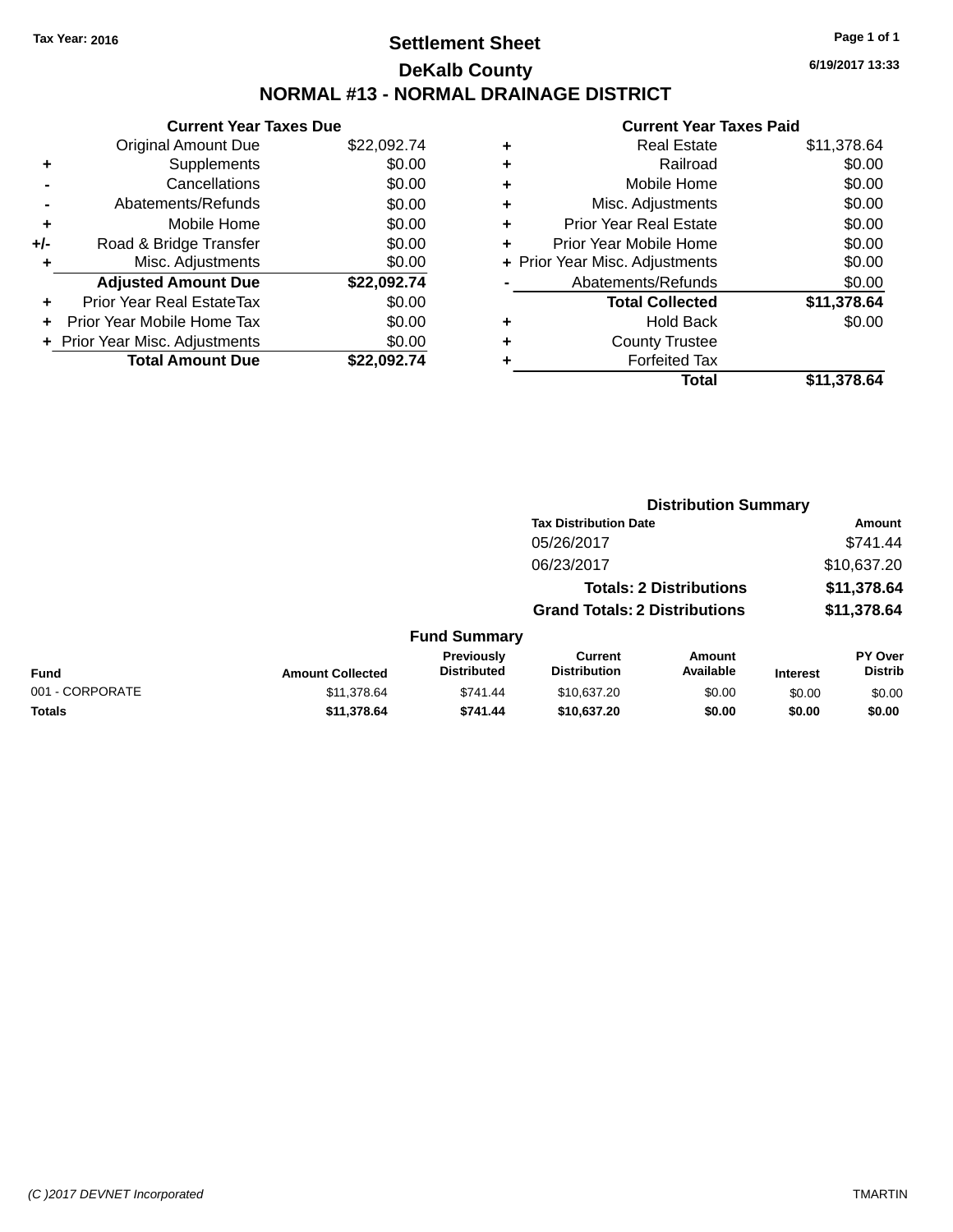### **Settlement Sheet Tax Year: 2016 Page 1 of 1 DeKalb County SH-MI #6 - SHABBONA/MILAN DRAINAGE**

**6/19/2017 13:33**

|     | <b>Current Year Taxes Due</b> |             |  |  |  |
|-----|-------------------------------|-------------|--|--|--|
|     | <b>Original Amount Due</b>    | \$10,889.34 |  |  |  |
| ٠   | Supplements                   | \$0.00      |  |  |  |
|     | Cancellations                 | \$0.00      |  |  |  |
|     | Abatements/Refunds            | \$0.00      |  |  |  |
| ٠   | Mobile Home                   | \$0.00      |  |  |  |
| +/- | Road & Bridge Transfer        | \$0.00      |  |  |  |
|     | Misc. Adjustments             | \$0.00      |  |  |  |
|     | <b>Adjusted Amount Due</b>    | \$10,889.34 |  |  |  |
| ÷   | Prior Year Real EstateTax     | \$0.00      |  |  |  |
|     | Prior Year Mobile Home Tax    | \$0.00      |  |  |  |
|     | Prior Year Misc. Adjustments  | \$0.00      |  |  |  |
|     | <b>Total Amount Due</b>       | \$10.889.34 |  |  |  |

| ٠ | <b>Real Estate</b>             | \$6,830.30 |
|---|--------------------------------|------------|
| ٠ | Railroad                       | \$0.00     |
| ٠ | Mobile Home                    | \$0.00     |
| ٠ | Misc. Adjustments              | \$0.00     |
| ٠ | <b>Prior Year Real Estate</b>  | \$0.00     |
| ٠ | Prior Year Mobile Home         | \$0.00     |
|   | + Prior Year Misc. Adjustments | \$0.00     |
|   | Abatements/Refunds             | \$0.00     |
|   | <b>Total Collected</b>         | \$6,830.30 |
| ٠ | <b>Hold Back</b>               | \$0.00     |
| ٠ | <b>County Trustee</b>          |            |
|   | <b>Forfeited Tax</b>           |            |
|   | Total                          | \$6,830.30 |
|   |                                |            |

|                 |                         |                                  |                                       | <b>Distribution Summary</b>    |                 |                           |
|-----------------|-------------------------|----------------------------------|---------------------------------------|--------------------------------|-----------------|---------------------------|
|                 |                         |                                  | <b>Tax Distribution Date</b>          |                                |                 | Amount                    |
|                 |                         |                                  | 05/26/2017                            |                                |                 | \$825.86                  |
|                 |                         |                                  | 06/23/2017                            |                                |                 | \$6,004.44                |
|                 |                         |                                  |                                       | <b>Totals: 2 Distributions</b> |                 | \$6,830.30                |
|                 |                         |                                  | <b>Grand Totals: 2 Distributions</b>  |                                |                 | \$6,830.30                |
|                 |                         | <b>Fund Summary</b>              |                                       |                                |                 |                           |
| Fund            | <b>Amount Collected</b> | Previously<br><b>Distributed</b> | <b>Current</b><br><b>Distribution</b> | Amount<br>Available            | <b>Interest</b> | PY Over<br><b>Distrib</b> |
| 001 - CORPORATE | \$6,830.30              | \$825.86                         | \$6,004.44                            | \$0.00                         | \$0.00          | \$0.00                    |
| <b>Totals</b>   | \$6,830.30              | \$825.86                         | \$6,004.44                            | \$0.00                         | \$0.00          | \$0.00                    |
|                 |                         |                                  |                                       |                                |                 |                           |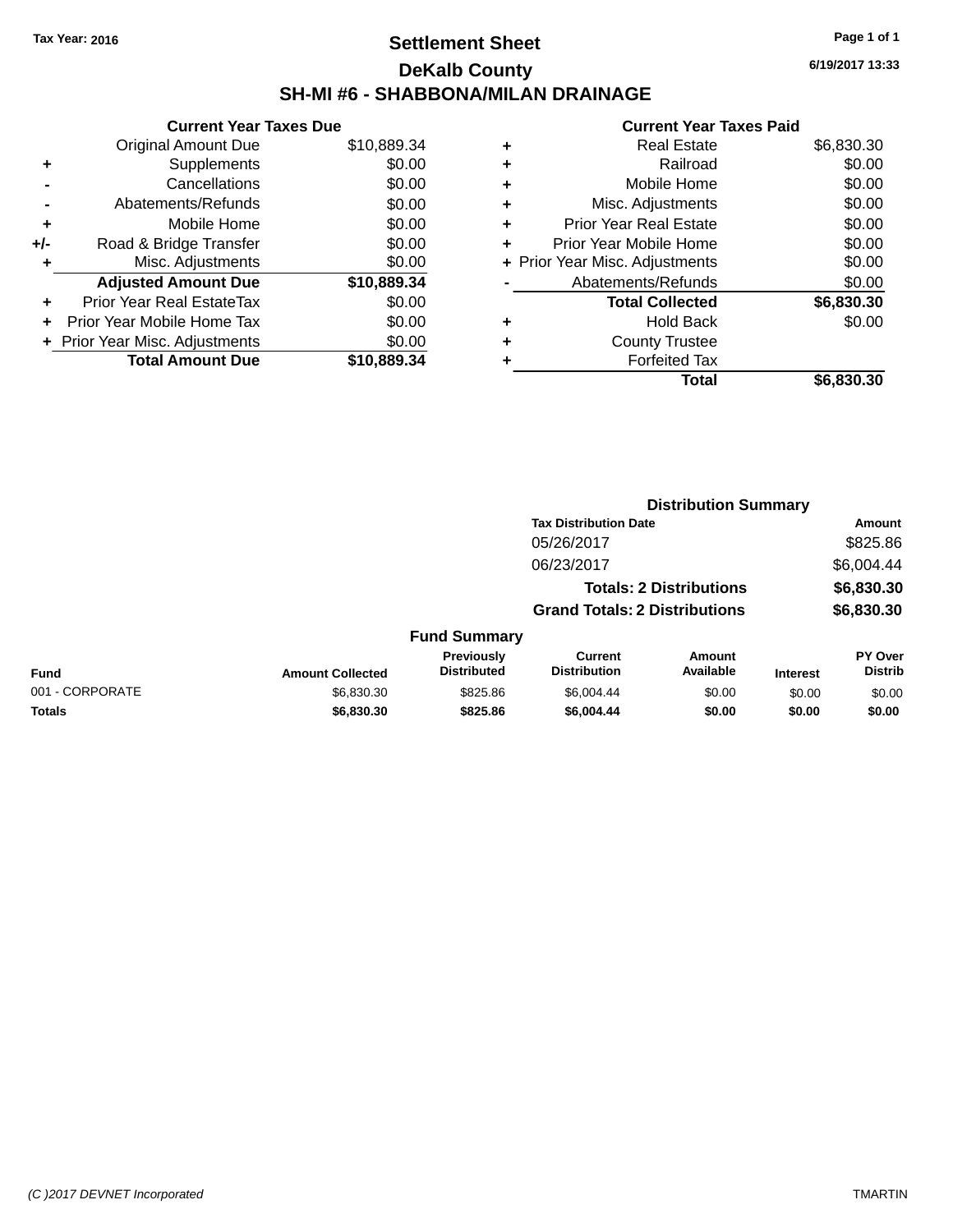## **Settlement Sheet Tax Year: 2016 Page 1 of 1 DeKalb County SQ GR #12 - SQUAW GROVE DRAINAGE**

**6/19/2017 13:33**

|     | <b>Current Year Taxes Due</b>  |            |
|-----|--------------------------------|------------|
|     | <b>Original Amount Due</b>     | \$7,028.28 |
|     | Supplements                    | \$0.00     |
|     | Cancellations                  | \$0.00     |
|     | Abatements/Refunds             | \$0.00     |
| ٠   | Mobile Home                    | \$0.00     |
| +/- | Road & Bridge Transfer         | \$0.00     |
| ٠   | Misc. Adjustments              | \$0.00     |
|     | <b>Adjusted Amount Due</b>     | \$7,028.28 |
| ٠   | Prior Year Real EstateTax      | \$0.00     |
|     | Prior Year Mobile Home Tax     | \$0.00     |
|     | + Prior Year Misc. Adjustments | \$0.00     |
|     | <b>Total Amount Due</b>        | \$7.028.28 |
|     |                                |            |

|   | Total                          | \$3,491.46 |
|---|--------------------------------|------------|
| ٠ | <b>Forfeited Tax</b>           |            |
| ٠ | <b>County Trustee</b>          |            |
| ٠ | Hold Back                      | \$0.00     |
|   | <b>Total Collected</b>         | \$3,491.46 |
|   | Abatements/Refunds             | \$0.00     |
|   | + Prior Year Misc. Adjustments | \$0.00     |
| ٠ | Prior Year Mobile Home         | \$0.00     |
| ٠ | <b>Prior Year Real Estate</b>  | \$0.00     |
| ٠ | Misc. Adjustments              | \$0.00     |
| ٠ | Mobile Home                    | \$0.00     |
| ٠ | Railroad                       | \$0.00     |
| ٠ | Real Estate                    | \$3,491.46 |
|   |                                |            |

|                 |                         |                                  |                                       | <b>Distribution Summary</b>    |                 |                           |
|-----------------|-------------------------|----------------------------------|---------------------------------------|--------------------------------|-----------------|---------------------------|
|                 |                         |                                  | <b>Tax Distribution Date</b>          |                                |                 | <b>Amount</b>             |
|                 |                         |                                  | 05/26/2017                            |                                |                 | \$100.80                  |
|                 |                         |                                  | 06/23/2017                            |                                |                 | \$3,390.66                |
|                 |                         |                                  |                                       | <b>Totals: 2 Distributions</b> |                 | \$3,491.46                |
|                 |                         |                                  | <b>Grand Totals: 2 Distributions</b>  |                                |                 | \$3,491.46                |
|                 |                         | <b>Fund Summary</b>              |                                       |                                |                 |                           |
| <b>Fund</b>     | <b>Amount Collected</b> | Previously<br><b>Distributed</b> | <b>Current</b><br><b>Distribution</b> | Amount<br>Available            | <b>Interest</b> | PY Over<br><b>Distrib</b> |
| 001 - CORPORATE | \$3,491.46              | \$100.80                         | \$3,390.66                            | \$0.00                         | \$0.00          | \$0.00                    |
| <b>Totals</b>   | \$3,491.46              | \$100.80                         | \$3,390.66                            | \$0.00                         | \$0.00          | \$0.00                    |
|                 |                         |                                  |                                       |                                |                 |                           |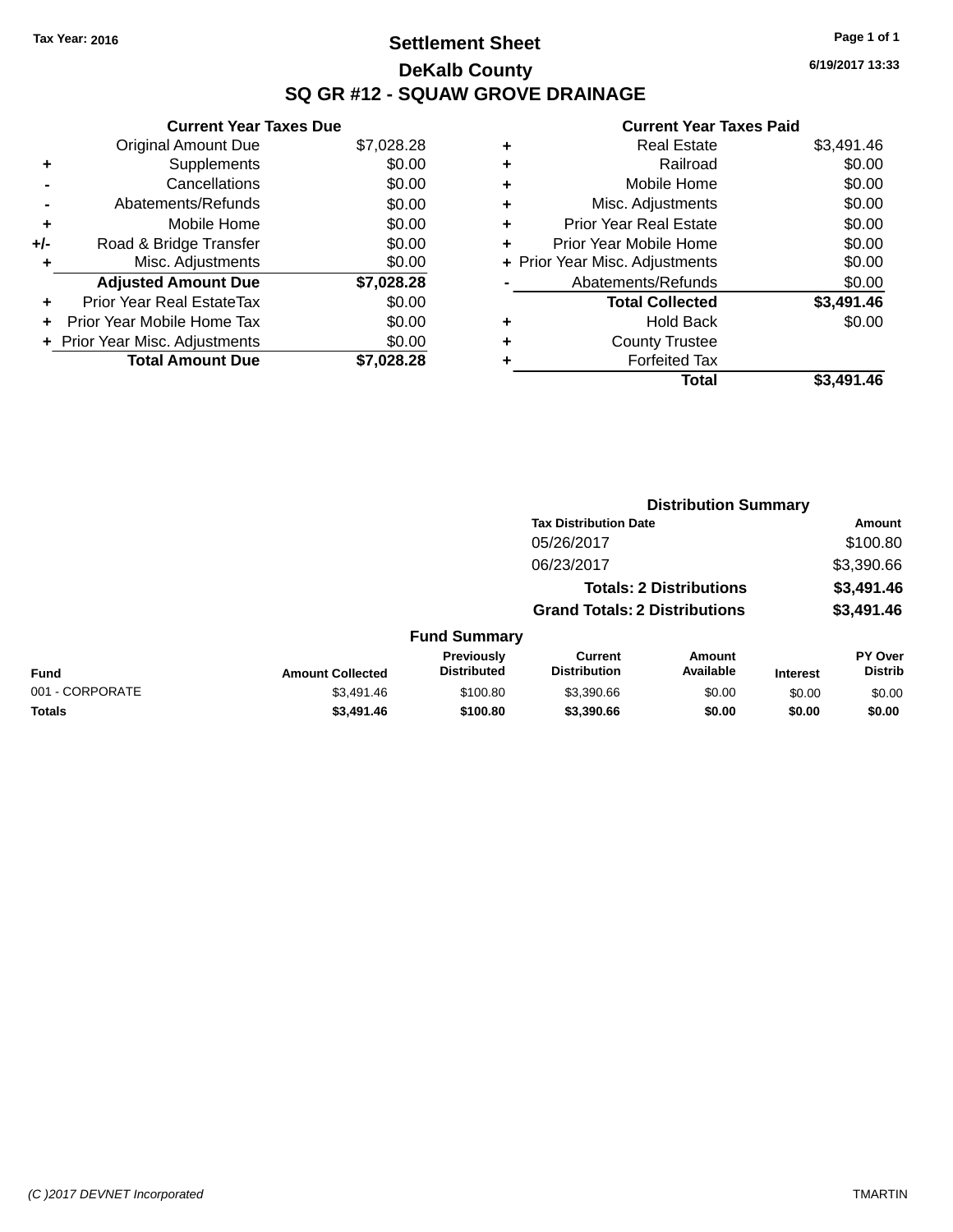### **Settlement Sheet Tax Year: 2016 Page 1 of 1 DeKalb County VG-CO #16 - VIRGIL CORTLAND DRAIN #16**

**6/19/2017 13:33**

|     | <b>Current Year Taxes Due</b>  |             |
|-----|--------------------------------|-------------|
|     | <b>Original Amount Due</b>     | \$18,282.64 |
| ٠   | Supplements                    | \$60.00     |
|     | Cancellations                  | \$60.00     |
|     | Abatements/Refunds             | \$0.00      |
| ٠   | Mobile Home                    | \$0.00      |
| +/- | Road & Bridge Transfer         | \$0.00      |
|     | Misc. Adjustments              | \$0.00      |
|     | <b>Adjusted Amount Due</b>     | \$18,282.64 |
| ÷   | Prior Year Real EstateTax      | \$0.00      |
|     | Prior Year Mobile Home Tax     | \$0.00      |
|     | + Prior Year Misc. Adjustments | \$20.00     |
|     | <b>Total Amount Due</b>        | \$18,302.64 |
|     |                                |             |

| ٠ | <b>Real Estate</b>             | \$11,293.42 |
|---|--------------------------------|-------------|
| ٠ | Railroad                       | \$0.00      |
| ÷ | Mobile Home                    | \$0.00      |
| ٠ | Misc. Adjustments              | \$0.00      |
| ٠ | <b>Prior Year Real Estate</b>  | \$0.00      |
| ÷ | Prior Year Mobile Home         | \$0.00      |
|   | + Prior Year Misc. Adjustments | \$20.00     |
|   | Abatements/Refunds             | \$0.00      |
|   | <b>Total Collected</b>         | \$11,313.42 |
| ٠ | <b>Hold Back</b>               | \$0.00      |
| ٠ | <b>County Trustee</b>          |             |
| ٠ | <b>Forfeited Tax</b>           |             |
|   | Total                          | \$11,313.42 |
|   |                                |             |

|                                                              |                                                  |                                                 | <b>Distribution Summary</b>                        |                                |                      |                           |
|--------------------------------------------------------------|--------------------------------------------------|-------------------------------------------------|----------------------------------------------------|--------------------------------|----------------------|---------------------------|
|                                                              |                                                  |                                                 | <b>Tax Distribution Date</b>                       |                                | Amount<br>\$2,449.18 |                           |
|                                                              |                                                  |                                                 | 05/26/2017                                         |                                |                      |                           |
|                                                              |                                                  | 06/23/2017                                      |                                                    | \$8,864.24                     |                      |                           |
|                                                              |                                                  |                                                 |                                                    | <b>Totals: 2 Distributions</b> | \$11,313.42          |                           |
|                                                              |                                                  |                                                 | <b>Grand Totals: 2 Distributions</b>               |                                | \$11,313.42          |                           |
|                                                              |                                                  | <b>Fund Summary</b>                             |                                                    |                                |                      |                           |
| <b>Fund</b>                                                  | <b>Amount Collected</b>                          | Previously<br><b>Distributed</b>                | <b>Current</b><br><b>Distribution</b>              | Amount<br>Available            | <b>Interest</b>      | PY Over<br><b>Distrib</b> |
| 001 - CORPORATE                                              | \$11,313.42                                      | \$2,449.18                                      | \$8,864.24                                         | \$0.00                         | \$0.00               | \$0.00                    |
| Totals                                                       | \$11,313.42                                      | \$2,449.18                                      | \$8,864.24                                         | \$0.00                         | \$0.00               | \$0.00                    |
|                                                              |                                                  | <b>Miscellaneous Adjustment Detail</b>          |                                                    |                                |                      |                           |
| Year Source<br>2015 DR - Drainage<br><b>Totals 1 entries</b> | <b>Account Type</b><br><b>Back Tax Collected</b> | <b>Amount Adjustment Description</b><br>\$20.00 | \$20.00 OBERHELMAN REDEMPTION 09-25-451-001 by TBA |                                |                      |                           |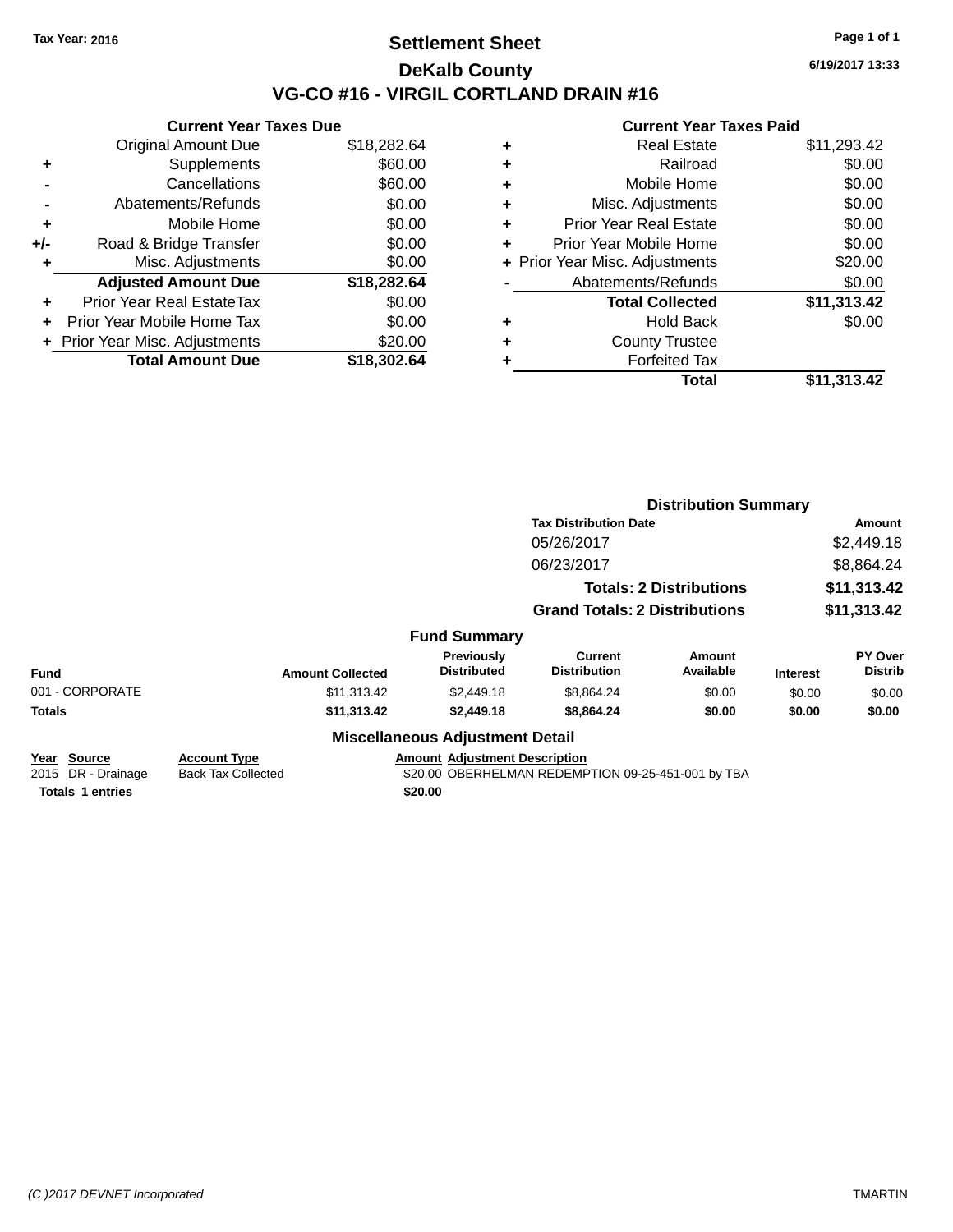## **Settlement Sheet Tax Year: 2016 Page 1 of 1 DeKalb County VI-AD #9 - VICTOR/ADAMS DRAINAGE #9**

**Current Year Taxes Due** Original Amount Due \$1,126.20 **+** Supplements \$4.46 **-** Cancellations \$4.46 **-** Abatements/Refunds \$0.00 **+** Mobile Home \$0.00 **+/-** Road & Bridge Transfer \$0.00 **+** Misc. Adjustments \$0.00 **Adjusted Amount Due \$1,126.20 +** Prior Year Real EstateTax \$0.00 **+** Prior Year Mobile Home Tax \$0.00 **+** Prior Year Misc. Adjustments  $$0.00$ **Total Amount Due \$1,126.20**

#### **Current Year Taxes Paid +** Real Estate \$563.10 **+** Railroad \$0.00 **+** Mobile Home \$0.00 **+** Misc. Adjustments \$0.00 **+** Prior Year Real Estate \$0.00 **+** Prior Year Mobile Home \$0.00 **+** Prior Year Misc. Adjustments  $$0.00$ Abatements/Refunds \$0.00 **Total Collected \$563.10 +** Hold Back \$0.00 **+** County Trustee **+** Forfeited Tax **Total \$563.10**

|                 |                         |                                  |                                                                                                                                    | <b>Distribution Summary</b> |                 |                                           |
|-----------------|-------------------------|----------------------------------|------------------------------------------------------------------------------------------------------------------------------------|-----------------------------|-----------------|-------------------------------------------|
|                 |                         |                                  | <b>Tax Distribution Date</b><br>05/26/2017<br>06/23/2017<br><b>Totals: 2 Distributions</b><br><b>Grand Totals: 2 Distributions</b> |                             |                 | Amount<br>\$86.24<br>\$476.86<br>\$563.10 |
|                 |                         |                                  |                                                                                                                                    |                             |                 |                                           |
|                 |                         |                                  |                                                                                                                                    |                             |                 |                                           |
|                 |                         |                                  |                                                                                                                                    |                             |                 |                                           |
|                 |                         |                                  |                                                                                                                                    |                             |                 | \$563.10                                  |
|                 |                         | <b>Fund Summary</b>              |                                                                                                                                    |                             |                 |                                           |
| <b>Fund</b>     | <b>Amount Collected</b> | Previously<br><b>Distributed</b> | <b>Current</b><br><b>Distribution</b>                                                                                              | Amount<br>Available         | <b>Interest</b> | <b>PY Over</b><br><b>Distrib</b>          |
| 001 - CORPORATE | \$563.10                | \$86.24                          | \$476.86                                                                                                                           | \$0.00                      | \$0.00          | \$0.00                                    |
| <b>Totals</b>   | \$563.10                | \$86.24                          | \$476.86                                                                                                                           | \$0.00                      | \$0.00          | \$0.00                                    |
|                 |                         |                                  |                                                                                                                                    |                             |                 |                                           |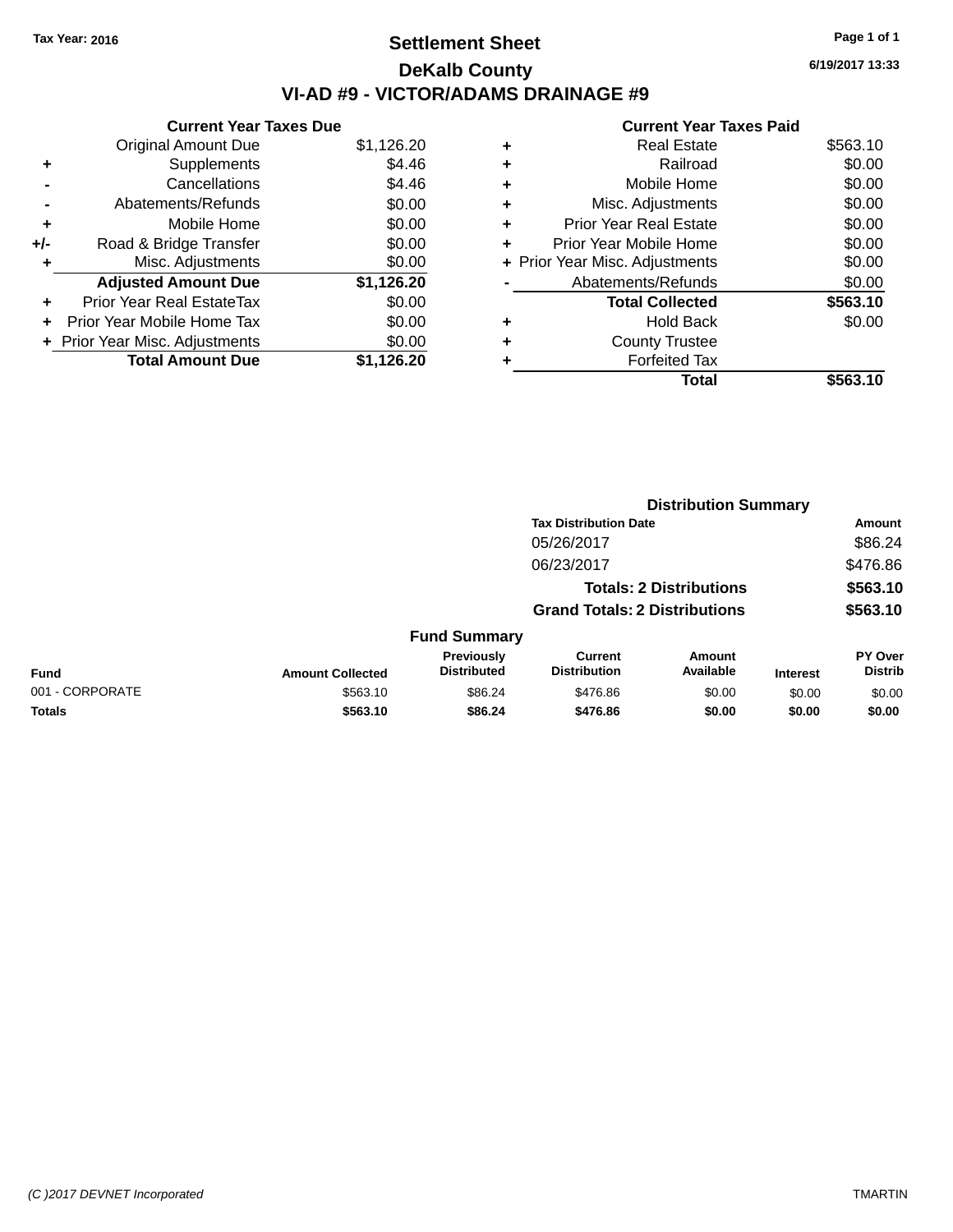## **Settlement Sheet Tax Year: 2016 Page 1 of 1 DeKalb County VI-CL #14 - VICTOR-CLINTON DRAINAGE**

|     | <b>Current Year Taxes Due</b>  |            |  |  |  |  |
|-----|--------------------------------|------------|--|--|--|--|
|     | <b>Original Amount Due</b>     | \$5,232.00 |  |  |  |  |
| ٠   | Supplements                    | \$0.00     |  |  |  |  |
|     | Cancellations                  | \$0.00     |  |  |  |  |
|     | Abatements/Refunds             | \$0.00     |  |  |  |  |
| ٠   | Mobile Home                    | \$0.00     |  |  |  |  |
| +/- | Road & Bridge Transfer         | \$0.00     |  |  |  |  |
| ٠   | Misc. Adjustments              | \$0.00     |  |  |  |  |
|     | <b>Adjusted Amount Due</b>     | \$5,232.00 |  |  |  |  |
| ٠   | Prior Year Real EstateTax      | \$0.00     |  |  |  |  |
|     | Prior Year Mobile Home Tax     | \$0.00     |  |  |  |  |
|     | + Prior Year Misc. Adjustments | \$0.00     |  |  |  |  |
|     | <b>Total Amount Due</b>        | \$5,232.00 |  |  |  |  |

|   | <b>Real Estate</b>             | \$3,479.27 |
|---|--------------------------------|------------|
| ٠ | Railroad                       | \$0.00     |
| ٠ | Mobile Home                    | \$0.00     |
| ٠ | Misc. Adjustments              | \$0.00     |
| ٠ | <b>Prior Year Real Estate</b>  | \$0.00     |
|   | Prior Year Mobile Home         | \$0.00     |
|   | + Prior Year Misc. Adjustments | \$0.00     |
|   | Abatements/Refunds             | \$0.00     |
|   | <b>Total Collected</b>         | \$3,479.27 |
| ٠ | <b>Hold Back</b>               | \$0.00     |
|   | <b>County Trustee</b>          |            |
|   | <b>Forfeited Tax</b>           |            |
|   | Total                          | \$3.479.27 |
|   |                                |            |

|                 |                         |                                  |                                                                        | <b>Distribution Summary</b> |                 |                           |  |
|-----------------|-------------------------|----------------------------------|------------------------------------------------------------------------|-----------------------------|-----------------|---------------------------|--|
|                 |                         |                                  | <b>Tax Distribution Date</b><br>05/26/2017                             |                             |                 | Amount<br>\$1,633.54      |  |
|                 |                         |                                  |                                                                        |                             |                 |                           |  |
|                 |                         |                                  | 06/23/2017                                                             |                             |                 | \$1,845.73                |  |
|                 |                         |                                  | <b>Totals: 2 Distributions</b><br><b>Grand Totals: 2 Distributions</b> |                             |                 | \$3,479.27<br>\$3,479.27  |  |
|                 |                         |                                  |                                                                        |                             |                 |                           |  |
|                 |                         | <b>Fund Summary</b>              |                                                                        |                             |                 |                           |  |
| <b>Fund</b>     | <b>Amount Collected</b> | Previously<br><b>Distributed</b> | <b>Current</b><br><b>Distribution</b>                                  | Amount<br>Available         | <b>Interest</b> | PY Over<br><b>Distrib</b> |  |
| 001 - CORPORATE | \$3,479.27              | \$1,633.54                       | \$1,845.73                                                             | \$0.00                      | \$0.00          | \$0.00                    |  |
| <b>Totals</b>   | \$3,479.27              | \$1,633.54                       | \$1,845.73                                                             | \$0.00                      | \$0.00          | \$0.00                    |  |